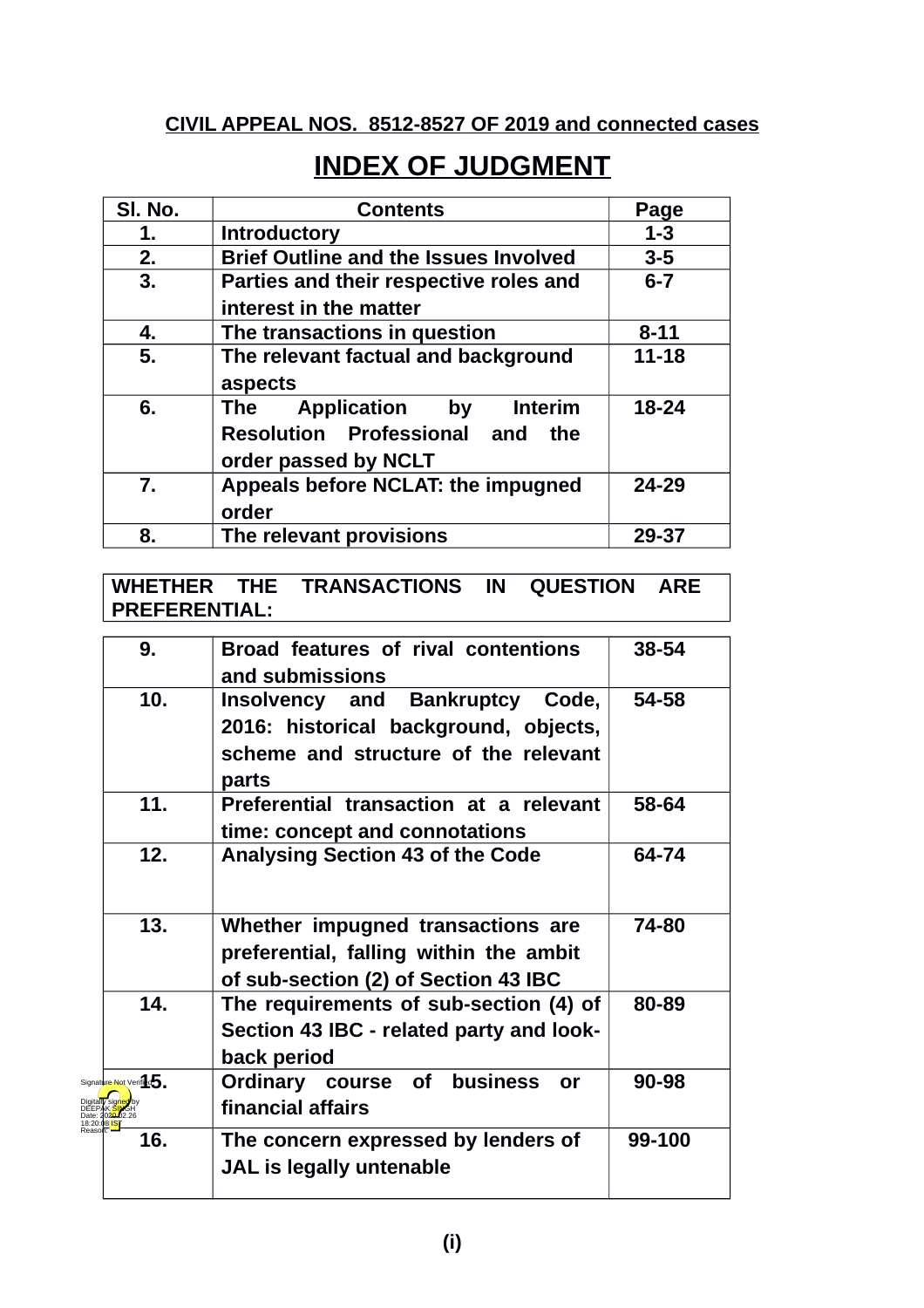| 17. | Summation: The transactions in<br>question are hit by Section 43 IBC                                                 | 100     |
|-----|----------------------------------------------------------------------------------------------------------------------|---------|
| 18. | of <sub>1</sub><br>Search and commandeering<br>preference at a relevant time                                         | 101-104 |
| 19. | Other aspects of the application<br>made by IRP - allegations of<br>transactions being undervalued and<br>fraudulent | 104-107 |

# **WHETHER LENDERS OF JAL COULD BE CATEGORISED AS FINANCIAL CREDITORS OF JIL**

| 20. | <b>Preliminary and background</b>                                                                           | 107-109 |
|-----|-------------------------------------------------------------------------------------------------------------|---------|
| 21. | <b>Reasoning and Findings of NCLT</b>                                                                       | 110-114 |
| 22. | <b>Rival submissions</b>                                                                                    | 114-130 |
| 23. | financial<br><b>Unique</b><br>position<br><b>of</b><br>as explained in Swiss<br>creditor-<br><b>Ribbons</b> | 130-134 |
| 24. | Financial debt - ratio of Pioneer<br><b>Urban</b>                                                           | 134-147 |
| 25. | expressions "means and<br><b>The</b><br>includes" in the definition clauses -<br>effect                     | 147-152 |
| 26. | The essentials for financial debt and<br>financial creditor                                                 | 152-158 |
| 27. | The respondent mortgagees are not<br>the financial creditors of corporate<br>debtor JIL                     | 158-171 |
| 28. | <b>Summation on second issue</b>                                                                            | 171     |
| 29. | <b>Conclusion</b>                                                                                           | 171-172 |
|     | <b>Acknowledgment</b>                                                                                       | 172     |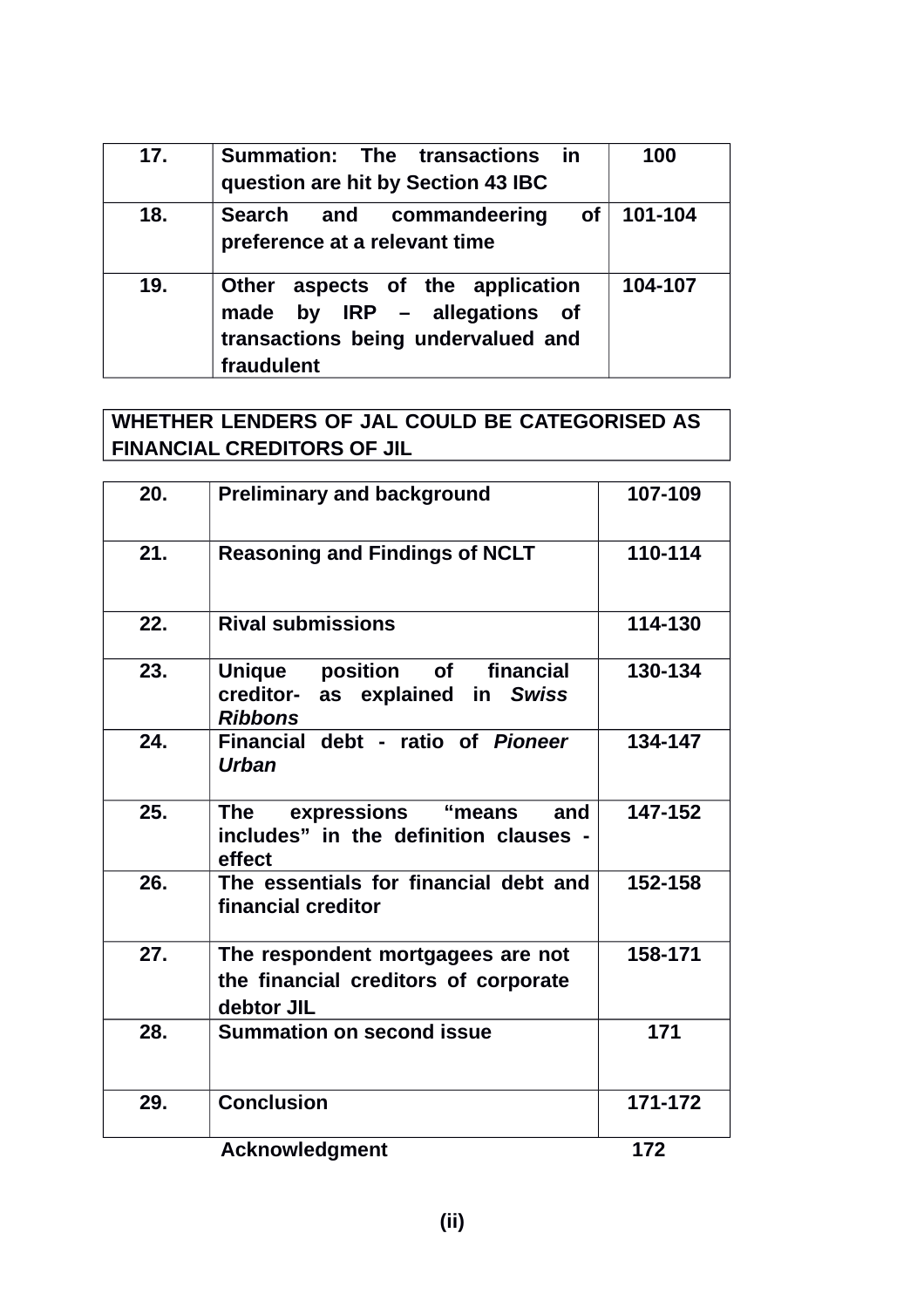#### **REPORTABLE**

# **IN THE SUPREME COURT OF INDIA CIVIL APPELLATE JURISDICTION**

#### **CIVIL APPEAL NOS. 8512-8527 OF 2019**

#### **ANUJ JAIN INTERIM RESOLUTION PROFESSIONAL FOR JAYPEE INFRATECH LIMITED ……. Appellant(s)**

 **Versus**

#### **AXIS BANK LIMITED ETC. ETC. ……. Respondent(s)**

**WITH**

**CIVIL APPEAL NOS. 6777-6797 OF 2019**

**CIVIL APPEAL NOS. 9357-77 OF 2019 (ARISING OUT OF DIARY NO. 32881 OF 2019)**

#### **JUDGMENT**

#### **Dinesh Maheshwari, J.**

#### **Introductory**

1. These appeals are essentially directed against the common order dated 01.08.2019 as passed by the National Company Law Appellate Tribunal, New Delhi<sup>[1](#page--1-0)</sup> in a batch of appeals preferred by various banks and financial institutions whereby, the Appellate Tribunal set aside the order dated 16.05.2018, passed by the Adjudicating Authority, the National Company Law

<sup>1</sup> Hereinafter also referred to as 'the Appellate Tribunal' or 'NCLAT'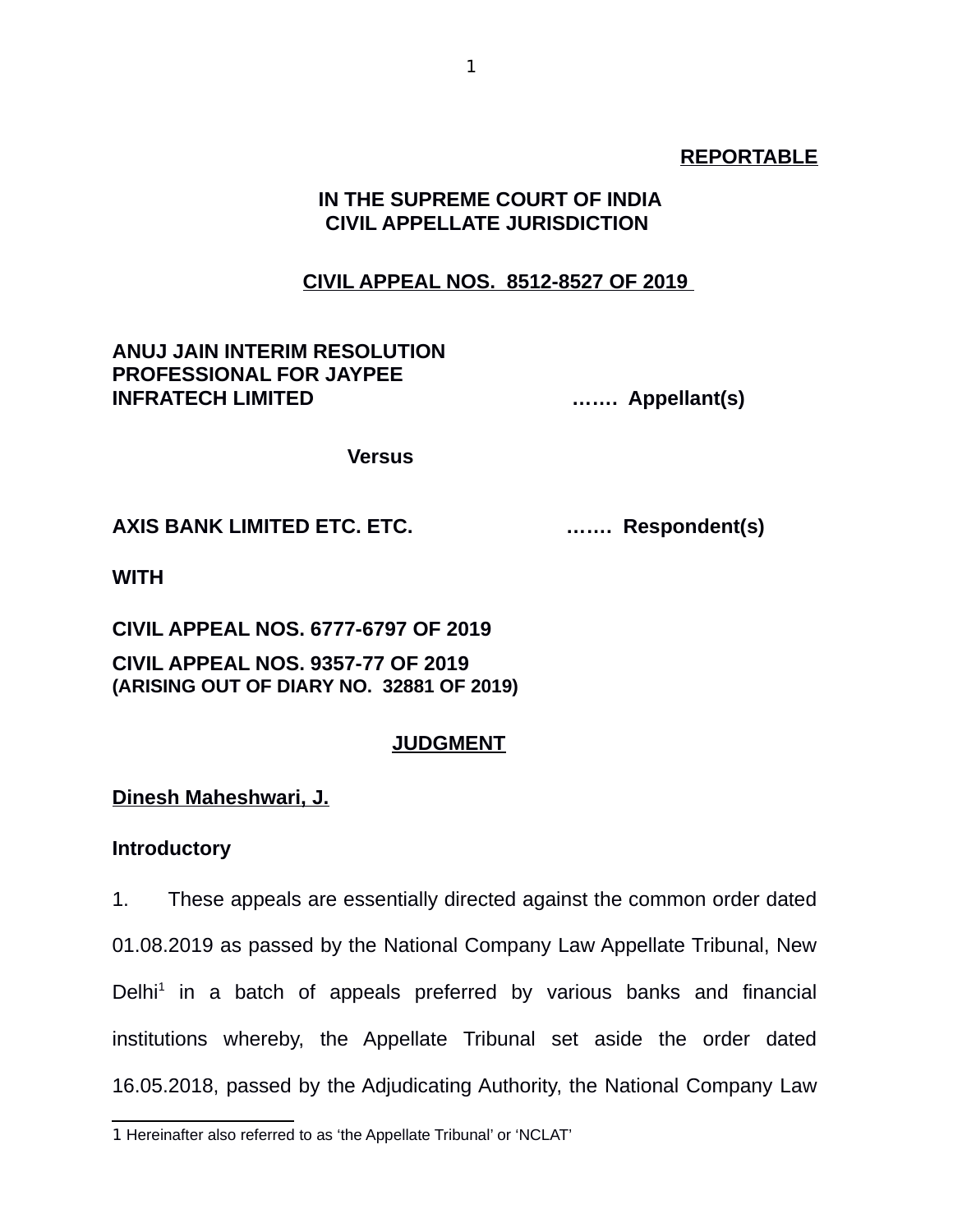Tribunal, Allahabad Bench<sup>[2](#page--1-1)</sup> on the application moved by the Interim Resolution Professional<sup>[3](#page--1-2)</sup> in the Corporate Insolvency Resolution Process<sup>[4](#page--1-3)</sup> concerning the Corporate Debtor Company viz., Jaypee Infratech Limited<sup>[5](#page--1-4)</sup> seeking avoidance of certain transactions, whereby the corporate debtor had mortgaged its properties as collateral securities for the loans and advances made by the lender banks and financial institutions to Jaiprakash Associates Limited<sup>[6](#page--1-5)</sup>, the holding company of JIL, as being preferential, undervalued and fraudulent, in terms of Sections 43, 45 and 66 of the Insolvency and Bankruptcy Code,  $2016^7$  $2016^7$ .

1.1. It may be noticed at the outset that the batch of appeals decided by the impugned common order dated 01.08.2019 also comprised of two appeals filed by the lenders of JAL, being Comp. App (AT) (Ins) No. 353 of 2018 and Comp. App (AT) (Ins) No. 301 of 2018 that were preferred against the orders passed by NCLT on 09.05.2018 and 15.05.2018 respectively, whereby NCLT approved the decision of IRP rejecting the claims of such lenders of JAL to be recognized as financial creditors of the corporate debtor JIL on the strength of the mortgage created by the corporate debtor, as collateral security of the debt of its holding company JAL. These two appeals also came to be allowed as per the result recorded in the impugned order dated 01.08.2019, though the

<sup>2</sup> Hereinafter also referred to as 'the Tribunal' or 'NCLT' or 'the Adjudicating Authority'.

<sup>3</sup> 'IRP' for short.

<sup>4</sup> 'CIRP' for short.

<sup>5</sup> 'JIL' for short; also referred to as 'the corporate debtor'.

<sup>6</sup> 'JAL' for short.

<sup>7</sup> Hereinafter also referred to as 'the Code' or 'IBC'.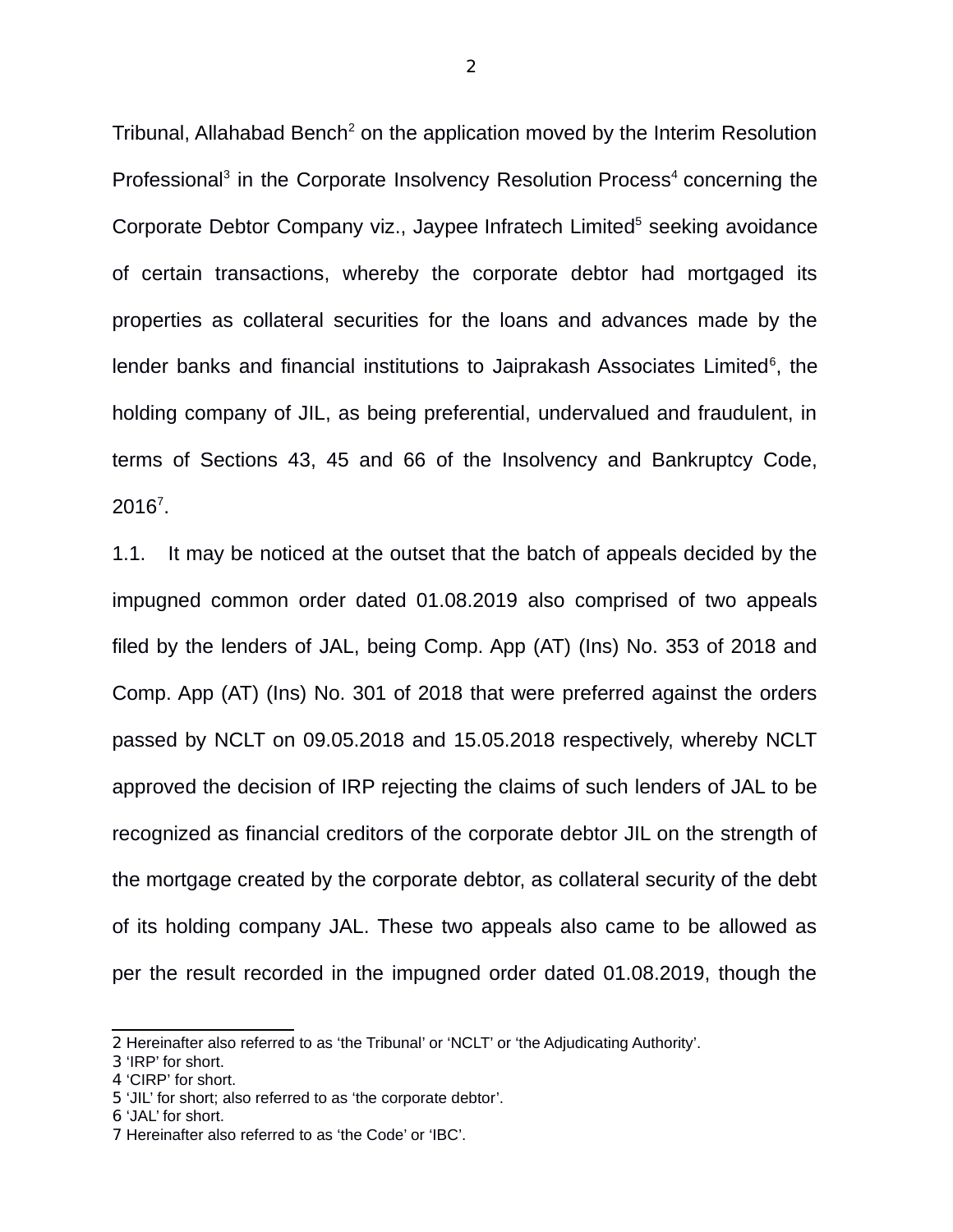entire discussion and the final conclusion therein had only been in relation to the order dated 16.05.2018 that was passed by NCLT on the application for avoidance filed by IRP. The appellant of Civil Appeal D. No. 32[8](#page--1-0)81 of 2019 $^{\circ}$ , IIFCL, apart from raising other contentions, has also questioned this aspect of the order impugned that the aforesaid two appeals, involving the question as to whether the lenders of JAL could be categorised as financial creditors of JIL for the purpose of IBC, have been allowed by NCLAT without recording any findings and without any discussion in that regard.

#### **Brief Outline and the Issues Involved**

2. Before proceeding further, we may draw up a brief outline of the subjectmatter and the issues involved in these appeals.

2.1. As shall be noticed hereafter later, the CIRP concerning the corporate debtor JIL has already undergone several rounds and circles of proceedings in NCLT, NCLAT and at least twice over in this Court.

2.2. For what has been indicated in the introduction, it is evident that two major issues would arise in these appeals. One, as to whether the transactions in question deserve to be avoided as being preferential, undervalued and fraudulent, in terms of Sections 43, 45 and 66 of the Code; and second, as to whether the respondents (lender of JAL) could be recognized as financial creditors of the corporate debtor JIL on the strength of the mortgage created

<sup>8</sup> Now numbered as Civil Appeal Nos. 009357-77 of 2019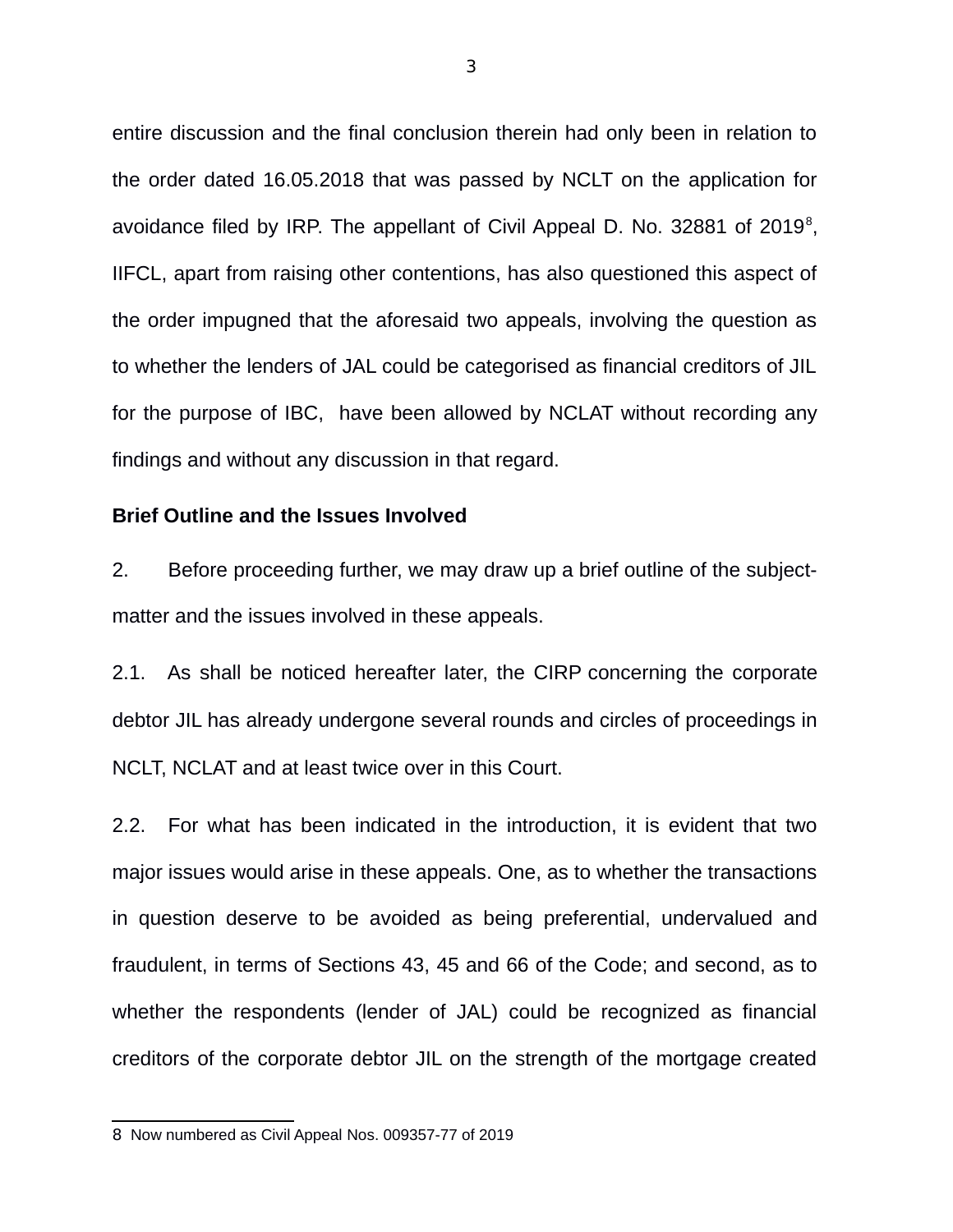by the corporate debtor, as collateral security of the debt of its holding company JAL.

2.3. For a preliminary insight into the first issue, suffice would be to notice that during CIRP, the Interim Resolution Professional preferred an application before the Adjudicating Authority seeking orders for avoidance of the impugned transactions, whereby several parcels of land were put under mortgage with the lenders of JAL, the holding company of JIL. The contention of IRP, that the transactions in question were preferential, undervalued and fraudulent within the meaning of Sections 43, 45 and 66 of the Code, were accepted in part by the Adjudicating Authority, the NCLT, in its order dated 16.05.2018 and necessary directions were issued for avoidance of at least six of such transactions. In other words, in relation to such six transactions, the security interest was ordered to be discharged and the properties involved therein were vested in the corporate debtor, with release of encumbrances. The NCLAT, however, took an entirely opposite view of the matter and upturned the order so passed by NCLT, while holding that the transactions in question do not fall within the mischief of being preferential or undervalued or fraudulent; and that the lenders in question (the lenders of JAL) were entitled to exercise their rights under the Code. Aggrieved, the IRP, one of the creditors of the corporate debtor JIL and the associations of home buyers, who have invested in the proposed projects of JIL and JAL, have preferred these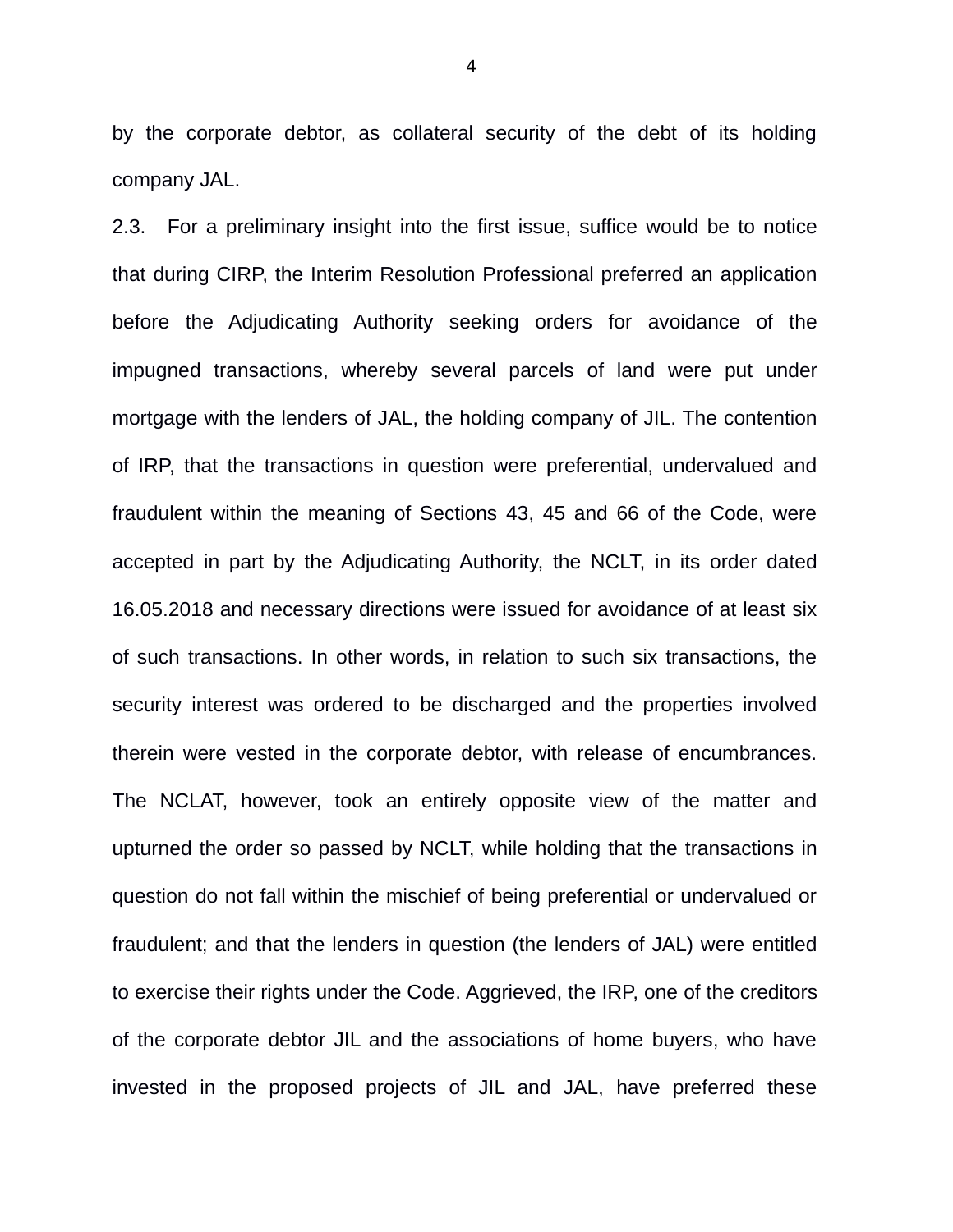appeals.

2.4. As regards the second issue, noticeable it is that during CIRP, two of the respondent banks namely, ICICI Bank Limited and Axis Bank Limited, sought inclusion in the category of financial creditors of JIL but IRP did not agree and declined to recognize them as such. Being aggrieved by the decisions so taken by IRP, the said banks preferred separate applications under Section 60(5) of the Code before NCLT while asserting their claim to be recognized as financial creditors of the corporate debtor JIL, on account of the securities provided by JIL for the facilities granted to JAL. The NCLT rejected the applications so filed by the said banks, by way of its orders dated 09.05.2018 and 15.05.2018 respectively, while concluding that on the strength of the mortgage created by the corporate debtor JIL, as collateral security of the debt of its holding company JAL, the lenders of JAL could not be categorised as financial creditors of JIL for the purpose of the Code. As already noticed, the appeals against the said orders dated 09.05.2018 and 15.05.2018 are purportedly allowed as per the result recorded in the impugned order dated 01.08.2019, but without any discussion in that regard. Aggrieved, one of the lenders of the corporate debtor JIL, IIFCL (appellant of Civil Appeal D. No. 32881 of 2019) has also questioned this aspect of the order impugned while asserting that such mortgagees cannot be taken as financial creditors of the corporate debtor JIL.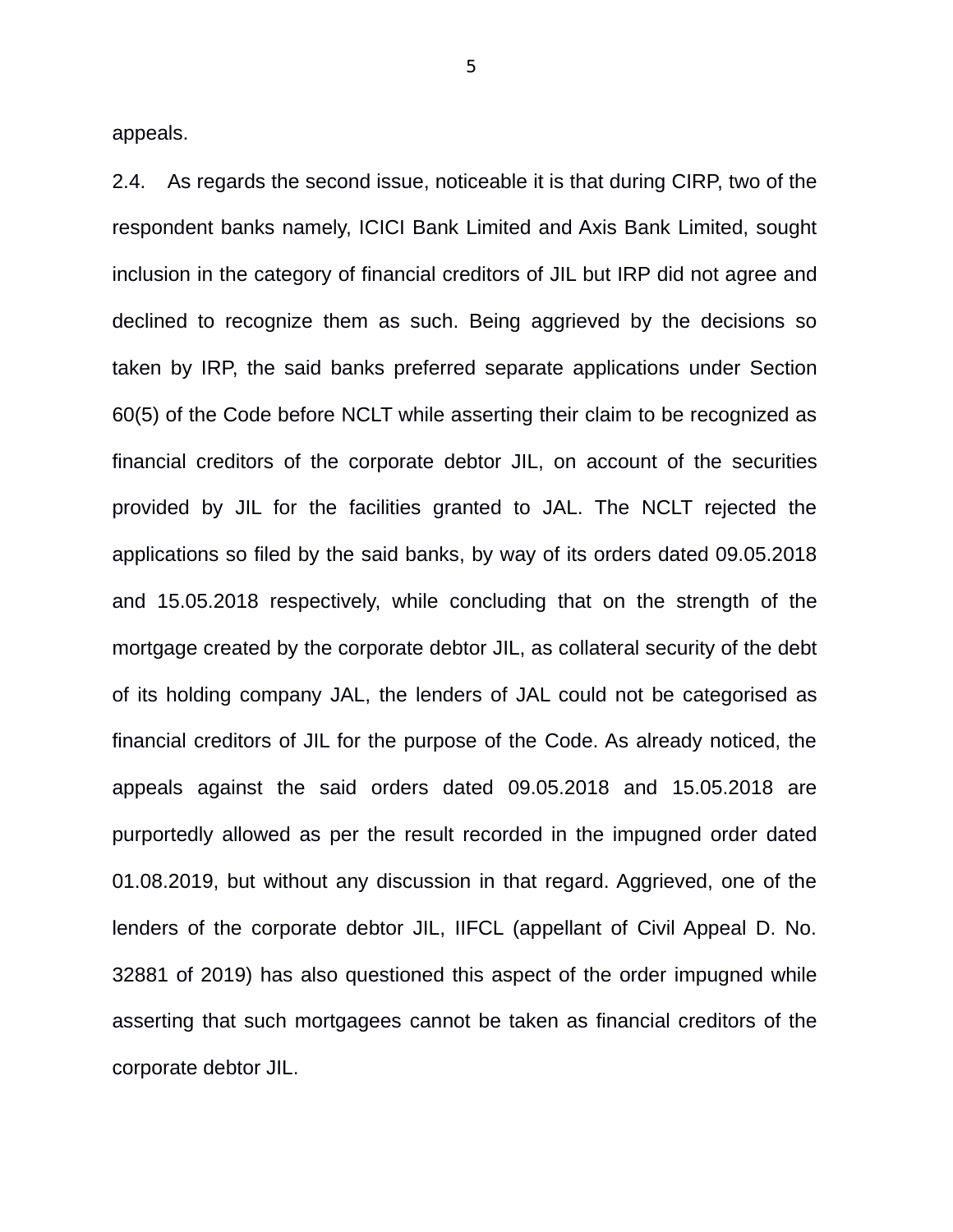#### **Parties and their respective roles and interest in the matter**

3. In view of the issues arising for determination in these appeals, with several parties carrying different roles, status and interests, worthwhile it would be to narrate at the outset, in brief, the relevant particulars of the key parties involved as follows:

3.1. Jaypee Infratech Limited (JIL):

It is the corporate debtor company in whose relation CIRP is pending; and the mortgage transactions concerning its properties were questioned in the application filed by the Interim Resolution Professional. Such transactions form the subject-matter of these appeals.

3.2. Jaiprakash Associates Limited (JAL):

It is the holding company of JIL; it had approximately 71.64% equity shareholding in JIL as on 31.03.2017. The impugned mortgage transactions were entered into in favour of its lenders.

3.3. Shri Anuj Jain:

He is the Interim Resolution Professional in CIRP concerning JIL who moved the application for avoidance of the transactions in question. He is the appellant in Civil Appeal Nos. 8512-27 of 2019.

3.4. Jaypee Greens Krescent Home Buyers Welfare Association; Jaypee Kasa Isles Welfare Association; Jaypee Kensington Boulevard Apartments Welfare Association; Garden Isle Welfare Association; Jaypee Klassic Apartment Welfare Association; Jaypee Kube Buyers Welfare Association; Wish Town Property Owners Welfare Society; KRH Buyers Association ABL Workplace: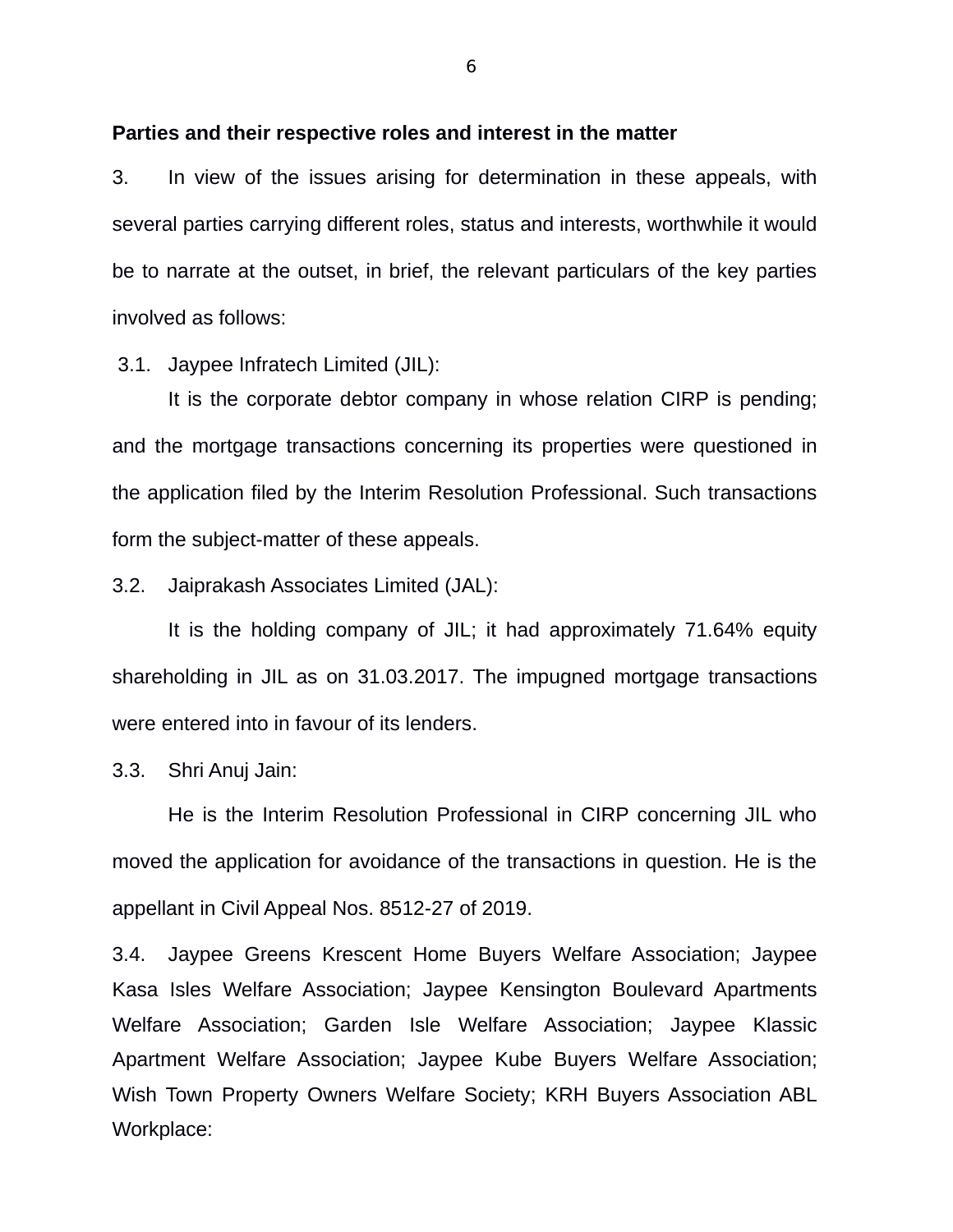They are the associations of home buyers who have invested in the projects of JIL and JAL. They are the appellants in Civil Appeal Nos. 6777-97 of 2019; and they also support the assertion of IRP that the transactions in question cannot be countenanced.

3.5 India Infrastructure Finance Company Limited:

It is the financial creditor of the corporate debtor JIL and has filed Civil Appeal in Diary No. 32881 of 2019 while asserting that the transactions in question need to be avoided; and that the lenders of JAL related with such transactions cannot be the financial creditors of JIL for the purpose of CIRP in question.

3.6 Axis Bank Limited; Standard Chartered Bank Limited; ICICI Bank Limited; State Bank of India; United Bank of India; UCO Bank; The Karur Vyasa Bank (P) Limited; L&T Infrastructure Finance Company Limited; Central Bank of India; Canara Bank; Karnataka Bank Limited; IFCI Limited; Allahabad Bank; Jammu & Kashmir Bank; South Indian Bank Limited; Bank of Maharashtra and other banks and financial institutions:

They are the lenders of JAL in whose favour the properties of JIL were put under mortgage by way of the impugned transactions. They oppose the assertions of appellants while maintaining that the transactions in question are not avoidable and are valid, investing them with the capacity of financial creditors of JIL. They are the principal contesting respondents in these appeals.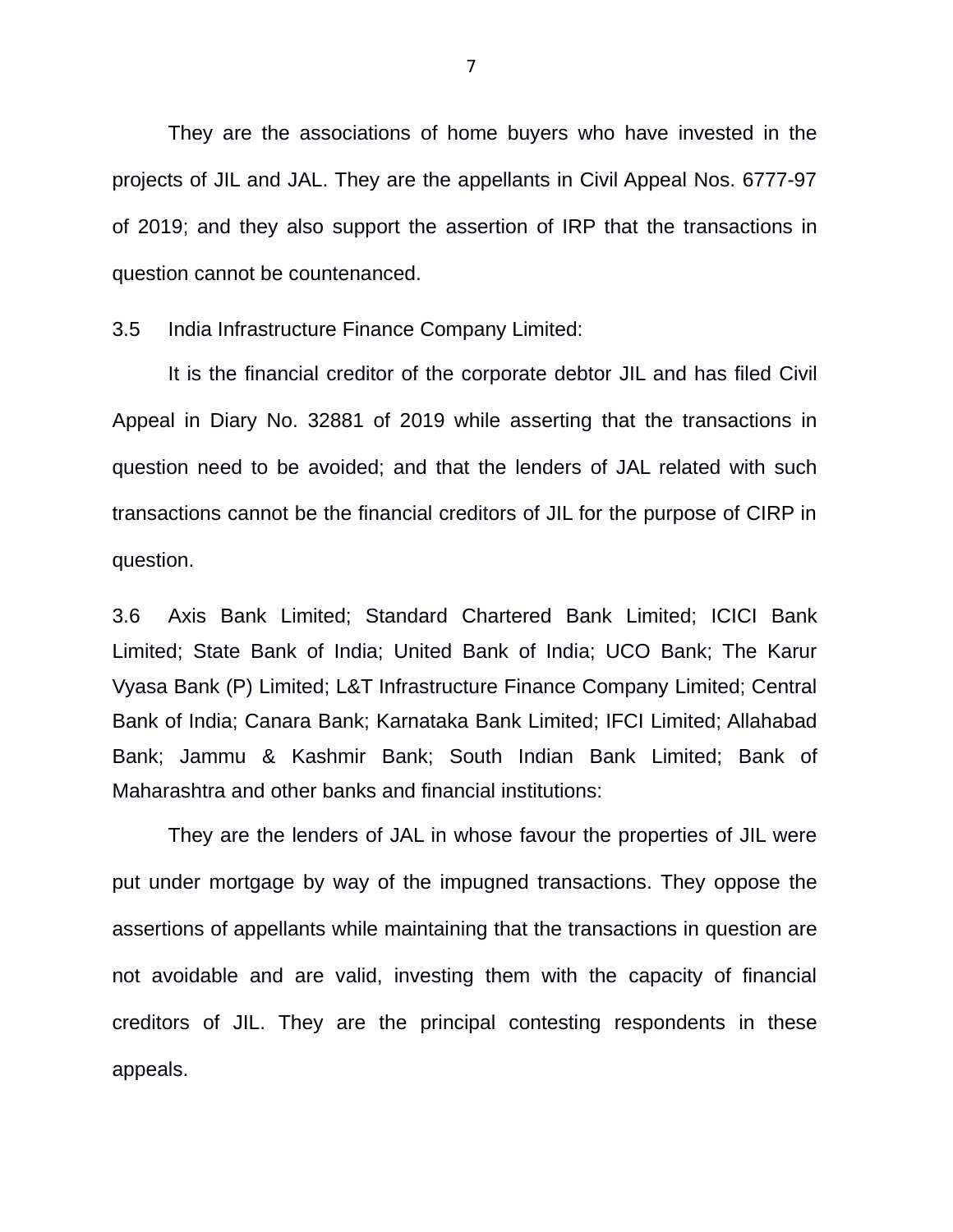# **The transactions in question**

4. Having taken note of the principal contesting parties and their respective interests, it would also be worthwhile to take note of the relevant particulars of the properties and the transactions involved in this dispute. It may be usefully noticed that out of seven transactions that were questioned by IRP, the Adjudicating Authority held that six of them were preferential, undervalued and fraudulent and passed the orders for their avoidance while accepting the contentions of IRP. It may also be observed that five out of these six transactions were preceded by previous mortgage transactions for securing the loans/facilities to JAL. The transactions in question, with previous transactions and flow thereof, as given out during the course of submissions, could be comprehensively viewed as under: -

4.1. The transactions in favour of the Consortium of Banks and Financial Institutions:

| <b>Property/transaction in question</b>                                            | Previous transaction/s and flow     |
|------------------------------------------------------------------------------------|-------------------------------------|
|                                                                                    | thereof                             |
| Mortgage deed dated 29.12.2016 for Initial mortgage deed dated                     |                                     |
| 167.229 acres of land situated at Village                                          | 24.02.2015 released on 15.09.2015   |
| Chhalesar and Chaugan, Tehsil and re-mortgaged on 15.09.2015                       |                                     |
| Etmadpur, District Agra, Uttar Pradesh   (changing facility amount from Rs.        |                                     |
| executed by JIL in favour of Axis Trustee $\vert$ 3250 crores (appx.) to Rs. 24109 |                                     |
| Services Ltd. to provide an additional crores); thereafter released on             |                                     |
| security for term loans of Rs. 21081.5 $\vert$ 29.12.2016 and again re-mortgaged   |                                     |
| crores sanctioned as a consortium to on $29.12.2016$ (changing facility            |                                     |
| JAL. <sup>9</sup>                                                                  | amount from Rs. 24109 crores to Rs. |
|                                                                                    | 23491 crores).                      |

<sup>9</sup> Hereinafter also referred to as 'Property No. 1'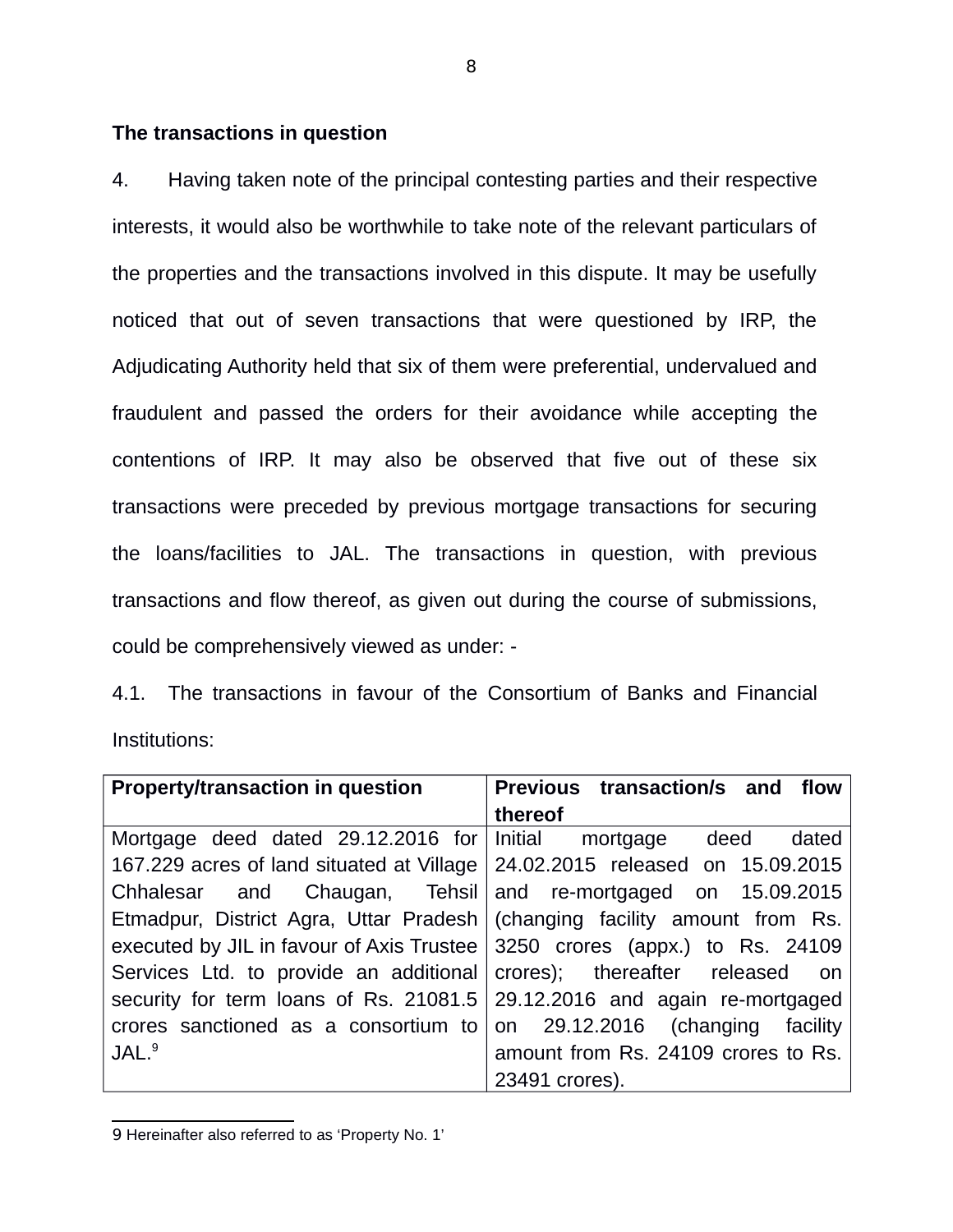| Mortgage deed dated 29.12.2016 for Initial mortgage deed dated                |                                     |
|-------------------------------------------------------------------------------|-------------------------------------|
| 167.9615 acres of land situated at 24.02.2015 released on 15.09.2015          |                                     |
| Village Tappal, Kansera and Jahangarh, and re-mortgaged on 15.09.2015         |                                     |
| Tehsil Khair, District Aligarh, Uttar (changing facility amount from Rs.      |                                     |
| Pradesh executed by JIL in favour of 3250 crores (appx.) to Rs. 24109         |                                     |
| Axis Trustee Services Ltd. to provide as $ $ crores); thereafter released on  |                                     |
| an additional security for term loans of $ 29.12.2016$ and again re-mortgaged |                                     |
| Rs.21081.5 crores sanctioned by the on 29.12.2016 (changing facility          |                                     |
| consortium to JAL. <sup>10</sup>                                              | amount from Rs. 24109 crores to Rs. |
|                                                                               | 23491 crores).                      |
|                                                                               |                                     |

4.2. The exclusive mortgage transactions in favour of ICICI Bank Limited:

| <b>Property/transaction in question</b>                                                                                                                                                                                                                                                                                                                                                  | Previous transaction/s and<br>flow                                                                                                                                                                                                                                                                                                                                                                                                        |  |
|------------------------------------------------------------------------------------------------------------------------------------------------------------------------------------------------------------------------------------------------------------------------------------------------------------------------------------------------------------------------------------------|-------------------------------------------------------------------------------------------------------------------------------------------------------------------------------------------------------------------------------------------------------------------------------------------------------------------------------------------------------------------------------------------------------------------------------------------|--|
|                                                                                                                                                                                                                                                                                                                                                                                          | thereof                                                                                                                                                                                                                                                                                                                                                                                                                                   |  |
| Mortgage deed dated 07.03.2017 for<br>158.1739<br>situated at Village<br>acres<br>and Aurangpur,<br>Uttar<br>Jaganpur<br>Pradesh, executed by JIL in favour of<br><b>IDBI Trustee-ship Services Limited in</b><br>the capacity of security trustee for term<br>loan of Rs.1200 crores granted by ICICI<br>Bank Limited to JAL against the facility<br>agreement dated $25.05.2015.^{11}$ | Initial<br>deed<br>dated<br>mortgage<br>12.05.2014 for 433.35 acres of land,<br>by<br>followed<br>release<br>land<br>0f<br>admeasuring 240 acres vide release<br>deed dated 30.12.2015 along with<br>release of land admeasuring 35.03<br>vide<br>release<br>deed<br>dated<br>acres<br>24.06.2016. Further<br>release<br>Ωf<br>158.1739 acres of land vide release<br>deed dated 07.03.2017 and thereafter<br>re-mortgaged on 07.03.2017. |  |
| Mortgage deed dated 07.03.2017 for<br>151.0063 acres situated at Village<br>Jikarpur, Tehsil Khair, District Aligarh,<br>Uttar Pradesh, executed by JIL in<br>favour of IDBI Trustee-ship Services<br>in the capacity of security<br>Limited<br>trustee for term loan of Rs.1200 crores                                                                                                  | Initial<br>deed<br>mortgage<br>dated<br>12.05.2014 released on 07.03.2017<br>and re-mortgaged on 07.03.2017.                                                                                                                                                                                                                                                                                                                              |  |

<sup>10</sup> Hereinafter also referred to as 'Property No. 2'

<sup>11</sup> Hereinafter also referred to as 'Property No. 3'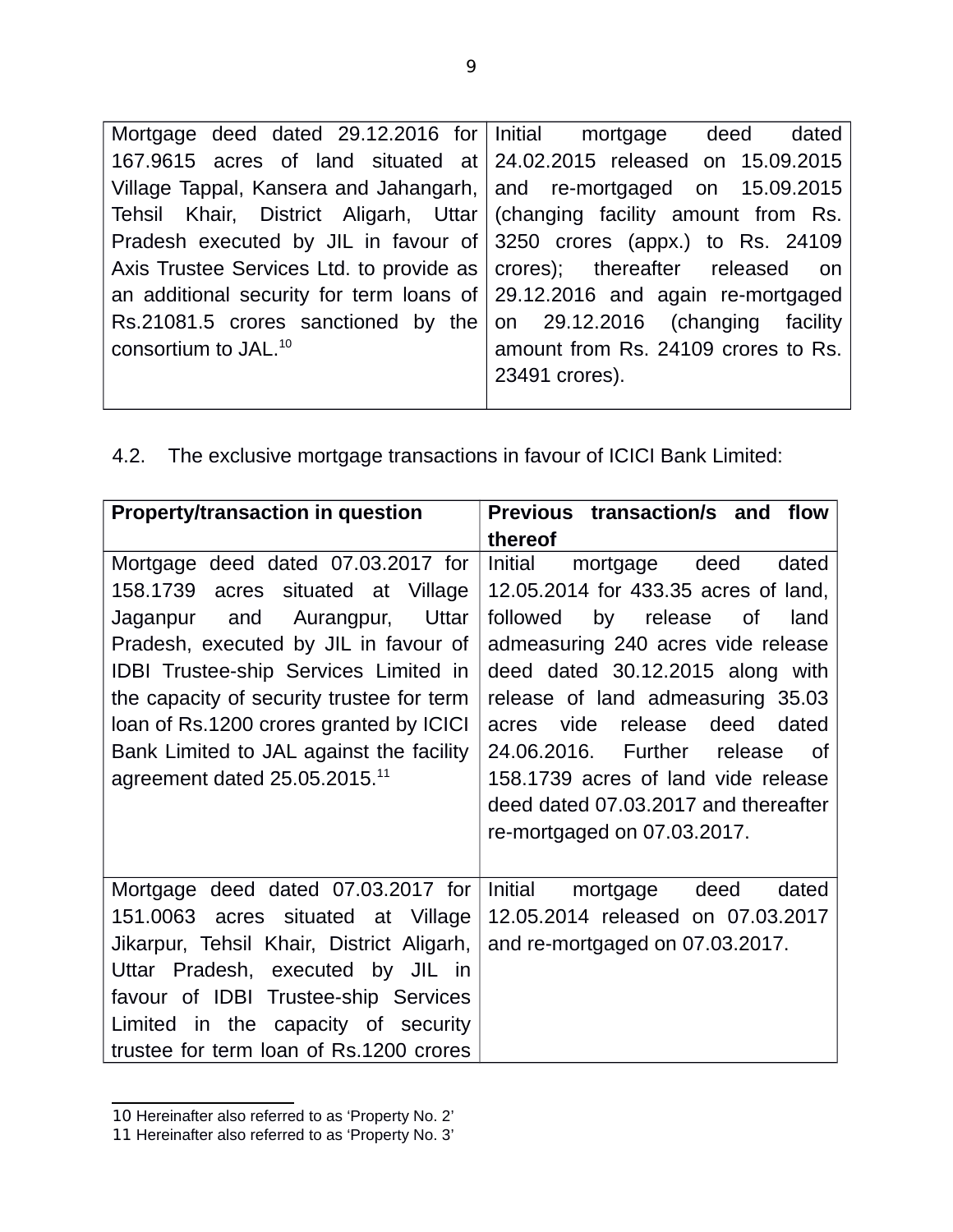| granted by ICICI Bank Limited to JAL |  |
|--------------------------------------|--|
| against the facility agreement dated |  |
| 25.05.2015.12                        |  |

4.3. The exclusive mortgage transaction in favour of the Standard Chartered

Bank Limited:

| <b>Property/transaction in question</b>                                                                                                                                                                                                                                                                                                                                                                                                                                                                                                                                                                                                                                    | Previous transaction/s and flow                                                                                                                                                                                                                                                                                                                                                                                                                                                                                                                                                                                                    |
|----------------------------------------------------------------------------------------------------------------------------------------------------------------------------------------------------------------------------------------------------------------------------------------------------------------------------------------------------------------------------------------------------------------------------------------------------------------------------------------------------------------------------------------------------------------------------------------------------------------------------------------------------------------------------|------------------------------------------------------------------------------------------------------------------------------------------------------------------------------------------------------------------------------------------------------------------------------------------------------------------------------------------------------------------------------------------------------------------------------------------------------------------------------------------------------------------------------------------------------------------------------------------------------------------------------------|
|                                                                                                                                                                                                                                                                                                                                                                                                                                                                                                                                                                                                                                                                            | thereof                                                                                                                                                                                                                                                                                                                                                                                                                                                                                                                                                                                                                            |
| Mortgage deed dated 24.05.2016 for<br>25.0040 acres of land situated at Village<br>Sultanpur, Sector-128, Noida, District<br>Gautam Budh Nagar, Uttar Pradesh<br>executed by JIL in favour of IDBI Trustee-<br>ship Services Ltd, as additional security,<br>against the facility agreement dated<br>29.08.2012 between Standard Chartered<br>Bank and JAL of Rs.400 crores. The<br>security was further extended for facility II<br>for Rs.450 crores on 27.12.2012; for<br>facility III<br>Rs.538.16 crores<br>for<br>on<br>29.04.2015; for facility IV for Rs.81.84<br>crores on 29.04.2015 and for working<br>capital facility Rs.297<br>crores<br>on<br>29.08.2012.13 | Initial<br>mortgage deed<br>dated<br>24.06.2009, extended by mortgage<br>27.11.2012<br>(for<br>deed<br>dated<br>increased facility amount of Rs. 1300<br>crores as compared to Rs. 900<br>crores earlier).<br>Vide<br>mortgage<br>on 23.03.2013,<br>additional land admeasuring 25.0040<br>acres was added in the original land<br>parcel to secure increased facility<br>amount of Rs.<br>1750 crores as<br>compared to Rs. 1300 crores earlier<br>against the facility agreement dated<br>29.08.2012 for an amount of Rs. 400<br>crores. Security further extended for<br>Facilities II, III and IV as mentioned in<br>Column 1. |
|                                                                                                                                                                                                                                                                                                                                                                                                                                                                                                                                                                                                                                                                            | The extended mortgage deed dated<br>23.03.2013<br>released<br>vide<br>was<br>deed dated 04.11.2015<br>release<br>(changing facility amount<br>from<br>Rs.1750 crores to Rs. 1470 crores)<br>and re-mortgaged on 24.05.2016<br>(increasing facility amount from 1470)<br>crores to Rs. 1767 crores).                                                                                                                                                                                                                                                                                                                                |

<sup>12</sup> Hereinafter also referred to as 'Property No. 4'

<sup>13</sup> Hereinafter also referred to as 'Property No. 5'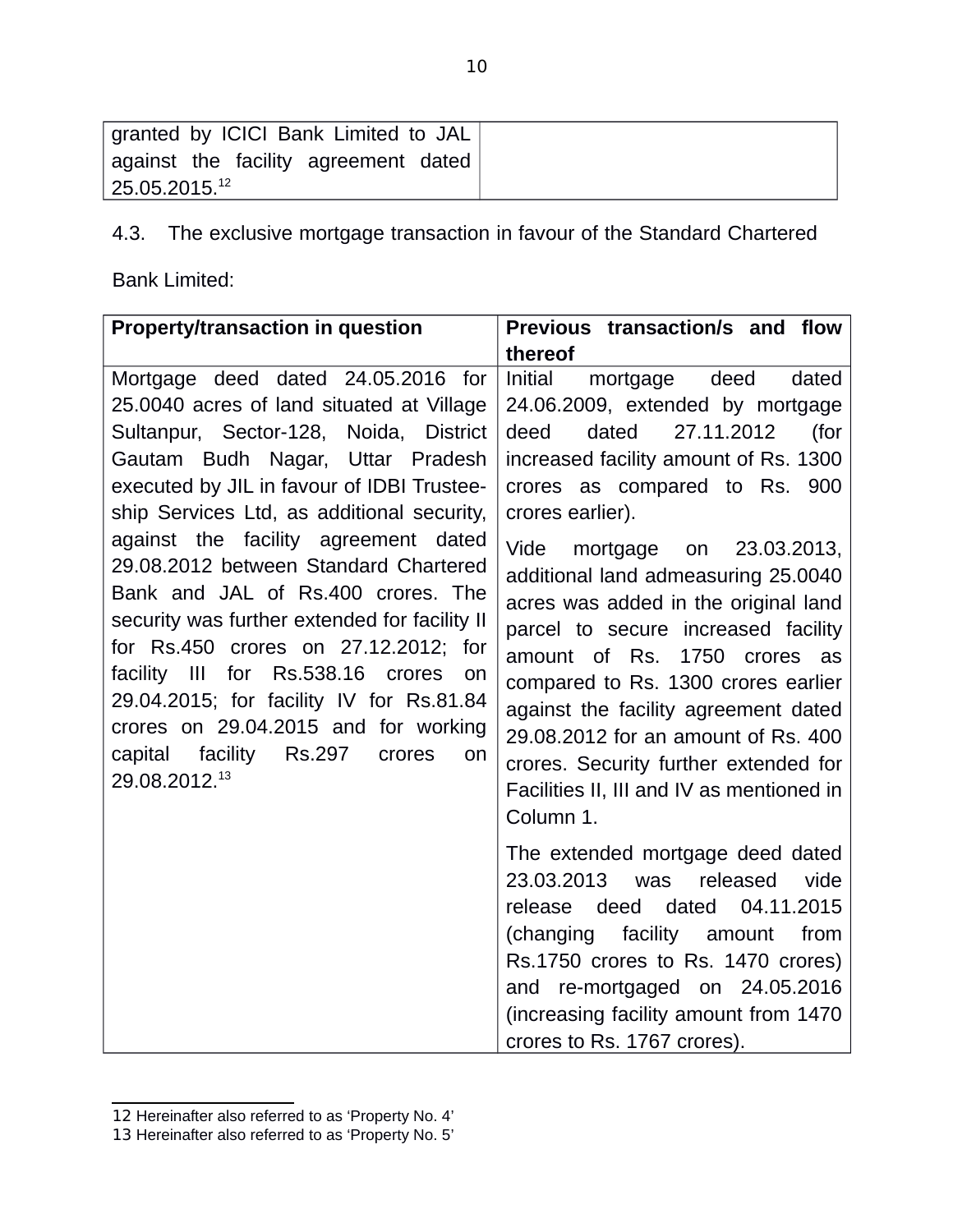4.4. The sixth transaction in question had been the exclusive mortgage transaction in favour of State Bank of India that was not preceded by any earlier transaction; the same had been as under:-

> Mortgage deed dated 04.03.2016 for 90 acres of land situated at Village Chaugan Tehsil Elmadpur, District Agra, Uttar Pradesh, executed by JIL in favour of State Bank of India against the facility agreement dated 26.03.2015 granting Short Term Loan Facility to JAL of  $Rs.1000$  crores.<sup>[14](#page--1-8)</sup>

4.5. Yet another transaction was questioned by IRP as being avoidable but the Adjudicating Authority held the same to be not falling within the relevant time as provided under Section 43 of the Code. The particulars of this transaction are as follows:

> Mortgage deed dated 12.05.2014 for 100 acres of land situated at Village Tappal, Tehsil Khair, District Aligarh, Uttar Pradesh executed by JIL in favour of ICICI Bank Limited against the facility agreement dated 12.12.2013 granting Term Loan of Rs. 1500 crores and overdraft amount of Rs. 175 crores to JAL.[15](#page--1-9)

# **The relevant factual and background aspects**

5. Having taken note of the principal parties to the dispute and the transactions/properties involved, but before dilating on the issues, we may briefly narrate the background in which the present CIRP is underway as also the orders passed by this Court, for ensuring its completion in accordance with law and towards the larger benefit of stakeholders.

<sup>14</sup> Hereinafter also referred to as 'Property No. 6'

<sup>15</sup> Hereinafter also referred to as 'Property No. 7' (As regards this description, it is pointed out on behalf of the respondent ICICI Bank that it had been of 'Term Loan of Rs. 1500 crores under the Corporate Rupee Loan Facility agreement and General Conditions dated 12.12.2013 and mortgage deed was dated 10.03.2014')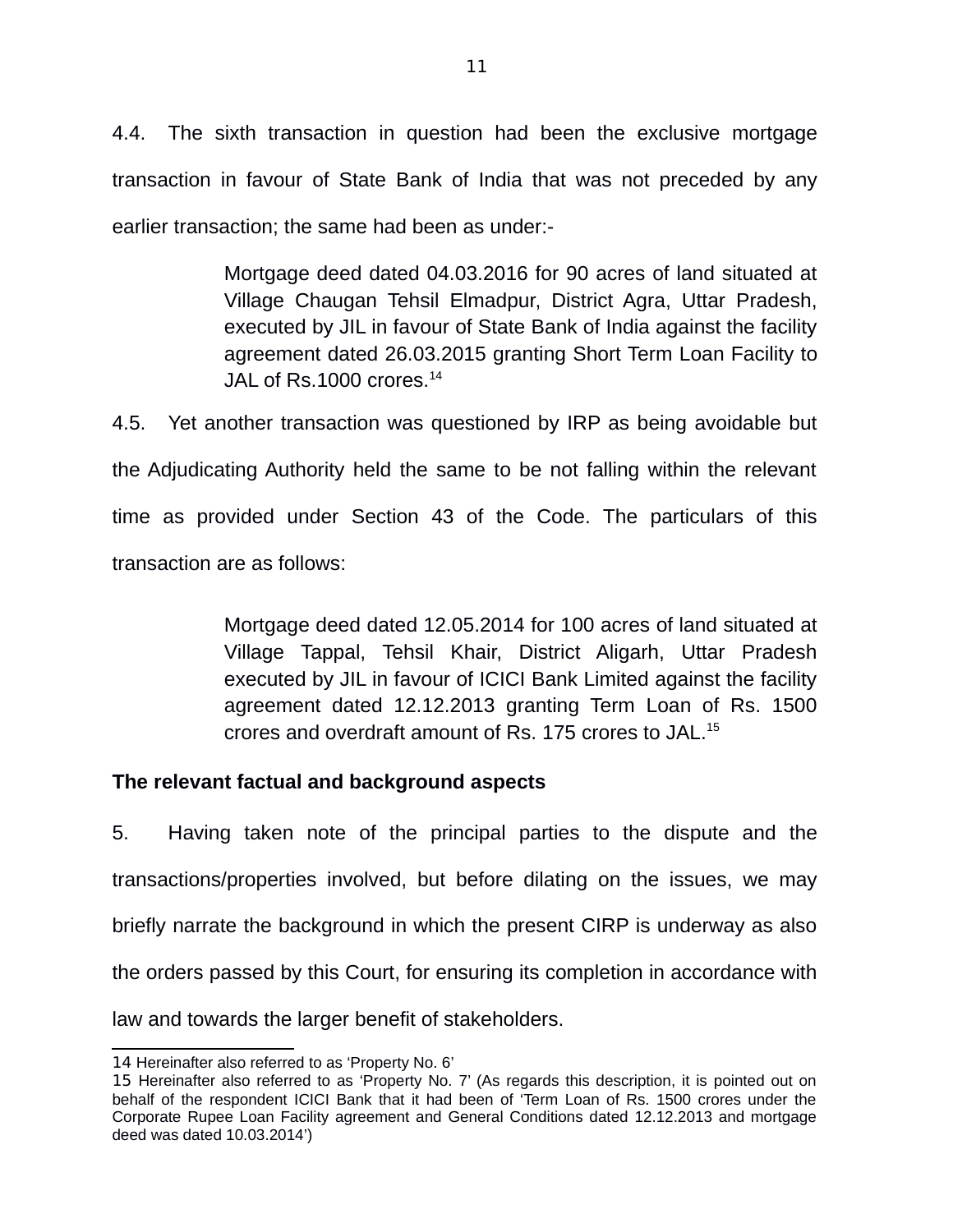6. JAL is stated to be a public listed company with more than 5 lakh individual shareholders. In the year 2003, JAL was awarded the rights for construction of an expressway from Noida to Agra. A concession agreement was entered into with the Yamuna Expressway Industrial Development Authority. Coming on the heels of this project, JIL was set up as a special purpose vehicle. Finance was obtained from a consortium of banks against the partial mortgage of land acquired and a pledge of 51% of the shareholding held by JAL. Housing plans were envisaged for the construction of real estate projects in two locations of the land acquired, one in Wish Town, Noida and another in Mirzapur. Several other aspects of the dealings by these companies, their creditors and other stakeholders need not be dilated for the present purpose.

6.1. The crucial and relevant part of the matter is that IDBI Bank Limited instituted a petition under Section 7 of the Code before the NCLT, seeking initiation of Corporate Insolvency Resolution Process against JIL, while alleging that JIL had committed a default in repayment of its dues to the tune of Rs. 526.11 crores. JIL filed its objections to the petition but later on, withdrew the objections and furnished consent for resolution plan under the provisions of the Code. On 09.08.2017, NCLT initiated the CIRP in respect of JIL. An order of moratorium was issued under Section 14 by which, the institution of suits and continuation of pending proceedings, including execution proceedings were prohibited and an Interim Resolution Professional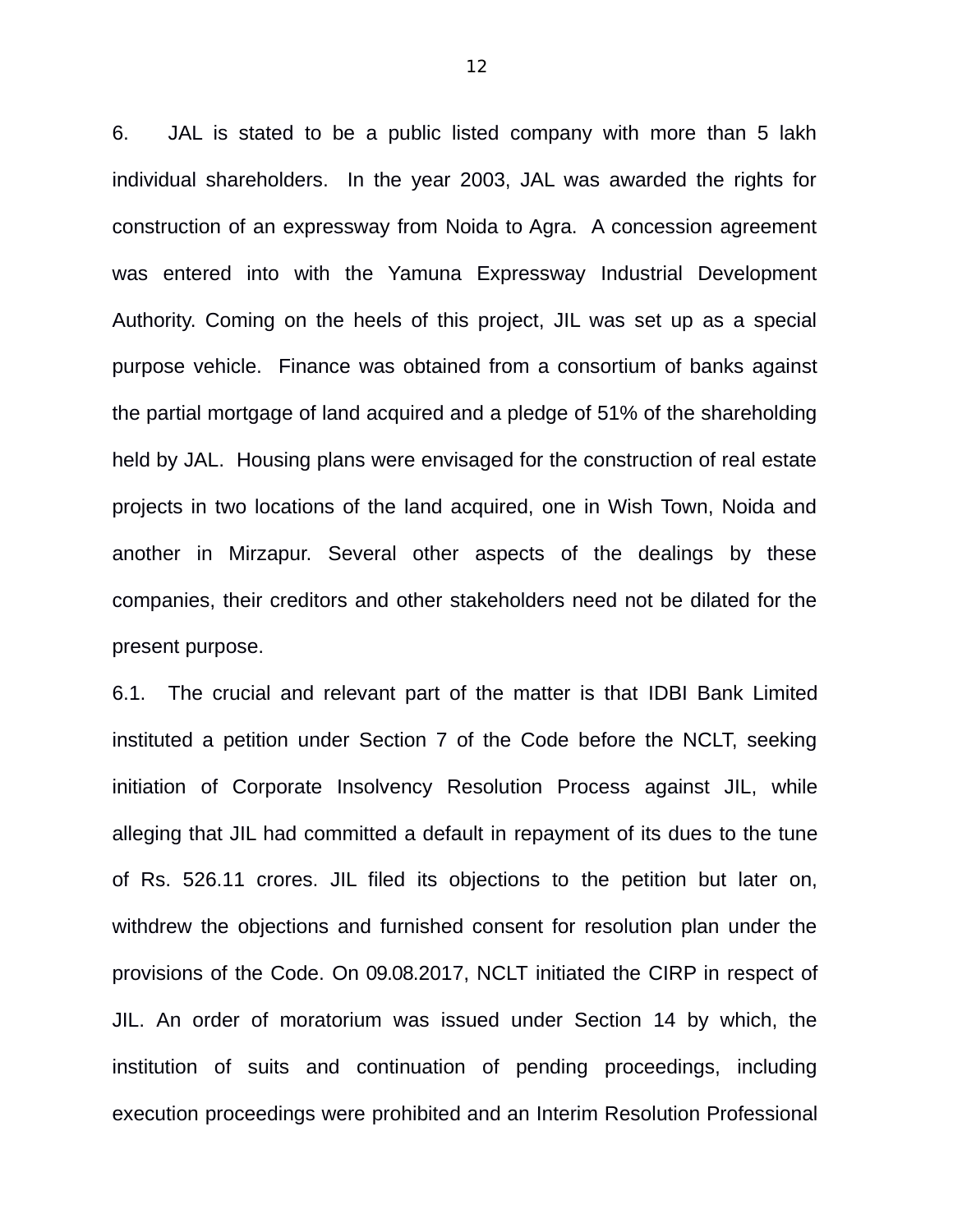was appointed. On 14.08.2017, IRP, in pursuance of the order of NCLT, called for submissions of claims by financial creditors in Form-C, by operational creditors in Form-B, by the workmen and employees in Form-E and by other creditors in Form-F. On 16.08.2017, the Insolvency and Bankruptcy Board of India made an amendment to its regulations and Regulation 9(a) was inserted to include the claims by other creditors. On 18.08.2017, the Board released a press note that the home buyers could fill in Form-F as they could not be treated at par with financial and operational creditors.

6.2. The aforesaid position led to the proceedings in this Court that were dealt with in a batch of petitions led by **Writ Petition (Civil) No. 744 of 2017:** *Chitra Sharma and Ors. v. Union of India and Ors.* Several orders were passed by this Court in the said batch of petitions from time to time, *inter alia*, to the effect that IRP was permitted to take over management of JIL and was directed to ensure that necessary provisions were made to protect the interests of home buyers. Various orders were also made with directions to JAL, as holding company of JIL, for making deposits in the Court, particularly looking to the claim of refund being made by some of the home buyers. This Court also took note of the facts that CIRP commenced on 09.08.2017; the statutory period of 180 days for concluding the CIRP had come to an end; and even the extended statutory period of 90 days also ended on 12.05.2018 but then, by way of the Amendment Ordinance, 2018, the home buyers were accorded the statutory recognition as financial creditors w.e.f. 06.06.2018.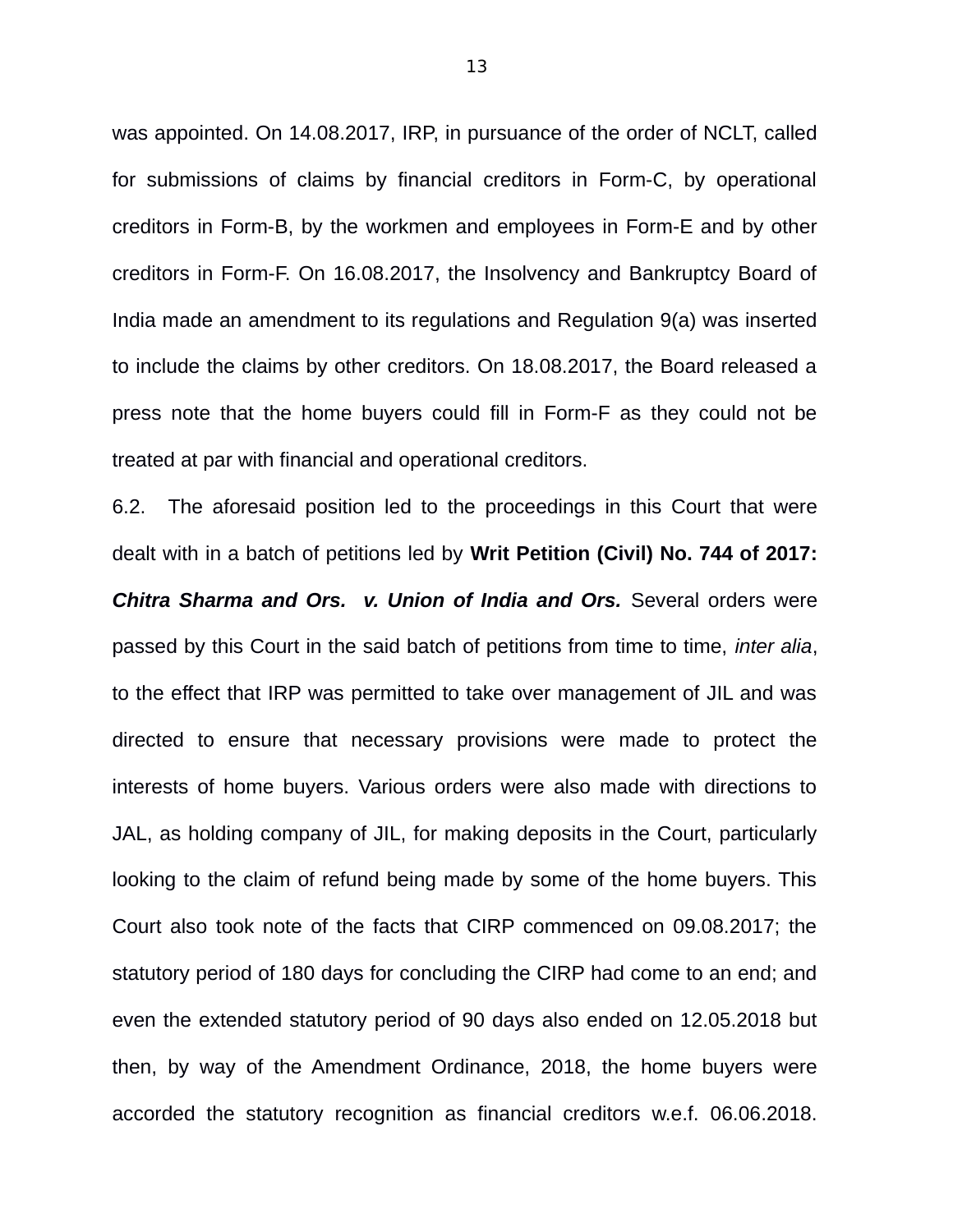While finally disposing of the matters on 09.08.2018, this Court took note of the interest of home buyers as also the creditors of JIL and JAL, the status of proceedings and the statutory provisions as then obtaining and ultimately issued the following directions: -

"(i) In exercise of the power vested in this Court under Article 142 of the Constitution, we direct that the initial period of 180 days for the conclusion of the CIRP in respect of JIL shall commence from the date of this order. If it becomes necessary to apply for a further extension of 90 days, we permit the NCLT to pass appropriate orders in accordance with the provisions of the IBC;

(ii) We direct that a CoC shall be constituted afresh in accordance with the provisions of the Insolvency and Bankruptcy (Amendment) Ordinance, 2018, more particularly the amended definition of the expression "financial creditors";

(iii) We permit the IRP to invite fresh expressions of interest for the submission of resolution plans by applicants, in addition to the three short-listed bidders whose bids or, as the case may be, revised bids may also be considered;

(iv) JIL/JAL and their promoters shall be ineligible to participate in the CIRP by virtue of the provisions of Section 29A;

(v) RBI is allowed, in terms of its application to this Court to direct the banks to initiate corporate insolvency resolution proceedings against JAL under the IBC;

(vi) The amount of Rs 750 crores which has been deposited in this Court by JAL/JIL shall together with the interest accrued thereon be transferred to the NCLT and continue to remain invested and shall abide by such directions as may be issued by the NCLT."

6.3. It had been during pendency of the aforesaid proceedings that the

application leading to present appeals came to be filed by IRP on 06.02.2018,

complaining against the transactions in question. However, before taking note

of the matters involved in such application filed by IRP and, for completion of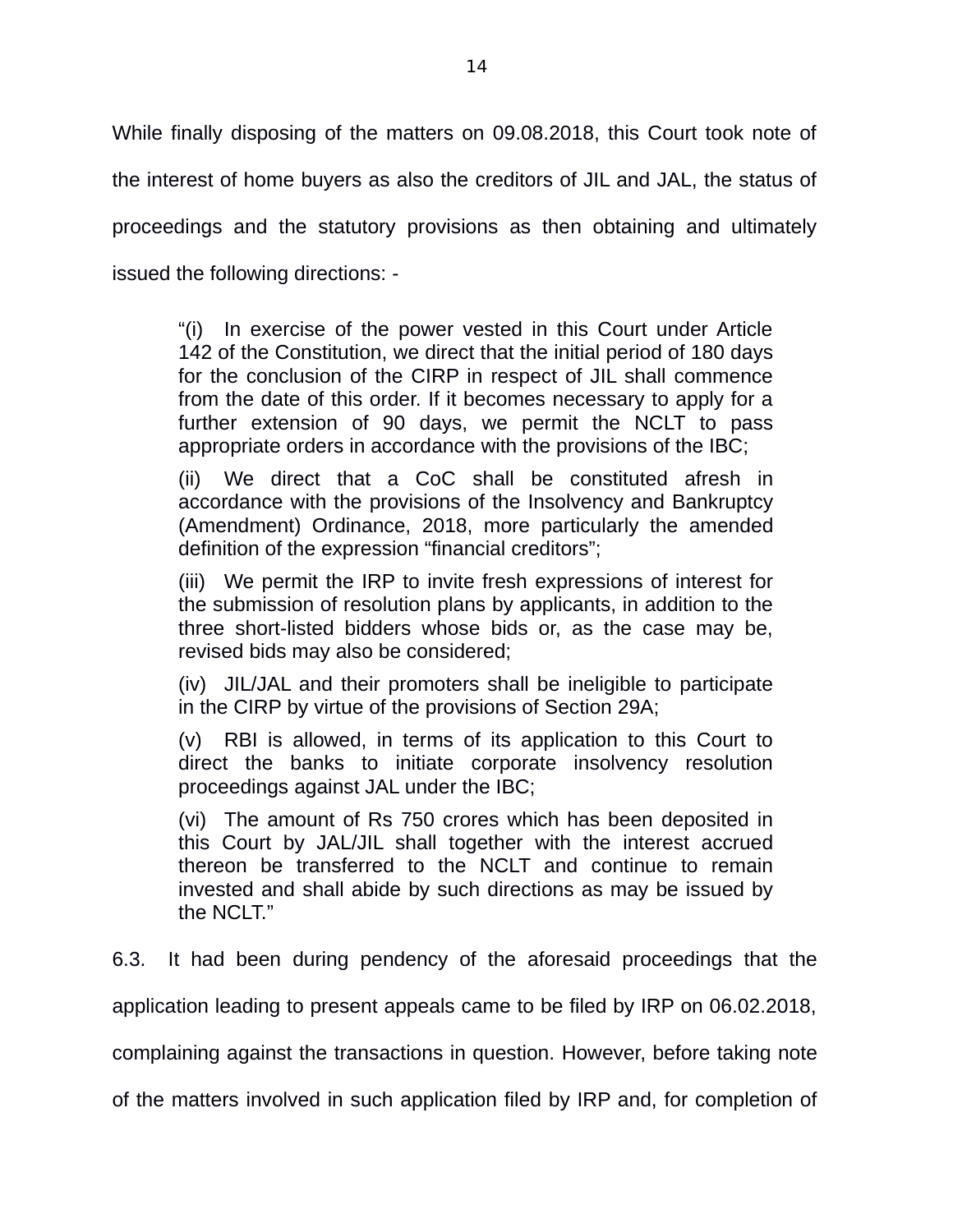the narration about the orders passed by this Court, we may also point out that during the CIRP of JIL, an application came to be made by IDBI bank, for excluding the period of pendency of the application for clarification regarding the manner of counting of the votes of the concerned financial creditors, for the purpose of the period of 270 days for completion of corporate insolvency resolution process but, during the pendency of such application, NCLT, by its order dated 06.05.2019, called upon the authorities and the representatives of allottees and others to file reply on the necessity to proceed further with CIRP for considering the resolution plan received from the concerned bidder. The IDBI Bank assailed this order of NCLT by way of an appeal before the NCLAT that came to be decided on 30.07.2019 whereby, NCLAT granted relief to exclude the period from 17.09.2018 to 04.06.2019 for the purpose of counting 270 days of CIRP period and issued consequential directions. This led to further appeals in this  $Count^{16}$  $Count^{16}$  $Count^{16}$ , which were considered and decided on 06.11.2019.

6.3.1. In the order dated 06.11.2019, we took note of the fact that CIRP in relation to JIL stood revived in view of the directions in *Chitra Sharma* (supra) as also the amendments brought about in IBC. In the peculiar, rather extraordinary, situation obtaining in the matter, we passed the orders under the plenary powers so as to ensure that an attempt was made for revival of the corporate debtor JIL, lest it was exposed to liquidation process while taking

<sup>16</sup> Being Civil Appeal No. 8437 of 2019 [@ D No. 27229 of 2019]: Jaiprakash Associates Ltd. & Anr. v. IDBI Bank Ltd. and connected case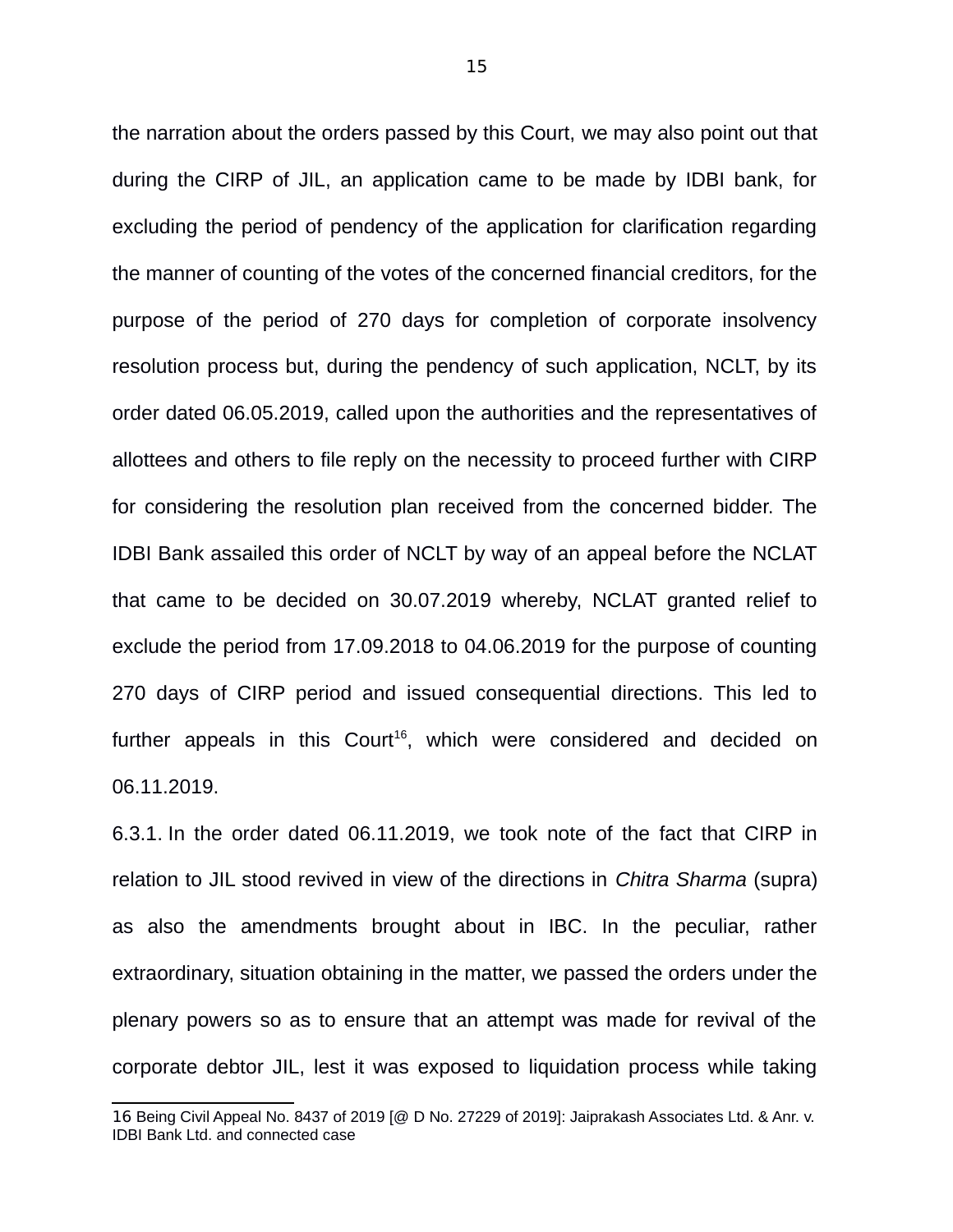note of the unanimity amongst the parties that liquidation of JIL must be eschewed; and while also taking note of the time limit for completion of Insolvency Resolution Process as per third proviso to Section 12(3), which came into effect from 16.08.2019. In the given circumstances, we passed the following order for the purpose of substantial and complete justice to the parties and in the interest of all the stakeholders:

"i) We direct the IRP to complete the CIRP within 90 days from today. In the first 45 days, it will be open to the IRP to invite revised resolution plan only from Suraksha Realty and NBCC respectively, who were the final bidders and had submitted resolution plan on the earlier occasion and place the revised plan(s) before the CoC, if so required, after negotiations and submit report to the adjudicating authority NCLT within such time. In the second phase of 45 days commencing from  $21<sup>st</sup>$  December, 2019, margin is provided for removing any difficulty and to pass appropriate orders thereon by the Adjudicating Authority.

ii) The pendency of any other application before the NCLT or NCLAT, as the case may be, including any interim direction given therein shall be no impediment for the IRP to receive and process the revised resolution plan from the abovenamed two bidders and take it to its logical end as per the provisions of the I & B Code within the extended timeline prescribed in terms of this order.

iii) We direct that the IRP shall not entertain any expression of interest (improved) resolution plan individually or jointly or in concert with any other person, much less ineligible in terms of Section 29A of the I & B Code.

iv) These directions are issued in exceptional situation in the facts of the present case and shall not be treated as a precedent.

v) This order may not be construed as having answered the questions of law raised in both the appeals, including as recognition of the power of the NCLT / NCLAT to issue direction or order not consistent with the statutory timelines and stipulations specified in the I & B Code and Regulations framed thereunder."<sup>[17](#page--1-6)</sup>

<sup>17</sup> It may also be noticed that by another order dated 03.02.2020, while accepting the reasons stated in an application filed by the IRP pointing out various difficulties and unavoidable circumstances which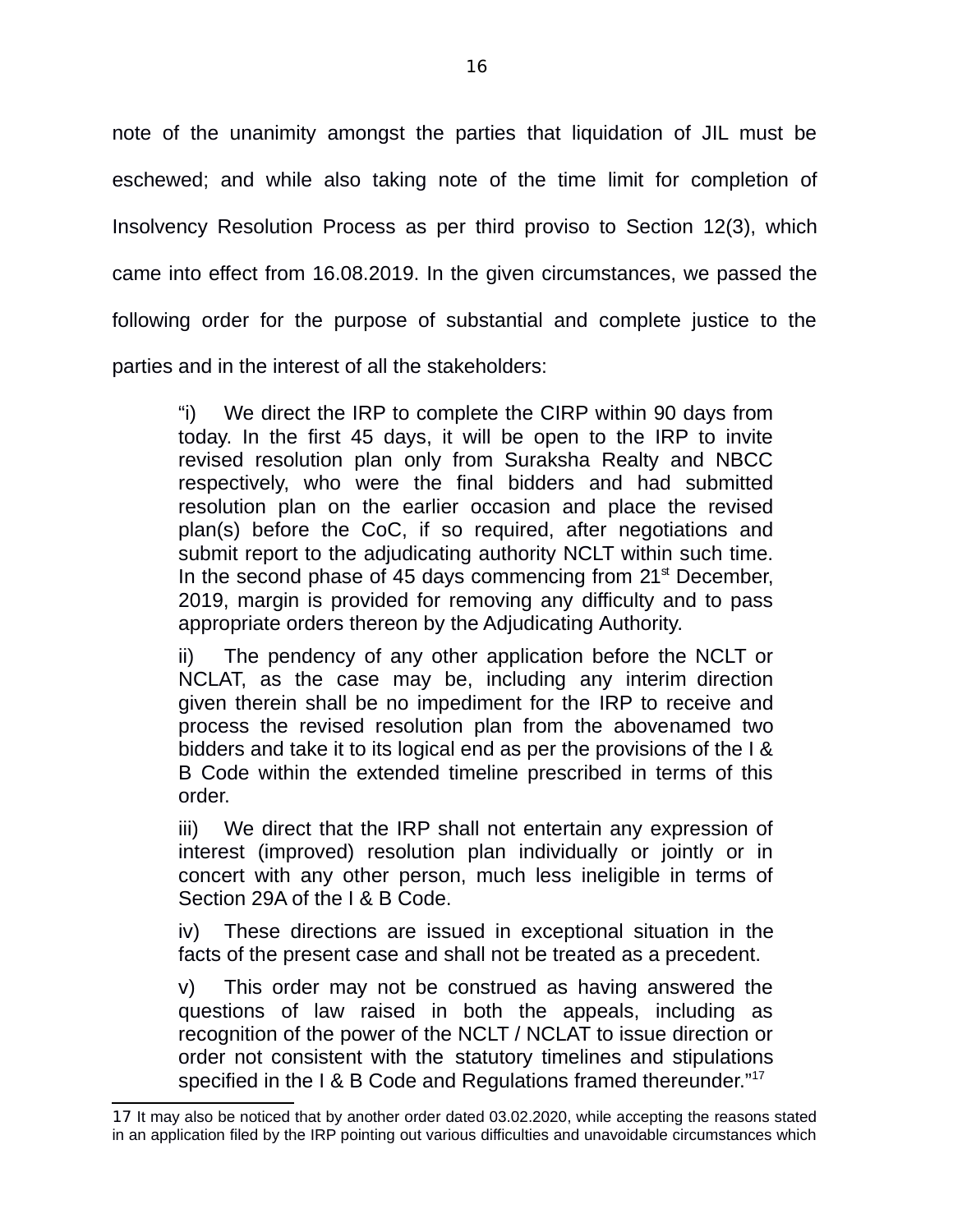7. Having thus referred to the orders previously passed in relation to the CIRP in question, we may, for complete narration of the orders passed by this Court, also refer to the fact that in this batch of appeals, the extensive arguments were finally concluded on 10.12.2019. Even while reserving the orders, looking to the facts and circumstances of the case, we stayed the operation of the order passed by NCLAT, insofar relating to the prayer of the lender-banks of JAL for treating them as financial creditors of JIL. The relevant part of the order dated 10.12.2019 reads as under: -

#### "Civil Appeal @ Diary No(s). 32881/2019

These appeals take exception to the decision of the National Company Law Appellate Tribunal allowing the appeal(s) filed by the lender-Banks of Jayprakash Associates Limited (JAL) claiming to be financial creditors(s) of Jaypee Infratech Limited (JIL). The National Company Law Tribunal had rejected that claim but we find that in the impugned judgment, without dealing with the reasons recorded by the National Company Law Tribunal, the Appellate Tribunal allowed the appeal(s) filed by the stated lender-Banks(s), who were claiming to be the financial creditor(s) of JIL.

After fully hearing counsel for the parties, *prima facie*, we are of view that lender-Banks of JAL cannot be regarded as financial creditor(s) of JIL. We would elaborate on this aspect in our final judgment. Be that as it may, it is appropriate that we must stay the operation of the impugned judgment(s) of the Appellate Tribunal lest any confusion occurs in the revival process of JIL and the constitution of Committee of Creditors thereof, in view of the impugned order passed by the National Company Law Appellate Tribunal. Ordered accordingly.

We clarify that the stay of operation is only in respect of order passed on the application(s) moved by the lender-Bank(s) of JAL before the National Company Law Appellate Tribunal for a declaration that they be regarded as financial creditor(s) of JIL and included in the Committee of Creditors of JIL."

have delayed the culmination of proposal for approval of resolution plan, though submitted within the time frame prescribed by this Court, we had extended the time by four weeks for approval of the resolution plan, in the proceedings now being dealt with by the Principal Bench of NCLT at New Delhi.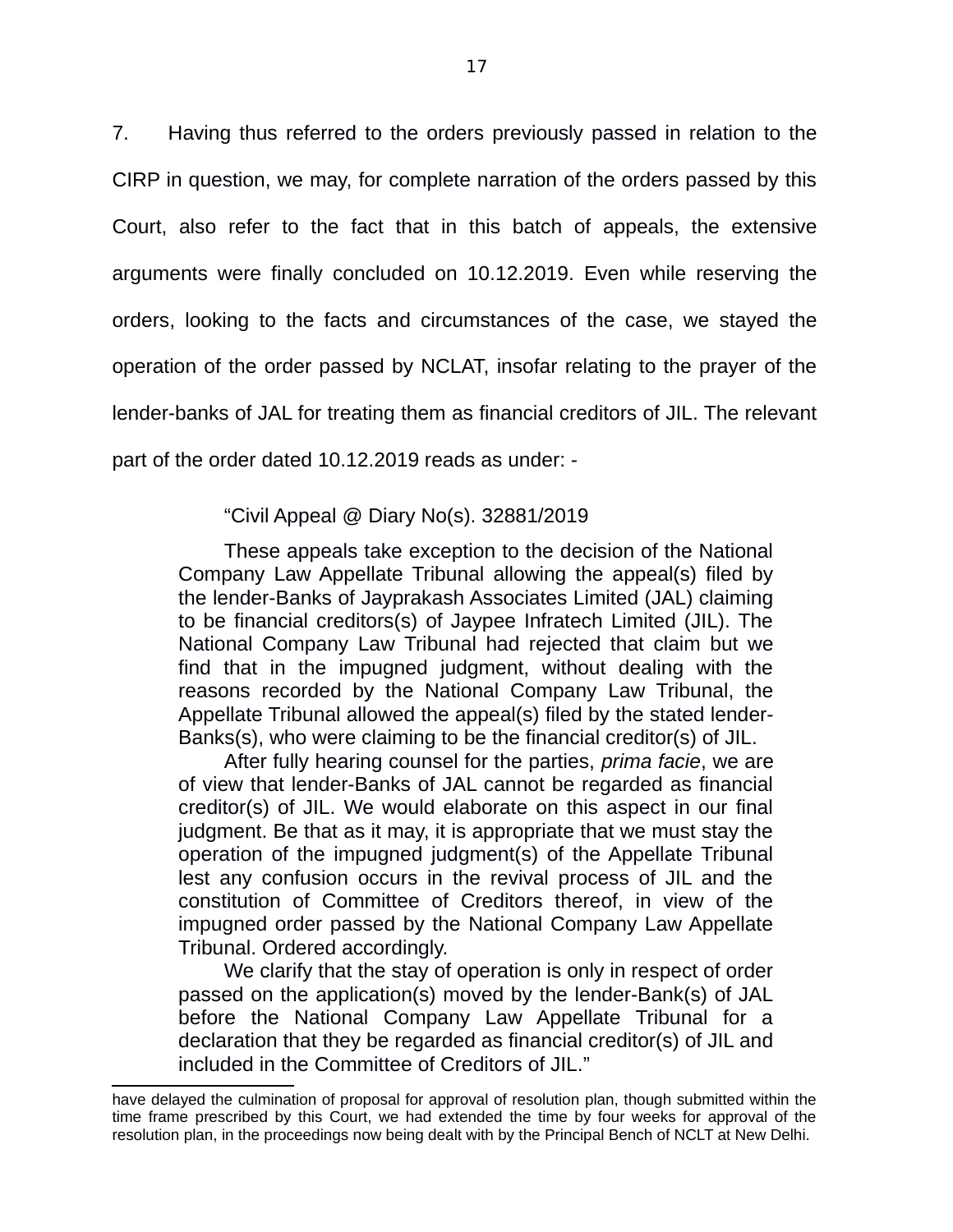**The Application by Interim Resolution Professional and the order passed by NCLT**

8. Having thus referred to the orders already passed in relation to the CIRP in question, we may now advert to the application filed by IRP forming subjectmatter of the first issue involved in these appeals.

9. The IRP, in terms of his duties under clause (j) of Section 25(2) of the  $Code<sup>18</sup>$  $Code<sup>18</sup>$  $Code<sup>18</sup>$ , made the application under consideration before the Adjudicating Authority stating, *inter alia*, that the corporate debtor was itself in dire need of funds; and was facing severe liquidity crunch to complete the construction of projects and deliver flats to home buyers as well as to honour the payment obligations to financial creditors, including the Fixed Deposit Holders. It was contended that JIL could have sold/mortgaged its unencumbered land to raise funds to complete the construction of flats in a timely manner and fulfil its obligation to its creditors and prevent value deterioration or erosion or insolvency but then, the mortgages in question were created in a highly questionable manner and in complete disregard to the interests of the creditors and stakeholders of the corporate debtor. Also, that the mortgage of land was

\*\*\* \*\*\* \*\*\* \*\*\* \*\*\* \*\*\*

<sup>18</sup> The relevant parts of Section 25 read as under:

<sup>&</sup>quot;**Duties of resolution professional. -** (1) It shall be the duty of the resolution professional to preserve and protect the assets of the corporate debtor, including the continued business operations of the corporate debtor.

<sup>(2)</sup> For the purposes of sub-section (1), the resolution professional shall undertake the following actions, namely:-

<sup>(</sup>j) file application for avoidance of transactions in accordance with Chapter III, if any; …"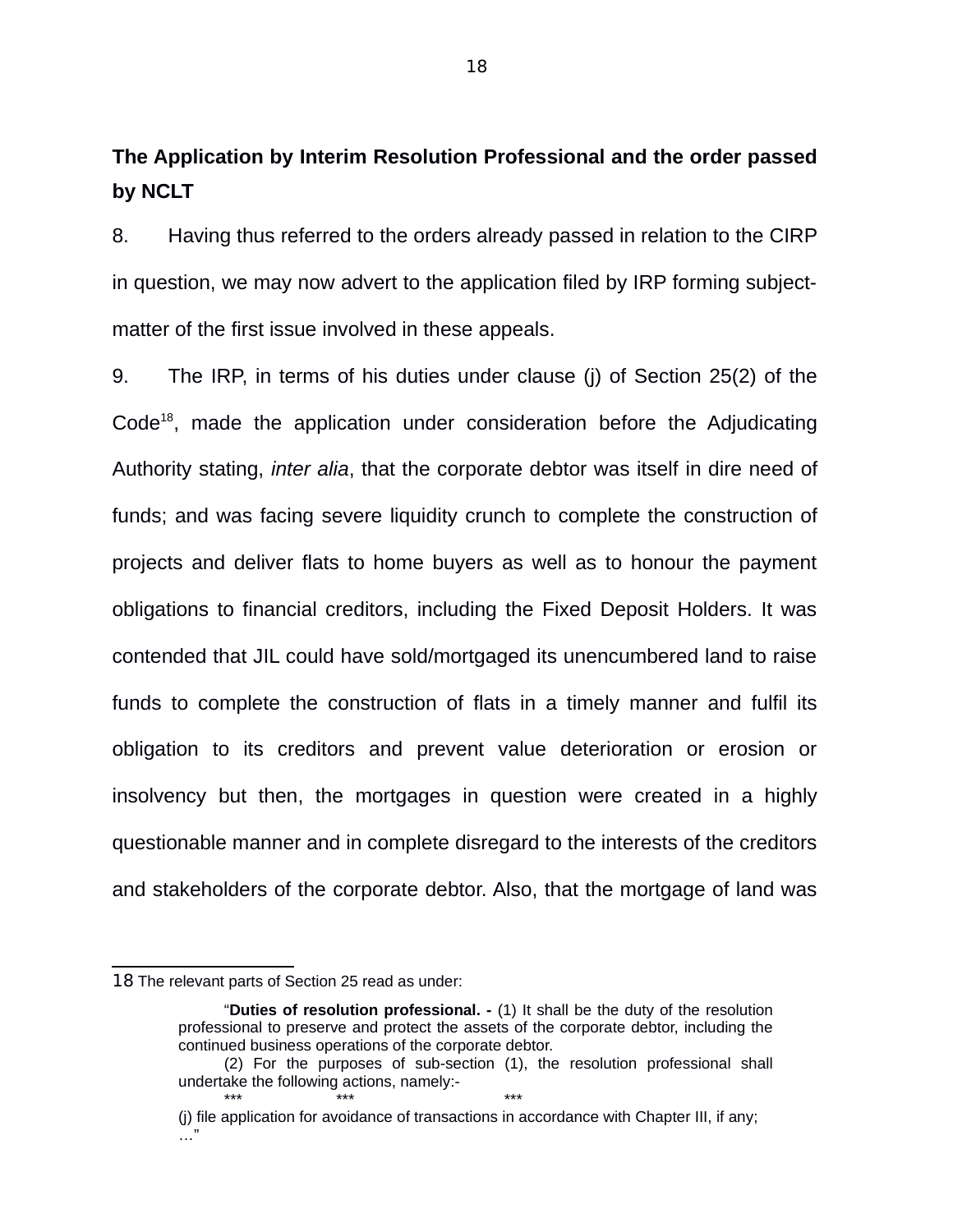in nature of asset stripping and was entered with intent to defraud the creditors of the corporate debtor without obtaining the approval of shareholders.

9.1. In opposition to the application, it was contended that the financial position of the corporate debtor was very strong notwithstanding the temporary financial crunch; that JAL was helping JIL in various ways and hence, creation of impugned mortgages was not unusual, but merely reciprocal; and such reciprocal accommodation cannot be termed without consideration. It was also contended that no transaction which was permitted by law and entered into transparently could amount to 'carrying on business for a fraudulent purpose'. It was further contended that the impugned mortgages had not been created on account of any antecedent debt liability owed by the corporate debtor; they had been within the ordinary course of business of corporate debtor and the transferees; and were not within the statutory period of one year and, therefore, Section 43 of IBC would not apply. It was maintained that the transactions in question were reciprocal and could not be termed as without consideration or undervalued. According to the contesting parties, when the essential jurisdictional conditions were not satisfied, the provisions of Section 66 of IBC were not attracted.

10. The NCLT, after having heard the parties and having scanned through the record, held that the transactions in question were to defraud the lenders of the corporate debtor JIL, as 858 acres of unencumbered land owned by the corporate debtor to secure the debt of the related party JAL was mortgaged in

19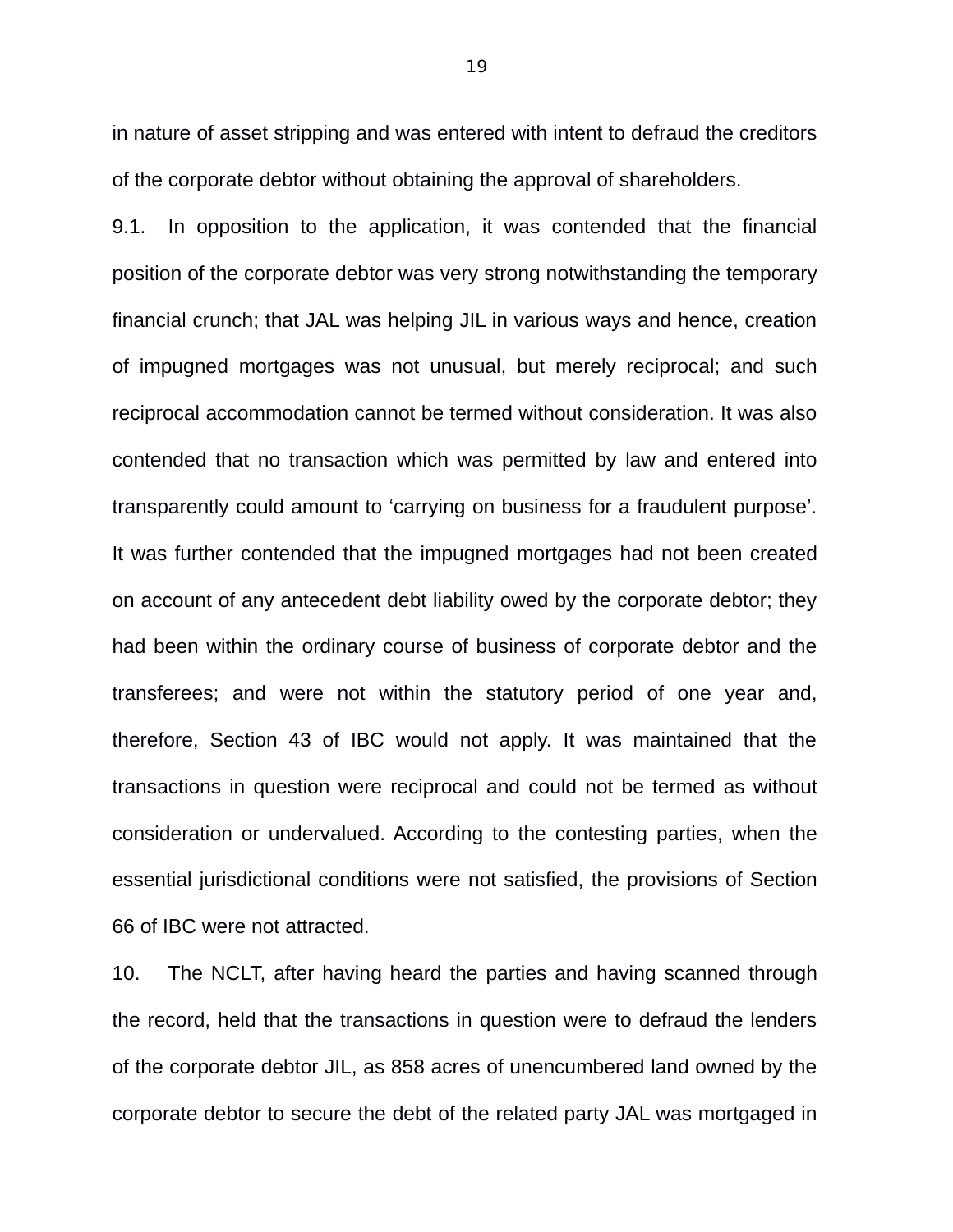the midst of the corporate debtor's immense financial crunch, while continuing with default towards the home buyers and financial creditors and after it had been declared as Non Performing  $\text{ Asset}^{19}$  $\text{ Asset}^{19}$  $\text{ Asset}^{19}$ , in utter disregard to fiduciary duties and duty of care to the creditors; and further that the mortgage of land was created without any counter guarantee from the related party and with no other consideration being paid to the corporate debtor. The Tribunal was of the view that at the time when the mortgage was created, the corporate debtor was already in default to its lenders and it was unlikely that its lenders would have provided no-objection for creation of mortgages to secure the debt of a related party as that would have compromised not only the recovery of their dues but also the interests of thousands of home buyers waiting for their homes with investment of their hard earned money. The Tribunal also observed that even though the nominees of lenders attended the Board Meeting of the corporate debtor in which decision to mortgage the land was taken, but that cannot be treated as approval or no-objection of lenders, as the lenders invariably have covenants in the loan agreement that require their approval for creating interest in favor of any one of the unencumbered assets of the borrower. Moreover, directors of the corporate debtor (JIL) and the related party (JAL) were well aware of the fact that the corporate debtor was in default and had been declared as NPA by several creditors. The Tribunal, thus, formed the opinion that when the directors of the corporate debtor were fully aware that

19 'NPA' for short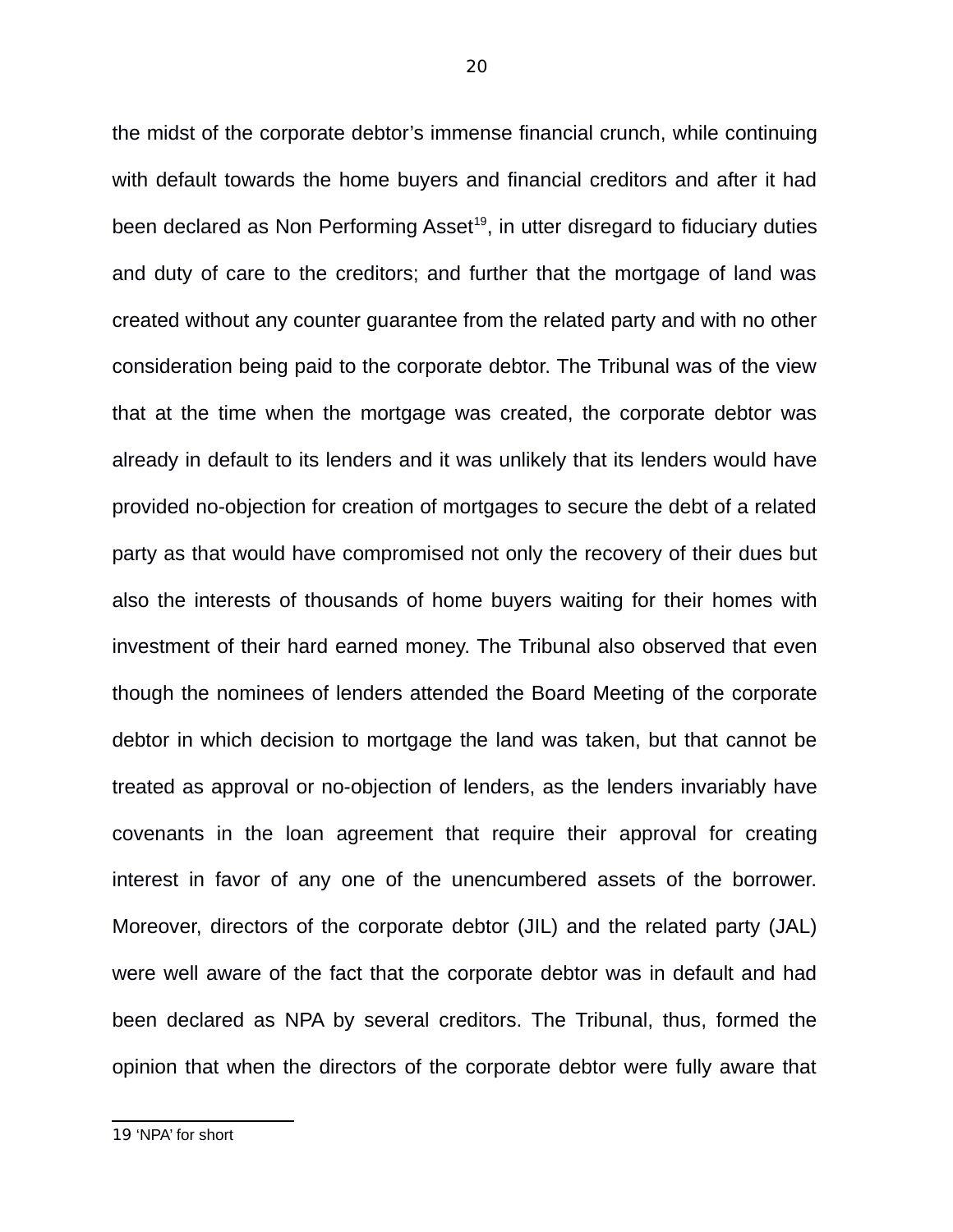they were in the twilight zone and insolvency was imminent, they ought to have exercised due diligence in minimizing the potential loss to the creditors but they entered into such transactions which *ex facie* gave benefits to the related party JAL, with a clear intent to defraud the creditors of JIL. The Tribunal further observed that the land in question could have been sold to generate cash that would have been sufficient to complete the construction of flats and the home buyers are directly and adversely affected by such a decision.

10.1. With respect to Section 43 of IBC, the NCLT held that the transaction of creating a security interest by way of mortgage in favour of lenders of the third party (JAL) on the unencumbered land of the corporate debtor without any consideration or counter guarantee cannot be treated as transfer in the ordinary course of business or financial affairs of the corporate debtor. Further, it did not benefit either the business or finances of the corporate debtor in any way and hence, was not covered under 'financial affairs'. The Tribunal held that the phrase under consideration cannot be interpreted to mean that the ordinary course of business also includes the transferee's ordinary course of business because transferee can never do the transfer himself; and that the words 'the transfer made' indicate that they relate to the transferor and not the transferee. As regards 'relevant time' for the purpose of sub-section (4) of Section 43 of the Code<sup>[20](#page--1-6)</sup>, the Tribunal observed that the Code itself has

<sup>20</sup> This "relevant time" for the purpose of avoidance of preferential transactions is now commonly referred to as "look-back period".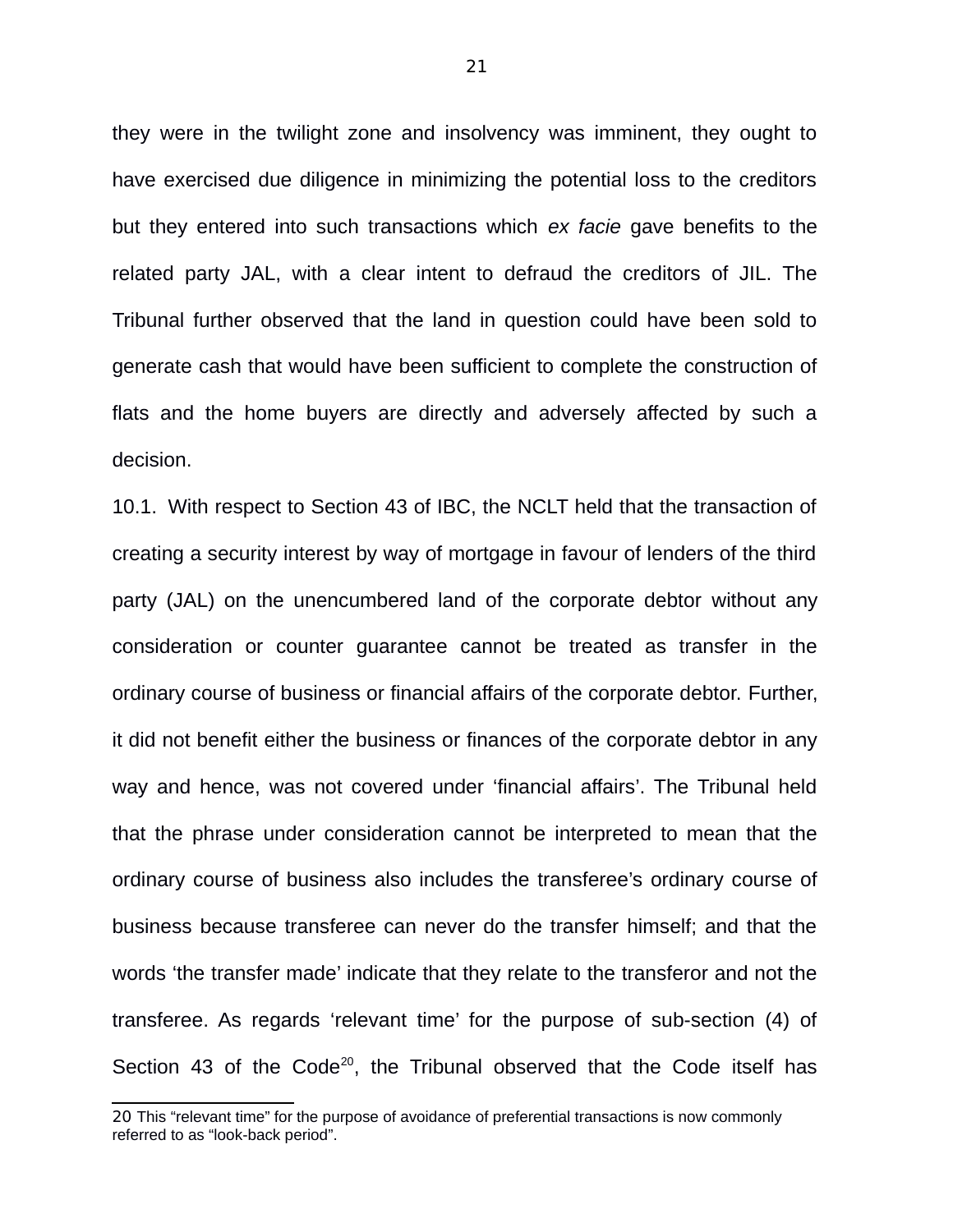provided a retrospective effect to the provisions of Section 43(4)(a) wherein it is stated that 'it is given to a related party, during two years preceding the insolvency commencement date'. This, according to NCLT, indicates that the retrospective effect is laid down in the legislation itself and thus, the look-back period for the transactions was made dependent on the insolvency commencement date and not on the date when the Insolvency and Bankruptcy Code came into effect (01.12.2016). The Tribunal, therefore, held that for transactions of a related party, the look-back period was two years preceding the insolvency commencement date and hence, the relevant period for examining the transactions in question would be from 10.08.2015 to 09.08.2017 (date of commencement of CIRP).

10.2. The Tribunal made in-depth analysis of the facts of the case, particularly those related with the transactions in question as also the provisions of law applicable and, while rejecting the contentions urged on behalf of the opposing parties, including JAL, observed and held as under:

"After the elaborate discussion, we have decided that impugned transactions are preferential transactions as defined in the subsection (2)(a) of Section 43 of insolvency and bankruptcy code 2016. We have found that corporate debtor Jaypee Infratech Ltd (JIL) has by way of mortgage of unencumbered land created security interest in favour of lenders of the Jaiprakash Associates Ltd. (JAL), which happens to be the holding company of JIL, without any consideration. We have also found that the corporate debtor was facing liquidity crunch and their accounts were declared as NPA and even after formation of Joint Lender Forum, without obtaining approval from Joint Lender Forum, unencumbered land of the corporate debtor has been mortgaged in favour of lenders of JAL. There by this transfer has the effect of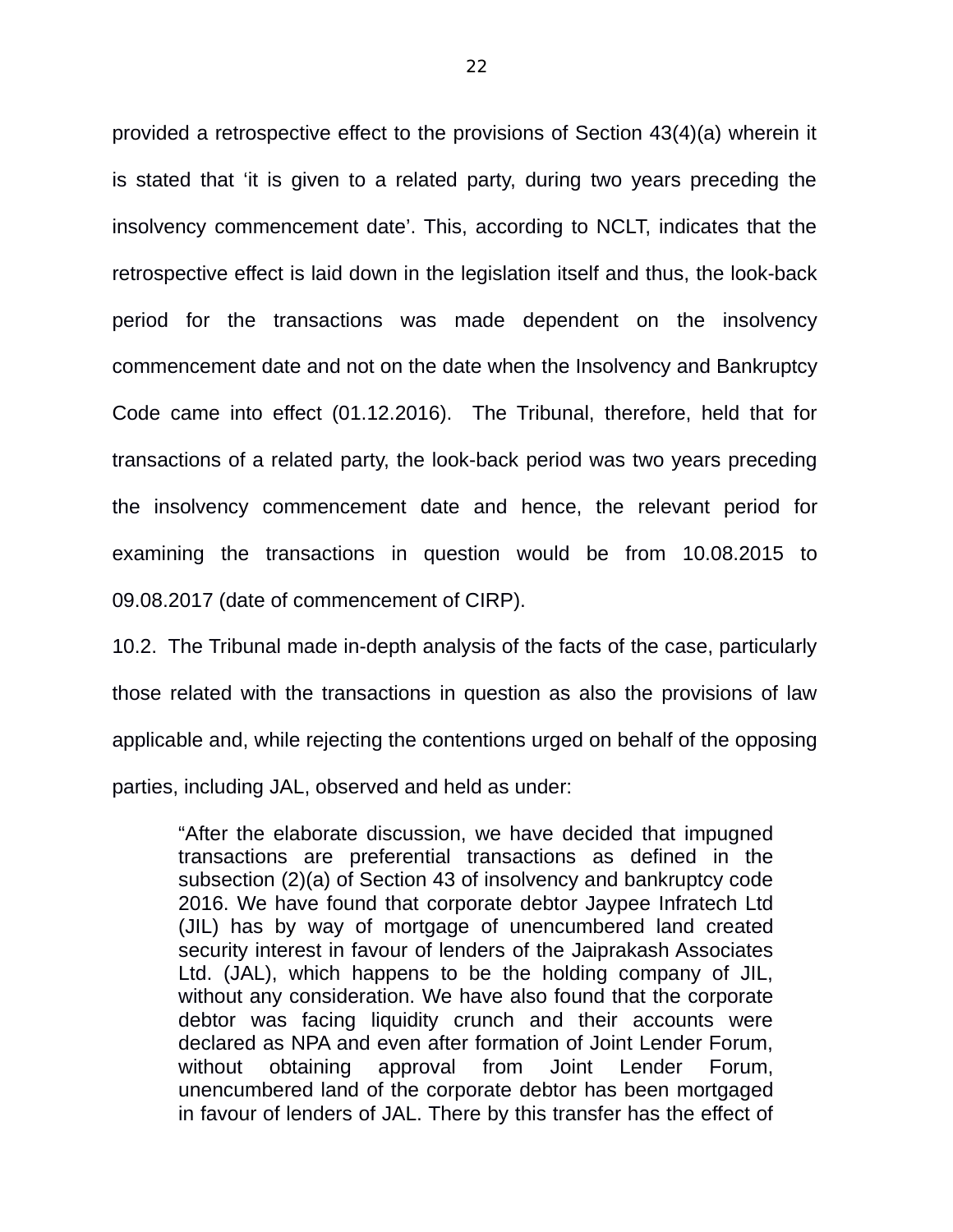putting the JAL, one of the creditors of JIL in a beneficial position than it would have been in the event of distribution of assets being made by section 53 of the code.

The said mortgage of immovable properties, i.e. of the unencumbered land of the corporate debtor has been made without any consideration to the corporate debtor. Therefore the said transaction is covered under the umbrella of Sec 45(1) of the Code and will be treated as an undervalued transaction as defined under section 45 of the Code.

\*\*\* \*\*\* \*\*\*

In this case, we have found that impugned transactions are covered under preferential transactions as defined in section 43(2) (a) of the Code. Therefore, it cannot be said that section 45 does not apply for these transactions.

The impugned mortgage of unencumbered land parcels of the Corporate Debtor in favour of lenders of the JAL to create a security interest are transactions between the Corporate Debtor, lenders of JAL and JAL, who happens to be an Operational Creditor of the Corporate Debtor.

It is true that the collateral security is common practice in loan transactions. It is on record that in this case, the Corporate Debtor was under liquidity crunch and its accounts were declared NPA by LIC and other creditors. The Joint Lender Forum was formed to deal with the situation. But the Corporate Debtor entered into the transaction even without taking prior approval of Joint Lender Forum and mortgaged its unencumbered land in favour of the lenders of the JAL.

In the circumstances stated above it is clear that the impugned preferential transactions are also undervalued transactions and covered under section 45(1) of the Code. It is also clear that these transactions are undertaken during the relevant period of 2 years from the date of initiation of Corporate Insolvency Process as provided under section 46(1)(ii) of the Code. Therefore, this issue is also decided in positive, in favour of applicant Resolution Professional and against the Corporate Debtor.

In view of the above, it is clear that the mortgage of land of JIL in favour of lenders of JAL, amounts to transfer of interest in property of JIL for the benefit of its creditor i.e. JAL and putting it in a beneficial position vis-à-vis other creditors is a preferential transactions  $U/s$  43(2)(a) & (b).

The transactions were executed within the look back period of two years before the commencement of Insolvency proceeding and is therefore covered U/s 43(4)(a). Further, transaction cannot be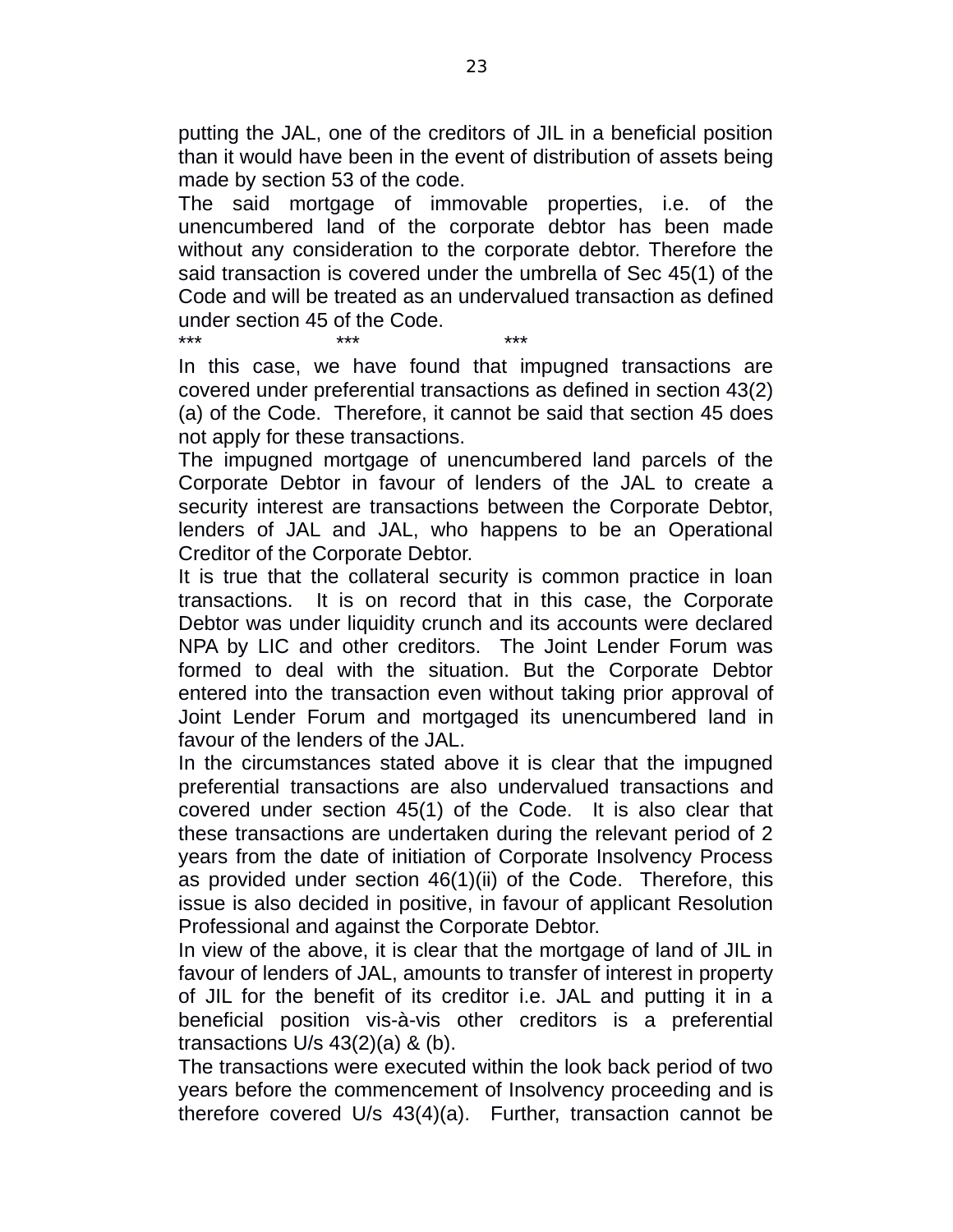treated is in ordinary course of business or financial affairs of Corporate Debtor and is not excluded U/s 43(3)."

10.3. The Tribunal concluded in its order as follows:

"On the above basis, it is clear that the company application filed by the Resolution Applicant deserves to be allowed. Hence, is allowed.

#### ORDER

The company application filed by the Resolution Professional under Sec. 66, 43 & 45 of the Insolvency and Bankruptcy 2016 is allowed. The impugned transactions, details of which are given in the schedule of the judgment are declared as fraudulent, preferential and undervalued transactions as defined under section 66, 43 and 45 of the Code respectively.

Transactions given in the following schedule of property have been found as preferential, undervalued and fraudulent, therefore, we pass the order for release and discharge of the security interest created by the Corporate Debtor in favour of lenders of the Jaiprakash Associates Ltd. under the provision of Section 44(c) of the Insolvency and Bankruptcy Code 2016. We also pass an order under Section 48(a) of the Code that the properties mortgaged by way of preferential and undervalued transactions shall from now on be deemed to be vested in the Corporate Debtor."<sup>[21](#page--1-8)</sup>

# **Appeals before NCLAT: the impugned order**

11. Assailing the aforesaid order passed by NCLT accepting the application

of IRP in relation to six of the mortgage transactions, the aggrieved parties

filed separate appeals before the Appellate Tribunal, the NCLAT. The Appellate

Tribunal took note of the facts of the case and the rival contentions and

<sup>21</sup> In the schedule to the order aforesaid, NCLT gave out the description of six transaction with particulars of the properties which were treated as preferential, undervalued and fraudulent and also gave the description of one transaction that was not coming within the ambit of 'relevant time' per Section 43 of the Code. (as fully taken note of in paragraph 4 and its sub-paragraphs under the heading 'Transactions in question' *ibid*.).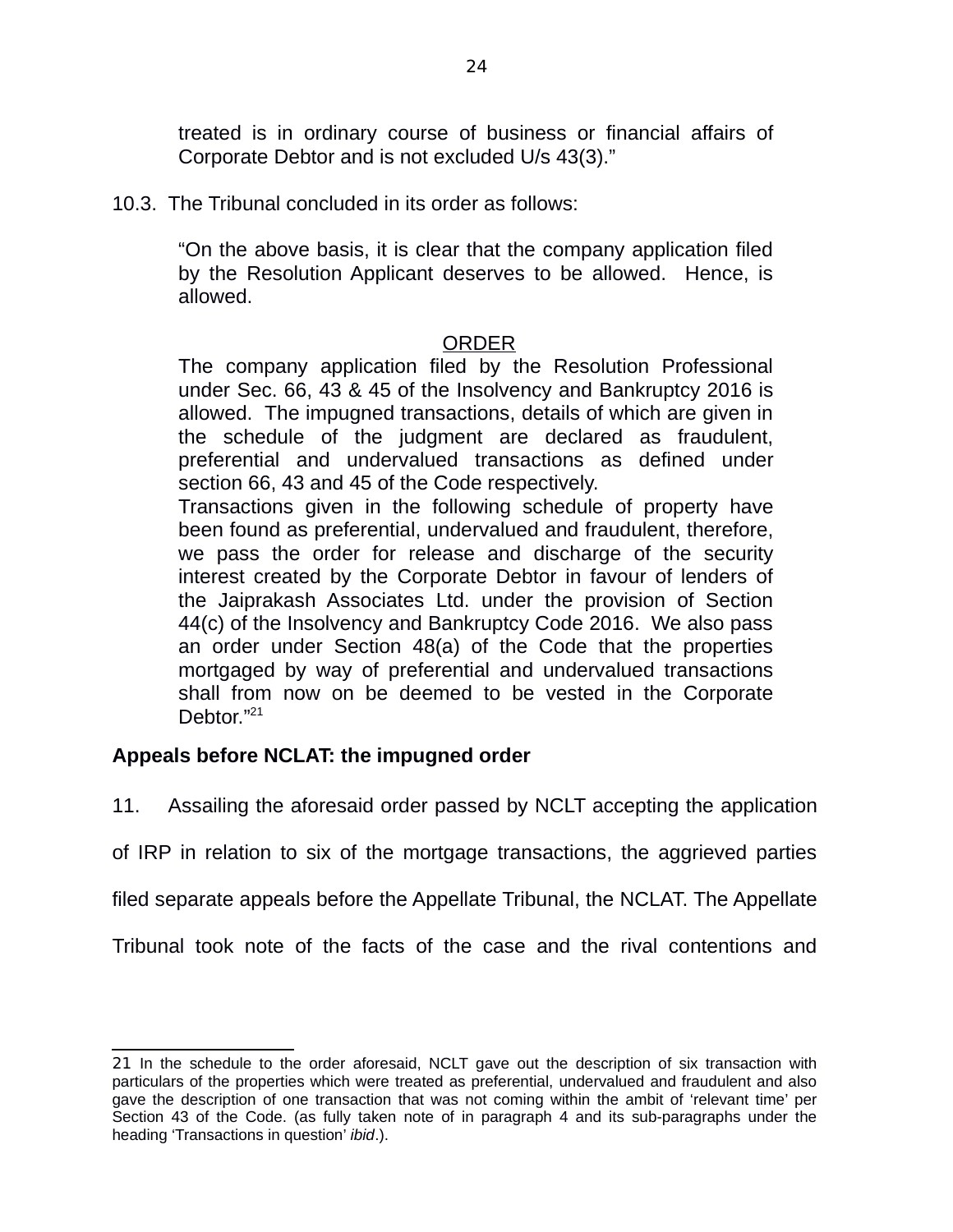proceeded to upturn the order passed by NCLT on the considerations as indicated *infra*.

11.1. As regards the assertion of IRP that the transactions in question were preferential transactions within the relevant time as envisaged by Section 43 of the Code, the NCLAT observed that the corporate debtor had created interest over its property, but such interest had not been created in favour of any creditor or a surety or a guarantor for or on account of an antecedent financial debt or operational debt or other liabilities owed by the corporate debtor and hence, Section 43(2)(a) of the Code was not attracted. It was further observed that the mortgages in question were made in the ordinary course of business and financial affairs of the transferees, ruling out the applicability of Section 43 as such and hence, the Adjudicating Authority had no power to pass the order under Section 44 of the Code. The Appellate Tribunal observed and held, *inter alia*, as follows:

"62. In the present case, the 'Corporate Debtor' has created interest on the property of the 'Corporate Debtor', but such interest has not been created in favour of any creditor or a surety or a guarantor *for or on account of an antecedent financial debt or operational debt or other liabilities owed by the 'Corporate Debtor'.*

63. The aforesaid interest on the property of the 'Corporate Debtor' has been created in all these cases with regard to financial debt given by the Appellants to 'Jaiprakash Associates Ltd.', which is not the 'Corporate Debtor'.

64. Thus, it is clear that the interest on the property of the 'Corporate Debtor' has not been created in favour of the Appellants- 'Financial Creditors' *of an antecedent financial debt of the Appellants owed by the 'Jaypee Infratech Ltd.' ('Corporate*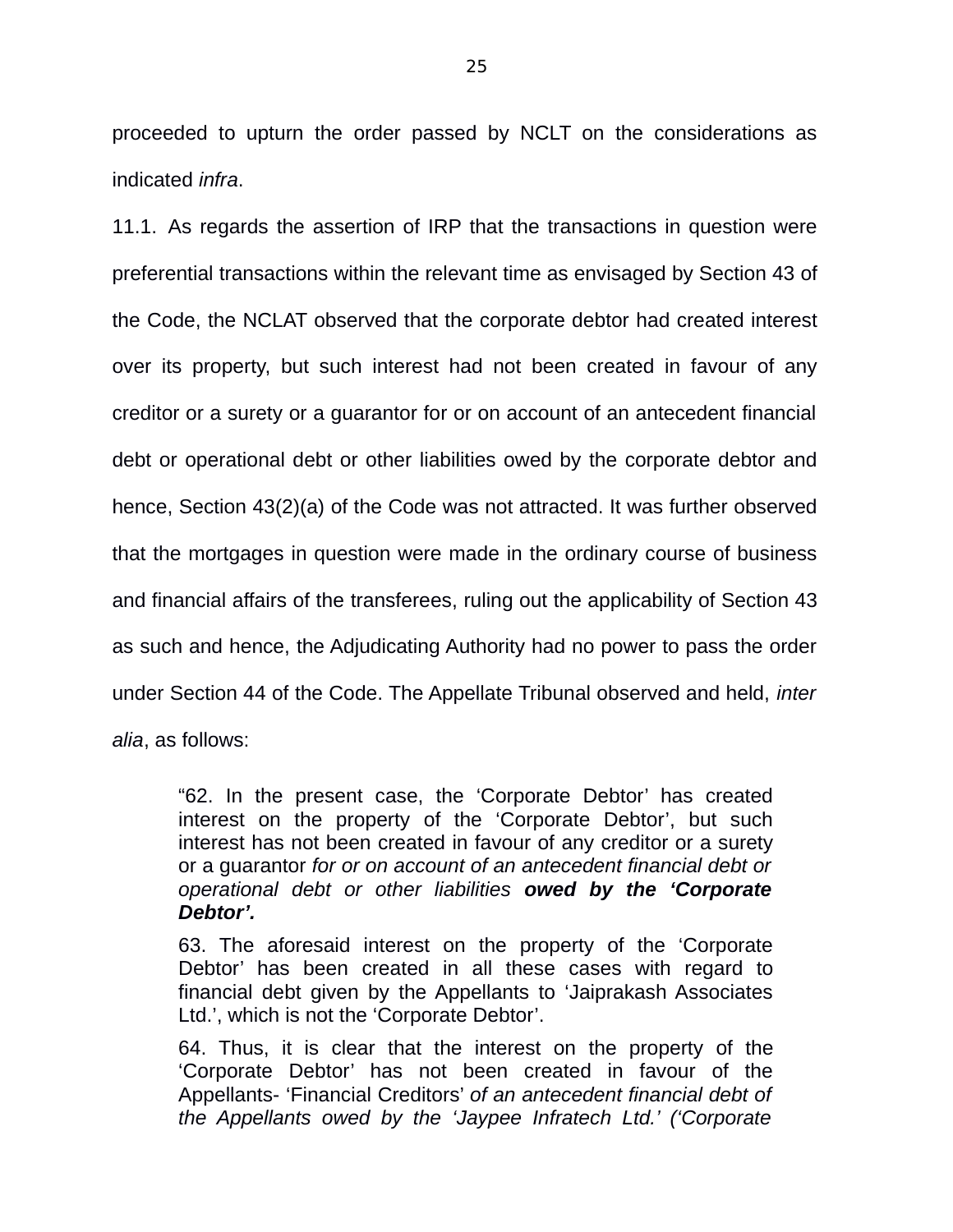*Debtor')*. Therefore, we hold that clause (a) of sub-section (2) of Section 43 is not attracted in any of the case of the Appellants Bank, thereby none of the Appellants Bank come within the meaning of 'deemed to have given a preference', as used in Section 43. Therefore, the mortgage(s) created in their favour cannot be annulled on the ground of preferential transaction in terms of Section 43 (2) (a) of the 'I&B Code'.

65. Clause (b) of sub-section(2) of Section 43 relates to transfer under clause (a) of sub-section (2) of Section 43, which in effect puts such creditor or a surety or a guarantor in a beneficial position than it would have been in the event of a distribution of assets being made in accordance with Section 53. As clause (a) of sub-section (2) of Section 43 is not attracted, the question of applicability of clause (b) of sub-section (2) of Section 43 does not arise.

66. Apart from the aforesaid position of law in respect of mortgage, in question, as per sub-section (3) of Section 43, for the purposes of sub-section (2), "a preference shall not include the transfer made in the ordinary course of the business or financial affairs of the 'Corporate Debtor' or the transferee". The mortgages in question which were made in favour of the Appellants-Banks and Financial Institutions have been made in ordinary course of business and financial affairs of the transferee, as apparent from the relevant facts.

67. Therefore, we hold that Section 43 is not attracted to any of the transaction/mortgage(s) made in favour of the Appellants."

11.2. The Appellate Tribunal further proceeded to hold that the provisions of

Section 45 of Code, for avoidance of undervalued transactions, were not

applicable in relation to the transactions in question while observing as under:-

"71. For holding a transaction undervalued, the 'Resolution Professional'/'Liquidator' is required to examine the transactions which were made during 'the relevant period' as prescribed under Section 46, if any of it is undervalued. As per sub-section (2) of Section 45, the transaction shall be considered 'undervalued' *'where the 'Corporate Debtor' makes a gift to a person or enters into a transaction with a person which involves the transfer of one or more assets by the* '*Corporate Debtor' for a consideration the*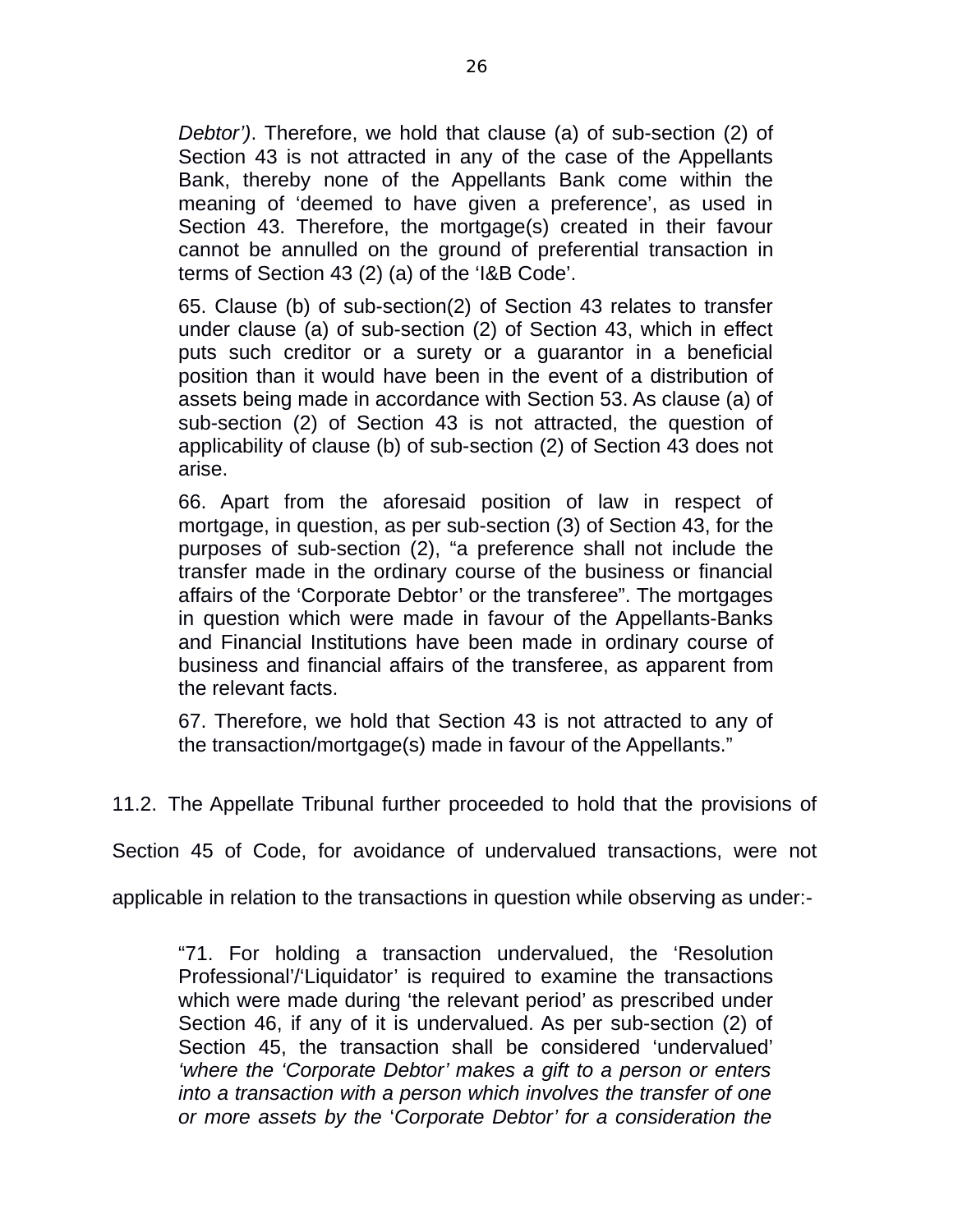*value of which is significantly less than the value of the consideration provided by the 'Corporate Debtor' and such transaction has not taken place in the ordinary course of business of the* '*Corporate Debtor'*.'

72. In these appeals, we find that the transactions as has been made i.e. mortgage(s) in favour of the Appellants as and when made against the amount payable by 'Jaiprakash Associates Limited' (borrower), the amount is not payable by the 'Corporate Debtor'. Therefore, clause (a) of sub-section (2) of Section 45 is not attracted. For the same very reason, clause (b) of sub-section (2) of Section 43 or Section 45 cannot be made applicable with regard to transaction in question which are not related to any payment due from the 'Corporate Debtor'.

73. As Section 44 is not attracted, it is not necessary to notice Section 46 which is not attracted and, therefore, the Adjudicating Authority has no power to pass any order under Section 48 of the 'I&B Code'. "

 11.3. With respect to Section 66 of the Code dealing with fraudulent trading or wrongful trading, the Appellate Tribunal observed that the corporate debtor, being one of the group company, like a guarantor, had executed mortgage deeds in favour of the lender banks and financial institutions; and the transactions were in the ordinary course of business of the corporate debtor. Thus, according to NCLAT, in the absence of any contrary evidence to show that they were made to defraud the creditors of the corporate debtor or for any fraudulent purpose, it was not open to the Adjudicating Authority to hold that the mortgage deeds in question were made by way of transactions within the meaning of 'fraudulent trading' or 'wrongful trading' under Section 66. The Appellate Tribunal held,-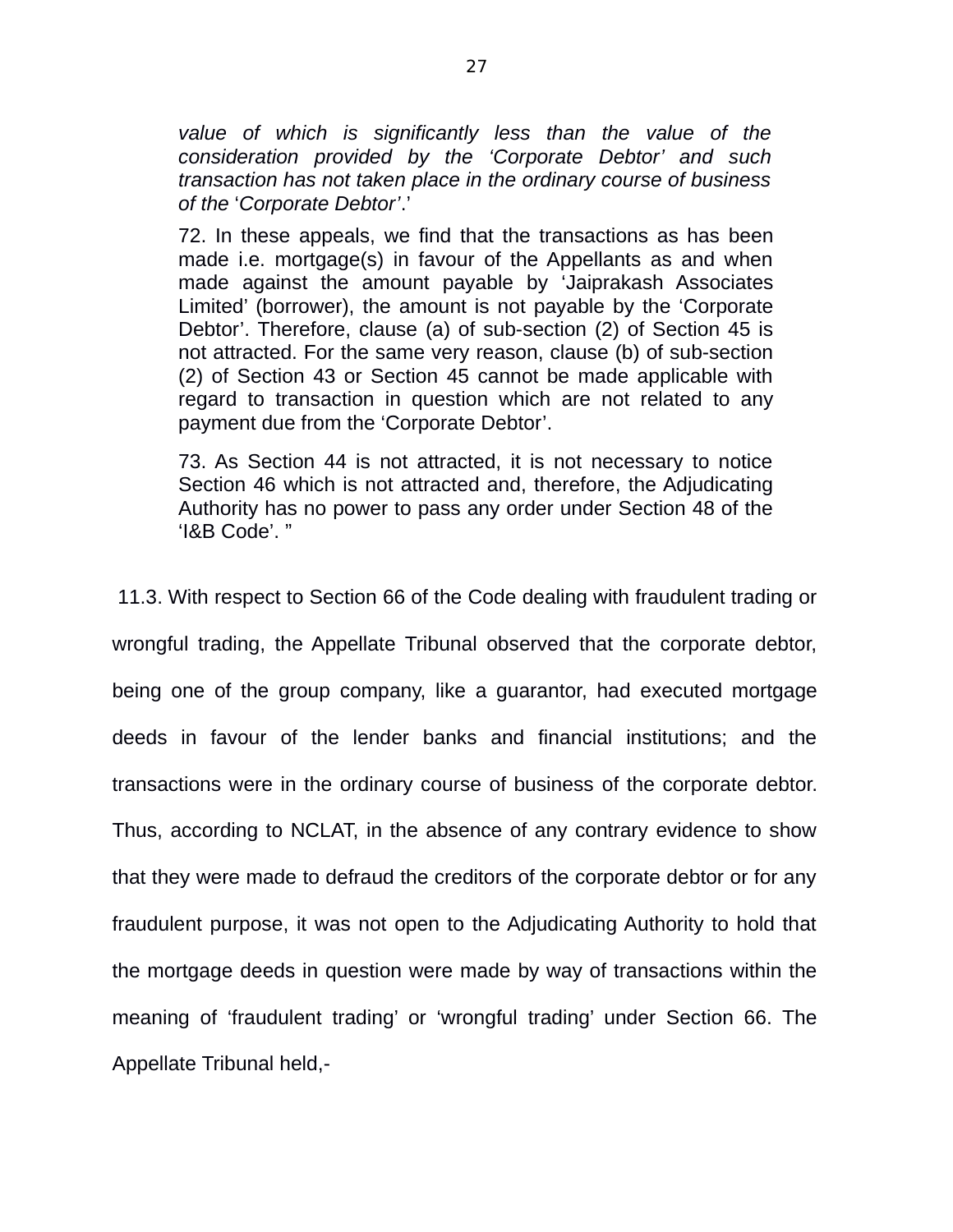"76. In the present case, we have noticed that the transactions in question i.e. mortgage(s) were made in favour of the 'Banks and Financial Institutions' by the 'Corporate Debtor' ('Jaypee Infratech Limited') in the ordinary course of business of the 'Corporate Debtor'. The Appellants-Banks and Financial Institutions have given loans to the holding Company namely-'Jaiprakash Associates Limited'. The 'Corporate Debtor' being one of the group company, like a guarantor, executed mortgage deed(s) in favour of the Appellants-'Banks and Financial Institutions'. We have seen that none of the transactions were 'preferential transaction' or 'undervalued transaction'. It has not been alleged that the transactions, in question, were made to defraud the creditors in terms of Section 49 so allegation has been made that such transactions amount to 'extortionate credit' as defined under Section 50. Therefore, the Adjudicating Authority in absence of any such finding is not empowered to pass order under Section 51. Further, as we have held that the transactions were made in the ordinary course of business in absence of any contrary evidence to show that they were made to defraud the creditors of the 'Corporate Debtor' or for any fraudulent purpose, on mere allegation made by the 'Resolution Professional', it was not open to the Adjudicating Authority to hold that mortgage deeds, in question, were made by way of transactions which come within the meaning of 'fraudulent trading' or 'wrongful trading' under Section 66."

11.4. The Appellate Tribunal, therefore, allowed the appeals and set aside the

impugned order passed by NCLT on 16.05.2018 in so far relating to the

lenders in question in the following:-

"80. For the reasons aforesaid, we set aside the impugned order dated  $16<sup>th</sup>$  May, 2018 so far it relates to the Appellants. In view of such findings, the Appellants-'Axis Bank Ltd', 'Standard Chartered Bank', 'ICICI Bank Ltd.', 'State Bank of India', 'Jai Prakash Associates Ltd.', 'Bank of Maharashtra', 'United Bank of India', 'Central Bank of India', 'UCO Bank', 'Karur Vyasa Bank (P) Ltd.', 'L&T Infrastructure Finance Company Ltd.', 'Canara Bank', 'Karnataka Bank Ltd.', 'IFCI Ltd.', ' Allahabad Bank', 'Jammu & Kashmir Bank', and 'The South Indian Bank Ltd.' are entitled to exercise their rights under the 'I&B Code'.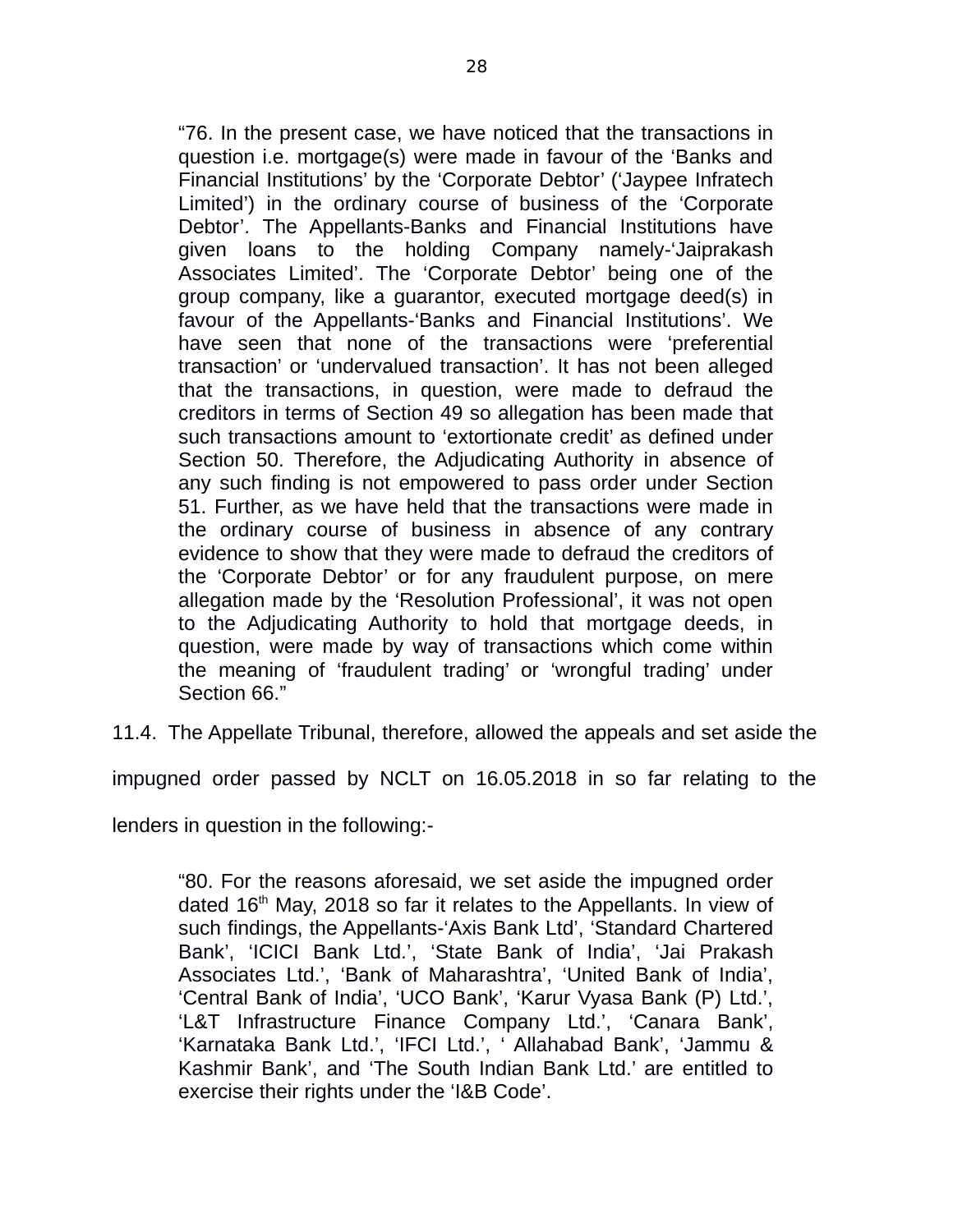81. All the appeals are allowed. However, we make it clear that we have not made any observations with regard to the Promoters or Directors in absence of any appeal preferred on their behalf. No costs."

# **The relevant provisions**

12. For comprehension of the subject-matter and appropriate dealing with

the issues involved, before proceeding further, suitable it would be to take note

of the relevant statutory provisions.

12.1. It may be observed that while generally, the expressions used in the

Code are defined in Section 3 thereof but then, the expressions employed for

the purpose of Part II of the Code, dealing with insolvency resolution and

liquidation of corporate persons, are defined in Section 5 thereof. The relevant

definitions as occurring in Sections 3 and 5 are as under:-

"Section 3(4): "**charge**" means an interest or lien created on the property or assets of any person or any of its undertakings or both, as the case may be, as security and includes a mortgage;

Section 3(6): "**claim**" means--

(a) a right to payment, whether or not such right is reduced to judgment, fixed, disputed, undisputed, legal, equitable, secured or unsecured;

(b) right to remedy for breach of contract under any law for the time being in force, if such breach gives rise to a right to payment, whether or not such right is reduced to judgment, fixed, matured, unmatured, disputed, undisputed, secured or unsecured;

Section 3(8): "**corporate debtor**" means a corporate person who owes a debt to any person;

Section 3(10): "**creditor**" means any person to whom a debt is owed and includes a financial creditor, an operational creditor, a secured creditor, an unsecured creditor and a decree-holder;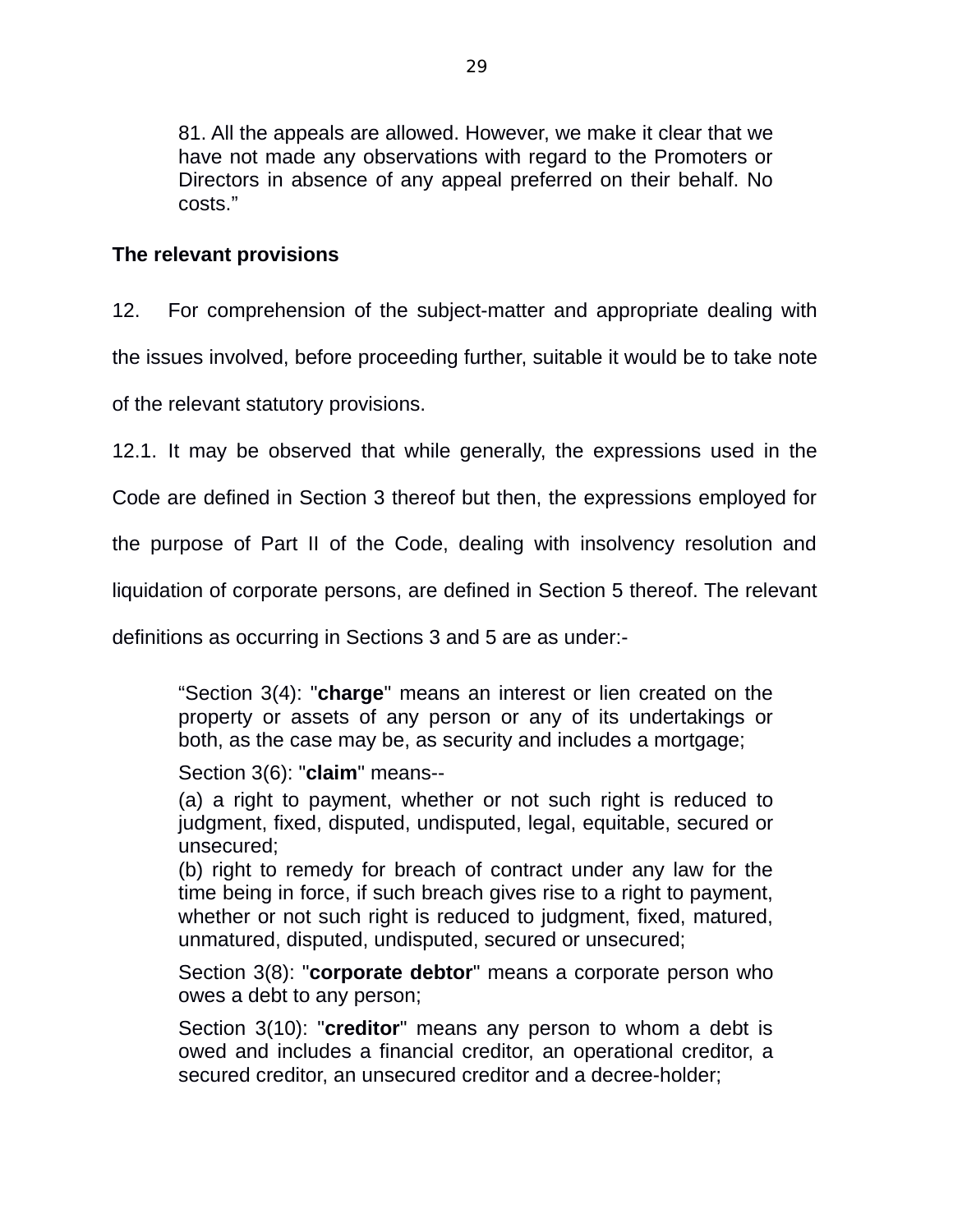Section 3(11): "**debt**" means a liability or obligation in respect of a claim which is due from any person and includes a financial debt and operational debt;

Section 3(12): "**default**" means non-payment of debt when whole or any part or instalment of the amount of debt has become due and payable and is not paid by the debtor or the corporate debtor, as the case may be;

Section 3(30): "**secured creditor**" means a creditor in favour of whom security interest is created;

Section 3(31): "**security interest**" means right, title or interest or a claim to property, created in favour of, or provided for a secured creditor by a transaction which secures payment or performance of an obligation and includes mortgage, charge, hypothecation, assignment and encumbrance or any other agreement or arrangement securing payment or performance of any obligation of any person:

Provided that security interest shall not include a performance guarantee;

Section 3(33): "**transaction**" includes a agreement or arrangement in writing for the transfer of assets, or funds, goods or services, from or to the corporate debtor;

Section 3(34): "**transfer**" includes sale, purchase, exchange, mortgage, pledge, gift, loan or any other form of transfer of right, title, possession or lien;

Section 3(35): "**transfer of property**" means transfer of any property and includes a transfer of any interest in the property and creation of any charge upon such property;

Section 5(5A): "**corporate guarantor**" means a corporate person who is the surety in a contract of guarantee to a corporate debtor;

Section 5(7): "**financial creditor**" means any person to whom a financial debt is owed and includes a person to whom such debt has been legally assigned or transferred to;

Section 5(8): "**financial debt**" means a debt alongwith interest, if any, which is disbursed against the consideration for the time value of money and includes-

(a) money borrowed against the payment of interest;

(b) any amount raised by acceptance under any acceptance credit facility or its de-materialised equivalent;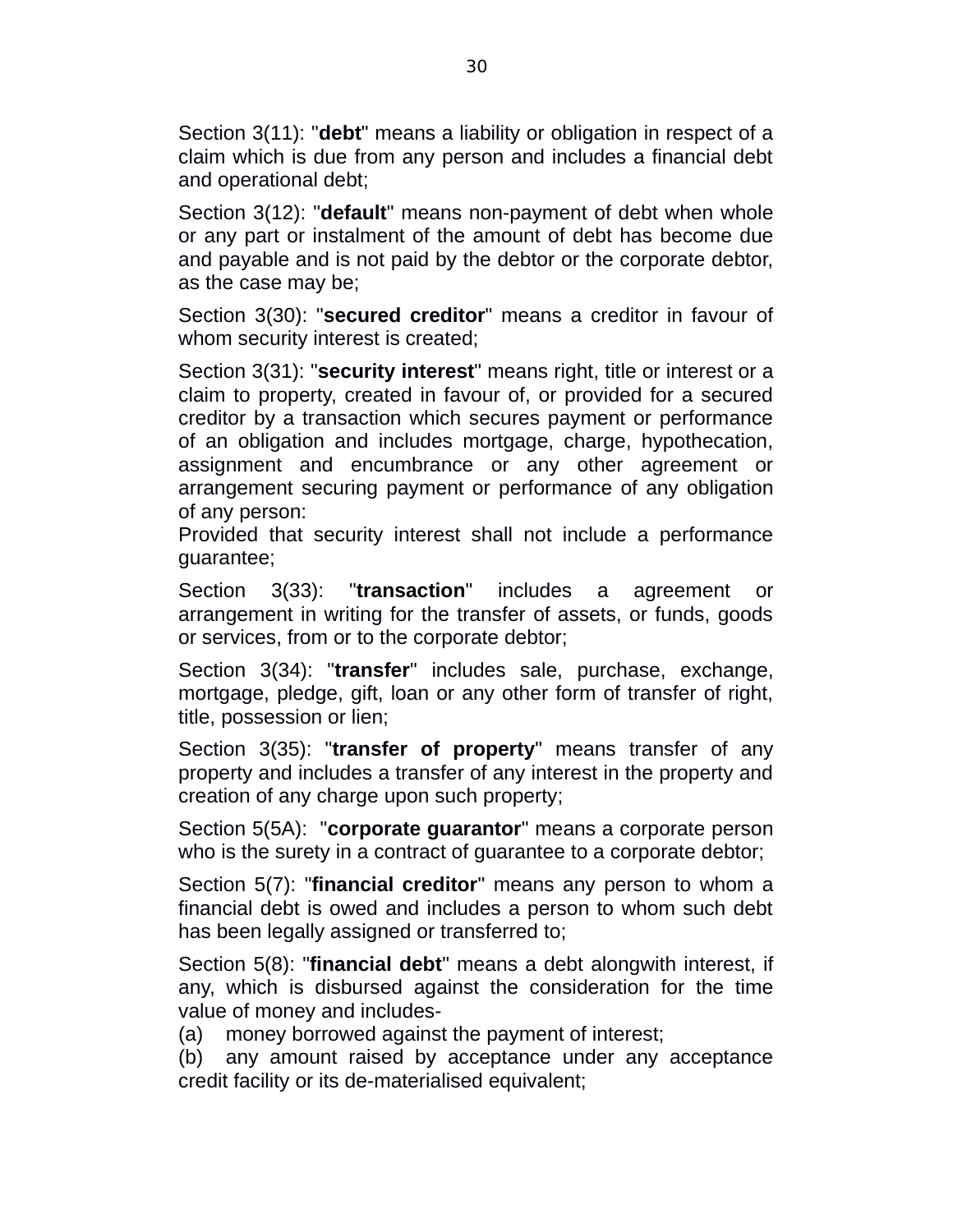(c) any amount raised pursuant to any note purchase facility or the issue of bonds, notes, debentures, loan stock or any similar instrument;

(d) the amount of any liability in respect of any lease or hire purchase contract which is deemed as a finance or capital lease under the Indian Accounting Standards or such other accounting standards as may be prescribed;

(e) receivables sold or discounted other than any receivables sold on non-recourse basis;

(f) any amount raised under any other transaction, including any forward sale or purchase agreement, having the commercial effect of a borrowing;

*Explanation.--* For the purposes of this sub-clause,--

(i) any amount raised from an allottee under a real estate project shall be deemed to be an amount having the commercial effect of a borrowing; and

(ii) the expressions, "allottee" and "real estate project" shall have the meanings respectively assigned to them in clauses (d) and (zn) of section 2 of the Real Estate (Regulation and Development) Act, 2016 (16 of 2016);<sup>[22](#page--1-7)</sup>

(g) any derivative transaction entered into in connection with protection against or benefit from fluctuation in any rate or price and for calculating the value of any derivative transaction, only the market value of such transaction shall be taken into account;

(h) any counter-indemnity obligation in respect of a guarantee, indemnity, bond, documentary letter of credit or any other instrument issued by a bank or financial institution;

(i) the amount of any liability in respect of any of the guarantee or indemnity for any of the items referred to in sub-clauses (a) to (h) of this clause;

Section 5(20): **"operational creditor"** means a person to whom an operational debt is owed and includes any person to whom such debt has been legally assigned or transferred;

Section 5(21): **"operational debt"** means a claim in respect of the provision of goods or services including employment or a debt in respect of the payment of dues arising under any law for the time being in force and payable to the Central Government, any State Government or any local authority;

Section 5(24): "**related party**", in relation to a corporate debtor, means –

<sup>22</sup> This explanation was inserted w.e.f. 06.06.2018.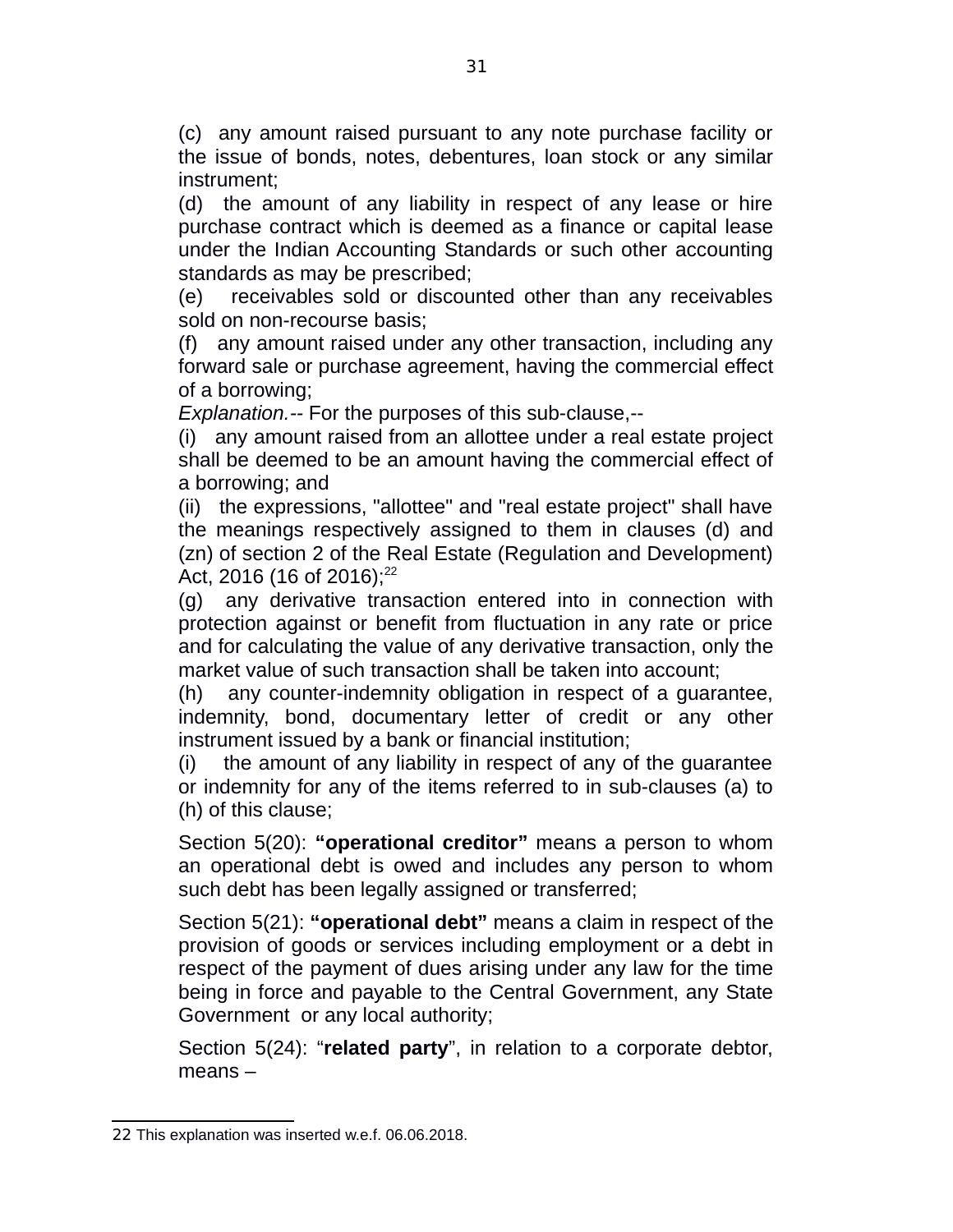(a) a director or partner of the corporate debtor or a relative of a director or partner of the corporate debtor;

(b) a key managerial personnel of the corporate debtor or a relative of a key managerial personnel of the corporate debtor;

(c) a limited liability partnership or a partnership firm in which a director, partner, or manager of the corporate debtor or his relative is a partner;

(d) a private company in which a director, partner or manager of the corporate debtor is a director and holds along with his relatives, more than two per cent of its share capital;

(e) a public company in which a director, partner or manager of the corporate debtor is a director and holds along with relatives, more than two per cent of its paid-up share capital;

(f) anybody corporate whose board of directors, managing director or manager, in the ordinary course of business, acts on the advice, directions or instructions of a director, partner or manager of the corporate debtor;

(g) any limited liability partnership or a partnership firm whose partners or employees in the ordinary course of business, acts on the advice, directions or instructions of a director, partner or manager of the corporate debtor;

(h) any person on whose advice, directions or instructions, a director, partner or manager of the corporate debtor is accustomed to act;

(i) a body corporate which is a holding, subsidiary or an associate company of the corporate debtor, or a subsidiary of a holding company to which the corporate debtor is a subsidiary;

(j) any person who controls more than twenty per cent of voting rights in the corporate debtor on account of ownership or a voting agreement;

(k) any person in whom the corporate debtor controls more than twenty per cent of voting rights on account of ownership or a voting agreement;

(l) any person who can control the composition of the board of directors or corresponding governing body of the corporate debtor; (m) any person who is associated with the corporate debtor on account of ---

- (i) participation in policy making process of the corporate debtor; or
- (ii) having more than two directors in common between the corporate debtor and such person; or
- (iii) interchange of managerial personnel between the corporate debtor and such person; or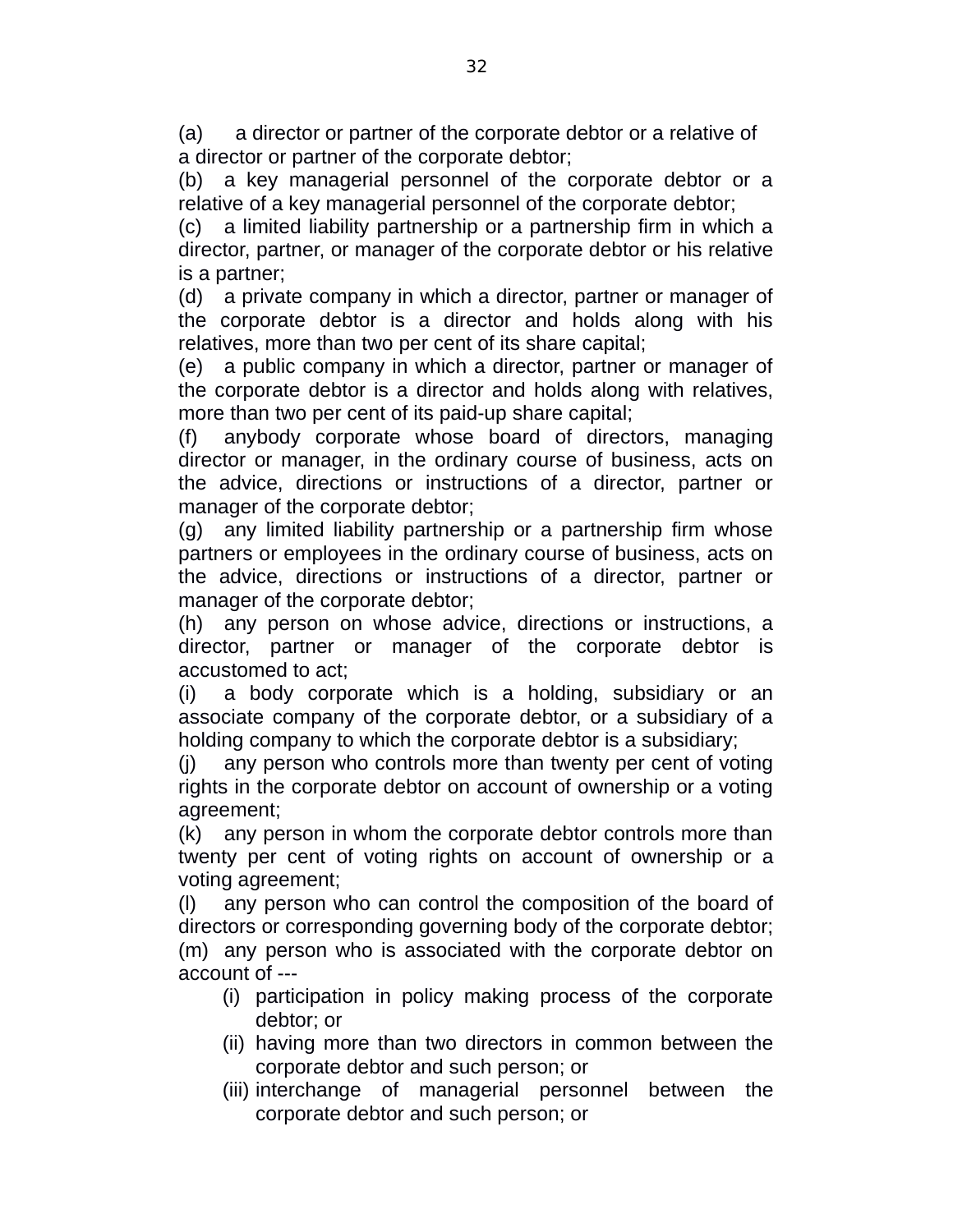(iv) provision of essential technical information to, or from, the corporate debtor;"

12.2. The concept and consequences of preferential transactions at a relevant

time are provided in Sections 43 and 44 of the Code, which may also be

usefully extracted as follows:-

# "**Section 43. Preferential transactions and relevant time.-**

(1) Where the liquidator or the resolution professional, as the case may be, is of the opinion that the corporate debtor has at a relevant time given a preference in such transactions and in such manner as laid down in sub-section (2) to any persons as referred to in sub-section (4), he shall apply to the Adjudicating Authority for avoidance of preferential transactions and for, one or more of the orders referred to in section 44.

(2) A corporate debtor shall be deemed to have given a preference, if—

(a) there is a transfer of property or an interest thereof of the corporate debtor for the benefit of a creditor or a surety or a guarantor for or on account of an antecedent financial debt or operational debt or other liabilities owed by the corporate debtor; and

(b) the transfer under clause (a) has the effect of putting such creditor or a surety or a guarantor in a beneficial position than it would have been in the event of a distribution of assets being made in accordance with section 53.

(3) For the purposes of sub-section (2), a preference shall not include the following transfers—

(a) transfer made in the ordinary course of the business or financial affairs of the corporate debtor or the transferee;

(b) any transfer creating a security interest in property acquired by the corporate debtor to the extent that—

(i) such security interest secures new value and was given at the time of or after the signing of a security agreement that contains a description of such property as security interest, and was used by corporate debtor to acquire such property; and

(ii) such transfer was registered with an information utility on or before thirty days after the corporate debtor receives possession of such property: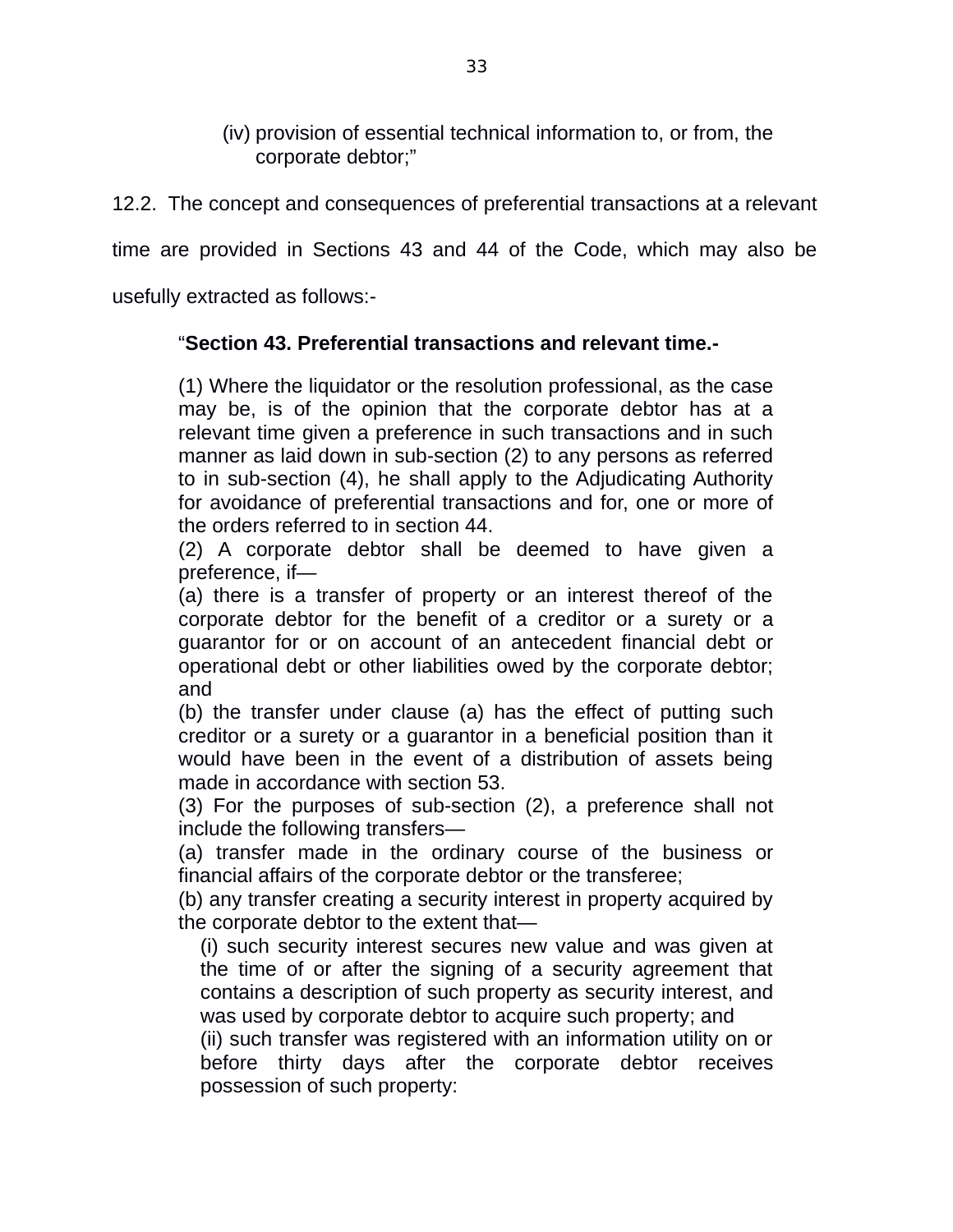Provided that any transfer made in pursuance of the order of a court shall not, preclude such transfer to be deemed as giving of preference by the corporate debtor.

*Explanation*.—For the purpose of sub-section (3) of this section, "new value" means money or its worth in goods, services, or new credit, or release by the transferee of property previously transferred to such transferee in a transaction that is neither void nor voidable by the liquidator or the resolution professional under this Code, including proceeds of such property, but does not include a financial debt or operational debt substituted for existing financial debt or operational debt.

(4) A preference shall be deemed to be given at a relevant time, if —

(a) It is given to a related party (other than by reason only of being an employee), during the period of two years preceding the insolvency commencement date; or

(b) a preference is given to a person other than a related party during the period of one year preceding the insolvency commencement date.

#### **Section 44. Orders in case of preferential transactions.-**

(1) The Adjudicating Authority, may, on an application made by the resolution professional or liquidator under sub-section (1) of section 43, by an order:

(a) require any property transferred in connection with the giving of the preference to be vested in the corporate debtor;

(b) require any property to be so vested if it represents the application either of the proceeds of sale of property so transferred or of money so transferred;

(c) release or discharge (in whole or in part) of any security interest created by the corporate debtor;

(d) require any person to pay such sums in respect of benefits received by him from the corporate debtor, such sums to the liquidator or the resolution professional, as the Adjudicating Authority may direct;

(e) direct any guarantor, whose financial debts or operational debts owed to any person were released or discharged (in whole or in part) by the giving of the preference, to be under such new or revived financial debts or operational debts to that person as the Adjudicating Authority deems appropriate;

(f) direct for providing security or charge on any property for the discharge of any financial debt or operational debt under the order, and such security or charge to have the same priority as a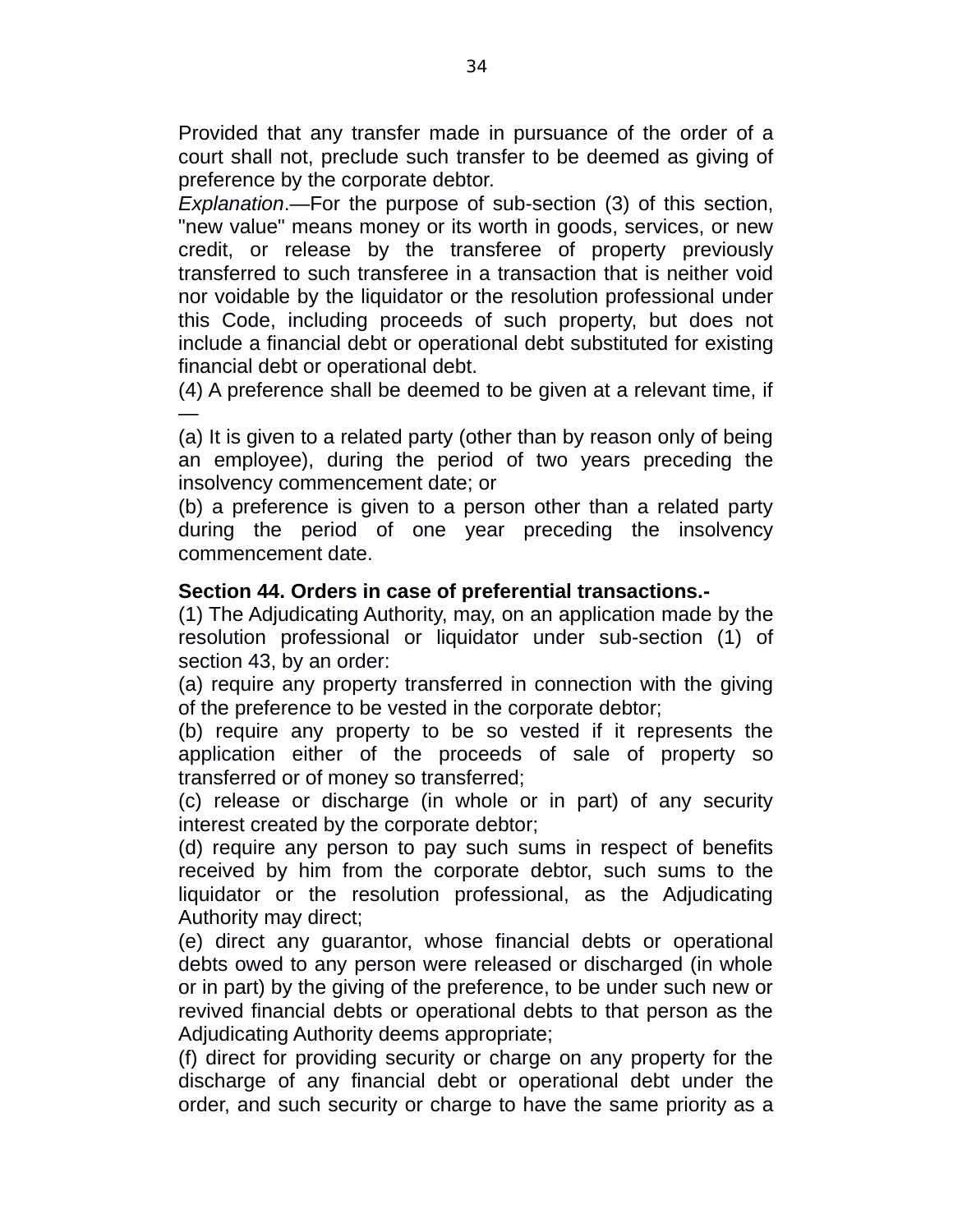security or charge released or discharged wholly or in part by the giving of the preference; and

(g) direct for providing the extent to which any person whose property is so vested in the corporate debtor, or on whom financial debts or operational debts are imposed by the order, are to be proved in the liquidation or the corporate insolvency resolution process for financial debts or operational debts which arose from, or were released or discharged wholly or in part by the giving of the preference:

Provided that an order under this section shall not—

(a) affect any interest in property which was acquired from a person other than the corporate debtor or any interest derived from such interest and was acquired in good faith and for value;

(b) require a person, who received a benefit from the preferential transaction in good faith and for value to pay a sum to the liquidator or the resolution professional.

*Explanation I*.-For the purpose of this section, it is clarified that where a person, who has acquired an interest in property from another person other than the corporate debtor, or who has received a benefit from the preference or such another person to whom the corporate debtor gave the preference. —

(i) had sufficient information of the initiation or commencement of insolvency resolution process of the corporate debtor;

(ii) is a related party,

it shall be presumed that the interest was acquired or the benefit was received otherwise than in good faith unless the contrary is shown.

*Explanation II*.-A person shall be deemed to have sufficient information or opportunity to avail such information if a public announcement regarding the corporate insolvency resolution process has been made under section 13."

12.3. As the transactions in question are the mortgage(s) of the assets of

corporate debtor JIL, the concept and connotations of mortgage, as occurring

in Section 58 of the Transfer of Property Act,  $1882<sup>23</sup>$  $1882<sup>23</sup>$  $1882<sup>23</sup>$ , could also be usefully

noticed as under:-

<sup>23</sup> Hereinafter also referred to as 'the Transfer of Property Act'.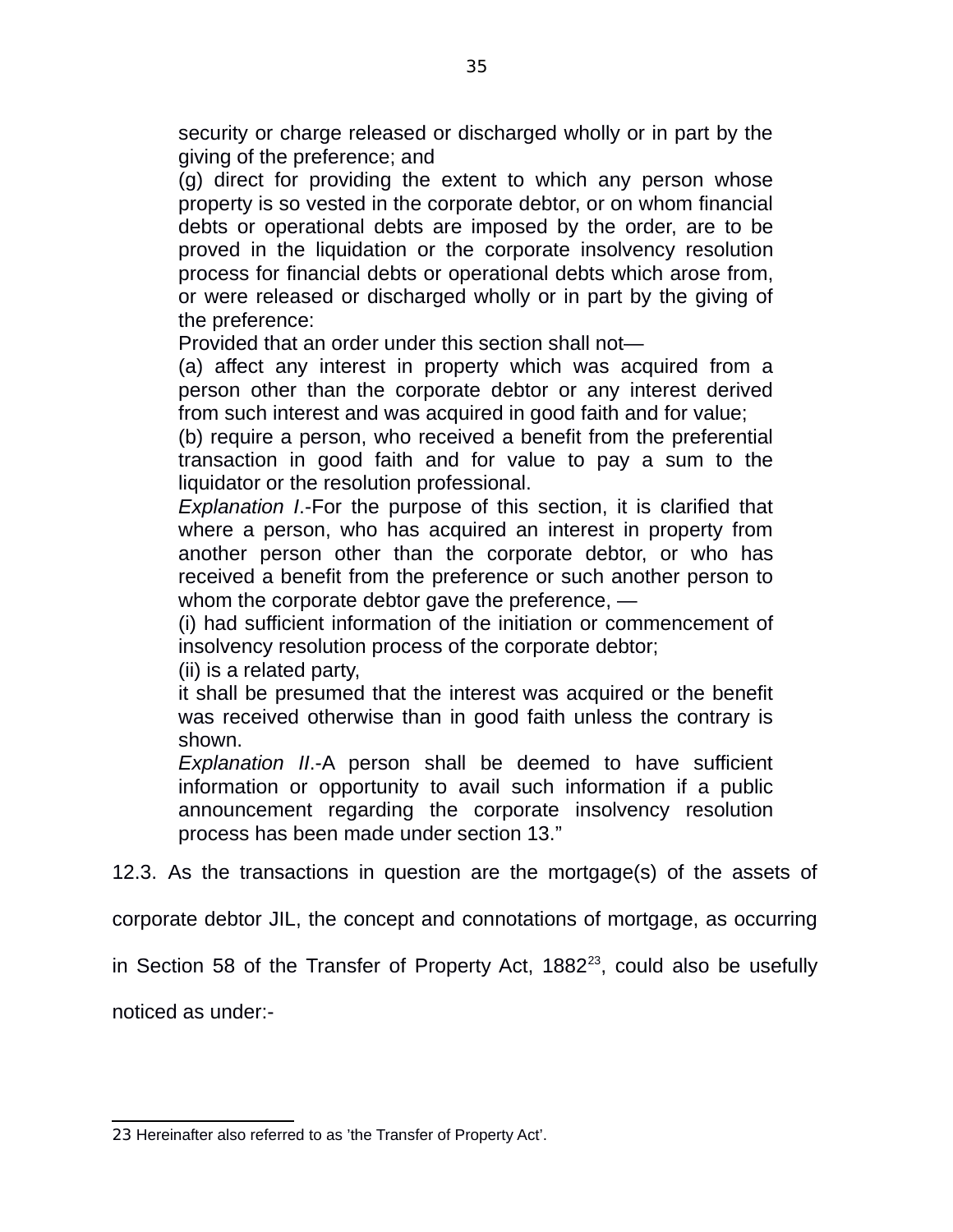**"58. "Mortgage", "mortgagor", "mortgagee", "mortgagemoney" and "mortgage-deed" defined.-**

**(a)** A mortgage is the transfer of an interest in specific immoveable property for the purpose of securing the payment of money advanced or to be advanced by way of loan, an existing or future debt, or the performance of an engagement which may give rise to a pecuniary liability.

The transferor is called a mortgagor, the transferee a mortgagee; the principal money and interest of which payment is secured for the time being are called the mortgage-money, and the instrument (if any) by which the transfer is effected is called a mortgagedeed.

**(b) Simple mortgage.-**Where, without delivering possession of the mortgaged property, the mortgagor binds himself personally to pay the mortgage-money, and agrees, expressly or impliedly, that, in the event of his failing to pay according to his contract, the mortgagee shall have a right to cause the mortgaged property to be sold and the proceeds of sale to be applied, so far as may be necessary, in payment of the mortgage-money, the transaction is called a simple mortgage and the mortgagee a simple mortgagee.

**(c) Mortgage by conditional sale.-**Where, the mortgagor ostensibly sells the mortgaged property-

on condition that on default of payment of the mortgagemoney on a certain date the sale shall become absolute, or

on condition that on such payment being made the sale shall become void, or

on condition that on such payment being made the buyer shall transfer the property to the seller,

the transaction is called a mortgage by conditional sale and the mortgagee a mortgagee by conditional sale:

Provided that no such transaction shall be deemed to be a mortgage, unless the condition is embodied in the document which effects or purports to effect the sale.

**(d) Usufructuary mortgage.-**Where the mortgagor delivers possession or expressly or by implication binds himself to deliver possession of the mortgaged property to the mortgagee, and authorises him to retain such possession until payment of the mortgage-money, and to receive the rents and profits accruing from the property or any part of such rents and profits and to appropriate the same in lieu of interest, or in payment of the mortgage-money, or partly in lieu of interest or partly in payment of the mortgage-money, the transaction is called an usufructuary mortgage and the mortgagee an usufructuary mortgagee.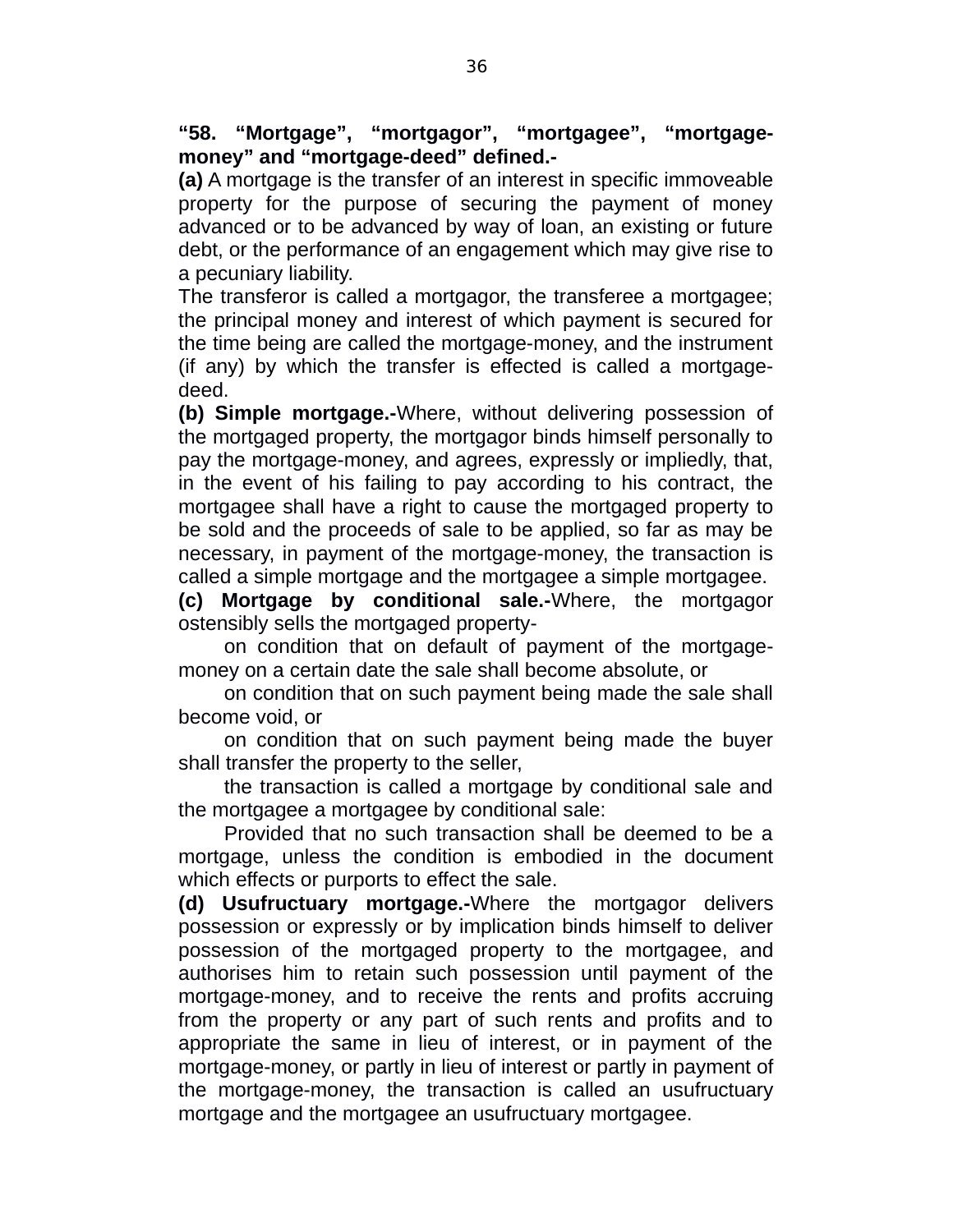**(e) English mortgage.-**Where the mortgagor binds himself to repay the mortgage-money on a certain date, and transfers the mortgaged property absolutely to the mortgagee, but subject to a proviso that he will re-transfer it to the mortgagor upon payment of the mortgage-money as agreed, the transaction is called an English mortgage.

**(f) Mortgage by deposit of title-deeds.-**Where a person in any of the following towns, namely, the towns of Calcutta, Madras, and Bombay, and in any other town which the State Government concerned may, by notification in the Official Gazette, specify in this behalf, delivers to a creditor or his agent documents of title to immoveable property, with intent to create a security thereon, the transaction is called a mortgage by deposit of title-deeds.

**(g) Anomalous mortgage.-** A mortgage which is not a simple mortgage, a mortgage by conditional sale, an usufructuary mortgage, an English mortgage or a mortgage by deposit of titledeeds within the meaning of this section is called an anomalous mortgage."

12.4. The provisions contained in Sections 124, 126 and 127 of the Indian

Contract Act, 1872<sup>[24](#page--1-0)</sup> shall also have bearing on the issues at hand and

hence, the same may also be noted as follows:-

"**124. "Contract of indemnity" defined.-** A contract by which one party promises to save the other from loss caused to him by the conduct of the promisor himself, or by the conduct of any other person, is called a "contract of indemnity."

**126. 'Contract of guarantee', 'surety', 'principal debtor' and 'creditor' –** A 'contract of guarantee' is a contract to perform the promise, or discharge the liability, of a third person in case of his default. The person who gives the guarantee is called the 'surety'; the person in respect of whose default the guarantee is given is called the 'principal debtor', and the person to whom the guarantee is given is called the 'creditor'. A guarantee may be either oral or written.

**127. Consideration for guarantee.-** Anything done, or any promise made, for the benefit of the principal debtor, may be a sufficient consideration to the surety for giving the guarantee."

<sup>24</sup> Hereinafter also referred to as 'the Contract Act'.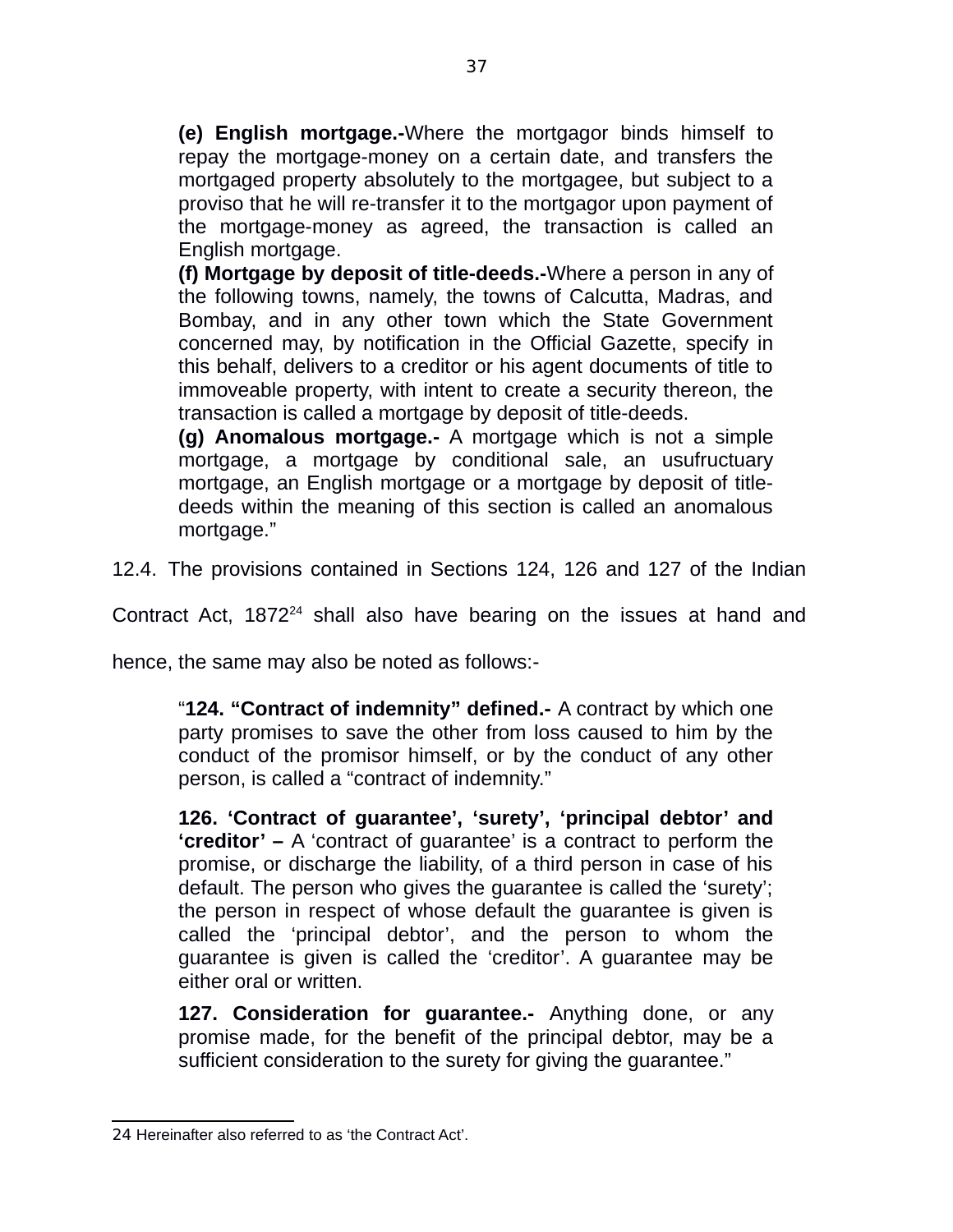#### **WHETHER THE TRANSACTIONS IN QUESTION ARE PREFERENTIAL**

#### **Broad features of rival contentions and submissions**

13. As noticed, being aggrieved by the order so passed by NCLAT, three sets of parties have preferred these appeals. Multidimensional and wideranging submissions have been made by learned counsel for the respective parties, raising the issues as to whether the transactions in question could be said to be preferential and/or undervalued and/or fraudulent, essentially within the meaning of Sections 43, 45, 49 and 66 of the Code. Elaborate submissions have also been made raising the issue as to whether the lenders of JAL, in whose favour the security interest by way of impugned transactions were created, would fall in the category of 'financial creditors' of the corporate debtor JIL.

14. Having regard to the overall circumstances, appropriate it would be to deal, at the first, with the contentions related with the issue as to whether the transactions in question are preferential transactions within the meaning of Section 43 of the Code. We may briefly summarize the contentions of the appellants, with particular focus on this issue as *infra*:

*Interim Resolution Professional for Jaypee Infratech Limited – the appellant In C.A. No. 8512-8527 of 2019*

14.1. It has been contended on behalf of the appellant Interim Resolution Professional, who moved the application for avoidance of the transactions in question, that the impugned transactions have the effect of putting JAL, which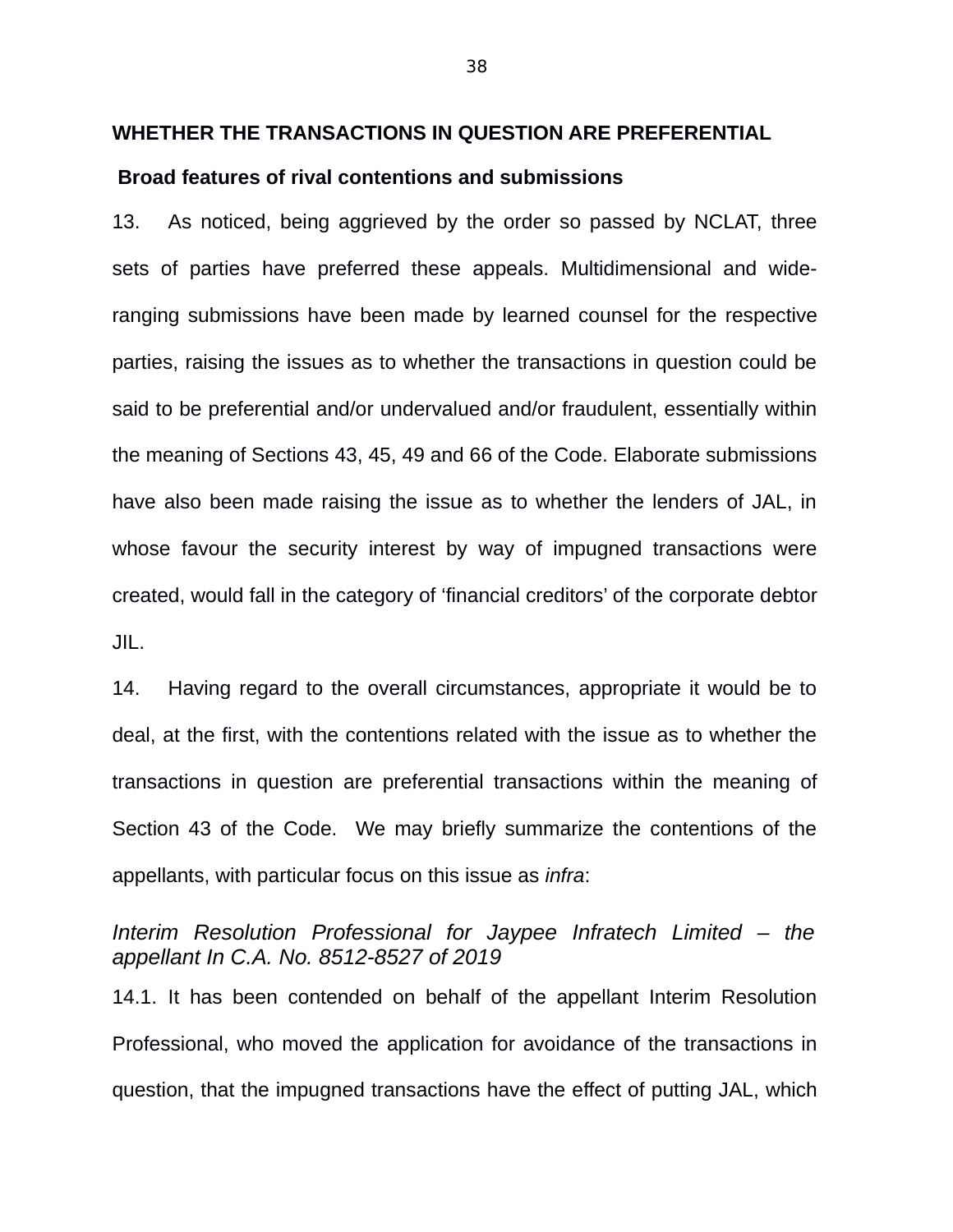is an equity shareholder and an operational creditor (for an amount of Rs. 261.77 crores) of the corporate debtor JIL, in a beneficial position than it would have been in the event of distribution of assets under Section 53 of the Code vis-à-vis other creditors; and that if the transactions are held to be valid, the liability of JAL towards its own creditors gets secured and becomes realisable from the value of the mortgaged properties whereby, JAL's liabilities are reduced and JAL gets benefitted in exclusion of creditors of the corporate debtor JIL. It is submitted that, in the event of distribution of assets in terms of Section 53 of IBC, for the sake of argument, even if JAL is to get full value of its shares (Rs. 995 crores), such amount is significantly less than the value of assets which have been mortgaged by way of impugned transactions for satisfaction of debts owed by JAL to its lenders.

14.1.1. It is submitted on behalf of the appellant Interim Resolution Profession that the assets in question were released from the earlier mortgages and fresh mortgages were created during the look-back period with increased/enhanced amount of facilities as provided under each individual transaction. The said socalled re-mortgage essentially amounts to a fresh mortgage within the relevant time of two years before the date of commencement of CIRP and was not done in the ordinary course of business of JIL and hence, is hit by Section 43 of the Code.

14.1.2. It is further urged that in the exclusionary clause under Section 43(3) (a), which pertains to the transfer being made in the ordinary course of

39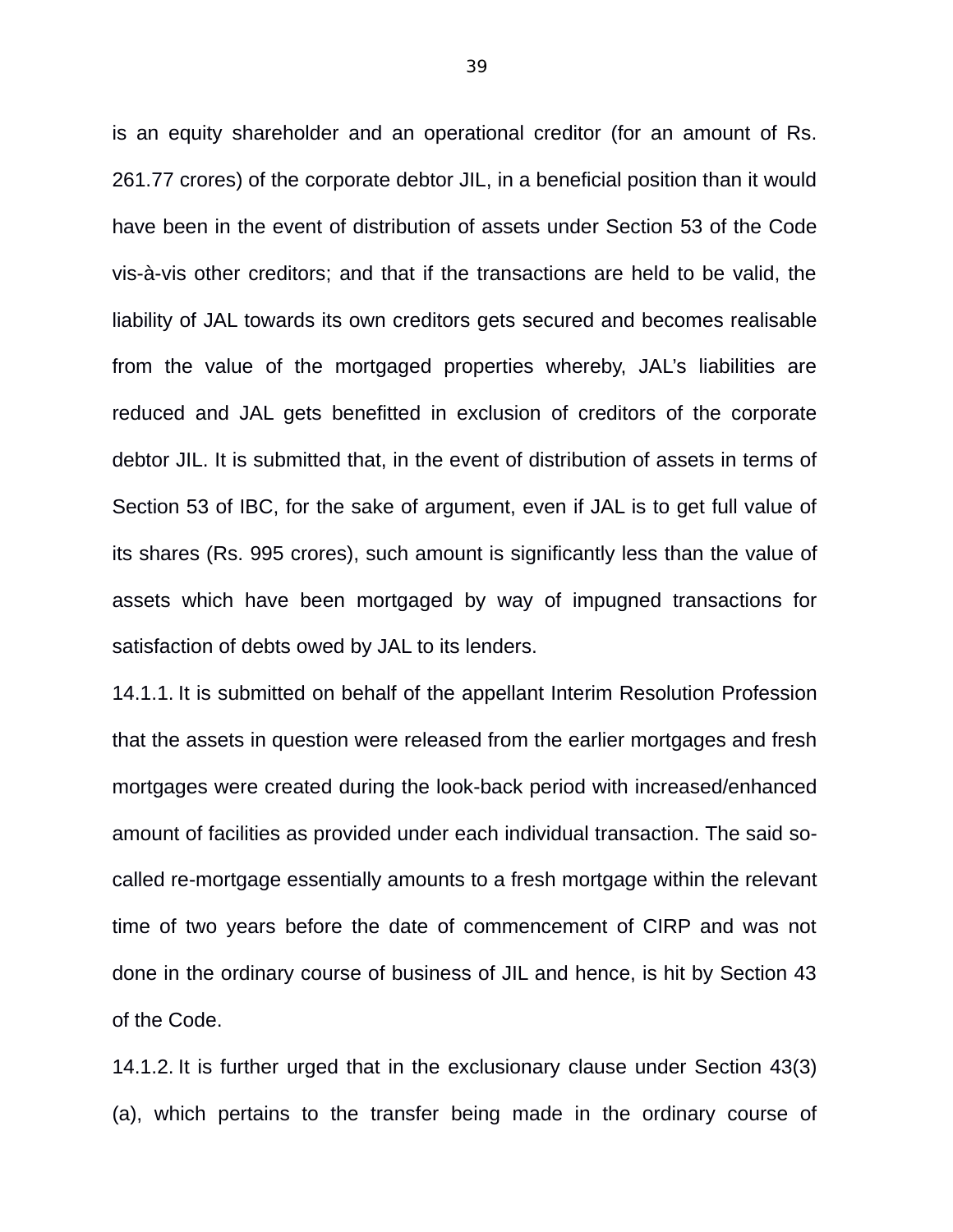the business or financial affairs of the corporate debtor or the transferee, the expression "*o*r" will have to be read conjunctively and not in the alternative. That is to say, the word "or" will have to be read as "and". This is because if "or" is read textually, it would mean that an overwhelming majority of transactions like the present one, whereby banks who would accept the security interest over properties belonging to a third party, after disbursing financial facilities to its loan, would get out of the net of "preferential transactions", even if the transfer in question is not made in the ordinary course of business of the corporate debtor. It is submitted that the intention of legislature behind enacting a provision like Section 43 is that preferential transactions are avoided so that such assets would be available either with the resolution professional or with the liquidator, as the case may be, to put the corporate debtor back on its wheels or if that is not possible, to ensure that the creditors of the corporate debtor get a fair deal. With reference to the decisions of this Court in *State of Bombay v. R.M.D. Chamarbaugwala and Anr***.: 1957 SCR 874** and *Mazagaon Dock Ltd v. Commissioner of Income-Tax and Excess Profits Tax:* **1959 SCR 848,** it is submitted that on the well-known cannons of interpretation, "or" could be read as "and" if it is warranted to bring the provision in question in sync with the intention of the legislature which is to be discerned.

14.1.3.It is contended that Section 43 ought to be read keeping in mind the intention of the legislature in introducing such provision, which had been to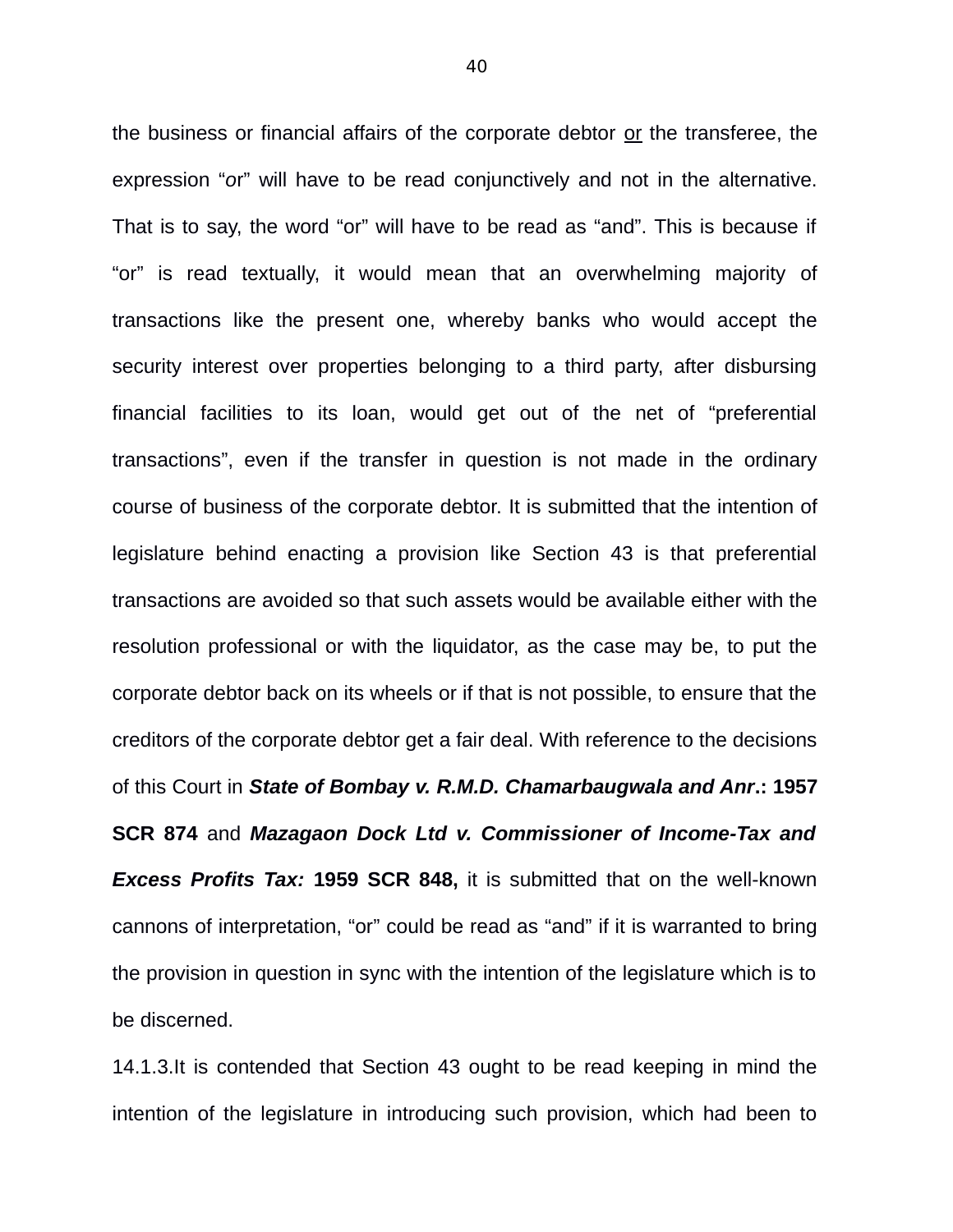protect the creditors against siphoning away of corporate assets by the management of the company, who have special knowledge of the company's financial troubles by virtue of its position.

# *India Infrastructure Finance Company Limited – the appellant in C.A.@ D No. 32881 of 2019.*

14.2. This appellant is one of the entities who has advanced loan to JIL and has preferred appeal with permission, assailing the order passed by NCLAT and maintaining, *inter alia*, that in any case, the lenders of JAL cannot be taken as 'financial creditors' of JIL. While referring to the theory behind the provisions for avoidance of certain transactions, it is submitted on behalf of this appellant that the Court should consider substance rather than legal form in evaluating the true economic effect of a transaction or a set of transactions in applying the relevant provisions. On behalf of this appellant, the following submissions have been made in regard to the relevant expressions and phrases occurring in the provisions under consideration:

#### *Ordinary Course of Business*

14.2.1. It is submitted that mortgages could not have been made in the ordinary course of business of the corporate debtor JIL, as it is difficult to fathom why a subsidiary would furnish security to its parent company in the ordinary course and, on the contrary, it is the parent company which at times furnishes security on behalf of its subsidiary since it derives economic value from the subsidiary. According to the appellant, it is difficult to appreciate that when the corporate debtor JIL was itself reeling under financial stress, why it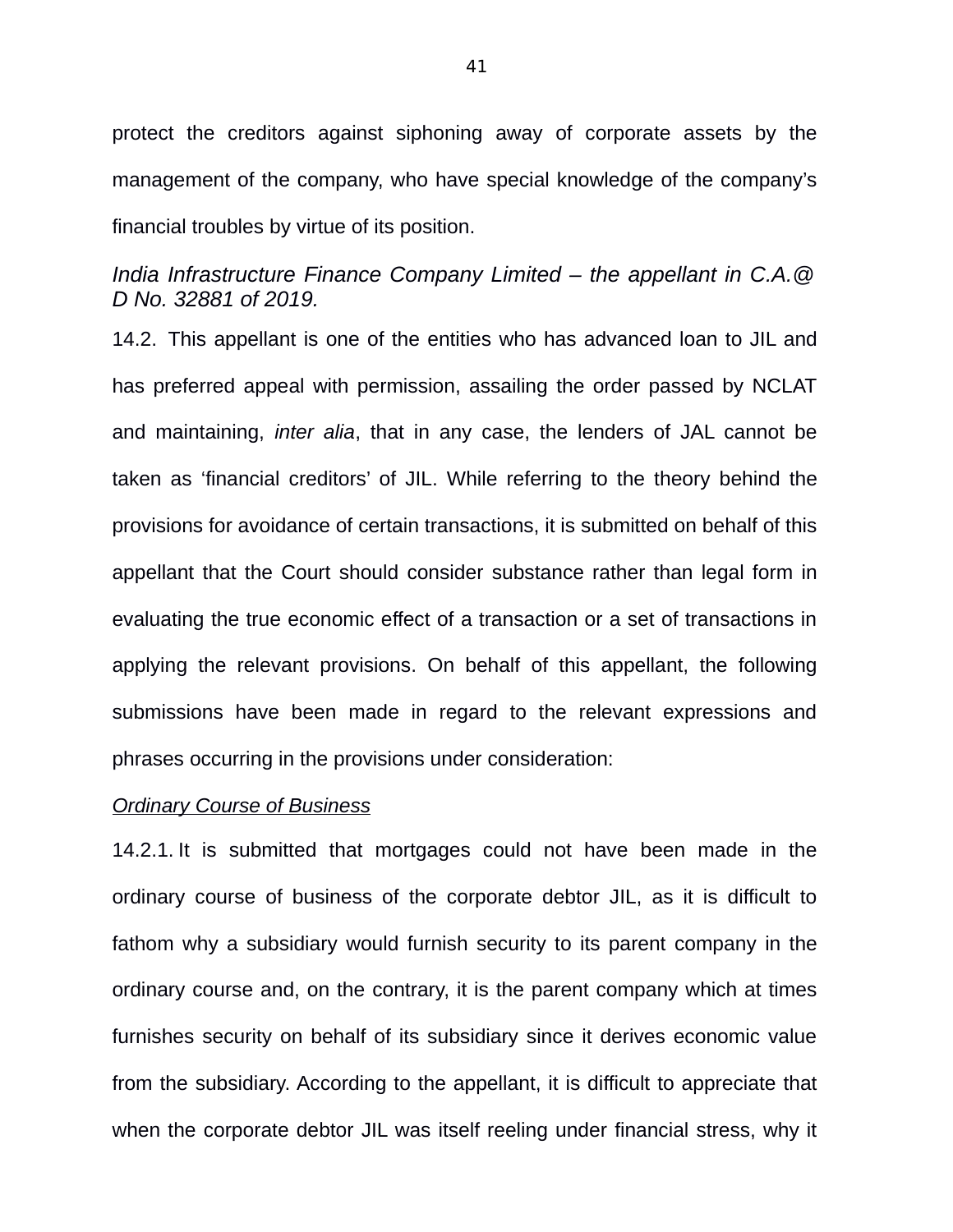would routinely undertake to secure the indebtedness of JAL by furnishing such high valued securities and that too when the amount of debt secured by way of mortgaging the assets of the corporate debtor increased from Rs. 3,000 crores to approximately Rs. 24,000 crores and the number of creditors also went up from 2 to 24 with respect to the consortium mortgage. It is submitted that even though creation of third party security is a normal practice, the creation of every third party security cannot be always deemed to have been done in the ordinary course of business; that such 'ordinary course' has to be determined under the circumstances when such transactions were entered into; and, considering that JIL was declared NPA and had defaulted on its indebtedness to some of its lenders, securing of JAL's indebtedness under such circumstances cannot be construed to have been done in the ordinary course of business of the corporate debtor JIL. The learned counsel for the appellant has referred, *inter alia*, to the decision in *Downs Distributing Co*

# *Pty Ltd v. Associated Blue Star Stores Pty Ltd (in liq):* **(1948) 76 CLR 463.**

## *Relevant Period and Related Party*

14.2.2.It is further submitted that the term 'transaction' under the Code includes an agreement or arrangement in writing for the transfer of assets, or funds, goods or services from or to the corporate debtor. The use of the word 'include' would signify its natural import and is to be given a wide interpretation. It is submitted that as JAL was not only *ad idem* to the terms of the transaction but was also the beneficiary thereof, it cannot be said that the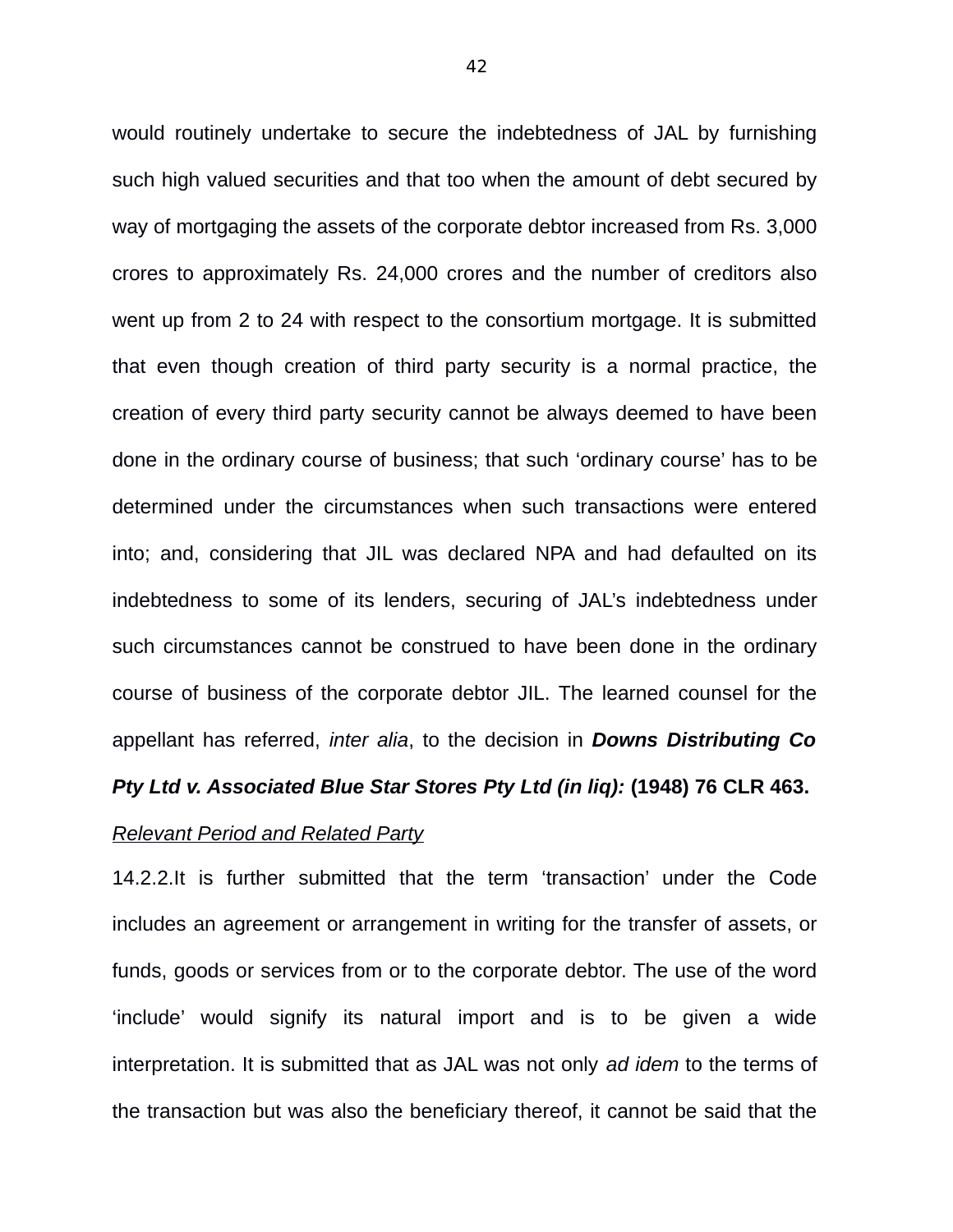transaction was only between the corporate debtor and the lenders of JAL; rather, the transaction was with a 'related party' and the look-back period would be two years.

## *Home buyers – the appellants in C.A. No. 6777-97/2019*

14.3. On behalf of the home buyers, who have invested in the projects of the corporate debtor and whose interests would be diluted if the impugned transactions are upheld, the flow of transactions in question has been referred and essentially, the same contentions have been urged with respect to Section 43 of the Code, with reliance on the decision in *Downs Distributing Co* (supra), that the impugned transactions were not made in the ordinary course of business of the corporate debtor JIL; and had been preferential transactions, putting JAL in a beneficial position at the cost of bona fide creditors of JIL, including the home buyers. We are not re-narrating all their contentions to avoid repetition. However, we may observe that to substantiate their arguments with respect to Section 43 of the Code, on behalf of these appellants, reliance is also placed on the interim report of the *Bankruptcy Law Reforms Committee (February 2015)* and the decision of this Court in *Macquarie Bank Ltd.* **v.** *Shilpi Cable Technologies Ltd***.: (2018) 2 SCC 674**.

#### *The respondents*

15. The contesting respondents have refuted the contentions of the appellants with essentially similar submissions that the transactions in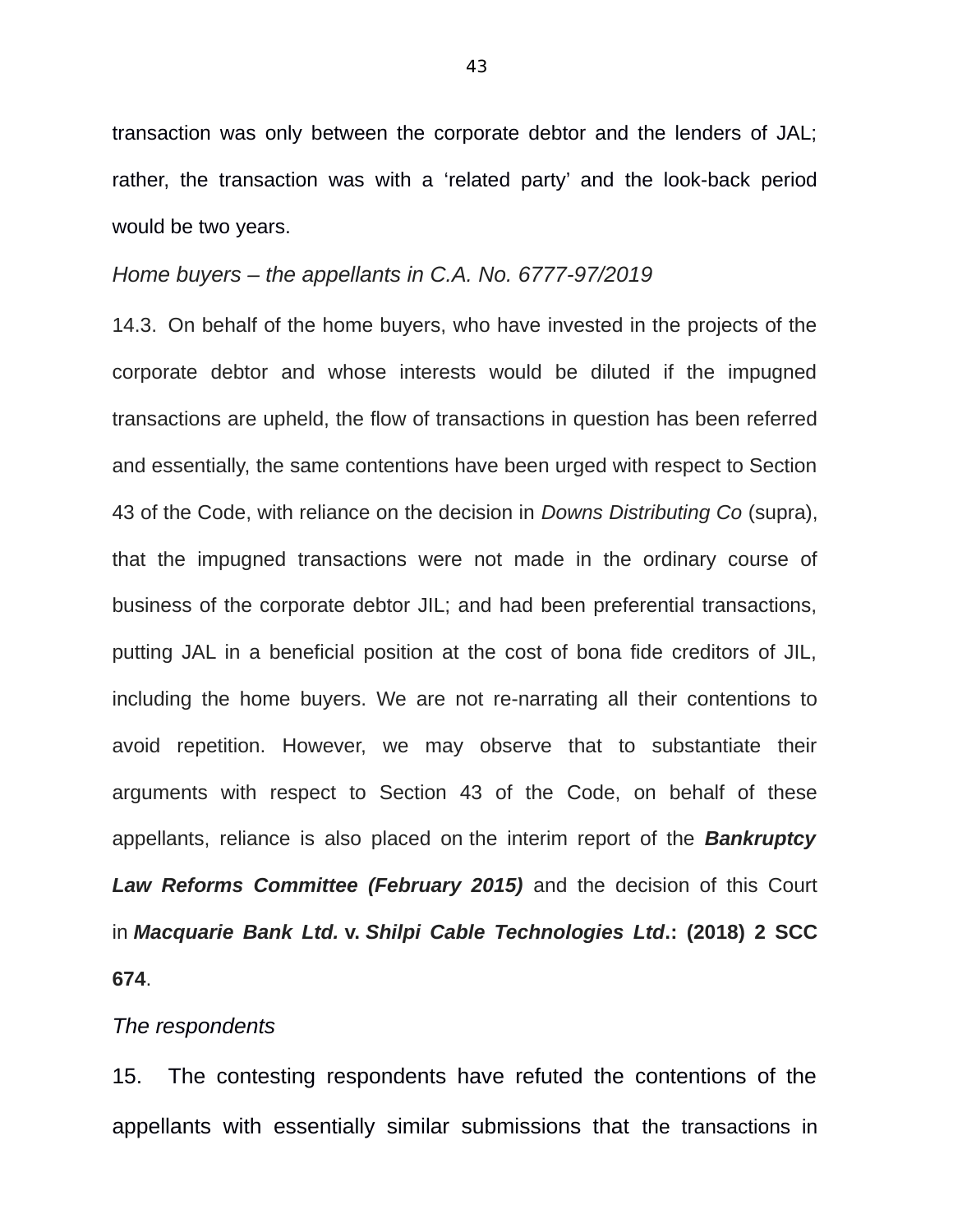question cannot be termed as preferential transactions within the meaning of Section 43 of the Code.

15.1. The respondents, particularly the lenders of JAL, while maintaining a consistent stand that the transactions in question are not preferential and do not fall under Section 43 of the Code, have submitted that they being the bankers and financial institutions, are regularly engaged in the business of extending loans and other facilities which form the backbone of economic growth; and taking of such securities, including third party security, is one of the normal and ordinary feature of their business and dealings, particularly that of corporate money lending. According to these respondents, if at all such third party securities are avoided on the allegation of being preferential, it is likely to have a devastating effect on the entire economy because the bankers and financial institutions would then be left high and dry; and for future dealings, they shall have no alternative but to restrict their activities only to the direct party securities which would, in turn, result in retardation and regression. It is submitted that in a given case, the borrower may not be able to offer matching security to secure the entire advance requisite for its business and growth; and legally it is not impermissible between the related companies that one may provide security towards the loan/advance/facility obtained by the other. According to the respondents, the scheme of the Code, and particularly its Part II, has never been to allow the processes of insolvency resolution or liquidation to operate detrimental to the interests of the financers like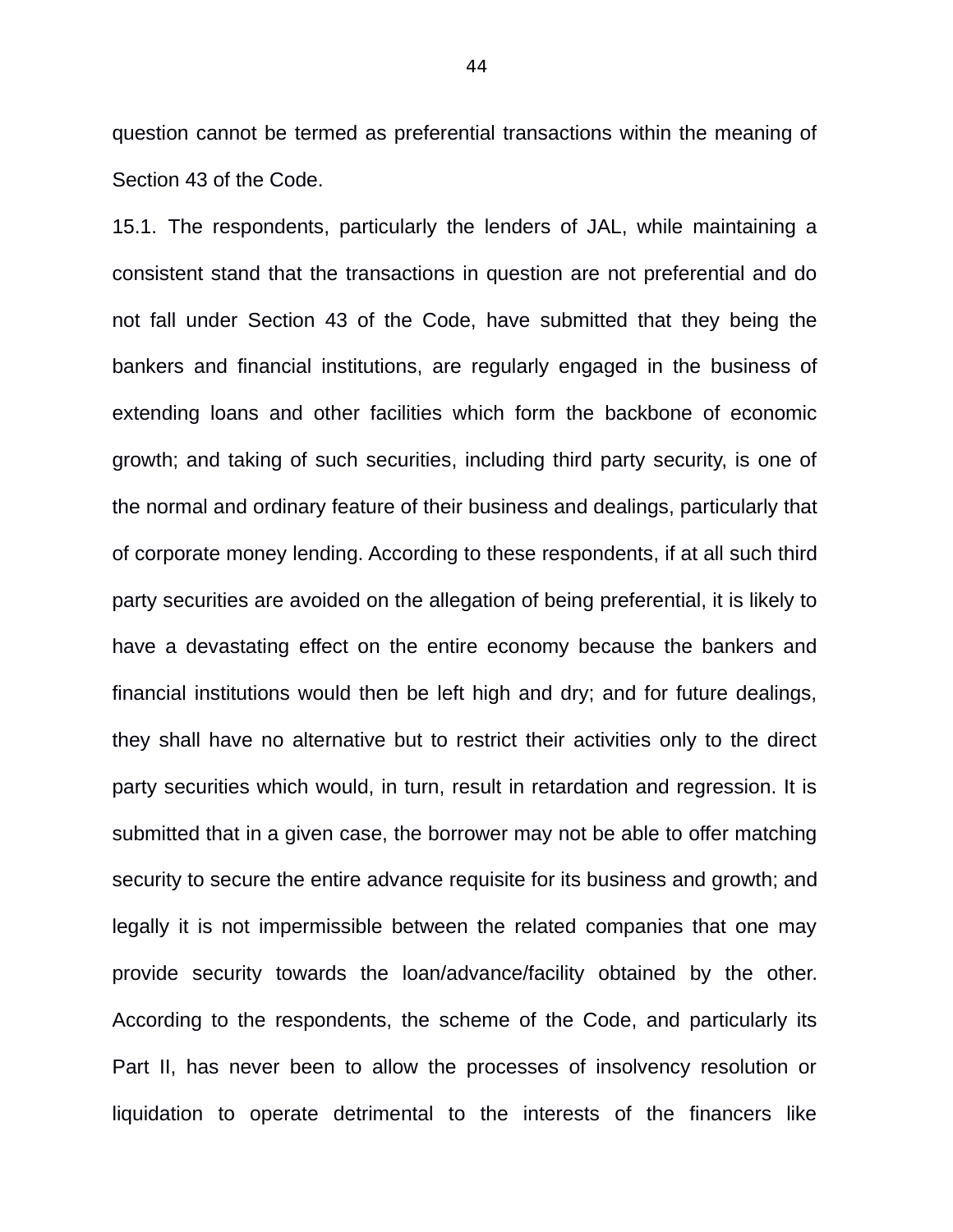themselves (lenders of JAL). It is contended that on the true scope of the provisions contained under Section 43 of the Code, with reference to the intent and object, the transactions in question, representing the security and guarantee extended by the corporate debtor JIL, cannot be construed as preferential, particularly when they were entered into in the ordinary course of business and financial affairs of the corporate debtor as also the transferees.

15.2. Apart from expressing such concerns about likely prejudice to themselves and to the economy if the transactions in question are held preferential, a variety of contentions have been advanced on behalf of the respondents, while refuting those of the appellants. We may briefly summarize the leading contentions on behalf of the contesting respondents while omitting repetitions.

#### *Axis Bank*

15.3. While maintaining that the impugned transactions cannot be considered as preferential within the meaning of Section 43 of the Code, the principal contentions on behalf of this respondent are as under: -

*a. The transactions did not occur within the 'relevant time'.* 

15.3.1. It is contended that the 'relevant time' in the present circumstances could be only one year as the transfer of property interest was to this respondent, which is a Bank and an unrelated party. It is further contended that, in any event, the land parcels were mortgaged on 24.02.2015, which is beyond even the two years formulation, the relevant time being from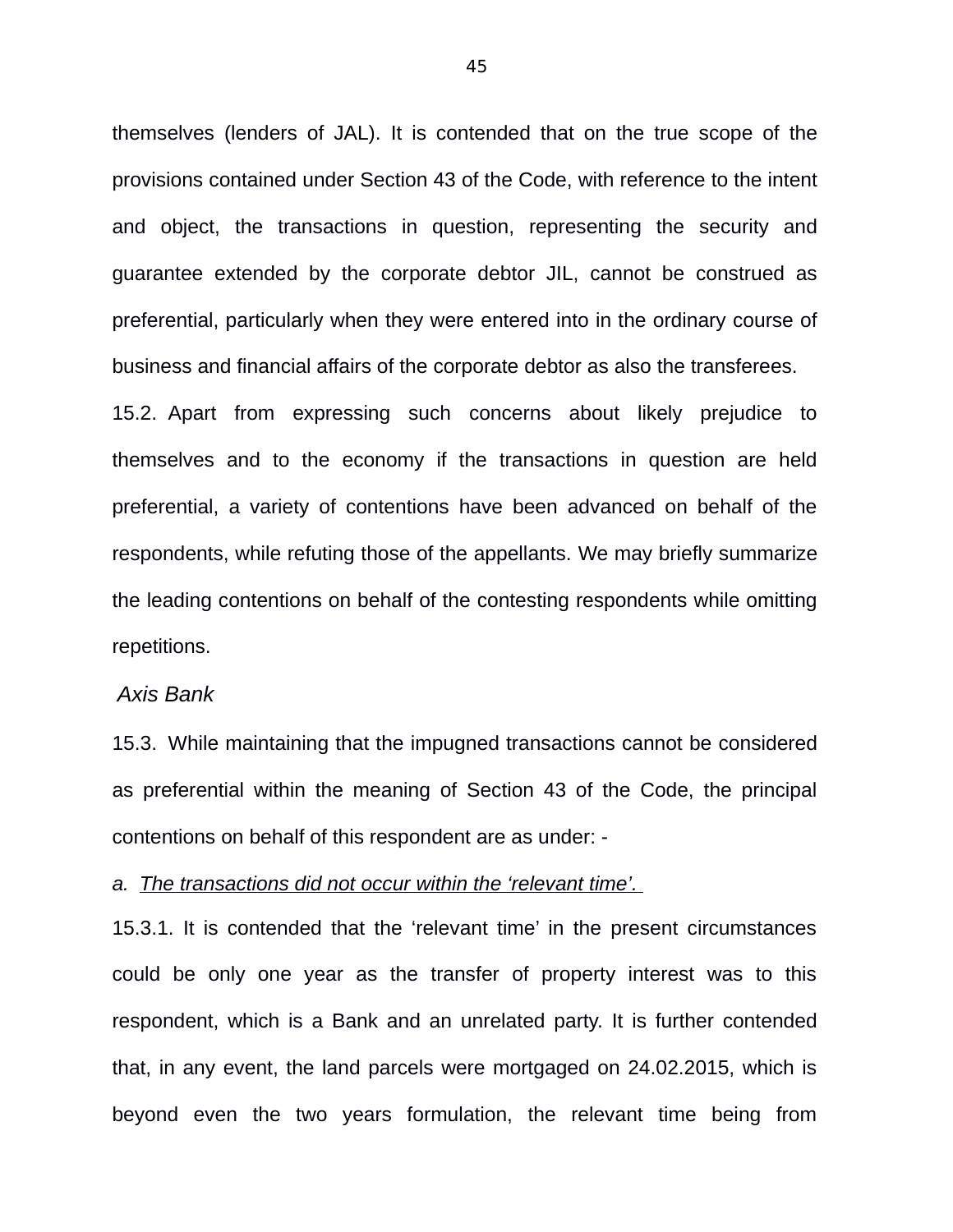10.08.2015 to 09.08.2017. The subsequent re-execution of the mortgage deeds on 15.09.2015 and then again on 29.12.2016 cannot be considered to be a substantive event since the nature and identity of the security remained the same and no fresh encumbrances were created. The re-mortgage was done to reflect the increase in the amount of facilities and number of members in the consortium. It is not the case that the existing facilities were paid, the mortgage satisfied, and fresh facilities were created for which a fresh mortgage was required.

*b. Without prejudice to the above, the ingredients of Section 43(2) are not met.* 15.3.2. It is further submitted that Sections 43/44 of the Code are expropriating provisions as they affect concluded transactions and have the potential to render void the transfers of property done through the transactions which are otherwise legitimate and hence, such provisions must be strictly construed. The decisions of this Court in *Devinder Singh & Ors v. State of Punjab & Ors***: (2008) 1 SCC 728** and *Nareshbhai v. Union of India* **: (2019) SCC Online SC 1027** have been relied upon.

15.3.3. It is submitted that the requirements set out under Section 43(2) must be strictly construed and in the instant case, the two prongs under Section 43(2) have not been satisfied. With reference to **UNCITRAL Legislative Guide on Insolvency Law at para 177**, it is submitted that as per Section 43(2)(a), a preference could only be given to an existing creditor such that he is preferred over other creditors but in this matter, the security was provided

46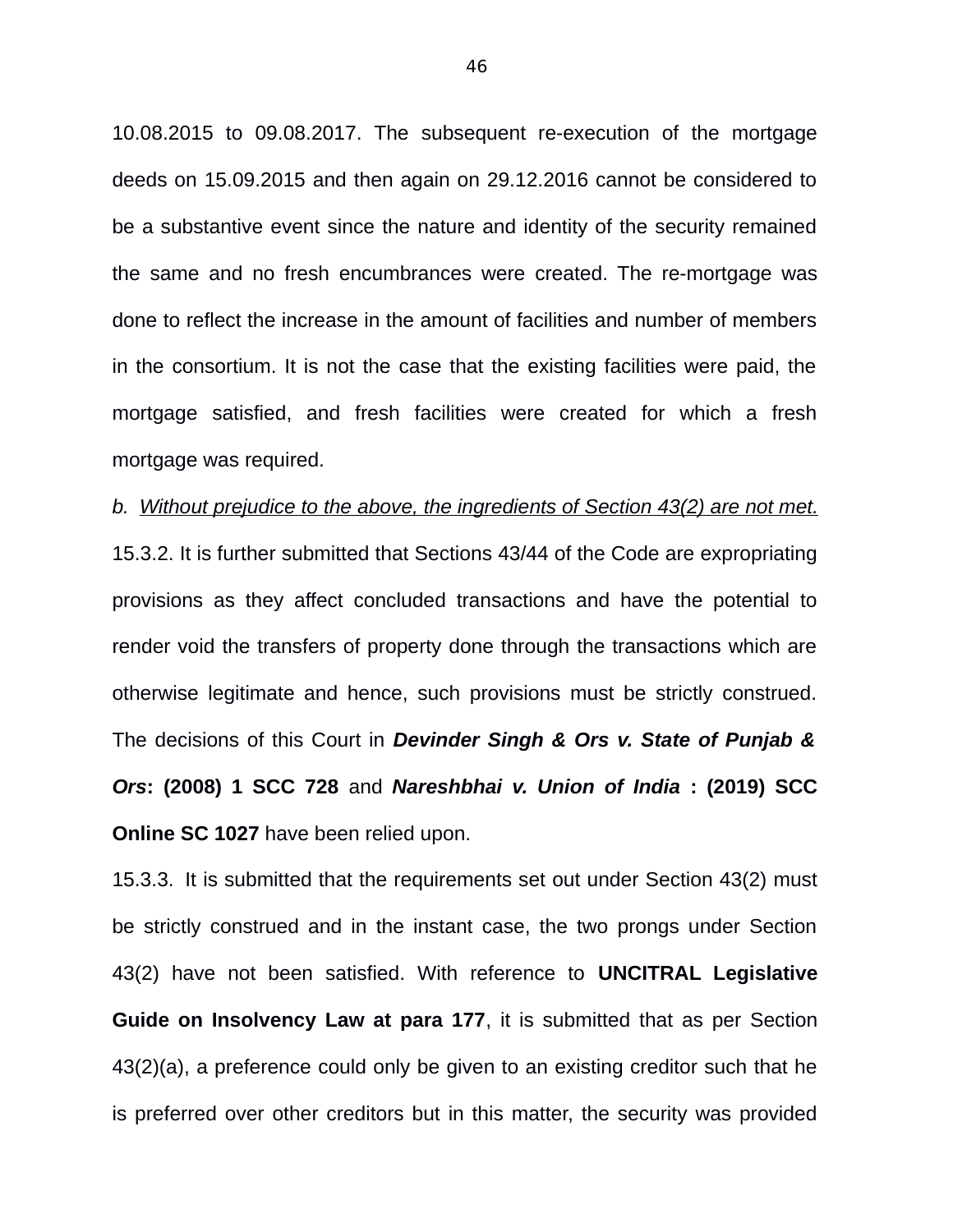for the benefit of the respondent bank, which did not have a pre-existing creditor-debtor relationship with the corporate debtor. Further, the security was provided on account of the debt obligations of JAL, and not any antecedent debt obligations of the corporate debtor.

15.3.4. It is further submitted, without prejudice to the above, that even if JAL is taken to be a creditor within the meaning of Section 43(2)(a), then the requirements of Section 43(2)(b), the second prong of the two-fold requirement for a transaction to be a preference, are not met. It is submitted that the transfer in the instant case has no effect whatsoever on the relative position of JAL in the distribution waterfall – it remains an operational creditor without any security interest.

# *c. Without prejudice to the above, security was provided in the ordinary course of business.*

15.3.5. While pointing out that Section 43(3)(a) carves out exception for the transactions made in the ordinary course of business or financial affairs of either the corporate debtor or the transferee, it is contended that no material particulars/evidence have been produced to show that the provision of the security was not in the ordinary course of business of the corporate debtor. On the contrary, according to the respondent, (i) creation of third party security is an established commercial business practice; (ii) the corporate debtor has continuously disclosed details of the security in its annual reports beginning from the financial year ending 31.03.2015 and thus, creation of security was known to all and disclosed in public documents; and (iii) no evidence of dissent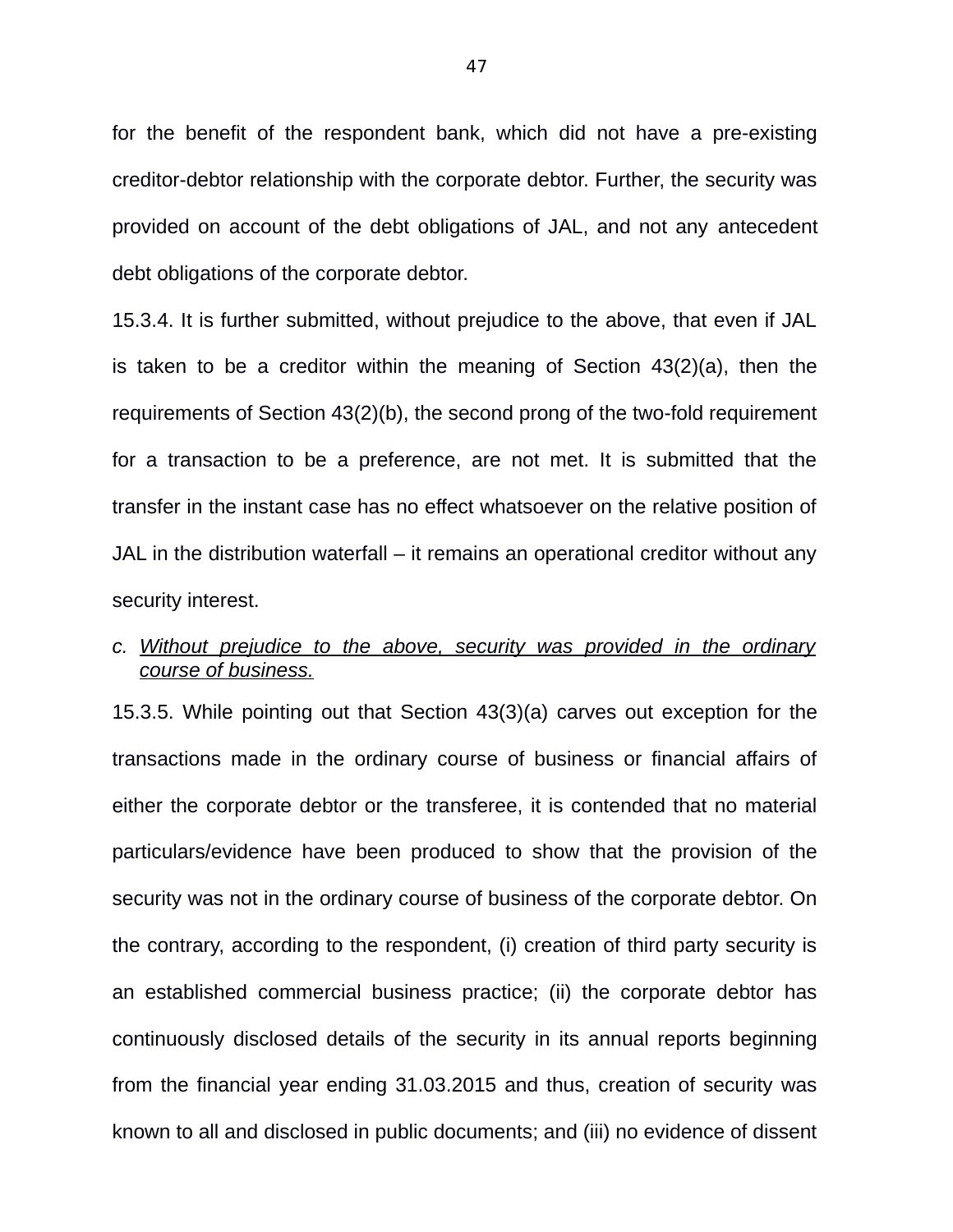from any existing creditor of the corporate debtor has been shown at the time of creation of the security. The transaction in question, according to the respondent, had been in the ordinary course of business of the corporate debtor and remains unexceptionable.

15.3.6. It is further contended that the provision of security was also in the ordinary course of business of the respondent who is a scheduled commercial bank and is duly authorized by statute to carry out the business of commercial lending on a secured basis [per Section 6(1)(a) of the Banking Regulation Act, 1949]; and is statutorily entitled to seek credit enhancement on account of outstanding debts by way of creation of security interests by borrowers or their related entities. For this reason too, with the transaction being in the ordinary course of business of the transferee i.e., the respondent, it cannot be termed as a preferential transaction.

15.3.7. It is yet further submitted that the contention of IRP that the corporate debtor ought not to have given the security as its accounts had turned NPA with certain banks is fallacious as it conflates the concepts of 'NPA' and 'willful defaulter' and ignores that the security was given to the respondent even before the account turned NPA *qua* certain banks. With reference to the interim report of the Bankruptcy Law Reforms Committee issued in February 2015, it is submitted that as per the said report, avoidance transactions relate to 'willful defaulters' and not 'NPAs'. It is further argued that the distinctive position of a willful defaulter and an NPA is also indicated in Section 29A of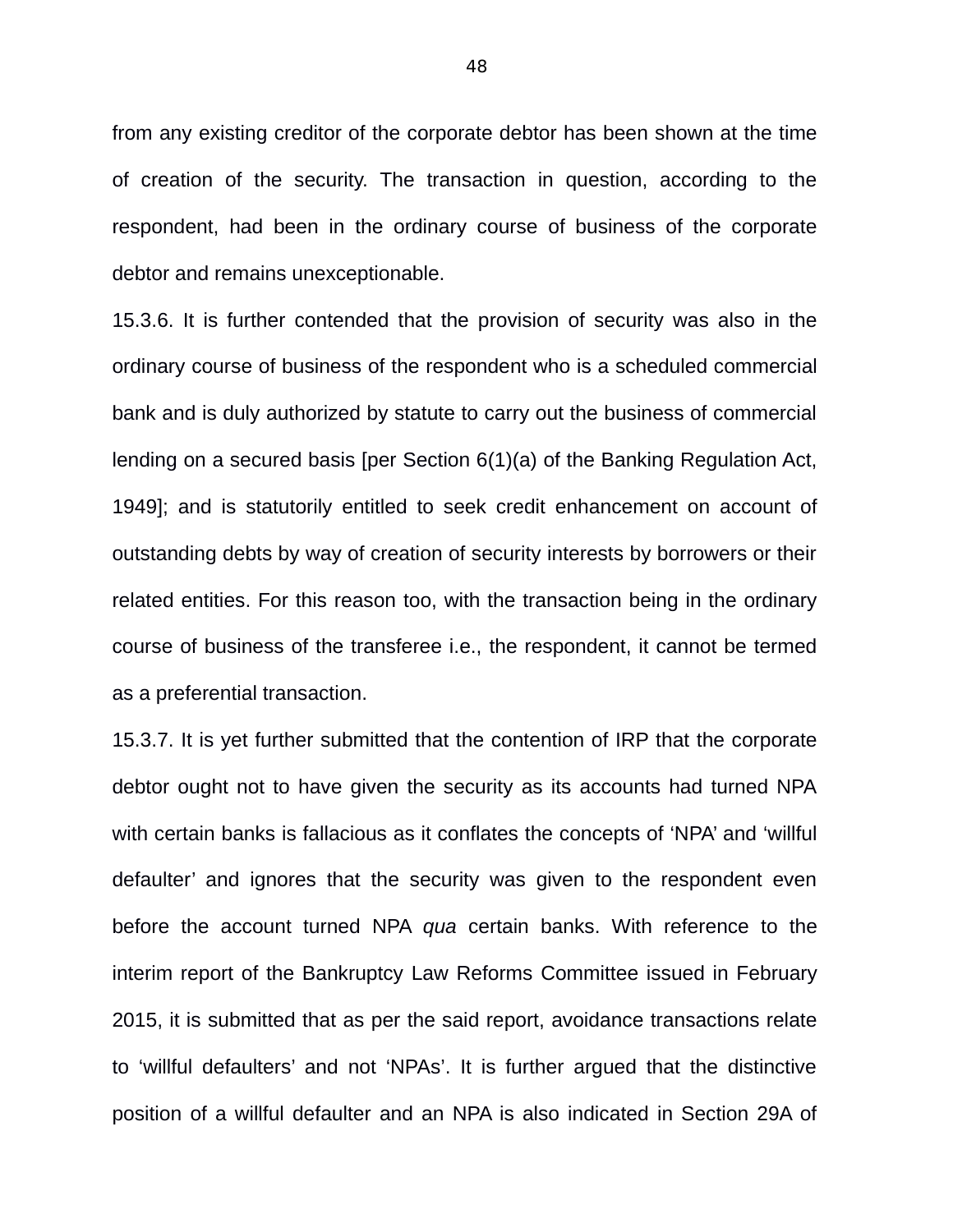Code, where Section 29A(b) provides that a willful defaulter can never be a resolution applicant whereas, Section 29A(c) provides that a company whose account has become non-performing may only be disqualified if the account has remained non-performing for a period of one year. It is submitted that RBI Master Circular on asset classification issued in July 2015 and June 2019 set out that an account may turn NPA *qua* a particular bank if the debts are not being serviced regularly but this does not mean that a particular company's accounts would have turned non-performing *qua* all its lenders. It is also submitted that the other account of corporate debtor with this respondent turned NPA only in 2017, i.e., much after the creation of security in question. It is further contended that a company's account may easily become standard if, *inter alia,* the company regularizes its payment timelines or if lenders decide to revise the company's repayment obligations. Reliance is placed on the decisions of this Court in *Keshavlal Khemchand & Sons Pvt. Ltd. & Ors v. Union of India & Ors***: (2015) 4 SCC 770** and *State Bank of India v. Jah Developers* **Pvt. Ltd. & Ors.: (2019) 6 SCC 787**.

# d. *Section 44 does not come into operation unless a transaction is made out to be preferential under Section 43.*

15.3.8. It is further submitted that the jurisdictional condition of exercising power under Section 44 is the finding that a transaction is preferential under Section 43, as is evident from the heading of Section 44 i.e., 'Orders in cases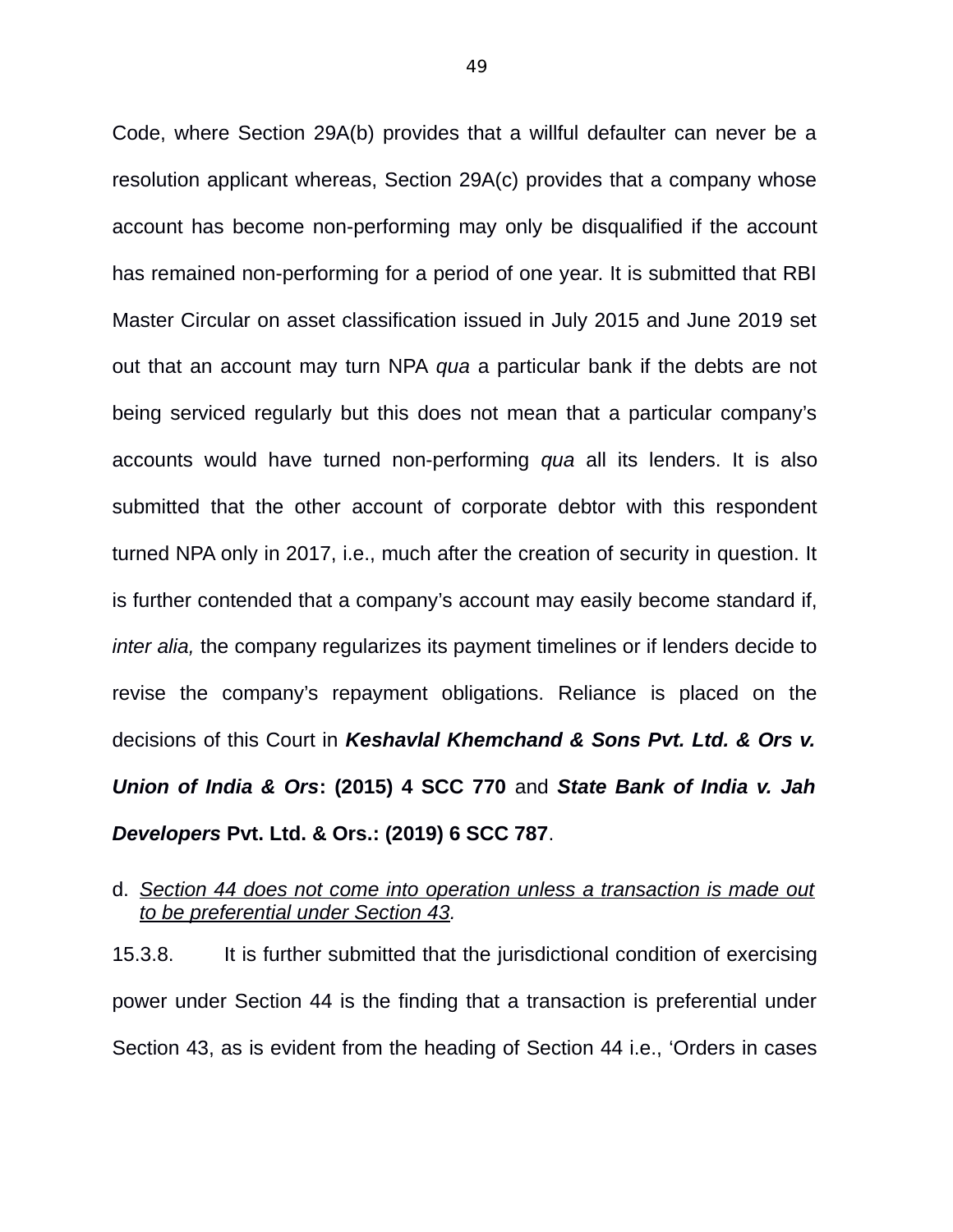of preferential transactions'; and, for the transaction in question being not preferential under Section 43, no orders could be made under Section 44.

## *Standard Chartered Bank*

15.4. Most of the contentions urged on behalf of this respondent are analogous to the contentions noticed in the preceding paragraphs and, therefore, we are not repeating the same. It is maintained on behalf of this respondent that in whatever way the relevant time is reckoned for the purpose of Section 43 of the Code, its transactions would not fall therein because the initial mortgage in favour of this respondent was made in the year 2012, which is beyond the two years formulation. The further submission is that the subsequent conversion of registered mortgage into an equitable mortgage on 04.11.2015 and thereafter, re-conversion from equitable mortgage to registered mortgage on 24.05.2016, in relation to the same subject property as a security, cannot be considered as a fresh creation of mortgage and hence, the transaction in question does not fall within relevant time.

#### *ICICI Bank*

15.5. Again, for most of the contentions on behalf of this respondent being similar in nature, we are not repeating the same. However, we may notice that with reference to Section 43(4) of the Code, it has been contended that since this respondent bank is an unrelated party to both the corporate debtor and JAL, the relevant look-back period would be one year and not two years. It is submitted that the mortgages were created on 15.09.2015 and the same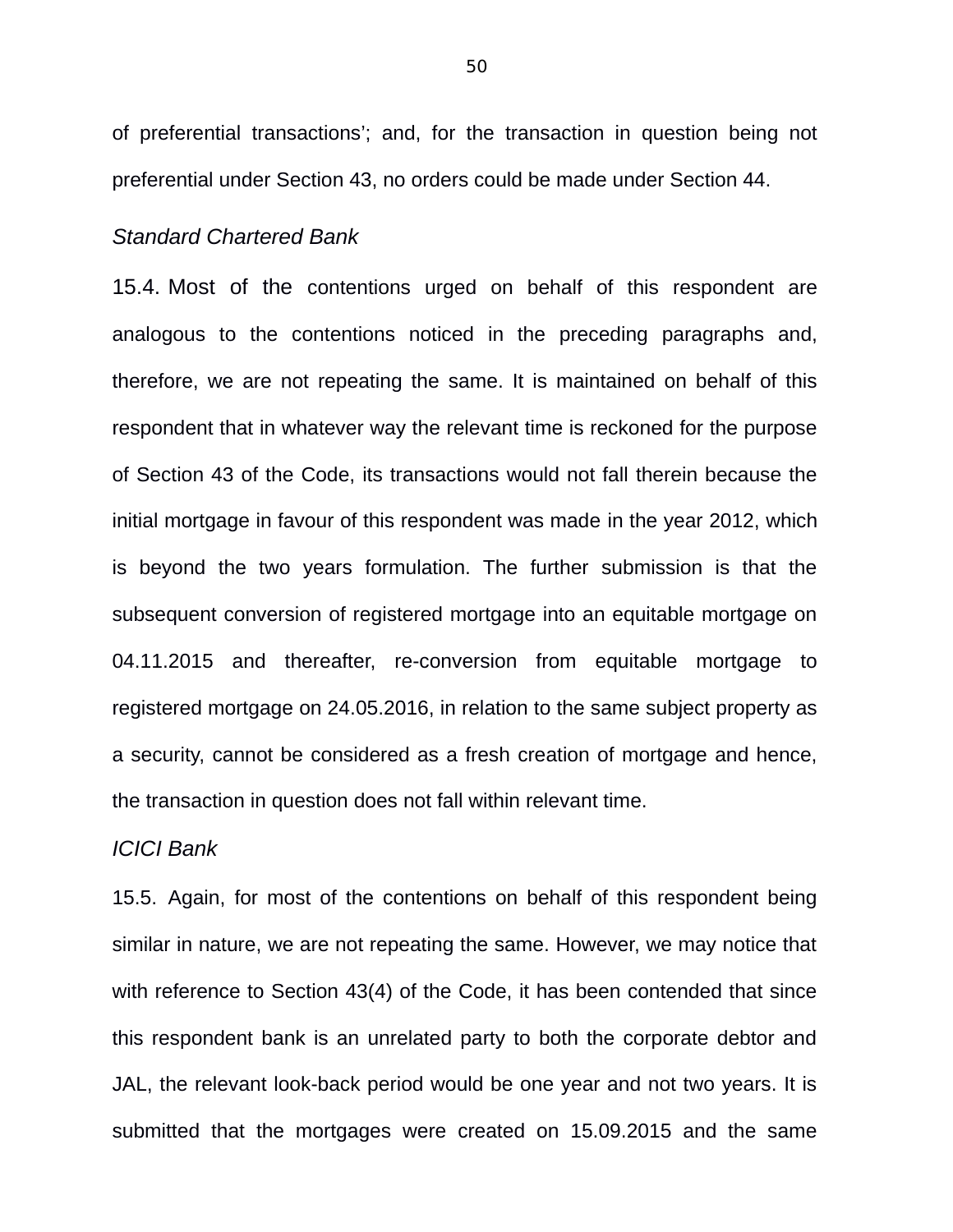property was re-mortgaged on 29.12.2016, which is much before the look-back period of one year and thereby, this transaction could not be challenged as being preferential. The decisions of the Bombay High Court in *Monarch Enterprises v. Kishan Tulpule & Ors* **: (1992) 74 Comp Case 89 (Bom)** and that of Madras High Court in *IDBI Bank Ltd. v. The Administrator, Kothari Orient Finance Ltd., the Official Liquidator & S. Ramaiah :* **(2009) 152 Comp Case 282 (Mad)** have been referred while submitting that a mere transfer of the assets within the look-back period would not make the transaction preferential except when it is coupled with the intent to prefer one creditor over the other. Further, for contending that the impugned transactions were made in the ordinary course of business of both the respondent Bank and the corporate debtor, the Annual Reports of corporate debtor JIL have been referred with the submissions that the mortgaged properties were disclosed as 'inventories' for the corporate debtor being a real estate company; and hence, dealing with the 'inventories'/'stock-in-trade' is in the ordinary course of business.

15.5.1. It is further submitted that there is no relation between the financial position of the corporate debtor and the impugned transaction for another reason that as on the date of commencement of insolvency proceedings, the corporate debtor had 740 acres of unencumbered land, which could have been used to create security for the creditors of corporate debtor. While pointing out that 11 out of 13 lenders of the corporate debtor JIL are also a

51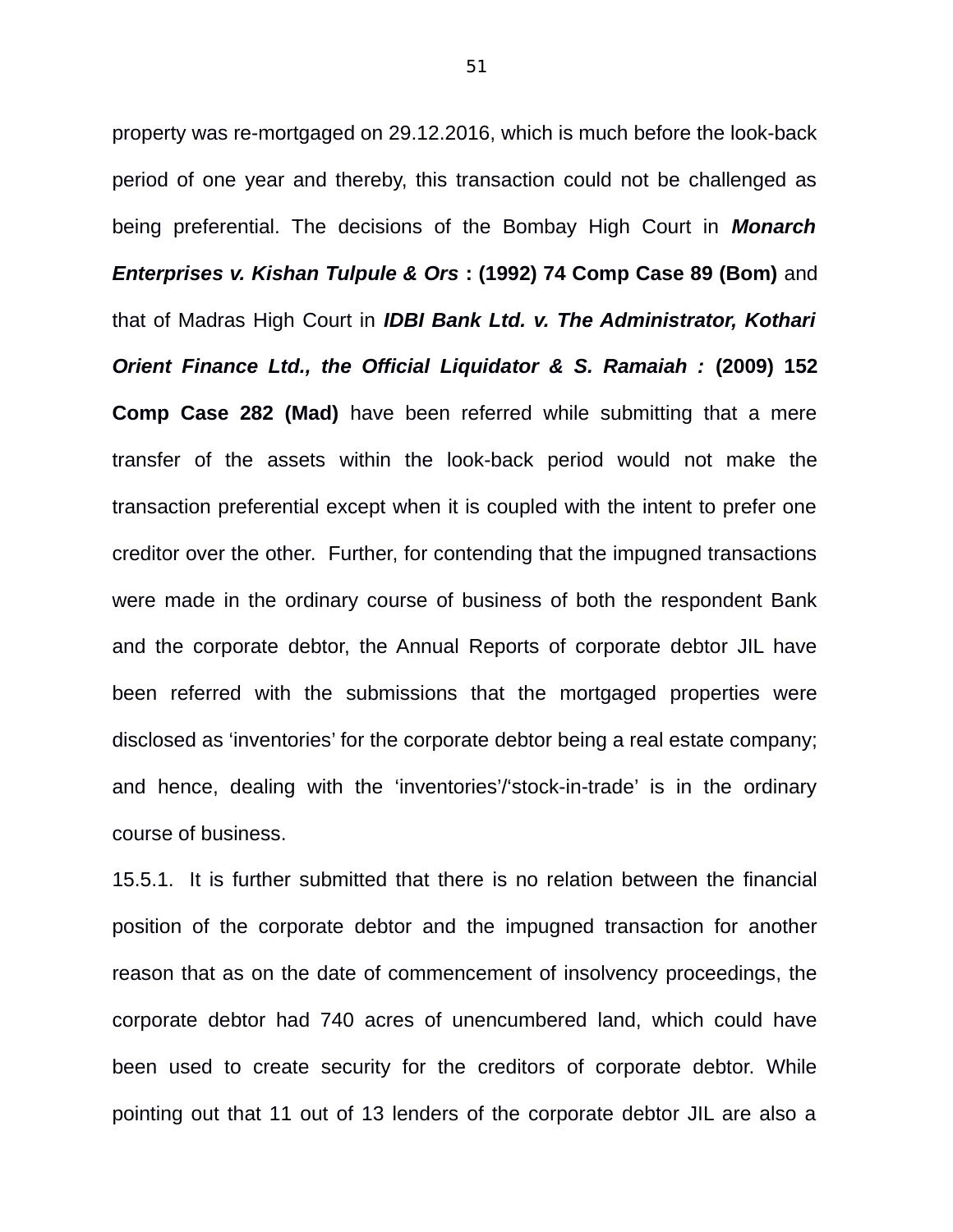part of the consortium of JAL lenders whose loans were secured by mortgages made by the corporate debtor, it is submitted that prior to 15.09.2015, when the questioned Consortium of Mortgages was created, only Jammu and Kashmir Bank had declared the corporate debtor as NPA, which was followed by the other lenders declaring the corporate debtor as NPA. It is contended that prior to the said declaration, the transactions with this respondent had been made as also the mortgages created on 15.09.2015, which had also secured the interests of Jammu and Kashmir Bank and, therefore, the impugned transactions could not be said to be preferential.

#### *Other respondent-lenders*

15.6. Broadly speaking, similar submissions as noted above have been made on behalf of other respondent-lenders while maintaining that the impugned transactions are covered by the exclusion clause under Section 43 inasmuch as the transfers had been made in the ordinary course of business of the corporate debtor as also the transferees; and that for the purpose of Section 43 of the Code, the relationship between the respondent-lenders and JIL ought to be looked into rather than assuming JAL to be the primary transferee. It has also been argued, while relying on the decision of this Court in *Purbanchal Cables & Conductors Pvt. Ltd. & Ors v. Assam State Electricity Board & Ors :* **(2012) 7 SCC 462,** that the provisions of Section 43 of the Code, by their very nature, would come into operation at least one year after the enactment of the Code i.e., it would have only the prospective effect and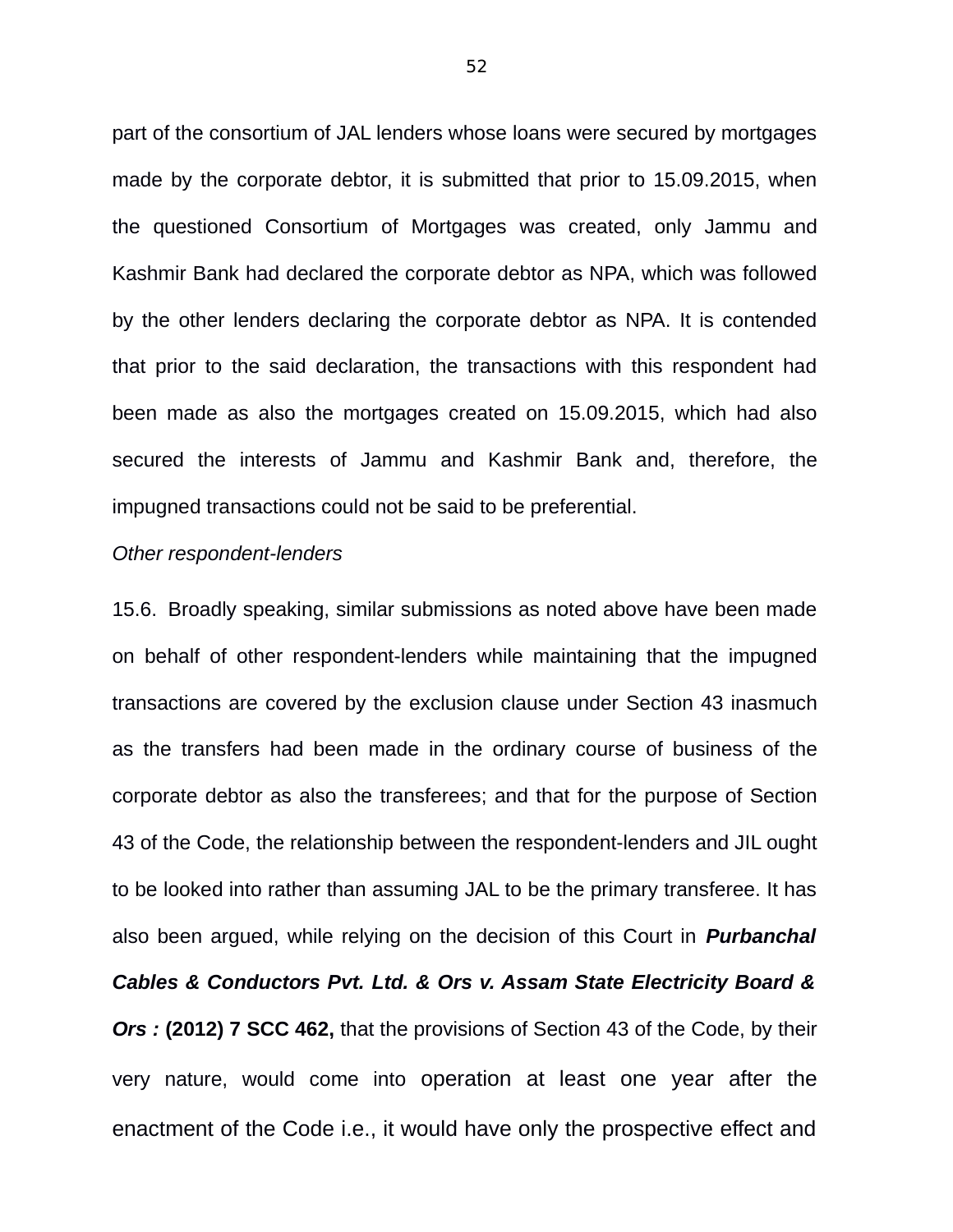cannot be given retrospective effect so as to operate over any period prior to the enactment.

## *Jaiprakash Associates Ltd. (JAL)*

15.7. As noticed, this respondent JAL is the holding company of corporate debtor JIL; and the transactions in question had been for securing the loans/facilities obtained by this respondent. Even while broadly adopting the contentions advanced by other respondents, further submissions have been made on behalf of this respondent to assert on the credence of the transactions in question. With reference to its relationship with JIL, it is contended on behalf of this respondent that being the holding company, JAL had been providing financial, technical and strategic support to JIL in various ways being: (i) Investment made in 99,50,00,000 shares of JIL (paid up value Rs. 995 crores) at its very nascent stage, which means contribution of substantial funds for the business of JIL without interest; (ii) Pledge of its 70,83,56,087 equity shares held in JIL in favour of the lender of JIL; (iii) Promoter Support Agreement to meet the Debt Service Reserve Account (DSRA) obligation of JIL towards its lenders; and (iv) Bank Guarantees of Rs. 212 crores in aggregate to meet the DSRA obligation of JIL for the financial assistance obtained by JIL. It is submitted that such dealings/transactions by JAL in favour of JIL depict the nature of business relationship between JAL and JIL and makes it amply clear that the impugned transactions were done in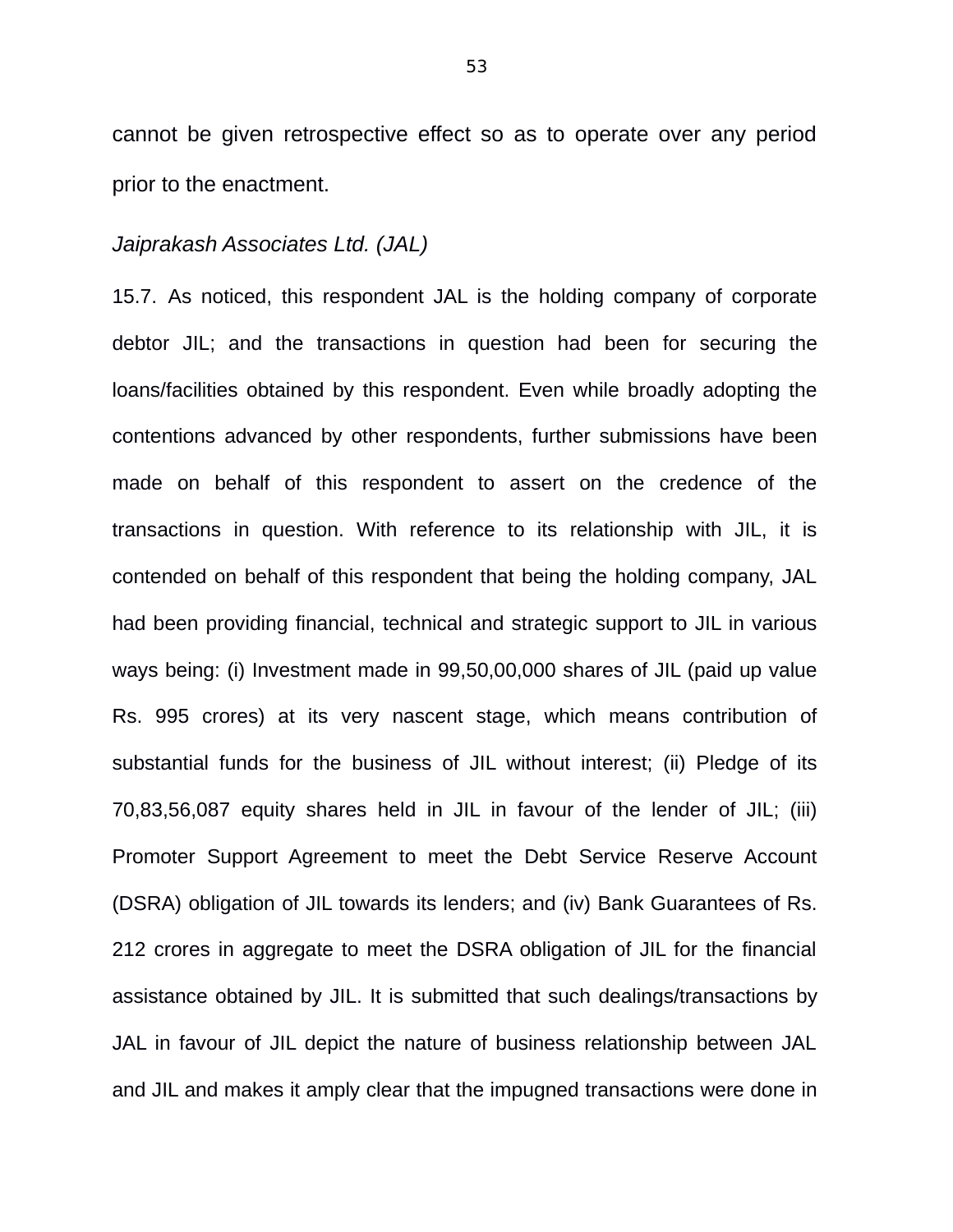the ordinary course of business and financial affairs of JIL. It is further submitted that the mortgage of 858 acres of land made in favour of lenders of JAL fall within the ambit of Section 186 of Companies Act, 2013<sup>[25](#page--1-0)</sup> and is not unauthorized.

15.7.1. It is contended that avoidance of preferential transactions applies to a case where the company's accounts has become stressed and there is a strong likelihood of it going into liquidation but in the present case, it is a matter of record that the accounts of JIL had been categorised as NPA only to an extent of 29.04% whereas the remaining accounts were still 'standard'. According to the respondent JAL, this fact was specifically pleaded at the stage of opposing the application filed before the NCLT for initiating CIRP against JIL but JIL gave its consent for CIRP on the bona fide belief that it would be able to restructure its loans and get back the management of JIL. The submission is that, in the given economic scenario, JIL was not in any such stress or problem that it could not have continued with the existing mortgages for securing the facilities advanced to JAL by the lender banks and financial institutions.

# **Insolvency and Bankruptcy Code, 2016: historical background, objects, scheme and structure of the relevant parts**

16. The basic issue raised in the matter being related with the effect and operation of Section 43 of the Code, concerning '**Preferential transactions**

<sup>25</sup> Hereinafter also referred to as 'the Act of 2013'.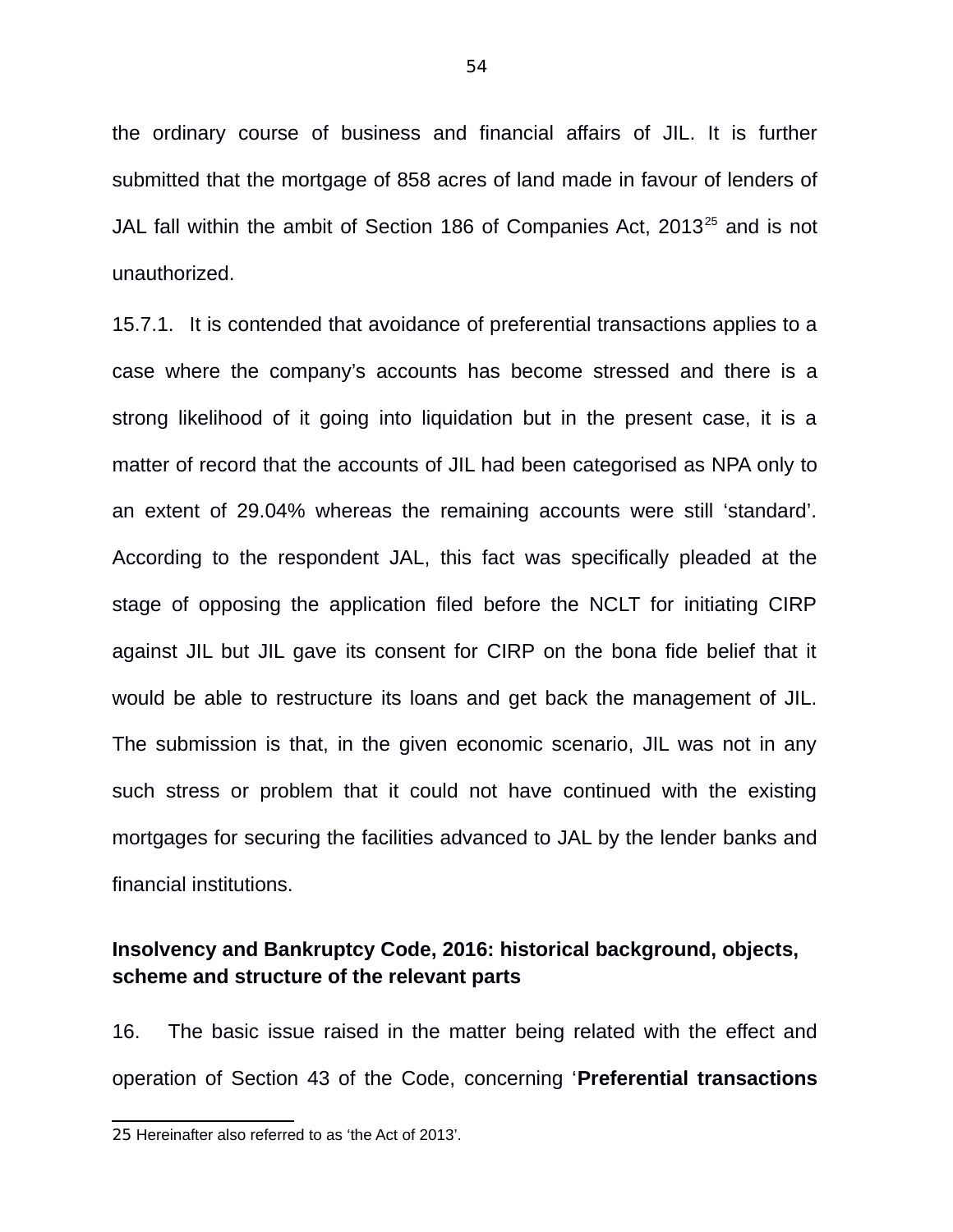**and relevant time',** appropriate it shall be to comprehend the principles underlying the concept of 'preferential transactions'. A little insight into the objects sought to be achieved by the Insolvency and Bankruptcy Code, 2016 and its historical background shall be apposite.

16.1. As noticed from Preamble, the Code came to be enacted to consolidate and amend the laws relating to reorganisation and insolvency resolution of corporate persons and even of partnership firms and individuals in a time bound manner; the objectives, *inter alia*, being for maximisation of value of assets of such persons and balance of interest of all the stakeholders.

16.1.1. In the case of *Swiss Ribbons Private Limited and Anr. v. Union of India and Ors.:* **(2019) 4 SCC 17[26](#page--1-1) ,** this Court had the occasion to traverse through the historical background and scheme of the Code in the wake of challenge to the constitutional validity of various provisions therein. One part of such challenge had also been founded on the ground that classification between 'financial creditor' and 'operational creditor' was discriminatory and violative of Article 14 of the Constitution of India.<sup>[27](#page--1-2)</sup> This ground as also several other grounds pertaining to various provisions of the Code were rejected by this Court after elaborate dilation on the vast variety of rival contentions and the provisions so contained in the Code were upheld as valid. In the course of

<sup>26</sup> Hereinafter also referred to as the case of *'Swiss Ribbons'.*

<sup>27</sup> The law declared by this Court in this case of *Swiss Ribbons,* while rejecting the contentions that the classification between 'financial creditor' and 'operational creditor' was discriminatory and violative of Article 14, shall have some bearing on the issues at hand, particularly in relation to the second issue on the claim of the respondent-lenders for being treated a financial creditors of JIL, as shall be noticed hereafter later.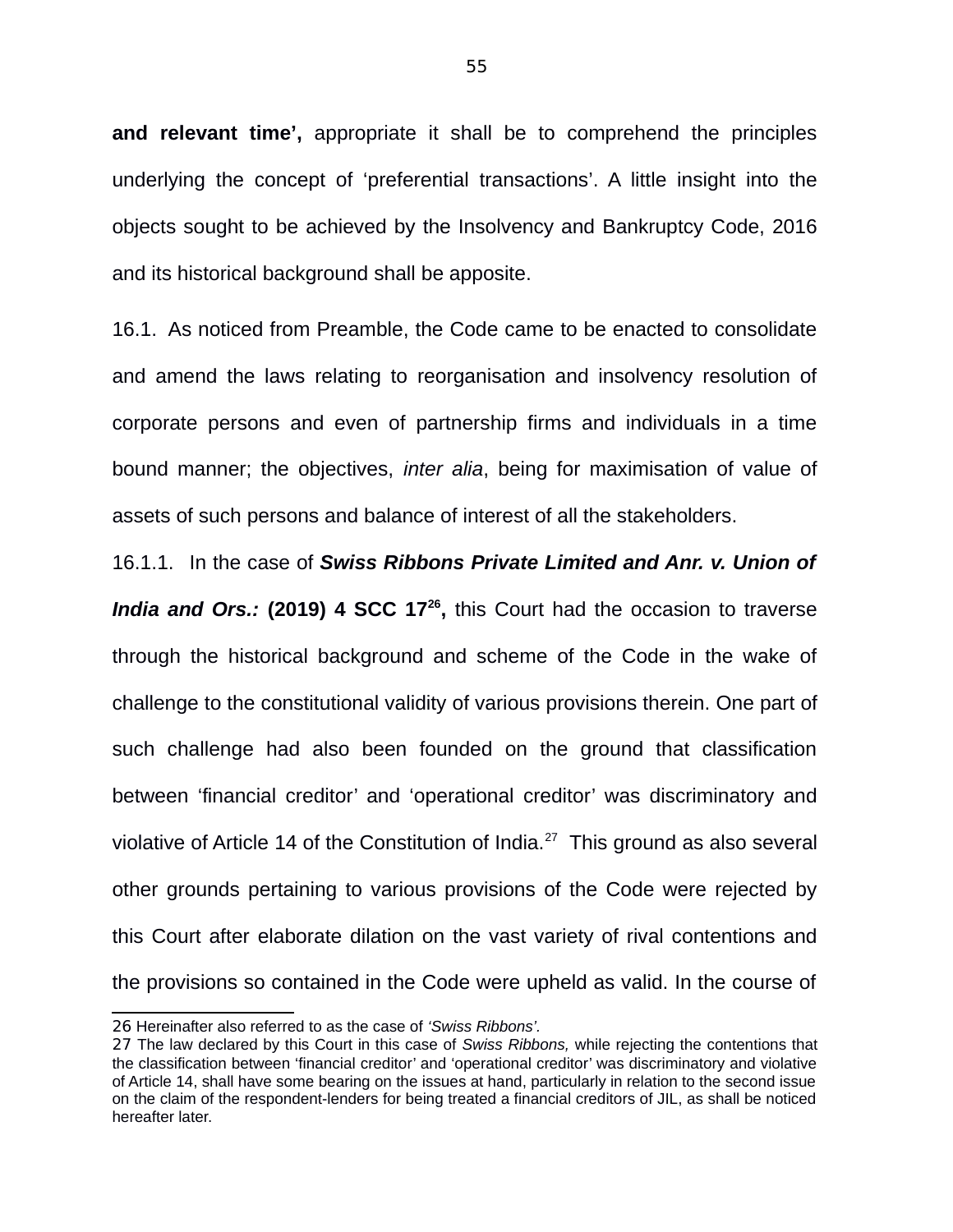such distillation, this Court took note, *inter alia*, of the pre-existing state of law as also the objects and reasons for enactment of the Code. While observing that the focus of the Code was to ensure revival and continuation of the corporate debtor, where liquidation is to be availed of only as a last resort, this Court pointed out that on its scheme and frame work, the Code was a beneficial legislation to put the corporate debtor on its feet, and not a mere recovery legislation for the creditors. This Court said,-

**"27.** As is discernible, the Preamble gives an insight into what is sought to be achieved by the Code. The Code is first and foremost, a Code for reorganisation and insolvency resolution of corporate debtors. Unless such reorganisation is effected in a time-bound manner, the value of the assets of such persons will deplete. Therefore, maximisation of value of the assets of such persons so that they are efficiently run as going concerns is another very important objective of the Code. This, in turn, will promote entrepreneurship as the persons in management of the corporate debtor are removed and replaced by entrepreneurs. When, therefore, a resolution plan takes off and the corporate debtor is brought back into the economic mainstream, it is able to repay its debts, which, in turn, enhances the viability of credit in the hands of banks and financial institutions. Above all, ultimately, the interests of all stakeholders are looked after as the corporate debtor itself becomes a beneficiary of the resolution scheme workers are paid, the creditors in the long run will be repaid in full, and shareholders/investors are able to maximise their investment. Timely resolution of a corporate debtor who is in the red, by an effective legal framework, would go a long way to support the development of credit markets. Since more investment can be made with funds that have come back into the economy, business then eases up, which leads, overall, to higher economic growth and development of the Indian economy. What is interesting to note is that the Preamble does not, in any manner, refer to liquidation, which is only availed of as a last resort if there is either no resolution plan or the resolution plans submitted are not up to the mark. Even in liquidation, the liquidator can sell the business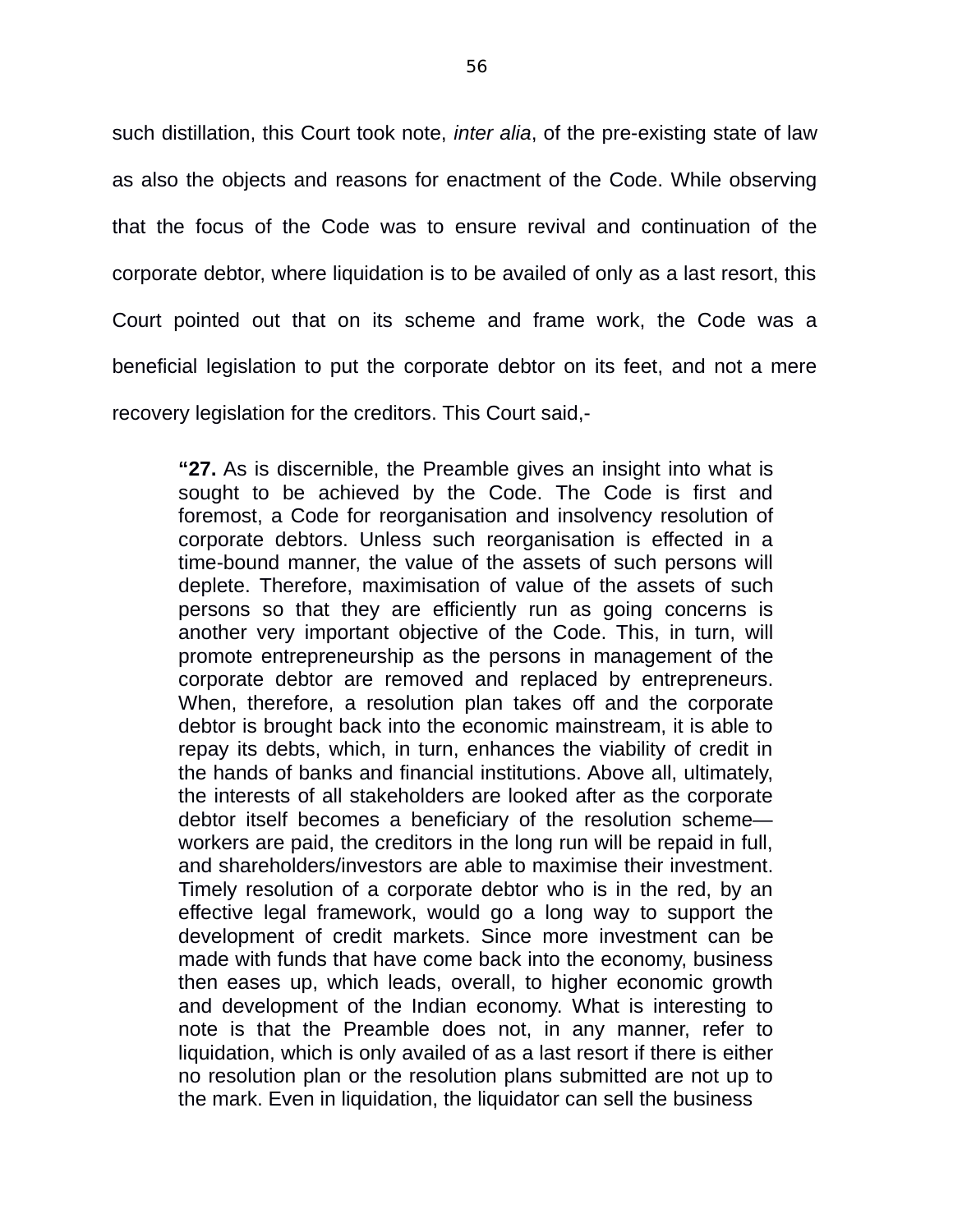of the corporate debtor as a going concern. (See *ArcelorMittal[28](#page--1-0)* at para 83, fn 3)

**28.** It can thus be seen that the primary focus of the legislation is to ensure revival and continuation of the corporate debtor by protecting the corporate debtor from its own management and from a corporate death by liquidation. The Code is thus a beneficial legislation which puts the corporate debtor back on its feet, not being a mere recovery legislation for creditors. The interests of the corporate debtor have, therefore, been bifurcated and separated from that of its promoters/those who are in management. Thus, the resolution process is not adversarial to the corporate debtor but, in fact, protective of its interests. The moratorium imposed by Section 14 is in the interest of the corporate debtor itself, thereby preserving the assets of the corporate debtor during the resolution process. The timelines within which the resolution process is to take place again protects the corporate debtor's assets from further dilution, and also protects all its creditors and workers by seeing that the resolution process goes through as fast as possible so that another management can, through its entrepreneurial skills, resuscitate the corporate debtor to achieve all these ends."

16.2. Keeping in view the objectives, discernible from the Preamble as also from the Statement of Objects and Reasons of the Code and the observations of this Court, we may now take an overview of the scheme and structure of the relevant parts of the Code. Part I thereof contains the provisions regarding title, extent, commencement and application of the Code as also defines various expressions used and employed in the Code. Different provisions have come into force on different dates, as permissible under proviso to sub-section (3) of Section 1. Part II of the Code deals with insolvency resolution and liquidation for corporate persons. Chapter I of Part II makes provision for its applicability and also defines various expressions used in this Part (Sections 4

28 *ArcelorMittal India (P) Ltd. v. Satish Kumar Gupta & Ors***: (2019) 2 SCC 1**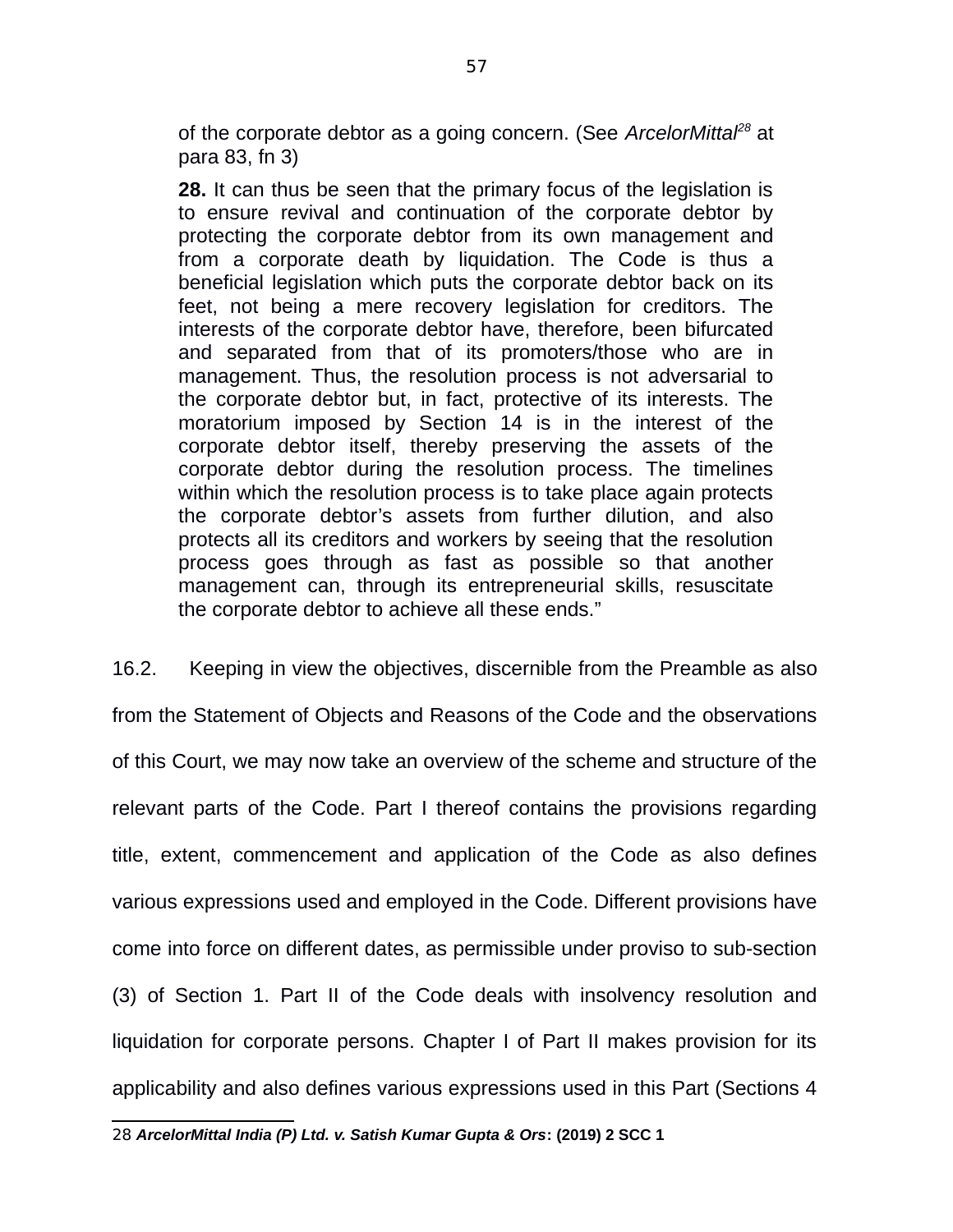and 5). Chapter II of Part II contains the provisions for corporate insolvency resolution process in Sections 6 to 32 whereas Chapter III of this Part II contains the provisions for liquidation process in Sections 33 to  $54^{29}$  $54^{29}$  $54^{29}$ .

16.3. Though the provisions relating to 'preferential transactions and relevant time' (in Section 43 of the Code) occur in Chapter III of Part II, relating to liquidation process, but such provisions being for avoidance of certain transactions and having bearing on the resolution process too, by their very nature, equally operate over the corporate insolvency resolution process, and hence, the resolution professional is obligated, by virtue of clause (j) of subsection (2) of Section 25 of the Code, to file application for avoidance of the stated transactions in accordance with Chapter III. That being the position, Section 43 of the Code comes into full effect in CIRP too.

#### **Preferential transaction at a relevant time: concept and connotations**

17. Having regard to the questions involved, a brief insight into the theory relating to avoidance of certain transactions as being preferential would be pertinent at this stage.

17.1.The basic concept of 'preference' as per the law dictionaries and lexicons is the act of '*paying or securing to one or more of his creditors, by an insolvent debtor, the whole or part of their claims, to the exclusion of the rest'*. [30](#page--1-0) We may

<sup>29</sup> Sections 4 to 33 came into force on 01.12.2016 whereas Section 33 to 54 came into force on 15.12.2016.

<sup>30</sup> P. Ramanatha Aiyar's Advanced Law Lexicon  $(5<sup>th</sup>$  Ed.-Vol 3, p.4002)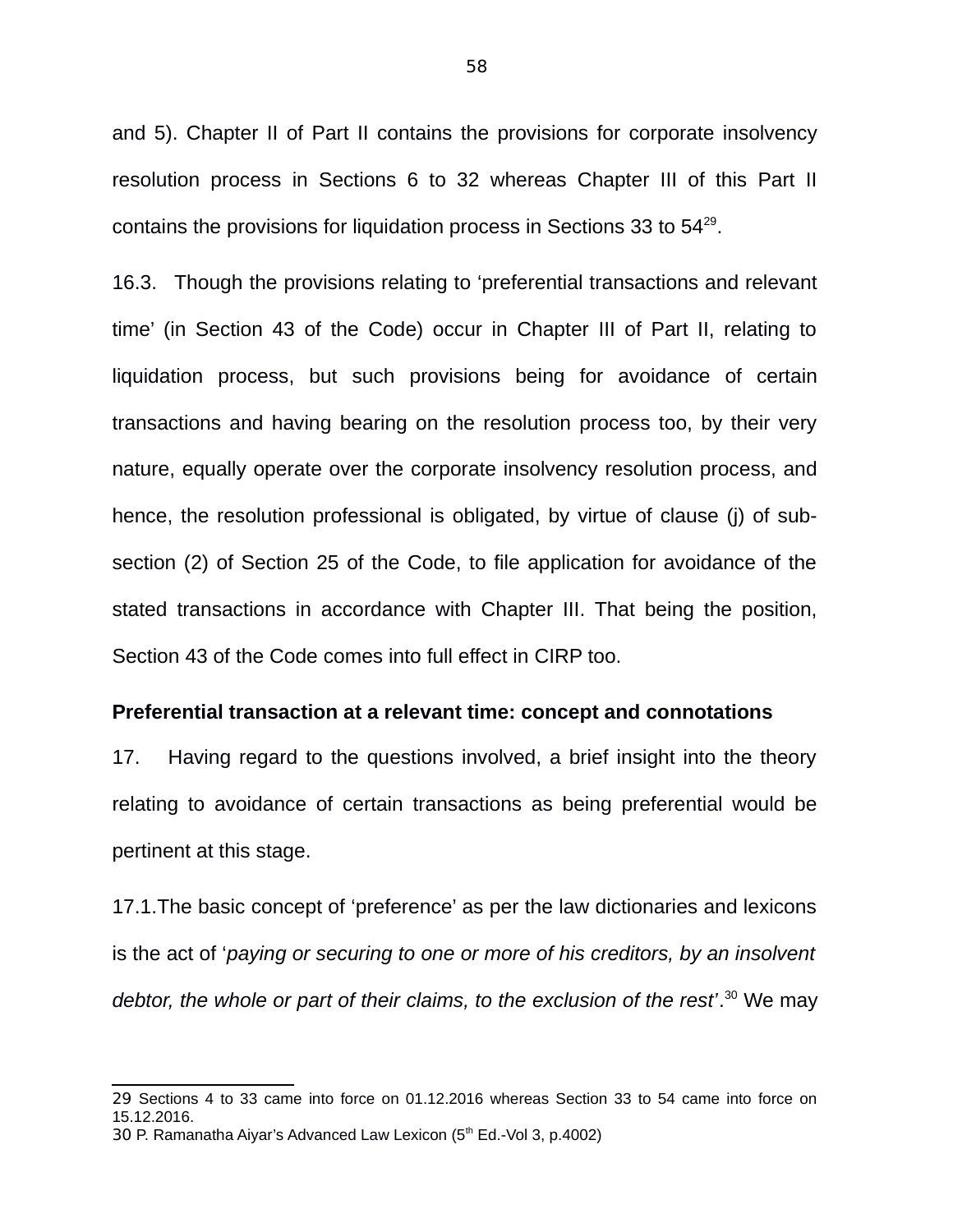usefully take note of the meaning, definition and basic ingredients of 'preference' and 'preferential transfer', as defined in Black's Law Dictionary<sup>[31](#page--1-0)</sup>:

**"preference**. (15c) 1. The favouring of one person or thing over another. 2. The person or thing so favoured. 3. The quality, state, or condition of treating some persons or things more advantageously than others. 4. Priority of payment given to one or more creditors by a debtor; a creditor's right to receive such priority. 5. *Bankruptcy*. PREFERENTIAL TRANSFER.

 **insider preference.** (1981) A transfer of property by a bankruptcy debtor to an insider more than 90 days before but within one year after the filing of the bankruptcy petition.

 **liquidation preference.** (1936) A preferred shareholder's right, once the corporation is liquidated, to receive a specified distribution before common shareholders receive anything.

**voidable preference .** See PREFERENTIAL TRANSFER"

\*\*\* \*\*\* \*\*\* **"preferential transfer**. (1874) *Bankruptcy*. A prebankruptcy transfer made by an insolvent debtor to or for the benefit of a creditor, thereby allowing the creditor to receive more than its proportionate share of the debtor's assets; specif., an insolvent debtor's transfer of a property interest for the benefit of a creditor who is owed on an earlier debt, when the transfer occurs no more than 90 days before the date when the bankruptcy petition is filed or (if the creditor is an insider) within one year of the filing, so that the creditor receives more than it would otherwise receive through the distribution of the bankruptcy estate.

Under the circumstances described in 11 USCA §547, the bankruptcy trustee may, for the estate's benefit, recover a preferential transfer from the transferee. – Also termed *preference; voidable preference; voidable transfer; preferential assignment; preferential debt payment…."* 

17.2. It could be readily noticed that as far back as from  $15<sup>th</sup>$  century, the

concept of 'preference' has been taken note of and the principles relating to

avoidance of certain preferences have evolved, particularly in the fields of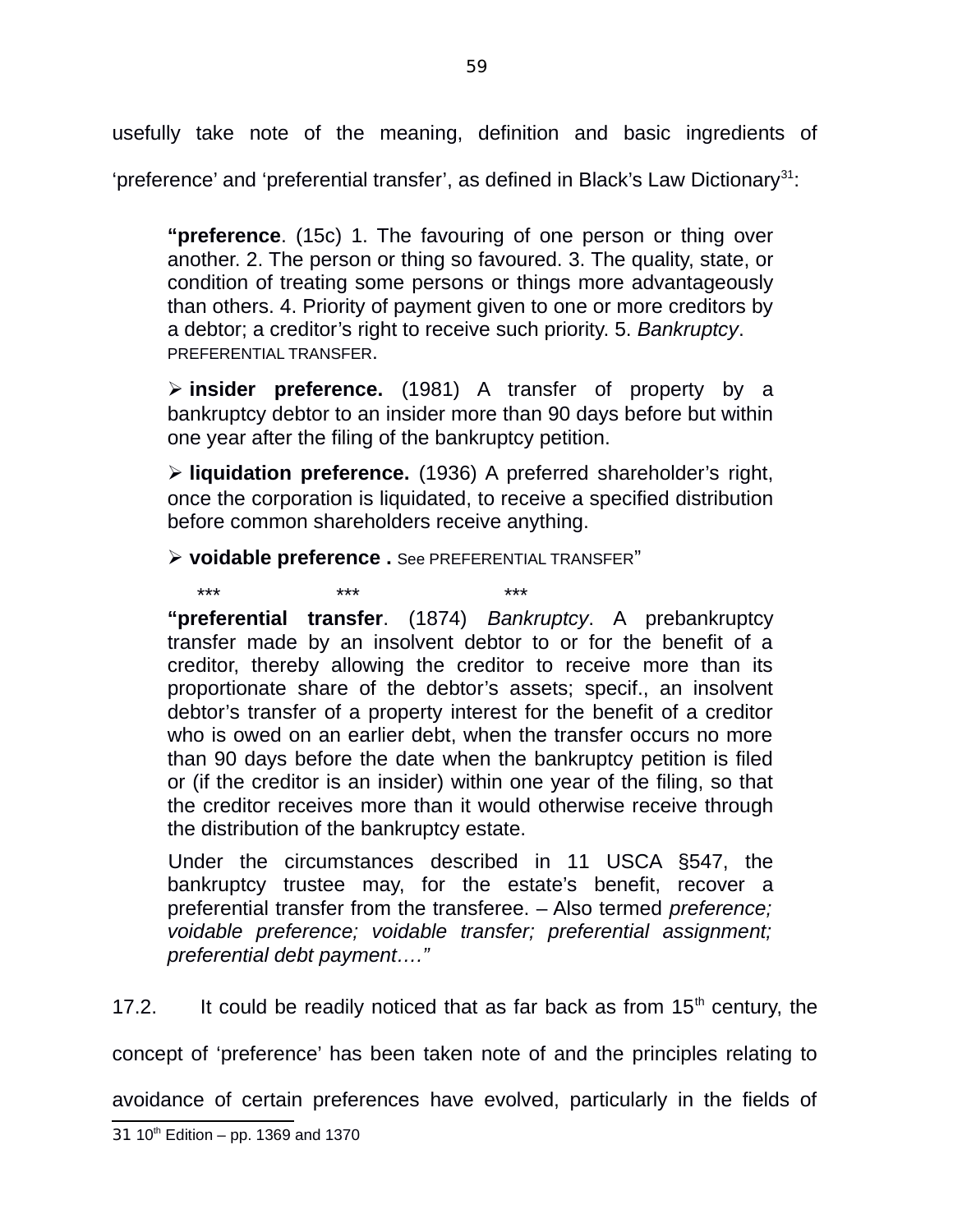mercantile laws and more particularly in the laws governing insolvency and bankruptcy<sup>[32](#page--1-4)</sup>; and definitively from 1874, various jurisdictions have defined, described and dealt with 'preferential transfer' as being the transaction where an insolvent debtor makes transfer to or for the benefit of a creditor so that such beneficiary would receive more than what it would have otherwise received through the distribution of bankruptcy estate. Section 547 of US Bankruptcy Code provides for the circumstances in which a bankruptcy trustee may, for the benefit of the estate in question, recover a preferential transfer from the transferee. Section 239 of the UK Insolvency Act, 1986 also provides for the same measures for avoidance of preference given to any person at the relevant time. The time factor also plays a crucial role in such measures of avoidance. This 'relevant time' for the purpose of avoidance of preferential transactions is now commonly referred to as the 'look-back' period. Significantly, when the preferential transaction is with an unconnected party, the look-back period is comparatively lesser than that of the transaction with a connected party, who is referred to as 'insider' or 'related party'<sup>[33](#page--1-5)</sup>.

<sup>32</sup> It may in the passing be observed that 'an insolvency' essentially refers to financial distress, i.e., financial state in which a person or entity is unable to pay its dues or meet with other akin obligations. Insolvency may be temporary in character. 'A bankruptcy', on the other hand, essentially refers to the legal process to regulate as to how an insolvent entity shall pay off his dues.

As noticed, the primary focus of IBC is *'to ensure revival and continuation of the corporate debtor by protecting the corporate debtor from its own management and from a corporate death by liquidation'*. In other words, insolvency resolution is the main object; and liquidation with bankruptcy is the last resort.

<sup>33</sup> We may also indicate that any attempt by an insolvent, of alienating or encumbering the assets in favour of one person so as to cause harm to the interest of a bona fide creditor had been sternly dealt with by the legislature even in relation to the individuals, as could be readily noticed from the provisions contained in the erstwhile Presidency - Towns Insolvency Act, 1909 and Provincial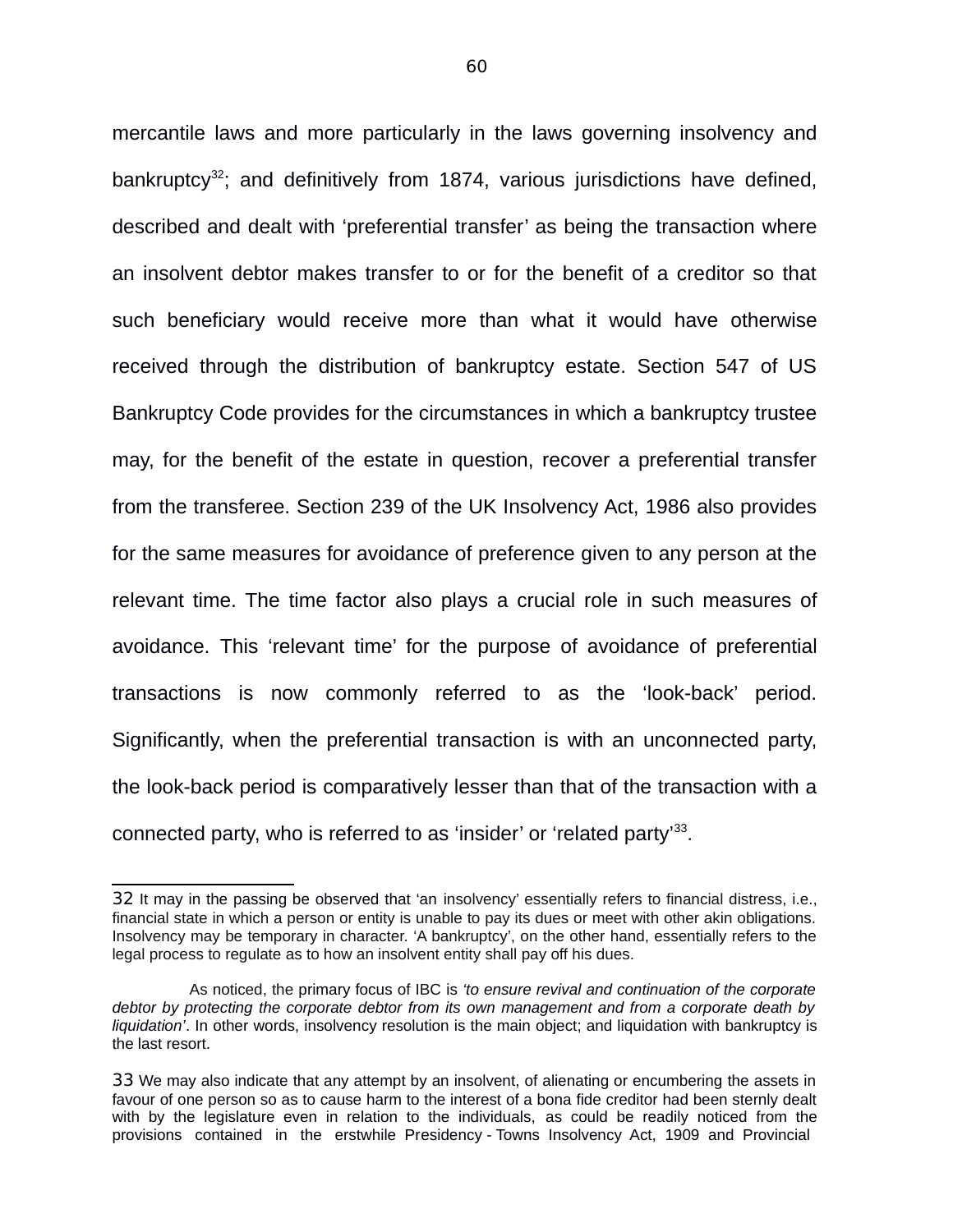17.3. Coming now to the corporate personalities, it is elementary that by the very nature and legal implications of incorporation, ordinarily, several individuals and entities are involved in the affairs of a corporate person; and impact of the activities of a corporate person reaches far and wide, with the creditors being one of the important set of stakeholders. If the corporate person is in crisis, where either insolvency resolution is to take place or liquidation is imminent; and the transactions by such corporate person are under scanner, any such transaction, which has an adverse bearing on the financial health of the distressed corporate person or turns the scales in favour

The relevant part of Section 69 of the Act of 1920 had been as under:

Insolvency Act, 1920. These enactments stand repealed by IBC but the relevant provisions therein give an insight into the concepts. Section 56 of the Act of 1909 provided thus:

<sup>&</sup>quot;56.**Avoidance of preference in certain cases. -** (1) Every transfer of property, every payment made, every obligation incurred, and every judicial proceeding taken or suffered by any person unable to pay his debts as they became due from his own money in favour of any creditor, with a view of giving that creditor a preference over the other creditors, shall, if such person is adjudged insolvent on a petition presented within three months after the date thereof, be deemed fraudulent and void as against the official assignee.

<sup>(2)</sup> This section shall not affect the rights of any person making title in good faith and for valuable consideration through or under a creditor of the insolvent."

<sup>&</sup>quot;69. **Offences by debtors. –** If a debtor, whether before or after the making of an order of adjudication, -

<sup>\*\*\*</sup> \*\*\* \*\*\* (c) fraudulently with intent to diminish the sum to be divided among his creditors or to give an undue preference to any of his creditors, -

<sup>(</sup>i) has discharged or concealed any debt due to or from him, or

<sup>(</sup>ii) has made away with, charged, mortgaged or concealed any part of his property of any kind whatsoever,

he shall be punishable on conviction with imprisonment which may extend to one year."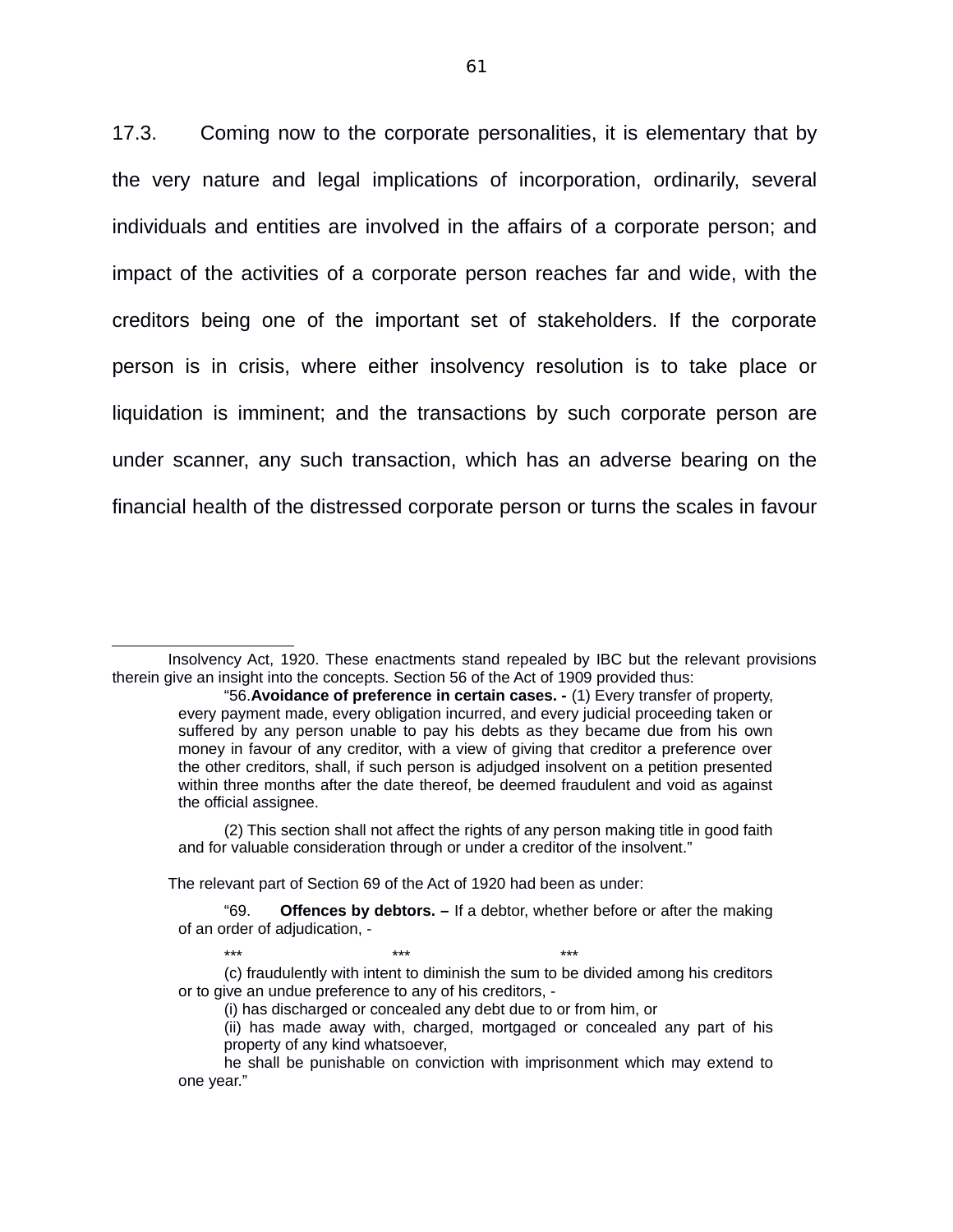of one or a few of its creditors or third parties, at the cost of the other stakeholders, has always been viewed with considerable disfavour<sup>[34](#page--1-6)</sup>.

17.4. Noteworthy distinctive features, in the scheme of the Companies Act, 2013 and Insolvency and Bankruptcy Code, 2016, as regards preferences in relation to the corporate personalities, are that while Section 328 of the Act of 2013 deals with fraudulent preference and Section 329 thereof deals with transfers not in good faith but, on the other hand, in the Code, separate provisions are made as regards the transactions intended at defrauding the creditors (Section 49 IBC) as also for fraudulent trading or wrongful trading (Section 66 IBC). The provisions contained in Section 43 of the Code, however, indicate the intention of legislature that when a transaction falls within the coordinates defined therein, the same shall be deemed to be a preference given at a relevant time and shall not be countenanced. Therefore, intent may not be of a defence or support of any preferential transaction that falls within the ambit of Section 43 of the Code.

<sup>34</sup> In relation to the corporate personalities, the concept of 'fraudulent preference', earlier embodied in Section 531 of the Companies Act, 1956 now occurs in its modified form in Sections 328 and 329 of the Companies Act, 2013. Tersely put, fraudulent preference means parting with assets of the corporate person in favour of one or a few of its creditors, which has the effect of defeating the claim of other creditors. Per Section 329 of the Act of 2013, any transfer of property by a company, other than that in the ordinary course of business, if made within a period of one year before presentation of a petition for winding up by the Tribunal and not in good faith and for valuable consideration, is regarded as void against the liquidator. Per Section 328 of the Act of 2013, if a company has given preference to one of its creditors or a surety or a guarantor for any of the debts or other liabilities and the company does or suffers anything which has the effect of putting that person in a better position in the event of company going into liquidation than the position he would have been in but for such preference prior to six months of making winding up application, the Tribunal, on being satisfied that the transaction was of a fraudulent preference, may order for restoring the position to what it would have been if the preference had not been given. More particularly, as regards transfer of property, it is provided in sub-section (2) of Section 328 that if the transaction is made six months before winding up application, the Tribunal may declare such transaction invalid and restore the position.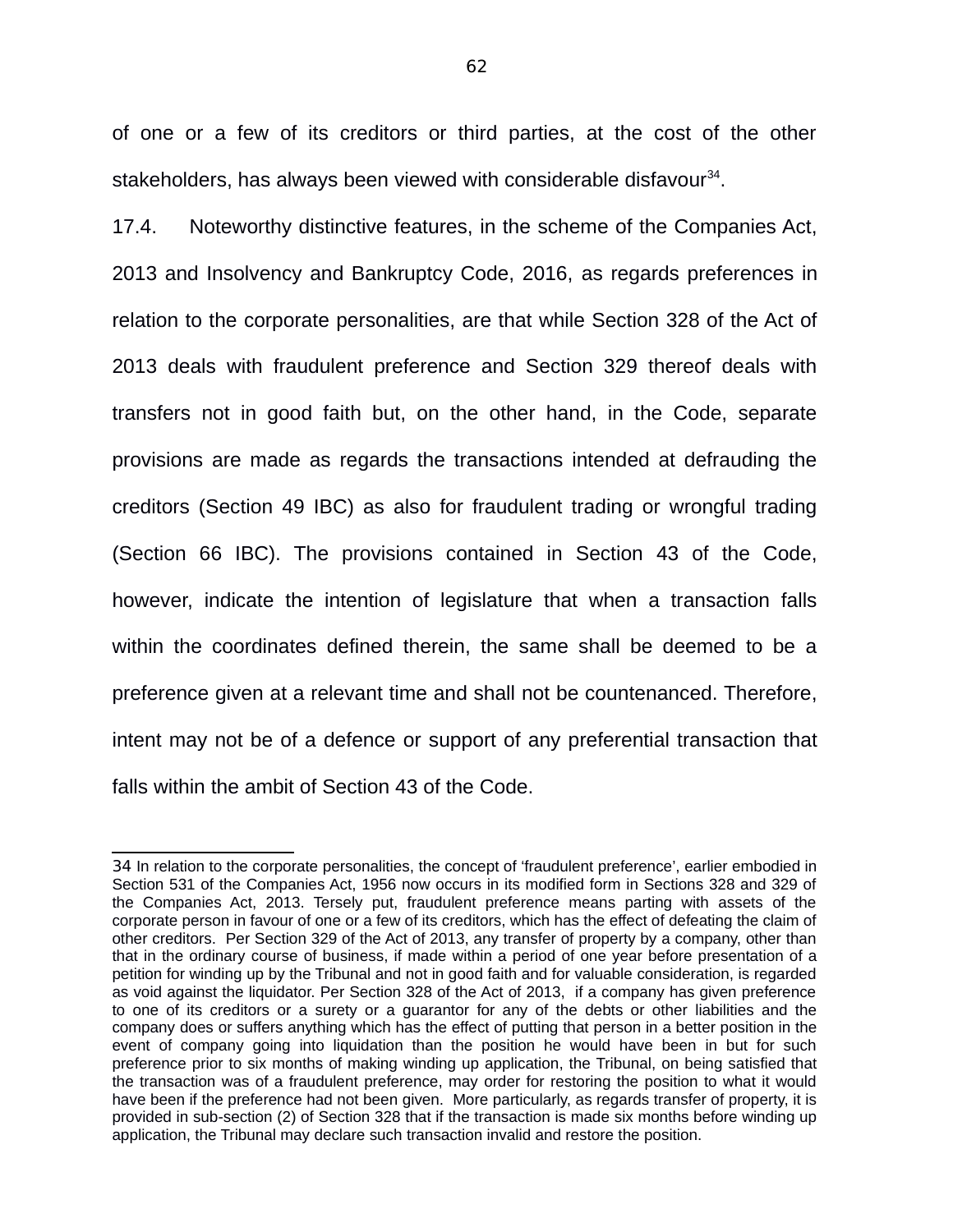17.5. At this juncture, we may usefully refer to paragraph 177 of UNCITRAL Legislative Guide on Insolvency Law, as referred to and relied upon by learned counsel for the respondent as also paragraphs 178 and 179 thereof, to indicate the basic theory and principles governing the provisions under consideration. In the said Guide, while dealing with the topic of treatment of assets on commencement of insolvency proceedings, it is stated broadly on the theory of avoidance of preferential transactions as follows:

# *"(c) Preferential transactions*

# *(i) Criteria*

177. Preferential transactions may be subject to avoidance where: *(a)* the transaction took place within the specified suspect period; *(b)* the transaction involved a transfer to a creditor on account of a pre-existing debt; and *(c)* as a result of the transaction, the creditor received a larger percentage of its claim from the debtor's assets than other creditors of the same rank or class (in other words, a preference). Many insolvency laws also require that the debtor was insolvent or close to insolvent when the transaction took place and some further require that the debtor have an intention to create a preference. The rationale for including these types of transaction within the scope of avoidance provisions is that, when they occur very close to the commencement of proceedings, a state of insolvency is likely to exist and they breach the key objective of equitable treatment of similarly situated creditors by giving one member of a class more than they would otherwise legally be entitled to receive.

 178. Examples of preferential transactions may include payment or set-off of debts not yet due; performance of acts that the debtor was under no obligation to perform; granting of a security interest to secure existing unsecured debts; unusual methods of payment, for example, other than in money, of debts that are due; payment of a debt of considerable size in comparison to the assets of the debtor; and, in some circumstances, payment of debts in response to extreme pressure from a creditor, such as litigation or attachment, where that pressure has a doubtful basis. A set-off, while not avoidable as such, may be considered prejudicial when it occurs within a short period of time before the application for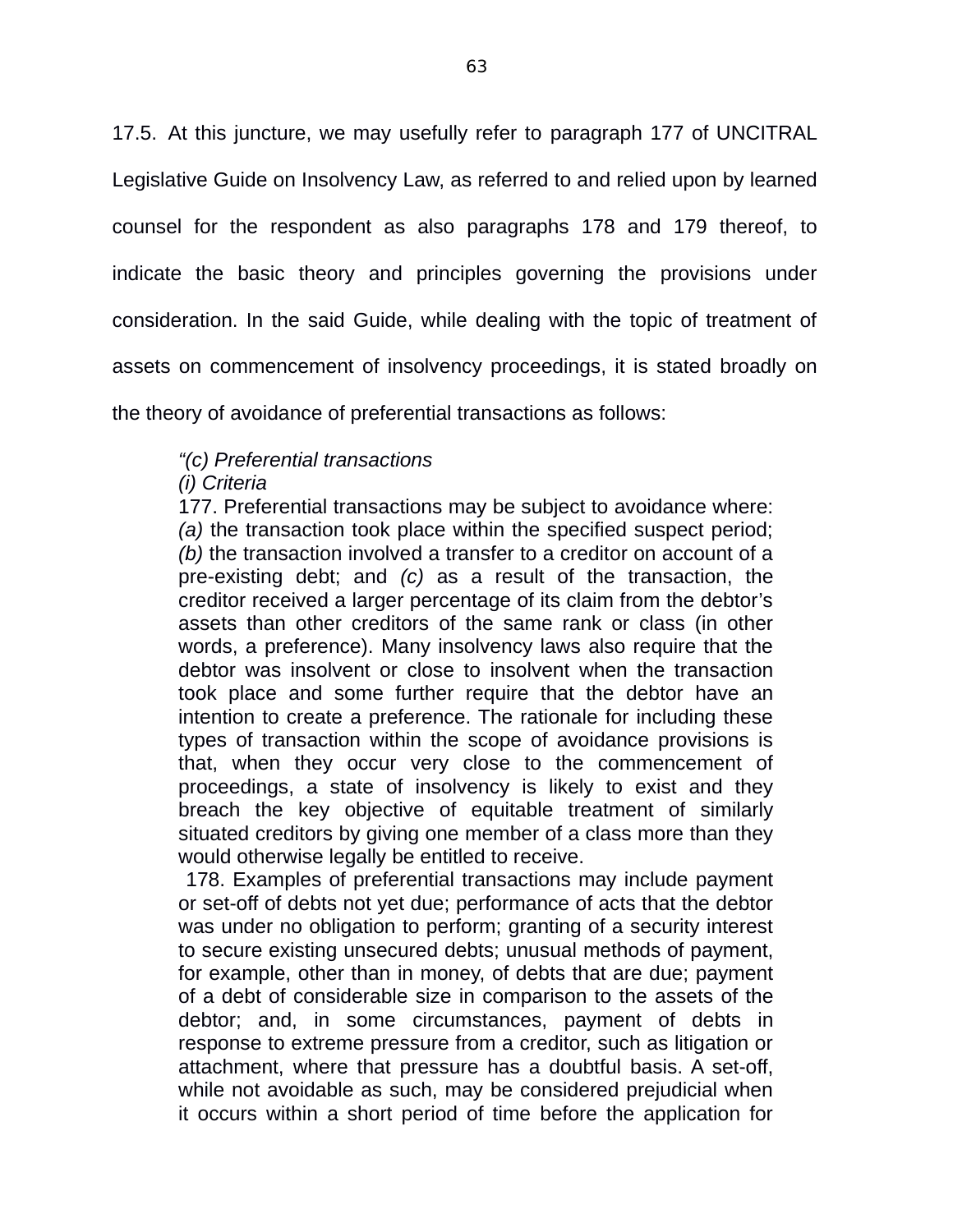commencement of the insolvency proceedings and has the effect of altering the balance of the debt between the parties in such a way as to create a preference or where it involves transfer or assignment of claims between creditors to build up set-offs. A setoff may also be subject to avoidance where it occurs in irregular circumstances, such as where there is no contract between the parties to the set-off.

# *(ii) Defences*

179. One defence to an allegation that a transaction was preferential may be to show that, although containing the elements of a preference, the transaction was in fact consistent with normal commercial practice and, in particular, with the ordinary course of business between the parties to the transaction. For example, a payment made on receipt of goods that are regularly delivered and paid for may not be preferential, even if made within proximity to the commencement of insolvency proceedings. This approach encourages suppliers of goods and services to continue to do business with a debtor that may be having financial problems, but which is still potentially viable. Other defences available under insolvency laws include that the counterparty extended credit to the debtor after the transaction and that credit has not been paid (the defence is limited to the amount of the new credit); that the counterparty gave new value for which it was not granted a security interest; the counterparty can show that it did not know a preference would be created; that the counterparty did not know or could not have known that the debtor was insolvent at the time of the transaction; or that the debtor's assets exceeded its liabilities at the time of the transaction. Some of these latter defences, in particular those involving the intent of the parties to the transaction, suffer from the disadvantage of being difficult to prove and may make avoidance proceedings complex, unpredictable and lengthy."

# **Analysing Section 43 of the Code**

18. In the backdrop of the foregoing, we may now scrutinise Sections 43 and 44 of the Code. Section 44 provides for the consequences of an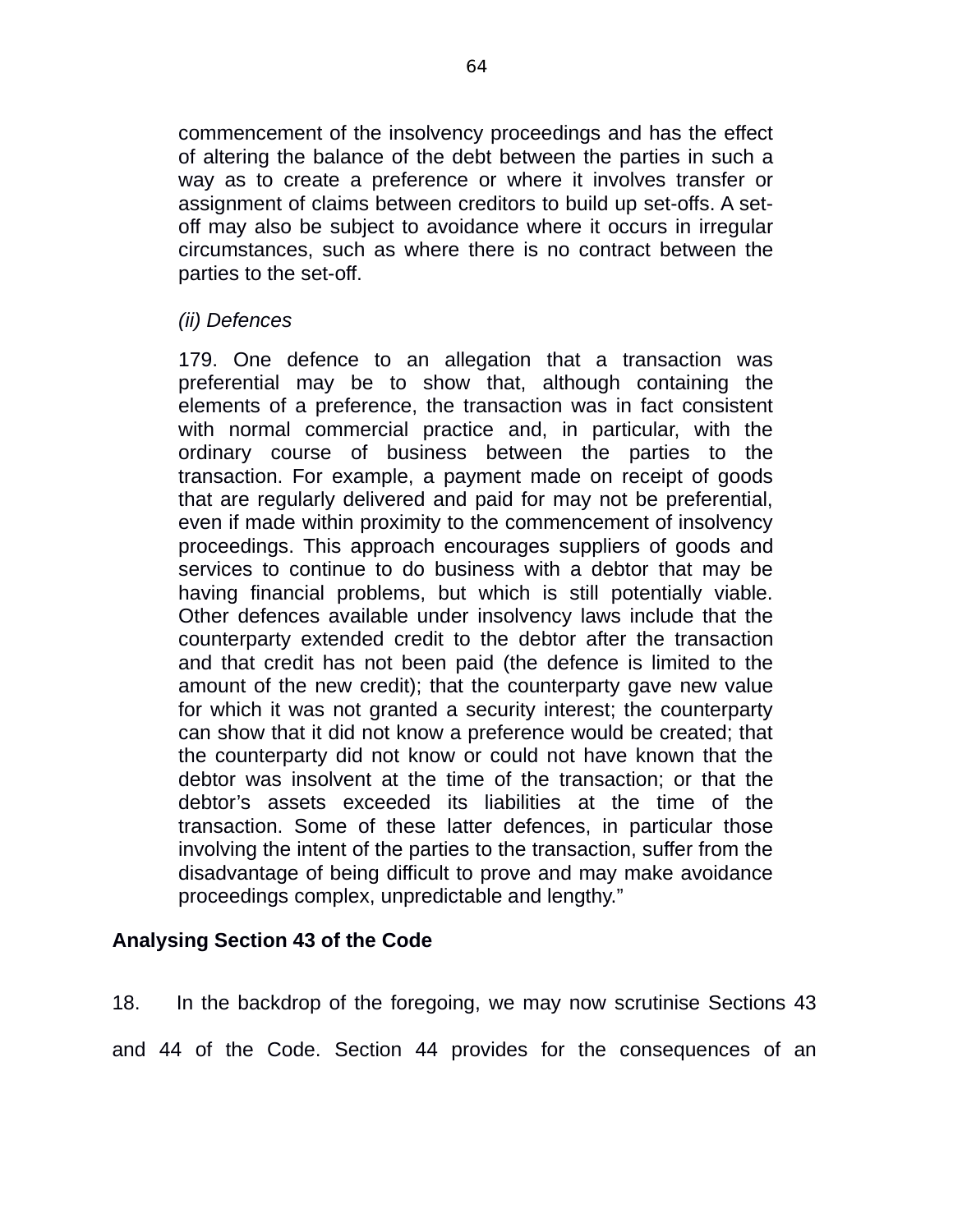offending<sup>[35](#page--1-7)</sup> preferential transaction i.e., when the preference is given at a relevant time. Under Section 44, the Adjudicating Authority may pass such orders as to reverse the effect of an offending preferential transaction. Amongst others, the Adjudicating Authority may require any property transferred in connection with giving of preference to be vested in the corporate debtor; it may also release or discharge (wholly or in part) any security interest created by the corporate debtor. The consequences of offending preferential transaction are, obviously, drastic and practically operate towards annulling the effect of such transaction. Looking to the contents, context and consequences, we are at one with the contentions urged on behalf of the respondents with reference to the decisions in *Devinder Singh* (supra) and other cited cases, that these provisions need to be strictly construed. However, even if we proceed on strict construction of Section 43 of the Code, the underlying principles and the object cannot be lost sight of. In other words, the construction has to be such that leads towards achieving the object of these provisions.

18.1. Looking at the broad features of Section 43 of the Code, it is noticed that as per sub-section (1) thereof, when the liquidator or the resolution professional, as the case may be, is of the opinion that the corporate debtor has, at a relevant time, given a preference in such transactions and in such manner as specified in sub-section (2), to any person/persons as referred to in

<sup>35</sup> Note: Here the expression 'offending' is only to denote the unacceptability of such transaction and not any criminality.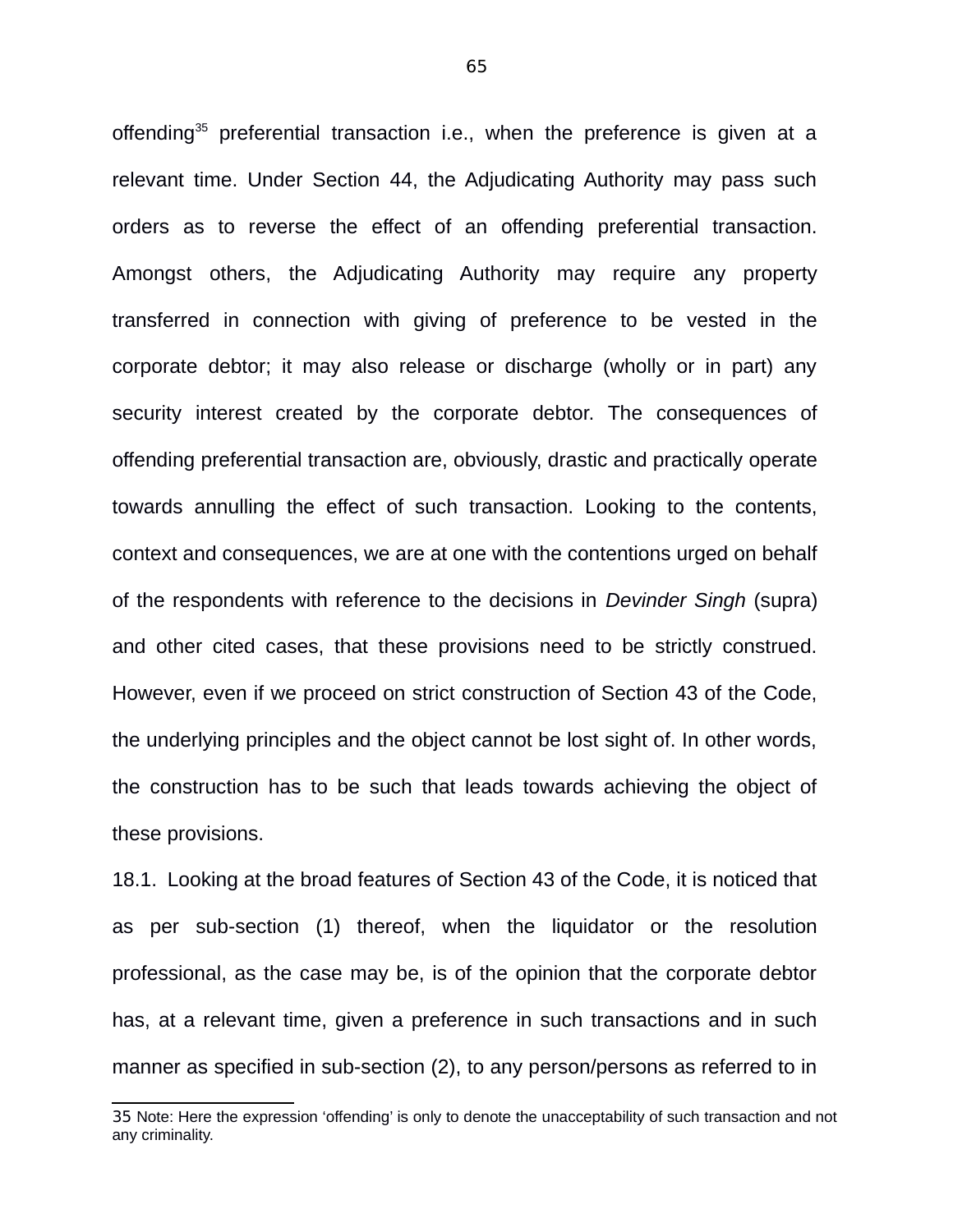sub-section (4), he is required to apply to the Adjudicating Authority for avoidance of preferential transactions and for one or more of the orders referred to in Section 44. If twin conditions specified in sub-section (2) of Section 43 are satisfied, the transaction would be deemed to be of preference. As per clause (a) of sub-section (2) of Section 43, the transaction, of transfer of property or an interest thereof of the corporate debtor, ought to be for the benefit<sup>[36](#page--1-3)</sup> of a creditor or a surety or a quarantor for or on account of an antecedent financial debt or operational debt or other liabilities owed by the corporate debtor; and as per clause (b) thereof, such transfer ought to be of the effect of putting such creditor or surety or guarantor in beneficial position than it would have been in the event of distribution of assets under Section 53.[37](#page--1-7)

18.2. However, merely giving of the preference and putting the beneficiary in a better position is not enough. For a preference to become an offending one for the purpose of Section 43 of the Code, another essential and rather prime requirement is to be satisfied that such event, of giving preference, ought to have happened within and during the specified time, referred to as "relevant time". The relevant time is reckoned, as per sub-section (4) of Section 43 of the Code, in two ways: (a) if the preference is given to a related party (other than an employee), the relevant time is a period of two years preceding the

<sup>36</sup> It may be intended benefit or may even be unintended benefit

<sup>37</sup> Section 53 IBC makes provision for distribution of the proceeds from sale of the liquidation assets, in case of liquidation of the corporate debtor.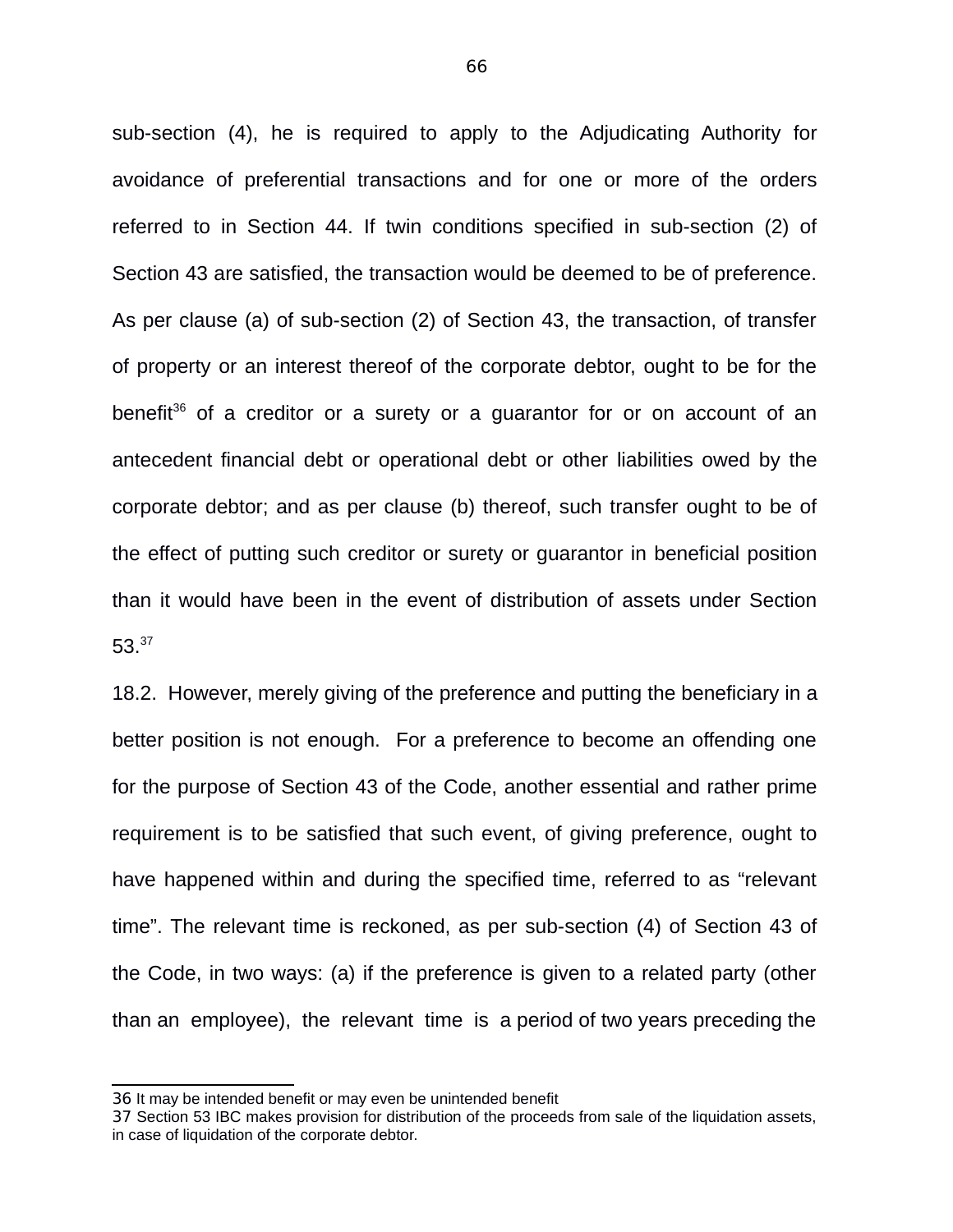insolvency commencement date; and (b) if the preference is given to a person other than a related party, the relevant time is a period of one year preceding such commencement date. In other words, for a transaction to fall within the mischief sought to be remedied by Sections 43 and 44 of the Code, it ought to be a preferential one answering to the requirements of sub-section (2) of Section 43; and the preference ought to have been given at a relevant time, as specified in sub-section (4) of Section 43.

18.3. However, even if a transaction of transfer otherwise answers to and comes within the scope of sub-sections (4) and (2) of Section 43 of the Code, it may yet remain outside the ambit of sub-section (2) because of the exclusion provided in sub-section (3) of Section 43.

18.4. Sub-section (3) of Section 43 specifically excludes some of the transfers from the ambit of sub-section (2). Such exclusion is provided to: (a) a transfer made in the ordinary course of business or financial affairs of the corporate debtor or transferee<sup>[38](#page--1-8)</sup>; (b) a transfer creating security interest in a property acquired by the corporate debtor to the extent that such security interest secures new value and was given at the time specified in sub-clause (i) of clause (b) of Section 43(3) and subject to fulfilment of other requirements of sub-clause (ii) thereof. The meaning of the expression "new value" has also been explained in this provision.

<sup>38</sup> Whether the expression "or", as occurring in between the expressions 'corporate debtor' and 'transferee' in clause (a) of sub-section (3) of Section 43, is to be read as "and" has been one of the significant questions raised in this matter and shall be dealt with hereafter later.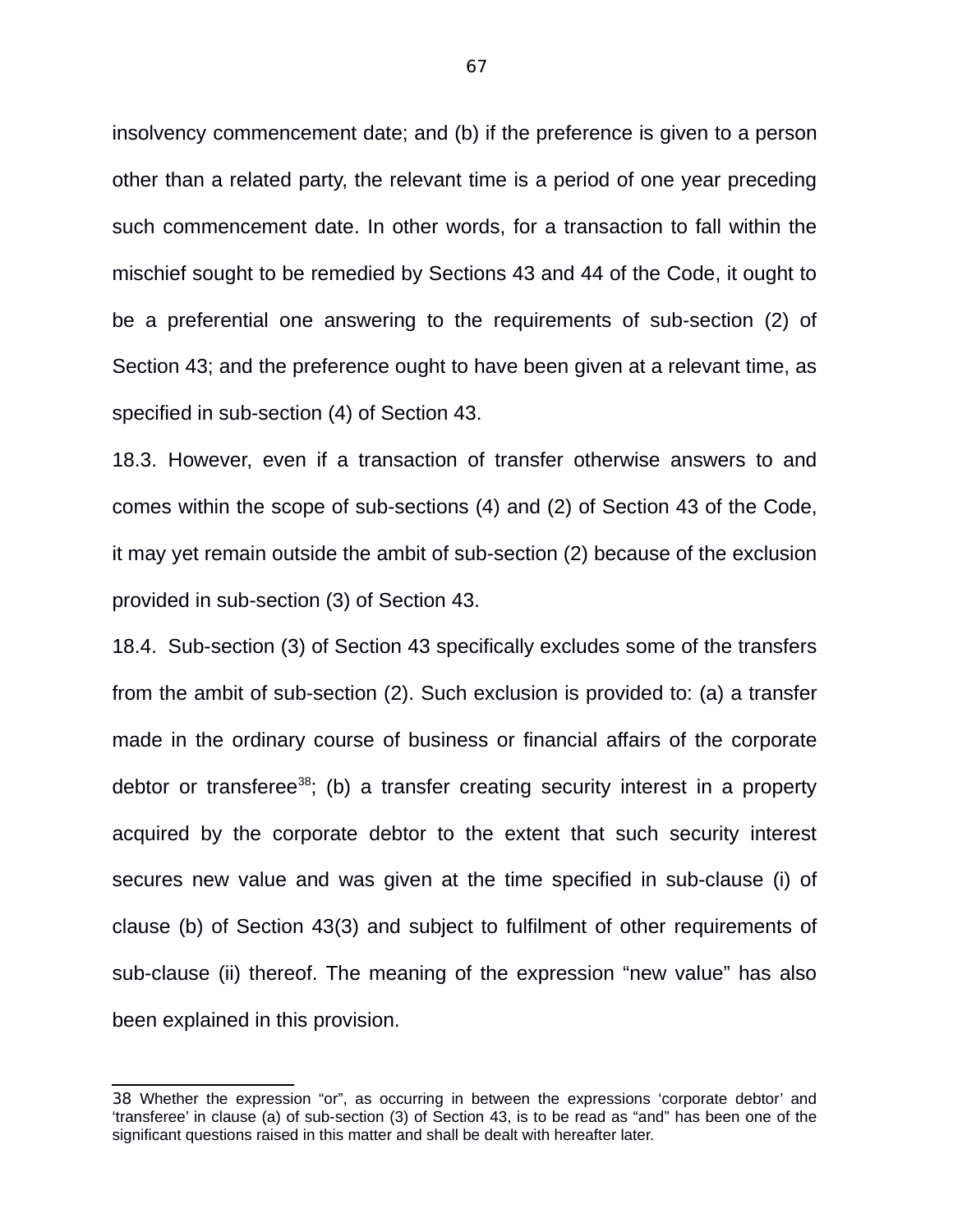#### *Indicting parts – deemed preference at a relevant time*

19. In order to understand and imbibe the provisions concerning preference at a relevant time, it is necessary to notice that as per the charging parts of Section 43 of the Code i.e., sub-sections (4) and (2) thereof, a corporate debtor shall be deemed to have given preference at a relevant time if the twin requirements of clauses (a) and (b) of sub-section (2) coupled with the applicable requirements of either clause (a) or clause (b) of sub-section (4), as the case may be, are satisfied.

19.1. To put it more explicit, the sum total of sub-sections (2) and (4) is that a corporate debtor shall be deemed to have given a preference at a relevant time if: (i) the transaction is of transfer of property or the interest thereof of the corporate debtor, for the benefit of a creditor or surety or guarantor for or on account of an antecedent financial debt or operational debt or other liability; (ii) such transfer has the effect of putting such creditor or surety or guarantor in a beneficial position than it would have been in the event of distribution of assets in accordance with Section 53; and (iii) preference is given, either during the period of two years preceding the insolvency commencement date when the beneficiary is a related party (other than an employee), or during the period of one year preceding the insolvency commencement date when the beneficiary is an unrelated party.

19.2. By way of these statutory provisions, legal fictions are created whereby preference is deemed to have been given; and is deemed to have been given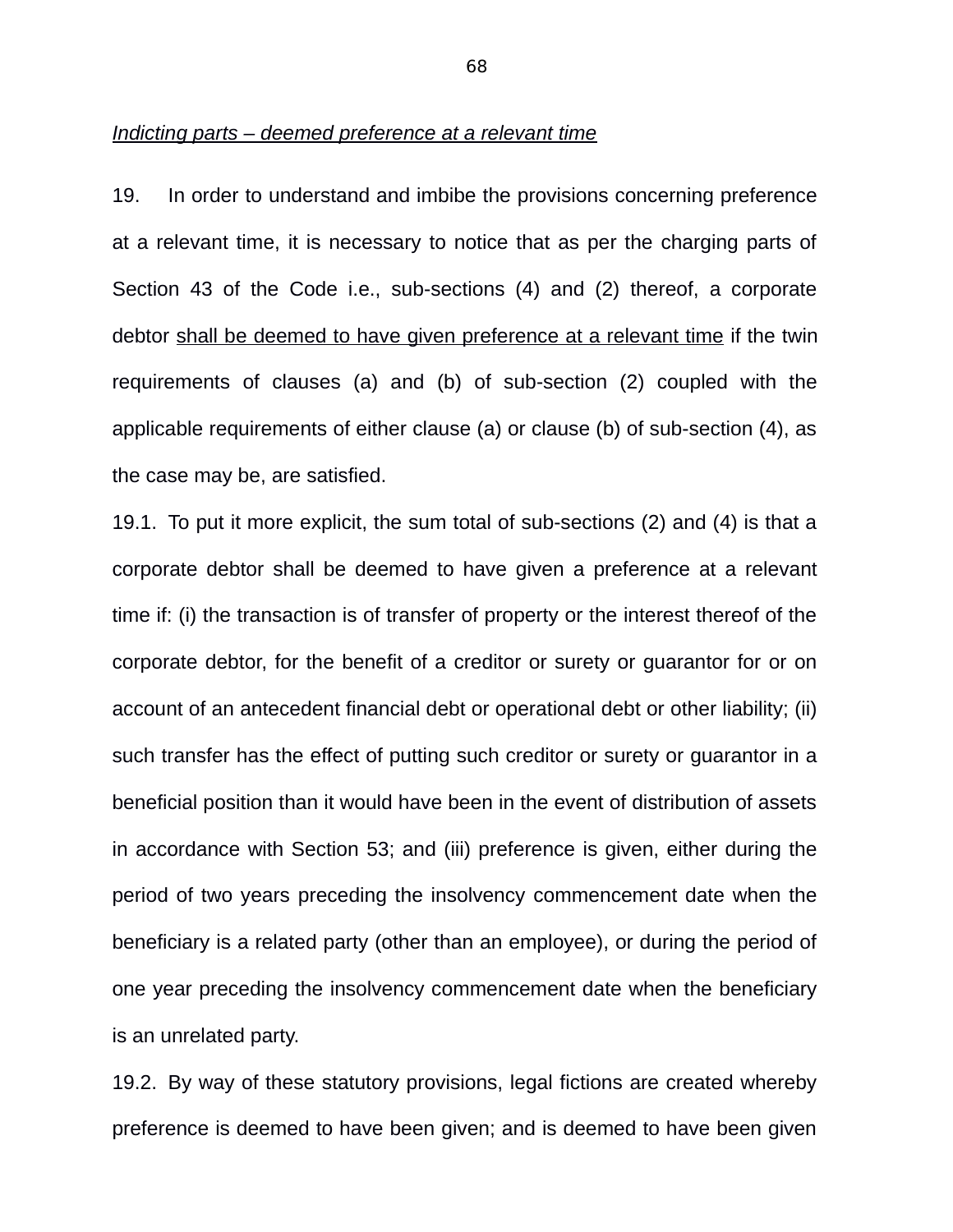at a relevant time, if the stated requirements are satisfied. Variegated features

of a deeming provision have been discussed by this Court in the case of

*Pioneer Urban* (supra) with reference to several of the past decisions, albeit in

the context of such deeming expression occurring in the *Explanation* added to

sub-clause (f) of Section 5(8) of the Code<sup>[39](#page--1-2)</sup>. We may usefully extract some of

the relevant passages from the said decision in *Pioneer Urban* as follows:

19.2.1. As regards construction of a deeming fiction, this Court pointed out the

basic and settled principles in the following:

"88. In every case in which a deeming fiction is to be construed, the observations of Lord Asquith in a concurring judgment in *East End Dwellings Co. Ltd.* v. *Finsbury Borough Council*: 1952 AC 109 (HL) are cited. These observations read as follows: (AC pp. 132-133)

"If you are bidden to treat an imaginary state of affairs as real, you must surely, unless prohibited from doing so, also imagine as real the consequences and incidents which, if the putative state of affairs had in fact existed, must inevitably have flowed from or accompanied it.... The statute says that you must imagine a certain state of affairs. It does not say that, having done so, you must cause or permit your imagination to boggle when it comes to the inevitable corollaries of that state of affairs."

These observations have been followed time out of number by the decisions of this Court. (See, for example, *M. Venugopal* v. *Divisional Manager, LIC*: (1994) 2 SCC 323 at page 329).

\*\*\* \*\*\* \*\*\*

94. Although a deeming provision is to deem what is not there in reality, thereby requiring the subject-matter to be treated as if it were

<sup>39</sup> Such discussion in *Pioneer Urban* essentially led to this Court holding that the said deeming provision was clarificatory of the true legal position as it already obtained; and was to put beyond the pale of doubt the fact that allottees are to be regarded as financial creditors within the meaning of the enacting part contained in Section 5(8)(f) of the Code. The crucial aspects relating to Section 5(8) of the Code shall be dilated hereafter during the discussion on the second issue involved in these matters.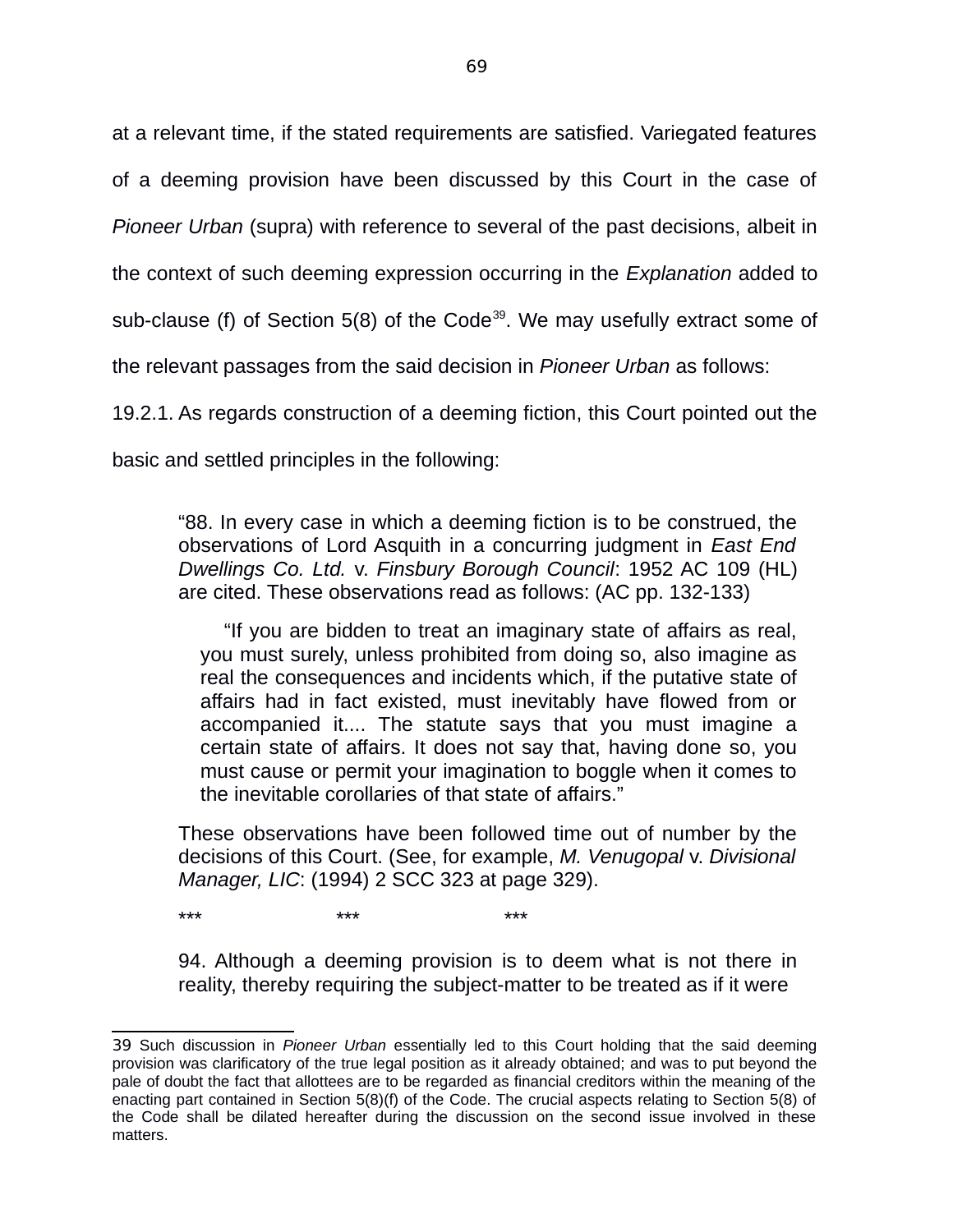real, yet several authorities and judgments show that a deeming fiction can also be used to put beyond doubt a particular construction that might otherwise be uncertain. Thus, *Stroud's Judicial Dictionary* of Words and Phrases (7<sup>th</sup> Edition, 2008), defines "deemed" as follows:

 "Deemed"- as used in statutory definitions "to extend the denotation of the defined term to things it would not in ordinary parlance denote", is often a convenient device for reducing the verbiage or an enactment, but that does not mean that wherever it is used it has that effect; to deem means simply to judge or reach a conclusion about something, and the words "deem" and "deemed" when used in a statute thus simply state the effect or meaning which some matter or things has-the way in which it is to be adjudged; this need not import artificiality or fiction; it may simply be the statement of an indisputable conclusion."

19.2.2. In *Pioneer Urban,* this Court further extracted extensively from the

decision in *Hindustan Cooperative Housing Building Society Limited v.*

*Registrar, Cooperative Societies and Anr.:* **(2009) 14 SCC 302** on various

features of the processes of construction of different deeming provisions in

different contexts. Some of the relevant parts of such extraction (as occurring

in paragraph 95 of *Pioneer Urban)* read as follows (in SCC at pp. 524):

" '… The word "deemed" is used a great deal in modern legislation. Sometimes it is used to impose for the purposes of a statute an artificial construction of a word or phrase that would not otherwise prevail. Sometimes it is used to put beyond doubt a particular construction that might otherwise be uncertain. Sometimes it is used to give a comprehensive description that includes what is obvious, what is uncertain and what is, in the ordinary sense, impossible.'

(Per Lord Radcliffe in *St. Aubyn* v. *Attorney General:*1952 AC 15 (HL), AC p. 53)

*14*. 'Deemed', as used in statutory definitions [is meant]

'to extend the denotation of the defined term to things it would not in ordinary parlance denote, is often a convenient devise for reducing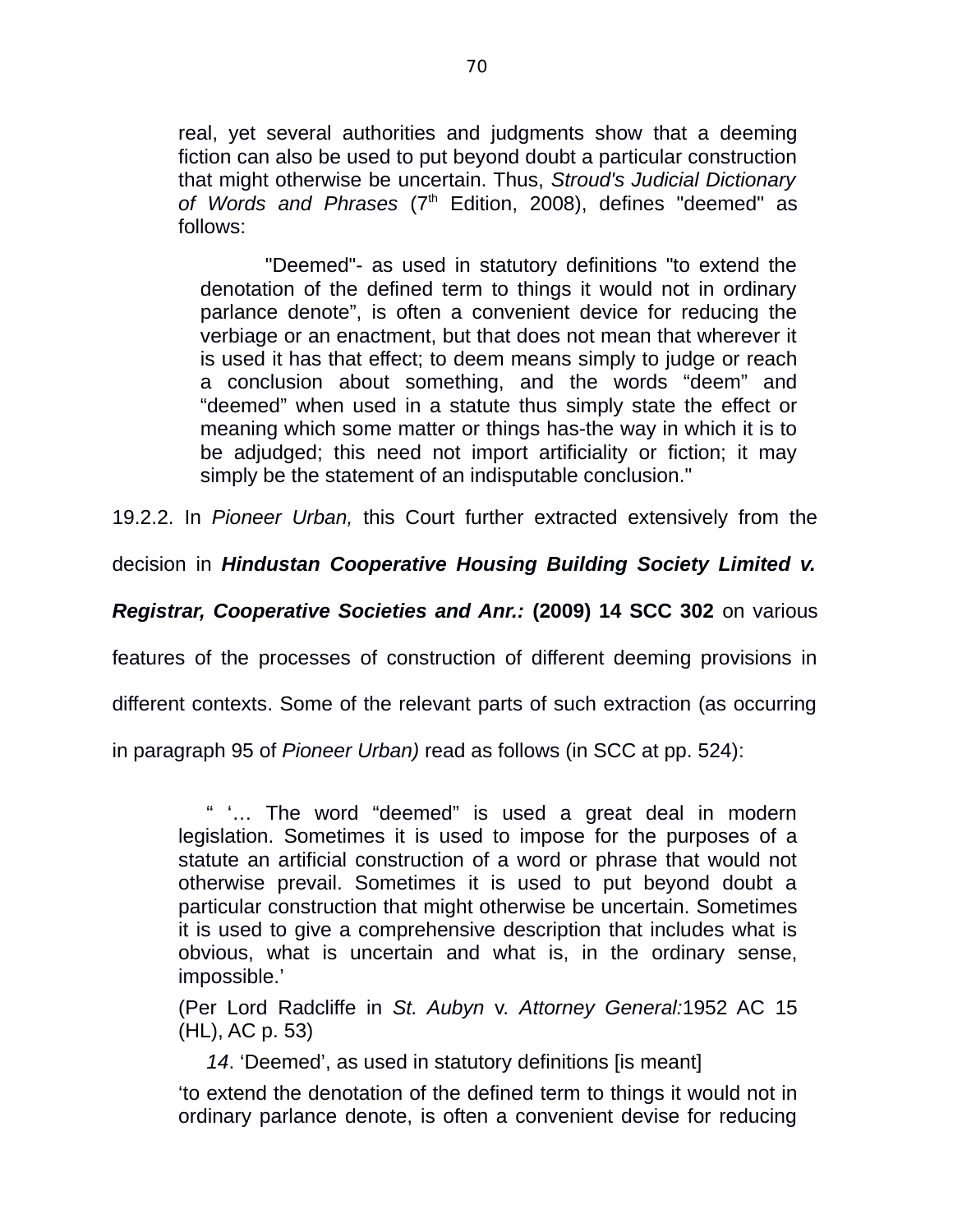the verbiage of an enactment, but that does not mean that wherever it is used it has that effect; to deem means simply to judge or reach a conclusion about something, and the words "deem" and "deemed" when used in a statute thus simply state the effect or meaning which some matter or thing has — the way in which it is to be adjudged; this need not import artificiality or fiction; it may simply be the statement of an undisputable conclusion.'

(Per Windener, J. in *Hunter Douglas Australia Pty.* v. *Perma Blinds:* (1970) 44 Aust LJ R 257)

*15*. When a thing is to be "deemed" something else, it is to be treated as that something else with the attendant consequences, but it is not that something else (per Cave, J., in *R.* v. *Norfolk County Court:* (1891) 60 LJ QB 379).

'When a statute gives a definition and then adds that certain things shall be "deemed" to be covered by the definition, it matters not whether without that addition the definition would have covered them or not.' (Per Lord President Cooper in *Ferguson* v. *McMillan : 1*954 SLT 109 (Scot))

*16*. Whether the word "deemed" when used in a statute established a conclusive or a rebuttable presumption depended upon the context (see *St. Leon Village Consolidated School District* v. *Ronceray:* (1960) 23 DLR (2d) 32 (Can)).

'…. I … regard its primary function as to bring in something which would otherwise be excluded.'

(Per Viscount Simonds in *Barclays Bank Ltd.* v. *IRC:* 1961 AC 509 at AC p. 523.)

' "Deems" means "is of opinion" or "considers" or "decides" and there is no implication of steps to be taken before the opinion is formed or the decision is taken.'

[See *R.* v. *Brixton Prison (Governor), ex p Soblen*: (1963) 2 QB 243 at QB p. 315.]'"

19.3. On a conspectus of the principles so enunciated, it is clear that although

the word 'deemed' is employed for different purposes in different contexts but

one of its principal purpose, in essence, is to deem what may or may not be in

reality, thereby requiring the subject-matter to be treated as if real. Applying

the principles to the provision at hand i.e., Section 43 of the Code, it could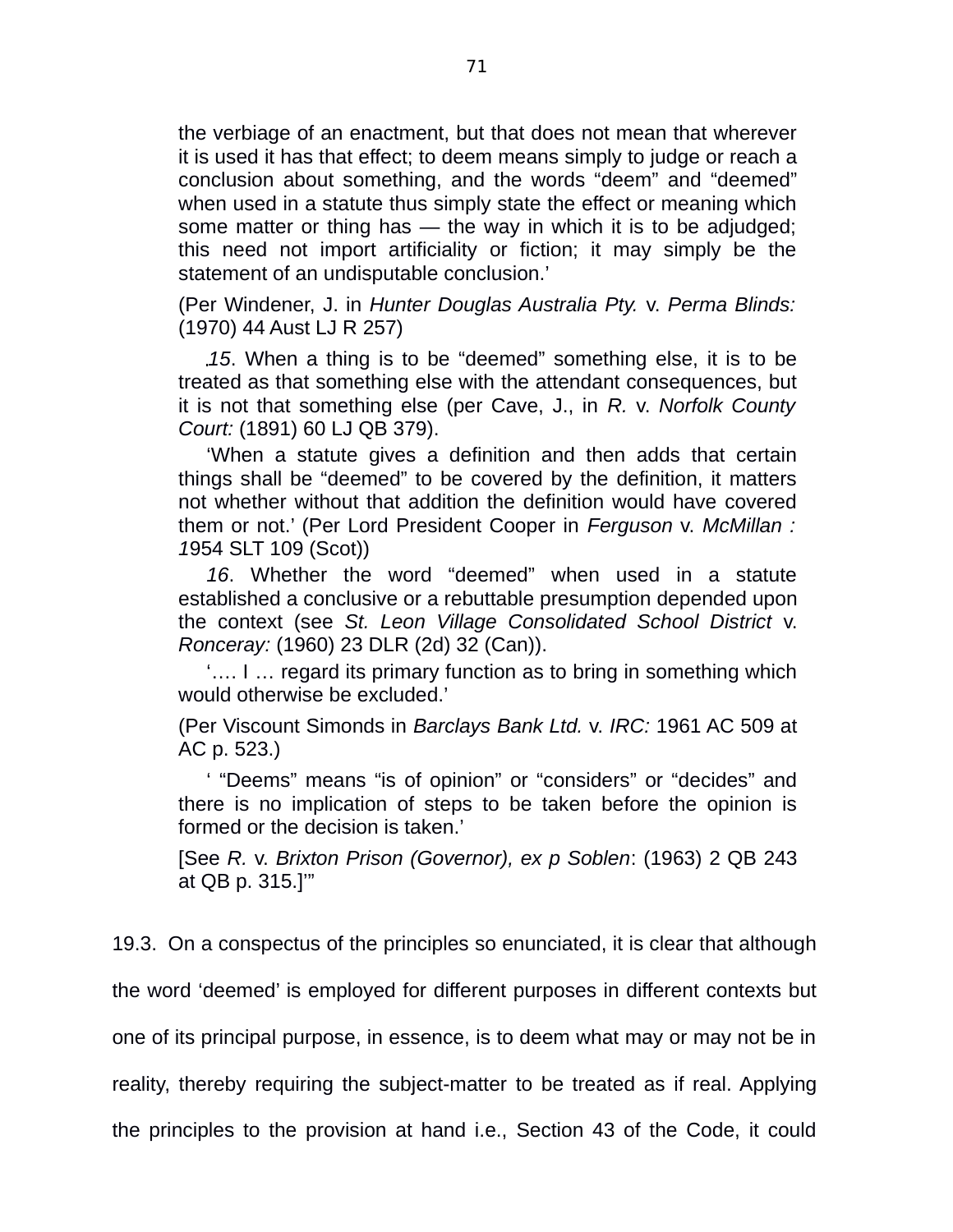reasonably be concluded that any transaction that answers to the descriptions contained in sub-sections (4) and (2) is presumed to be a preferential transaction at a relevant time, even though it may not be so in reality. In other words, since sub-sections (4) and (2) are deeming provisions, upon existence of the ingredients stated therein, the legal fiction would come into play; and such transaction entered into by a corporate debtor would be regarded as preferential transaction with the attendant consequences as per Section 44 of the Code, irrespective whether the transaction was in fact intended or even anticipated to be so.

#### *Exclusion part*

19.4. Even when the above-stated indicting parts of Section 43 as occurring in sub-sections (4) and (2) are satisfied and the corporate debtor is deemed to have given preference at a relevant time to a related party or unrelated party, as the case may be, such deemed preference may yet not be an offending preference, if it falls into any or both of the exclusions provided by sub-section (3) i.e., having been entered into during the ordinary course of business of the corporate debtor or<sup>[40](#page--1-0)</sup> transferee or resulting in acquisition of new value for the corporate debtor.

<sup>40</sup> As noticed, whether this expression "or", as occurring in between the expressions 'corporate debtor' and 'transferee' in clause (a) of sub-section (3) of Section 43, is to be read as "and" remains a question to be dealt with.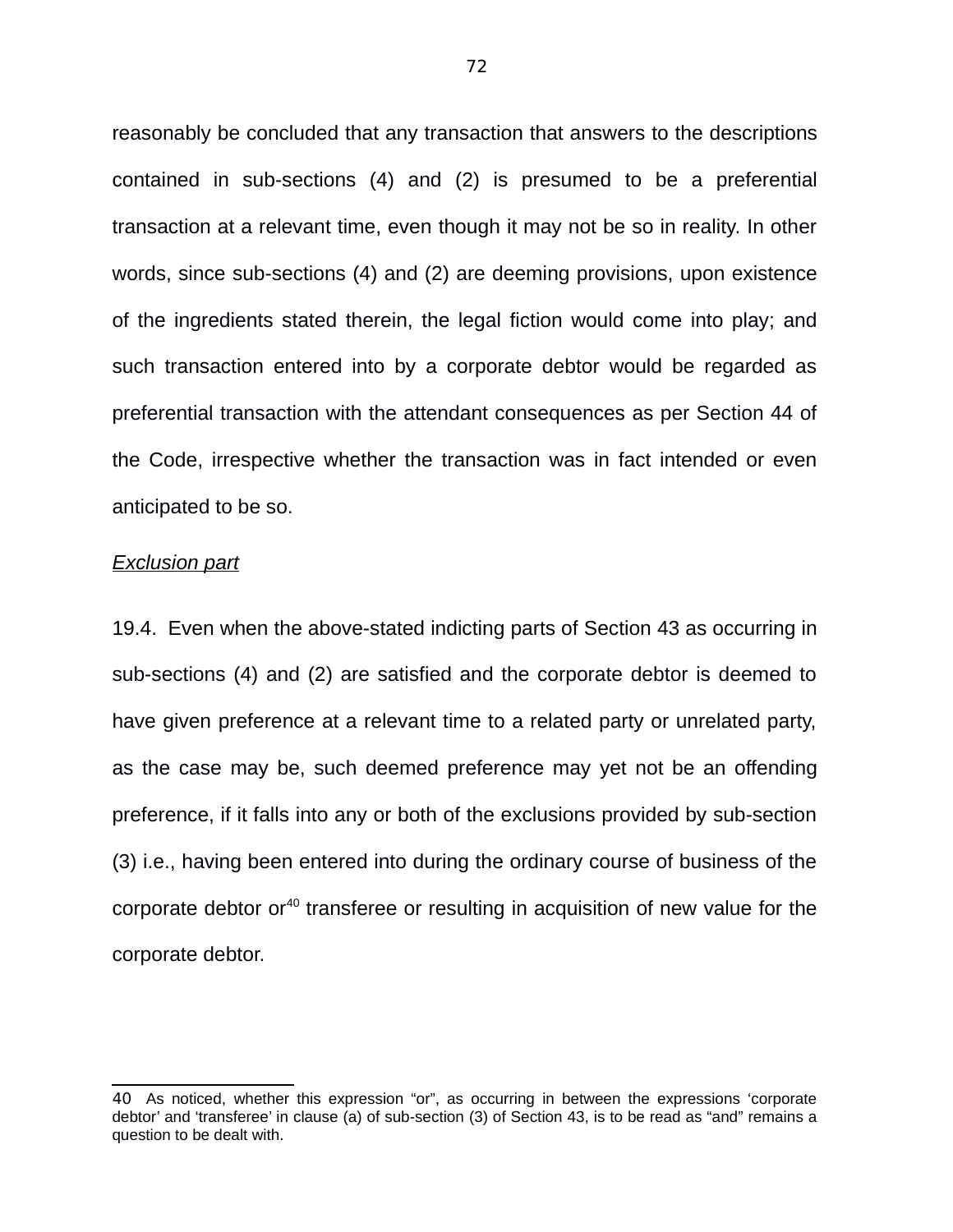#### *Net concentrate of Section 43*

19.5. Thus, the net concentrate of Section 43 is that if a transaction entered into by a corporate debtor is not falling in either of the exceptions provided by sub-section (3) and satisfies the three-fold requirements of sub-sections (4) and (2), it would be deemed to be a preference during a relevant time, whether or not in fact it were so; and whether or not it were intended or anticipated to be so.

20. The analysis foregoing leads to the position that in order to find as to whether a transaction, of transfer of property or an interest thereof of the corporate debtor, falls squarely within the ambit of Section 43 of the Code, ordinarily, the following questions shall have to be examined in a given case:

(i). As to whether such transfer is for the benefit of a creditor or a surety or a guarantor?

(ii). As to whether such transfer is for or on account of an antecedent financial debt or operational debt or other liabilities owed by the corporate debtor?

(iii). As to whether such transfer has the effect of putting such creditor or surety or guarantor in a beneficial position than it would have been in the event of distribution of assets being made in accordance with Section 53?

(iv). If such transfer had been for the benefit of a related party (other than an employee), as to whether the same was made during the period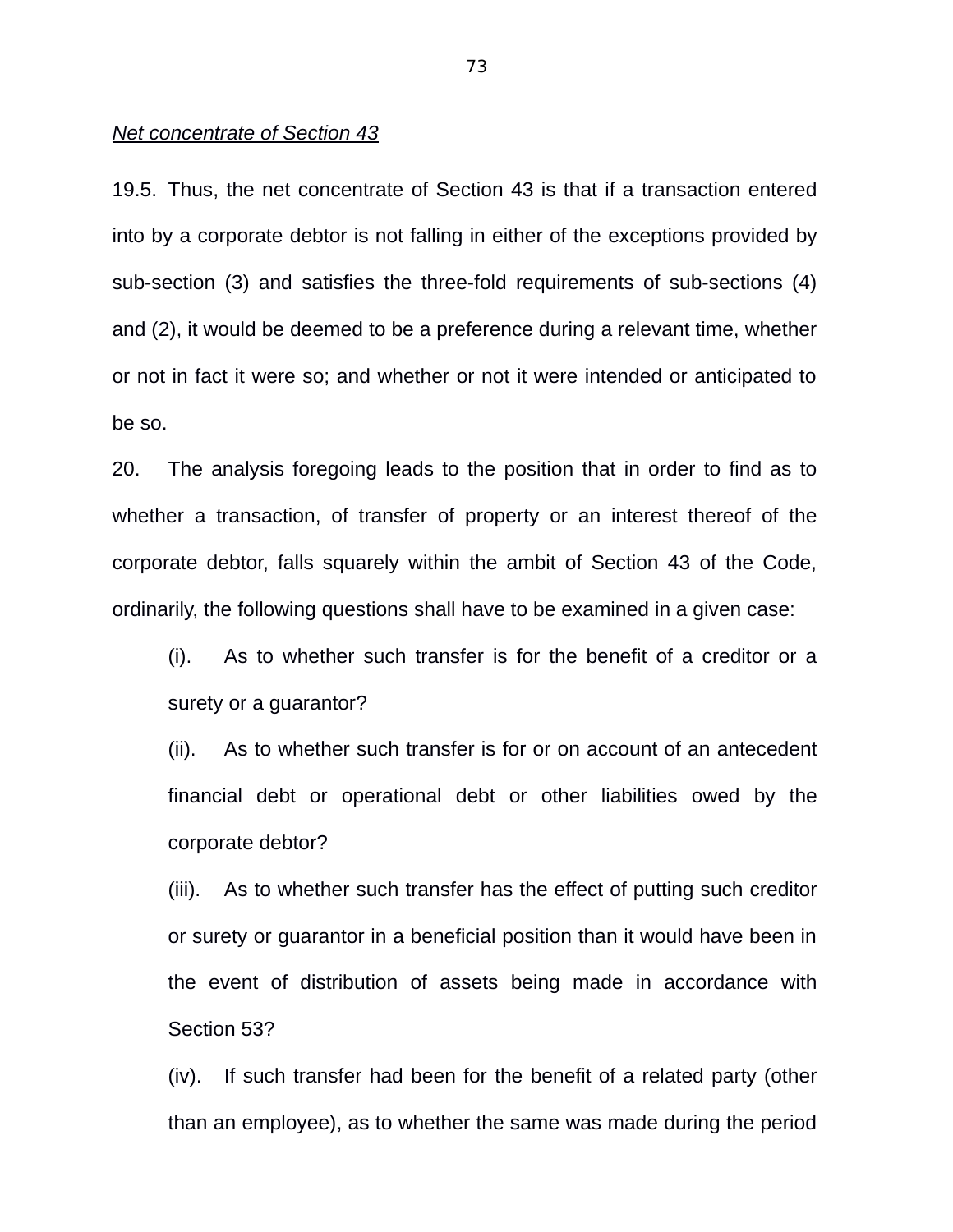of two years preceding the insolvency commencement date; and if such transfer had been for the benefit of an unrelated party, as to whether the same was made during the period of one year preceding the insolvency commencement date?

(v) As to whether such transfer is not an excluded transaction in terms of sub-section (3) of Section 43?

21. Having taken note of the salient features of Section 43 of the Code and the questions germane for its applicability over any transaction, we may now examine the questions calling for determination in these appeals. Obviously, if the transactions in question are to fall squarely within the mischief of Section 43, they must satisfy all the specifications and ingredients of sub-sections (2) and (4) of Section 43 and ought not to be within the exclusion provided in subsection (3) thereof.

# **Whether impugned transactions are preferential, falling within the ambit of sub-section (2) of Section 43 IBC**

22. For the purpose of dealing with the crucial question as to whether the impugned transactions are preferential and fall within the prescription of subsection (2) of Section 43 of the Code, appropriate it shall be to recapitulate and summarize the overall scenario of this case.

22.1. The fact that JAL, a public listed company with more than 5 lakh individual shareholders, is the holding company of the corporate debtor JIL is neither of any doubt nor of any dispute. As on 31.03.2017, JAL owned 71.64%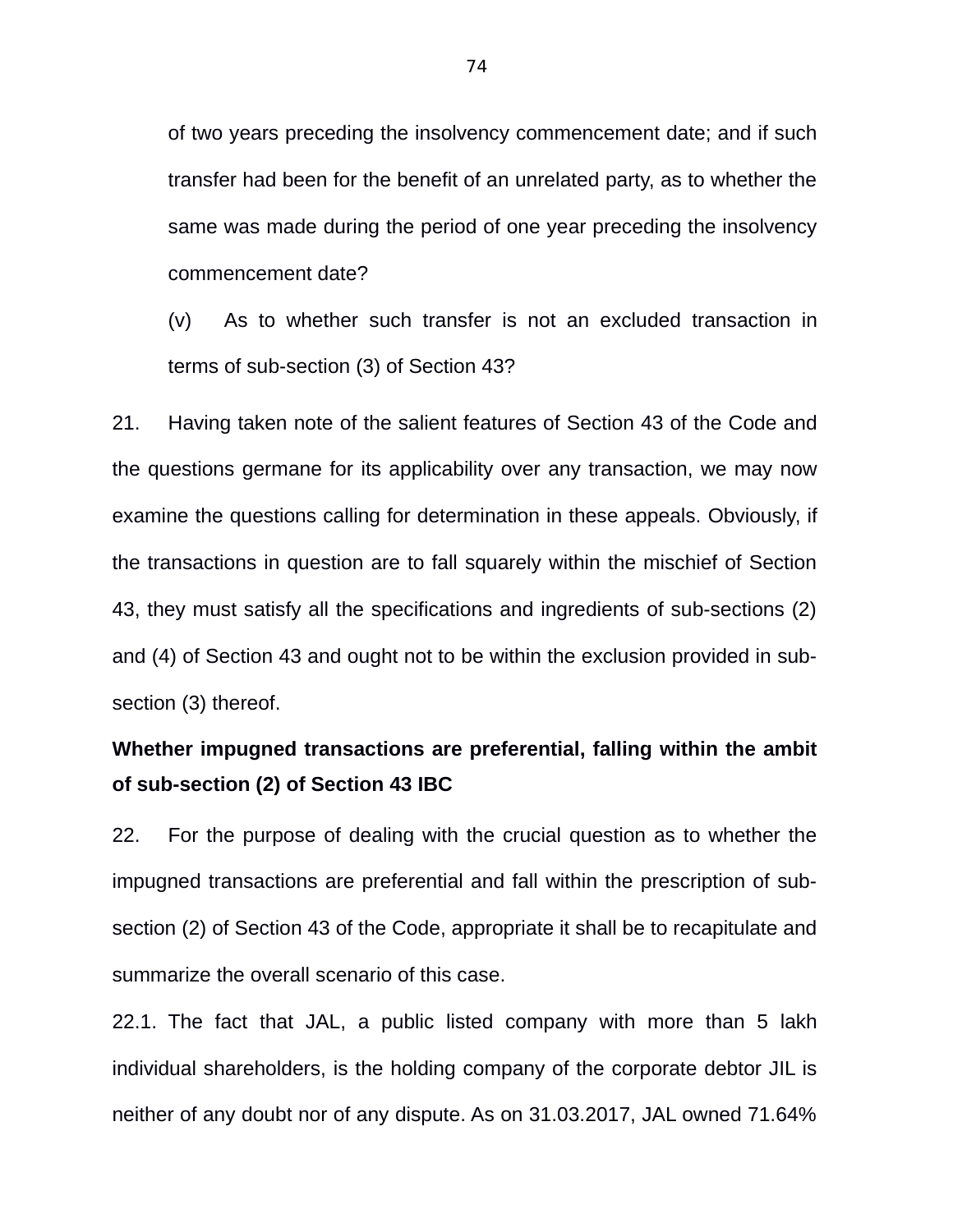of shares of JIL, having a value of Rupees 995 crores. The background had been that when in the year 2003, JAL was awarded the rights for construction of an expressway and a concession agreement was entered into with the Yamuna Expressway Industrial Development Authority, JIL was set up as a special purpose vehicle. Finance was obtained from a consortium of banks against partial mortgage of land acquired and pledge of 51% of the shareholding of JAL. Housing plans were envisaged for construction of real estate projects in two locations of the land acquired, one in Wish Town, Noida and another in Mirzapur.

22.1.1. Shorn of other details which may not be necessary for the present purpose, relevant it is to notice that JIL was declared NPA by Life Insurance Corporation of India on 30.09.2015 and by some of its other lenders on 31.03.2016. Then, IDBI Bank Limited instituted a petition under Section 7 of the Code before NCLT, seeking initiation of Corporate Insolvency Resolution Process against JIL, while alleging that JIL had committed a default to the tune of Rs. 526.11 crores in repayment of its dues. On 09.08.2017, NCLT passed an order under Section 7 of the Code and appointed an Interim Resolution Professional<sup>[41](#page--1-1)</sup>-<sup>[42](#page--1-2)</sup>. The IRP made an application on 06.02.2018, seeking directions that the transactions entered into by the directors and promoters of corporate debtor creating mortgages of 858 acres of immovable property

<sup>41</sup> CIRP in relation to JIL is underway by virtue of the orders passed by this Court on 09.08.2018 and 06.11.2019 (as referred to in paragraphs 6.2 and 6.3.1 - supra)

<sup>42</sup> This date i.e., 09.08.2017 is the "insolvency commencement date" for the purpose of the questions under consideration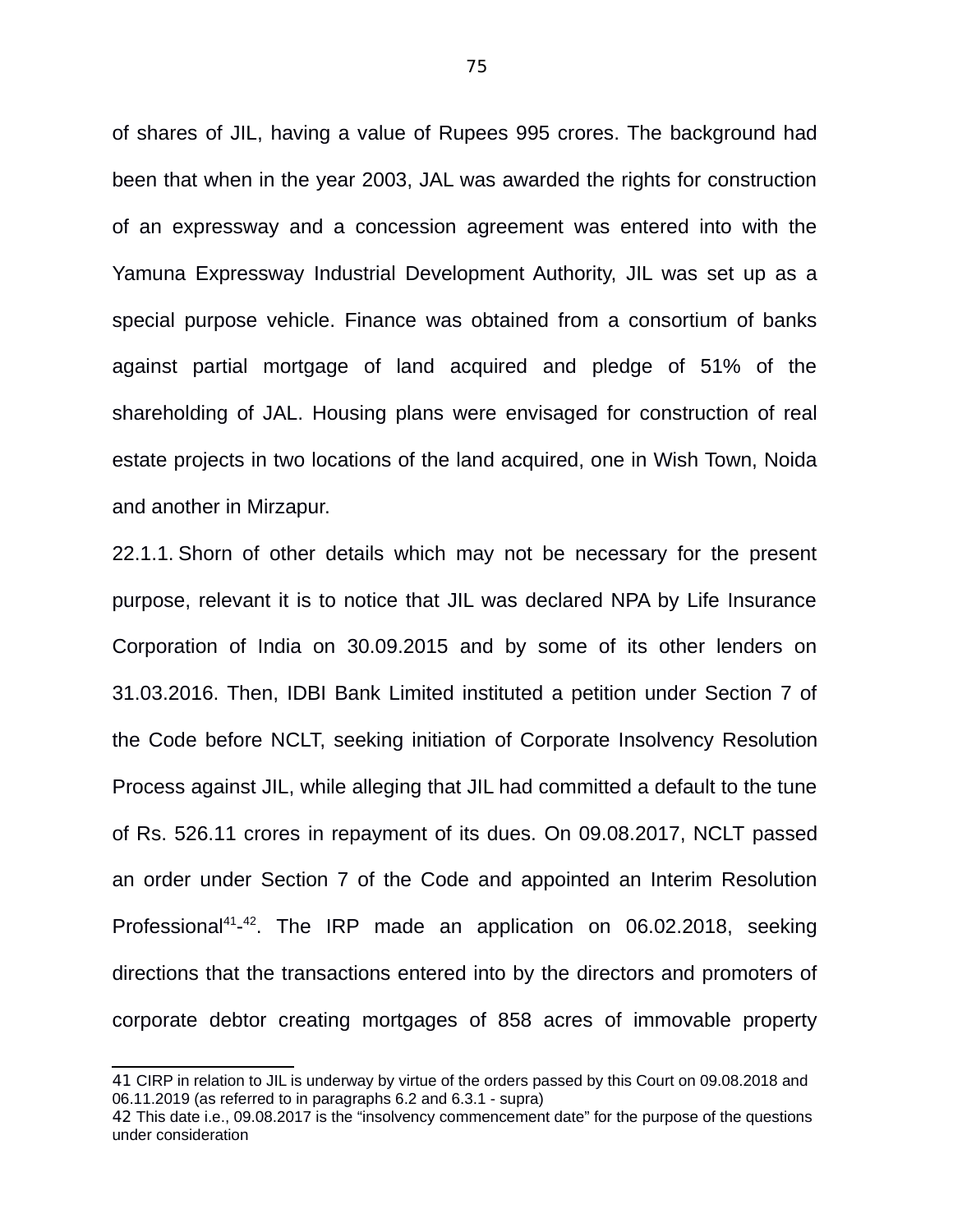owned by it to secure the debts of JAL are preferential, undervalued, wrongful, and fraudulent; and hence, the security interest created by corporate debtor JIL in favour of the lenders of JAL be discharged and such properties be deemed to be vested in corporate debtor. The NCLT allowed the said application on 16.05.2018 with respect to six of the impugned transactions covering about 758 acres of land. On the appeals filed by lenders of JAL, NCLAT, by its impugned order dated 01.08.2019, set aside the order passed by NCLT and held that such lenders of JAL were entitled to exercise their rights under the Code.

22.2. At this juncture, we may again take note of the transactions that were questioned by IRP for the purpose of the application for avoidance, which had been the following: 1. Mortgage deed dated 29.12.2016 for 167.229 acres of land (Property No. 1) executed by JIL in favour of Axis Trustee Services Limited to provide an additional security for term loans of Rs. 21081.5 crores sanctioned as a consortium to JAL; 2. Mortgage deed dated 29.12.2016 for 167.9615 acres of land (Property No. 2), again executed by JIL in favour of Axis Trustee Services Limited to provide an additional security for term loans of Rs.21081.5 crores sanctioned by the consortium to JAL; 3. Mortgage deed dated 07.03.2017 for 158.1739 acres of land (Property No. 3) executed by JIL in favour of IDBI Trustee-ship Services Limited for term loan of Rs.1200 crores granted by ICICI Bank to JAL; 4. Mortgage deed dated 07.03.2017 for 151.0063 acres of land (Property No. 4), again executed by JIL in favour of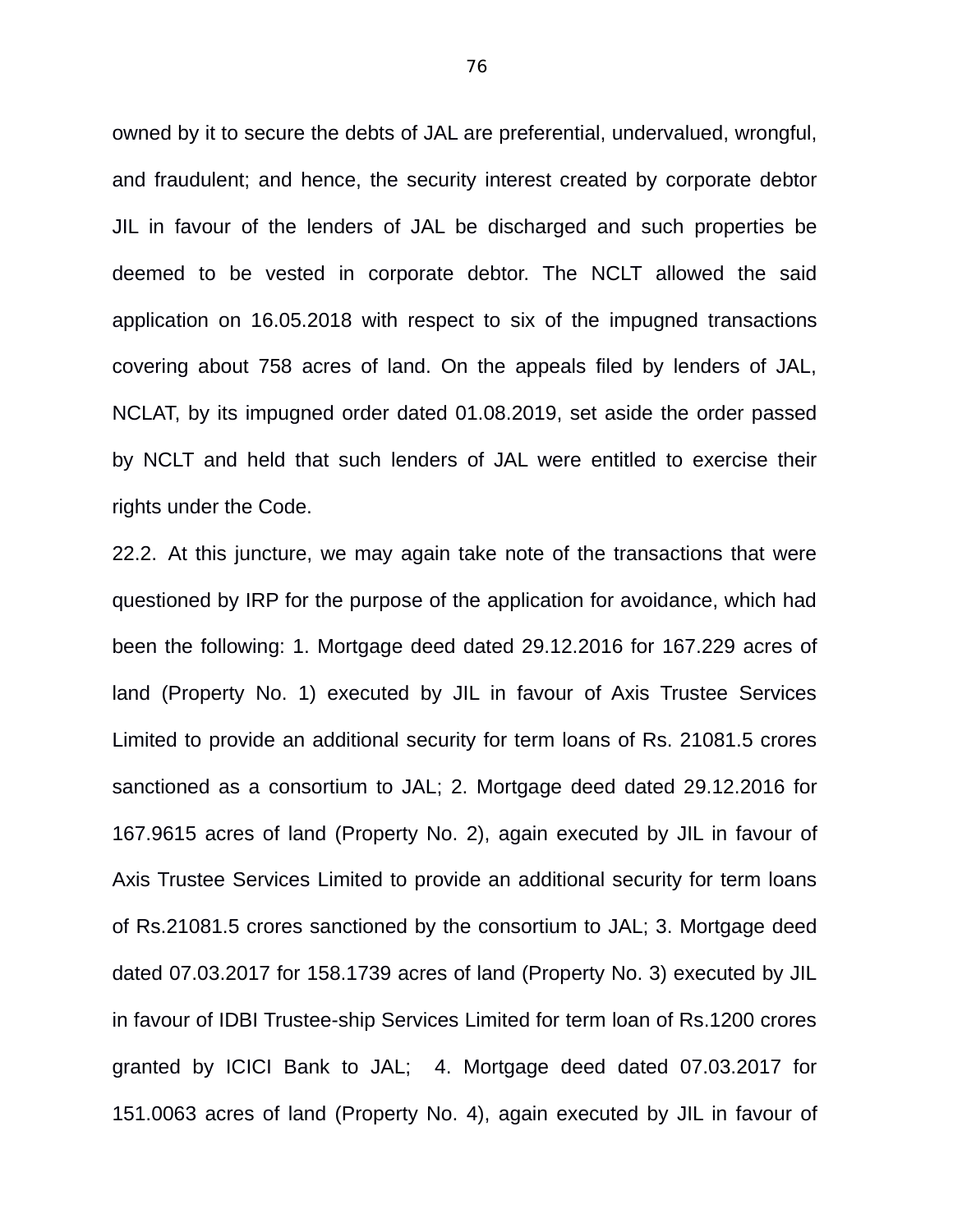IDBI Trustee-ship Services Limited for term loan of Rs.1200 crores granted by ICICI Bank to JAL; 5. Mortgage deed dated 24.05.2016 for 25.0040 acres of land (Property No. 5) executed by JIL in favour of IDBI Trustee-ship Services Limited, as additional security against the facility agreement dated 29.08.2012 between Standard Chartered Bank and JAL for Rs.400 crores and other facilities, respectively for Rs.450 crores, Rs.538.16 crores and Rs.81.84 crores as also for working capital facility of Rs.297 crores; and 6. Mortgage deed dated 04.03.2016 for 90 acres of land (Property No. 6), executed by JIL in favour of State Bank of India for Short Term Loan Facility to JAL to the tune of Rs.1000 crores.

22.2.1. As noticed, 09.08.2017 is the insolvency commencement date in this case. The transactions in question, even if of putting the concerned properties under mortgage with the lenders, carry the ultimate effect of working towards the benefit and advantage of the borrower i.e., JAL who obtained loans and finances by virtue of such transactions. It is true that there had not been any creditor-debtor relationship between the lender banks and corporate debtor JIL but that will not be decisive of the question of the ultimate beneficiary of these transactions. The mortgage deeds in question, entered by the corporate debtor JIL to secure the debts of JAL, obviously, amount to creation of security interest to the benefit of JAL.

22.2.2. Now, the capacity of JAL is admittedly that of the holding company of JIL as its largest equity shareholder ( with approximately 71.64 %

77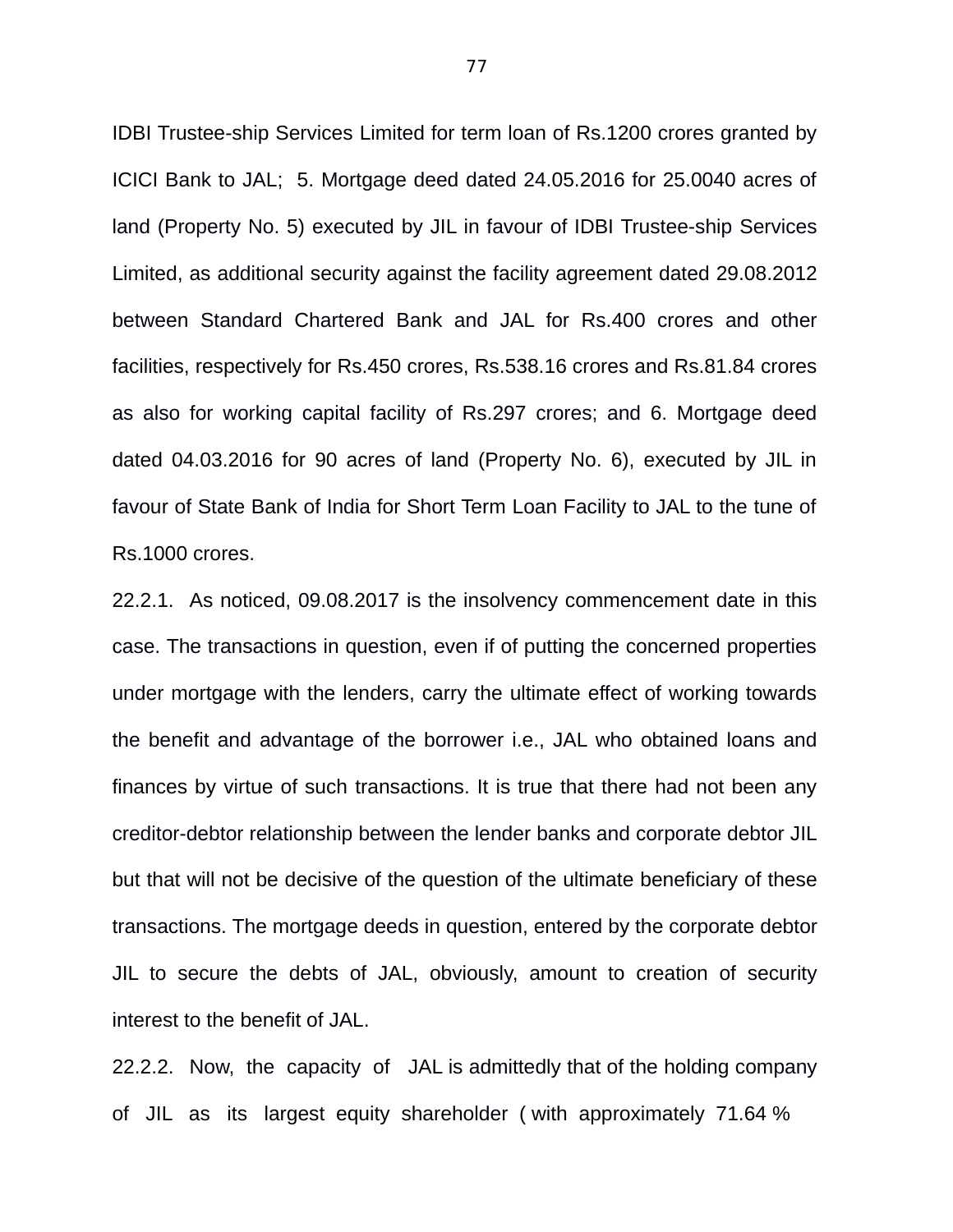shareholding). Moreover, JAL had admittedly been the operational creditor of JIL, for an amount of approximately Rs. 261.77 crores. JAL itself maintains that it had been providing financial, technical and strategic support to JIL in various ways. It is the assertion that apart from making investment in terms of equity shareholding to the tune of Rs. 995 crores, JAL had pledged its 70,83,56,087 equity shares held in JIL in favour of the lenders of JIL; had also entered into Promoter Support Agreement to the lenders of JIL to meet the DSRA obligation of JIL towards its lenders; and had further extended Bank Guarantees of Rs. 212 crores to meet the DSRA obligation of JIL. These assertions, in our view, put JAL in such capacity that it is a related party to JIL and is a creditor as also surety of JIL. In other words, the corporate debtor JIL owed antecedent financial debts as also operational debts and other liabilities towards JAL.

22.3. In the scenario taken into comprehension hereinabove, there is nothing to doubt that the corporate debtor JIL has given a preference by way of the mortgage transactions in question for the benefit of its related person JAL (who has been the creditor as also surety for JIL) for and on account of antecedent financial debts, operational debts and other liabilities owed to such related person. In the given fact situation, it is plain and clear that the transactions in question meet with all the requirements of clause (a) of sub-section (2) of Section 43.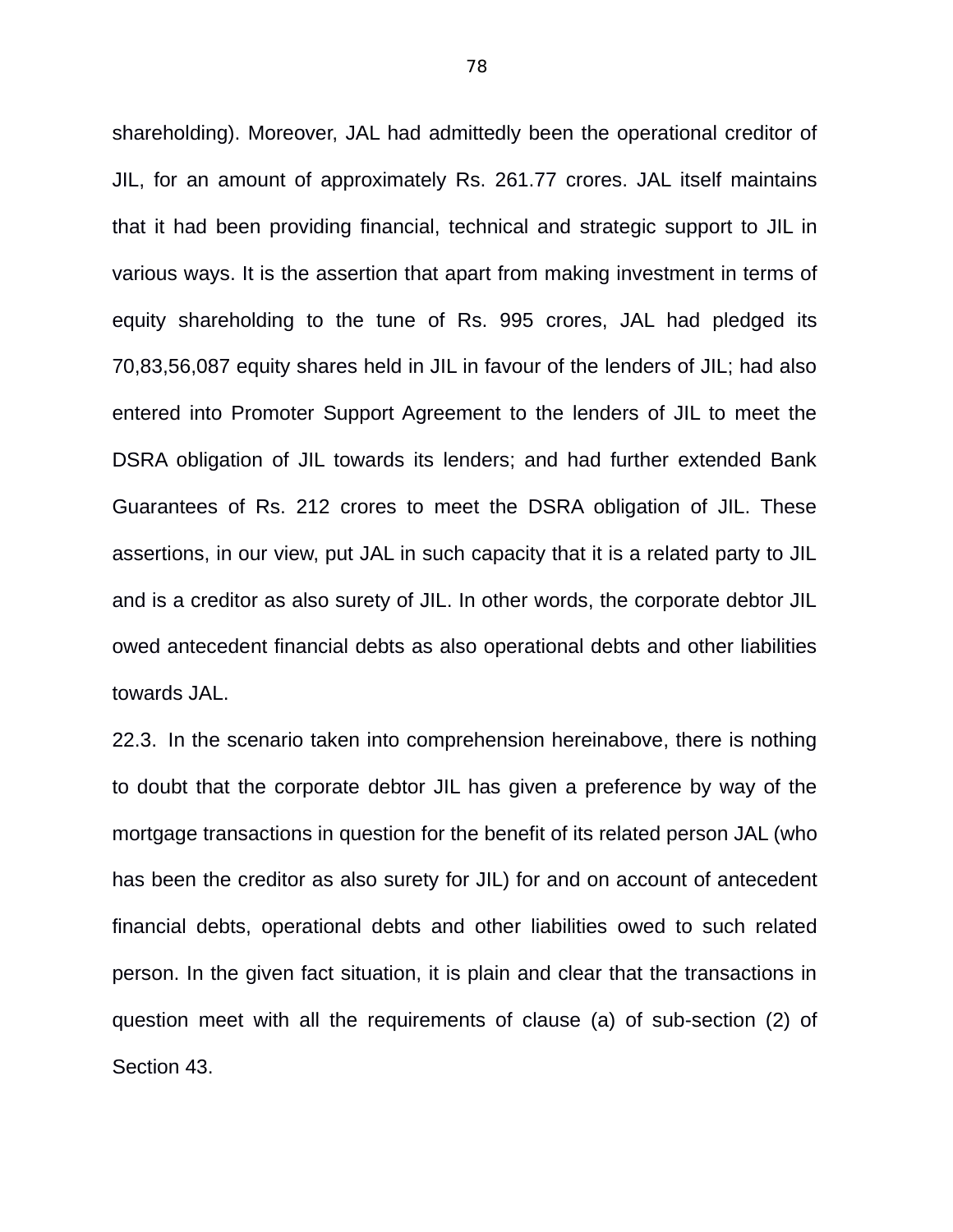22.4. It is also not far to seek that in the given scenario, the requirements of clause (b) of sub-section (2) of Section 43 are also met fair and square. On behalf of the respondents, emphasis is laid on the fact that in the distribution waterfall in case of liquidation (per Section 53 of the Code), JAL, as an operational creditor, stands much lower in priority than the other creditors and stakeholders. Such submissions, in our view, only strengthen the position that by way of the impugned transfers, JAL is put in a much beneficial position than it would have been in the absence of such transfers. It has rightly been contended on behalf of the appellants that with the transactions in question, JAL has been put in an advantageous position vis-à-vis other creditors on the counts that: a) JAL received a huge working capital (approx. Rupees 30000 crores), by way of loans and facilities extended to it by the respondent-lenders; and b) by way of the transactions in question, JAL's liability towards its own creditors shall be reduced, in so far as the value of the mortgaged properties is concerned, which is said to be approximately Rs. 6000 crores. As a necessary corollary of the beneficial and advantageous position of the related party JAL with creation of such security interest over the properties of JIL, in the eventuality of distribution of assets under Section 53, the other creditors and stakeholders of JIL shall have to bear the brunt of the corresponding disadvantage because such heavily encumbered assets will not form the part of available estate of the corporate debtor. Obviously, JAL stands dearly benefited and has derived such benefits at the cost, and in exclusion, of the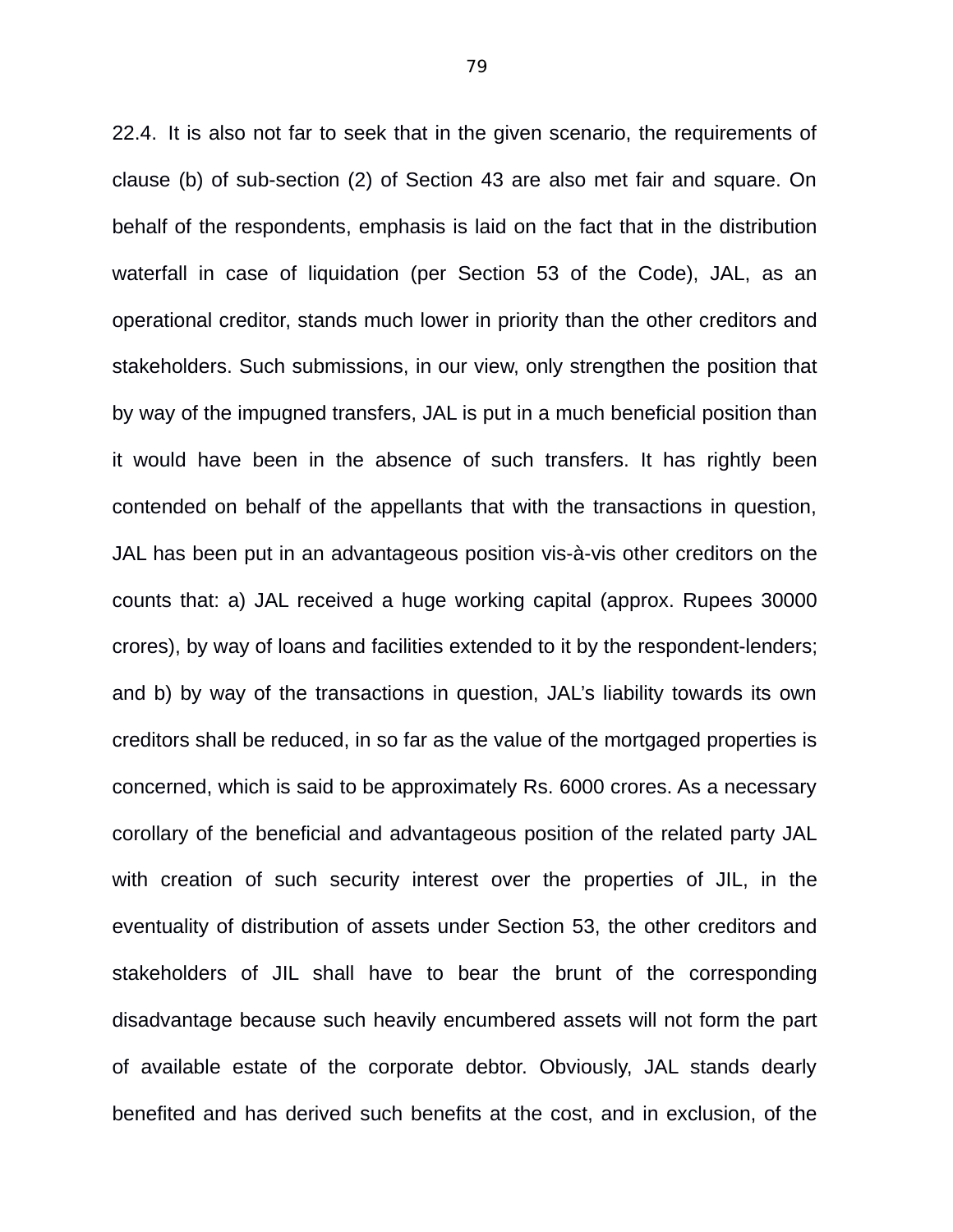other creditors and stakeholders of the corporate debtor JIL. The applicability of clauses (a) and (b) of sub-section (2) of Section 43 of the Code is clear and complete in relation to the impugned six transactions.

22.5. Therefore, in relation to the present case, the answers to questions (i), (ii) and (iii) as referred in paragraph 20 are that: the impugned transactions had been of transfers for the benefit of JAL, who is a related party of the corporate debtor JIL and is its creditor and surety by virtue of antecedent operational debts as also other facilities extended by it; and the impugned transactions have the effect of putting JAL in a beneficial position than it would have been in the event of distribution of assets being made in accordance with Section 53 of the Code. Thus, the corporate debtor JIL has given a preference in the manner laid down in sub-section (2) of Section 43 of the Code.

# **The requirements of sub-section (4) of Section 43 IBC - related party and look-back period**

23. Even when all the requirements of sub-section (2) of Section 43 of the Code are satisfied, in order to fall within the mischief sought to be remedied by Section 43, the questioned preference ought to have been given at a relevant time. In other words, for a preference to become an avoidable one, it ought to have been given within the period specified in sub-section (4) of Section 43. The extent of 'relevant time' is different with reference to the relationship of the beneficiary with the corporate debtor inasmuch as, for the persons falling within the expression 'related party' within the meaning of Section 5 (24) of the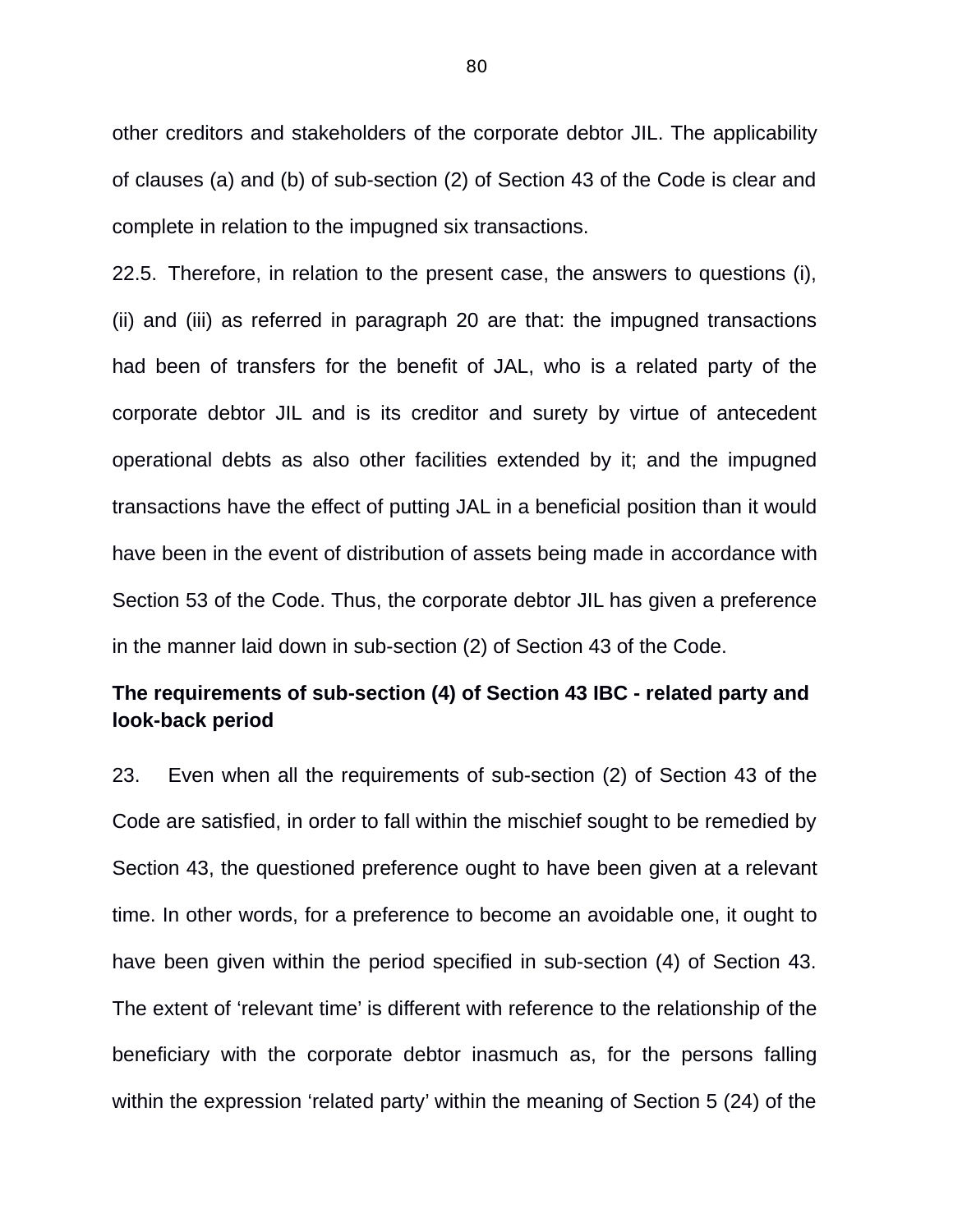Code, such period is of two years before the insolvency commencement date whereas it is one year in relation to the person other than a related party. The conceptions of, and rationale behind, such provisions could be noticed in the excerpts from the interim report of Law Reforms Committee, as referred on behalf of the appellants. We may usefully extract the same as under: -

### "c. TRANSACTIONS WITH RELATED PARTIES

The law on avoidance in the UK provides for close scrutiny of transactions entered into with persons connected with the company (other than employees) by incorporating longer time periods in relation to which such transactions can be challenged. Thus, while the relevant time period for avoiding preferences is six months prior to the onset of insolvency, the time period is increased to two years in the case of persons connected with the company. Similarly, for late floating charges other than for new value, the vulnerability period for non-connected persons is twelve months while it is two years in the case of connected persons. The avoidance provisions under the CA 2013 does not provide for longer time periods in case the transactions are with connected persons. It is submitted that providing for longer time periods for vulnerability would be significant in improving the efficacy of these provisions. This is because a wider range of transactions diminishing creditor wealth entered into with insiders occur not in the 'zone of insolvency' but as soon as early signals of trouble are visible. Such insiders have superior information of the company's deteriorating financial position and may raid corporate assets knowing that the company may become insolvent. These provisions are of special significance in the Indian context where even the larger corporates are often promoter/family controlled with such insiders often enjoying significant informational advantages over even well-advised secured lenders."

23.1. Before examining as to whether the questioned preferences were given at the relevant time as specified in sub-section (4) of Section 43, we may deal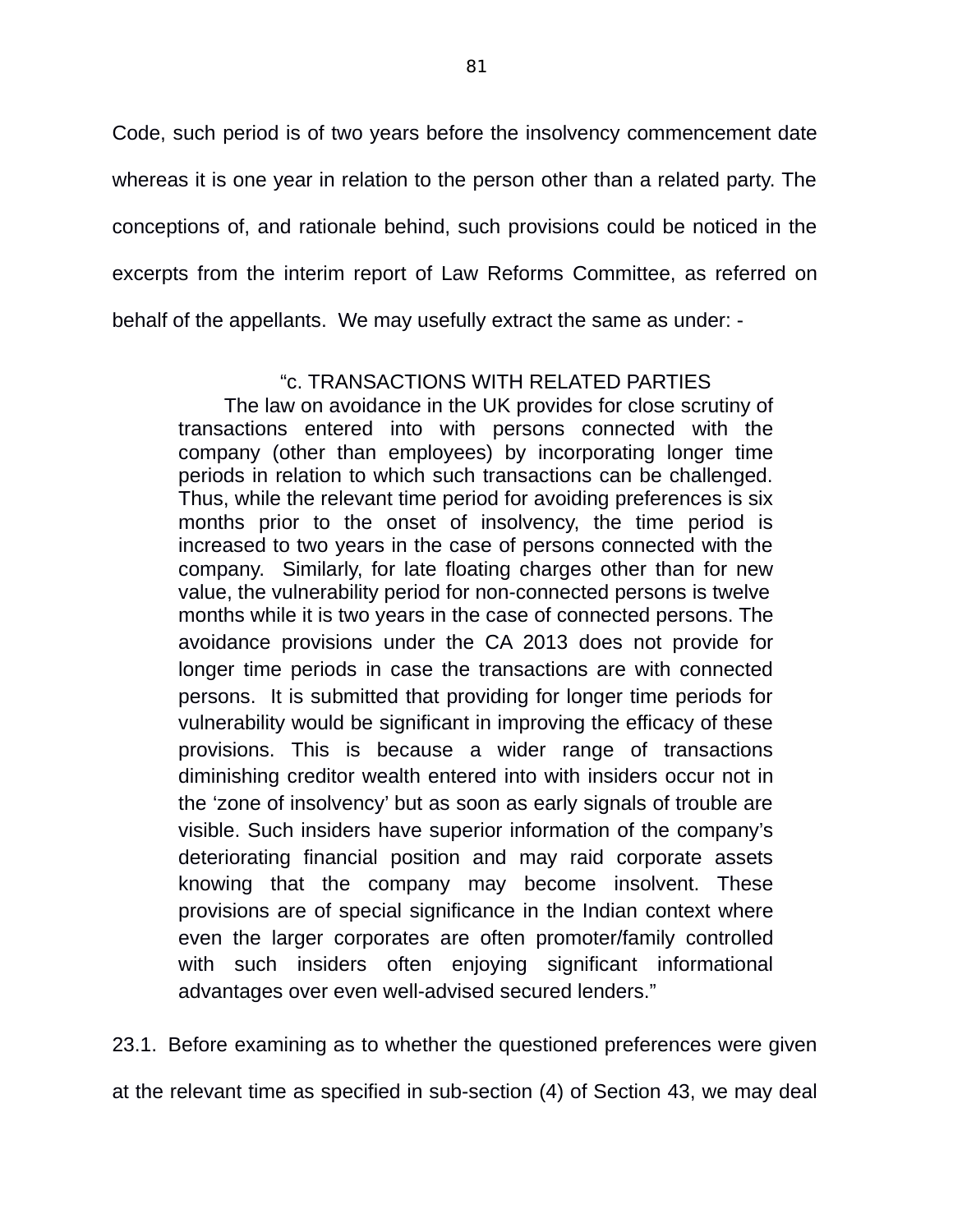with one part of the submissions made on behalf of some of the respondents that in view of the look-back periods provided in sub-section (4), the provisions of Section 43 of the Code, by their very nature, would come into operation at least one year after the enactment of the Code and else, it would be giving retrospective effect to these provisions which is not permissible. The submissions, in our view, remain bereft of substance.

23.1.1. The scheme of IBC is to disapprove and disregard such preferential transaction which falls within the ambit of Section 43 and to ensure that any property likely to have been lost due to such transaction is brought back to the corporate debtor; and if any encumbrance is created, to remove such encumbrance so as to bring the corporate debtor back on its wheels or in other event (of liquidation), to ensure *pro rata*, equitable and just distribution of its assets. Such provisions as contained in Sections 43 and 44 came into operation as the comprehensive scheme of corporate insolvency resolution and liquidation from the date of being made effective; and merely because look-back period is envisaged, for the purpose of finding 'relevant time', it cannot be said that the provision itself is retrospective in operation. Reference to the decision of this Court in the case of *Purbanchal Cables* (supra) is entirely inapt. In the said case, by virtue of the enactment in question, i.e., Interest on Delayed Payments to Small Scale and Ancillary Industrial Undertakings Act, 1993, a new liability of high rate of interest was created against the buyer in displacement of the general principles of Section 34 of the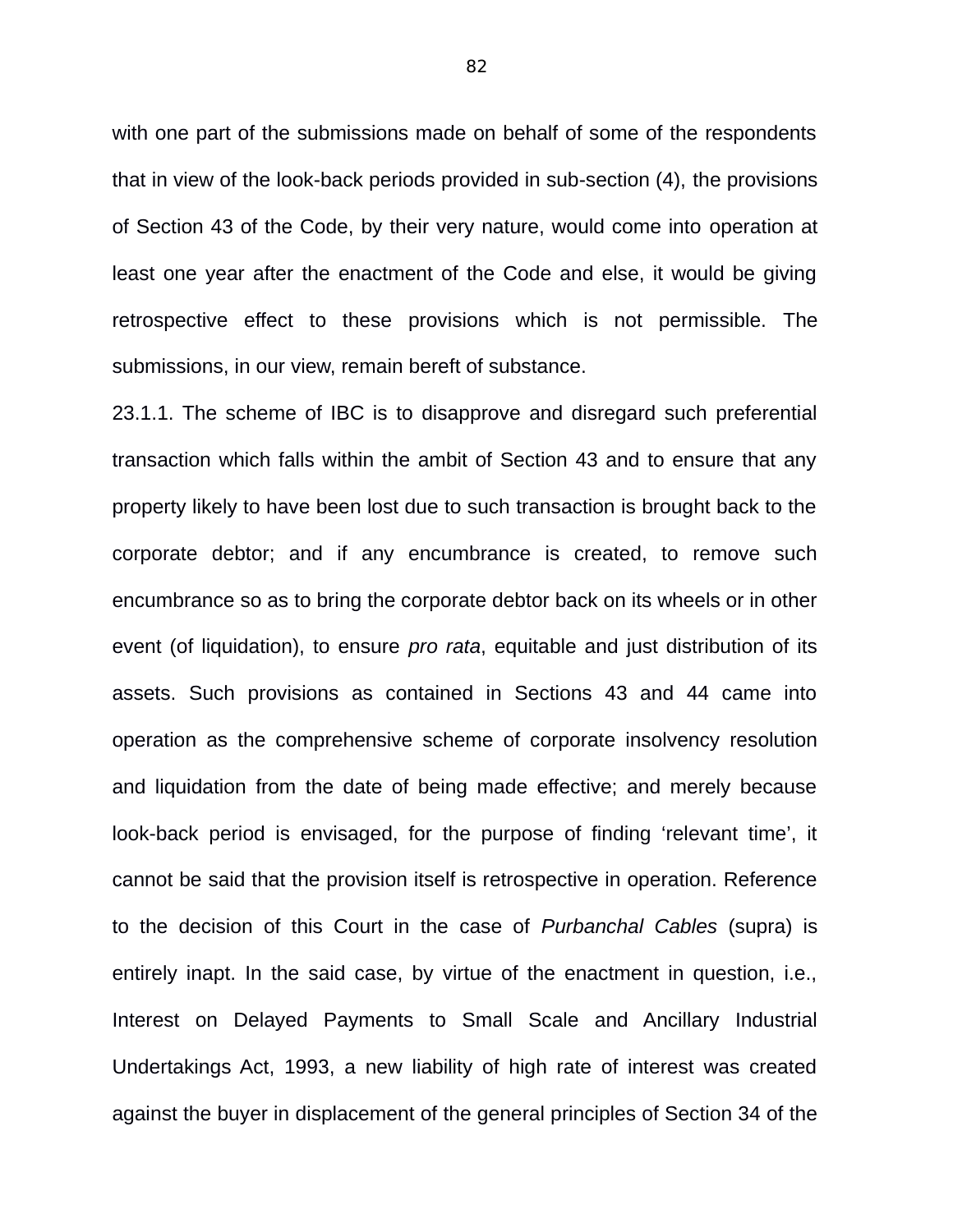Code of Civil Procedure. Hence, this Court found that the enactment creating new liability would only be prospective in operation. As noticed, fraudulent preferences in the affairs of corporate persons had been dealt with by the legislature in the Companies Act, 1956 and have also been dealt with in the Act of 2013. Though therein, essentially, the fraudulent preferences and transfers not in good faith are dealt with whereas, in the scheme of IBC, separate provisions are made as regards the transactions intended at defrauding the creditors (Section 49 IBC) as also for fraudulent trading or wrongful trading (Section 66 IBC). The provisions contained in Section 43, however, indicate the intention of legislature that when a preference is given at a relevant time and thereby, the beneficiary of preference acquires unwarranted better position in the event of distribution of assets, the same may not be countenanced. Looking to the scheme of IBC and the principles applicable for the conduct of the affairs of a corporate person, it cannot be said that anything of a new liability has been imposed or a new right has been created. Maximisation of value of assets of corporate persons and balancing the interests of all the stakeholders being the objectives of the Code, the provisions therein need to be given fuller effect in conformity with the intention of the legislature.

23.1.2. We may also observe that if the contentions urged on behalf of the respondents were to be accepted, the result would be of postponing the effective date of operation of sub-section (4) of Section 43 by two years in the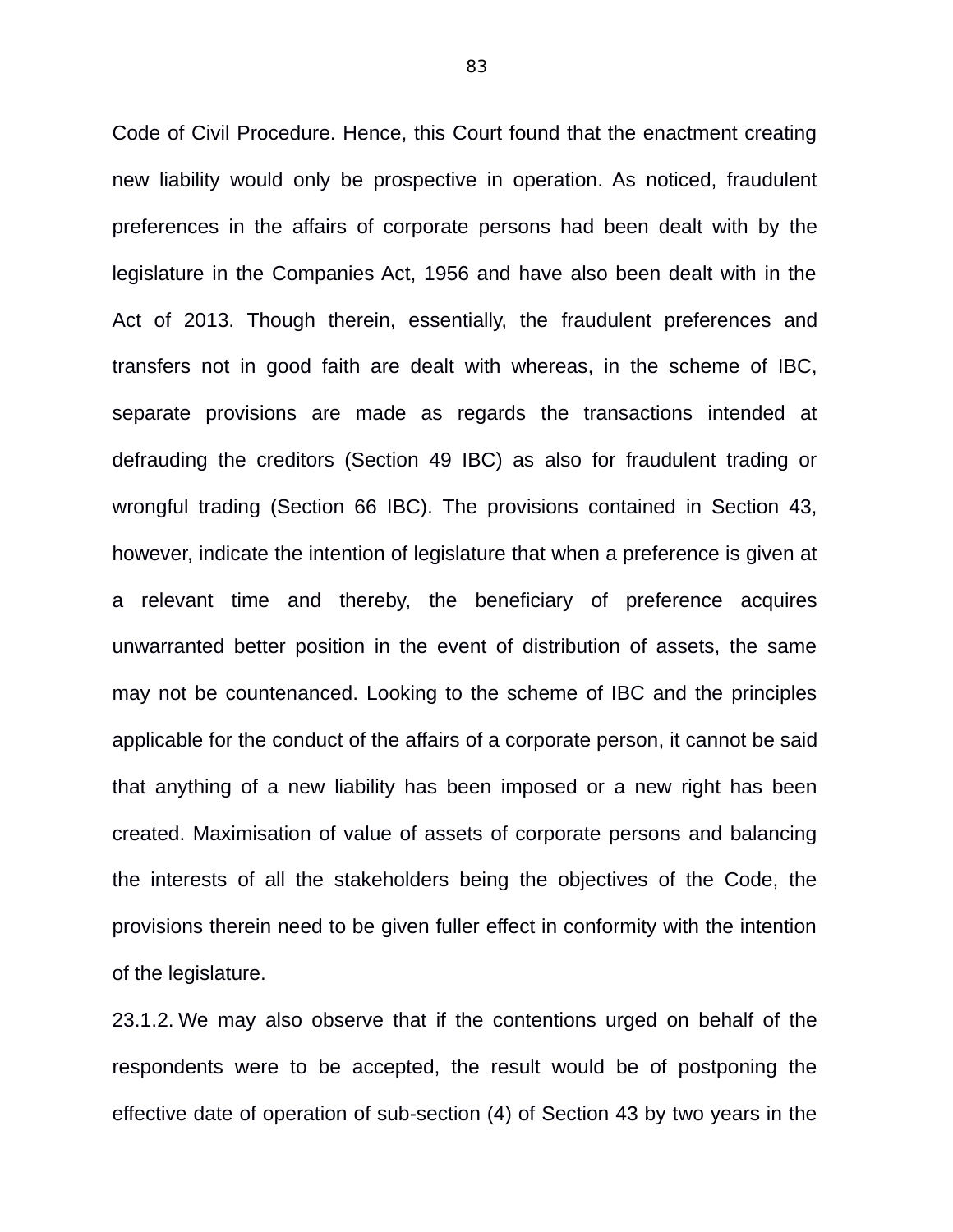case of related party and to one year in the case of unrelated party, and thereby, effectively postponing the application of entire Section 43 for a period of two years! That cannot be and had never been the intention of legislature. It is also noteworthy that by virtue of proviso to sub-section (3) of Section 1 of the Code, different dates can be provided for enforcement of different provisions of the Code; and in fact, different provisions have been brought into effect on different dates. However, after coming into force of the provisions, if a look-back period is provided for the purpose of any particular enquiry, it cannot be said that the operation of the provision itself would remain in hibernation until such look-back period from the date of commencement of the provision comes to an end. There is nothing in the Code to indicate that any provision in Chapter II or Chapter III be taken out and put in operation at a later date than the date notified. Such contentions being totally devoid of substance, deserve to be, and are, rejected.

24. We may now take up the question as to which of the transactions in question would entail in giving preference at a relevant time or otherwise. As noticed, the preference is given to JAL who is a related party of JIL. Hence, the look-back period is two years preceding insolvency commencement date i.e., 09.08.2017 per clause (a) of sub-section (4) of Section 43; and accordingly, the point of enquiry would be as to whether the preference had been given during the period of two years preceding 09.08.2017. Therefore, the transactions commencing from 10.08.2015 until the date of insolvency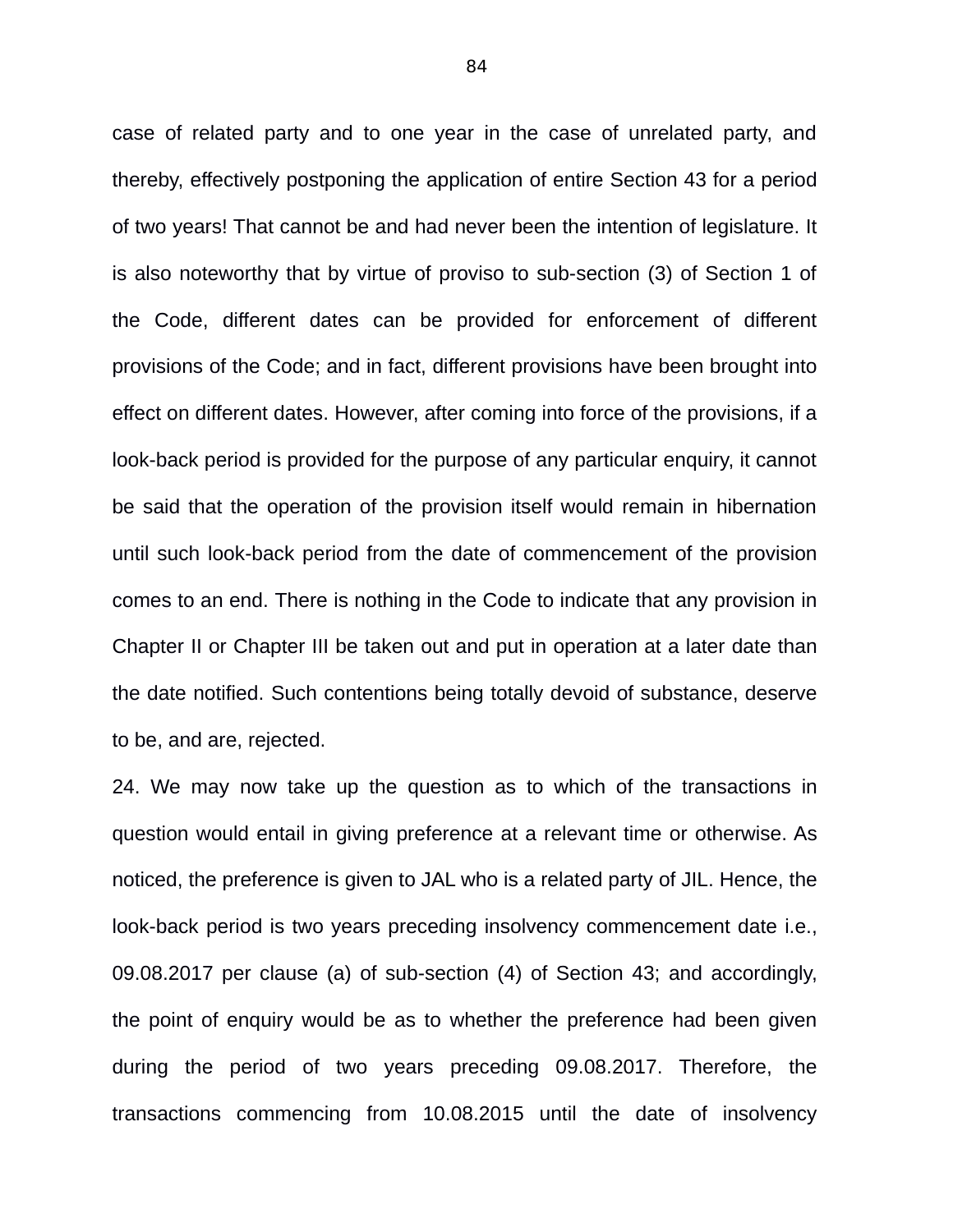commencement shall fall under the scanner. As noticed, it has been one of the major contentions of the respondents that most of the impugned transactions were not of creation of any new encumbrance by JIL and in fact, most of the properties in question had already been under mortgage with the respective lenders much before the period under consideration i.e., much before 10.08.2015.

24.1. It may at once be noticed that the transaction that was clearly falling beyond the period under consideration was, in fact, kept out of the purview of Section 43 of the Code by NCLT itself, being that relating to Property No. 7 (as mentioned in paragraph 4.5 hereinbefore).

24.2. So far as the transaction relating to Property No. 6 is concerned, being the mortgage deed dated 04.03.2016, towards Short-Term Loan Facility to JAL of Rs. 1000 crores by State Bank of India, the same obviously falls within the look-back period. Even if JAL had allegedly entered into the facility agreement with this lender bank on 26.03.2015, this date is hardly of any bearing so far as transaction by the corporate debtor JIL is concerned, which was made only on 04.03.2016.

24.3. In relation to the transactions concerning Property No. 1 and Property No. 2, for securing loans by the Consortium to JAL, it is submitted that there had been initial mortgage dated 24.02.2015 that was released on 15.09.2015 and a so-called re-mortgage was made on 15.09.2015 and thereafter, this was also released on 29.12.2016 and again the so-called re-mortgage was made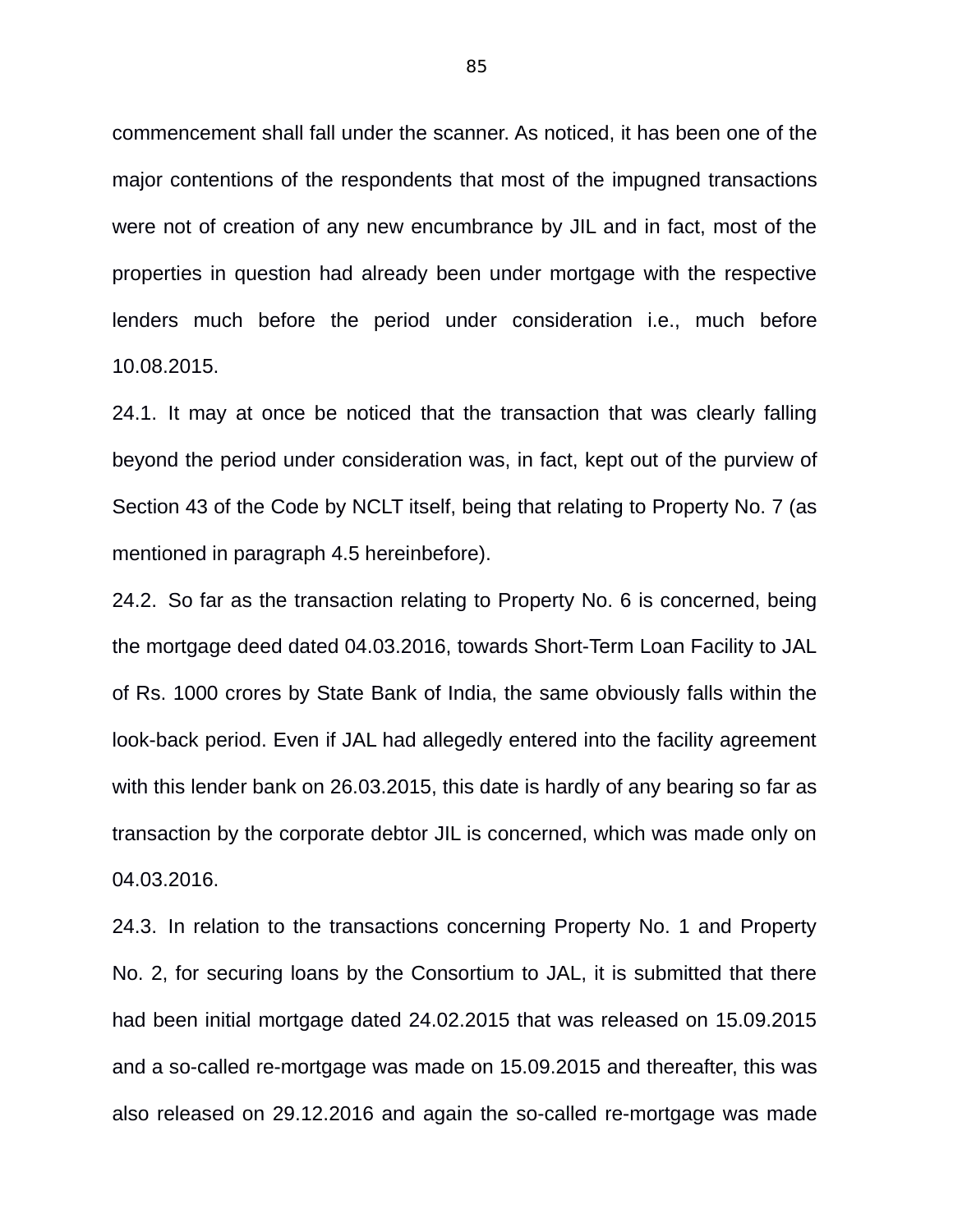on 29.12.2016. It is sought to be asserted that it had not been a case of creation of a fresh mortgage. Similarly, in relation to the transactions concerning Property No. 3, it is alleged that there had been initial mortgage dated 12.05.2014 for 433.35 acres of land of which, 240 acres was released on 30.12.2015, 35.05 acres was released on 24.06.2016 and the remaining 158.1739 acres of land was also released on 07.03.2017 but was remortgaged on this very date 07.03.2017. As regards Property No. 4, it is alleged that the same was put under mortgage initially on 12.05.2014, was released on 07.03.2017 and was re-mortgaged on this very date 07.03.2017. As regards Property No. 5, it is alleged that the same was put under mortgage initially on 24.06.2009, the mortgage was extended on 27.11.2012 and on 23.03.2013; it was released on 04.11.2015 and was re-mortgaged on 24.05.2016.

24.3.1. It has been one of the major contentions of the respondents that most of the impugned transactions were not of creation of any new encumbrance by JIL and in fact, most of the properties in question had already been under mortgage with the respective lenders. The submissions of respondents in relation to the aforesaid five transactions, that they had been of so-called remortgage/s, carry their own shortcomings and cannot be accepted. In the first place, we are clearly of the view that on release by the mortgagee, the mortgage ceases to exist and it is difficult to countenance the concept of a socalled re-mortgage. The so-called re-mortgage, on all its legal effects and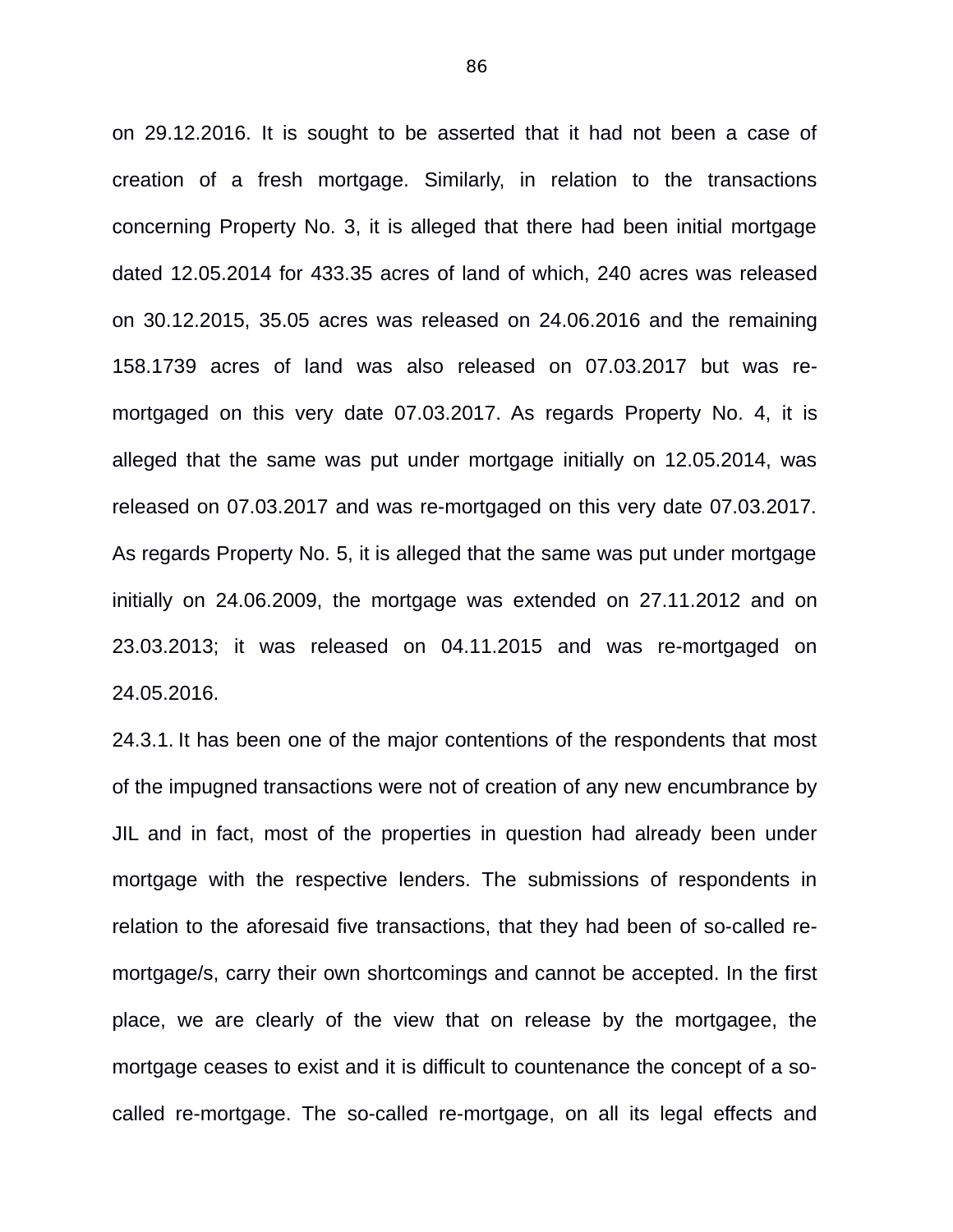connotations, could only be regarded as a fresh mortgage; and it obviously befalls on the mortgagor to consider at the time of creating any fresh mortgage as whether such a transaction is expedient and whether it should be entered into at all. Noticeable it is that in relation to Property No. 1 and 2, even if the initial mortgage had been dated 24.02.2015 falling beyond the look-back period, it was released on 15.09.2015 and this date (15.09.2015) falls within the look-back period. Even if the same property has been again mortgaged with the same lender/s on the same day of release, the same cannot be countenanced for the transaction operates towards extending unwarranted preference to JAL by the corporate debtor JIL. Significant it is to notice that while making this mortgage dated 15.09.2015, the facility amount being obtained by JAL got swelled from Rs. 3250 crores to a whopping Rs. 24109 crores and the number of creditors went up from 2 to 24. Such a transaction, in our view, had only been of a fresh mortgage to secure extra facilities obtained by JAL and thereby, extending unwarranted advantage to JAL at the cost of the estate of JIL. In the other transaction dated 29.12.2016, by which the properties in question were again put under mortgage with the lender/s, the facility amount was shown as Rs. 23491 crores. The transactions on 15.09.2015 and 29.12.2016 cannot be given credence with reference to the previous mortgage deed dated 24.02.2015. Similar is the case in relation to Property No. 3. Even when the previous mortgage was given on 12.05.2014 i.e., beyond the look-back period, there had been release deeds on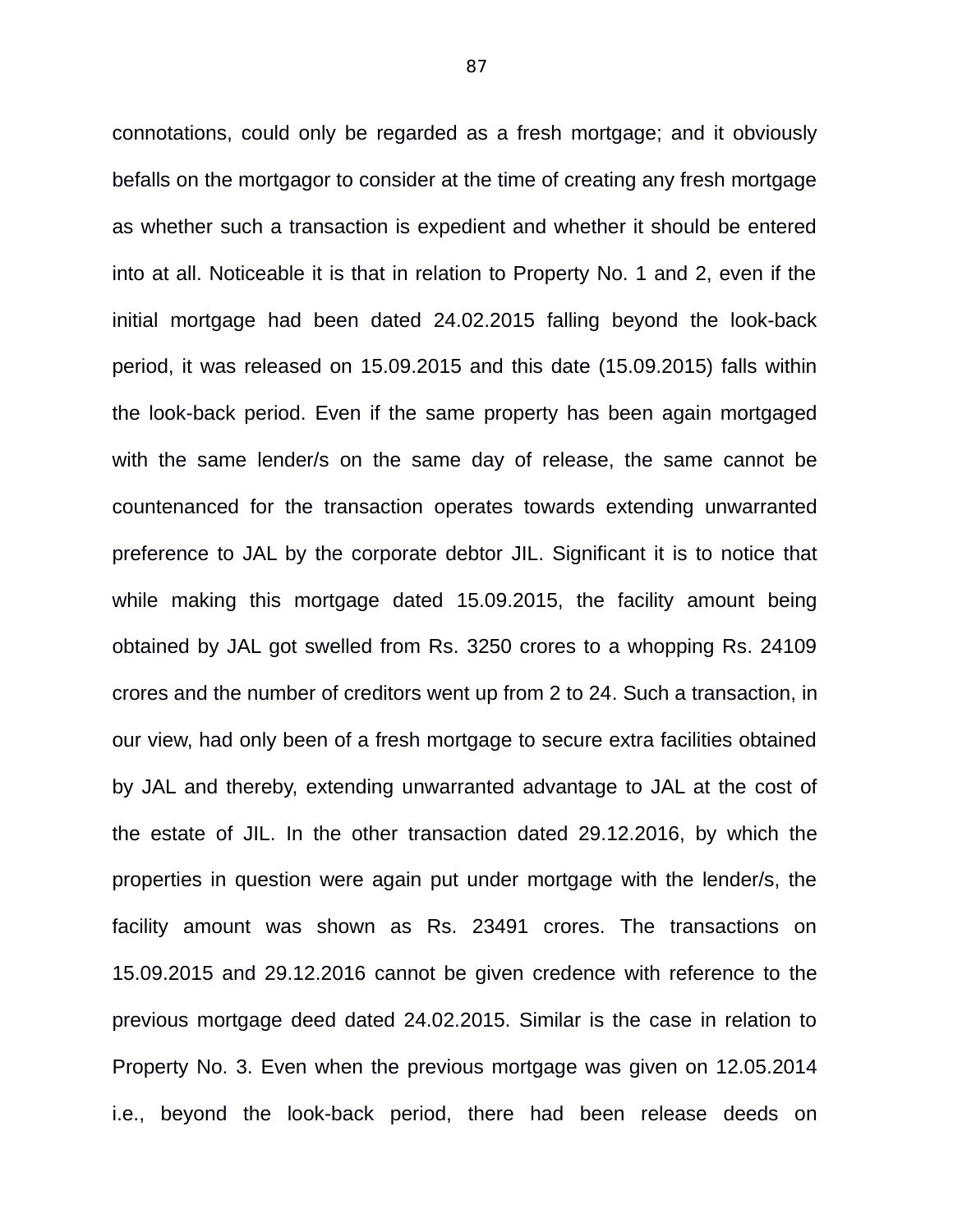30.12.2015 and 26.06.2016 as regards certain parcels of land. So far the release of land to JIL is concerned, the same causes no problem and only works to the benefit of JIL and its stakeholders. However, when the remaining land was also released on 07.03.2017, its fresh mortgage, even if on the same date, cannot be countenanced and is hit by Section 43, being a deemed preference. The very same considerations apply in relation to the Property No. 4 too. As regards Property No. 5, even if there had been certain previous mortgage transactions falling beyond the look-back period, the property got released on 04.11.2015; and thereafter, the fresh mortgage on 24.05.2016, with increased facility amount from Rs. 1470 crores to Rs. 1767 crores, suffers from the same vice, of being a deemed preference to a related party during the period of two years preceding the insolvency commencement date.

24.4. For what has been discussed hereinabove, the conclusion is inevitable that the impugned preference was given to a related party during a relevant time. However, before concluding on this part of discussion, we may also observe that reference to the decisions of Madras and Bombay High Courts in the case of *IDBI Bank Ltd* and *Monarch Enterprises* respectively, is neither apposite nor advances the cause of the respondents for the reason that the said decisions had essentially been on the question/s as to whether the impugned transactions were of fraudulent preference per Section 531 or lacking in good faith per Section 531A of the Companies Act, 1956. In fact, in the case of *IDBI Bank* (supra) the corporate debtor attempted to transfer one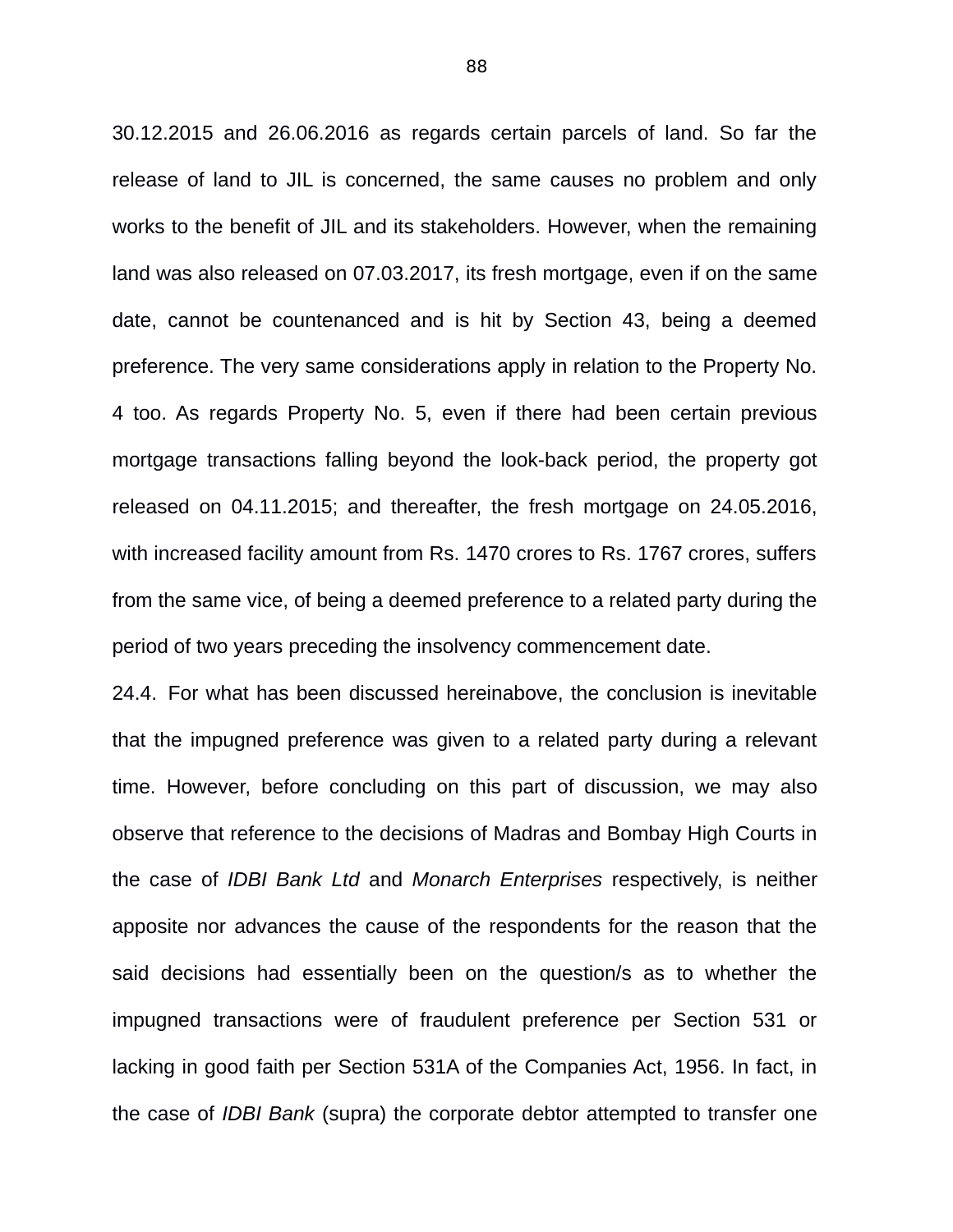of its property to the appellant bank, who was one of its creditors and in that regard, certain transactions like agreement for sale and handing over possession were suggested and it was alleged that the contract for sale was partly performed about one year and four months prior to the winding-up proceedings; and such being beyond the look-back period of six months as envisaged by Section 531 of the Companies Act, 1956, it was argued that it had not been a fraudulent transfer. The contentions were not accepted by the Single Judge and by the Division Bench of the High Court for the reason that mere handing over of possession or documents did not complete the sale; rather the Court was of the view that such documents were created only in order to avoid the transaction being called a fraudulent preference. Apart that the element of fraud is not the essential ingredient of Section 43 of the Code, the said decision in *IDBI Bank*, on the approach of the Courts towards corporate transactions makes it clear that any transaction favouring one stakeholder at the cost of the other is viewed with disfavour and is disapproved, particularly if it takes place during the prescribed look-back period.

24.5. For what has been discussed hereinabove, the answer to question (iv) as referred in paragraph 20 is that the transactions in question had been of deemed preference to related party JAL by the corporate debtor JIL during the look-back period of two years and have rightly been held covered within the period envisaged by sub-section (4) of Section 43 of the Code.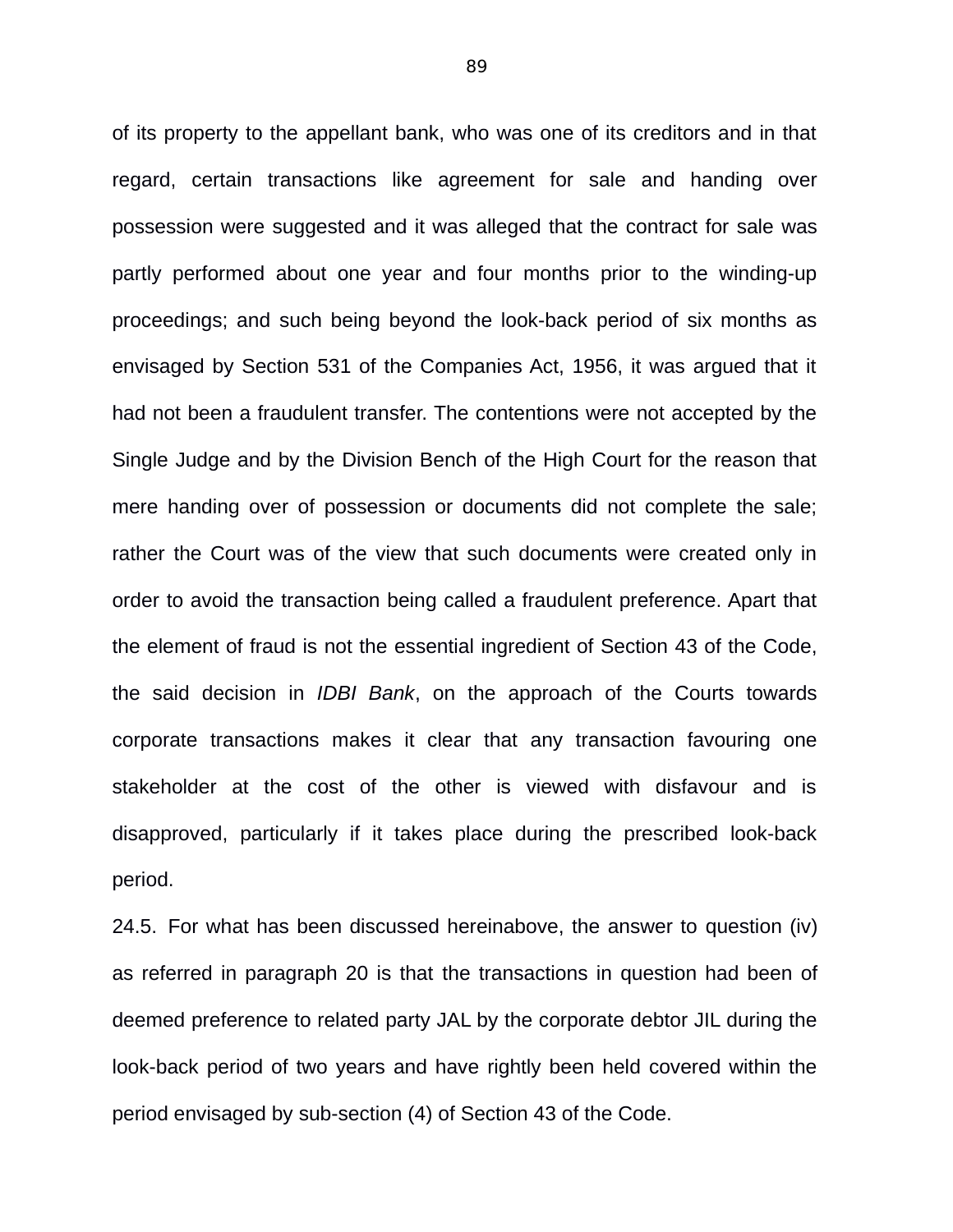#### **Ordinary course of business or financial affairs**

25. Even when it is held that the impugned transactions answer to the requirements of sub-section (2) of Section 43 and fall within the period specified in sub-section (4) thereof, the question still remains as to whether the impugned transactions do or do not fall within the exclusion provided by subsection (3) of Section 43 of the Code? As noticed, two types of transfers, as specified in clauses (a) and (b) of sub-section (3) of Section 43, are not to be treated as preference for the purpose of sub-section (2). It has been the mainstay of respondent-lenders that, in any case, the transfers in question were made in the ordinary course of their business and hence, fall within clause (a) of Section 43(3) that excludes the transfer made in the ordinary course of business or financial affairs of the corporate debtor or the transferee. It has been forcefully argued that the lenders of JAL are the transferees in the transactions in question and their ordinary course of business being of providing financial support with loans and advances, such transfers are not included in sub-section (2) of Section 43 by virtue of the exclusion provided in sub-section (3) thereof. On the other hand, the main plank of submissions on behalf of the appellants has been that the expression "or" occurring in clause (a) of sub-section (3) of Section 43, seemingly disjunctive of corporate debtor on one hand and transferee on the other, is required to be read as "and" so as to be conjunctive and covering only the transfers made in the ordinary course of business or financial affairs of the corporate debtor and the transferee. It is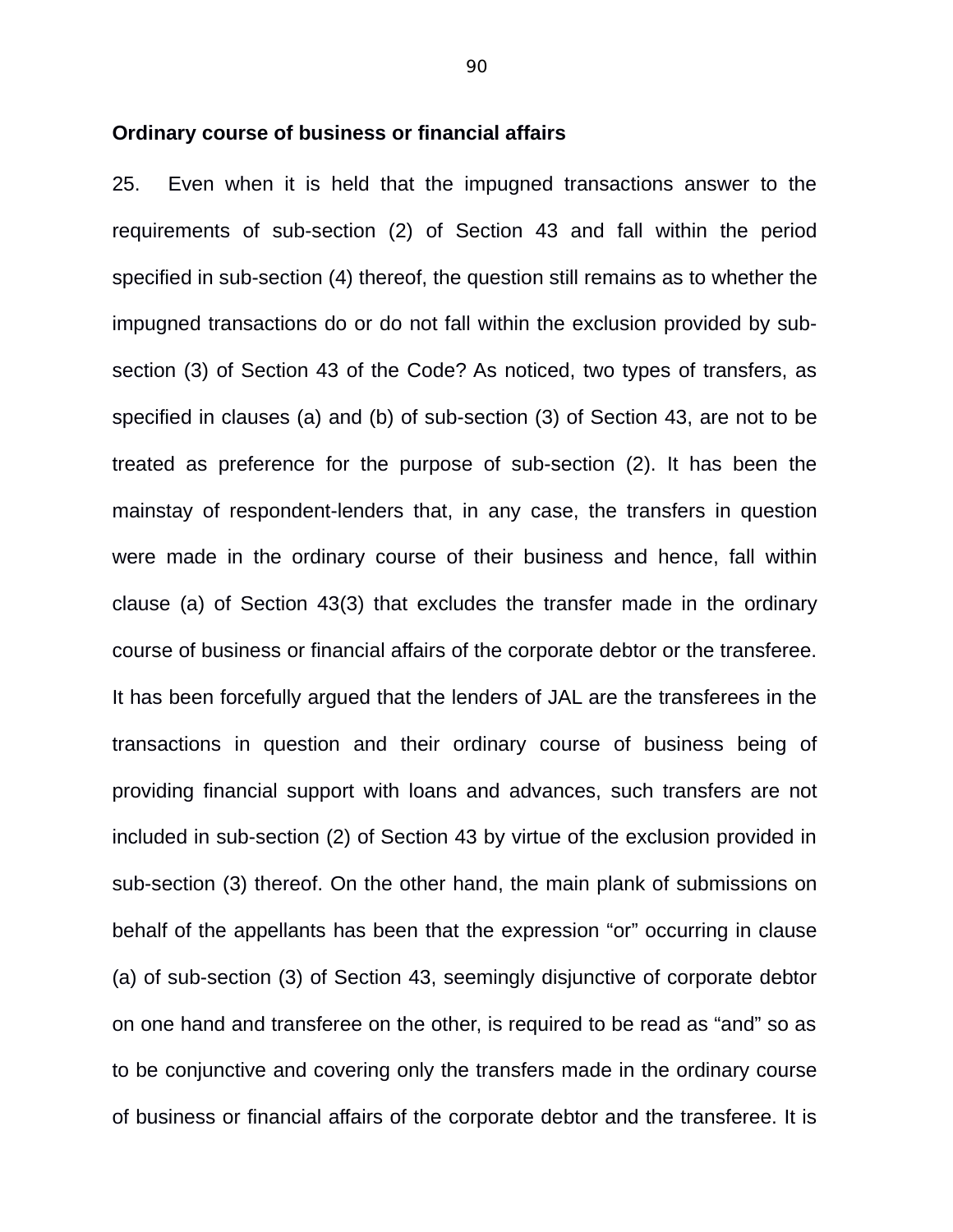submitted on behalf of the appellants that such mortgage transactions had neither been in the ordinary course of business or financial affairs of the corporate debtor JIL nor secure new value in the property acquired by the corporate debtor and hence, are not excepted transactions within the meaning of sub-section (3) of Section 43 of the Code.

25.1. Having taken into comprehension the scheme of the Code and the purpose and purport of the provisions contained in Section 43, we find force and substance in the submissions made on behalf of the appellants.

25.2. As noticed, in the scheme of such provisions in the Code, the underlying concept is to disregard and practically annul such transactions which appear, in the course of insolvency resolution or liquidation, to be preferential so as to minimise the potential loss to other stakeholders in the affairs of the corporate debtor, particularly its creditors. What is to be examined for the purpose of Section 43 is the conduct and affairs of the corporate debtor. If the beneficiary of the transaction in question is a related party of the corporate debtor, the period of enquiry is enlarged to two years whereas this period is one year in other cases. During such scanning, by virtue of sub-section (3) of Section 43, two types of transfers are kept out of the purview of sub-section (2), which would not be treated as preference. Though in the present case, we are concerned only with the phraseology occurring in clause (a) of sub-section (3) but, we may usefully refer to clause (b) thereof, for an insight into the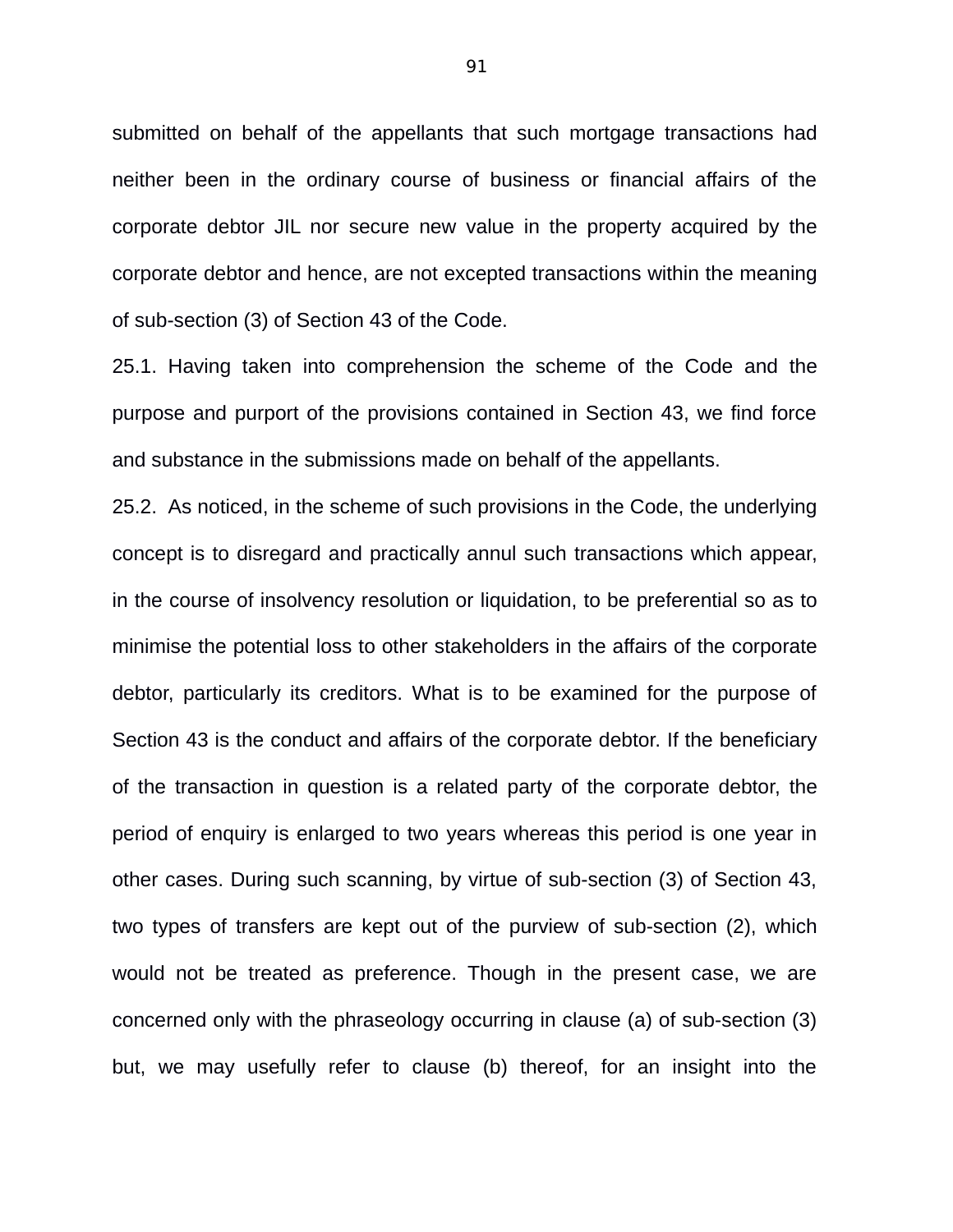underlying concept for providing exception in regard to certain transfers and keeping them out of the purview of 'preference'.

25.2.1. By virtue of clause (b) of sub-section (3) [read with *Explanation* thereto], any transfer creating a security interest in the property 'acquired' by the corporate debtor is not to be treated as preference to the extent that such security interest secures new value in monetary terms or in terms of goods, services or new credit or in release of a previously transferred property. Any micro dissection of clause (b) of sub-section (3) of Section 43 is not required in the present case. Suffice it to notice that even a bare look at the provision brings forth the concept that value enhancement or strengthening of the corporate debtor ought to be the result of a transfer, if it is to remain out of the ambit of sub-section (2) and not to fall within the mischief of being preferential. 25.2.2. Another feature of vital importance is that the matter is examined with reference to the dealing and conduct of the corporate debtor; and *qua* the health and prospects of the corporate debtor. Applying the well-known principles of *noscitur a sociis*, whereunder the questionable meaning of a doubtful word could be derived and understood from its associates and context; and usefully recapping that the scheme of Section 43 of the Code is essentially of scanning through the affairs of the corporate debtor and to discredit and disregard such transaction by the corporate debtor which tends to give unwarranted benefit to one of its creditor/surety/guarantor over others, in our view, the purport of clause (a) of sub-section (3) of Section 43 is also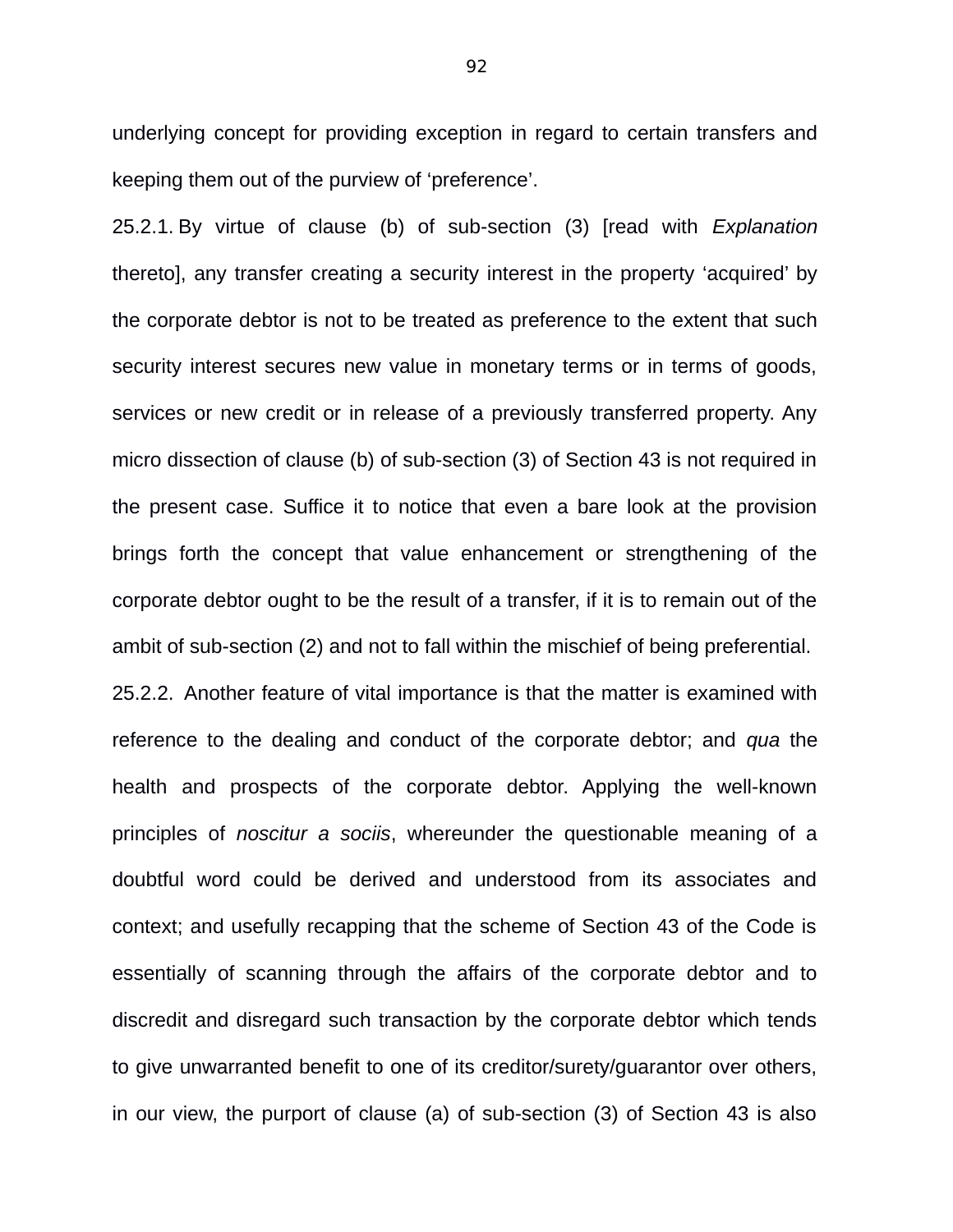principally directed towards the corporate debtor's dealings. In other words, the whole of conspectus of sub-section (3) is that only if any transfer is found to have been made by the corporate debtor, either in the ordinary course of its business or financial affairs or in the process of acquiring any enhancement in its value or worth, that might be considered as having been done without any tinge of favour to any person in preference to others and thus, might stand excluded from the purview of being preferential, subject to fulfilment of other requirements of sub-section (3) of Section 43.

25.3. Needless to reiterate that if the transfer is examined with reference to the ordinary course of business or financial affairs of the transferee alone, it may conveniently get excluded from the rigour of sub-section (2) of Section 43, even if not standing within the scope of ordinary course of business or financial affairs of the corporate debtor. Such had never been the scheme of the Code nor the intent of Section 43 thereof. It has rightly been contended on behalf of the appellants that for the purpose of exception under clause (a) of sub-section (3) of Section 43, the intent of legislature is required to be kept in view. If the ordinary course of business or financial affairs of the transferee (lenders of JAL in the present case) would itself be decisive for exclusion, almost every transfer made to the transferees like the lender-banks/financial institutions would be taken out of the net, which would practically result in frustrating the provision itself.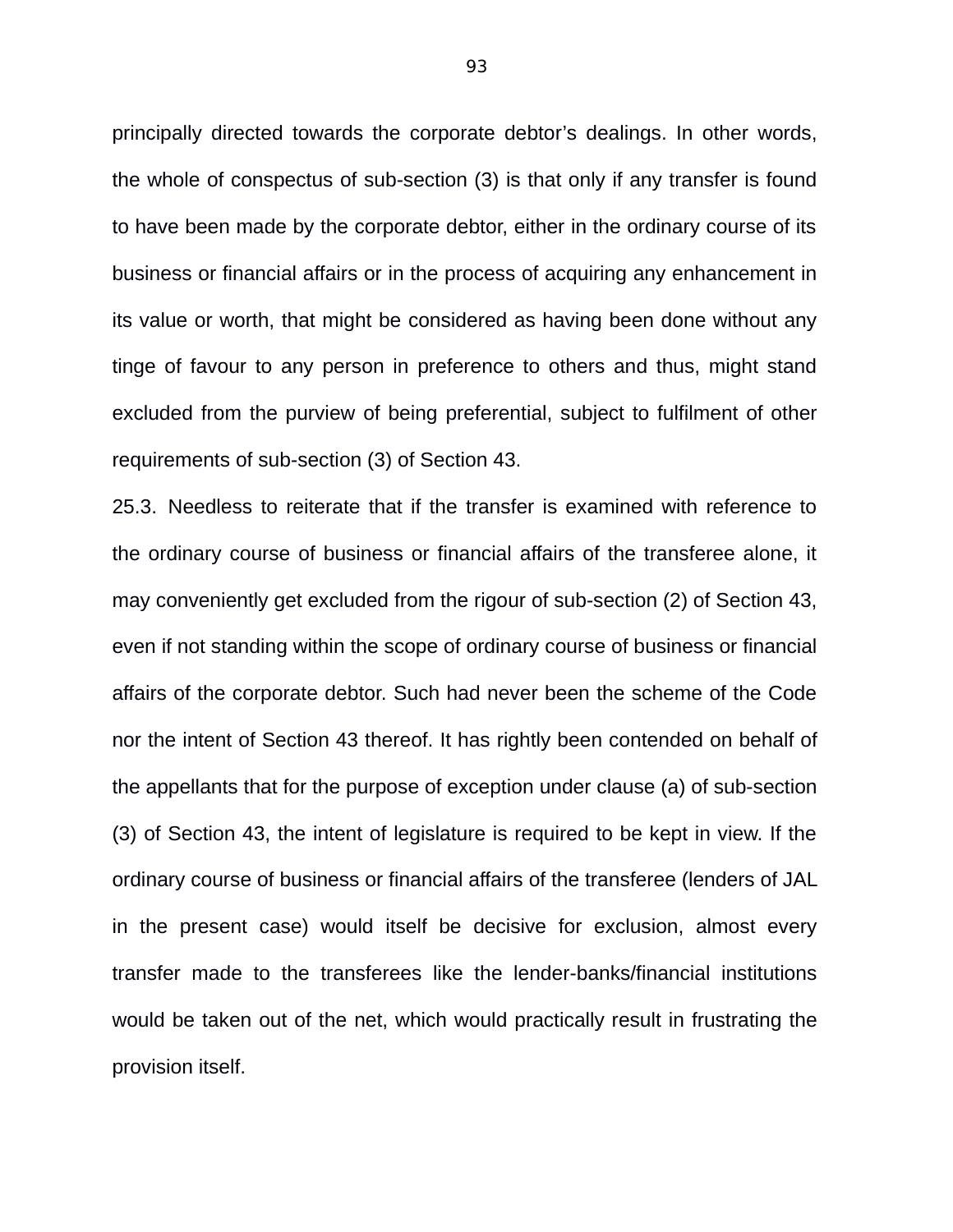25.4. It remains trite that an interpretation that defeats the scheme, intent and object of the statutory provision is to be eschewed and for that matter, if necessary, by applying the principles of purposive interpretation rather than literal. In the case of *R.M.D. Chamarbaugwala* (supra), the Constitution Bench of this Court has held that well known cannons of construction of statutes permit the Court to read the word "or" as "and" after looking at the clear intention of the legislature. In the case of *Mazagaon Dock Ltd* (supra), when the expression "or" occurring in sub-section (2) of Section 42 of the Income Tax Act, 1922 did appear bringing out the result which could not have been intended, the same was read in the context as meaning "and". This Court said:

"10. The word "or" in the clause would appear to be rather inappropriate, as it is susceptible of the interpretation that when some profits are made but they are less than normal profits, tax could only be imposed either on the one or on the other, and that accordingly a tax on the actual profits earned would bar the imposition of tax on profits which might have been received. Obviously, that could not have been intended, and the word "or" would have to be read in the context as meaning "and"…."

25.5. Looking to the scheme and intent of the provisions in question and applying the principles aforesaid, we have no hesitation in accepting the submissions made on behalf of the appellants that the said contents of clause (a) of sub-section (3) of Section 43 call for purposive interpretation so as to ensure that the provision operates in sync with the intention of legislature and achieves the avowed objectives. Therefore, the expression "or", appearing as disjunctive between the expressions "corporate debtor" and "transferee", ought to be read as "and"; so as to be conjunctive of the two expressions i.e.,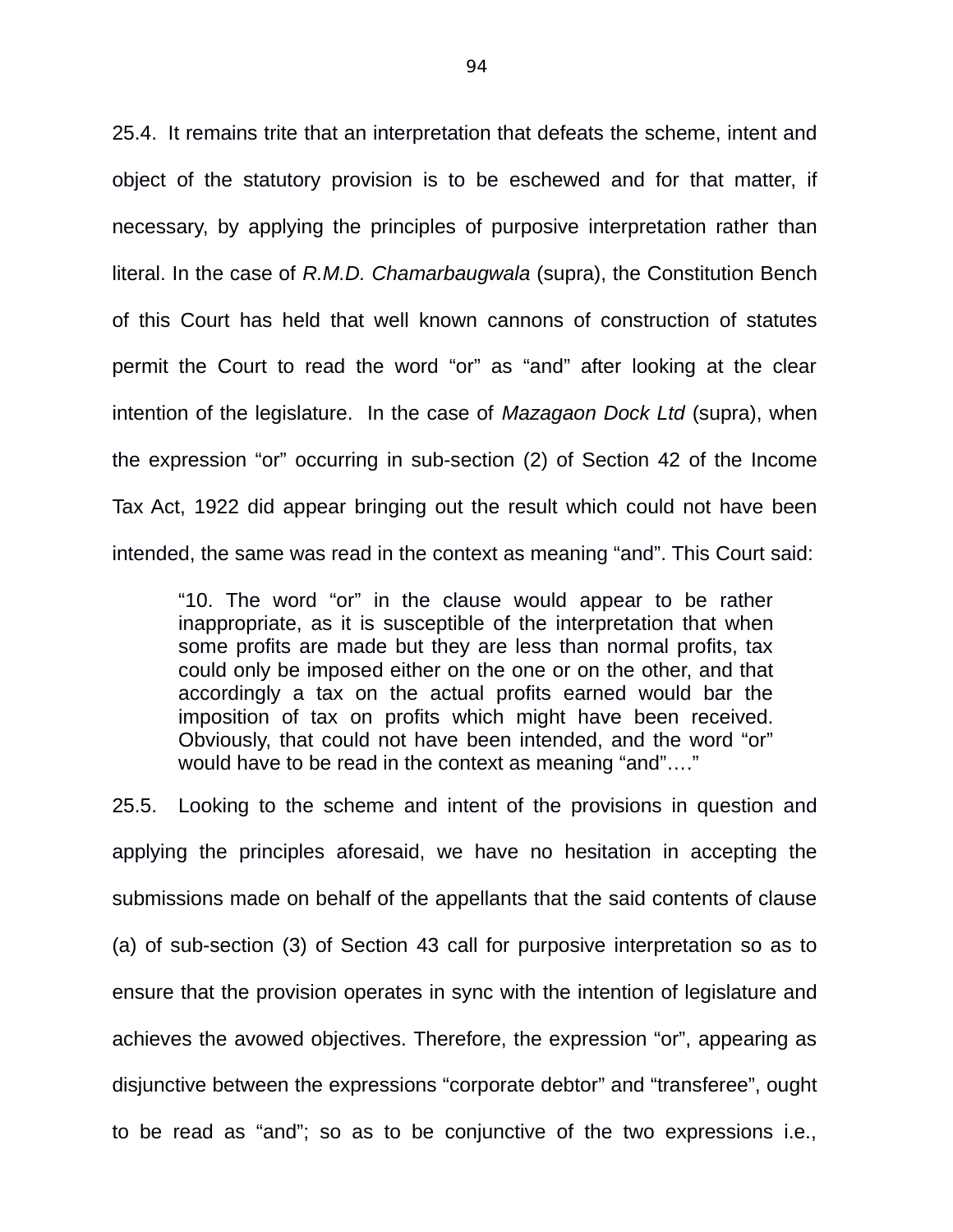"corporate debtor" and "transferee". Thus read, clause (a) of sub-section (3) of Section 43 shall mean that, for the purposes of sub-section (2), a preference shall not include the *transfer made in the ordinary course of the business or financial affairs of the corporate debtor and the transferee*. Only by way of such reading of "or" as "and", it could be ensured that the principal focus of the enquiry on dealings and affairs of the corporate debtor is not distracted and remains on its trajectory, so as to reach to the final answer of the core question as to whether corporate debtor has done anything which falls foul of its corporate responsibilities.

25.6. The result of discussion in the foregoing paragraphs is that the transfers in question could be considered outside the purview of sub-section (2) of Section 43 of the Code only if it could be shown that same were made in the 'ordinary course of business or financial affairs' of the corporate debtor JIL and the transferees. Even if transferees submit that such transfers had been in the ordinary course of their business, the question would still remain if the transfers were made in the ordinary course of business or financial affairs of the corporate debtor JIL so as to fall within the exception provided by clause (a) of sub-section (3) of Section 43 of the Code.

25.6.1. Thus, the enquiry now boils down to the question as to whether the impugned transfers were made in the ordinary course of business or financial affairs of the corporate debtor JIL. It remains trite that an activity could be regarded as 'business' if there is a *course of dealings,which are either actually*

95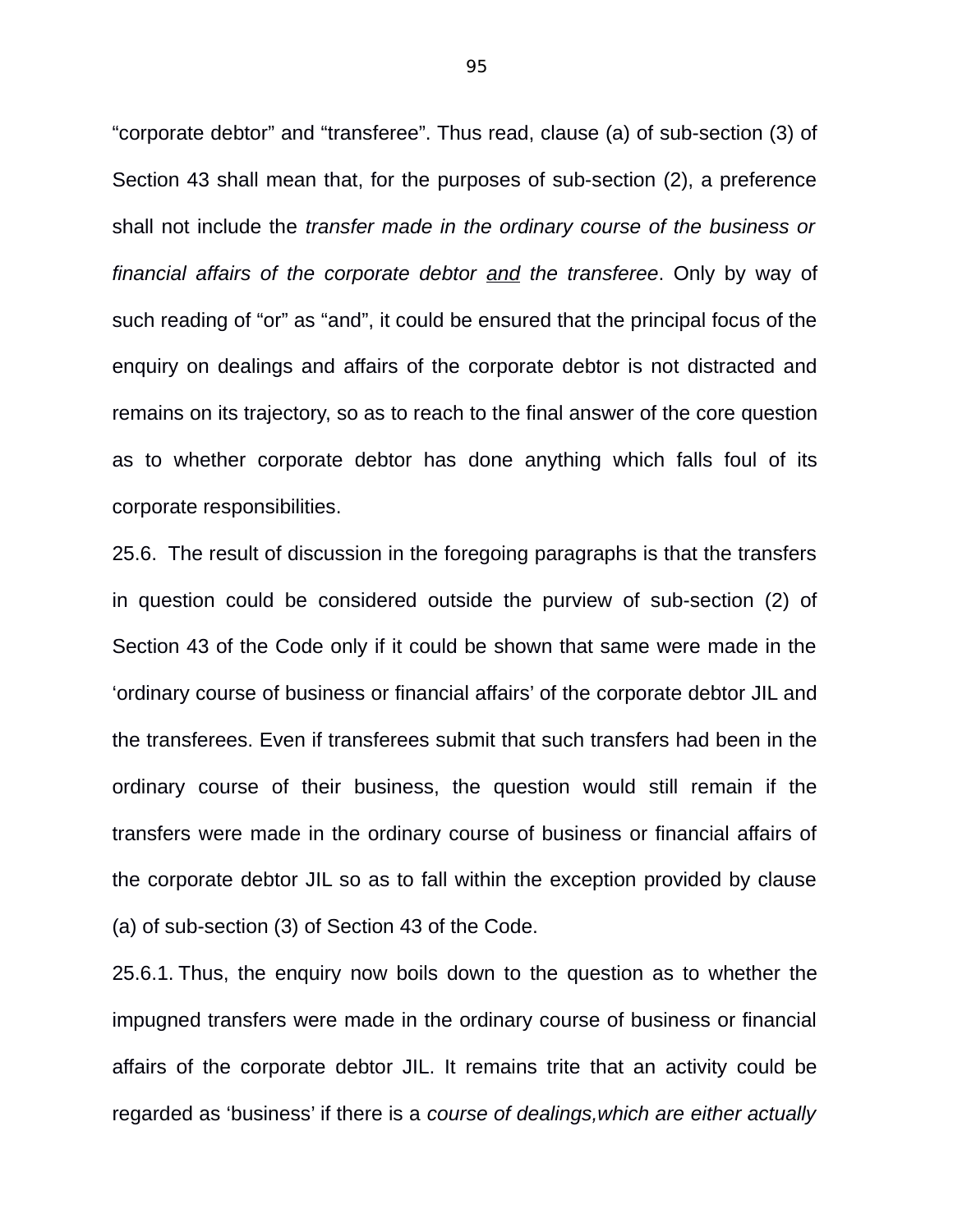*continued or contemplated to be continued with a profit motive*. [43](#page--1-3) As regards

the meaning and essence of the expression 'ordinary course of business',

reference made by the appellants to the decision of the High Court of Australia

in *Downs Distributing Co* (supra), could be usefully recounted as under:-

"As was pointed out in Burns v. McFarlane the issues in sub-s. 2(b) of s. 95 of the Bankruptcy Act 1924-1933 are "(1) good faith; (2) valuable consideration; and (3) ordinary course of business." This last expression it was said "does not require an investigation of the course pursued in any particular trade or vocation and it does not refer to what is normal or usual in the business of the debtor or that of the creditor." It is an additional requirement and is cumulative upon good faith and valuable consideration. It is, therefore, not so much a question of fairness and absence of symptoms of bankruptcy as of the everyday usual or normal character of the transaction. The provision does not require that the transaction shall be in the course of any particular trade, vocation or business. It speaks of the course of business in general. But it does suppose that according to the ordinary and common flow of transactions in affairs of business there is a course, an ordinary course. **It means that the transaction must fall into place as part of the undistinguished common flow of business done, that it should form part of the ordinary course of business as carried on, calling for no remark and arising out of no special or particular situation.**"

(emphasis supplied)

25.6.2. Taking up the transactions in question, we are clearly of the view that even when furnishing a security may be one of normal business practices, it would become a part of 'ordinary course of business' of a particular corporate entity only if it falls in place as part of 'the undistinguished common flow of business done'; and is not arising out of 'any special or particular situation', as rightly expressed in *Downs Distributing Co* (supra). Though we may assume

<sup>43</sup> vide *State of Andhra Pradesh v. H. Abdul Bakshi and Bros.:* **1964 STC 644** (at p. 647).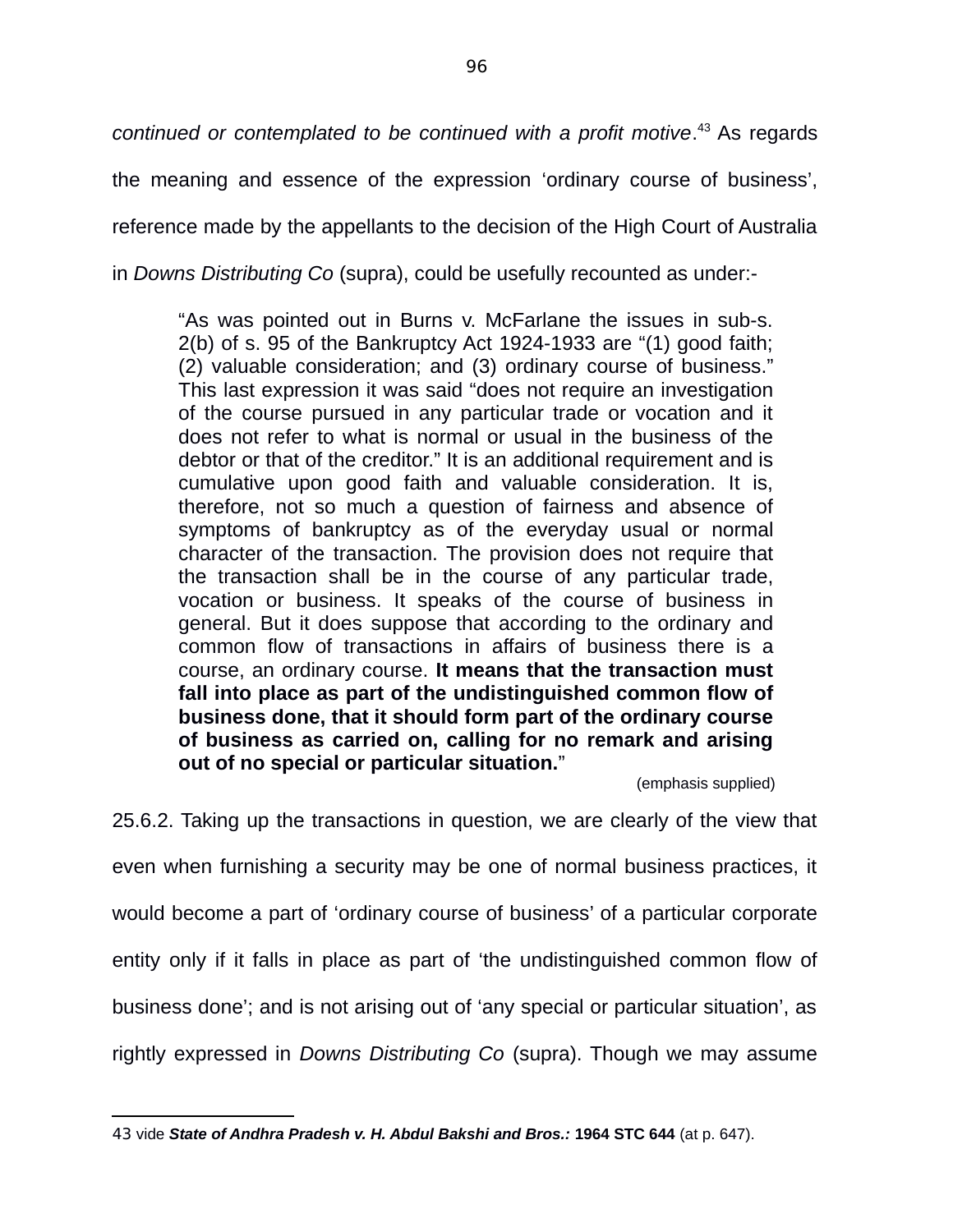that the transactions in question were entered in the ordinary course of business of bankers and financial institutions like the present respondents but on the given set of facts, we have not an iota of doubt that the impugned transactions do not fall within the ordinary course of business of the corporate debtor JIL. As noticed, the corporate debtor has been promoted as a special purpose vehicle by JAL for construction and operation of Yamuna Expressway and for development of the parcels of land along with the expressway for residential, commercial and other use. It is difficult to even surmise that the business of JIL, of ensuring execution of the works assigned to its holding company and for execution of housing/building projects, in its ordinary course, had inflated itself to the extent of routinely mortgaging its assets and/or inventories to secure the debts of its holding company. It had also not been the ordinary course of financial affairs of JIL that it would create encumbrances over its properties to secure the debts of its holding company. In other words, we are clearly of the view that the ordinary course of business or financial affairs of the corporate debtor JIL cannot be taken to be that of providing mortgages to secure the loans and facilities obtained by its holding company; and that too at the cost of its own financial health. As noticed, JIL was already reeling under debts with its accounts with some of the lenders having been declared NPA; and it was also under heavy pressure to honour its commitment to the home buyers. In the given circumstances, we have no hesitation in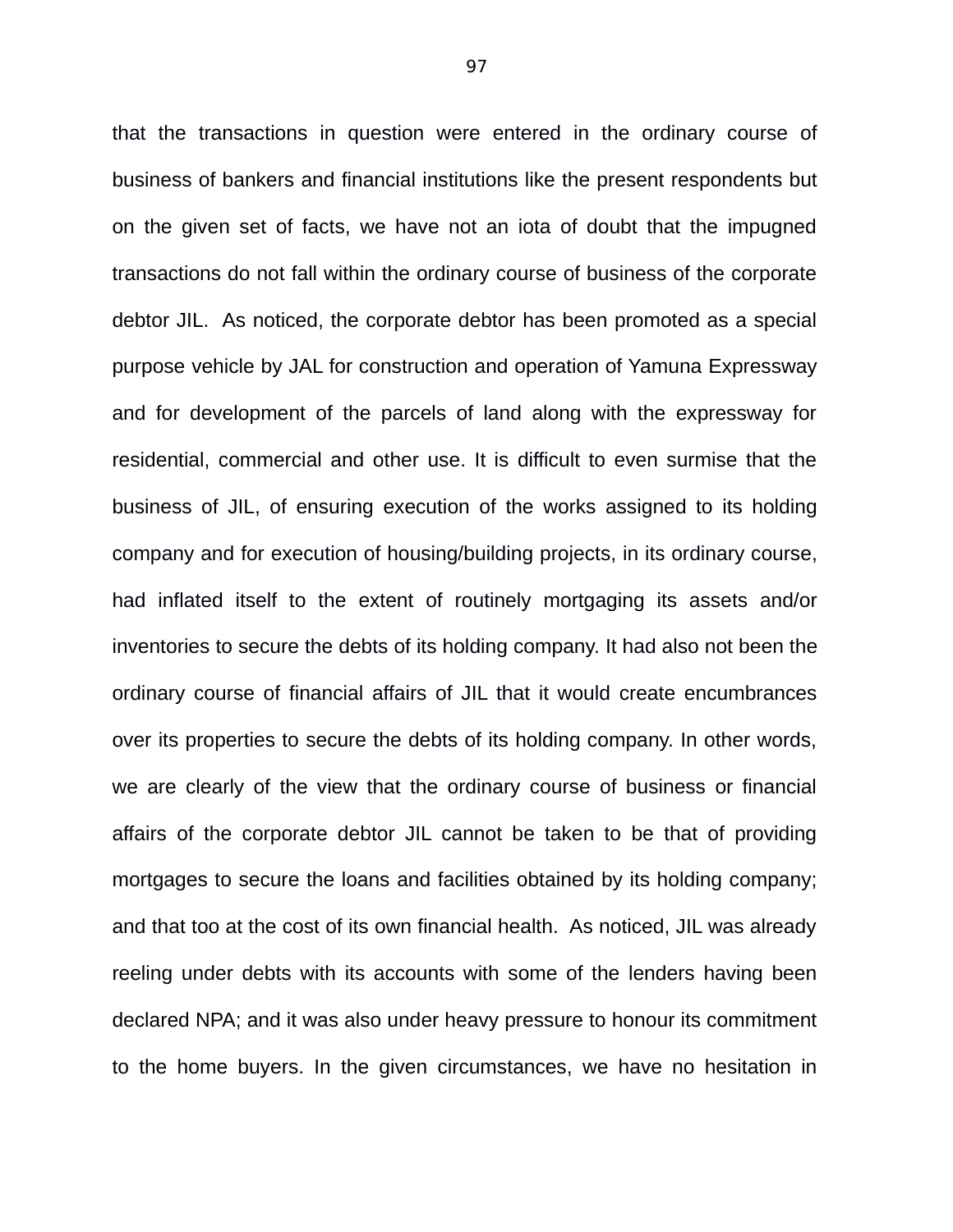concluding that the transfers in questions were not made in ordinary course of business or financial affairs of the corporate debtor JIL.

25.7. The submissions that security was disclosed in the Annual Reports or that none of the creditors expressed dissent are of no effect because such disclosure or want of objection by creditors, by themselves, do not operate as estoppel against anybody nor would take the transaction out of the purview of the legal fiction predicated in Section 43, if it is otherwise of a preference at a relevant time. Similarly, the distinction between 'NPA' and 'wilful default'; the submission that NPA could be regularised; and further the submission that the mortgages were created before JIL was declared NPA, are hardly of any bearing on the question as to whether the impugned transactions had been in the ordinary course of business or financial affairs of JIL. Thus, reference to the decisions like that in *Keshavlal Khemchand* and *Jah Developers* (supra) is not of any consequence and need not be dilated upon. The answer to this question, in our view, could only be in the negative. That is to say that the impugned transactions had not been in the ordinary course of business or financial affairs of JIL.

25.8. Therefore, the answer to question (v) as referred in paragraph 20 is that the impugned transactions are not of excepted transfers in terms of subsection (3) of Section 43 of the Code.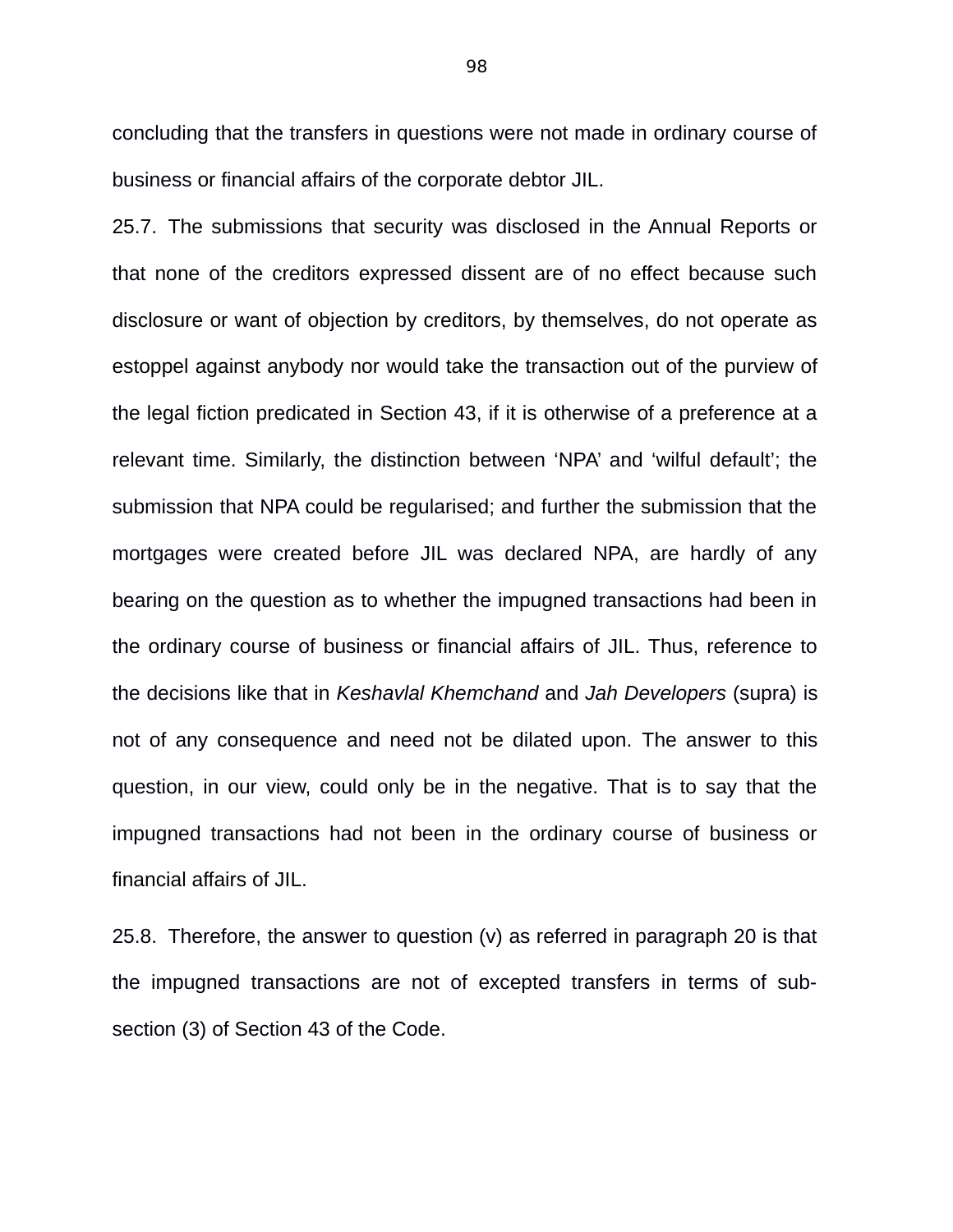#### **The concern expressed by lenders of JAL is legally untenable**

26. The argument of lenders, that holding the transactions in question as preferential would result in impacting large number of transactions undertaken by the bankers/financial institutions, of financing in the ordinary course of their business; and the consequences may be devastating and irreversible on the economy, has only been noted to be rejected.

26.1. It needs hardly any emphasis that in the ordinary course of their business, when the bankers or financial institutions examine any proposal for loan or advance or akin facility, they are supposed to, and they indeed, take up the exercise commonly termed as 'due diligence'<sup>[44](#page--1-4)</sup> so as to study the viability of the proposed enterprise as also to ensure, *inter alia*, that the security against such loan/advance/facility is genuine and adequate; and would be available for enforcement at any point of time. Given the nature of transaction, the lenders must prefer a clean security to justify the transaction as being in the ordinary course of their business. In the same exercise, in the ordinary course of their business, if they are at all entering into a transaction whereby a third party security, including that of a subsidiary company, is to be taken as collateral, they are obliged to undertake further due diligence so as to ensure

<sup>44</sup> As regards the present context, the term 'due diligence' is explained in P. Ramanatha Aiyar's Advanced Law Lexicon  $(5<sup>th</sup> Ed.-Vol 2, p.1654)$  in the following:

<sup>&</sup>quot;The detailed review of the borrower/issuer's overall position, which is supposed to be undertaken by the lead manager of a new financing in conjunction with the preparation of legal documentation.

Analysis of the financial status and prospects of company before it receives a major investment of capital. It is usually carried out by an independent accountant."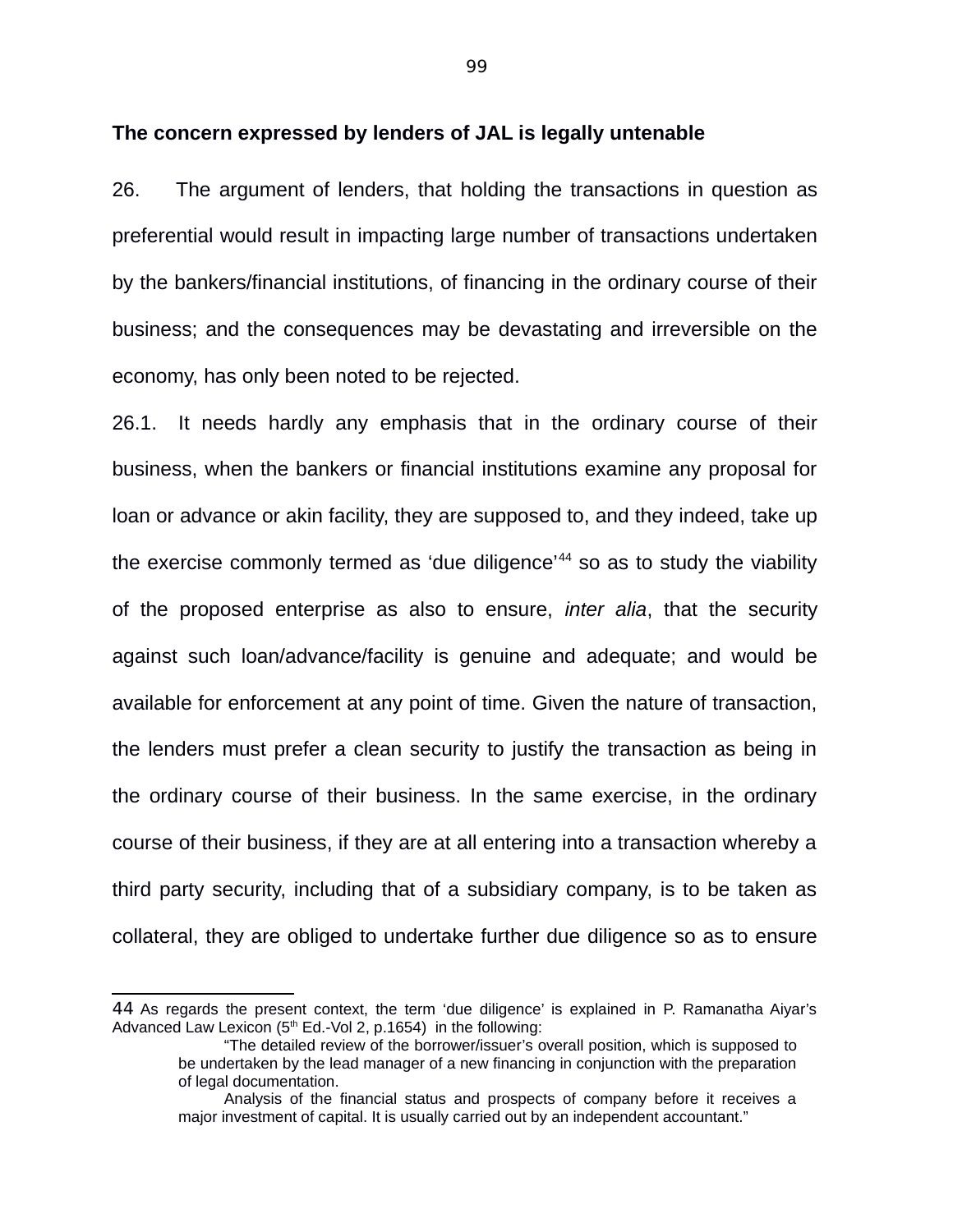that such third party security is a prudent and viable one and is not likely to be hit by any law. In that sequence, they remain under obligation to assure themselves that such third party whose security is being taken, is not already indebted or in red and is not likely to fail in dealing with its own indebtedness. In the context of IBC, such requirement is moreover imperative on a bare look at the provisions contained in Part II thereof. Interesting it is to notice on the facts of the present case that in fact, several of the respondent lenders are shown to be the direct creditors of JIL too, to the extent of the advances made to JIL. They and the co-respondents cannot plead ignorance about the actual state of affairs and financial position of JIL. Despite such knowledge, if they chose to take the business risk of accepting security from JIL and that too, for securing the loans/advances/facilities made over to JAL, who was a directly related party of JIL for being its holding company, they themselves remain responsible for present legal consequences.

#### **Summation: The transactions in question are hit by Section 43 IBC**

27. For what has been discussed hereinabove, we are clearly of the view that the transactions in question are hit by Section 43 of the Code and the Adjudicating Authority, having rightly held so, had been justified in issuing necessary directions in terms of Section 44 of the Code in relation to the transactions concerning Property Nos. 1 to 6. NCLAT, in our view, had not been right in interfering with the well-considered and justified order passed by NCLT in this regard.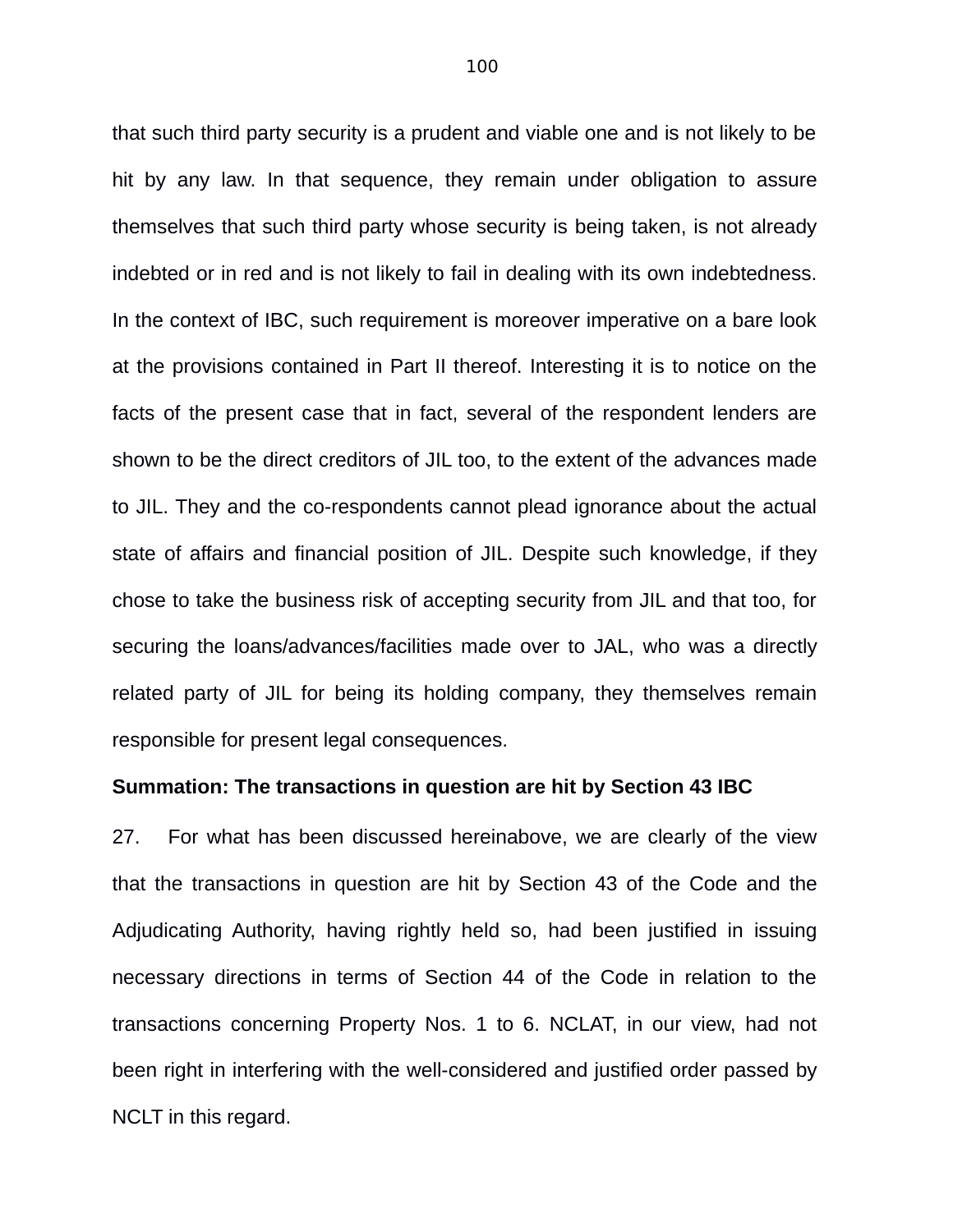#### **Search and commandeering of preference at a relevant time**

28. Although we have analysed the transactions in question on the anvil of Section 43 with reference to the submissions made and the facts of the present case but, before moving on to other aspects, we deem it appropriate to point out the manner in which the provisions concerning preference at a relevant time are expected to be applied, particularly by the resolution professional, in a given case. It could be readily recapitulated that as per the charging parts of Section 43 i.e., sub-sections (4) and (2) thereof, a corporate debtor shall be deemed to have given preference at a relevant time if the twin requirements of clauses (a) and (b) of sub-section (2) coupled with the applicable requirements of either clause (a) or clause (b) of sub-section (4), as the case may be, are satisfied. However, even if the requirements of subsections (4) and (2) are satisfied, a transaction may not be regarded as an offending preference if it falls in either or both of the exceptions provided by sub-section (3) of Section 43.

28.1. Looking to the legal fictions created by Section 43 and looking to the duties and responsibilities per Section 25, in our view, for the purpose of application of Section 43 of the Code in any insolvency resolution process, what a resolution professional is ordinarily required to do could be illustrated as follows:

1. In the first place, the resolution professional shall have to take two major but distinct steps. One shall be of sifting through the entire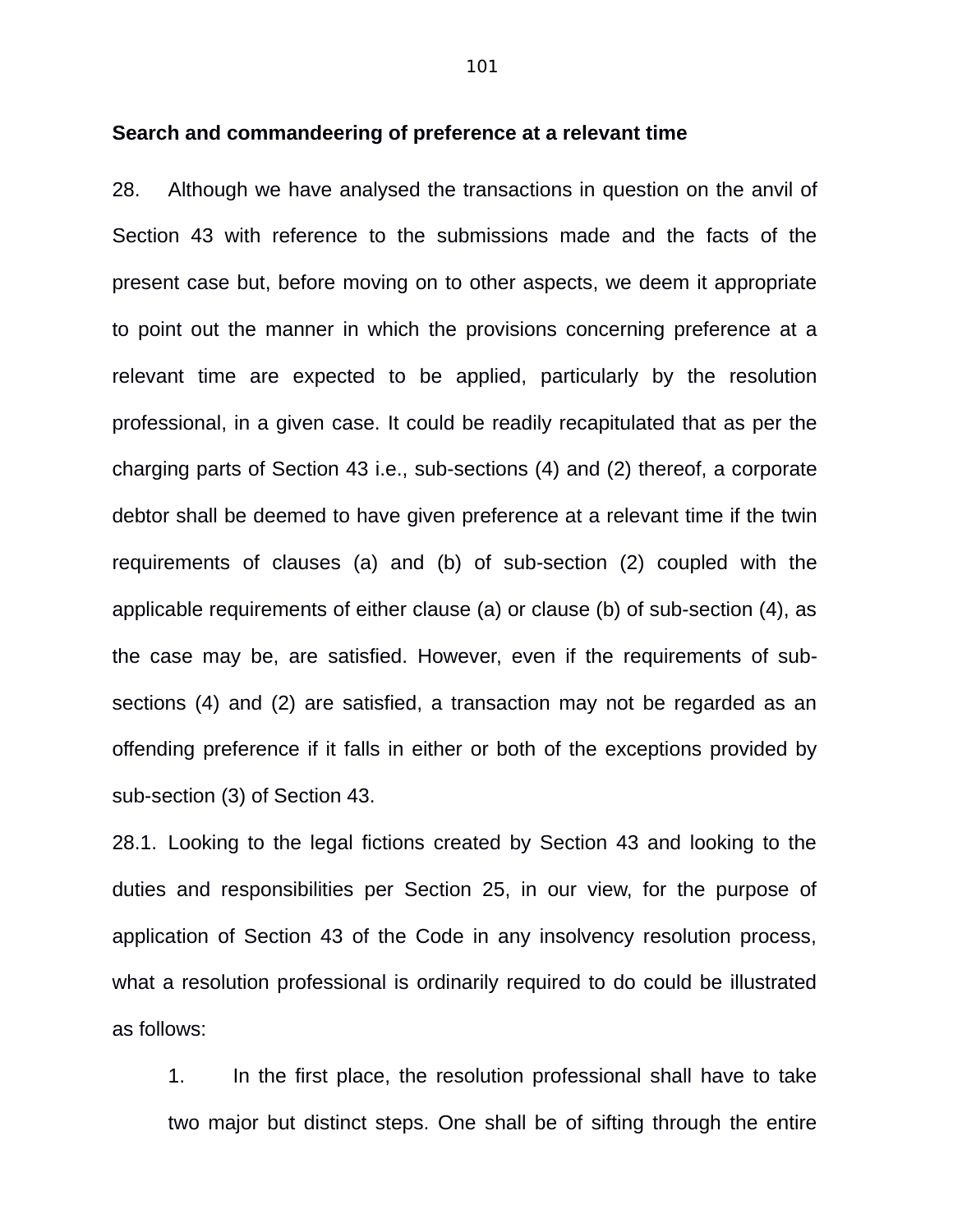cargo of transactions relating to the property or an interest thereof of the corporate debtor backwards from the date of commencement of insolvency and up to the preceding two years. The other distinct step shall be of identifying the persons involved in such transactions and of putting them in two categories; one being of the persons who fall within the definition of 'related party' in terms of Section 5(24) of the Code and another of the remaining persons.

2. In the next step, the resolution professional ought to identify as to in which of the said transactions of preceding two years, the beneficiary is a related party of the corporate debtor and in which the beneficiary is not a related party. It would lead to bifurcation of the identified transactions into two sub-sets: One concerning related party/parties and other concerning unrelated party/parties with each sub-set requiring different analysis. The sub-set concerning unrelated party/parties shall further be trimmed to include only the transactions of preceding one year from the date of commencement of insolvency.

3. Having thus obtained two sub-sets of transactions to scan, the steps thereafter would be to examine every transaction in each of these sub-sets to find: (i) as to whether the transaction is of transfer of property or an interest thereof of the corporate debtor; and (ii) as to whether the beneficiary involved in the transaction stands in the capacity of creditor or surety or guarantor *qua* the corporate debtor. These steps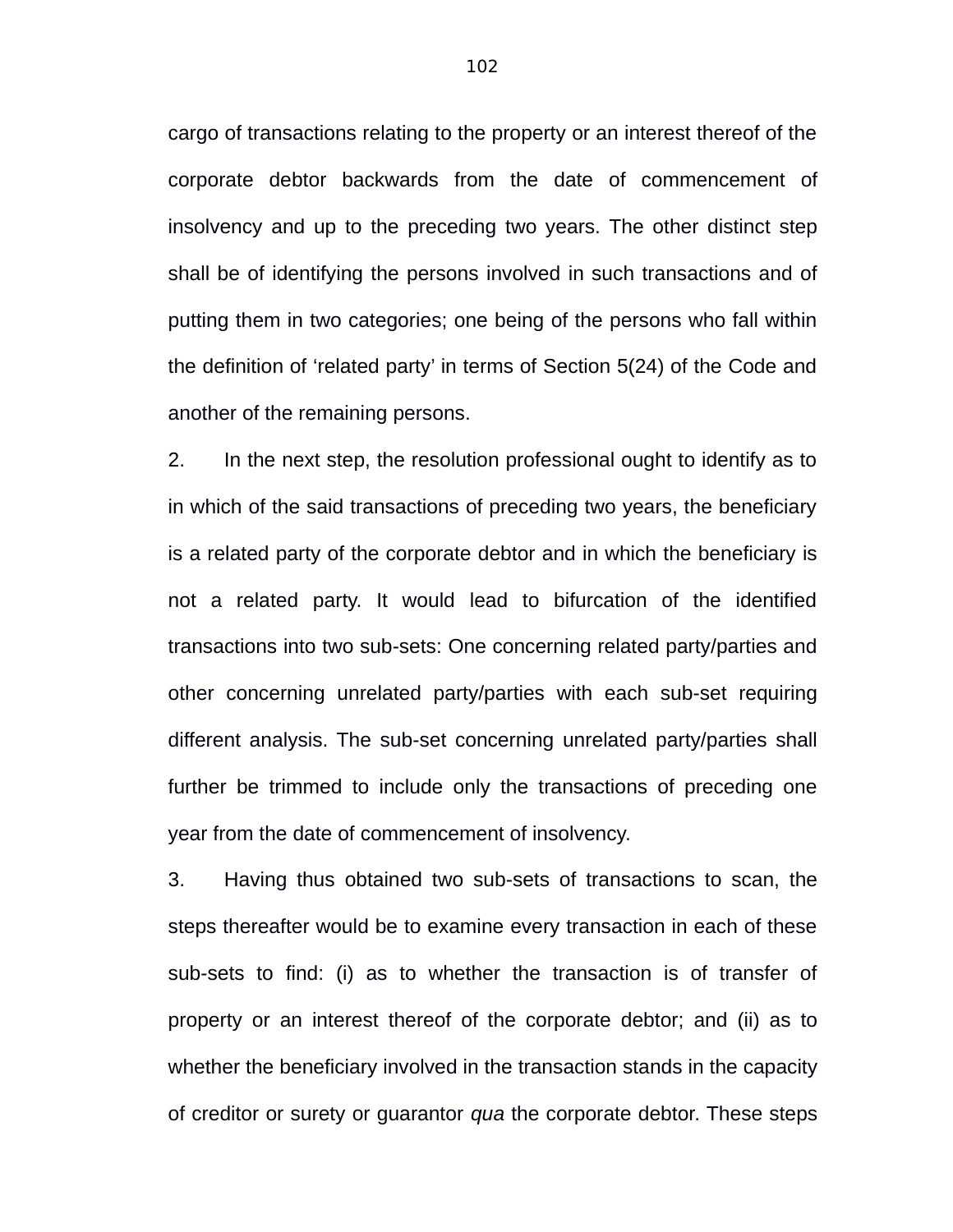shall lead to shortlisting of such transactions which carry the potential of being preferential.

4. In the next step, the said shortlisted transactions would be scrutinised to find if the transfer in question is made for or on account of an antecedent financial debt or operational debt or other liability owed by the corporate debtor. The transactions which are so found would be answering to clause (a) of sub-section (2) of Section 43.

5. In yet further step, such of the scanned and scrutinised transactions that are found covered by clause (a) of sub-section (2) of Section 43 shall have to be examined on another touchstone as to whether the transfer in question has the effect of putting such creditor or surety or guarantor in a beneficial position than it would have been in the event of distribution of assets per Section 53 of the Code. If answer to this question is in the affirmative, the transaction under examination shall be deemed to be of preference within a relevant time, provided it does not fall within the exclusion provided by sub-section (3) of Section 43.

6. In the next and equally necessary step, the transaction which otherwise is to be of deemed preference, will have to pass through another filtration to find if it does not answer to either of the clauses (a) and (b) of sub-section (3) of Section 43.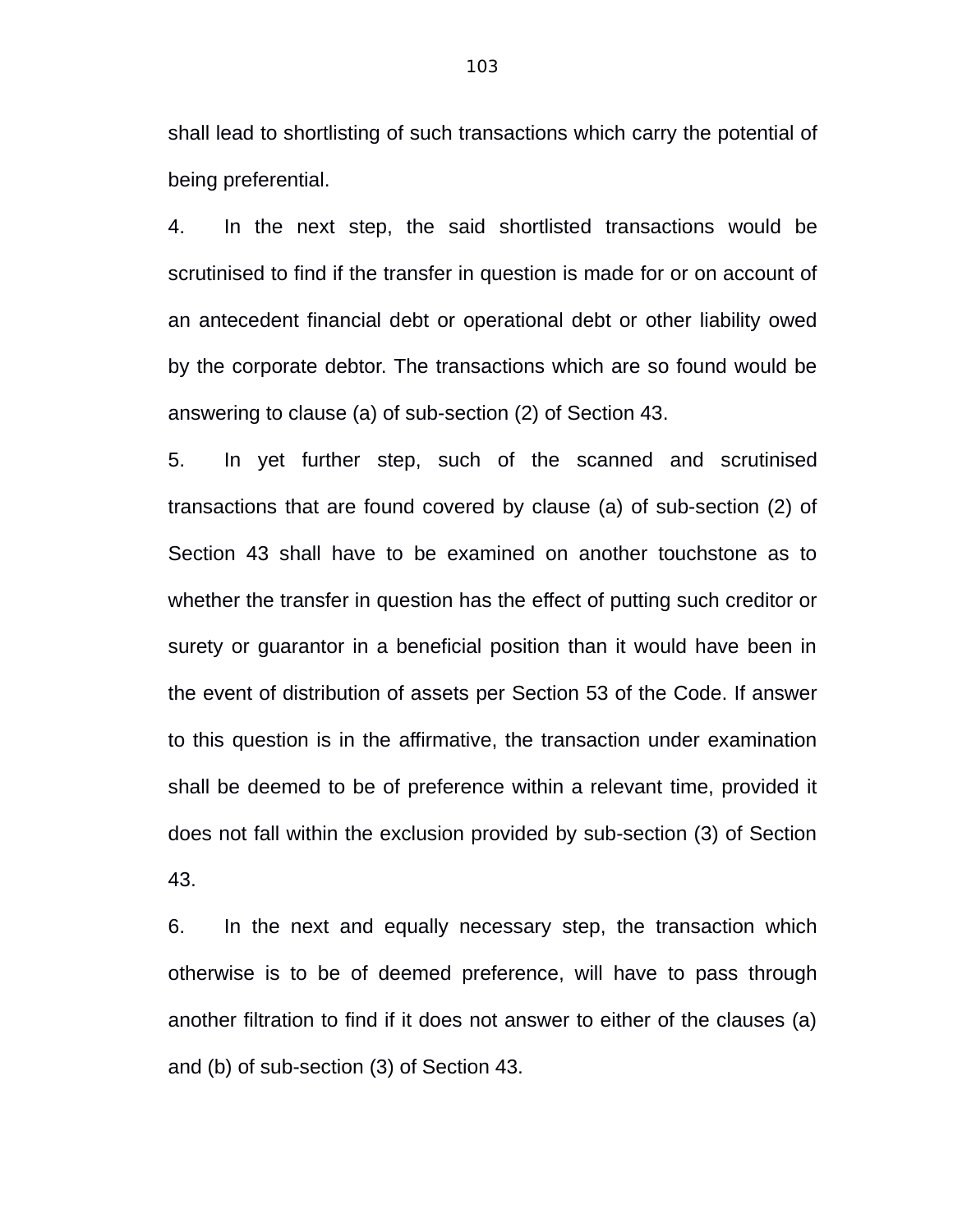7. After the resolution professional has carried out the aforesaid volumetric as also gravimetric analysis of the transactions on the defined coordinates, he shall be required to apply to the Adjudicating Authority for necessary order/s in relation to the transaction/s that had passed through all the positive tests of sub-section (4) and sub-section (2) as also negative test of sub-section (3).

28.2. On a motion made by the resolution professional after and in terms of the exercise aforesaid, the Adjudicating Authority, in its turn, shall have to examine if the referred transaction answers to all the descriptions noted above and shall then decide as to what order is required to be passed, for avoidance of the impugned transaction or otherwise.

28.3. In our view, looking to the legal fictions created by Section 43 and looking to the duties and responsibilities of the resolution professional and the Adjudicating Authority, ordinarily an adherence to the process illustrated hereinabove shall ensure reasonable clarity and less confusion; and would aid in optimum utilization of time in any insolvency resolution process.

## **Other aspects of the application made by IRP – allegations of transactions being undervalued and fraudulent**

29. Having found that the transactions in question cannot be countenanced, for being of preference during a relevant time to a related party; and having approved the order passed by NCLT in that regard, we do not consider it necessary to deal with the other length of arguments advanced by the learned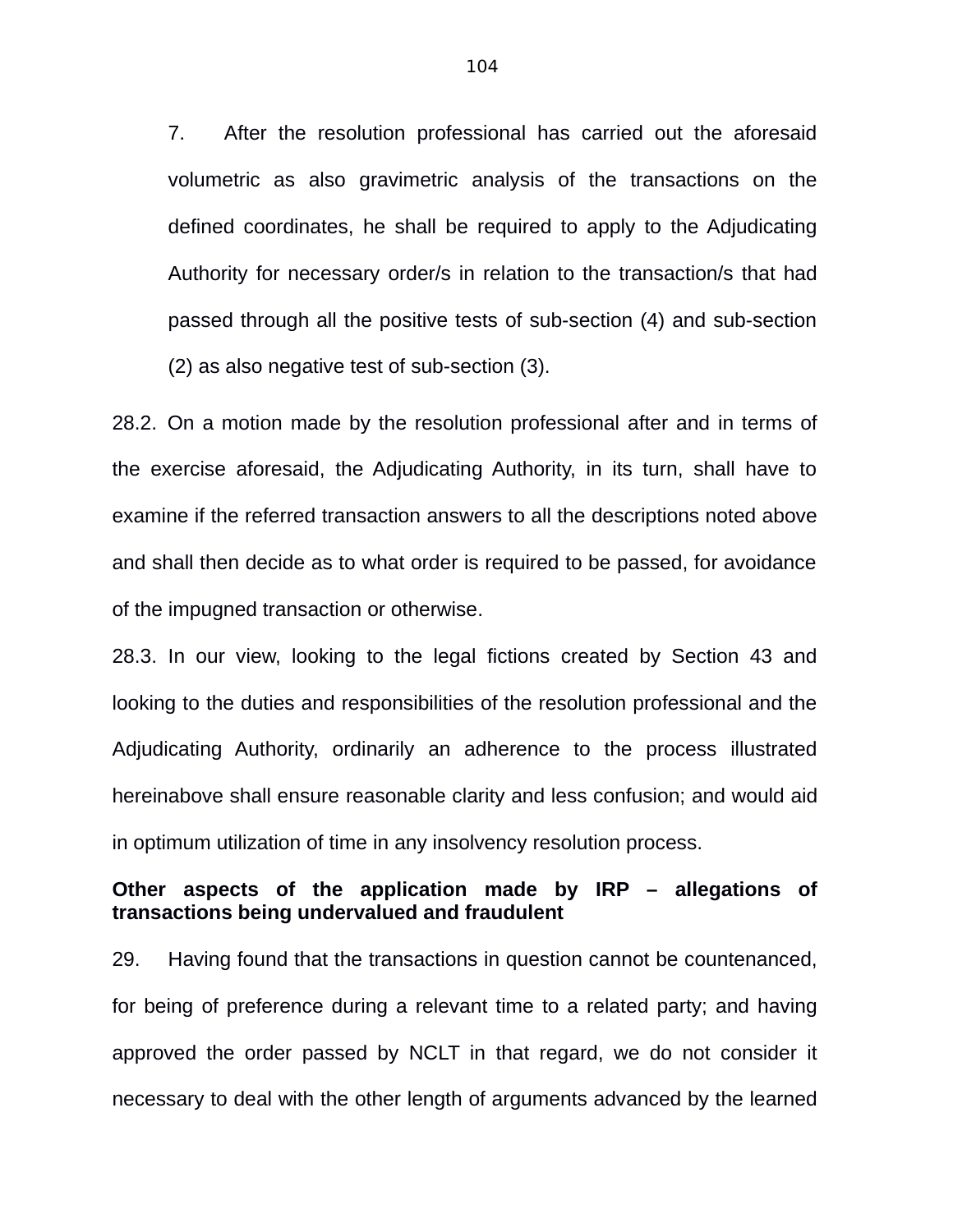counsel for parties on the questions as to whether the transactions are undervalued and/or fraudulent too. In the totality of circumstances, we would prefer leaving the said questions at that only, while also leaving all the related questions of law open; to be examined in an appropriate case.

29.1. However, we are impelled to make one comment as regards the application made by IRP. It is noticed that in the present case, the IRP moved one composite application purportedly under Sections 43, 45 and 66 of the Code while alleging that the transactions in question were preferential as also undervalued and fraudulent. In our view, in the scheme of the Code, the parameters and the requisite enquiries as also the consequences in relation to these aspects are different and such difference is explicit in the related provisions. As noticed, the question of intent is not involved in Section 43 and by virtue of legal fiction, upon existence of the given ingredients, a transaction is deemed to be of giving preference at a relevant time. However, whether a transaction is undervalued requires a different enquiry as per Sections 45 and 46 of the Code and significantly, such application can also be made by the creditor under Section 47 of the Code. The consequences of undervaluation are contained in Sections 48 and 49. Per Section 49, if the undervalued transaction is referable to sub-section (2) of Section 45, the Adjudicating Authority may look at the intent to examine if such undervaluation was to defraud the creditors. On the other hand, the provisions of Section 66 related to fraudulent trading and wrongful trading entail the liabilities on the persons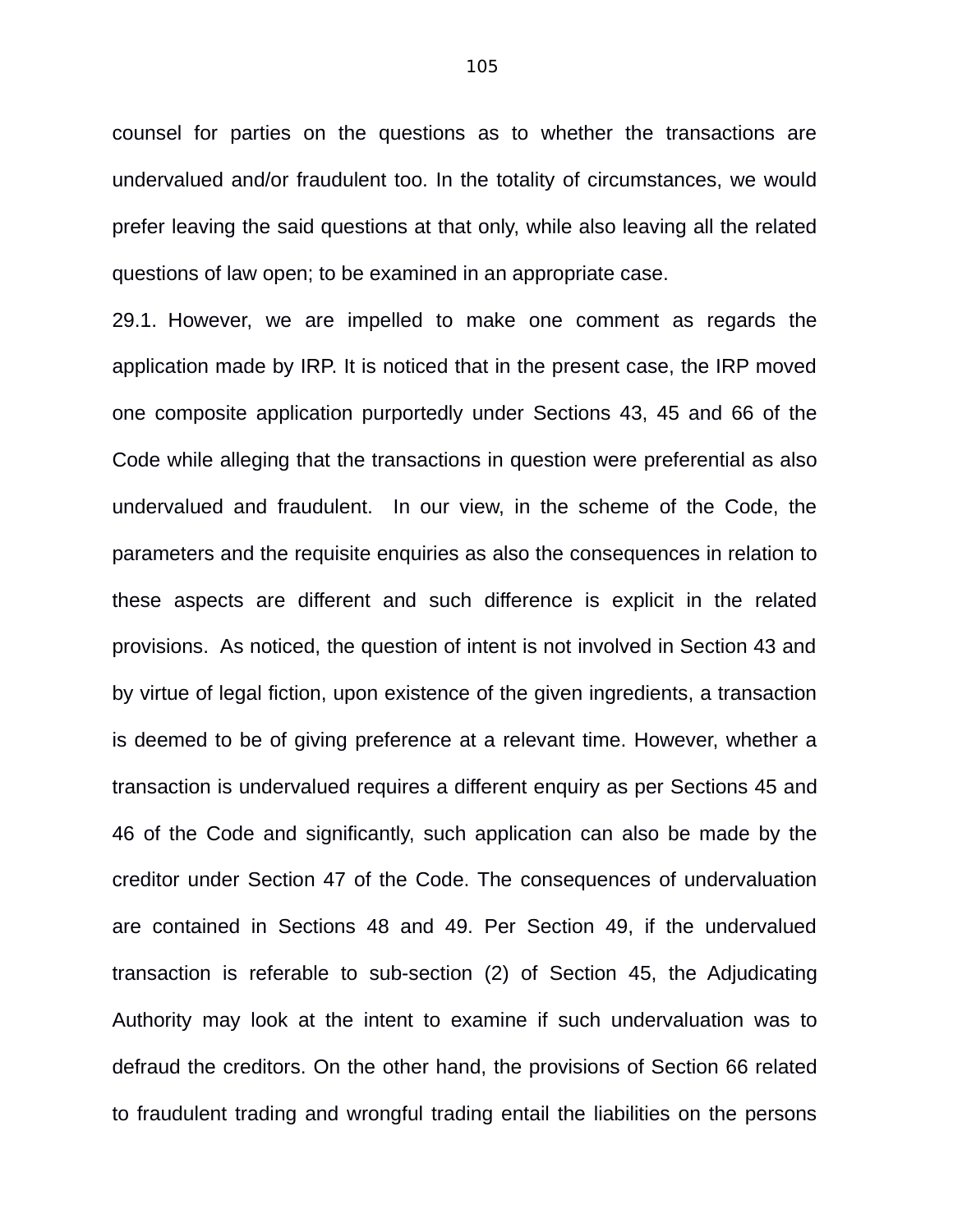responsible therefor. We are not elaborating on all these aspects for being not necessary as the transactions in question are already held preferential and hence, the order for their avoidance is required to be approved; but it appears expedient to observe that the arena and scope of the requisite enquiries, to find if the transaction is undervalued or is intended to defraud the creditors or had been of wrongful/fraudulent trading are entirely different. Specific material facts are required to be pleaded if a transaction is sought to be brought under the mischief sought to be remedied by Sections 45/46/47 or Section 66 of the Code. As noticed, the scope of enquiry in relation to the questions as to whether a transaction is of giving preference at a relevant time, is entirely different. Hence, it would be expected of any resolution professional to keep such requirements in view while making a motion to the Adjudicating Authority. 29.2. In the present case, it is noticed that NCLT in its detailed and considered order essentially dealt with the features of the transaction in question being preferential at a relevant time but recorded combined findings on all these three aspects that the impugned transactions were preferential, undervalued and fraudulent. Appropriate it would have been to deal with all these aspects separately and distinctively.

29.3. We are conscious of the fact that IBC is comparatively a new legislation and various aspects expected therein are in the progression of taking proper shape, particularly in the adjudicatory processes envisaged. Having said so, we would leave this aspect at that only, while expecting all the concerned to be

106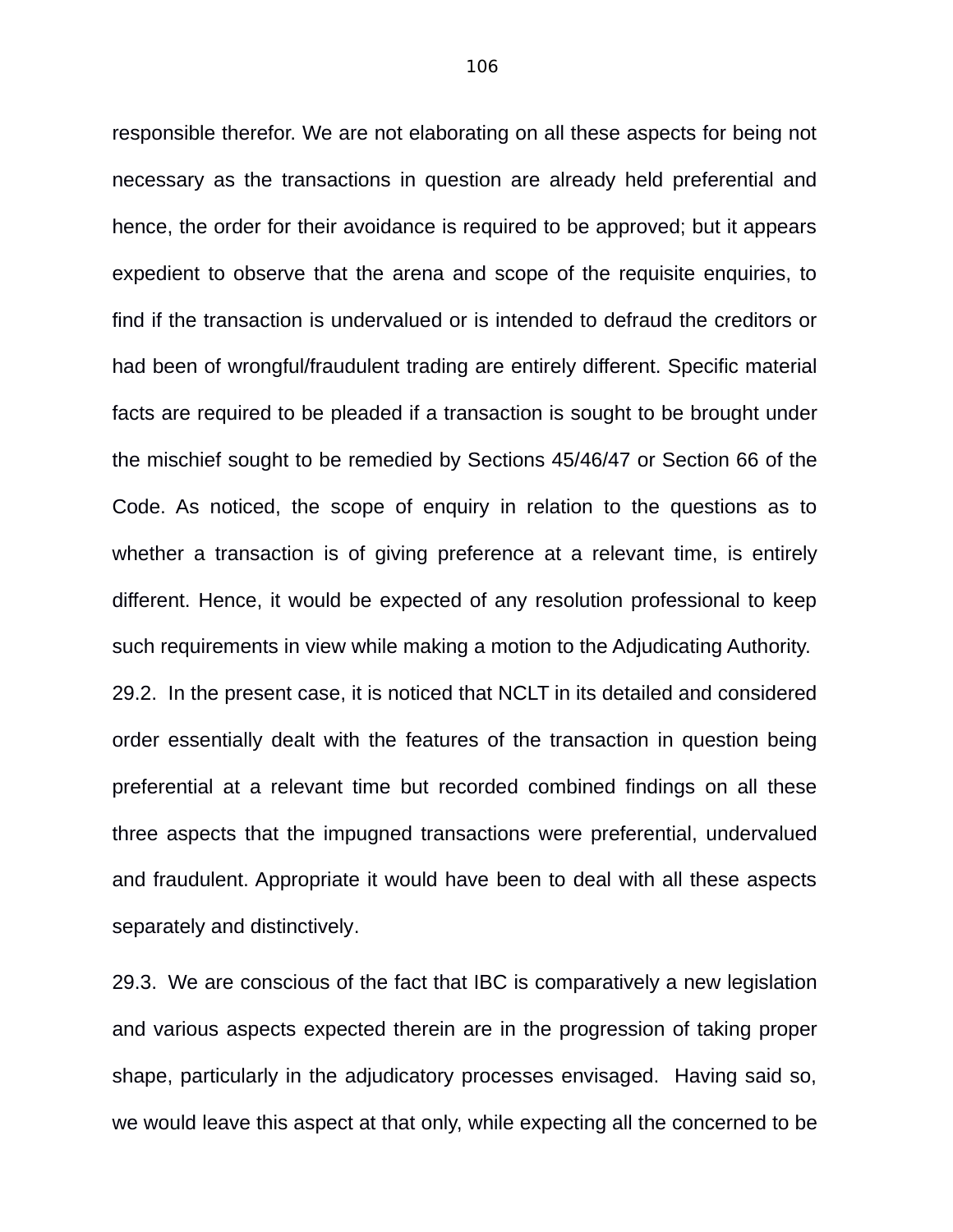more attentive to the scheme, object and requirements of the provisions contained in the Code.

# **SECOND ISSUE: WHETHER LENDERS OF JAL COULD BE CATEGORISED AS FINANCIAL CREDITORS OF JIL**

#### **Preliminary and background**

30. The discussion and summation in the foregoing paragraphs and conclusion on the first issue itself would have been the end of the matter because the transactions in question stand disapproved as being preferential. However, there remains another significant issue to be adjudicated herein, which, though not adverted to by NCLAT, is indeed involved in these matters. 30.1. The issue is as to whether the lenders of JAL could be categorised as financial creditors of JIL for the purpose of IBC?

31. The issue aforesaid was raised before NCLT by two of the respondent banks namely, ICICI Bank Limited and Axis Bank Limited by way of separate applications under Section 60(5) of the Code, seeking to question the decision of IRP rejecting their claims to be recognized as financial creditors of the corporate debtor JIL on account of the securities provided by JIL for the facilities granted to JAL. The NCLT rejected the applications so filed, by way of its orders dated 09.05.2018 and 15.05.2018 respectively, while concluding that on the strength of the mortgages created by the corporate debtor JIL, as collateral security of the debts of its holding company JAL, the applicants cannot be treated as financial creditors of the corporate debtor JIL.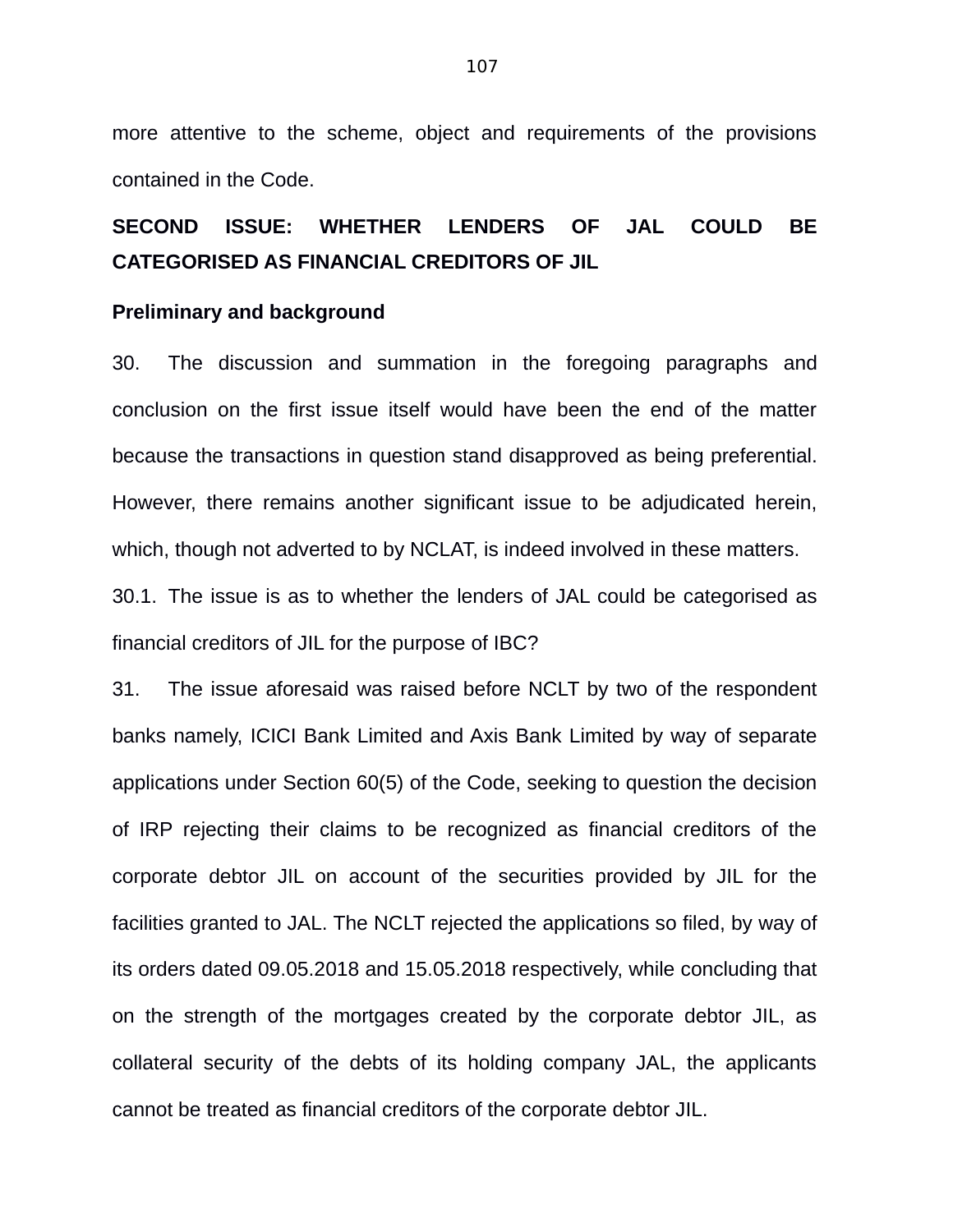31.1. The aforesaid orders dated 09.05.2018 and 15.05.2018 were questioned before NCLAT by the said lenders of JAL in Comp. App (AT) (Ins) No. 353 of 2018 and Comp. App (AT) (Ins) No. 301 of 2018 respectively. These appeals formed part of the bunch of appeals decided by NCLAT by way of the impugned common order dated 01.08.2019 and, as per the final result recorded therein, these two appeals also stand allowed. However, fact of the matter remains that nothing has been discussed by NCLAT in the impugned order dated 01.08.2019 as regards the subject-matter of these two appeals i.e., as to whether the said lenders of JAL could be categorised as financial creditors of JIL or not; and the entire discussion in the impugned order and the final conclusion therein had only been in relation to the order dated 16.05.2018 that was passed by NCLT on the application for avoidance filed by IRP.

31.2. The appellant of Civil Appeal D. No. 32881 of 2019, IIFCL, apart from raising other contentions, has also questioned this aspect of the order impugned that the aforesaid two appeals, involving the issue as to whether the mortgagees of the corporate debtor could be taken as financial creditors, have been allowed by NCLAT without recording any findings and without any discussion in that regard.

31.3. Though, ordinarily, such omission in the impugned order dated 01.08.2019 might have resulted in the matter being remitted to the Appellate Tribunal for appropriate consideration and finding but, as aforesaid, in the entire process, adherence to the time limit is also of significance; and in view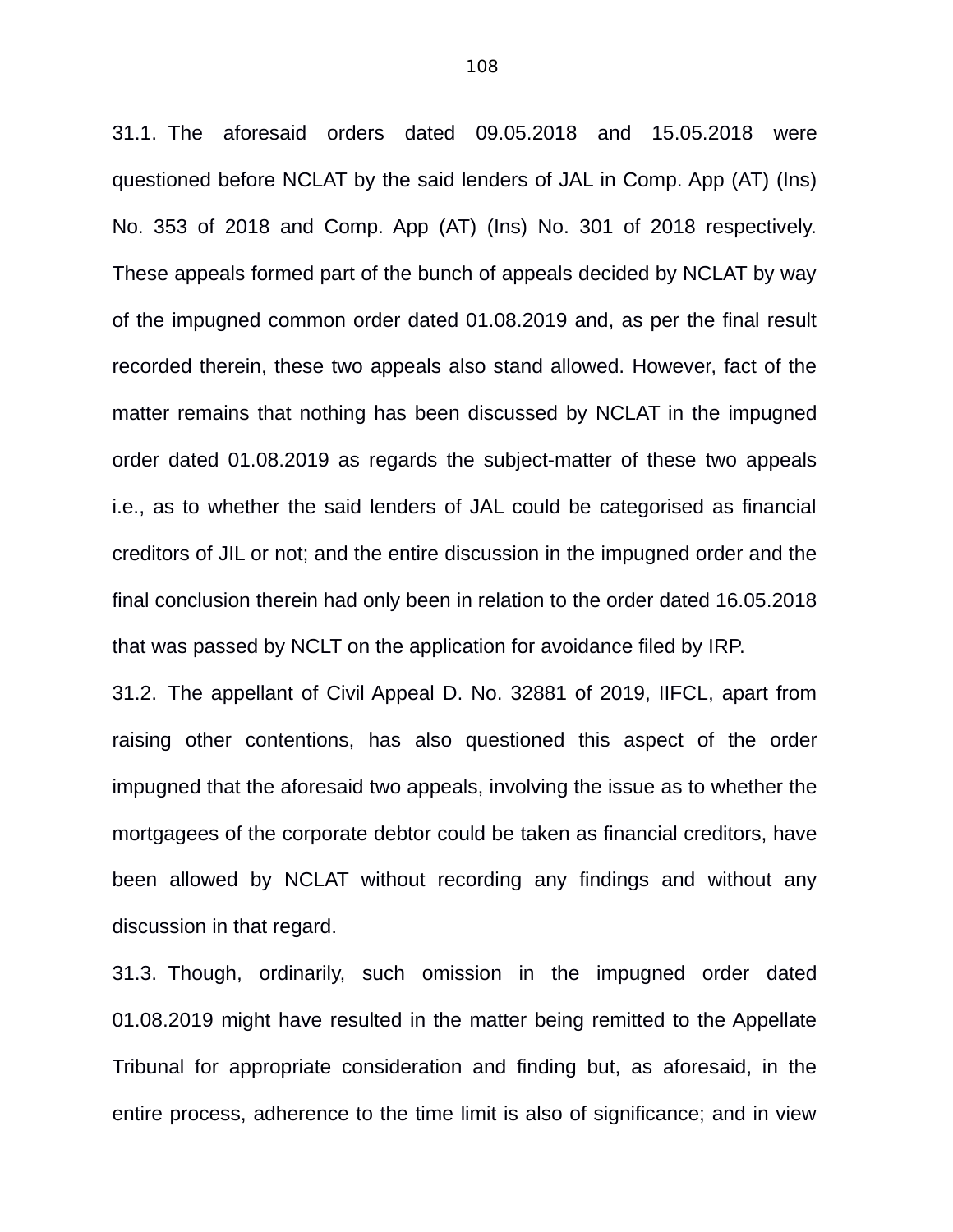of the fact that learned counsel for the respective parties have advanced elaborate submissions on the merits of the issue as to whether such lenders of JAL could be treated as financial creditors of the corporate debtor JIL and have invited the decision of this Court, we deem it just, proper and expedient to finally decide the relevant questions in this regard.

31.4. We may, of course, reiterate that in view of the conclusion that we have reached in relation to the principal issue, the transactions in question are denuded of their value and worth, per the force of the order by NCLT under Section 44 of the Code, which has been approved by us. To be more specific, the security interests created by the corporate debtor JIL over the properties in question stand discharged in whole. Therefore, the respondent-lenders cannot claim any status as creditors of the corporate debtor JIL and there could arise no question of their making any claim to be treated as financial creditors as such. However, for its relevance, we deem it appropriate to determine the issue as to whether the lenders of JAL, because of creation of the mortgages in question, could be treated as financial creditors of JIL, independent of the finding that the transactions in question are hit by Section 43 of the Code.

32. Before proceeding further, apposite it would be to take note of the reasons assigned by NCLT in its impugned orders for rejecting the claim of two of the lender banks to be treated as financial creditors of JIL.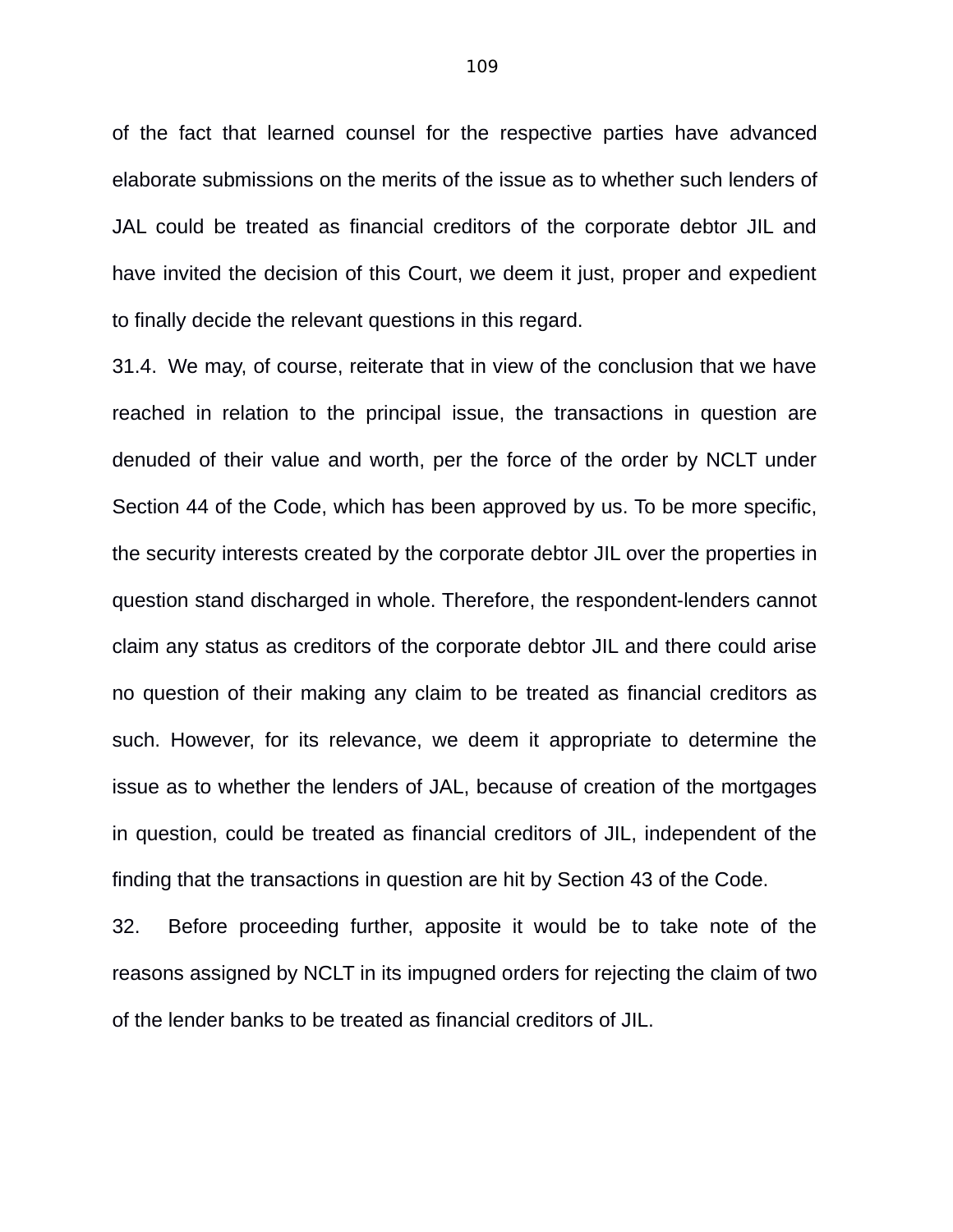#### **Reasoning and Findings of NCLT**

33. The Adjudicating Authority, NCLT, in its order dated 09.05.2018 as passed on the application moved by ICICI Bank Limited, with reference to the nature of transaction in question, whereby JIL had extended collateral security towards the facility extended to its holding company JAL as also with reference to the definition and connotations of the expressions 'financial debt' and 'financial creditor' as occurring in IBC, essentially proceeded to find that in such a transaction, as regards the corporate debtor JIL, no consideration for time value for money was involved; and hence, the transaction in question did not qualify as 'financial debt' *qua* the corporate debtor JIL. The NCLT, *inter alia*, observed as under:-

"9. In the present case undisputedly corporate debtor has mortgaged its property for creating collateral security for the debt of its holding company JAL. The Corporate debtor is not a borrower, it has created a mortgage in favour of financial institutions for creating collateral security for the money borrowed by its holding company JAL. In the said transaction time value of money is not involved. The corporate debtor's liability is not regarding the debt owed by its holding company JAL. In case of default in making payment by the principal borrower, for which security interest has been created by the corporate debtor by mortgaging its property in favour of Applicant bank, the debt amount can be realized from the sale of the mortgaged property but not from the corporate debtor, i.e. Jaypee Infratech Ltd. \*\*\* \*\*\* \*\*\*

9.2 In this case, the applicant has not disbursed the debt along with interest against the consideration for the time value of money. It is also not the case of the applicant that the corporate debtor has borrowed money against payment of interest from the applicant. It is also not the case that the corporate debtor has raised any amount from the applicant under any credit facility. It is not the case of the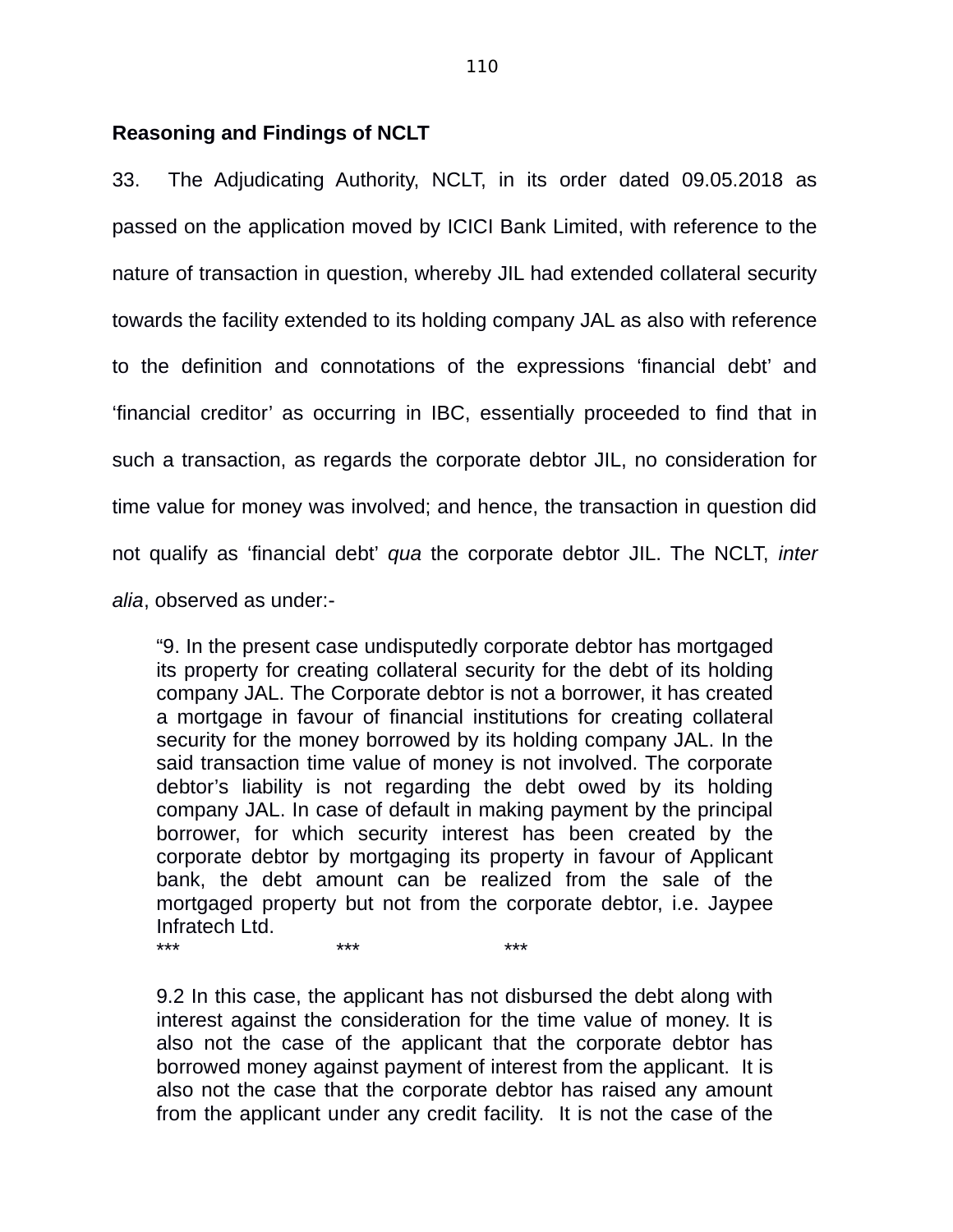applicant that there is any liability towards the corporate debtor in respect of any lease or higher purchase contract. It is further not the case of an applicant that any receivables been sold or discounted. It is further not the case of the applicant that any amount has been raised for the corporate debtor under any other transaction having the commercial effect of borrowing to the corporate debtor. It is not the case of the applicant that any derivative transaction has been entered with the corporate debtor. It is also not the case of the applicant that any counter indemnity obligation in respect of a guarantee, indemnity, bond, documentary, letter of credit or any other instrument issued by a bank or a financial institution for the corporate debtor. Further, no amount of any liability in respect of any of the guarantee or indemnity for any of the items referred to above has been issued by the corporate debtor."

33.1. The NCLT also distinguished the decision of this Court in the case of

### *Rajkumari Kaushalya Devi v. Bawa Pritam Singh & Anr.***: AIR 1960 SC**

**1030,** as relied upon by the learned counsel for the applicant, while pointing

out the distinct context of the said decision and while observing that the

connotations of the expressions 'debt', 'financial debt', 'financial creditor' and

'creditor' in the present context would be limited to the definitions given in the

Code. The NCLT further distinguished the decision of Gujarat High Court in the

## case of *State Bank of India v. Smt. Kusum Vallabhdas Thakkar***: 1991 SCC**

**Online Guj 14,** while again pointing out that in the present case, the corporate

debtor has created a mortgage of its property in favour of third party without

any consideration for time value of money.

33.2. Yet further, the NCLT rejected the contentions that the transaction in question could be termed as either 'guarantee' or 'indemnity' while observing, *inter alia*, as under:-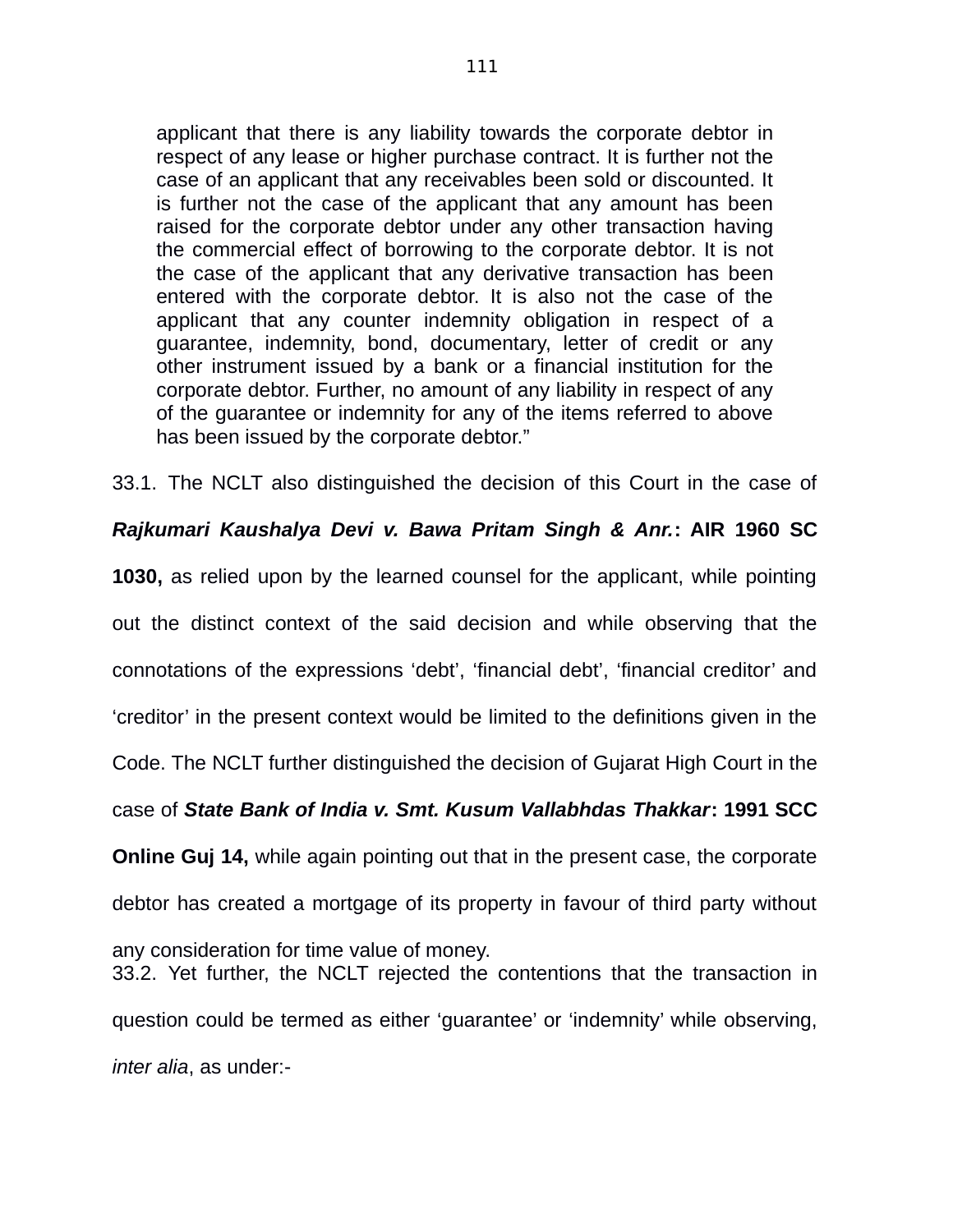"13. The contention of the applicant that mortgage created by the corporate debtor can be termed as either a guarantee or indemnity is not tenable. In terms of the mortgage deeds the corporate debtor has created a mortgage over its immovable properties, which is either money borrowed against payment of interest nor indemnity or a guarantee as claimed by the applicant and therefore, the same does not fall within the definition of the financial debt in terms of Sec. 5 (8) of IBC. It is stated that the corporate debtor has neither issued any guarantee nor has provided an indemnity to the applicant in respect of the financial assistance granted to JAL.

14. The Resolution Professional further submitted that the mortgage deed shows that the corporate debtor has only agreed to create a mortgage in favour of the applicant towards the financial assistance granted to its holding company, i.e. JAL. On perusal of mortgage it is clear that the corporate debtor has neither given any guarantee to repay or any indemnity qua the repayment of the loans granted by the applicant to JAL. The definition of Mortgage Debt as per the mortgage deed dated  $7<sup>th</sup>$ March 2017 is as under : -

"Mortgage debt shall mean the principal amount of the facility, all interest therein additional interest, default interest, liquidated damages, fees, costs, charges, expenses, any other amounts due and payable to secured parties under the transaction documents, premia on prepayment, costs, charges, and expenses and other monies whatsoever stipulated in or payable together with other debts and liabilities of JAL to lender under the transaction document and/or these presents."

It is important to point out that sec. 124 of the Indian Contract Act defines a "Contract of Indemnity" as being a contract by which one party promises to save the other from loss caused to him by the conduct of the promisor himself or by the conduct of any other person. In the instant case, as per the Mortgage deed the repayment obligation of the loan granted to JAL by the applicant is upon JAL as stated above and therefore, no contract of indemnity as claimed by the applicant has been entered even by conduct of the corporate debtor, and therefore, the contention of the applicant that the applicant is a financial creditor of the corporate debtor is completely untenable in law."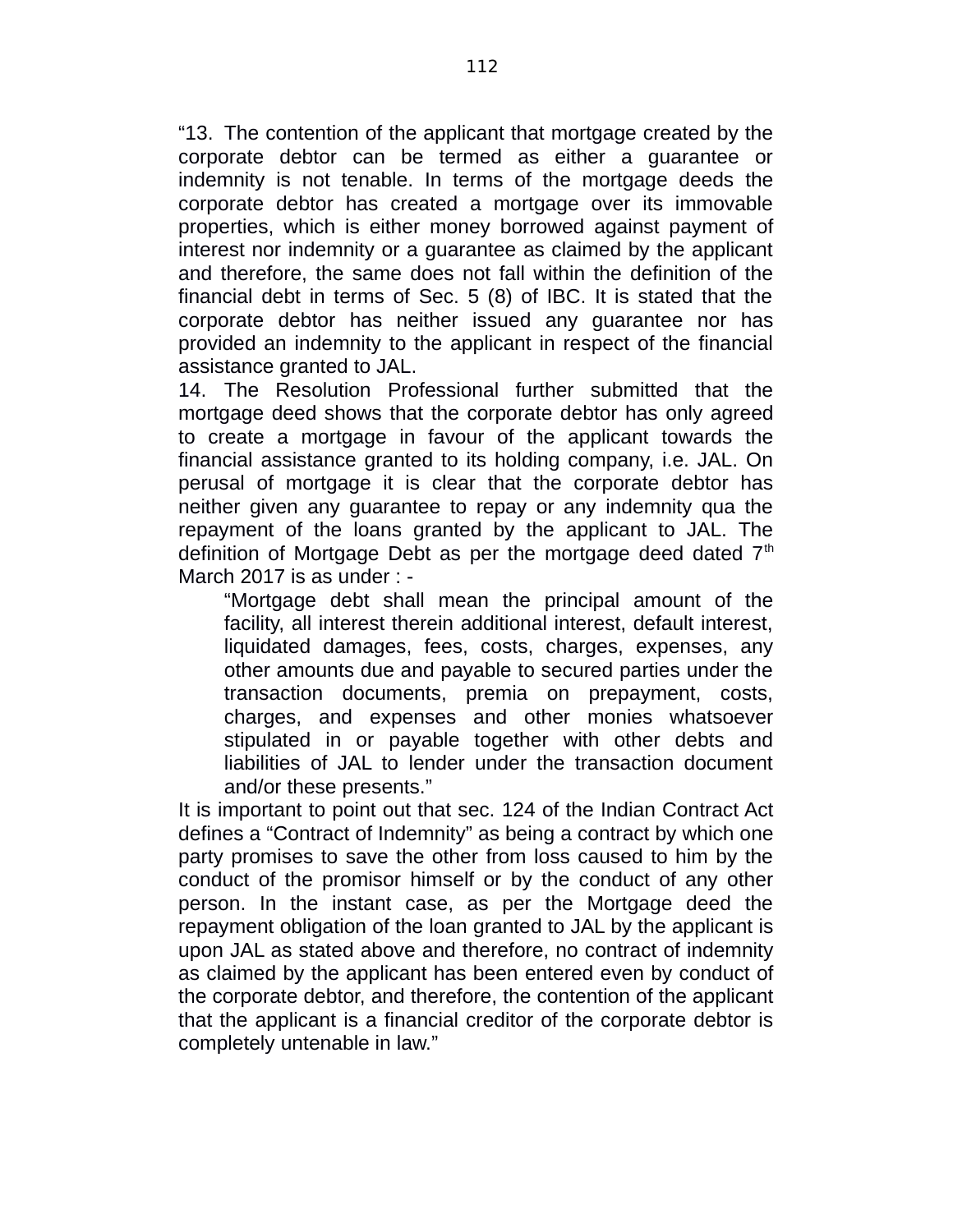33.3. While observing that in the scheme of the Code and CIRP Regulations thereunder, the claims are invited from the creditors of the corporate debtor i.e., financial creditors, operational creditors and other creditors, and not from any person or creditors of the holding company of the corporate debtor; and while further observing that the resolution professional had righty observed that the mortgages in questions were not like guarantee or indemnity, NCLT observed that the basic ingredient of financial debt i.e., 'debt alongwith interest disbursed against time value of money' was lacking in the impugned transactions. NCLT also referred to the interpretation of the expression 'financial creditors' by NCLAT in the case of *Nikhil Mehta and Sons v. AMR*

### *Infrastructure Ltd. Company: Appeal (AT) (Insolvency) No. 07 of 2017* and

endorsed the decision of IRP while holding that,-

"15. ….On the above basis, we are of the view that The Resolution Professional has correctly rejected the claim of the applicant on the ground that the Applicant is not a financial creditor of the corporate debtor concerning the Mortgages and the Mortgaged Debt. The resolution professional has rightly observed that guarantee and indemnity are distinct documents under the relevant laws and the mortgages executed by the corporate debtor are not like guarantee and indemnity. The basic ingredient of the financial debt as defined under the Code is that debt along with interest disbursed against time value of money lacks in the impugned transaction…."

33.4. Accordingly, NCLT rejected the application of ICICI Bank Limited by way

of its order dated 09.05.2018, while concluding as under:-

"…Therefore, by the mortgage created by the corporate debtor, as collateral security by the debt of its holding company, i.e. Jaiprakash Associates Ltd. ("JAL") in favour of the Applicant i.e.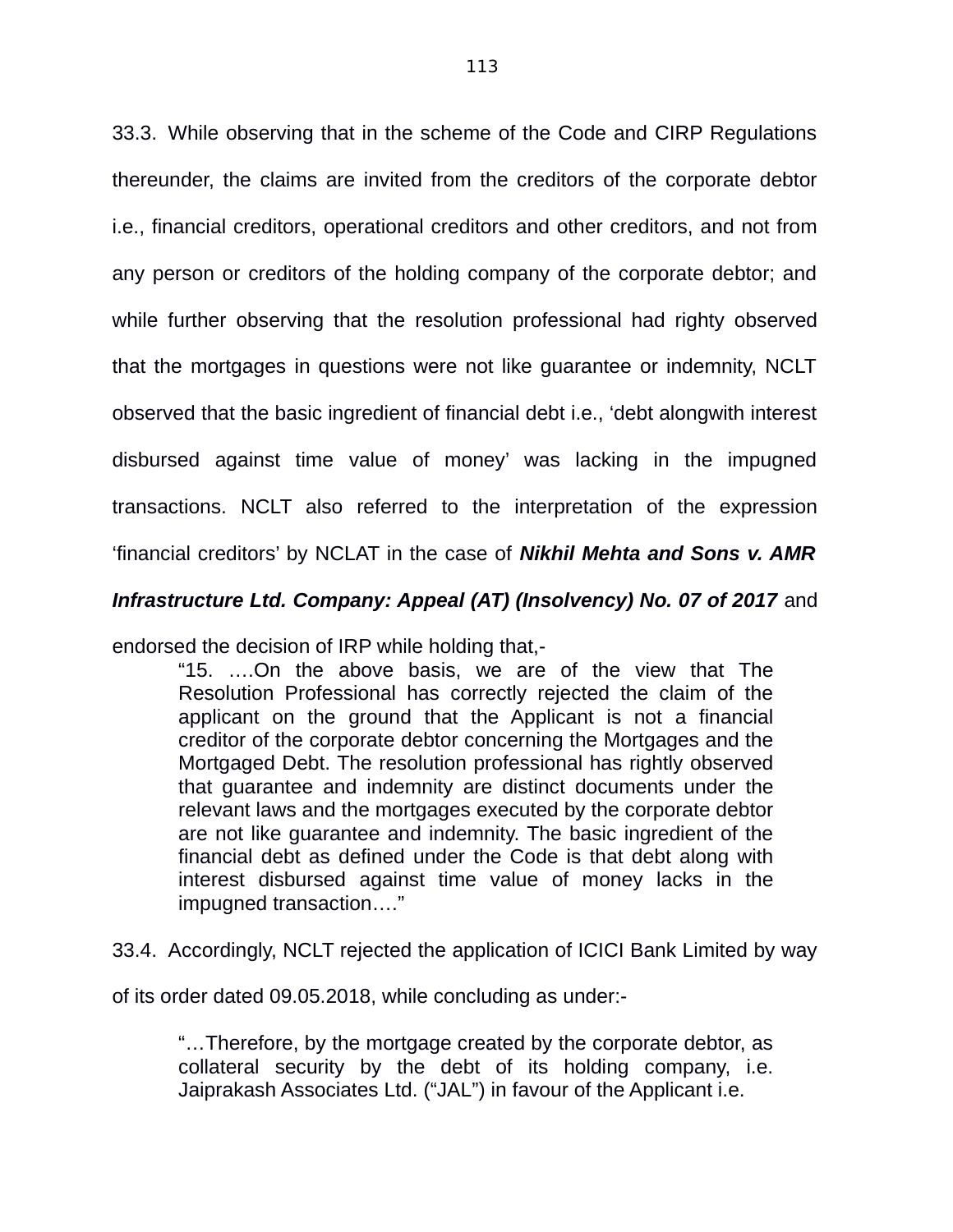ICICI Bank, the applicant cannot be treated as Financial Creditor of the Corporate Debtor. Therefore in our view, Resolution Professional has rightly rejected the claim of the applicant, which was filed by the Applicant in the capacity of Financial Creditors of the corporate debtor, i.e. Jaypee Infratech Ltd. ("JIL")".

33.4.1. Thereafter, the other application filed by Axis Bank Limited was rejected by NCLT on 15.05.2018, while following the earlier order dated 09.05.2018.

34. As noticed, the aforesaid orders dated 09.05.2018 and 15.05.2018 were questioned in two appeals before NCLAT by the said lenders of JAL; and the said appeals stand allowed in the impugned order dated 01.08.2019 without any discussion as regards the issue involved therein. We have heard learned counsel for the parties at length in relation to this issue too, and, in the circumstances of the case, as noticed, we had indicated *prima facie* view in the order dated 10.12.2019<sup>[45](#page--1-0)</sup>, that such lenders of JAL cannot be categorised as financial creditors of JIL and had stayed the operation of impugned order to that extent.

#### **Rival submissions**

35. Having noticed the relevant background, we may now take note of the contentions of learned counsel for the parties in regard to the issue under consideration.

<sup>45</sup> Reproduced in paragraph 7 hereinbefore.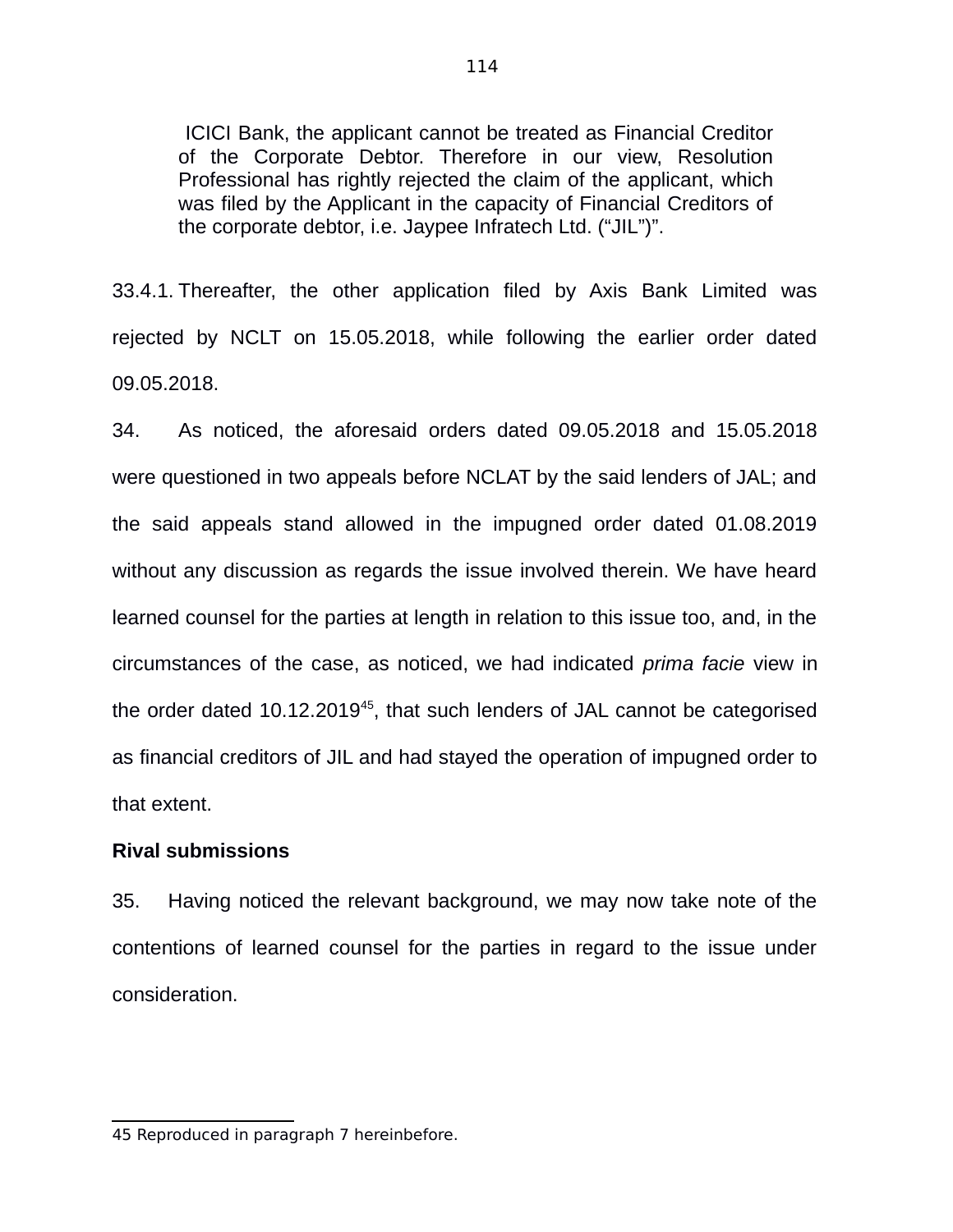#### *Submissions on behalf of the appellant*

36. It has essentially been argued on behalf of the appellant IIFCL that as per sub-section (7) of Section 5 of the Code, only such creditor could be the 'financial creditor' of the corporate debtor to whom a 'financial debt' is owed by the corporate debtor; and, as per sub-section (8) of Section 5 of the Code, the key requirement of a financial debt is '*disbursal against the consideration for the time value of money*', which includes the events or modes of disbursement as enumerated in sub-clauses (a) to (i) of Section 5(8). It is submitted that in the present case, the lenders of JAL having not disbursed any debt against the consideration for the time value of money to the corporate debtor JIL, the corporate debtor does not owe any 'financial debt' to such lenders; and the transactions in question do not fall within the brackets of 'financial debt' only for the reason that the corporate debtor JIL created mortgages as collateral security in favour of lender banks for the money borrowed by JAL. Concisely put, the submission is that in the said mortgage transactions, disbursal against the consideration for the time value of money *qua* the corporate debtor JIL being not involved, the lenders of JAL are not the 'financial creditors' of JIL and cannot be included in the Committee of Creditors<sup>[46](#page--1-0)</sup>, as to be constituted per Section 21 of the Code.

36.1. It is further submitted that the said lenders of JAL have no right to demand the mortgage money from the corporate debtor nor is the corporate

<sup>46 &#</sup>x27;CoC' for short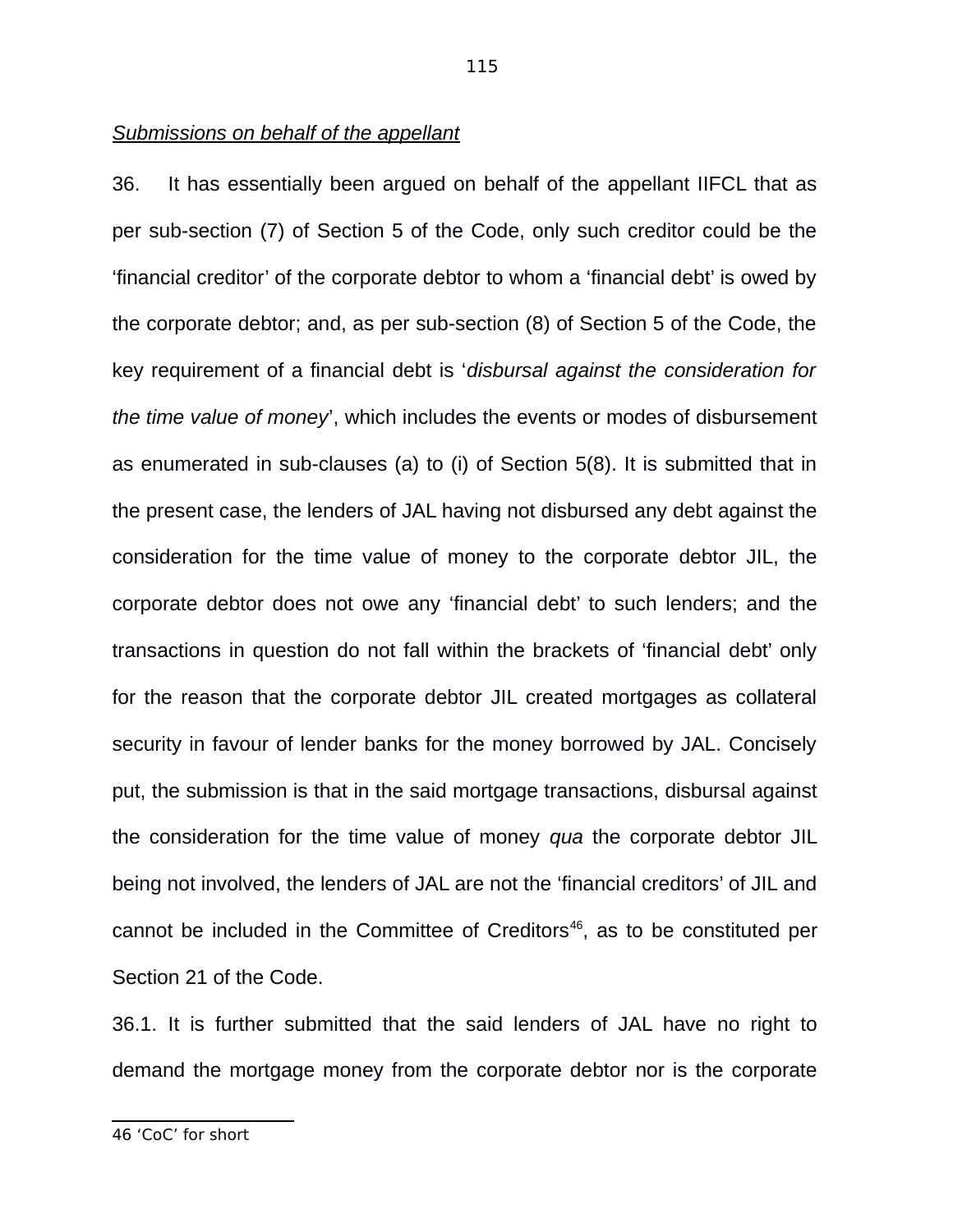debtor JIL under any liability to pay the same; and mere holding of security interest, which too had not been extended for direct disbursement of any credit to JIL, cannot make the JAL lenders as financial creditors of JIL within the meaning of IBC. Learned counsel for the appellant has referred to the judgment and order dated 22.12.2017 by the NCLAT in *Dr. B.V.S. Lakshmi v. Geometrix Laser Solutions (P) Ltd.:* **Company Appeal (AT) (Insolvency) No. 38 of 2017**, to substantiate this submission.

36.2. It is contended on behalf of the appellant that though the definition of 'financial debt' extends to include various types of transactions, yet it does not include a mortgage, as could be gathered from a plain and simple reading of the said provision. The counsel for the appellant has further relied on the judgment of this Court in *Swiss Ribbons* (supra)*,* wherein the concept of 'financial creditor' has been explicated to mean and include a person who has direct engagement in the functioning of corporate debtor right from the beginning, while assessing the viability of corporate debtor; and who would also engage in restructuring of debts and reorganising the corporate business in case of financial stress. With reference to the case at hand, it is submitted that mere holding of security interest, not meant for direct disbursement of any credit to corporate debtor JIL, cannot convert the lenders of JAL into the financial creditors of JIL.

36.2.1. It is also contended that the respondents, the lenders of JAL to whom mortgages were extended by the corporate debtor JIL, could at best be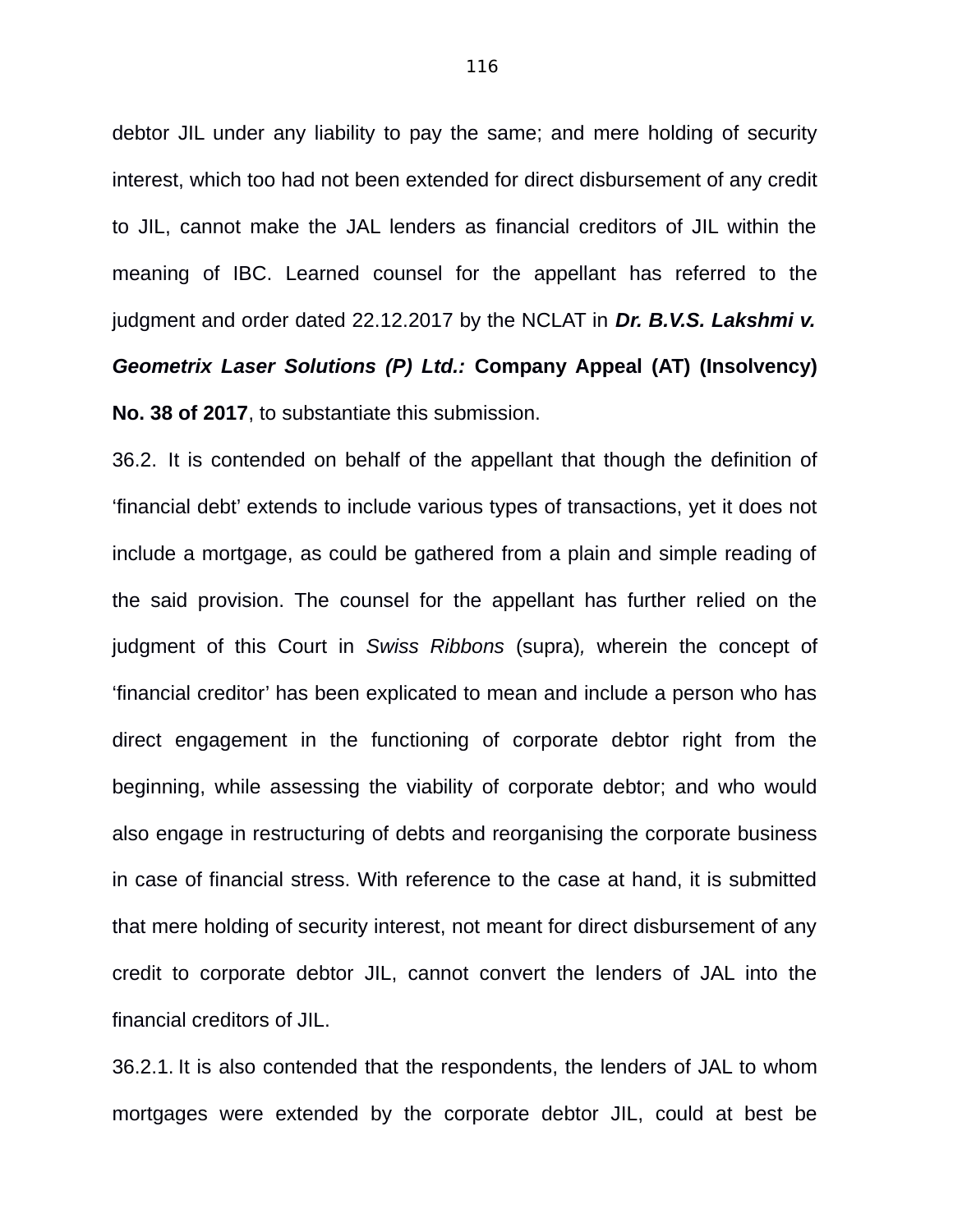construed as plain creditors, who are entitled to file Form F and to specify their security in column 8 thereof; and in any case, they cannot become financial creditors of JIL.

36.2.2. It is further contended that a secured creditor under the Code can be a financial creditor under two circumstances i.e., (i) when corporate debtor directly avails a debt from the creditor and such a debt is a secured debt; and (ii) if corporate debtor furnishes a guarantee to any person. Learned counsel for the appellant submits that a mortgagee, who has not disbursed any debt to the corporate debtor, may be a secured creditor because of the corporate debtor creating a security to secure the payment of a third party but cannot be a financial creditor of the corporate debtor within the meaning of Section 5(8) of the Code.

36.3. Elaborating on the submissions relating to the nature of transactions, learned counsel for the appellant has strenuously argued that 'mortgage' is not included within the framework of Section 5(8) of the Code and its sub-clauses (a) to (i); and that 'financial debt' is limited only to the transactions enumerated thereunder and its coverage cannot be enlarged while interpreting the provision. It is also argued that 'mortgage' cannot be deemed to mean 'guarantee', for a mortgagor has no intentions to undertake to discharge the liability of a third person in case of his default in repayment of debts. In other words, only where the debtor and the mortgagor are the same person that the mortgagor would be liable to pay his debts and else, the mortgage itself does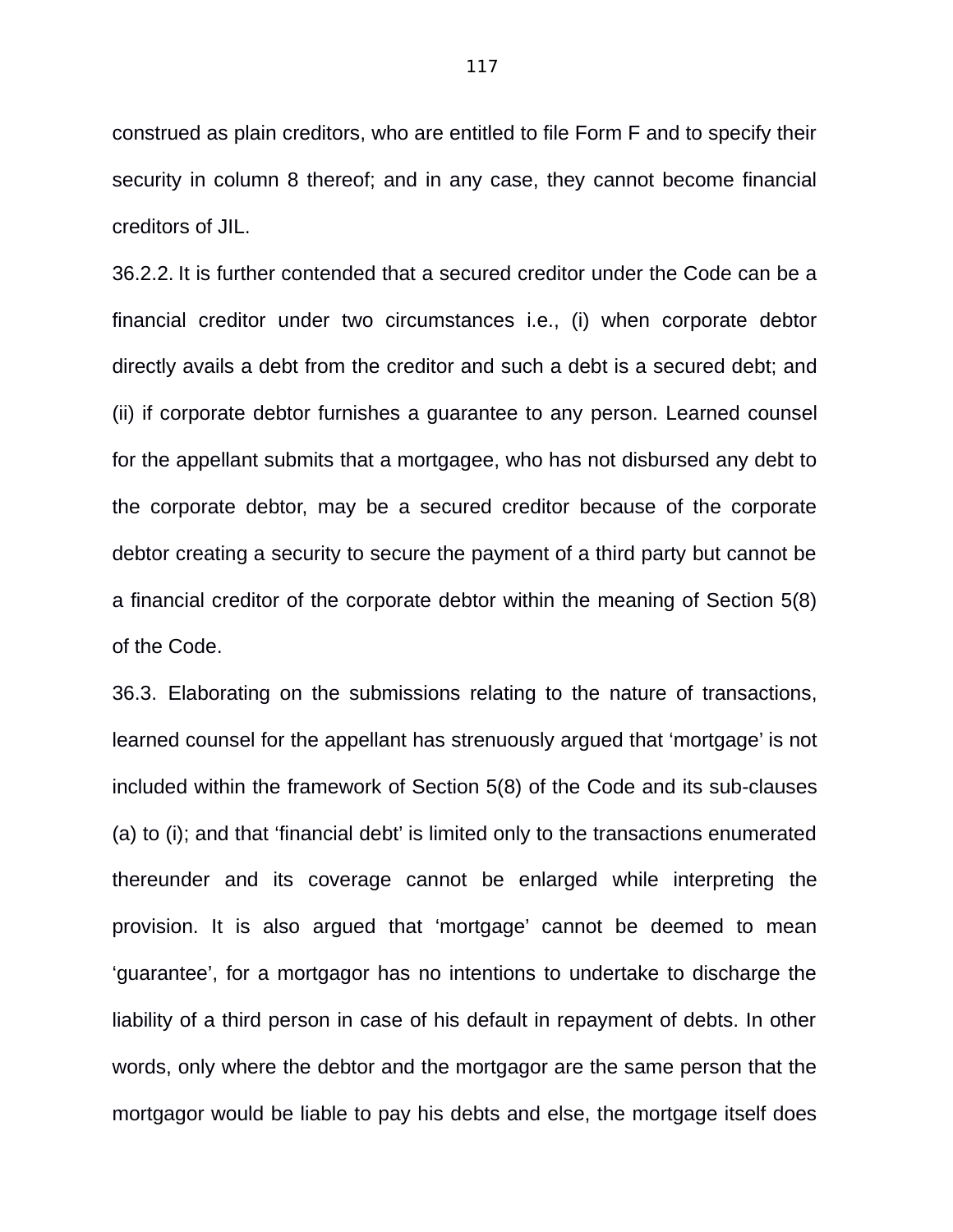not create a pecuniary liability. Moreover, in the present case, when there is a tri-partite contract wherein, the mortgagor and debtor are different, the impugned transactions do not satisfy the ingredients of Section 126 of the Contract Act, as JIL has not undertaken specifically to discharge the liability of JAL nor has entered into a 'contract of guarantee' with the lenders of JAL nor has provided any indemnity; and therefore, the corporate debtor JIL is not bound by any liabilities and obligations incurred by JAL. To support the contention that liability always flows from debt and not from the security created under the mortgage, learned counsel for the appellant has also relied on several decisions including that in *Ramchand Sur v. Ishwar Chandra Giri:*

#### **61 Ind Cases 539.**

36.4. It is submitted that a general reference to the transaction documents would not be sufficient to fasten liability for JIL to pay any outstanding debt of JAL because any payment obligation has to be unequivocal and ought to be of specific undertaking to discharge such obligations; and that general words of incorporation or general covenant in some mortgage deeds cannot bind JIL to all the terms and conditions of the documents, particularly any liability to incur JAL's indebtedness by fastening payment obligations. It is further submitted that when the intention of parties is ascertained with reference to the terms of documents and all the surrounding factors, it cannot be inferred that JIL undertook the liability to discharge the indebtedness of JAL when it was itself reeling under financial stress, was declared NPA and had surmounting

118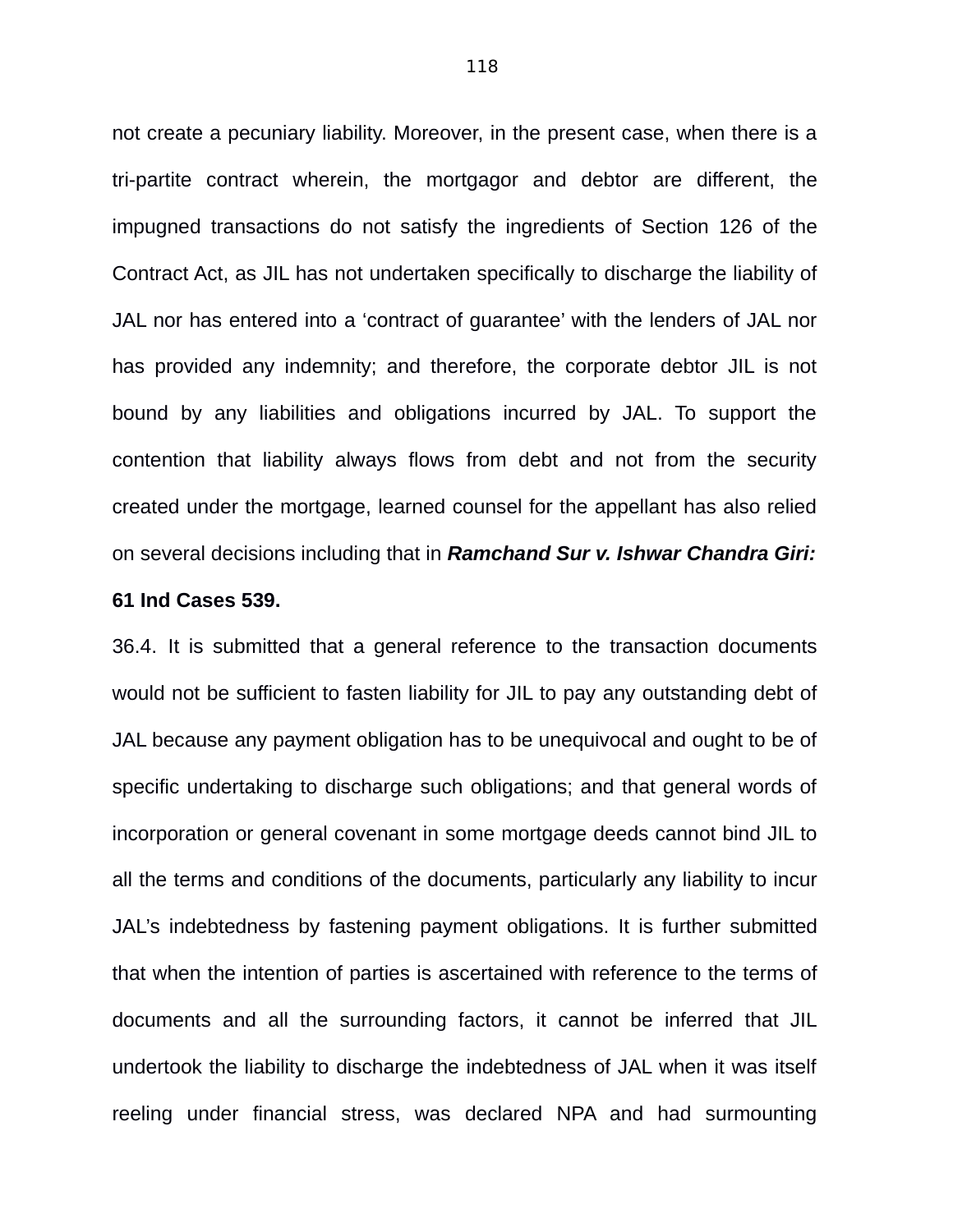liabilities towards home buyers and its own lenders. With reference to the financial statements of JIL, it is pointed out that therein, it was specifically disclosed that the mortgages had been provided as a security for the financial assistance availed by JAL but such mortgages were not declared either as contingent or as direct liability. It is also submitted that the common loan agreement between JIL and its lenders, including the appellant, contained negative covenants prohibiting JIL from creating, assuming or incurring any additional indebtedness or from encumbering any property or creating any security on the assets of JIL. The sum and substance of such submissions had been that the corporate debtor JIL could have neither incurred a liability to discharge the indebtedness of JAL nor it had done so under the mortgages in question.

36.5. As regards the decision of this Court in *Committee of Creditors of Essar Steel India Limited through Authorised Signatory v. Satish Kumar Gupta :* **2019 SCC OnLine SC 1478[47](#page--1-0)**, as relied upon by the respondents, learned counsel for the appellant has submitted that the generalised assertion on the part of the respondents, that per the force of the said decision, a secured creditor *ipso facto* becomes financial creditor, is not a correct appreciation of the ratio thereof. It is submitted that in the scheme of the Code, a secured creditor could also be a financial creditor under two circumstances: First, when the corporate debtor directly avails a debt from the creditor and

<sup>47</sup> Hereinafter also referred to as the case of 'Essar Steel'.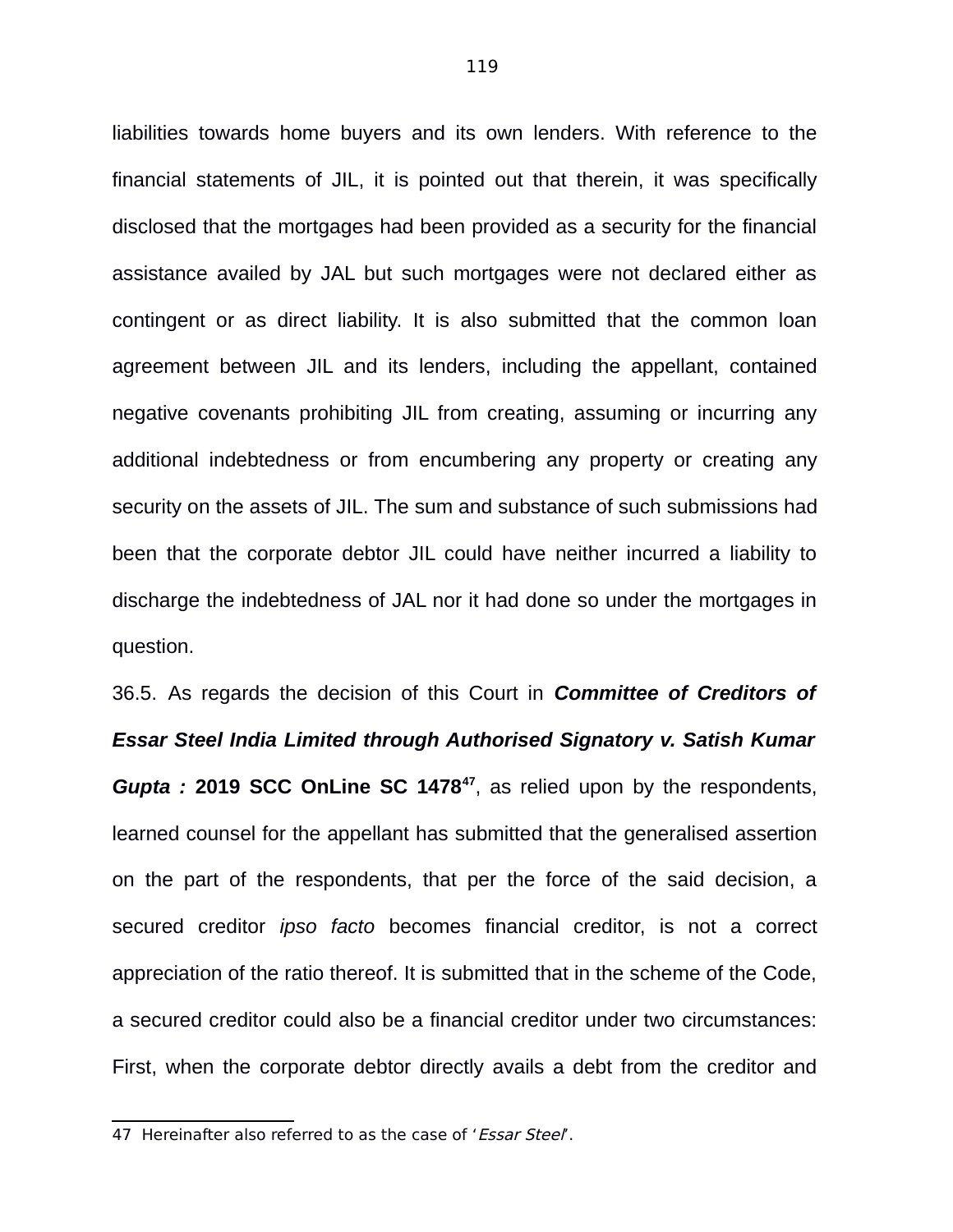such debt is secured by a security interest like in the form of a charge or mortgage or hypothecation; and such a creditor, the secured one, is regarded as financial creditor because of direct disbursement of debt to the corporate debtor; and secondly, when the corporate debtor furnishes guarantee to any person, such person would also become a financial creditor and a secured creditor by virtue of sub-clause (i) of Section 5(8) of the Code, of course, such guarantee may even be to secure the debt obligation of a third party. However, according to the counsel for the appellant, when the corporate debtor creates mortgage to secure payment obligation of a third party, without disbursement of any debt to itself (the corporate debtor), the mortgagee, even if becoming a secured creditor because of creation of mortgage, could only be described as 'indirect secured creditor' and cannot be treated as a 'direct secured creditor' so as to become a 'financial creditor' because, the mortgage transaction is not envisaged to be a 'financial debt' in Section 5(8) with its subclauses (a) to (i).

36.5.1. It is submitted that *Essar Steel* judgment envisages the position and priorities of secured creditors, mainly in the context of a creditor who has disbursed direct debt to the corporate debtor and has secured its debt by a security interest, who should have priority over unsecured creditors of the corporate debtor. However, the said decision, according to the learned counsel, cannot be read to the effect that even the indirect secured creditor be also necessarily construed as financial creditor. It is submitted that the crux of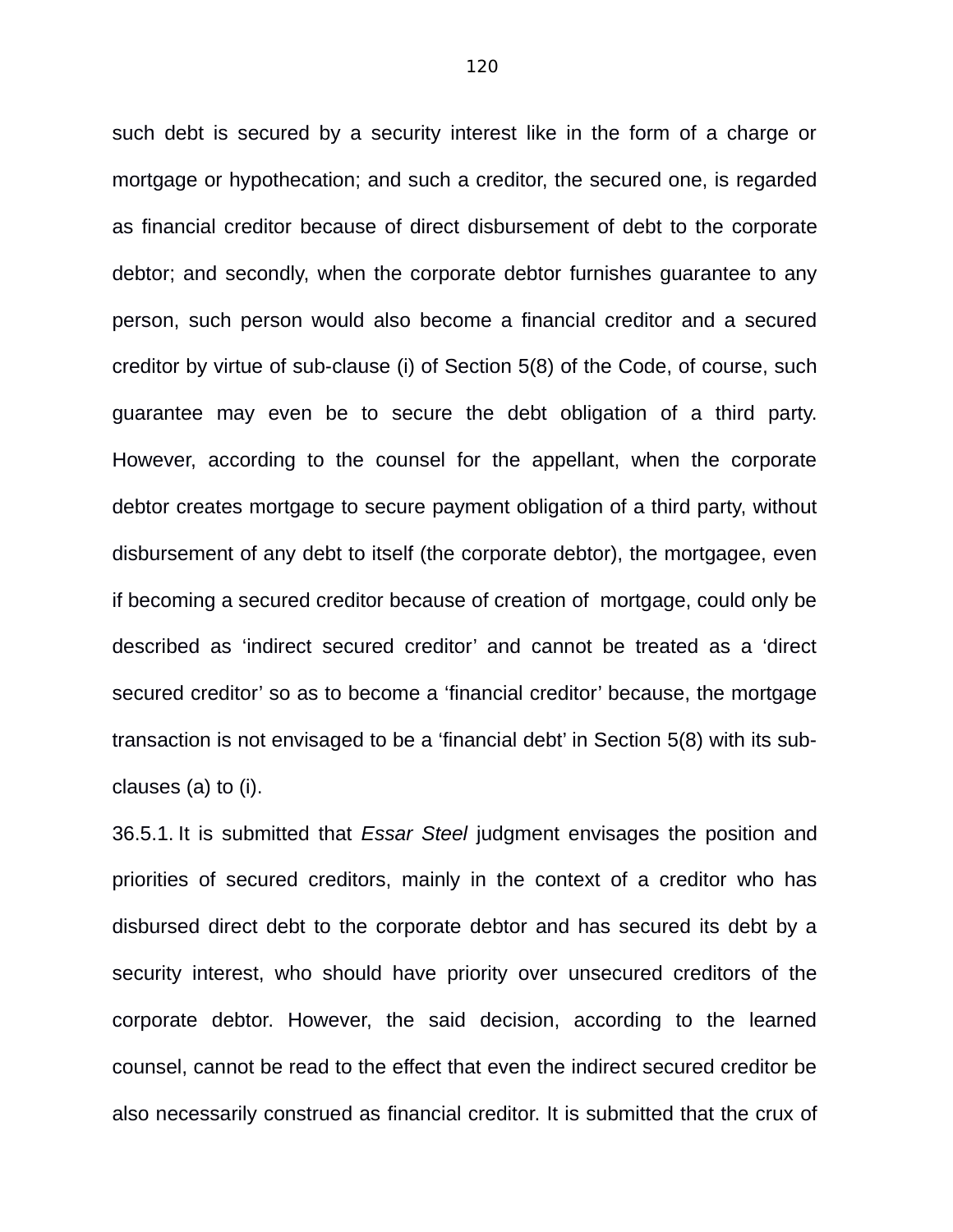the said decision is that creditors not similarly situated cannot be at par; that the arrangements of the corporate debtor with its creditors must be taken into consideration; and that the aim of equitable treatment is based on the notion that creditors with similar legal rights should be treated evenly while receiving distribution in accordance with their relative ranking and interest. It is submitted that *Essar Steel* cannot be read as laying down the law that even the lenders of third party, who hold mortgages from the corporate debtor, be also treated as such secured creditors who would fall within the sect of 'financial creditors'.

36.6. Learned counsel for the appellant would further submit that existence of a security interest is not relevant while construing whether a creditor is financial creditor or not because, in the composition of CoC, even a nonsecured creditor could also be a financial creditor, if the ingredients of Section 5(8) of the Code are satisfied. It is also argued that the financial facilities availed by JAL from the respondents were not utilized for any business operation of JIL and hence, the respondents cannot be construed as financial creditors of JIL.

#### *Submissions on behalf of respondents*

37. Learned counsel for the contesting respondents have made elaborate submissions in support of the counter-assertion that on account of security provided by the corporate debtor JIL, the respective lenders have become financial creditors of JIL for the purpose of proceedings under the Code. We

121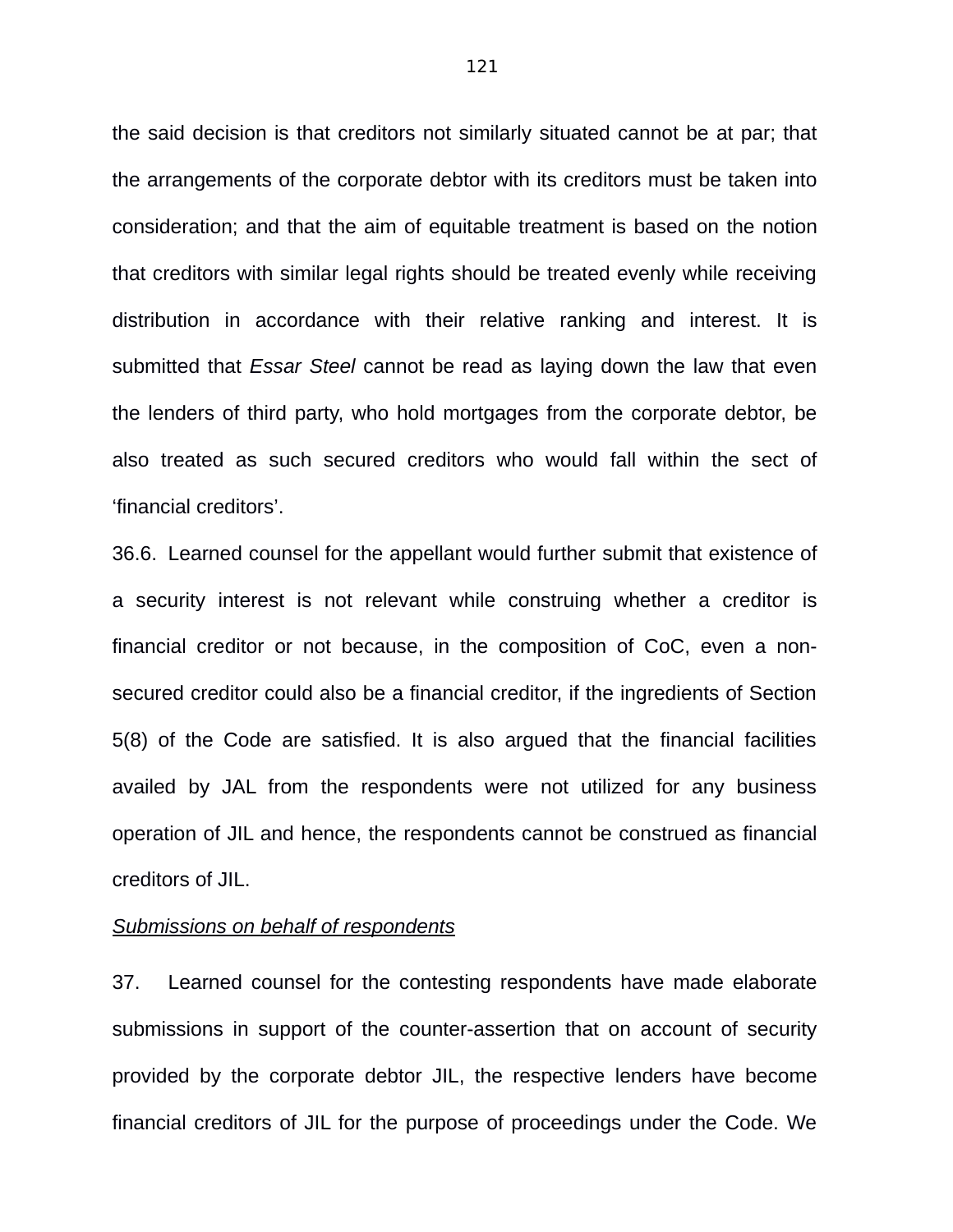may briefly summarise the principal facets of the contentions urged on behalf of the main contesting respondents in this regard as *infra*.

*Axis Bank*

37.1. It has been strenuously argued on behalf of this respondent that the nature and character of a 'mortgage' is such that it secures a debt; and in the present case, the mortgage in question, as made by JIL, had been to secure the debt obligations of its holding company JAL. With reference to Section 58 of the Transfer of Property Act and the decision of this Court in *Prithvi Nath Singh & Ors. v. Suraj Ahir & Ors. :* **(1963) 3 SCR 302** as also the decision of Mysore High Court in *Dassappa & Ors v***.** *Jogaiah & Ors* **: (1964) ILR 545**, it is submitted that the purpose of 'mortgage' is to secure a debt; and with reference to the decision in *Manik Chand Raut v. Baldeo Chaudhary & Ors***: (1949) SCCOnline Pat 64**, it is also contended that mortgage, by its very nature, presupposes existence of a debt and the transaction by which a debt is extinguished is not a mortgage but a sale. Further, with reference to the aforementioned decision of this Court in case of *Rajkumari Kaushalya Devi v. Bawa Pritam Singh & Anr***: AIR 1960 SC 1030**, it is contended that a mortgage debt creates pecuniary liability upon the mortgagor; and that a mortgagor who transfers an interest in immovable property so as to secure a debt, incurs a mortgage debt. With reference to the decision of Delhi High Court in the case of *State Bank of India v. Samneel Engineering Co. & Ors:* **1995 (35) DRJ 485**, it is further submitted that a mortgage is both a promise by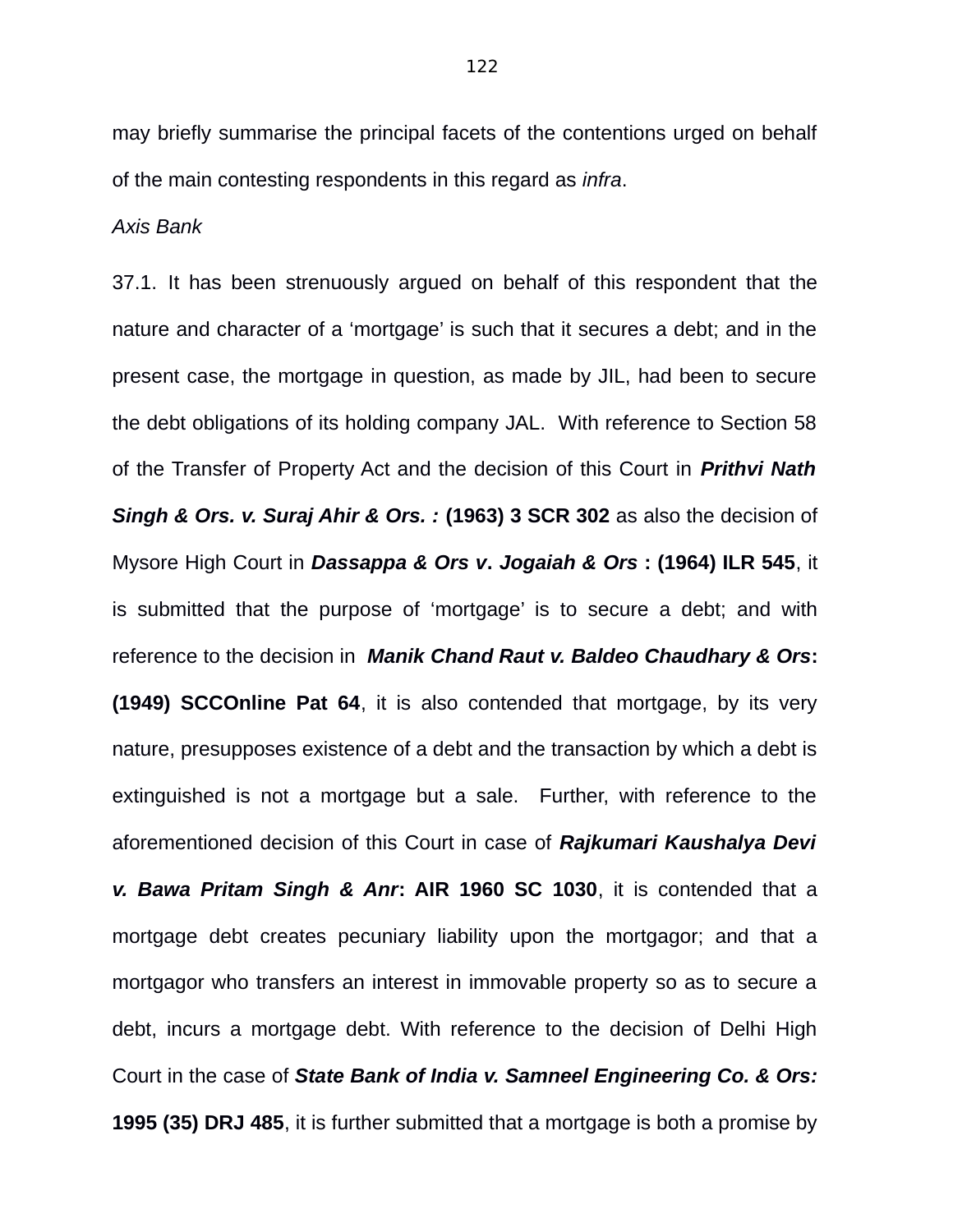a debtor to repay the loan as well as a real property right; of course, the right being intended to secure the due payment of the debt; and a suit on a mortgage is essentially a suit for recovery of a debt.

37.1.1. With reference to principles aforesaid, it is contended that a mortgage debt is a 'debt' within the meaning of Section 3(11) of the Code; that a debt can be classified to be a debt due from 'any person' and not necessarily restricted to the borrower alone. The aforementioned decision of Gujarat High Court in *State Bank of India v. Smt. Kusum Vallabhdas Thakkar***: 1991 SCCOnline GUJ 14** has again been referred to submit that Indian Law recognizes that a person, other than the borrower, can also execute a mortgage to secure the debt of the borrower. In this context, learned counsel for the respondent has also relied upon the provisions contained in Section 126 of the Contract Act, to contend that JIL stands in the position of a guarantor for the debts owed by JAL. The learned counsel has also referred to an order dated *13.03.2019* in *M.A. No. 1584/2019 in CP No. 402 of 2018* as passed by NCLT (Mumbai Bench) in the case of *SREI Infrastructure Finance* **Limited v. Sterling International Enterprises Ltd., wherein it is held that a** third party mortgagor, who mortgages the property to secure the financial obligation of another party, stands in the position of a guarantor; and the mortgagee is a financial creditor of the third party mortgagor. In the case at hand, it is submitted, the corporate debtor JIL stands in the position of a guarantor with respect to the security provided to this respondent and hence,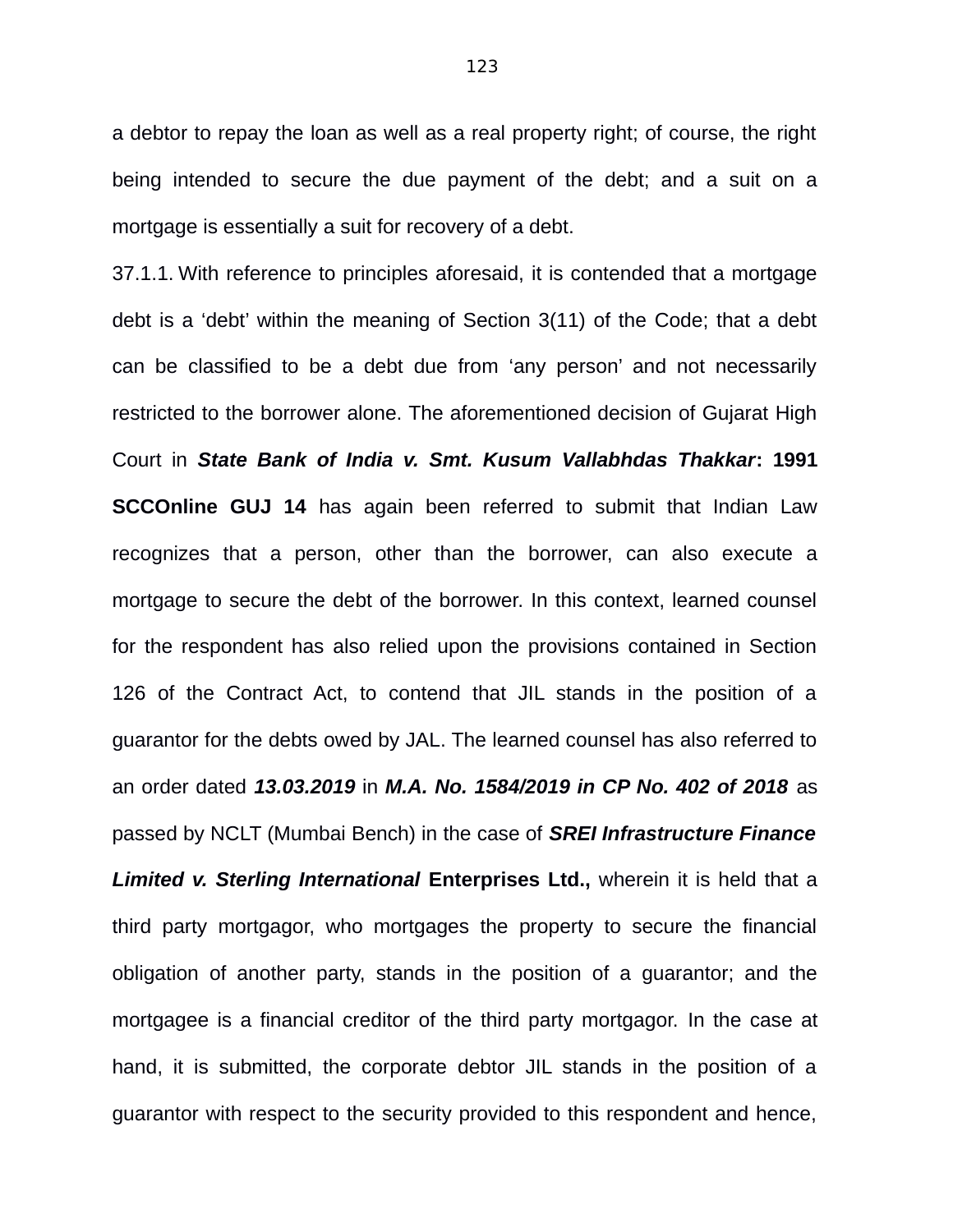the impugned mortgage transactions are covered within the meaning of Section 5(8)(i) of the Code.

37.1.2. It is also submitted that looking to the nature of transaction in question, the question whether JAL has defaulted on repayment and consequently, the security is to be invoked is irrelevant for the purposes of the issue at hand; and whether JAL committed default or not is not decisive of the question as to whether the mortgage debt in question is financial debt or not.

37.1.3. It is further submitted that in the present case, the mortgage transactions were executed to secure the payment of debts/liabilities of JAL; and that such creation of mortgage undoubtedly is a 'security interest' as defined in Section 3(31) of the Code inasmuch as, a security interest includes any creation of right/title/interest/claim in property for the purpose of securing the payment or performance of an obligation; and also includes a mortgage. Hence it is contended that the respondent bank comes within the ambit of 'secured creditor' per Section 3(30) of the Code.

37.1.4. It is emphasised by learned counsel for this respondent that a mortgage debt constitutes a 'financial debt' within the meaning of Section 5(8) of the Code even if no amount is directly disbursed to the corporate debtor. While relying on the decision of this Court in *Pioneer Urban Land and Infrastructure Ltd. & Anr.* **v.** *Union of India & Ors.***: (2019) 8 SCC 416[48](#page--1-1) ,** it is contended that the definition of 'financial debt' under Section 5(8) of Code

<sup>48</sup> Hereinafter also referred to as the case of '*Pioneer Urban'*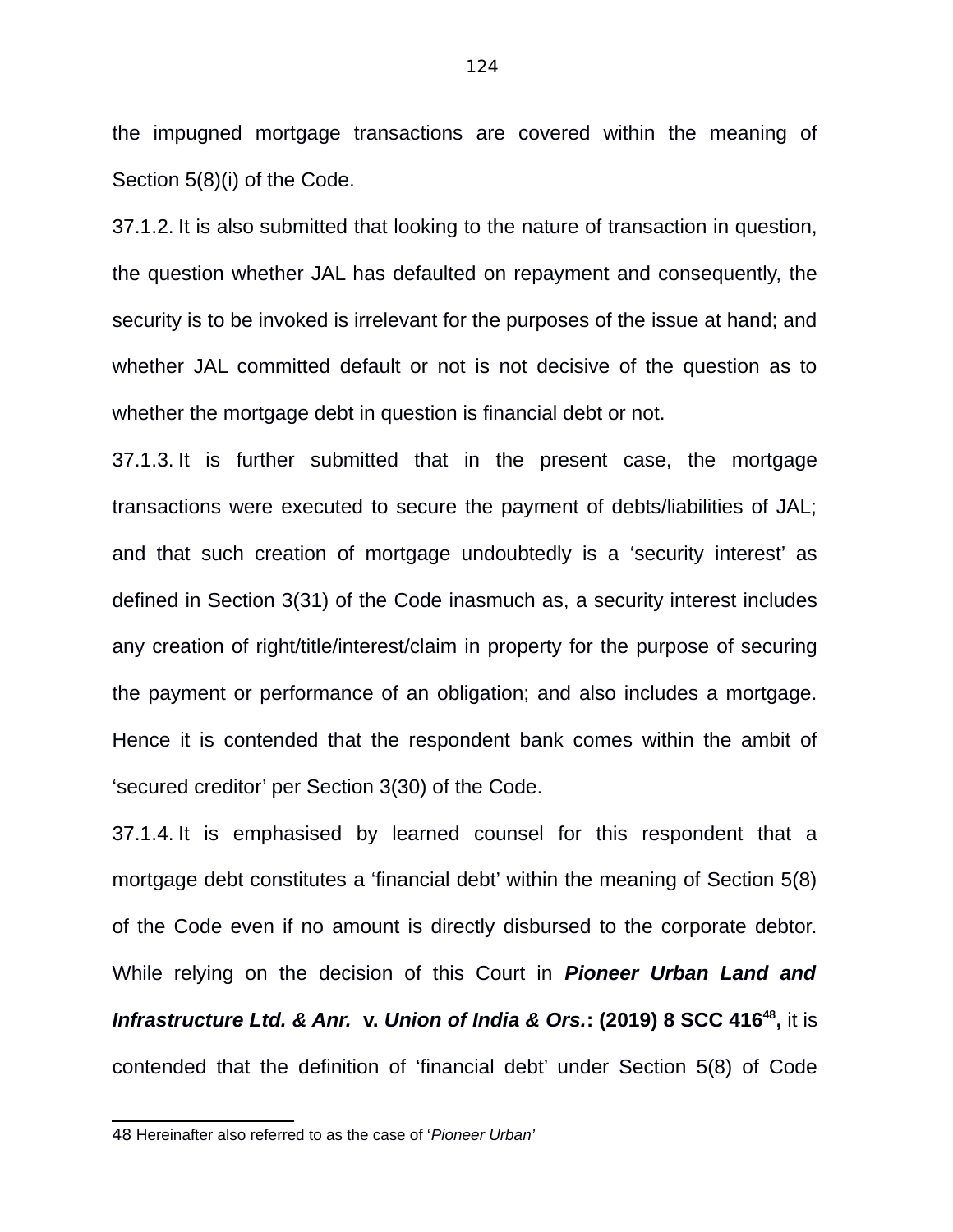has been given an extended meaning so as to include the situations which may not directly involve disbursal against the consideration for time value money.

37.1.5.Further, with reference to the aforementioned UNCITRAL Legislative Guide on Insolvency Law and the decisions of this Court in the cases of *Essar Steel* and *Swiss Ribbons,* it is submitted that a holistic interpretation of the Code would support the position that the respondent, being a secured creditor and a financial creditor, should be included in CoC so as to protect its security interest.

37.2. The submissions and contentions made on behalf of this respondent largely cover the stand of other respondents too. Hence, we may only notice, in brief, the other or additional part of major submissions on behalf of other respondents, while avoiding repetition.

#### *Standard Chartered Bank*

37.3. It is submitted on behalf of this respondent that the terms envisaged in the mortgage deed dated 24.05.2016 make it abundantly clear that the corporate debtor JIL had unequivocally promised to pay to this respondent the debts/liabilities owed by JAL in accordance with the terms and conditions of the secured financing documents executed between this respondent and  $JAL<sup>49</sup>$  $JAL<sup>49</sup>$  $JAL<sup>49</sup>$ . Hence, it is contended that though the claim of this respondent is limited

<sup>49</sup> Clause B & B(a) of the Mortgage Deed produced as Annexure-1 at Pg. 8-43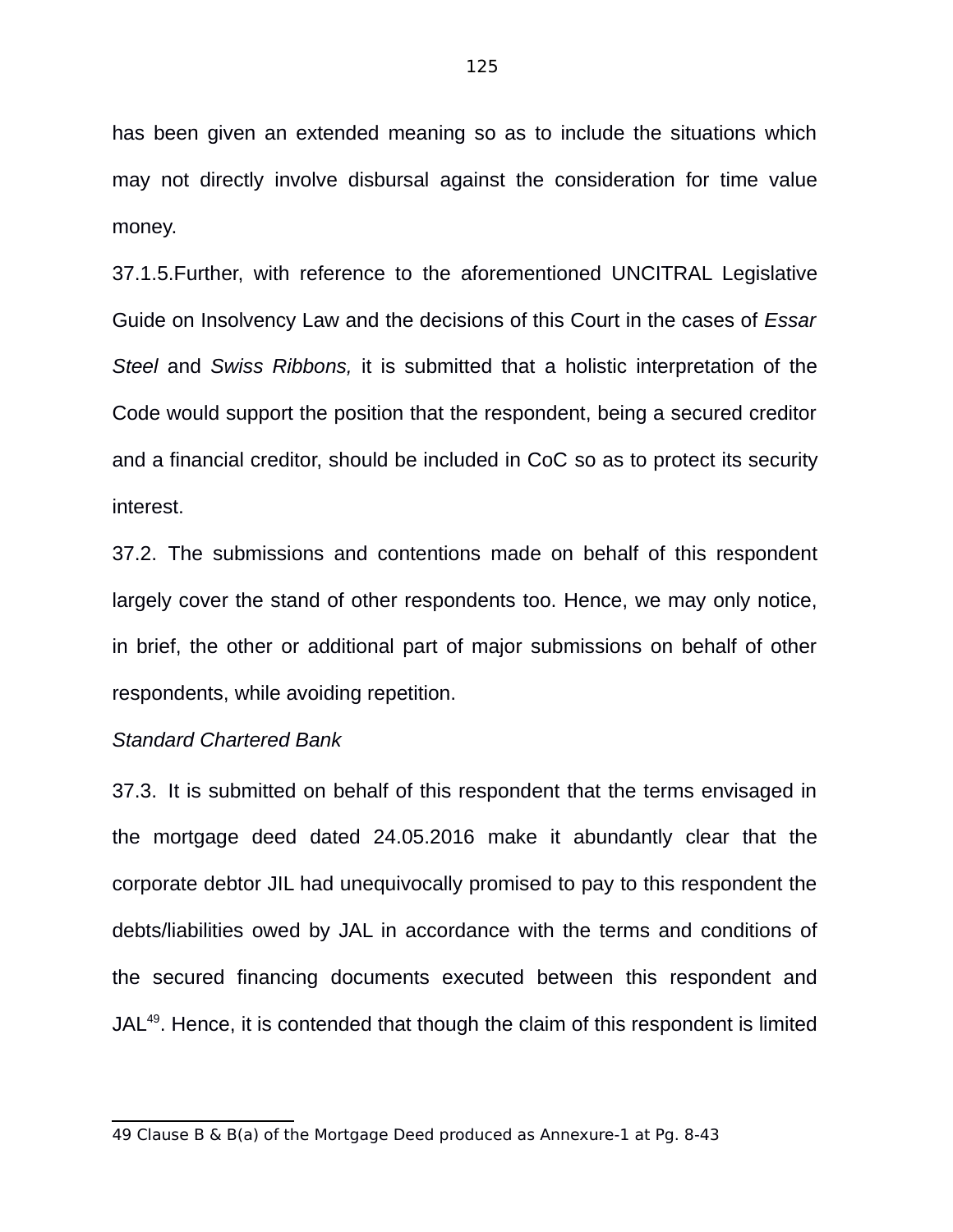to the extent of the value of the properties mentioned in the Schedule to the Mortgage Deed but, to that extent, it remains a financial creditor of JIL.

37.3.1.As regards similar arguments with respect to Section 58 of the Transfer of Property Act, that a mortgage presupposes the subsistence of a debt and hence it is a secured debt, apart from above referred decisions, learned counsel has also referred to the decision in *Pomal Khanji Govindji & Ors. v.*

#### *Brajlal Karsandas Purohit & Ors***: (1989) 1 SCC 458.**

37.3.2.It is contended that when the objective of the Code is to revive the corporate debtor, the resolution plan ought to contain all claims against the corporate debtor, whether matured or not, so that if the liability again creeps in, the Company may be prevented from being dragged into insolvency or liquidation proceedings. It is further submitted that this respondent, who is holding public money, ought to be a part of CoC; and its absence in CoC would be defeating the very object of the Code because the resolution plan may provide for various measures which might take away the security interest created in favor of this respondent; and without its participation, the entire process would be prejudicial to the interest of this respondent. It is submitted that as per the ratio in *K. Sashidhar v. Indian Overseas Bank and Ors.* **: 2019 SCC OnLine SC 257** read with the decision in the case of *Essar Steel*, once a resolution plan is approved by the wisdom of the CoC, the same cannot be challenged and looking to the scheme of the Code, presence of the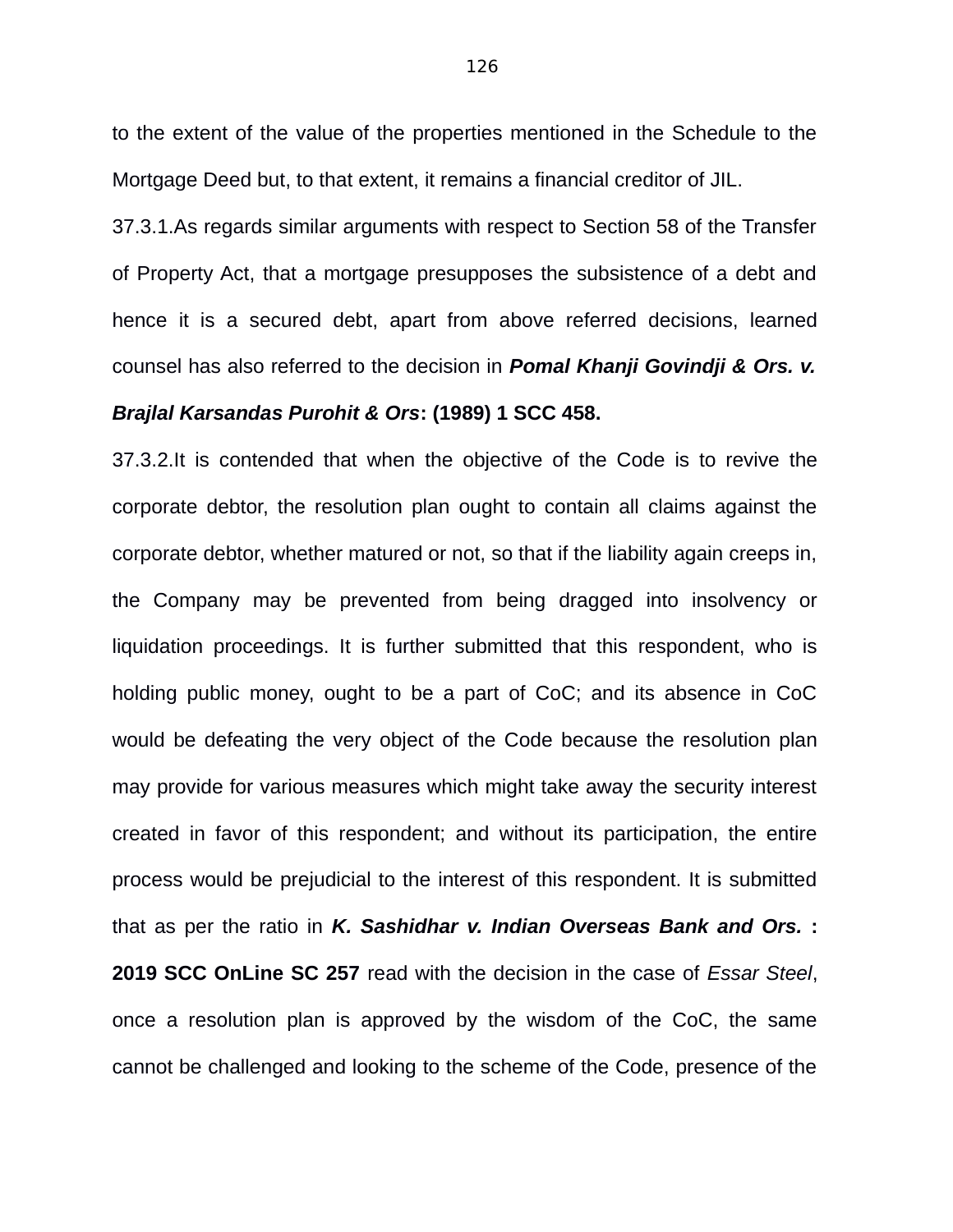mortgagees like this respondent in the CoC of JIL is necessary and is rather unavoidable.

#### *ICICI Bank*

37.4. On behalf of this respondent, it is maintained that in view of Section 5(8) (i) read with Section 5(8)(a) of the Code, the creation of impugned mortgage had resulted in creation of a 'financial debt' as defined under the Code, for the transaction being akin to that of a 'guarantee' as defined under Section 126 of the Contract Act. Again, with reference to the decision in *Smt. Kusum* (supra), it is submitted that even a third party mortgage leads to creation of an implied guarantee with an obligation to pay the mortgage debt. In other words, since the definition of 'financial debt' is not exhaustive, any transaction which is akin to creation of a guarantee would come under the purview of the definition of 'financial debt' and as such, the mortgage provided by the corporate debtor JIL, being akin to the guarantee, would be squarely within the definition of 'financial debt'. It is further submitted that in the given scenario, this respondent takes on the role of a 'financial creditor' of the corporate debtor JIL within the meaning of Section 5(8)(i) of the Code and hence, ought to be admitted as a member of the CoC.

37.4.1.It is submitted on behalf of this respondent that on a holistic reading of the mortgage deeds, it is clear that 'exclusive mortgages' were executed in favour of this respondent with express clauses whereby, the corporate debtor JIL had undertaken to either discharge the debt or to ensure repayment of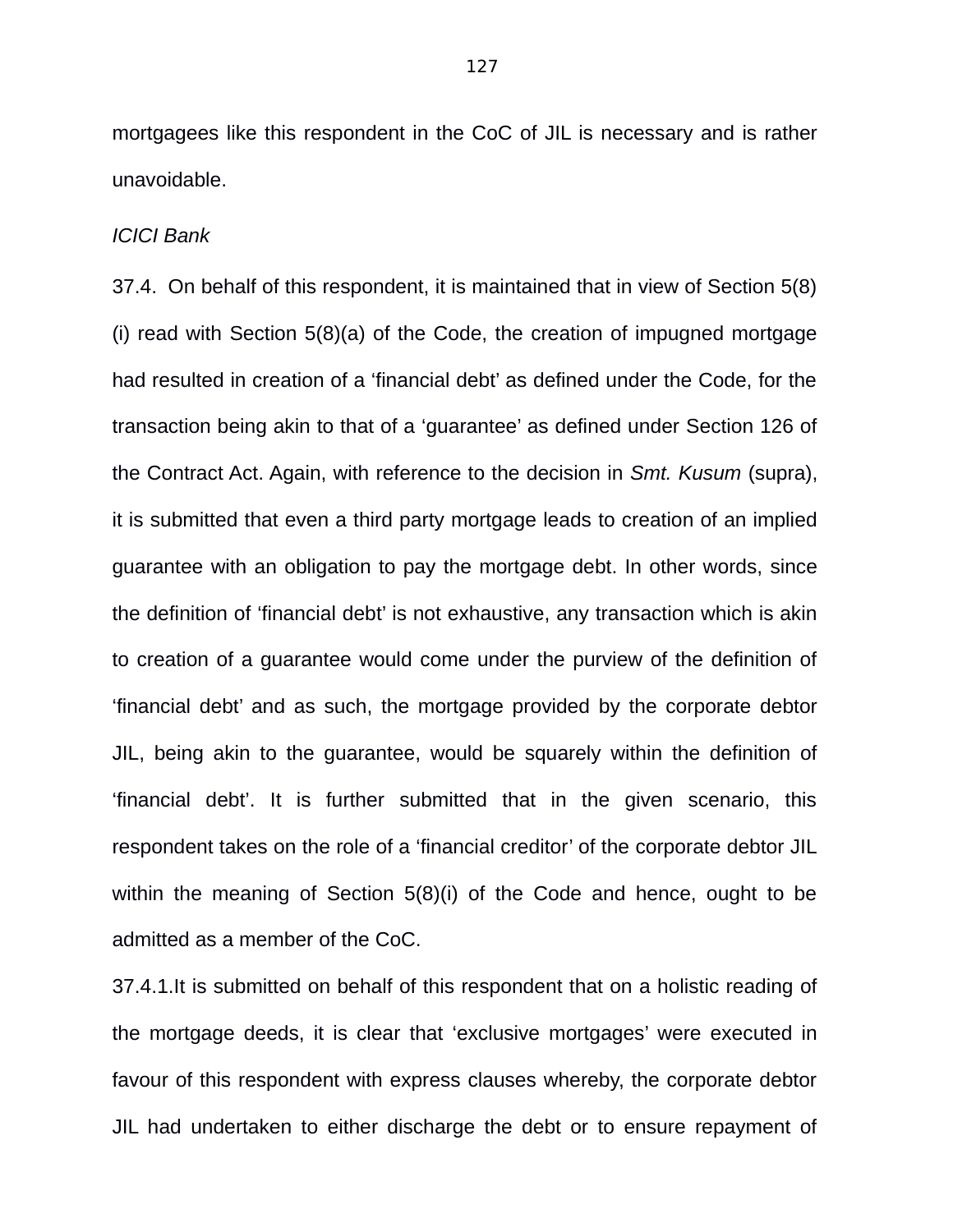facilities extended to JAL and in the event of default, this respondent shall have the right to sell the mortgaged properties. Such stipulations, it is contended, clearly put the respondent in the category of 'financial creditors'.

37.4.2.With reference to the duties of IRP as laid out in the Code, and with analysis of the definition of 'claim' as found in Section 3(6) of the Code, it is submitted that the definition of 'claim' is wide enough to include all stakeholders of the corporate debtor, even if a claim had not matured on the date of insolvency commencement. The *Report of Banking Law Reform Committee* has also been referred in this regard.

37.4.3.It is further submitted that Regulations 12, 13 and 14 of the Insolvency and Bankruptcy Board of India (Insolvency Resolution Process for Corporate Persons) Regulations, 2016 require the IRP to admit all claims, including contingent claims, as on the insolvency commencement date; that as per Section 29 of the Code, the IRP ought to prepare an information memorandum for formulating a resolution plan; that as per Regulation 37 of CIRP Regulations, the insolvency resolution of the corporate debtor should include sale of all or part of the assets, irrespective of whether they are subject to security interest and satisfaction or modification of any security interest; and that sub-section (4) of Section 30 of the Insolvency and Bankruptcy (Amendment) Act, 2019 clarifies that priority of secured creditors has to be considered. With reference to the processes so envisaged by the Code, it is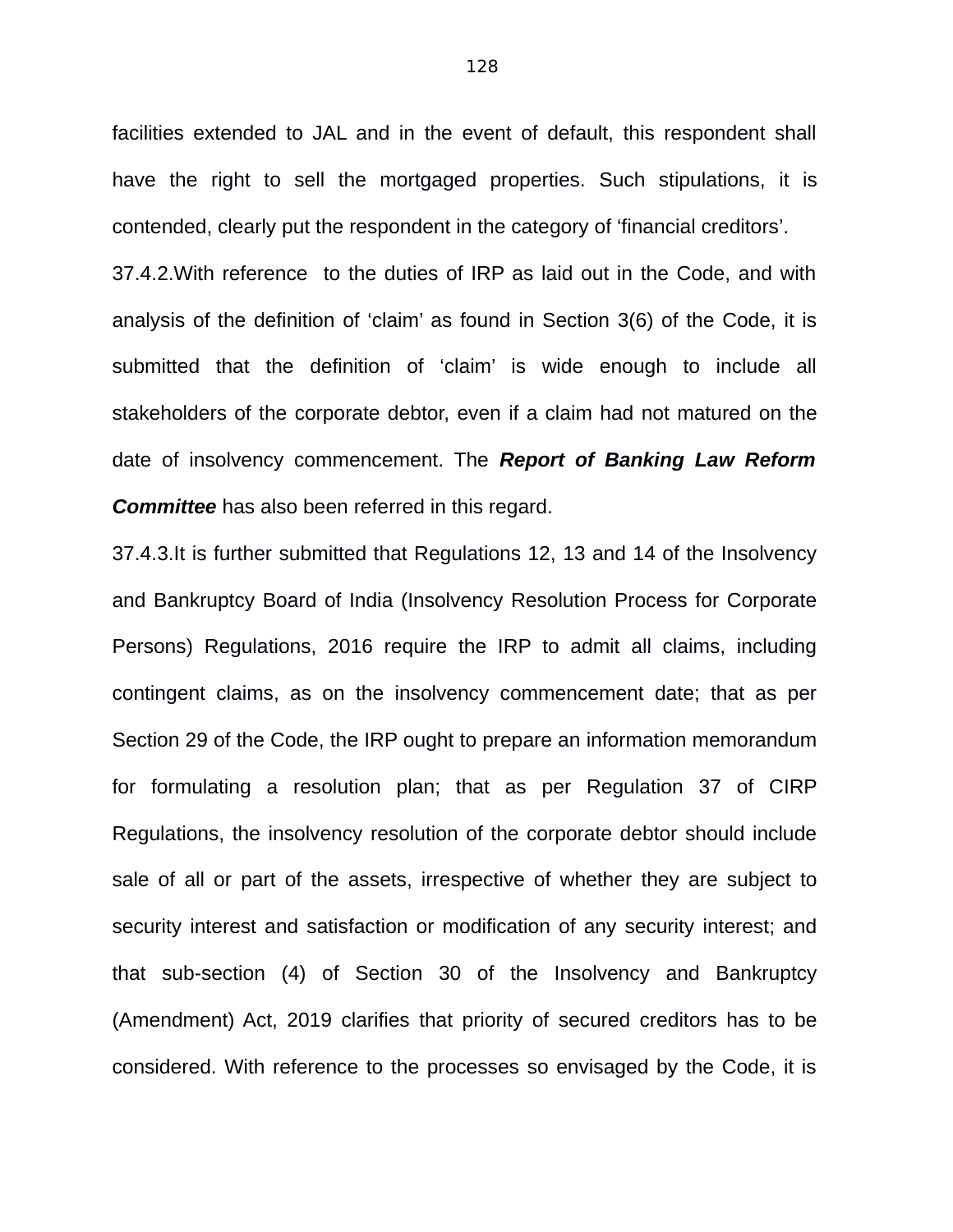contended that the secured creditors like the respondent cannot be kept away from the class of financial creditors.

#### *Central Bank of India*

37.5. Apart from the submissions carrying essentially the substance as abovenoted, it is also contended that this respondent, being a secured creditor, would be entitled to enforce its security interest in the mortgaged property upon vacation of the order of moratorium in terms of the Securitisation and Reconstruction Of Financial Assets and Enforcement of Security Interest Act, 2002<sup>[50](#page--1-0)</sup>; and that the resolution plan, without including the secured creditors, would be unenforceable, as the secured creditors will then seek enforcement against mortgage property under the SARFAESI Act. It is, therefore, contended that the secured creditor, like the respondent, needs to be recognized as financial creditor, and thereby a participant in CoC of the corporate debtor JIL.

#### *Bank of Maharashtra*

37.6. While going in tandem with the submissions aforesaid, it is asserted on behalf of this respondent that the corporate debtor JIL is under a pecuniary obligation to discharge the liability in view of the Indenture of Mortgage (IOM) dated 29.12.2016, which is a contract of guarantee and, therefore, the relationship between the parties cannot be classified merely as that of mortgagor and mortgagee, but is also of a guarantor and guarantee which, in

<sup>50</sup> Hereinafter also referred to as 'the SARFAESI Act'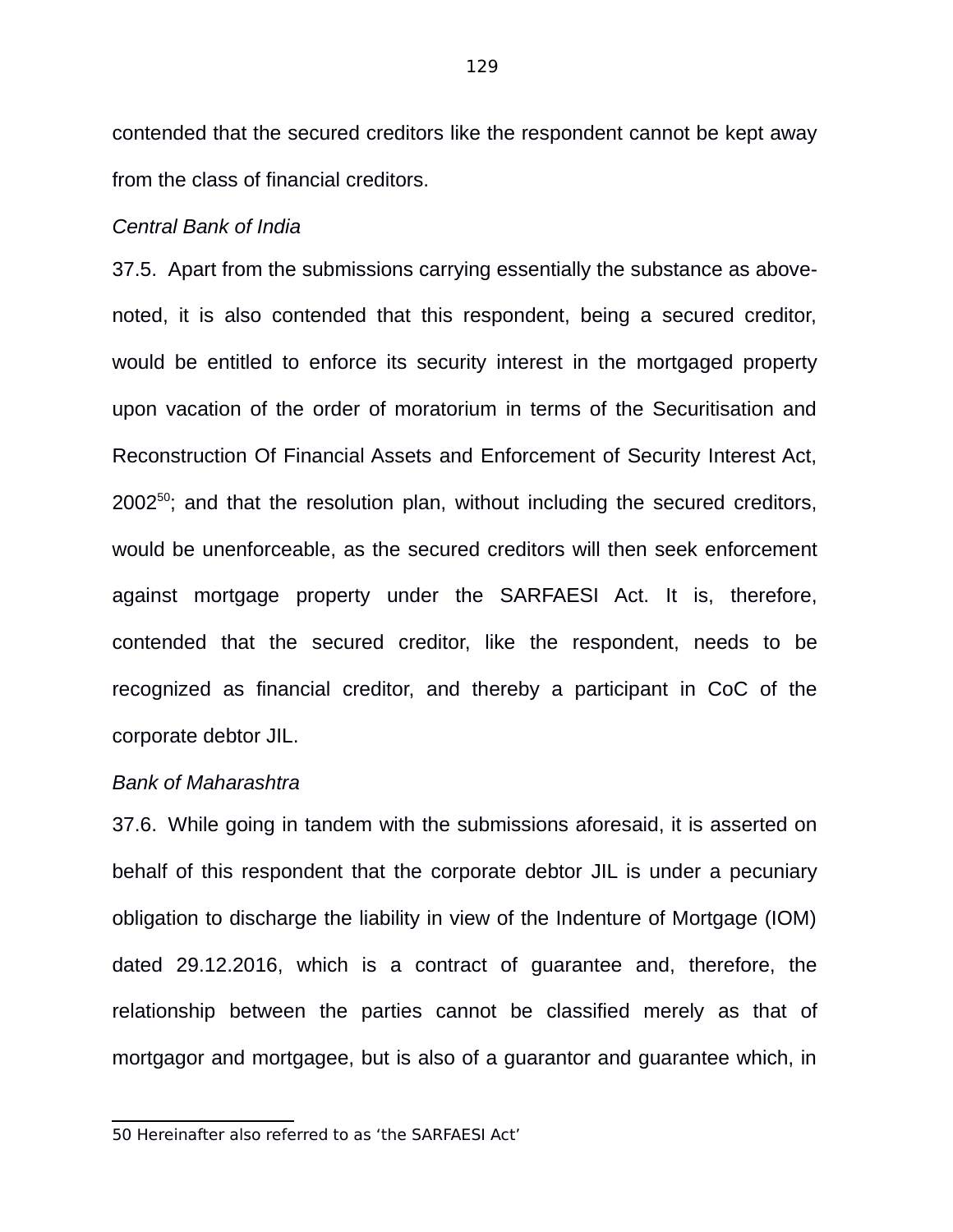turn, is covered under Section 5(8) of the Code and thereby, this respondent is a 'financial creditor' within the meaning of Section 5(7) of the Code.

#### **Unique position of financial creditor- as explained in** *Swiss Ribbons*

38. Having taken note of the rival contentions on the issue as to whether the lenders of JAL could be categorised as 'financial creditors' of JIL for the purpose of CIRP in question, gist of the matter is as to whether the subject transactions could be categorised as 'financial debts' within the meaning of Section 5(8) of the Code so as to confer the status of 'financial creditors' upon the respondents, lenders of JAL.

38.1. The expressions "financial creditor" and "financial debt" as occurring in the Code have come up for consideration before this Court in several decisions, including those in the above-mentioned cases of *Swiss Ribbons* (decided on 25.01.2019), *Pioneer Urban* (decided on 09.08.2019) and *Essar Steel* (decided on 15.11.2019), which have been referred to and relied upon by learned counsel for the parties for one proposition or another. In fact, the observations as occurring in the last of the said decisions, in the case of *Essar Steel*, as relied upon by the learned counsel for the respondents, are based on those occurring in the decision in *Swiss Ribbons[51](#page--1-2) .*

<sup>51</sup> We have referred to the case of *Swiss Ribbons* in paragraph 16.1.1 hereinbefore while pointing out that in *Swiss Ribbons*, this Court had traversed through the historical background and scheme of the Code in the wake of challenge to the constitutional validity of various provisions of the Code and while rejecting such challenge, this Court had observed that the focus of the Code was to ensure revival and continuation of the corporate debtor, where liquidation is to be availed of only as a last resort; and that the Code was a beneficial legislation to put the corporate debtor on its feet, and not a mere recovery legislation for the creditors.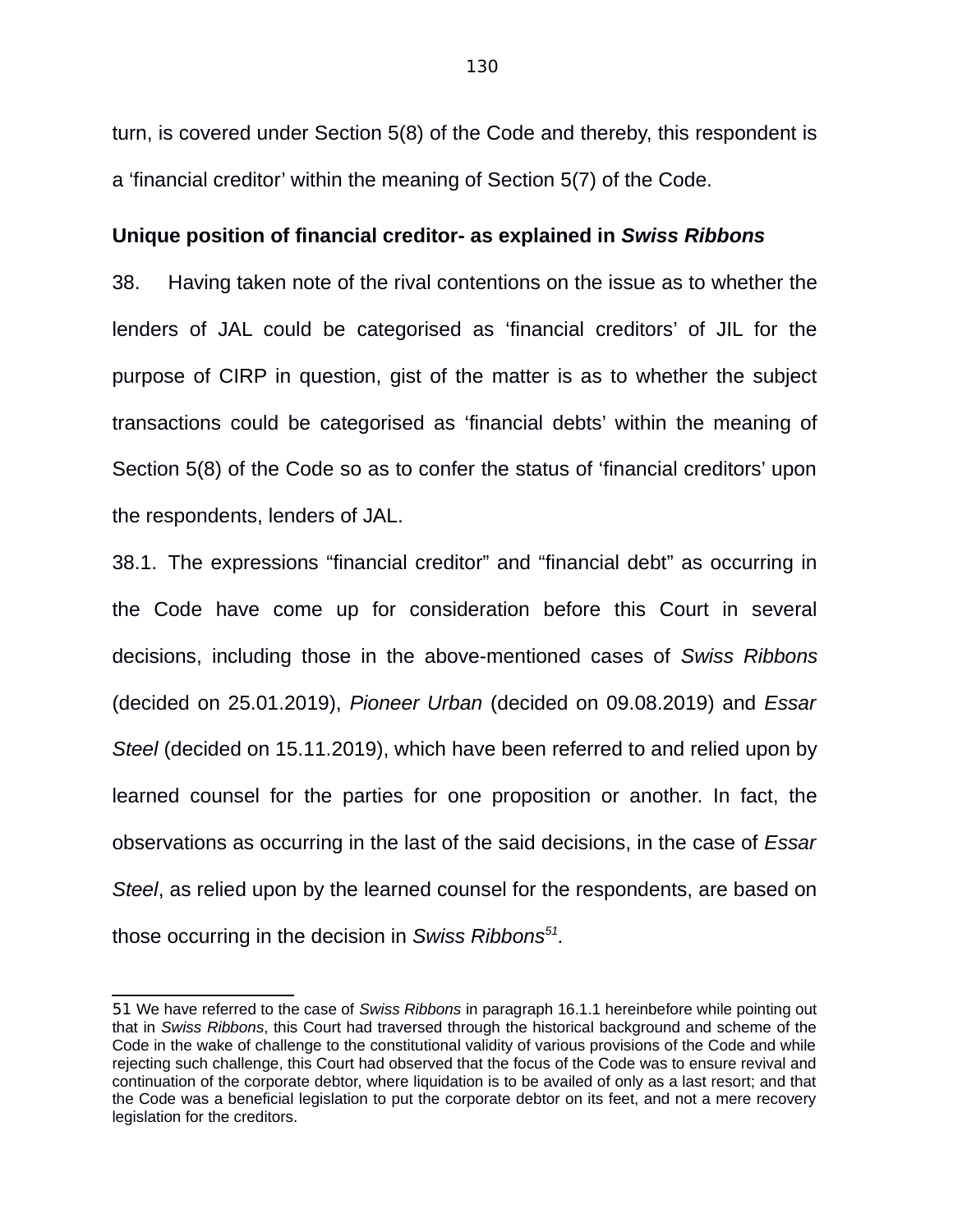39. As indicated hereinbefore, the law declared by this Court in the case of *Swiss Ribbons*, while rejecting the contentions that classification between financial creditor and operational creditor was discriminatory and violative of Article 14, shall have some bearing on the claim of the respondent-lenders for being treated as financial creditors of JIL. Having regard to the submissions made, it shall now be pertinent to take note of the relevant aspects from the said decision in requisite details.

39.1. The broad features of the expressions used in Sections 5(7) and 5(8) of the Code in defining the terms "financial creditor" and "financial debt" were indicated by this Court in the case of *Swiss Ribbons* in the following:

"**42.** A perusal of the definition of "financial creditor" and "financial debt" makes it clear that a financial debt is a debt together with interest, if any, which is disbursed against the consideration for time value of money. It may further be money that is borrowed or raised in any of the manners prescribed in Section 5(8) or otherwise, as Section 5(8) is an inclusive definition. On the other hand, an "operational debt" would include a claim in respect of the provision of goods or services, including employment, or a debt in respect of payment of dues arising under any law and payable to the Government or any local authority."

39.2. The unique position assigned to a 'financial creditor', who plays a crucial role in insolvency resolution process as against the role of other creditors, has been extensively explained by this Court in the case of *Swiss Ribbons*, albeit in the context of its differentiation with the category of 'operational creditor', in the following:

**"50.** According to us, it is clear that most financial creditors, particularly banks and financial institutions, are secured creditors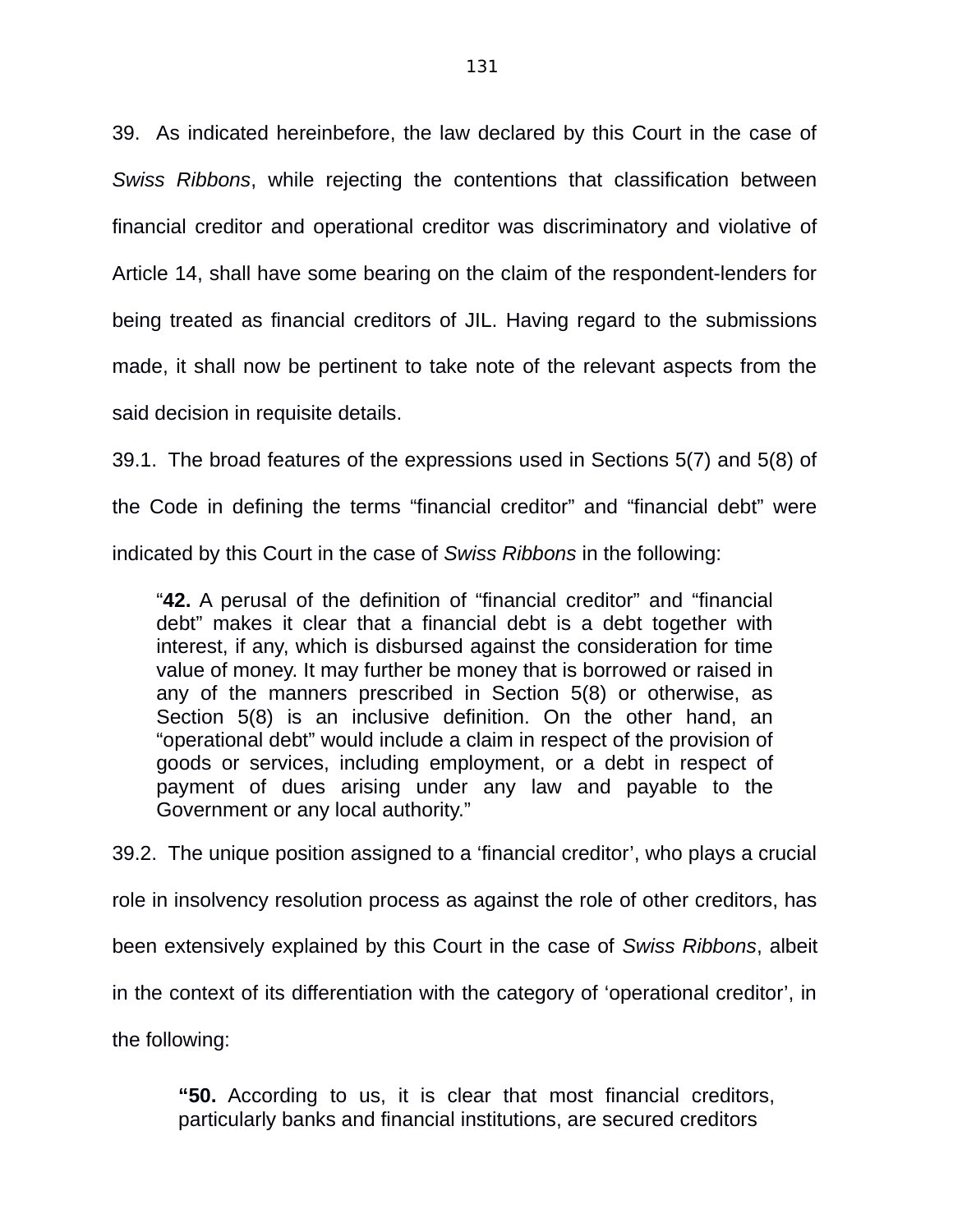whereas most operational creditors are unsecured, payments for goods and services as well as payments to workers not being secured by mortgaged documents and the like. The distinction between secured and unsecured creditors is a distinction which has obtained since the earliest of the Companies Acts both in the United Kingdom and in this country. Apart from the above, the nature of loan agreements with financial creditors is different from contracts with operational creditors for supplying goods and services. **Financial creditors generally lend finance on a term loan or for working capital that enables the corporate debtor to either set up and/or operate its business.** On the other hand, contracts with operational creditors are relatable to supply of goods and services in the operation of business. Financial contracts generally involve large sums of money. By way of contrast, operational contracts have dues whose quantum is generally less. In the running of a business, operational creditors can be many as opposed to financial creditors, who lend finance for the set-up or working of business. **Also, financial creditors have specified repayment schedules, and defaults entitle financial creditors to recall a loan in totality.** Contracts with operational creditors do not have any such stipulations. Also, the forum in which dispute resolution takes place is completely different. Contracts with operational creditors can and do have arbitration clauses where dispute resolution is done privately. Operational debts also tend to be recurring in nature and the possibility of genuine disputes in case of operational debts is much higher when compared to financial debts. A simple example will suffice. Goods that are supplied may be substandard. Services that are provided may be substandard. Goods may not have been supplied at all. All these qua operational debts are matters to be proved in arbitration or in the courts of law. On the other hand, financial debts made to banks and financial institutions are well documented and defaults made are easily verifiable.

**51. Most importantly, financial creditors are, from the very beginning, involved with assessing the viability of the corporate debtor. They can, and therefore do, engage in restructuring of the loan as well as reorganisation of the corporate debtor's business when there is financial stress,** which are things operational creditors do not and cannot do. Thus, preserving the corporate debtor as a going concern, while ensuring maximum recovery for all creditors being the objective of the Code, financial creditors are clearly different from operational creditors and therefore, there is obviously an intelligible differentia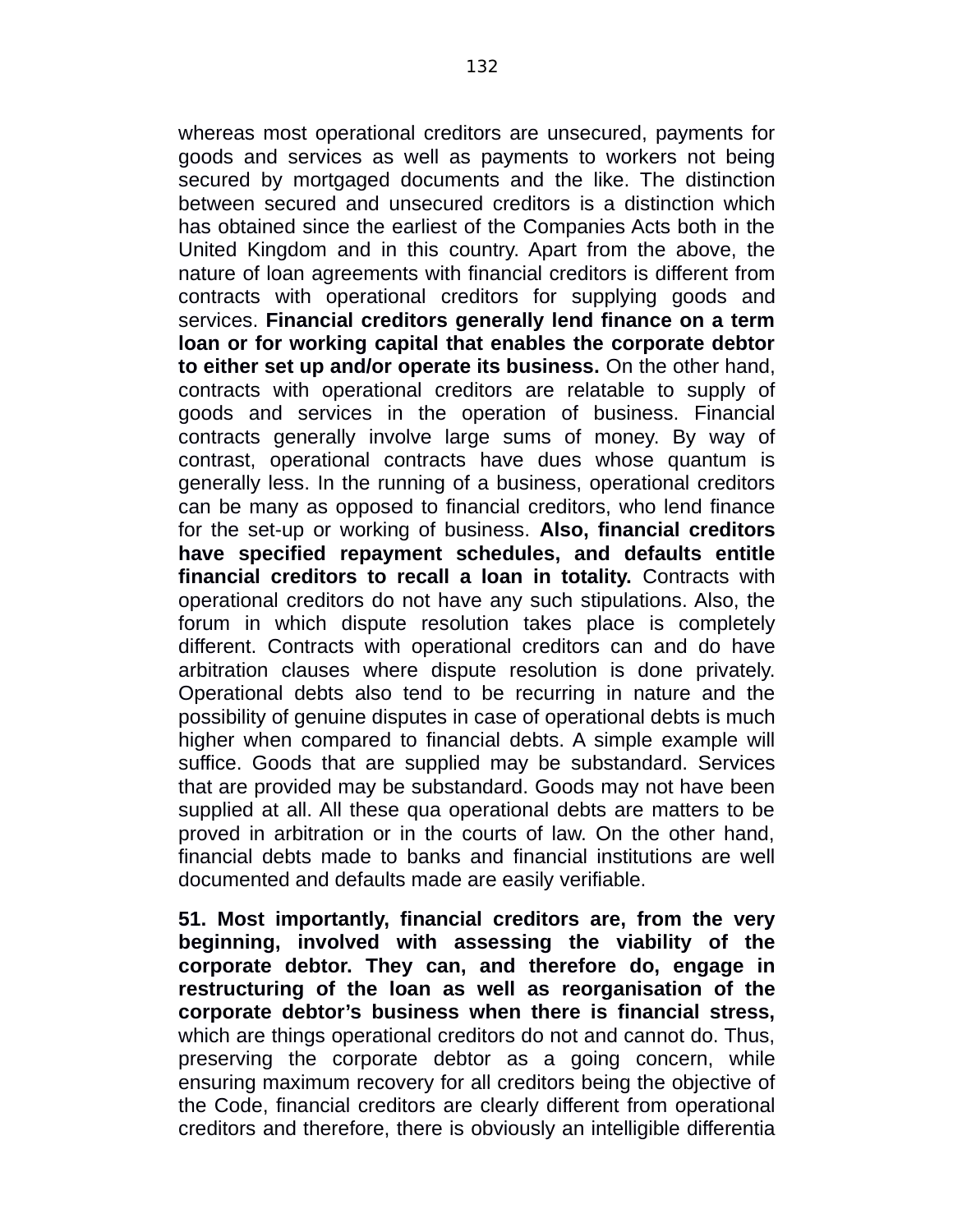between the two which has a direct relation to the objects sought to be achieved by the Code.

\*\*\* \*\*\* \*\*\* **75.** Since the financial creditors are in the business of moneylending, banks and financial institutions are best equipped to assess viability and feasibility of the business of the corporate debtor. Even at the time of granting loans, these banks and financial institutions undertake a detailed market study which includes a techno-economic valuation report, evaluation of business, financial projection, etc. Since this detailed study has already been undertaken before sanctioning a loan, and since financial creditors have trained employees to assess viability and feasibility, they are in a good position to evaluate the contents of a resolution plan. On the other hand, operational creditors, who provide goods and services, are involved only in recovering amounts that are paid for such goods and services, and are typically unable to assess viability and feasibility of business. The BLRC Report, already quoted above, makes this abundantly clear."

#### (emphasis supplied)

39.3. The enunciation aforementioned illuminates the reasons as to why at all a financial creditor is conferred with a major, rather pivotal, role in the processes contemplated by Part II of the Code. It is the financial creditor who lends finance on a term loan or for working capital that enables the corporate debtor to set up and/or operate its business; and who has specified repayment schedules with default consequences. The most important feature, as this Court has said, is that a financial creditor is, from the very beginning, involved in assessing the viability of the corporate debtor who can, and indeed, engage in restructuring of the loan as well as reorganisation of the corporate debtor's business when there is financial stress. Hence, a financial creditor is not only about *in terrorem* clauses for repayment of dues; it has the unique parental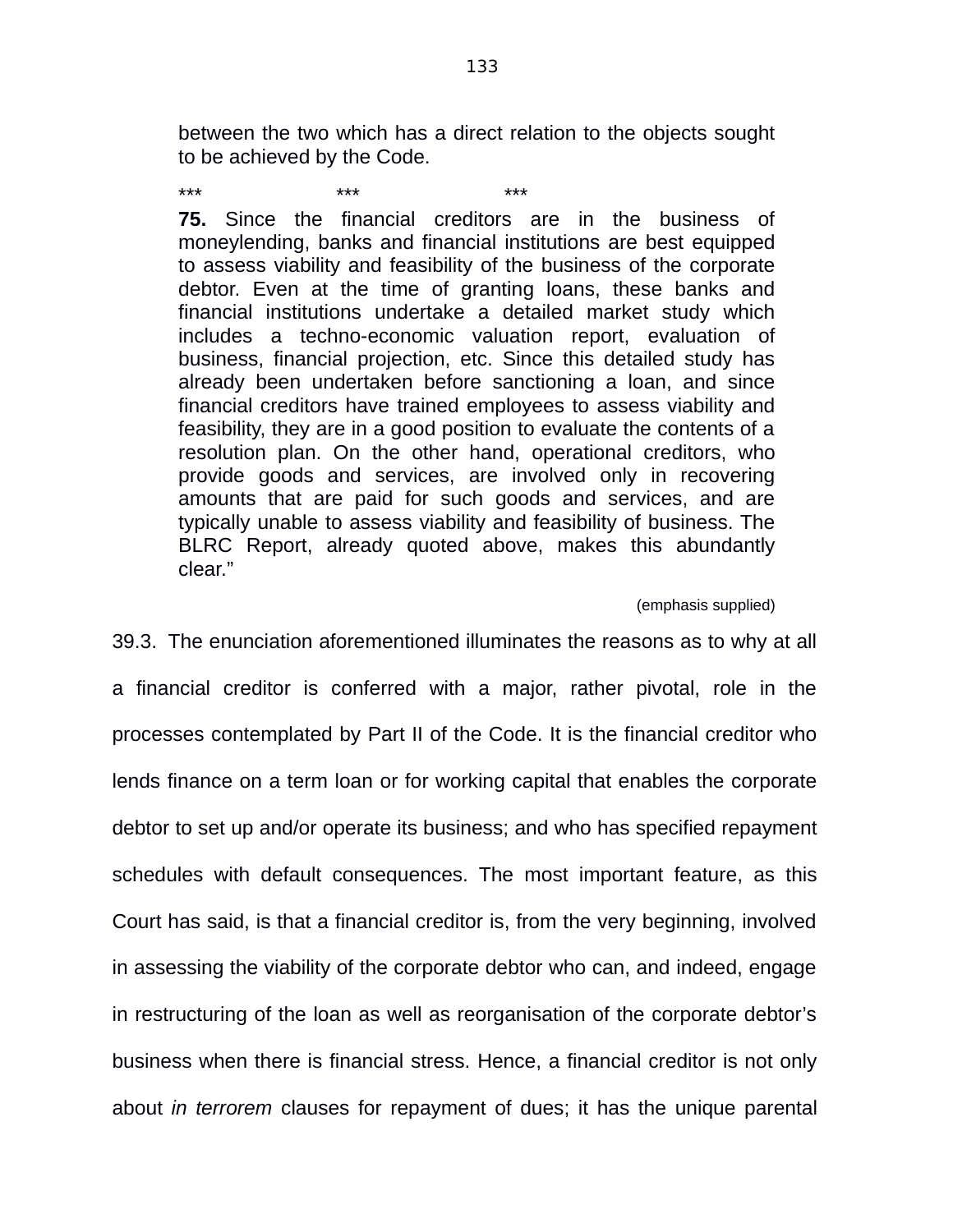and nursing roles too. In short, the financial creditor is the one whose stakes are intrinsically inter-woven with the well-being of the corporate debtor.

#### **Financial debt - ratio of** *Pioneer Urban*

40. Having imbibed the basic features associated with a 'financial creditor', we need to examine as to who could at all fall in this category. In order to address this core question, delving into the finer connotations of the expression "financial debt", as defined in Section 5(8) of the Code is, obviously, necessary. As noticed, while defining 'financial creditor' and 'financial debt' in Section 5(7) and Section 5(8) of the Code, both the expressions "means" and "includes" have been used. As per the definition, while "financial creditor" means a person to whom a "financial debt" is owed, it also includes a person to whom such debt has been legally assigned or transferred to. Obviously, a comprehension of this definition of "financial creditor" cannot be complete without taking into account as to what is the meaning assigned to the expression "financial debt". Again, the term "financial debt" has also been defined with the expressions "means" and "includes". A "financial debt" means a debt along with interest, if any, which is disbursed against the consideration for the time value of money; and it includes the money borrowed or raised or protected in any of the manners prescribed in sub-clauses (a) to (i) of Section 5(8).

41. The larger parts of the expressions employed in the definition of "financial debt" in sub-section (8) of Section 5 of the Code with their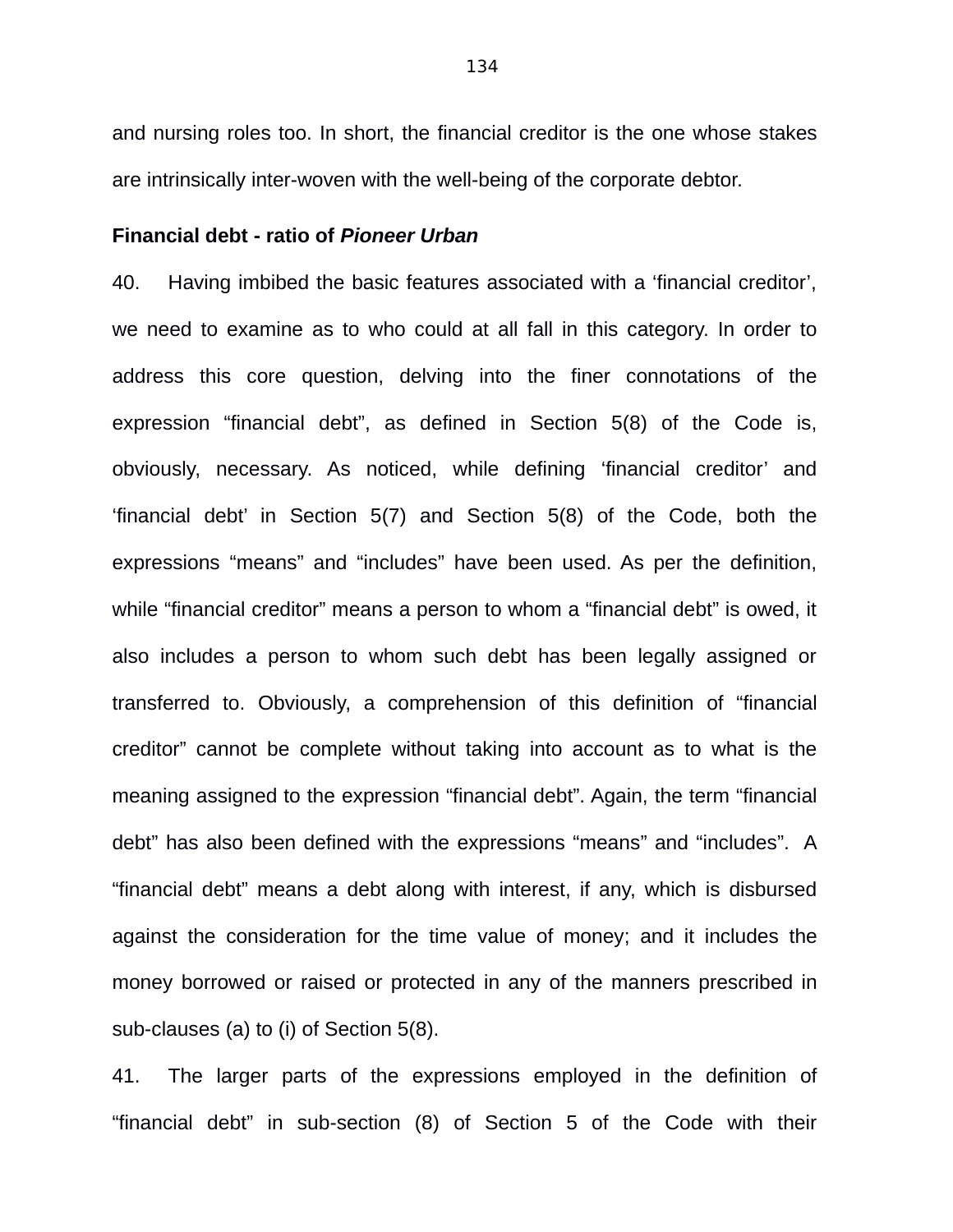connotations were explicated in *Pioneer Urban* by a three-Judge Bench of this Court; and, in view of the contentions urged, it would be appropriate to take a deeper look into the exposition of law by this Court, while also keeping in view the plain basic principle that a decision of the Court is required to be understood in the context of the facts and issues involved therein.

41.1. In the case of *Pioneer Urban*, this Court was concerned with the challenge to the constitutional validity of amendments made to the Code pursuant to a report dated 26.03.2018 prepared by the Insolvency and Bankruptcy Law Committee. The amendments were essentially to the effect of putting the allottees of real estate projects into the sect of 'financial creditors' and thereby investing them with the rights and entitlement to trigger the proceedings under Section 7 of the Code against the real estate developers and to be represented in the Committee of Creditors. In the background of such amendments had been certain important decisions/orders by NCLAT and by this Court. One had been the order dated 21.07.2017 by the NCLAT in the case of *Nikhil Mehta and Sons (HUF) v. AMR Infrastructure Limited:* **(2017) SCC Online NCLAT 859,** where it was held that the amount raised by the developers had the commercial effect of a borrowing and the allottees of such developers were financial creditors within the meaning of Section 5(7) of the Code. The other one had been the order dated 11.09.2017 passed by this Court in *Chitra Sharma* (supra) whereby, a representative of the home buyers was appointed to participate in the meetings of the Committee of Creditors for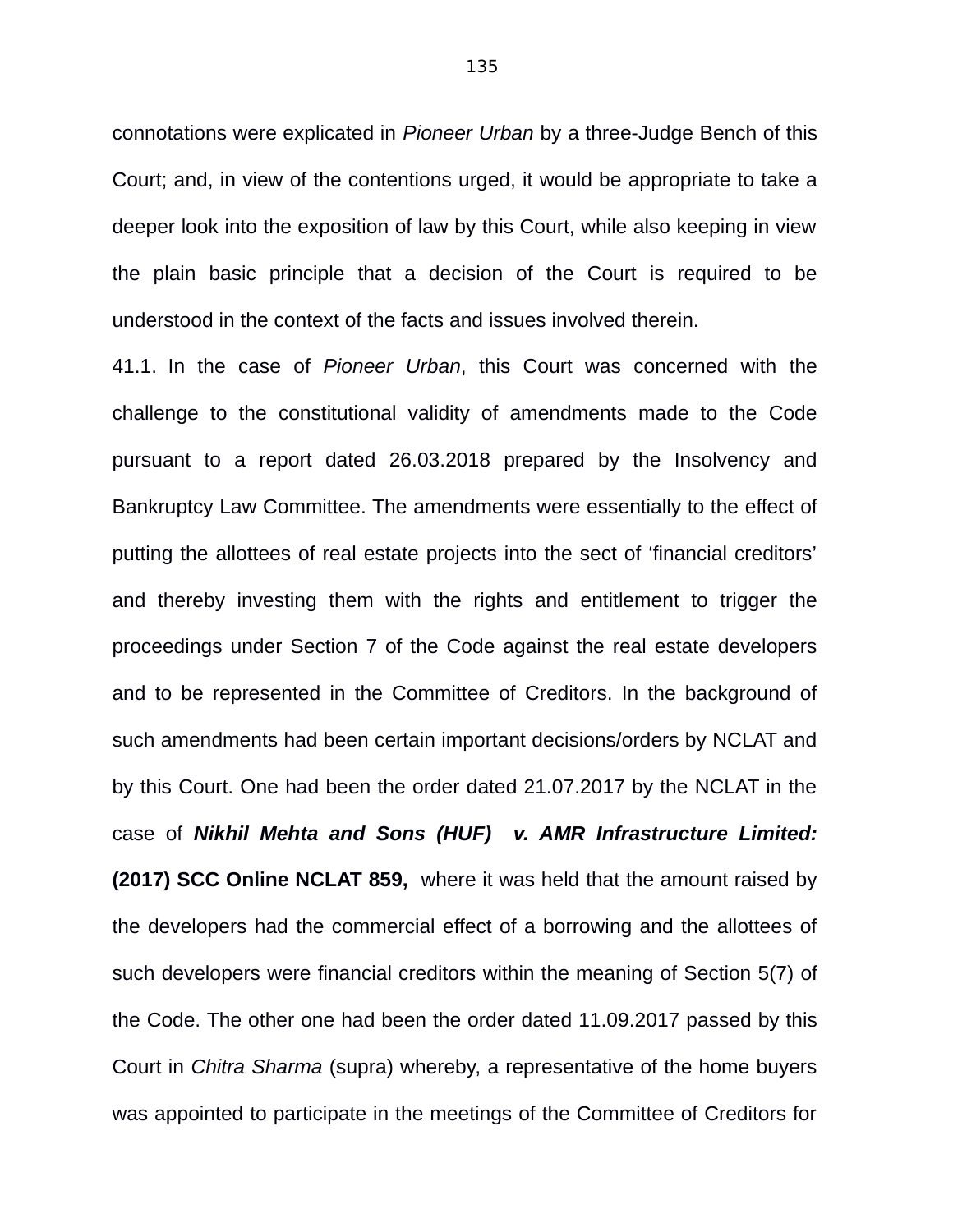protection of their interests. Yet another order was passed by this Court on 22.11.2017, on practically the same lines, *qua* another group of builders in the case of *Bikram Chatterjee v. Union of India***: 2019 (8) SCC 527**. In the wake of such orders, the Insolvency Committee Report suggested for amendment to the Code that ultimately culminated into the Insolvency and Bankruptcy (Second Amendment) Act, 2018. The amendments were made, *inter alia*, with insertion of *Explanation* to sub-clause (f) of Section 5(8) of the Code and with the co-related insertion of sub-section (6A) to Section 21 as also with further insertion of Section 25-A in the Code. These amendments were under challenge in *Pioneer Urban*. Several contentions were urged before this Court questioning the treatment of allottees as financial creditors. In this context and in the wake of such issues this Court dealt with the contentions related with Section 5(8), particularly sub-clause (f) thereof. The relevant part of the consideration of this Court in *Pioneer Urban* under the heading '**Interpretation of Section 5(8)(f) of the Code'** needs to be noticed and is extracted as under:-

"66. Section 5(8)(*f*) of the Code has been set out in the beginning of this judgment. What has been argued by learned counsel on behalf of the petitioners is that [Section 5\(8\)\(](https://indiankanoon.org/doc/758150/)*f*), as it originally stood, is an exhaustive provision which must be read noscitur a sociis, and if so read, sub-clause *(f*) must take colour from the other clauses of the provision, all of which show that the sine qua non of a "financial debt" is a loan of money made with or without interest, which must then be returned as money. This, according to the learned counsel for the petitioners, is clear from even a cursory reading of [Section 5\(8\).](https://indiankanoon.org/doc/758150/) Secondly, according to learned counsel for the petitioners, by no stretch of imagination, could an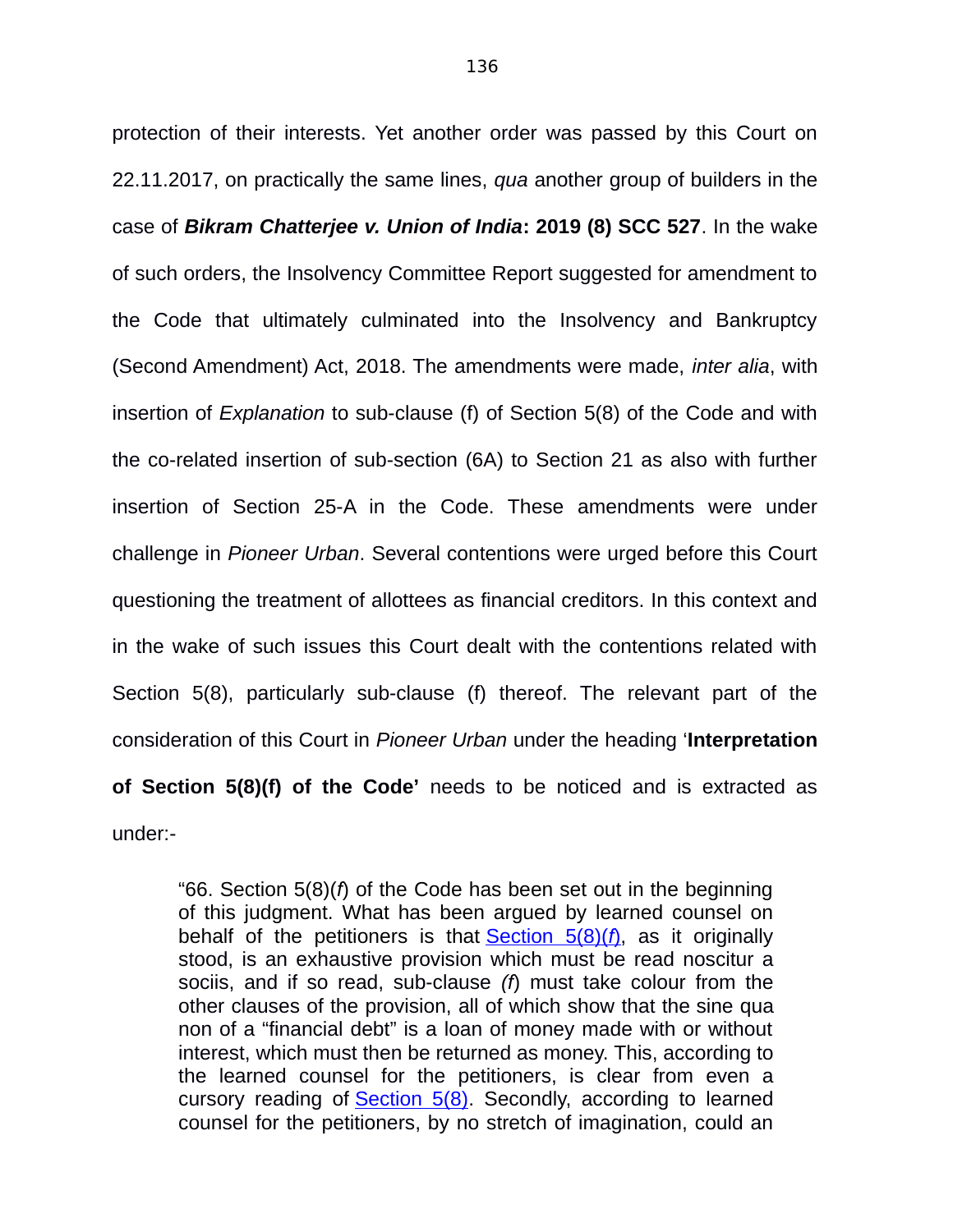allottee under a real estate project fall within [Section 5\(8\)\(](https://indiankanoon.org/doc/758150/)*f*), as it originally stood and the Explanation must then be read prospectively i.e. only on and from the date of the [Amendment](https://indiankanoon.org/doc/1210757/) [Act.](https://indiankanoon.org/doc/1210757/) Several sub-arguments were made on the effect of deeming fictions generally and on the functions of an explanation to a section. Let us address all of these arguments.

\*\*\* \*\*\* \*\*\* 68. Thus, in order to be a "debt", there ought to be a liability or obligation in respect of a "claim" which is due from any person. "Claim" then means either a right to payment or a right to payment arising out of breach of contract, and this claim can be made whether or not such right to payment is reduced to judgment. Then comes "default", which in turn refers to non-payment of debt when whole or any part of the debt has become due and payable and is not paid by the corporate debtor. Learned counsel for the petitioners relied upon the judgment in *[Union of India](https://indiankanoon.org/doc/461988/)* v*. Raman [Iron Foundry](https://indiankanoon.org/doc/461988/)* : (1974) 2 SCC 231, and, in particular relied strongly upon the sentence reading: (SCC p.243, para 11)

 "*11*....Now the law is well settled that a claim for unliquidated damages does not give rise to a debt until the liability is adjudicated and damages assessed by a decree or order of a court or other adjudicatory authority."

69. It is precisely to do away with judgments such as *Raman Iron Foundry* (supra) that "claim" is defined to mean a right to payment or a right to remedy for breach of contract *whether or not such right is reduced to judgment*. What is clear, therefore, is that a debt is a liability or obligation in respect of a right to payment, even if it arises out of breach of contract, which is due from any person, notwithstanding that there is no adjudication of the said breach, followed by a judgment or decree or order. The expression "payment" is again an expression which is elastic enough to include "recompense", and includes repayment. For this purpose, see *[H.P. Housing and Urban Development Authority](https://indiankanoon.org/doc/100167988/)* v. *[Ranjit Singh Rana](https://indiankanoon.org/doc/100167988/)* : (2012) 4 SCC 505 (at paragraphs 13 and 14 therein), where the *Webster's Comprehensive Dictionary* (International Edn.) Vol. 2 and the *Law Lexicon* by P. Ramanatha Aiyar (2nd Edn., Reprint) are quoted.

70. The definition of "financial debt" in  $Section 5(8)$  then goes on to state that a "debt" must be "disbursed" against the consideration for time value of money. "Disbursement" is defined in *Black's Law Dictionary* (10th Edn.) to mean: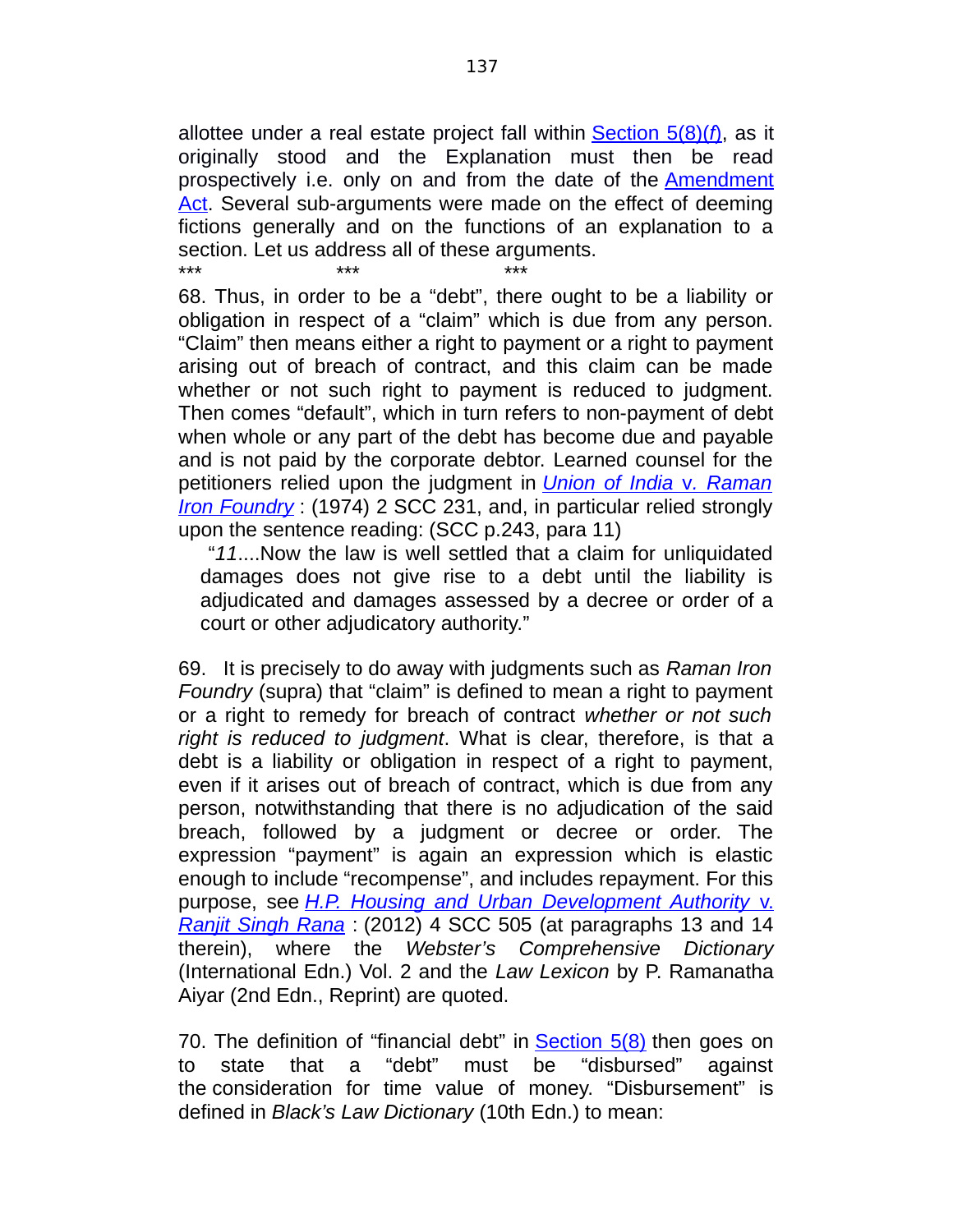"1. The act of paying out money, commonly from a fund or in settlement of a debt or account payable. 2. The money so paid; an amount of money given for a particular purpose."

71. In the present context, it is clear that the expression "disburse" would refer to the payment of instalments by the allottee to the real estate developer for the particular purpose of funding the real estate project in which the allottee is to be allotted a flat/apartment. The expression "disbursed" refers to money which has been paid against consideration for the "time value of money". In short, the "disbursal" must be money and must be against consideration for the "time value of money", meaning thereby, the fact that such money is now no longer with the lender, but is with the borrower, who then utilises the money. Thus far, it is clear that an allottee "disburses" money in the form of advance payments made towards construction of the real estate project. We were shown the *Dictionary of Banking Terms* (2nd Edn.) by Thomas P. Fitch in which "time value for money" was defined thus:

"*present value*: today's value of a payment or a stream of payment amount due and payable at some specified future date, discounted by a compound interest rate of DISCOUNT RATE. Also called the *time value of money*. Today's value of a stream of cash flows is worth less than the sum of the cash flows to be received or saved over time. Present value accounting is widely used in DISCOUNTED CASH FLOW analysis." (emphasis supplied)

That this is against consideration for the time value of money is also clear as the money that is "disbursed" is no longer with the allottee, but, as has just been stated, is with the real estate developer who is legally obliged to give money's equivalent back to the allottee, having used it in the construction of the project, and being at a discounted value so far as the allottee is concerned (in the sense of the allottee having to pay less by way of instalments than he would if he were to pay for the ultimate price of the flat/apartment). \*\*\* \*\*\* \*\*\*

74. What is clear from what Shri Venugopal has read to us is that a wide range of transactions are subsumed by para (*f*) and that the precise scope of para (*f*) is uncertain. Equally, para (*f*) seems to be a "catch all" provision which is really residuary in nature, and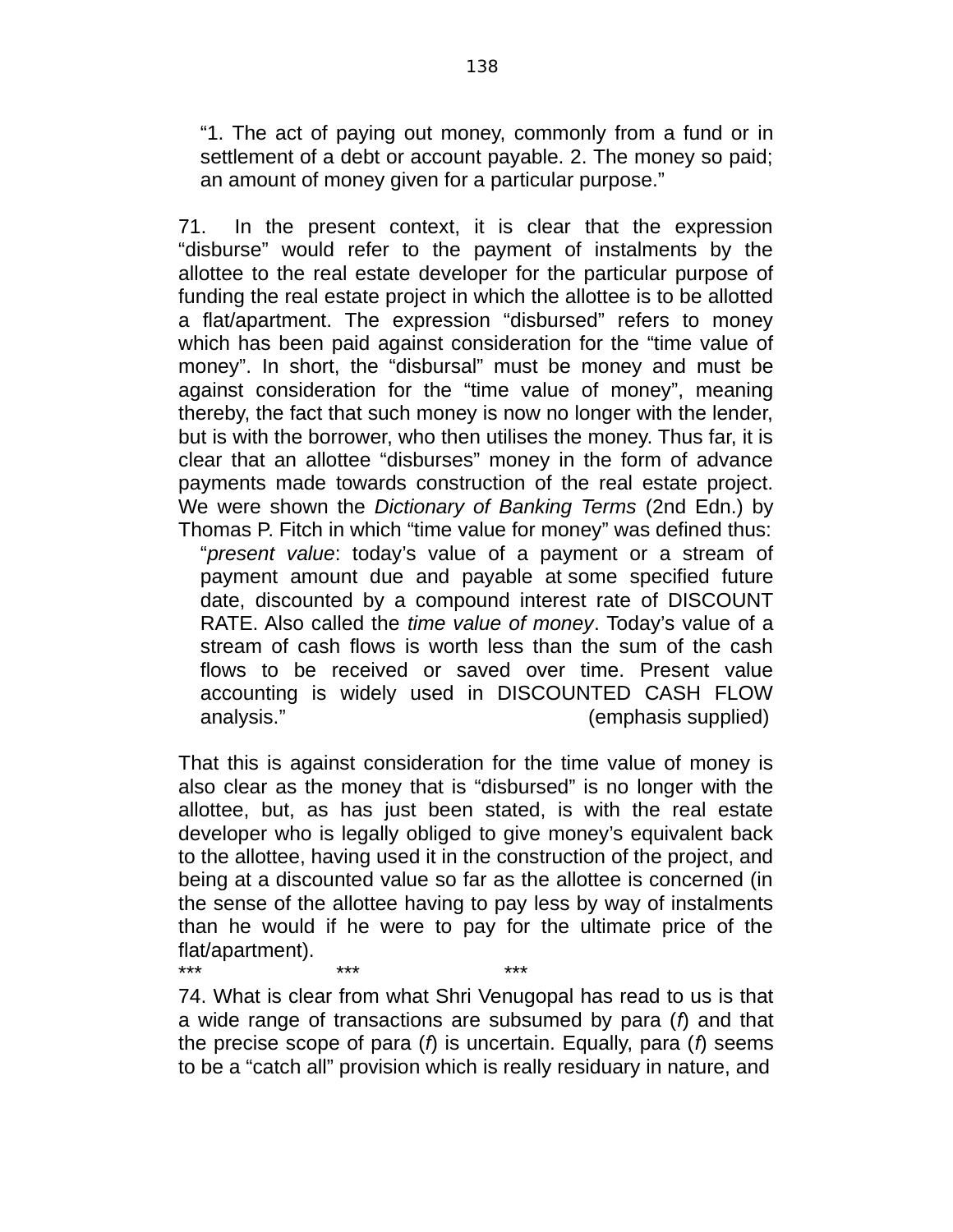which would subsume within it transactions which do not, in fact, fall under any of the other sub-clauses of [Section 5\(8\).](https://indiankanoon.org/doc/758150/)

75. And now to the precise language of [Section 5\(8\)\(](https://indiankanoon.org/doc/758150/)*f*). First and foremost, the sub-clause does appear to be a residuary provision which is "catch all" in nature. This is clear from the words "any amount" and "any other transaction" which means that amounts that are "raised" under "transactions" not covered by any of the other clauses, would amount to a financial debt if they had the commercial effect of a borrowing. The expression "transaction" is defined by Section 3(33) of the Code as follows:

**3.(33) "transaction"** includes an agreement or arrangement in writing for the transfer of assets, or funds, goods or services, from or to the corporate debtor;

As correctly argued by the learned Additional Solicitor General, the expression "any other transaction" would include an arrangement in writing for the transfer of funds to the corporate debtor and would thus clearly include the kind of financing arrangement by allottees to real estate developers when they pay instalments at various stages of construction, so that they themselves then fund the project either partially or completely.

76. Sub-clause (*f*) [Section 5\(8\)](https://indiankanoon.org/doc/758150/) thus read would subsume within it amounts raised under transactions which are not necessarily loan transactions, so long as they have the commercial effect of a borrowing. We were referred to *Collins English Dictionary & Thesaurus* (2nd Edn., 2000) for the meaning of the expression "borrow" and the meaning of the expression "commercial". They are set out hereinbelow:

"*borrow*-vb 1. to obtain or receive (something, such as money) on loan for temporary use, intending to give it, or something equivalent back to the lender. 2. to adopt (ideas, words, etc.) from another source; appropriate. 3. Not standard. to lend. 4. (intr) Golf. To putt the ball uphill of the direct path to the hole: make sure you borrow enough."

\*\*\* \*\*\* \*\*\*

"*commercial*. -adj. 1. of or engaged in commerce. 2. sponsored or paid for by an advertiser: *commercial television*. 3. having profit as the main aim: *commercial music*. 4. (of chemicals, etc.)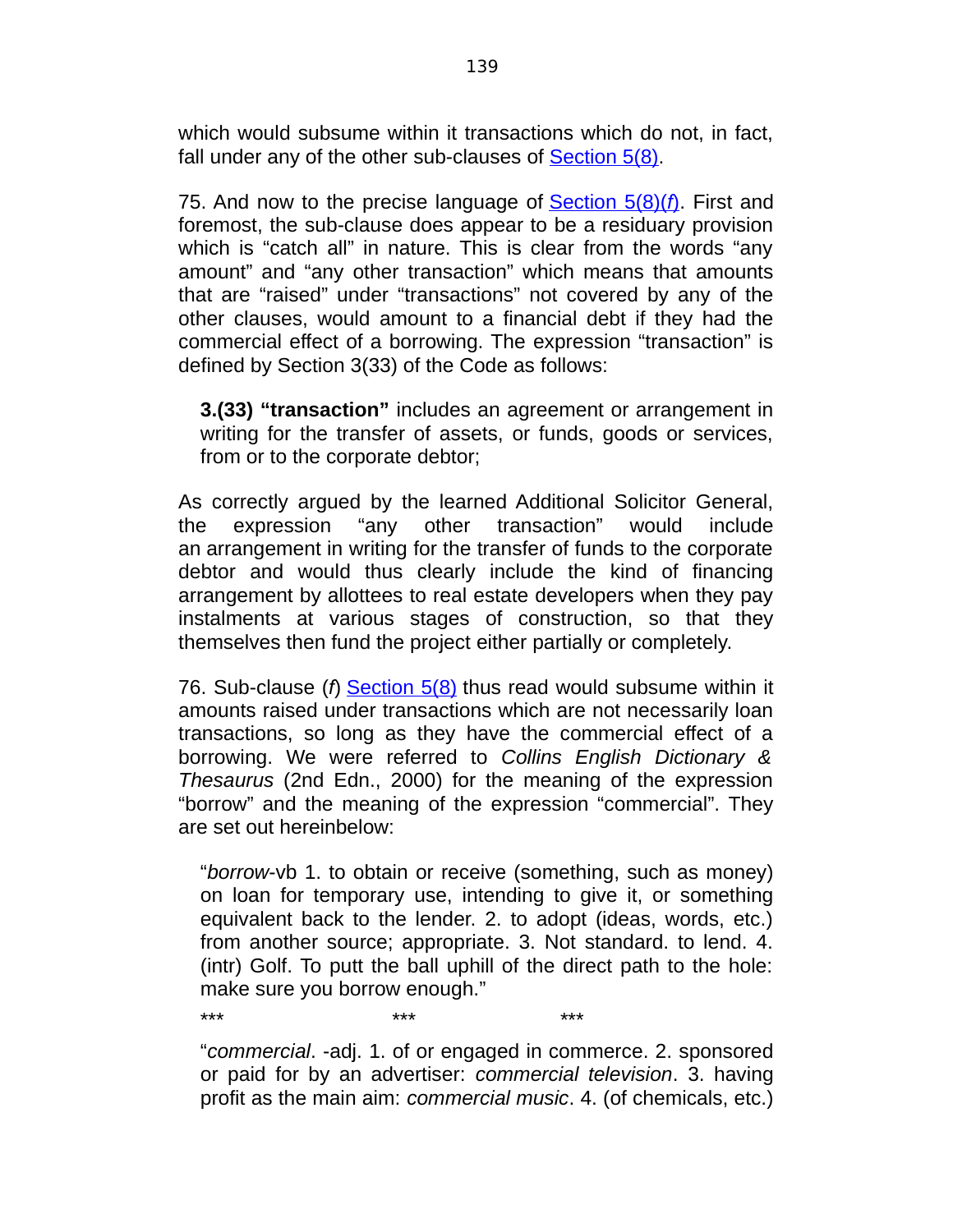unrefined and produced in bulk for use in industry. 5. a commercially sponsored advertisement on radio or television."

77. A perusal of these definitions would show that even though the petitioners may be right in stating that a "borrowing" is a loan of money for temporary use, they are not necessarily right in stating that the transaction must culminate in money being given back to the lender. The expression "borrow" is wide enough to include an advance given by the homebuyers to a real estate developer for "temporary use" i.e. for use in the construction project so long as it is intended by the agreement to give "something equivalent" to money back to the homebuyers. The "something equivalent" in these matters is obviously the flat/apartment. Also of importance is the expression "commercial effect". "Commercial" would generally involve transactions having profit as their main aim. Piecing the threads together, therefore, so long as an amount is "raised" under a real estate agreement, which is done with profit as the main aim, such amount would be subsumed within [Section 5\(8\)](https://indiankanoon.org/doc/758150/)(f) as the sale agreement between developer and home buyer would have the "commercial effect" of a borrowing, in that, money is paid in advance for temporary use so that a flat/apartment is given back to the lender. Both parties have "commercial" interests in the same – the real estate developer seeking to make a profit on the sale of the apartment, and the flat/apartment purchaser profiting by the sale of the apartment. Thus construed, there can be no difficulty in stating that the amounts raised from allottees under real estate projects would, in fact, be subsumed within [Section 5\(8\)](https://indiankanoon.org/doc/758150/)(f) even without adverting to the explanation introduced by the [Amendment](https://indiankanoon.org/doc/1210757/) [Act.](https://indiankanoon.org/doc/1210757/)

79. That this amendment is in fact clarificatory is also made clear by the Insolvency Committee Report, which expressly uses the word "clarify", indicating that the Insolvency Law Committee also thought that since there were differing judgments and doubts raised on whether homebuyers would or would not be included within [Section 5\(8\)\(](https://indiankanoon.org/doc/758150/)*f)*, it was best to set these doubts at rest by explicitly stating that they would be so covered by adding an explanation to **Section 5(8)(f)**. Incidentally, the Insolvency Law Committee itself had no doubt that given the "financing" of the project by the allottees, they would fall within Section 5(8)(*f*) of the Code as originally enacted."

\*\*\* \*\*\* \*\*\*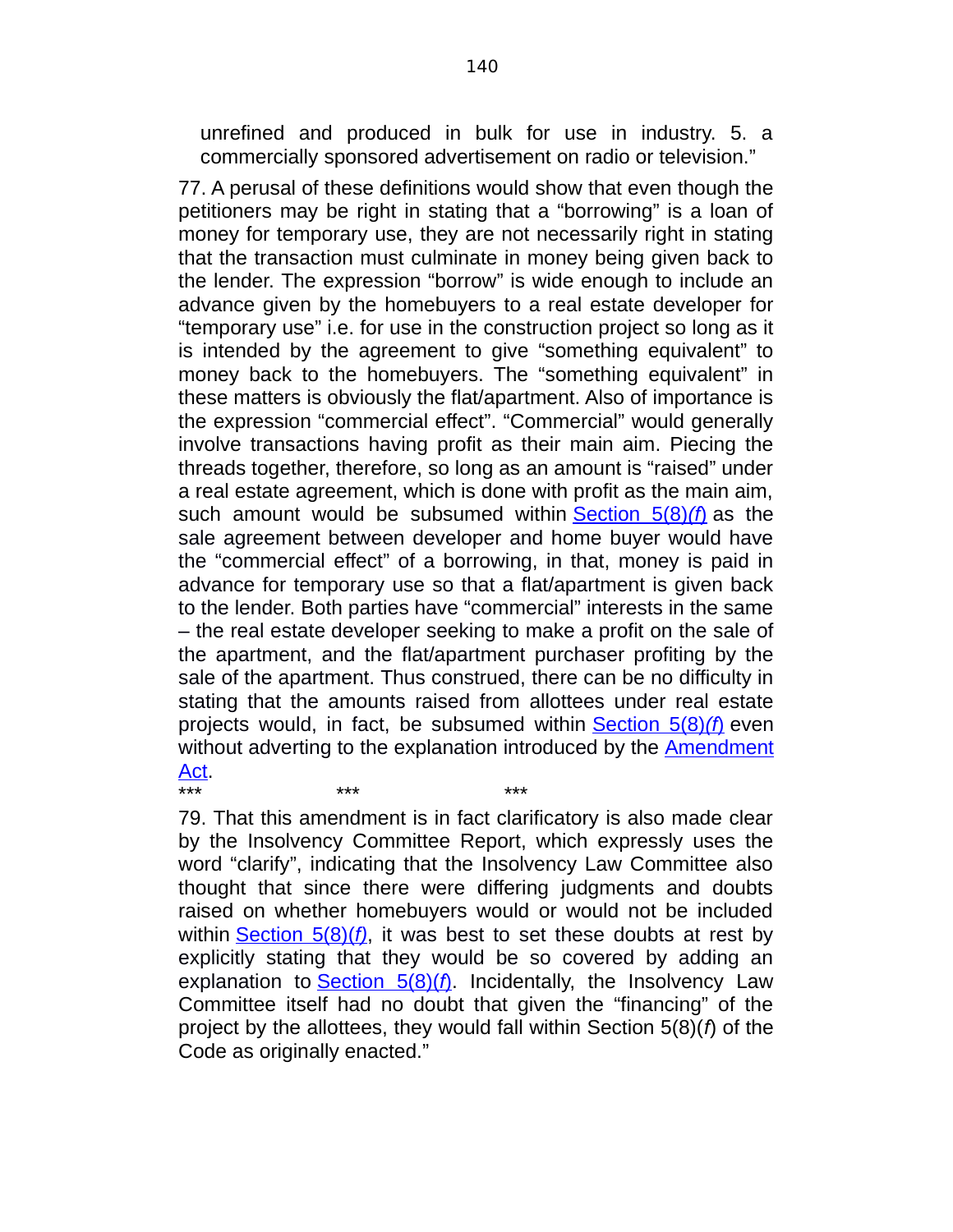41.1.1. It is, therefore, evident that this Court, even while interpreting subclause (f) of Section 5(8) on the question as to whether an allottee under a real estate project could fall thereunder, analysed the gamut of the relevant expressions of 'disbursement', 'borrowing' and 'time value of money', being the root ingredients of 'financial debt' within the meaning of the Code.

41.1.2. It is significant to notice that in the case of *Pioneer Urban*, one line of arguments on behalf of the petitioners, who led challenge to the amendments, had been that the use of expression "means and includes" in Section 5(8) was indicative that the provision was exhaustive and in that position, alien subjectmatter such as home buyers could not have been inserted therein. The decision of this Court in the case of *P. Kasilingam & Ors. v. P.S.G. College of Technology & Ors :* **(1995) Suppl. 2 SCC 348** was relied upon by the petitioners wherein, this Court had rejected an argument that the expression "means and includes" indicated that the definition was inclusive in nature and would also cover the categories which were not mentioned therein. In *P. Kasilingam,* this Court had said that the use of the word 'means' indicates that the definition is a hard and fast definition and no other meaning could be assigned to the expression than is put down in the definition. As regards the word 'includes', this Court said that it enlarges the meaning of the expression defined so as to comprehend not only such things as they signify according to their natural import but also those things which the clause declares that they shall include. Further, this Court said that the words 'means and includes', on

141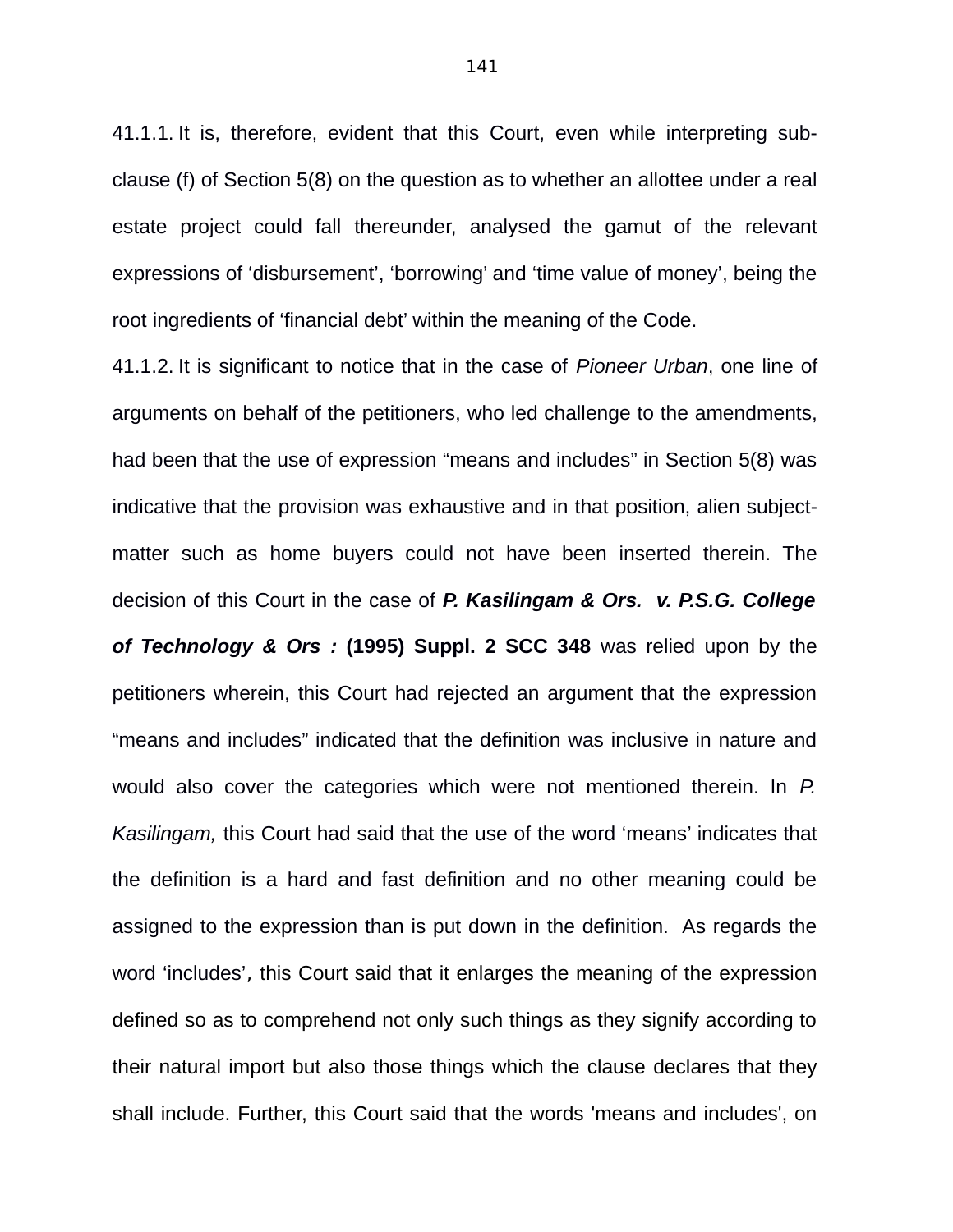the other hand, indicate 'an exhaustive explanation' of the meaning which, for the purposes of the Act, must invariably be attached to these words or expressions. On the other hand, another decision of this Court in *Krishi Utapadan Mandi Samiti & Anr v. M/s Shankar Industries & Ors***: 1993 Suppl. (3) SCC 361** was referred on behalf of the respondents wherein, the Court had considered a definition clause whereby the expression "agricultural produce" was defined to mean such items of produce of agriculture, horticulture, viticulture, apiculture, sericulture, pisciculture, animal husbandry, or forest as specified in the Schedule and then, the definition included therein admixture of two or more of such items, and further included any such item in processed form and yet further included specific items like gur, rub, shakkar, khandsari and jaggery. While examining such definition in *Krishi Utapadan Mandi Samiti*, the Court proceeded to say that under the rules of interpretation, when the words 'means and includes' are used in a definition, they are to be given a wider meaning and are not exhaustive or restricted to the items contained therein. This statement of law in *Krishi Utapadan Mandi Samiti* was held by the three-Judge Bench of this Court in *Pioneer Urban* to be not that of good law for it ignored the earlier precedents of larger and coordinate Benches and was also out of sync with the later decisions on the same point. However, and at the same time, the arguments on behalf of the petitioners, that subclauses (a) to (i) of Section 5(8) of the Code must necessarily reflect the fact that the financial debt could only be a debt disbursed against the consideration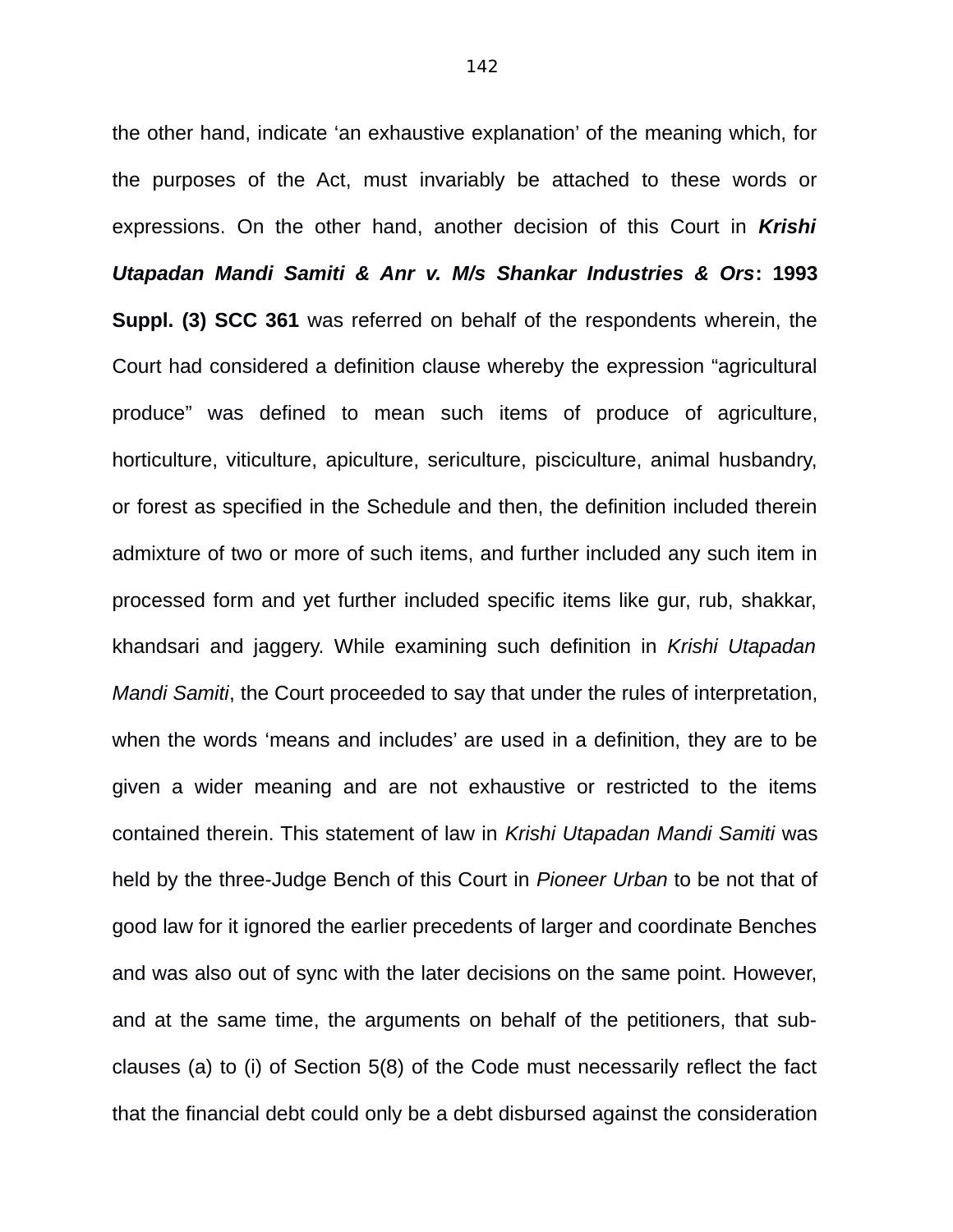for the time value of money and which permeates sub-clauses (a) to (i), was also not accepted as a matter of statutory interpretation while observing that the expression "and includes" speaks of the subject matter which may not necessarily be reflected in the main part of the definition. These observations of the Court, after reproduction of the relevant extracts from the referred decisions, read as under:

"82. This statement of the law, as can be seen from the quotation hereinabove, is without citation of any authority. In fact, in *Jagir Singh.* v. *State of Bihar*.: (1976) 2 SCC 942 at paras 11 and 19 to 21 and *Mahalakshmi Oil Mills* v. *State of A.P*.: (1989) 1 SCC 164, at paras 8 and 11 (which has been cited in *P. Kasilingam* : 1995 Supp (2) SCC 348) this Court set out definition sections where the expression "means" was followed by some words, after which came the expression "and includes" followed by other words, just as in the *Krishi Utpadan Mandi Samiti case* : 1993 Supp (3) SCC 361 (2). In two other recent judgments, *Bharat Coop. Bank (Mumbai) Ltd*. v. *Employees Union*: (2007) 4 SCC 685, at paras 12 and 23 and *State of W.B*. v. *Associated Contractors* : (2015) 1 SCC 32 at para 14, this Court has held that wherever the expression "means" is followed by the expression "and includes" whether with or without additional words separating "means" from "includes", these expressions indicate that the definition provision is exhaustive as a matter of statutory interpretation. It has also been held that the expression "and includes" is an expression which extends the definition contained in words which follow the expression "means". **From this discussion, two things follow.** *Krishi Utpadan Mandi Samiti* **cannot be said to be good law insofar as its exposition on "means" and "includes" is concerned**, as it ignores earlier precedents of larger and coordinate Benches and is out of sync with later decisions on the same point. Equally, Dr. Singhvi's **argument that clauses (***a***) to (***i***) of Section 5(8) of the Code must all necessarily reflect the fact that a financial debt can only be a debt which is disbursed against the consideration for the time value of money, and which permeates clauses (***a***) to (***i***), cannot be accepted as a matter of statutory interpretation, as the expression "and includes" speaks of subject-matters which**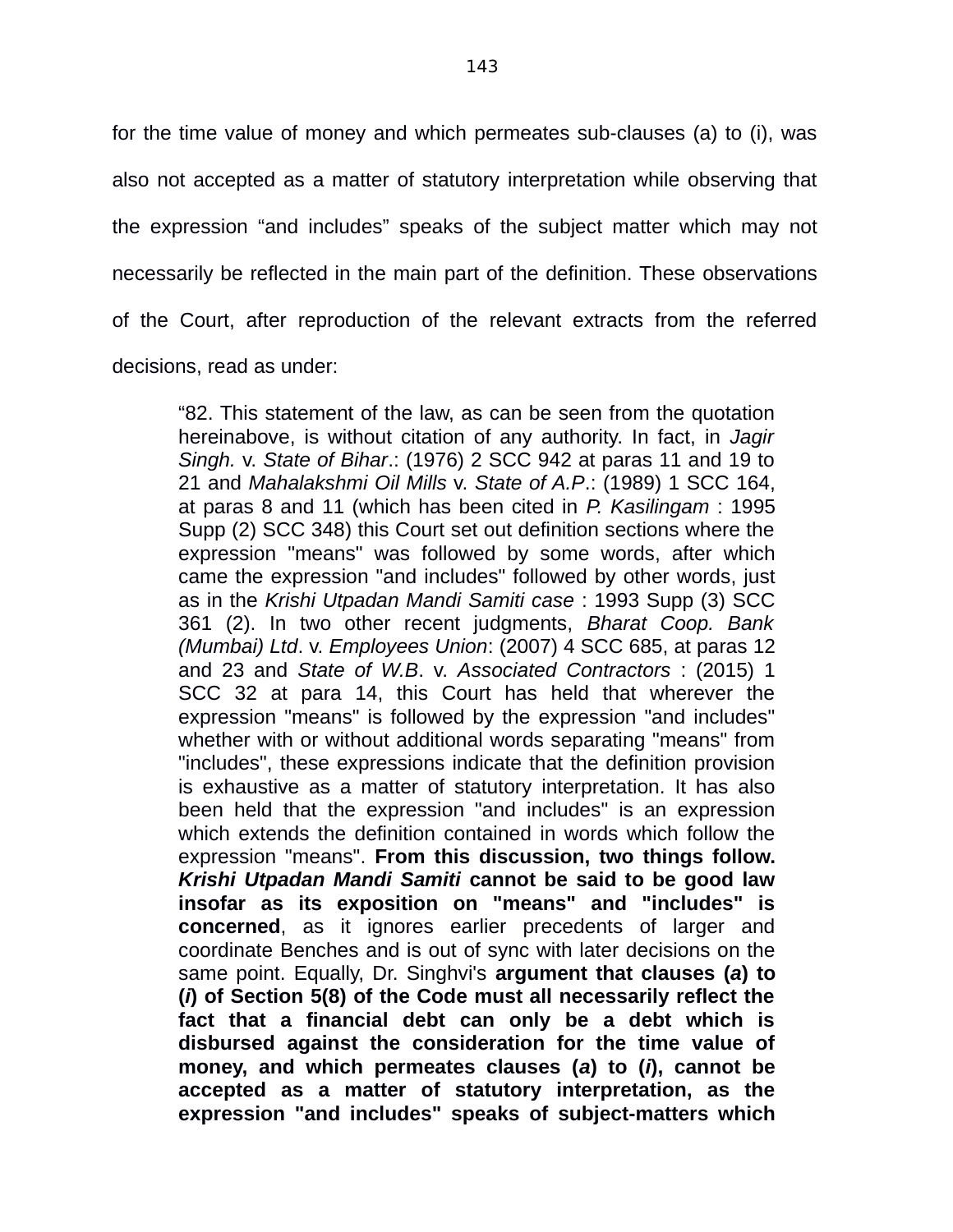**may not necessarily be reflected in the main part of the definition**."

(emphasis supplied)

41.1.3. In the end, however, this Court rejected the contentions urged on behalf of the petitioners while accepting other line of submissions on behalf of the respondents that the legislature is not precluded by way of amendment from inserting words into what may even be an exhaustive definition and while observing that an exhaustive definition is exhaustive only for the purposes of interpretation of a statute by the Courts. This Court said,-

"83. In any event, as was correctly argued by learned Additional Solicitor General Mrs. Madhavi Divan, the legislature is not precluded by way of amendment from inserting words into what may even be an exhaustive definition. What is an exhaustive definition is exhaustive for purposes of interpretation of a statute by the courts, which cannot bind the legislature when it adds something to the statute by way of amendment. On this score also, there is no substance in the aforesaid argument."

41.1.4. This Court ultimately found that the *Explanation* was added by the Amendment Act only to clarify the doubt that had arisen as to whether home buyers/allottees were subsumed within Section 5(8)(f) of the Code. In essence, the amendment in question was interpreted to be clarificatory in nature so as to put beyond doubt that allottees are to be regarded as financial creditors within the enacting part of Section 5(8)(f) of the Code. The Amendment Act was upheld with this Court holding as under:

"96. In the present case, it is clear that the deeming fiction that is used by the Explanation is to put beyond doubt the fact that allottees are to be regarded as financial creditors within the enacting part contained in Section 5(8)(*f*) of the Code.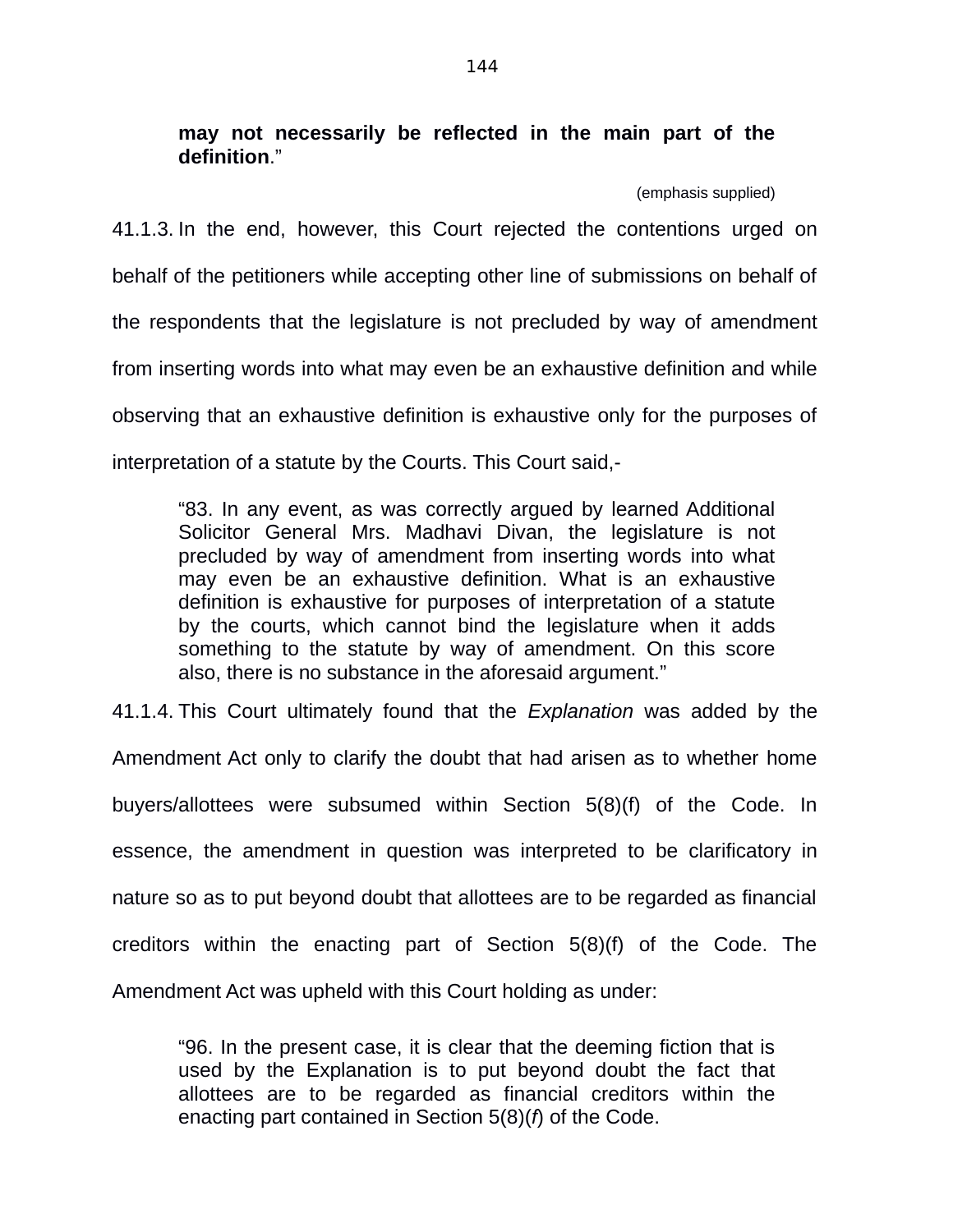97. It was also argued that an explanation does not enlarge the scope of the original section and for this purpose *S. Sundaram Pillai* : (1985) 1 SCC 591 was relied upon. This very judgment recognises, in para 46, that an explanation does not ordinarily enlarge the scope of the *original* section. But if it does, effect must be given to the legislative intent notwithstanding the fact that the legislature has named a provision as an explanation. [See *Hiralal Ratanlal* v. *State of U.P.*: (1973) 1 SCC 216 at p. 225, followed in para 51 of *Sundram Pillai*]. **In any case, it has been found by us that the Explanation was added by the Amendment Act only to clarify doubts that had arisen as to whether homebuyers/allottees were subsumed within Section 5(8)(***f***). The Explanation added to Section 5(8)(***f***) of the Code by the Amendment Act does not in fact enlarge the scope of the original section as homebuyers/allottees would be subsumed within Section 5(8)(***f***) as it originally stood** as has been held by us hereinabove. As a matter of statutory interpretation, that interpretation, which accords with the objects of the statute in question, particularly when we are dealing with a beneficial legislation, is always the better interpretation or the "creative interpretation" which is the modern trend of authority, and which is reflected in the concurring judgment of *Eera* v. *State (NCT of Delhi) : (2017) 15 SCC 133* paras 122 and 127. This argument must, therefore, also be rejected.

# 98. **We, therefore, hold that allottees/homebuyers were included in the main provision, i.e. Section 5(8)(***f***) with effect from the inception of the Code, the explanation being added in 2018 merely to clarify doubts that had arisen**."

(emphasis supplied)

41.1.5. For taking into comprehension the ratio of *Pioneer Urban (*supra) and

for its application to the question at hand, appropriate it would be to recount

the basic principles expounded and explained by a three-Judge Bench in the

case of *Haryana Financial Corporation and Anr. v. Jagdamba Oil Mills*

*and Anr.:* **(2002) 3 SCC 496** that the observations of the Court in a judgment

are always required to be read in the context in which they appear. This Court

has said,-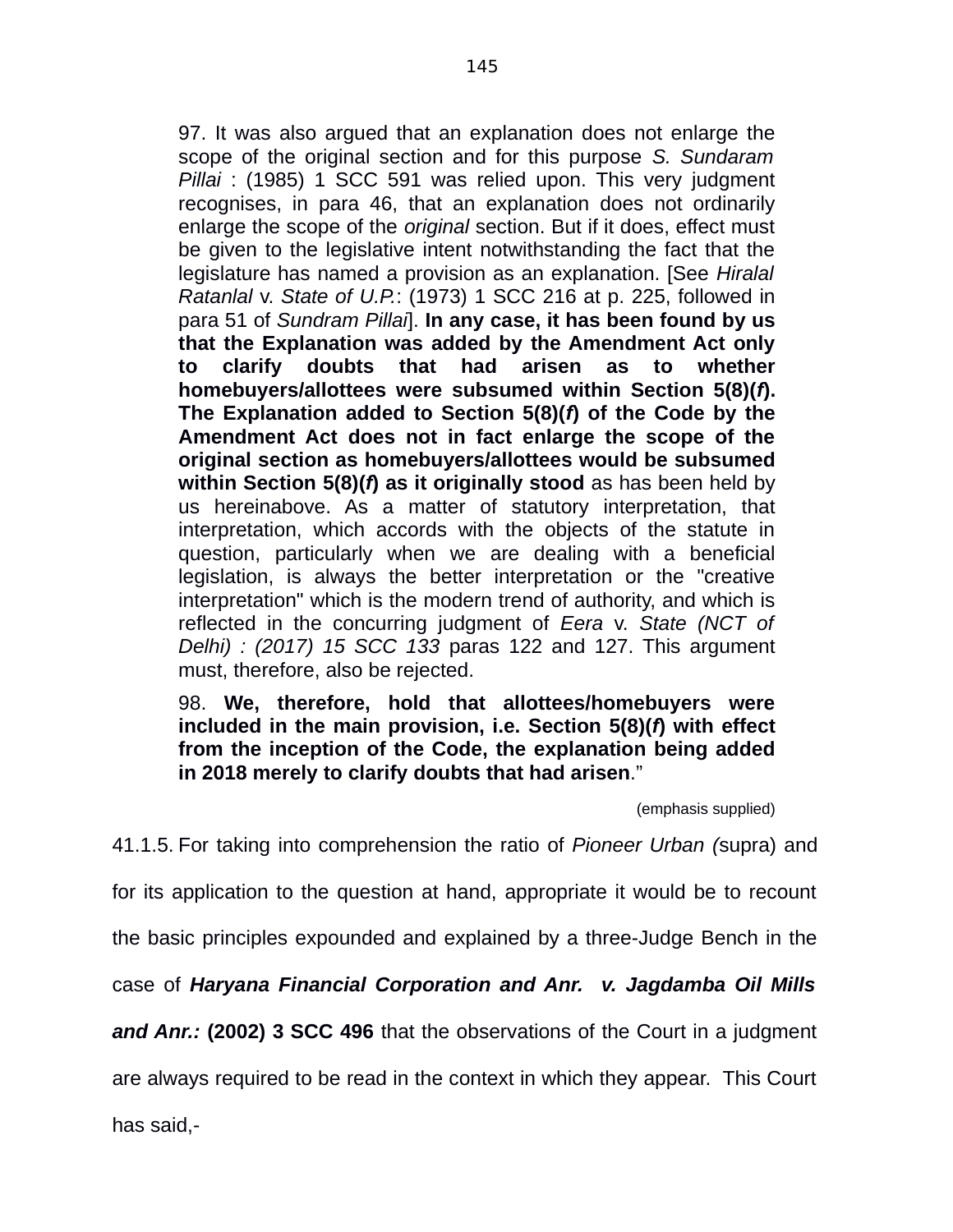"**19.** Courts should not place reliance on decisions without discussing as to how the factual situation fits in with the fact situation of the decision on which reliance is placed. Observations of courts are not to be read as Euclid's theorems nor as provisions of the statute. These observations must be read in the context in which they appear. Judgments of courts are not to be construed as statutes. To interpret words, phrases and provisions of a statute, it may become necessary for Judges to embark upon lengthy discussions but the discussion is meant to explain and not to define. Judges interpret statutes, they do not interpret judgments. They interpret words of statutes, their words are not to be interpreted as statutes. In *London Graving Dock Co. Ltd.* v. *Horton* : 1951 AC 737 (at p. 761) Lord MacDermot observed: (All ER p. 14C-D)

"The matter cannot, of course, be settled merely by treating the *ipsissima verba* of Willes, J., as though they were part of an Act of Parliament and applying the rules of interpretation appropriate thereto. This is not to detract from the great weight to be given to the language actually used by that most distinguished Judge."

**20.** In *Home Office* v. *Dorset Yacht Co.* : (1970) 2 All ER 294 Lord Reid said (at All ER p. 297*g*-*h*), "Lord Atkin's speech … is not to be treated as if it were a statutory definition. It will require qualification in new circumstances". Megarry, J. in (1971) 1 WLR 1062 observed: "One must not, of course, construe even a reserved judgment of even Russell, L.J. as if it were an Act of Parliament." And, in *Herrington* v. *British Railways Board*: (1972) 2 WLR 537 Lord Morris said: (All ER p. 761*c*)

"There is always peril in treating the words of a speech or a judgment as though they were words in a legislative enactment, and it is to be remembered that judicial utterances are made in the setting of the facts of a particular case."

**21.** Circumstantial flexibility, one additional or different fact may make a world of difference between conclusions in two cases. Disposal of cases by blindly placing reliance on a decision is not proper."

41.1.6. Read as a whole and with reference to its context, it is but clear that in

*Pioneer Urban* this Court has not enunciated that the scope of the expression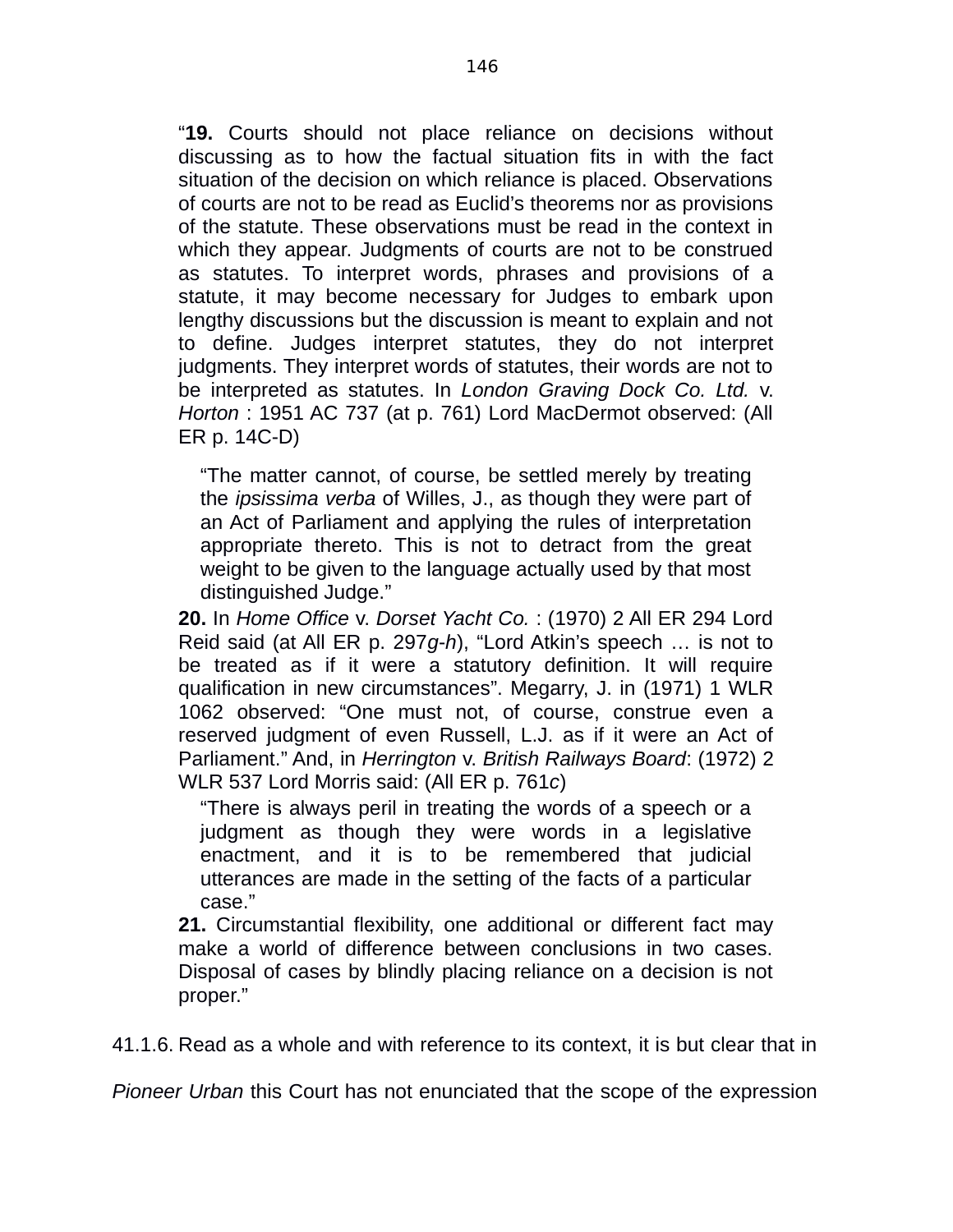'financial debt' be read as if to encompass any debt of whatsoever nature. Rather, a submission made therein, with reference to the decision in *Krishi Utapadan Mandi Samiti,* that 'and includes' part in a definition may lead to it being extensive, was rejected by this Court while holding that the said decision was not a good law. However, the other extreme of submissions, seeking restrictive interpretation with reference to 'means' part of the definition, was also not accepted and, in that context, the Court observed that the expression 'and includes' *speaks of subject-matters which may not necessarily be reflected in the main part of the definition.* Obviously, there could be several subject-matters which may not, as such, be found squarely manifested in the expressions employed in the 'means' part of a definition and could be reasonably found in the 'includes' part. However, it has not been laid down as a rule of statutory interpretation that the 'includes' part could stand alone, disjunct from and totally alien to the 'means' part.

#### **The expressions "means and includes" in the definition clauses - effect**

42. Looking to the frame of the Code, where the significant expressions "financial creditor" and "financial debt" have been defined with the words "means" and "includes", we may further refer to the principles of construction of such a definition clause in a statute. Tersely put, the law remains settled that where a word is defined to 'mean' something, the definition is *prime facie* restrictive and exhaustive. On the other hand, where the word defined is declared to 'include'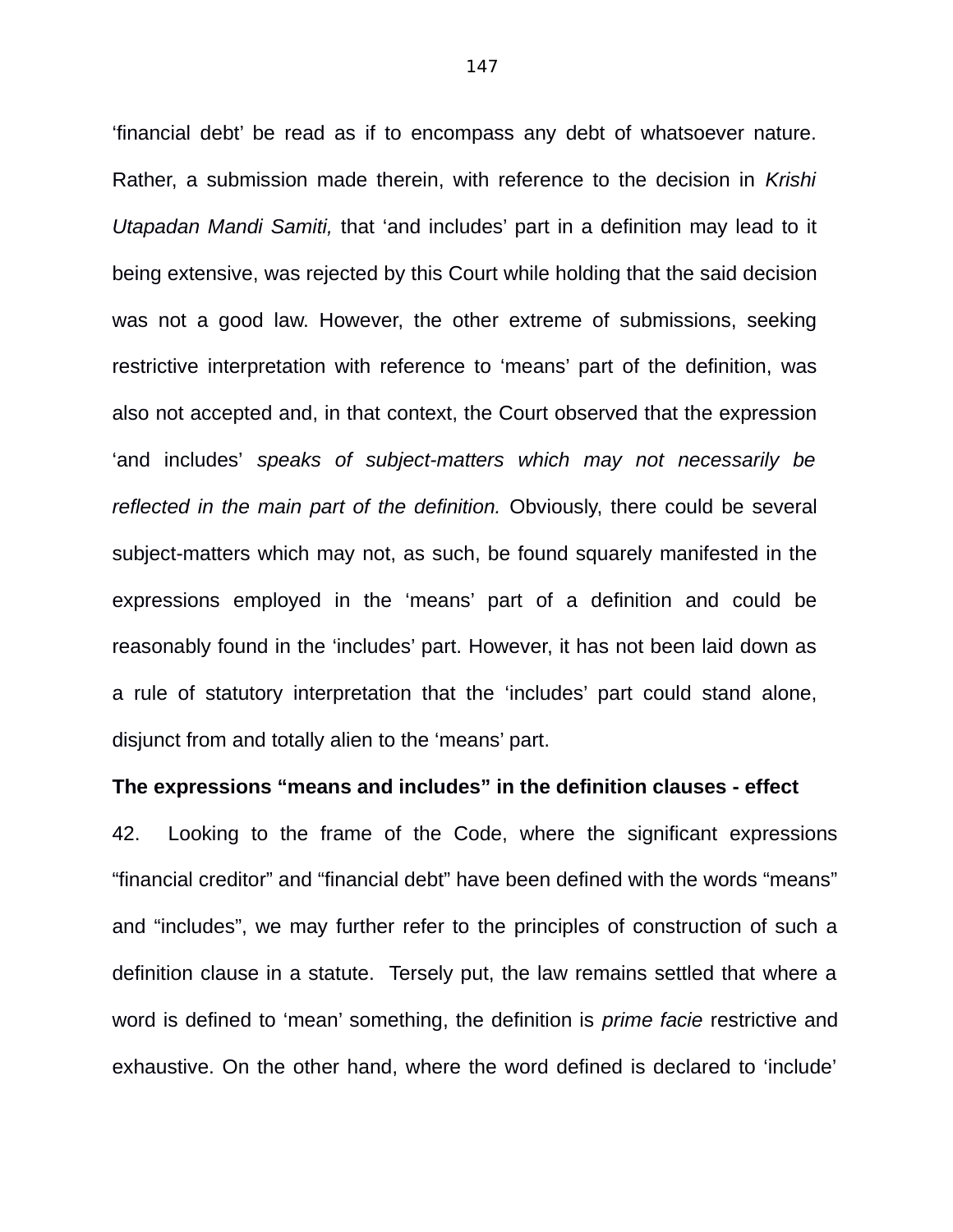something more, the definition is *prima facie* extensive. However, a little difficulty arises when the definition contains both the words 'means' and 'includes'<sup>[52](#page--1-0)</sup>.

42.1. As noticed, in the case of *Pioneer Urban*, a suggestion made on behalf of the respondents with reference to the decision in *Krishi Utapadan Mandi Samiti,* that when the words 'means and includes' are used in a definition, they are to be given a wider meaning and are not exhaustive or restricted to the items contained therein, was not accepted by this Court; and the statement of law in *Krishi Utapadan Mandi Samiti* was held to be not that of good law for it ignored the earlier precedents of larger and coordinate Benches and was also out of sync with the later decisions on the same point. However, the other extreme of interpretation, as canvassed by the petitioners, that a financial debt could only be a debt which is disbursed against the consideration for the time value of money, and such requirement pervades all sub-clauses (a) to (i), was also not accepted as a matter of statutory interpretation by this Court while observing that the expression 'and includes' speaks of subject matters which may not necessarily be reflected in the main part of the definition. Thus, it is evident that this Court did not accept either of the extremities suggested by the parties in *Pioneer Urban* for interpretation and implication of the expressions 'means and includes' in a definition clause of the statute. Significantly, in

<sup>52</sup> Craise on Statue Law ( Seventh Ed.-Indian reprint 1999 page 213) has stated this feature as follows: There are two forms of interpretation clause. In one, where the word defined is declared to "mean" so and so, the definition is explanatory and prima facie restrictive. In the other, where the word defined is declared to "include" so and so, the definition is extensive, e.g. "sheriff" includes "undersheriff". Sometimes the definition contains the words "mean and include"," which inevitably raises a doubt as to interpretation.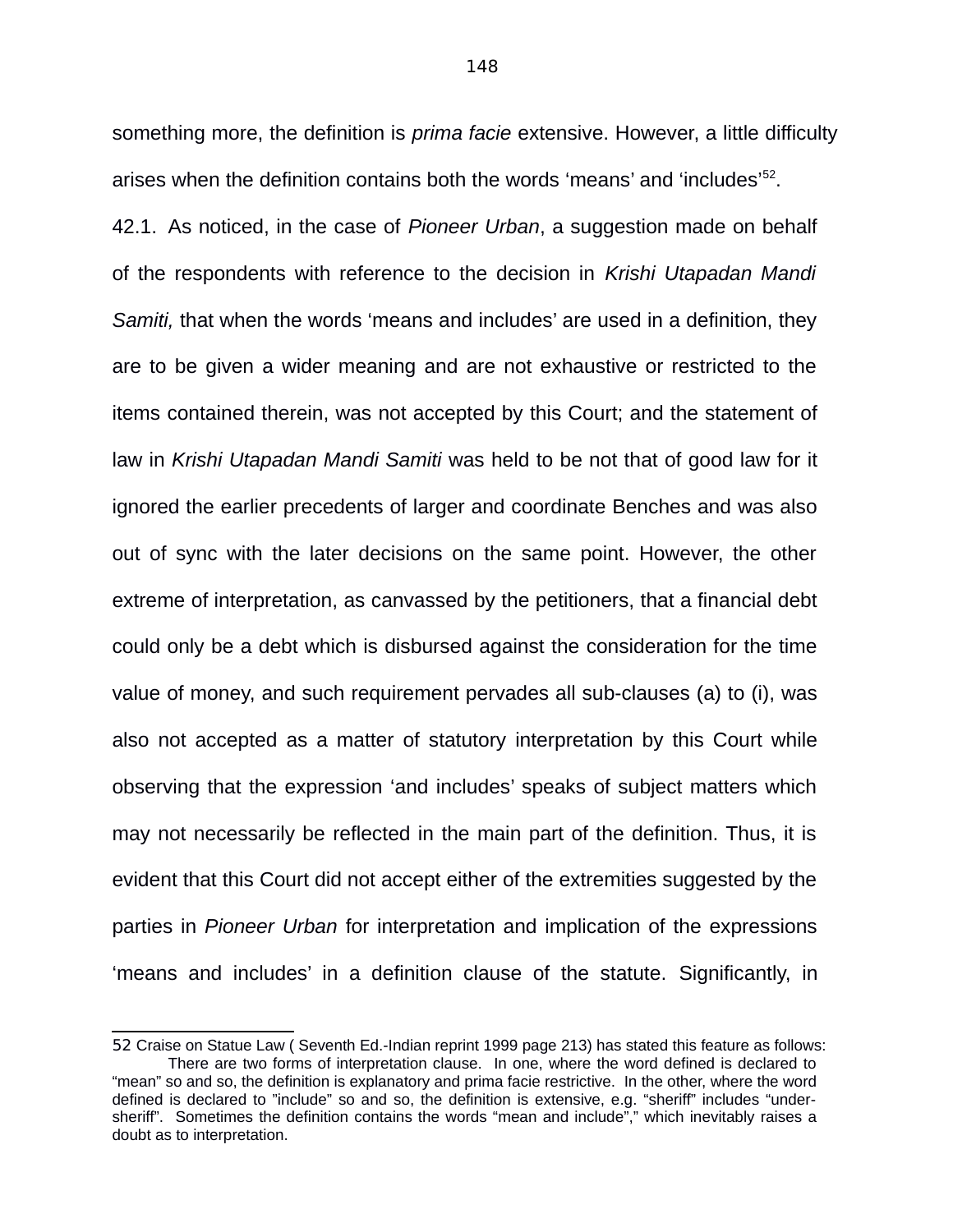*Pioneer Urban,* none of the extremities had any bearing on the conclusion because, eventually, the amendment in question was held to be only clarificatory in nature; and this Court held that the *Explanation* added to Section 5(8)(f) of the Code by the Amendment Act did not enlarge the scope of the original Section.

42.2. Various features of the process of interpretation while dealing with such definition clauses were explained by this Court in the case of *Delhi Development Authority v. Bhola Nath Sharma* **(Dead) by LRs & Ors: (2011) 2 SCC 54** in the following:

"**25.** The definition of the expressions "local authority" and "person interested" are inclusive and not exhaustive. The difference between exhaustive and inclusive definitions has been explained in *P. Kasilingam* v. *P.S.G. College of Technology* : 1995 Supp (2) SCC 348 in the following words: (SCC p. 356, para 19)

"*19*. … A particular expression is often defined by the legislature by using the word 'means' or the word 'includes'. Sometimes the words 'means and includes' are used. The use of the word 'means' indicates that 'definition is a hardand-fast definition, and no other meaning can be assigned to the expression than is put down in definition'. (See *Gough* v. *Gough :* (1891) 2 QB 665 (CA); *Punjab Land Development and Reclamation Corpn. Ltd.* v. *Labour Court* : (1990) 3 SCC 682, SCC p. 717, para 72.) The word 'includes' when used, enlarges the meaning of the expression defined so as to comprehend not only such things as they signify according to their natural import but also those things which the clause declares that they shall include. The words 'means and includes', on the other hand, indicate 'an exhaustive explanation of the meaning which, for the purposes of the Act, must invariably be attached to these words or expressions'. [See *Dilworth* v. *Commr. of Stamps* : 1899 AC 99 (Lord Watson); *Mahalakshmi Oil Mills* v. *State of A.P. :* (1989) 1 SCC 164, SCC p. 170, para 11.] The use of the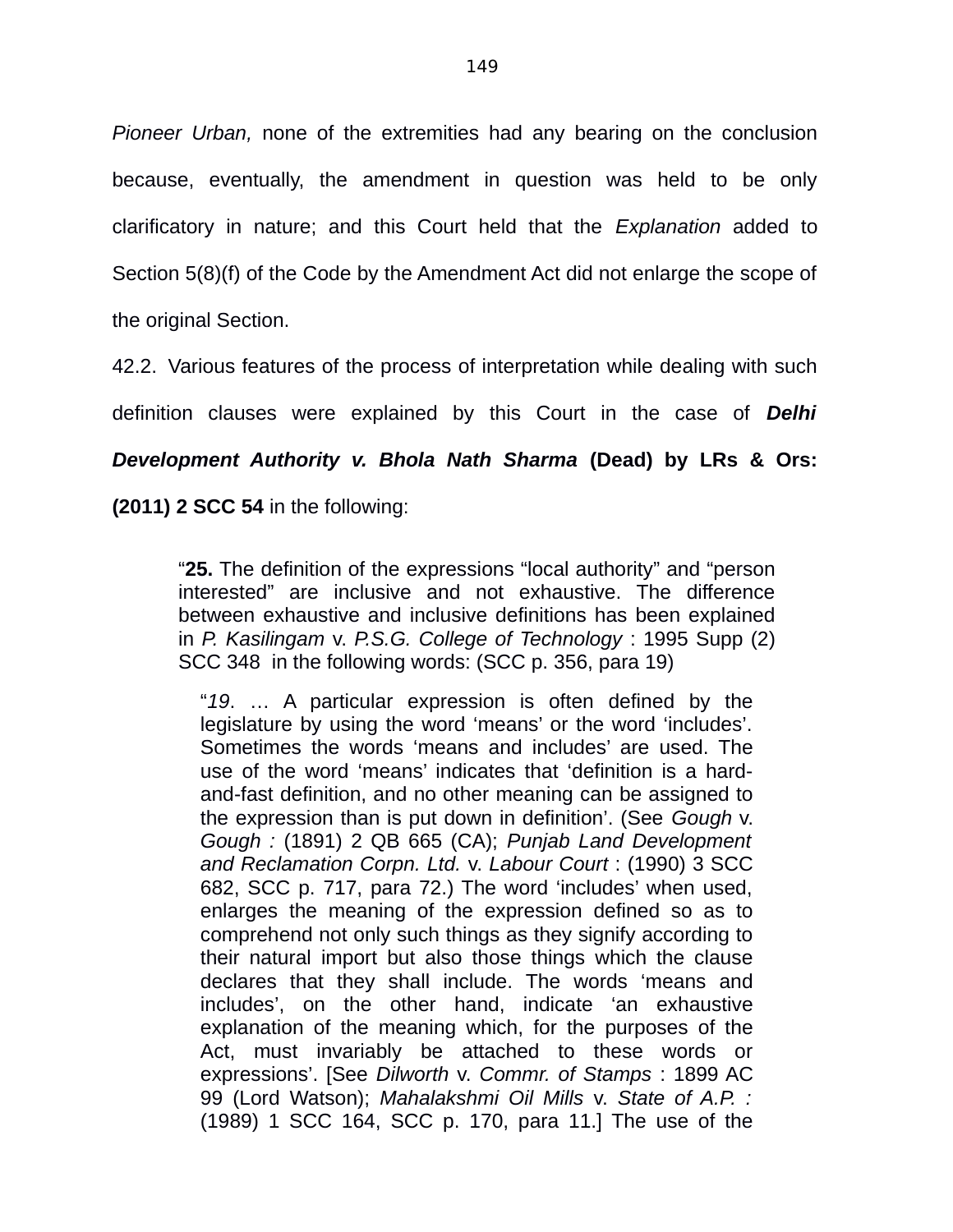words 'means and includes' in Rule 2(*b*) would, therefore, suggest that the definition of 'college' is intended to be exhaustive and not extensive and would cover only the educational institutions falling in the categories specified in Rule 2(*b*) and other educational institutions are not comprehended. Insofar as engineering colleges are concerned, their exclusion may be for the reason that the opening and running of the private engineering colleges are controlled through the Board of Technical Education and Training and the Director of Technical Education in accordance with the directions issued by the AICTE from time to time."

**26.** In *Bharat Coop. Bank (Mumbai) Ltd.* v. *Employees Union* : (2007) 4 SCC 685 this Court again considered the difference between the inclusive and exhaustive definitions and observed: (SCC p. 695, para 23)

"*23*. … when in the definition clause given in any statute the word 'means' is used, what follows is intended to speak exhaustively. When the word 'means' is used in the definition … it is a 'hard-and-fast' definition and no meaning other than that which is put in the definition can be assigned to the same. … On the other hand, when the word 'includes' is used in the definition, the legislature does not intend to restrict the definition: it makes the definition enumerative but not exhaustive. That is to say, the term defined will retain its ordinary meaning but its scope would be extended to bring within it matters, which in its ordinary meaning may or may not comprise. Therefore, the use of the word 'means' followed by the word 'includes' in [the definition of 'banking company' in] Section 2(*bb*) of the ID Act is clearly indicative of the legislative intent to make the definition exhaustive and would cover only those banking companies which fall within the purview of the definition and no other."

## **27.** In *N.D.P. Namboodripad* v. *Union of India* : (2007) 4 SCC 502 the Court observed: (SCC p. 509, para 18)

"*18*. The word 'includes' has different meanings in different contexts. Standard dictionaries assign more than one meaning to the word 'include'. *Webster's Dictionary* defines the word 'include' as synonymous with 'comprise' or 'contain'. *Illustrated Oxford Dictionary* defines the word 'include' as: (*i*) comprise or reckon in as a part of a whole; (*ii*) treat or regard as so included. *Collins Dictionary of English Language*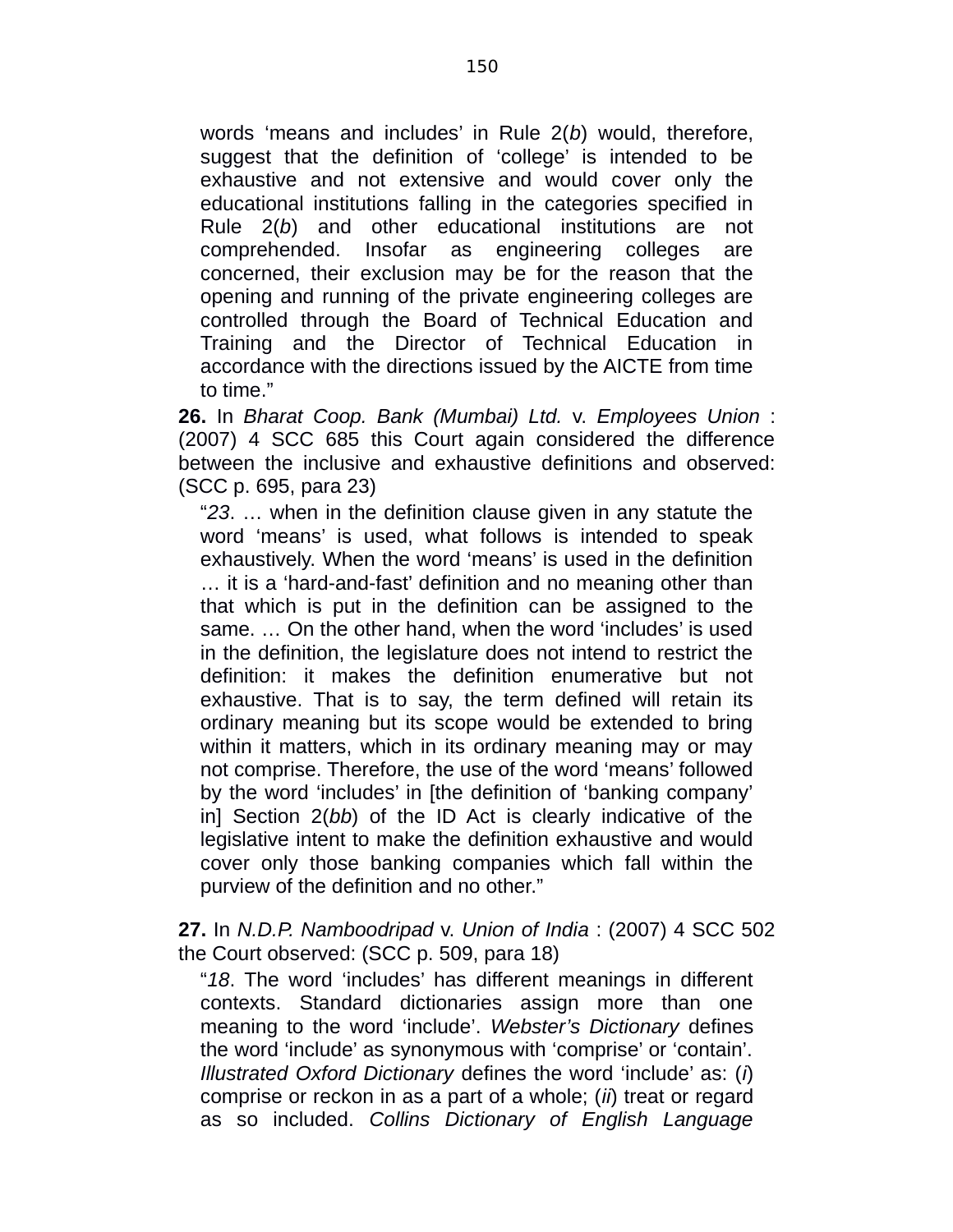defines the word 'includes' as: (*i*) *to have as contents* or part of the contents; be made up of or contain; (*ii*) to add as part of something else; put in as part of a set, group or a category; (*iii*) to contain as a secondary or minor ingredient or element. It is no doubt true that generally when the word 'include' is used in a definition clause, it is used as a word of enlargement, that is to make the definition extensive and not restrictive. But the word 'includes' is also used to connote a specific meaning, that is, as 'means and includes' or 'comprises' or 'consists of'."

(emphasis in original)

**28.** In *Hamdard (Wakf) Laboratories* v. *Labour Commr*. : (2007) 5 SCC 281 it was held as under: (SCC p. 294, para 33)

"*33*. When an interpretation clause uses the word 'includes', it is prima facie extensive. When it uses the word 'means and includes', it will afford an exhaustive explanation to the meaning which for the purposes of the Act must invariably be attached to the word or expression."

## 42.3. In the case of *Black Diamond Beverages & Anr. v. Commercial Tax*

## *Office, Central Section, Assessment Wing, Calcutta & Ors.:* **(1998) 1 SCC**

**458**, while examining a definition that carried both 'means' and 'includes'

expressions, this Court pointed out that the natural meaning of the 'means'

part of the definition is not narrowed down by the 'includes' part. This Court

extracted the definition in question and said,-

**"5.** The 1954 Act generally provides for levy of a single-point tax at the first stage on commodities notified under Section 25 of that Act. On the other hand, the 1941 Act is a general statute providing for multipoint levy of sales tax on commodities not covered by the 1954 Act. Sub-clause (*d*) of Section 2 of the 1954 Act reads as follows:

"2. (*d*) 'sale-price' used in relation to a dealer *means* the amount of the *money consideration* for the sale of notified commodities manufactured, made or processed by him in West Bengal, or brought by him into West Bengal from any place outside West Bengal,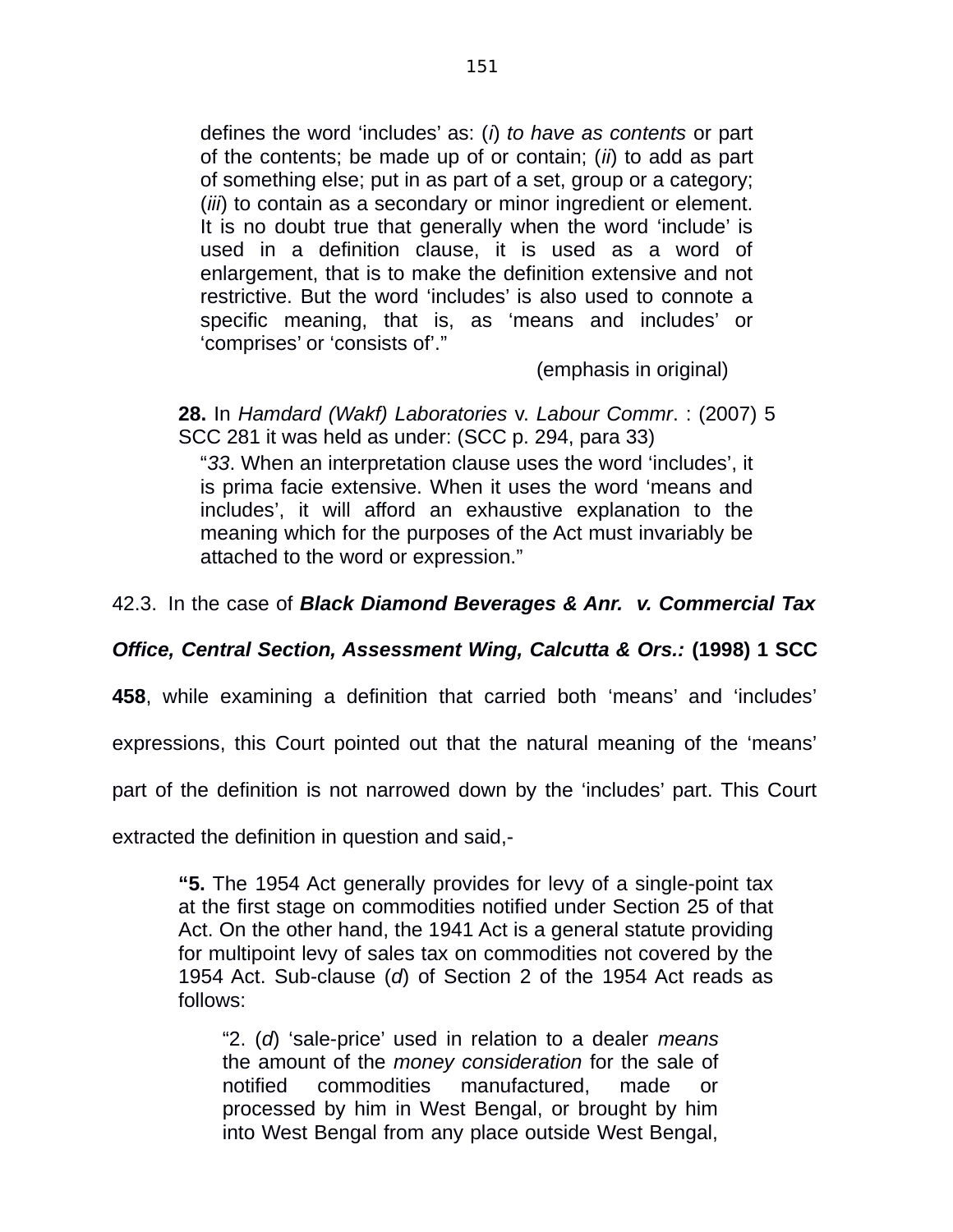for the purpose of sale in West Bengal, less any sum allowed as cash discount according to trade practice, but *includes* any sum charged for containers or other materials for the packaging of notified commodities;"

(emphasis supplied)

**6.** We shall first deal with the contention of the appellants' counsel based upon the non-inclusion of "freight charges" in the definition of sale price in Section 2(*d*) of the 1954 Act.

**7.** It is clear that the definition of "sale price" in Section 2(*d*) uses the words "means" and "includes". The first part of the definition defines the *meaning* of the word "sale price" and must, in our view, be given its ordinary, popular or natural meaning. The interpretation thereof is in no way controlled or affected by the second part which "includes" certain other things in the definition. This is a well-settled principle of construction. *Craies on Statute Law* (7th Edn., 1.214) says:

"An interpretation clause which extends the meaning of a word does not take away its ordinary meaning…. Lord Selborne said in *Robinson* v. *Barton-Eccles Local Board* : (1883) 8 AC 798, AC at p. 801:

'An interpretation clause of this kind is *not meant to prevent* the word receiving its ordinary, popular, and natural sense whenever that would be properly applicable, but to enable the word as used in the Act … to be applied to something to which it would not ordinarily be applicable.' "

(emphasis supplied)

Therefore, the inclusive part of the definition cannot prevent the main provision from receiving its natural meaning."

# **The essentials for financial debt and financial creditor**

43. Applying the aforementioned fundamental principles to the definition

occurring in Section 5(8) of the Code, we have not an iota of doubt that for a debt

to become 'financial debt' for the purpose of Part II of the Code, the basic

elements are that it ought to be a disbursal against the consideration for time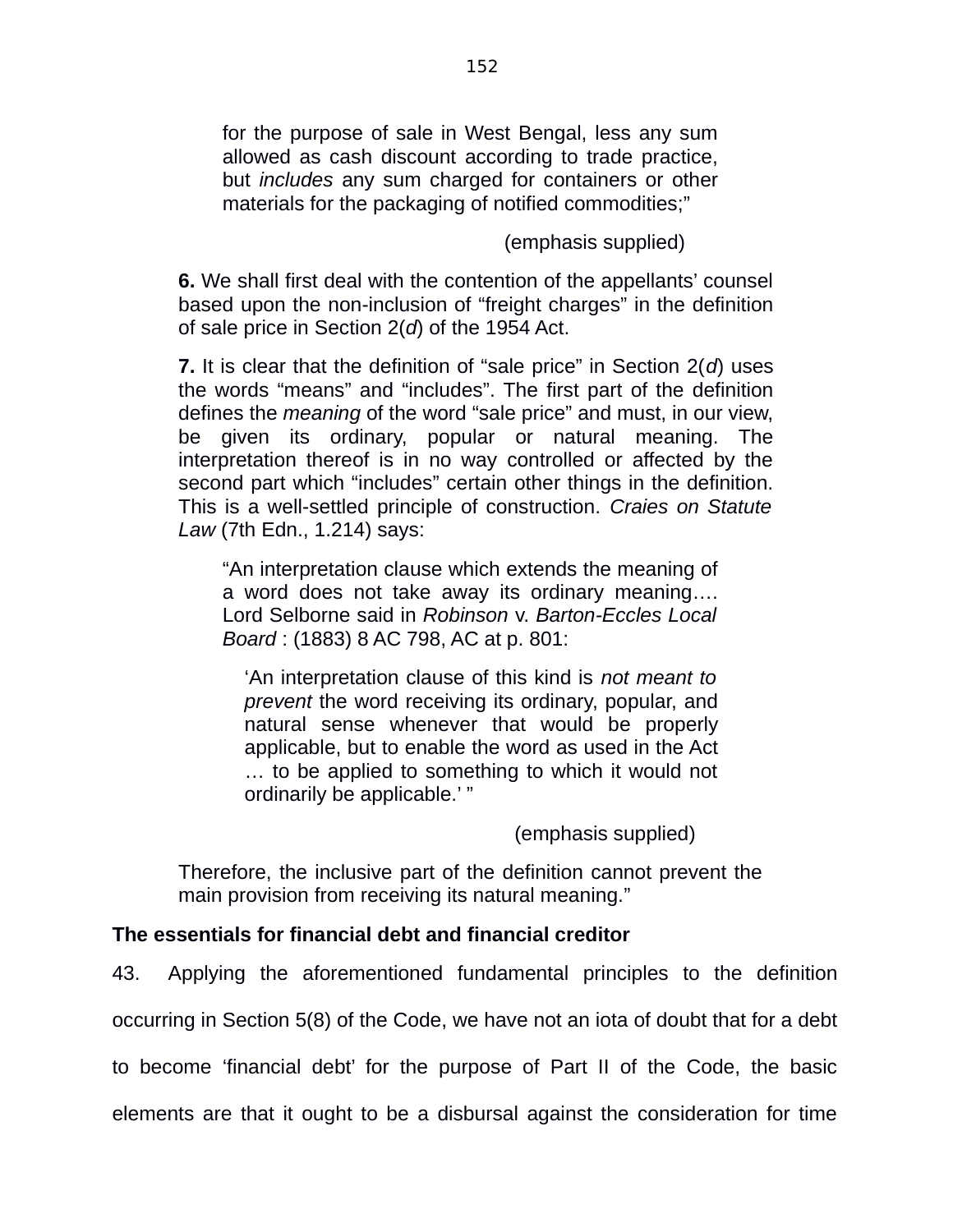value of money. It may include any of the methods for raising money or incurring liability by the modes prescribed in sub-clauses (a) to (f) of Section 5(8); it may also include any derivative transaction or counter-indemnity obligation as per sub-clauses (g) and (h) of Section 5(8); and it may also be the amount of any liability in respect of any of the guarantee or indemnity for any of the items referred to in sub-clauses (a) to (h). The requirement of existence of a debt, which is disbursed against the consideration for the time value of money, in our view, remains an essential part even in respect of any of the transactions/dealings stated in sub-clauses (a) to (i) of Section 5(8), even if it is not necessarily stated therein. In any case, the definition, by its very frame, cannot be read so expansive, rather infinitely wide, that the root requirements of 'disbursement' against 'the consideration for the time value of money' could be forsaken in the manner that any transaction could stand alone to become a financial debt. In other words, any of the transactions stated in the said subclauses (a) to (i) of Section 5(8) would be falling within the ambit of 'financial debt' only if it carries the essential elements stated in the principal clause or at least has the features which could be traced to such essential elements in the principal clause. In yet other words, the essential element of disbursal, and that too against the consideration for time value of money, needs to be found in the genesis of any debt before it may be treated as 'financial debt' within the meaning of Section 5(8) of the Code. This debt may be of any nature but a part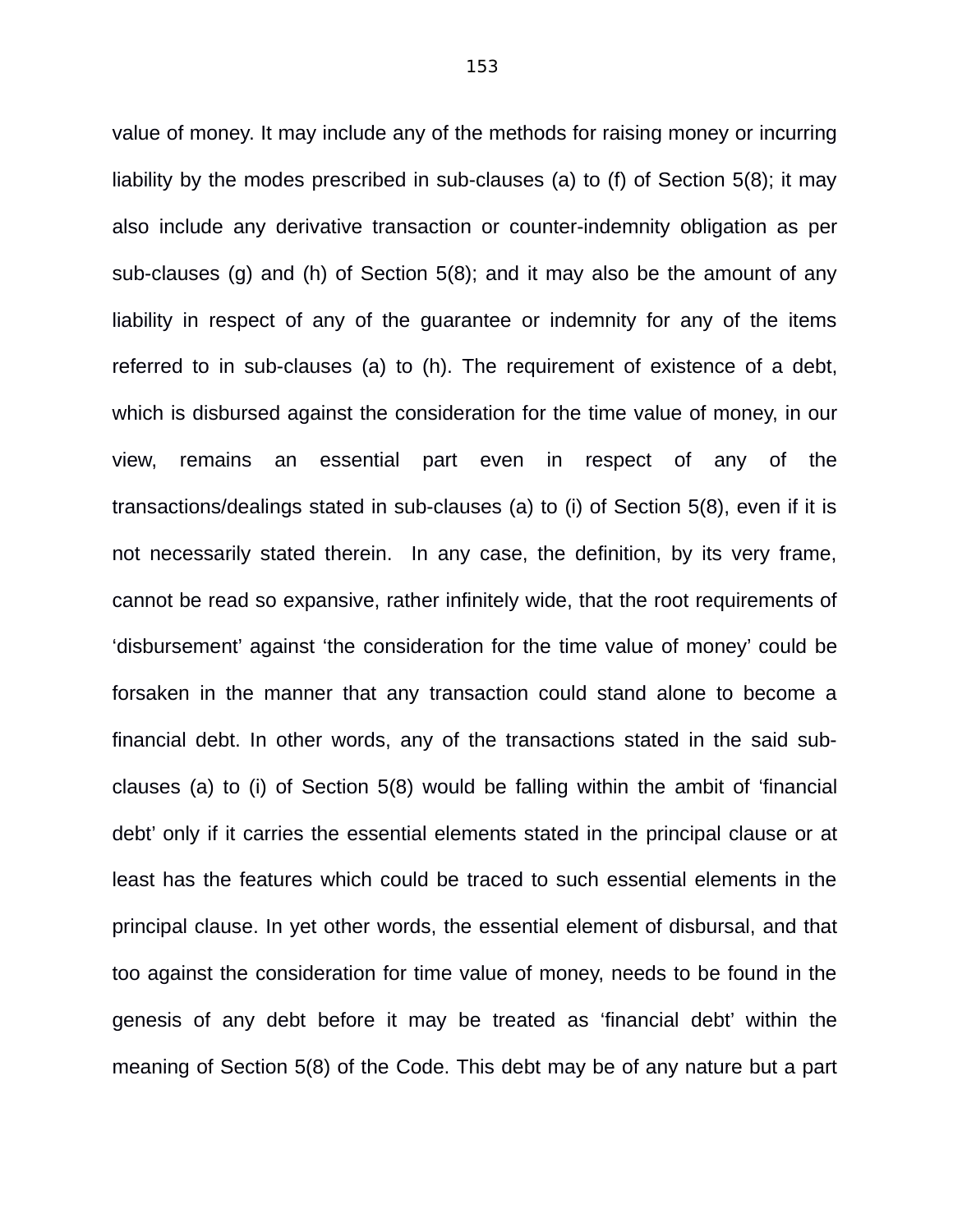of it is always required to be carrying, or corresponding to, or at least having some traces of disbursal against consideration for the time value of money.

44. As noticed, the root requirement for a creditor to become financial creditor for the purpose of Part II of the Code, there must be a financial debt which is owed to that person. He may be the principal creditor to whom the financial debt is owed or he may be an assignee in terms of extended meaning of this definition but, and nevertheless, the requirement of existence of a debt being owed is not forsaken.

45. It is also evident that what is being dealt with and described in Section 5(7) and in Section 5(8) is the transaction vis-à-vis the corporate debtor. Therefore, for a person to be designated as a financial creditor of the corporate debtor, it has to be shown that the corporate debtor owes a financial debt to such person. Understood this way, it becomes clear that a third party to whom the corporate debtor does not owe a financial debt cannot become its financial creditor for the purpose of Part II of the Code.

46. Expounding yet further, in our view, the peculiar elements of these expressions "financial creditor" and " financial debt", as occurring in Sections 5(7) and 5(8), when visualised and compared with the generic expressions "creditor" and "debt" respectively, as occurring in Sections 3(10) and 3(11) of the Code, the scheme of things envisaged by the Code becomes clearer. The generic term "creditor" is defined to mean any person to whom the debt is owed and then, it has also been made clear that it includes a 'financial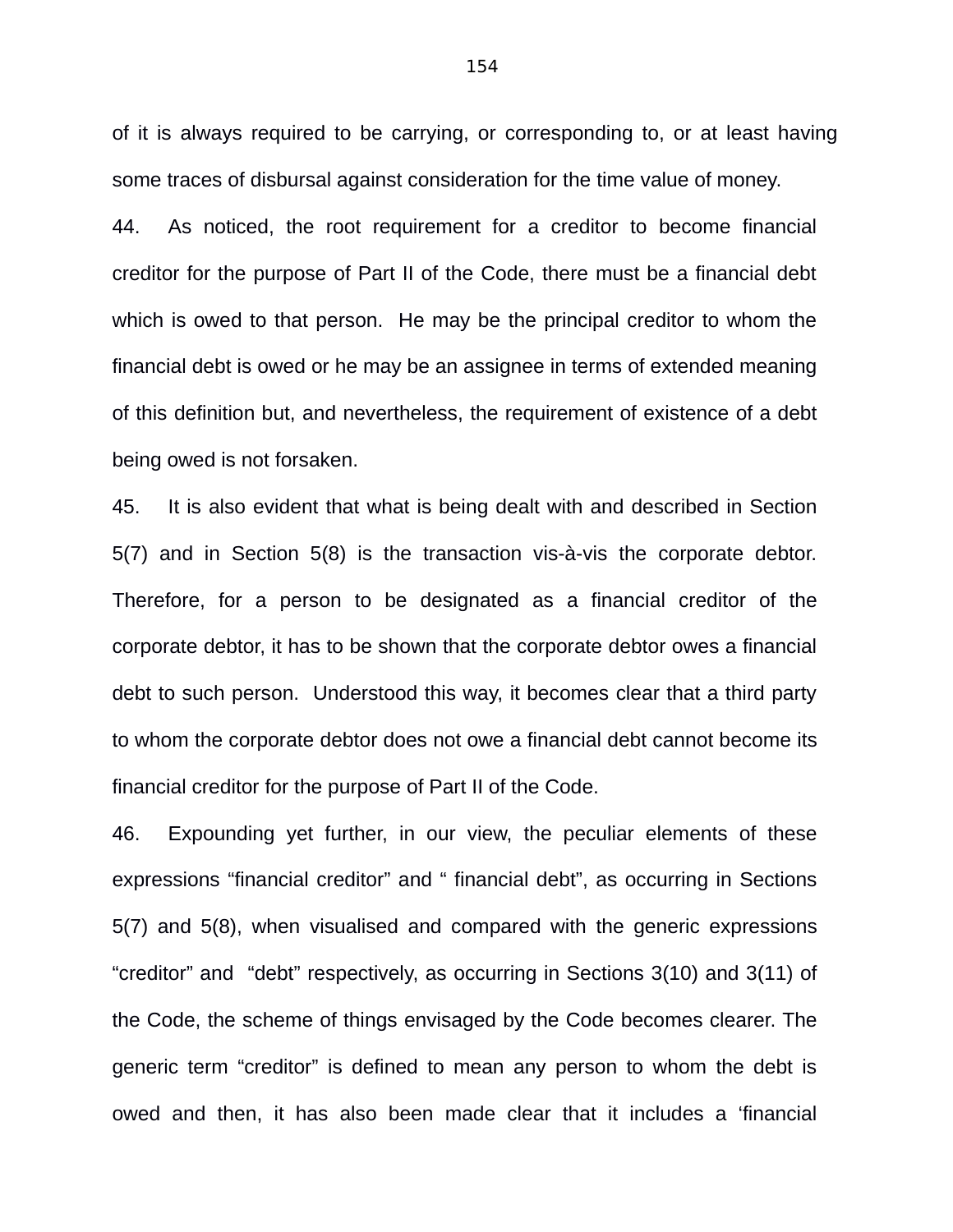creditor', a 'secured creditor', an 'unsecured creditor', an 'operational creditor', and a 'decree-holder'. Similarly, a "debt" means a liability or obligation in respect of a claim which is due from any person and this expression has also been given an extended meaning to include a 'financial debt' and an 'operational debt'.

46.1. The use of the expression "means and includes" in these clauses, on the very same principles of interpretation as indicated above, makes it clear that for a person to become a creditor, there has to be a debt i.e., a liability or obligation in respect of a claim which may be due from any person. A "secured creditor" in terms of Section 3(30) means a creditor in whose favour a security interest is created; and "security interest", in terms of Section 3(31), means a right, title or interest or claim of property created in favour of or provided for a secured creditor by a transaction which secures payment for the purpose of an obligation and it includes, amongst others, a mortgage. Thus, any mortgage created in favour of a creditor leads to a security interest being created and thereby, the creditor becomes a secured creditor. However, when all the defining clauses are read together and harmoniously, it is clear that the legislature has maintained a distinction amongst the expressions 'financial creditor', 'operational creditor', 'secured creditor' and 'unsecured creditor'. Every secured creditor would be a creditor; and every financial creditor would also be a creditor but every secured creditor may not be a financial creditor. As noticed, the expressions "financial debt" and "financial creditor", having their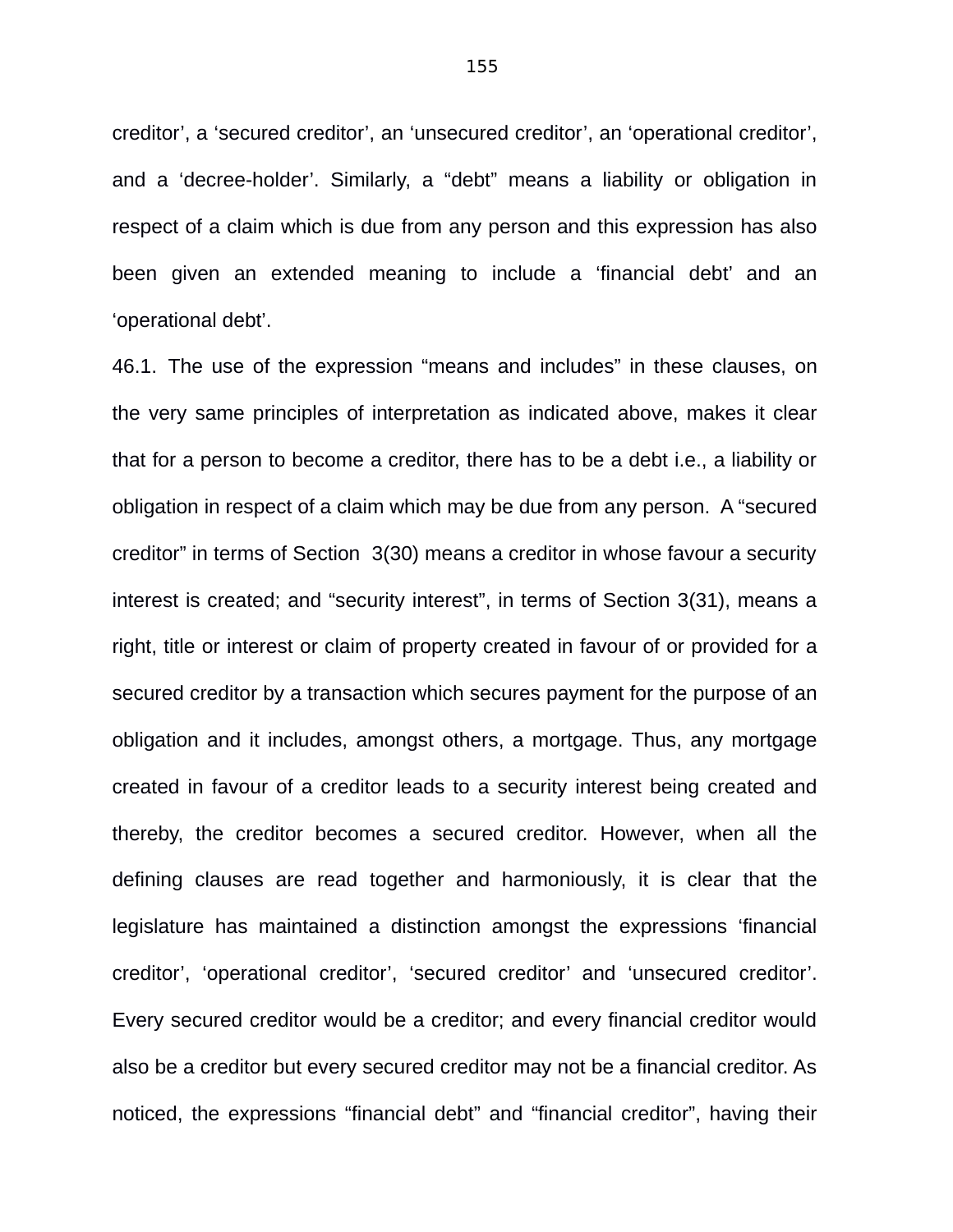specific and distinct connotations and roles in insolvency and liquidation process of corporate persons, have only been defined in Part II whereas the expressions "secured creditor" and "security interest" are defined in Part I.

47. A conjoint reading of the statutory provisions with the enunciation of this Court in *Swiss Ribbons* (supra), leaves nothing to doubt that in the scheme of the IBC, what is intended by the expression 'financial creditor' is a person who has direct engagement in the functioning of the corporate debtor; who is involved right from the beginning while assessing the viability of the corporate debtor; who would engage in restructuring of the loan as well as in reorganisation of the corporate debtor's business when there is financial stress. In other words, the financial creditor, by its own direct involvement in a functional existence of corporate debtor, acquires unique position, who could be entrusted with the task of ensuring the sustenance and growth of the corporate debtor, akin to that of a guardian. In the context of insolvency resolution process, this class of stakeholders namely, financial creditors, is entrusted by the legislature with such a role that it would look forward to ensure that the corporate debtor is rejuvenated and gets back to its wheels with reasonable capacity of repaying its debts and to attend on its other obligations. Protection of the rights of all other stakeholders, including other creditors, would obviously be concomitant of such resurgence of the corporate debtor.

156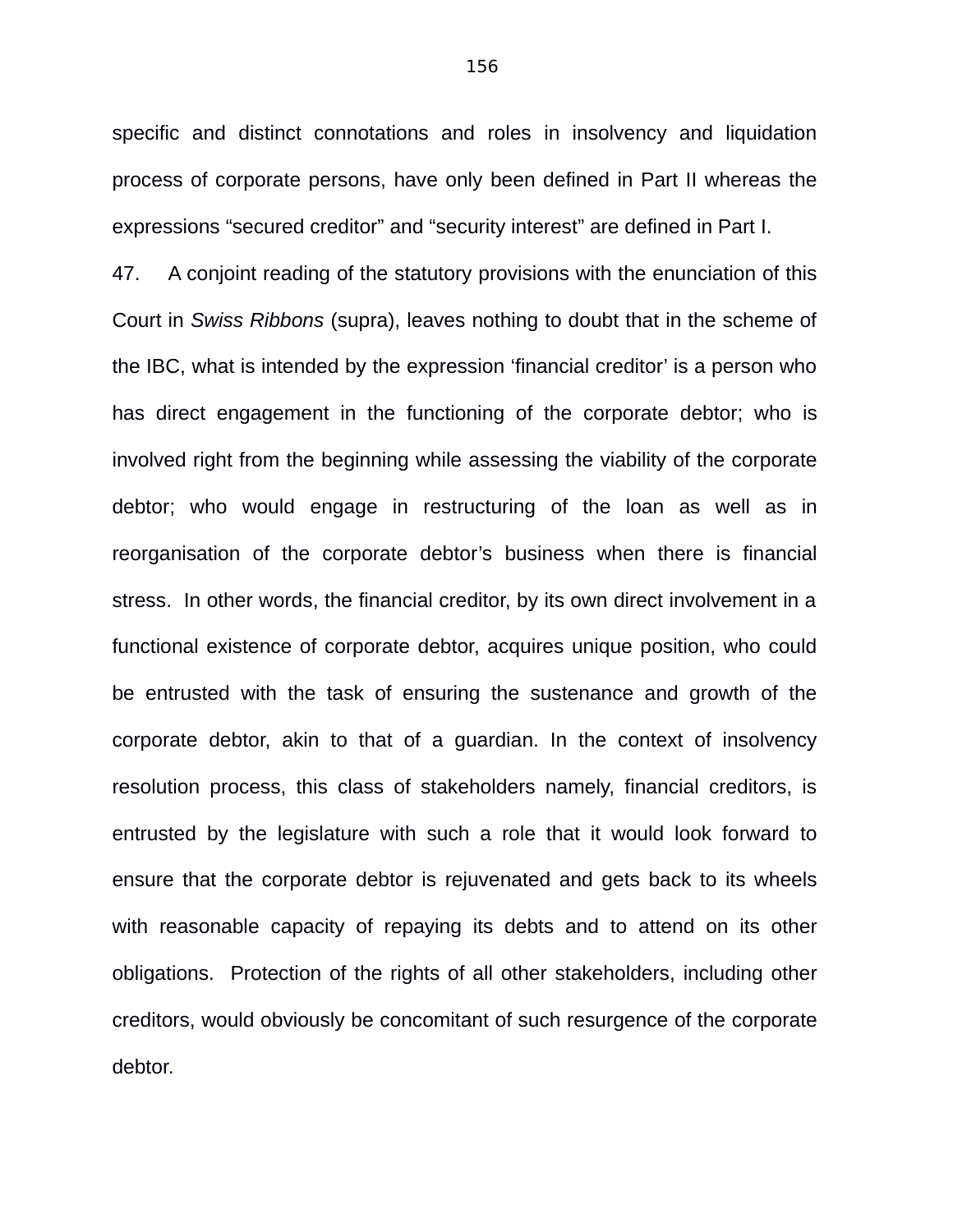47.1. Keeping the objectives of the Code in view, the position and role of a person having only security interest over the assets of the corporate debtor could easily be contrasted with the role of a financial creditor because the former shall have only the interest of realising the value of its security (there being no other stakes involved and least any stake in the corporate debtor's growth or equitable liquidation) while the latter would, apart from looking at safeguards of its own interests, would also and simultaneously be interested in rejuvenation, revival and growth of the corporate debtor. Thus understood, it is clear that if the former i.e., a person having only security interest over the assets of the corporate debtor is also included as a financial creditor and thereby allowed to have its say in the processes contemplated by Part II of the Code, the growth and revival of the corporate debtor may be the casualty. Such result would defeat the very objective and purpose of the Code, particularly of the provisions aimed at corporate insolvency resolution.

47.2. Therefore, we have no hesitation in saying that a person having only security interest over the assets of corporate debtor (like the instant third party securities), even if falling within the description of 'secured creditor' by virtue of collateral security extended by the corporate debtor, would nevertheless stand outside the sect of 'financial creditors' as per the definitions contained in subsections (7) and (8) of Section 5 of the Code. Differently put, if a corporate debtor has given its property in mortgage to secure the debts of a third party, it may lead to a mortgage debt and, therefore, it may fall within the definition of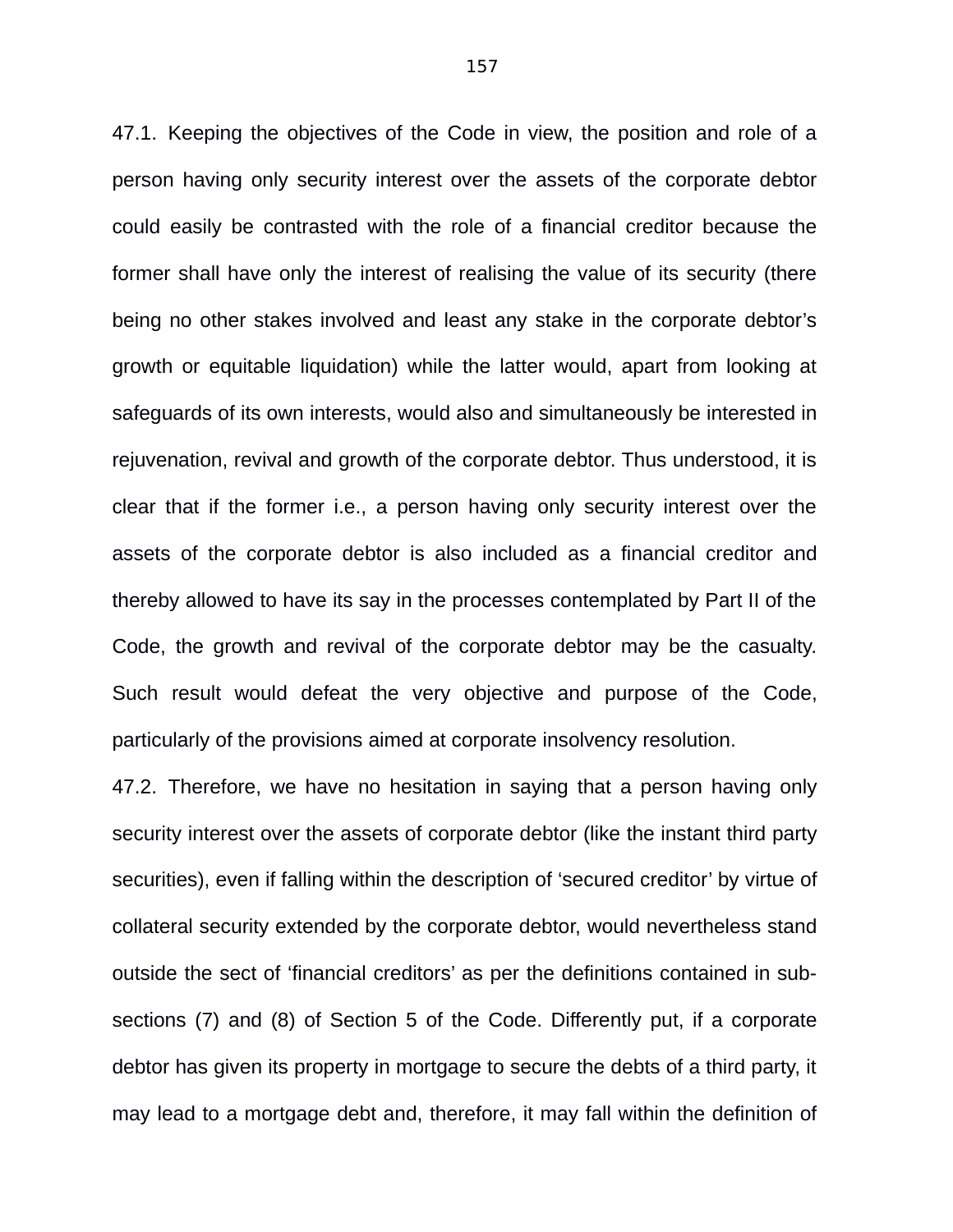'debt' under Section 3(10) of the Code. However, it would remain a debt alone and cannot partake the character of a 'financial debt' within the meaning of Section 5(8) of the Code.

## **The respondent mortgagees are not the financial creditors of corporate debtor JIL**

48. Indisputably, the debts in question are in the form of third party security; said to have been given by the corporate debtor JIL so as to secure the loans/advances/facilities obtained by JAL from the respondent-lenders. Such a 'debt' is not and cannot be a 'financial debt' within the meaning of Section 5(8) of the Code; and hence, the respondent-lenders, the mortgagees, are not the 'financial creditors' of the corporate debtor JIL.

 49. Though several decisions have been cited on behalf of the respondentlenders to contend that they do fall within the definition of 'financial creditor' but for what has been discussed hereinabove, it does not appear necessary to dilate upon all of them. However, it would be appropriate to take note of the relevant decisions strongly relied upon by the respondents as *infra*.

 50. Much emphasis is laid on behalf of the respondents on the observations occurring in another three-Judge Bench decision of this Court in the case of *Essar Steel* and predominantly on the observation therein, that "*secured creditors as a class are subsumed in the class of financial creditors*". Again, the decisions of the Court are required to be understood with reference to the context. In the case of *Essar Steel,* the questions before the Court related to the roles of resolution applicant, resolution professional and Committee of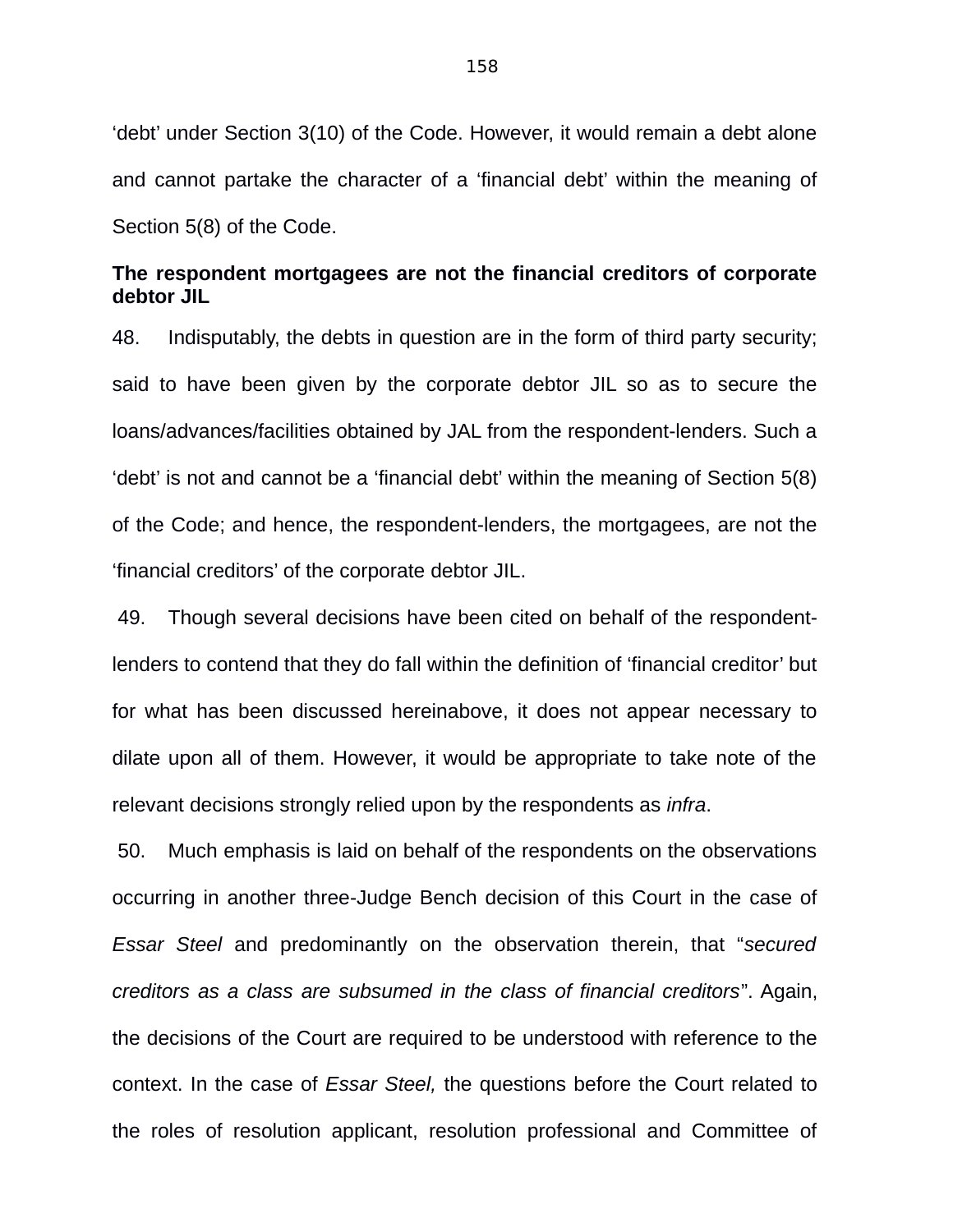Creditors constituted under the Code and the jurisdiction of Adjudicating Authority as also the Appellate Tribunal in questioning the resolution plans. The constitutional validity of the Insolvency and Bankruptcy (Amendment) Act, 2019 was also under challenge. The problem arose essentially with the decision of NCLAT holding that in a resolution plan, there could be no difference amongst the creditors in that, a financial creditor and operational creditor deserve equal treatment under a resolution plan. It was in the setup of such background that in *Essar Steel*, this Court made the observations relied upon by the respondents.

50.1. The referred observations in the case of *Essar Steel* are essentially based on the earlier observations occurring in the case of *Swiss Ribbons*. As noticed, the decision in *Swiss Ribbons* was rendered by this Court when constitutional validity of various provisions of the Code was put to challenge. In *Essar Steel,* this Court reiterated the enunciations in *Swiss Ribbons* in paragraph 55 in the following:

"55. Financial creditors are in the business of lending money. The RBI report on Trend and Progress of Banking in India, 2017-2018 reflects that the net interest margin of Indian banks for the financial year 2017-2018 is averaged at 2.5%. Likewise, the global trend for net interest margin was at 3.3% for banks in the USA and 1.6% for banks in the UK in the year 2016, as per the data published on the website of the bank. Thus, it is clear that financial creditors earn profit by earning interest on money lent with low margins, generally being between 1 to 4%. Also, financial creditors are capital providers for companies, who in turn are able to purchase assets and provide a working capital to enable such companies to run their business operation, whereas operational creditors are beneficiaries of amounts lent by financial creditors which are then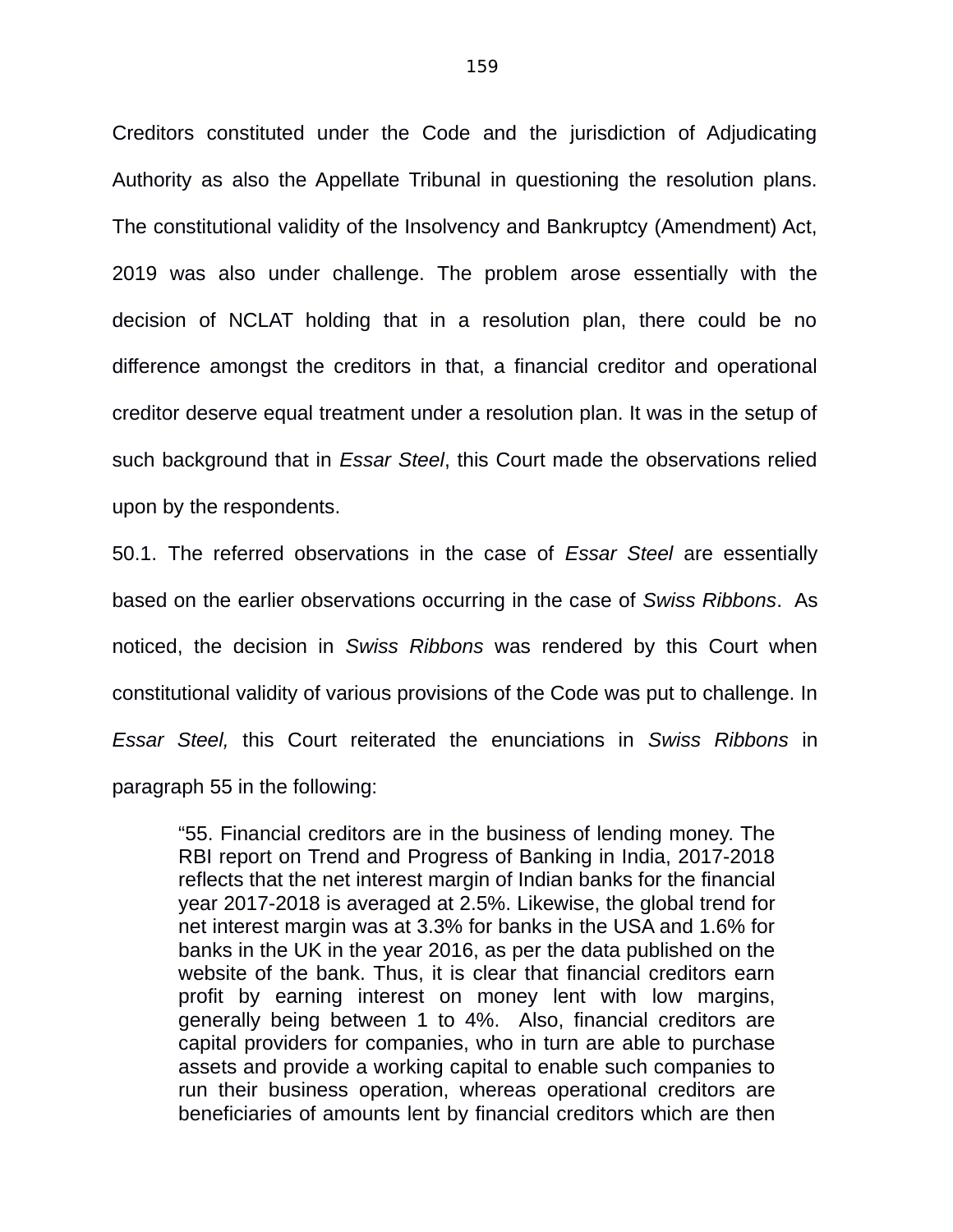used as working capital, and often get paid for goods and services provided by them to the corporate debtor, out of such working capital. On the other hand, market research carried out by India Brand Equity Foundation, a trust established by the Ministry of Commerce and Industry, as regards the Oil and Gas sector, has stated that the business risk of operational creditors who operate with higher profit margins and shorter cyclical repayments must needs be higher. Also, operational creditors have an immediate exit option, by stopping supply to the corporate debtor, once corporate debtors start defaulting in payment. Financial creditors may exit on their long-term loans, either upon repayment of the full amount or upon default, by recalling the entire loan facility and/or enforcing the security interest which is a time consuming and lengthy process which usually involves litigation. Financial creditors are also part of a regulated banking system which involves not merely declaring defaulters as non-performing assets but also involves restructuring such loans which often results in foregoing unpaid amounts of interest either wholly or partially. All these differences between financial and operational creditors have been reflected, albeit differently, in the judgment of **Swiss Ribbons** (supra)….."

50.2. In the relevant part, the Court found that NCLAT had fallen in grave error

in reading paragraph 77 in *Swiss Ribbons de hors* the earlier paragraphs. In

that context this Court said,-

"56. By reading paragraph 77 *de hors* the earlier paragraphs, the Appellate Tribunal has fallen into grave error. Paragraph 76 clearly refers to the UNCITRAL Legislative Guide which makes it clear beyond any doubt that equitable treatment is only of similarly situated creditors. This being so, the observation in paragraph 77 cannot be read to mean that financial and operational creditors must be paid the same amounts in any resolution plan before it can pass muster. On the contrary, paragraph 77 itself makes it clear that there is a difference in payment of the debts of financial and operational creditors, operational creditors having to receive a minimum payment, being not less than liquidation value, which does not apply to financial creditors. The amended Regulation 38 set out in paragraph 77 again does not lead to the conclusion that financial and operational creditors, or secured and unsecured creditors, must be paid the same amounts, percentage wise, under the resolution plan before it can pass muster. Fair and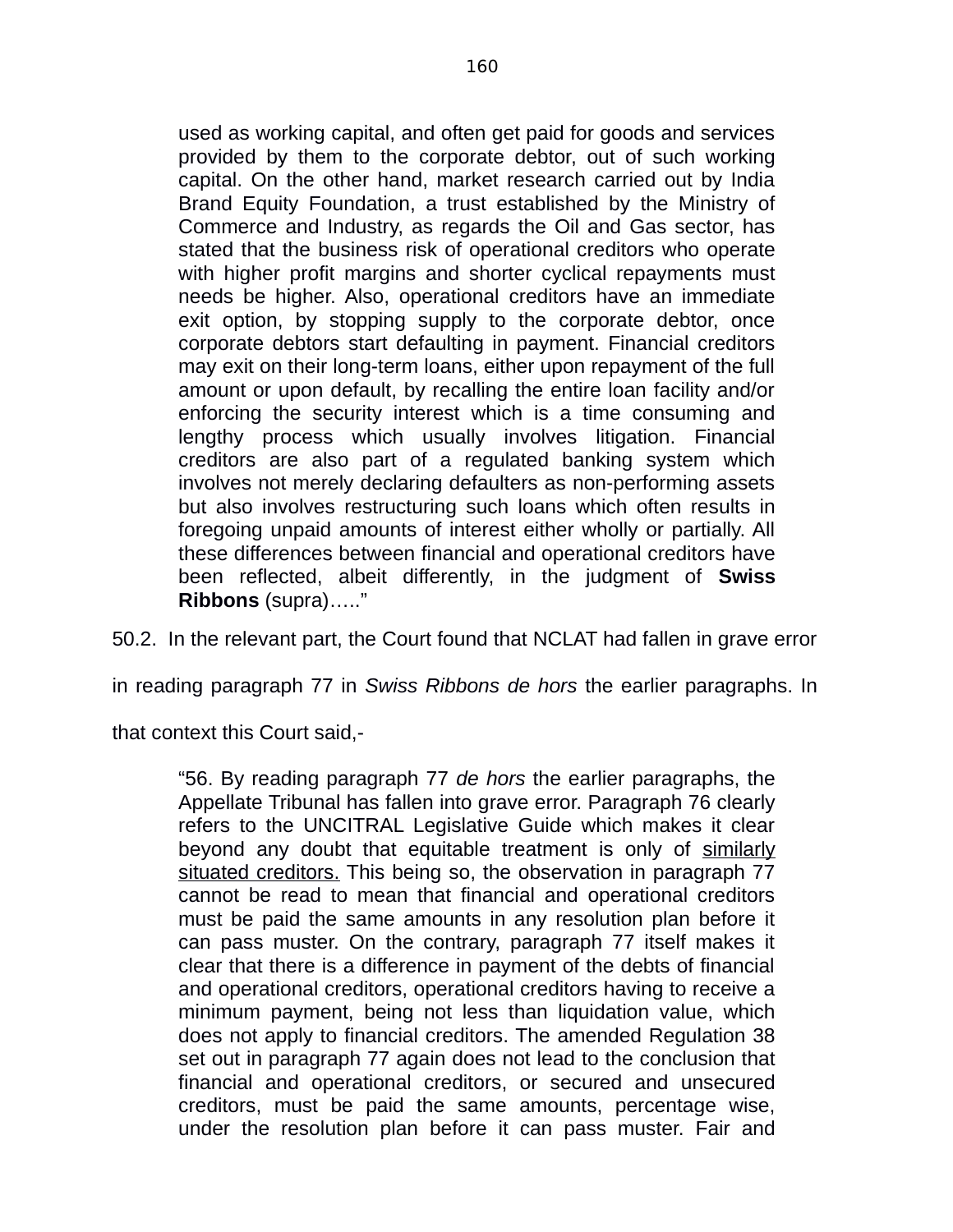equitable dealing of operational creditors' rights under the said Regulation involves the resolution plan stating as to how it has dealt with the interests of operational creditors, which is not the same thing as saying that they must be paid the same amount of their debt proportionately. Also, the fact that the operational creditors are given priority in payment over all financial creditors does not lead to the conclusion that such payment must necessarily be the same recovery percentage as financial creditors. So long as the provisions of the Code and the Regulations have been met, it is the commercial wisdom of the requisite majority of the Committee of Creditors which is to negotiate and accept a resolution plan, which may involve differential payment to different classes of creditors, together with negotiating with a prospective resolution applicant for better or different terms which may also involve differences in distribution of amounts between different classes of creditors.

57. Indeed, by vesting the Committee of Creditors with the discretion of accepting resolution plans only with financial creditors, operational creditors having no vote, the Code itself differentiates between the two types of creditors for the reasons given above. Further, as has been reflected in **Swiss Ribbons** (supra), most financial creditors are secured creditors, whose security interests must be protected in order that they do not go ahead and realise their security in legal proceedings, but instead are incentivised to act within the framework of the Code as persons who will resolve stressed assets and bring a corporate debtor back to its feet. Shri Sibal's argument that the expression "secured creditor" does not find mention in Chapter II of the Code, which deals with the resolution process, and is only found in Chapter III, which deals with liquidation, is for the reason that secured creditors as a class are subsumed in the class of financial creditors, as has been held in **Swiss Ribbons** (supra). Indeed, Regulation 13(1) of the 2016 Regulations mandates that when the resolution professional verifies claims, the security interest of secured creditors is also looked at and gets taken care of…."

50.3. While strongly relying upon one of the observations occurring in *Essar*

*Steel,* that secured creditors as a class are subsumed in the class of financial

creditors, learned counsel for the respondents would assert that secured

creditors do become financial creditors. The submission remains untenable for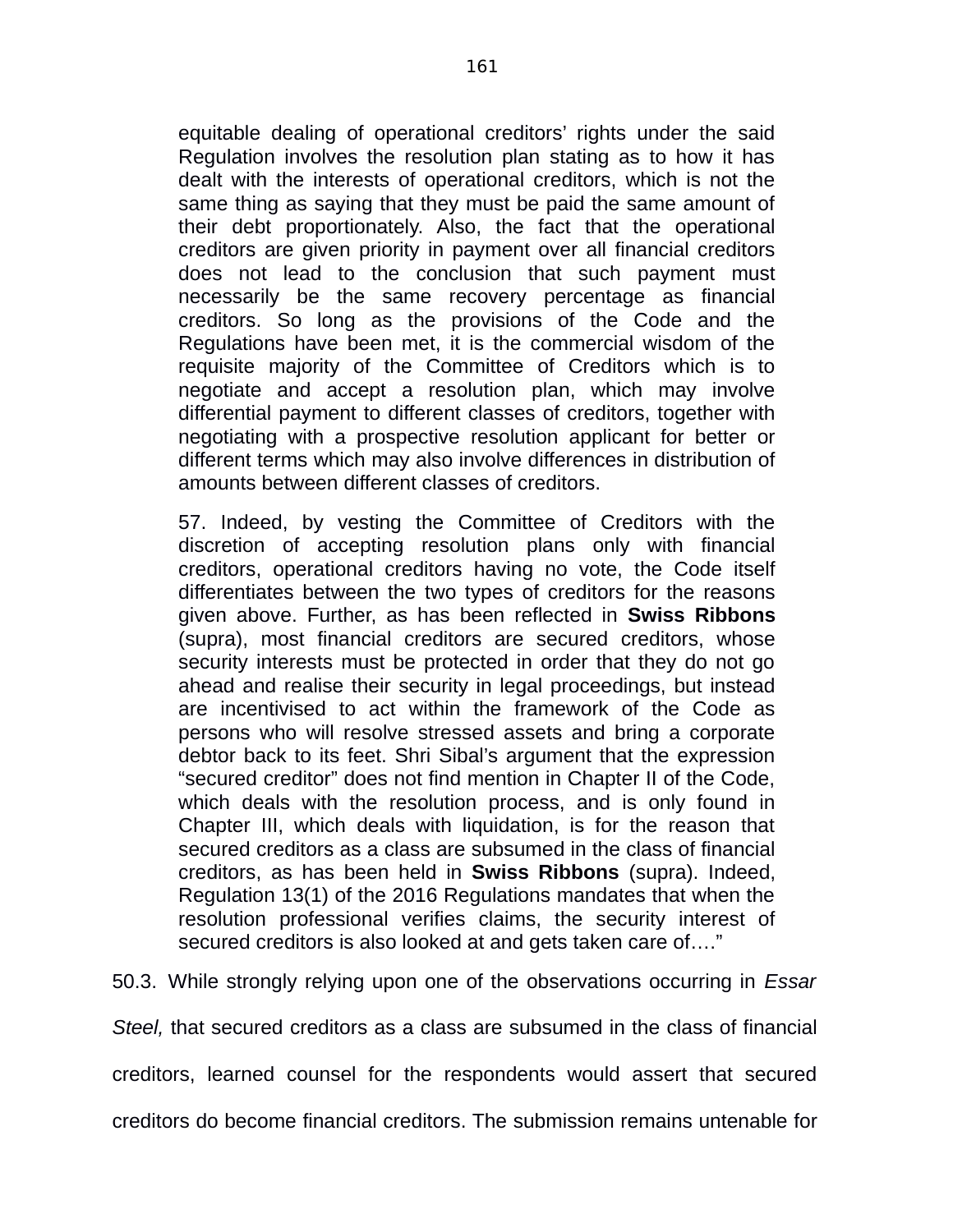more than one reason. First, the submission itself proceeds on the same shortcoming as was existing in the NCLAT's decision that was disapproved by this Court in *Essar Steel* i.e., reading of a line in a judgment disjunct from the context. Secondly, in the decisions above-referred, this Court has never expanded the scope of 'financial debt' as envisaged by Section 5(8) of the Code. Thirdly, the case of an indirect secured creditor i.e., the person having in its hand only the security interest over the property of the corporate debtor but with no corresponding involvement in the finances and growth of the corporate debtor, was never under consideration in the said decisions.

50.4. We may usefully elaborate a little. On a contextual reading of the expositions in *Essar Steel* and *Swiss Ribbons,* it is but clear that the Court had examined the status of direct secured creditor of the corporate debtor and there had not been any occasion to examine the features related with an indirect secured creditor, who is neither involved in assessing the viability of the corporate debtor nor in lending finances to the corporate debtor for setting up the business. As noticed, the prime, rather only, area of interest of such indirect secured creditor is in recovery of its debt and not in reorganization of the corporate debtor's business. Thus understood, it is absolutely clear that the class of secured creditors indicated by this Court in *Essar Steel* and *Swiss Ribbons*, as being subsumed in financial creditors, is only that of such secured creditors who are directly engaged in advancing credit to the corporate debtor and not the indirect creditors who had extended any loan or facility to a third

162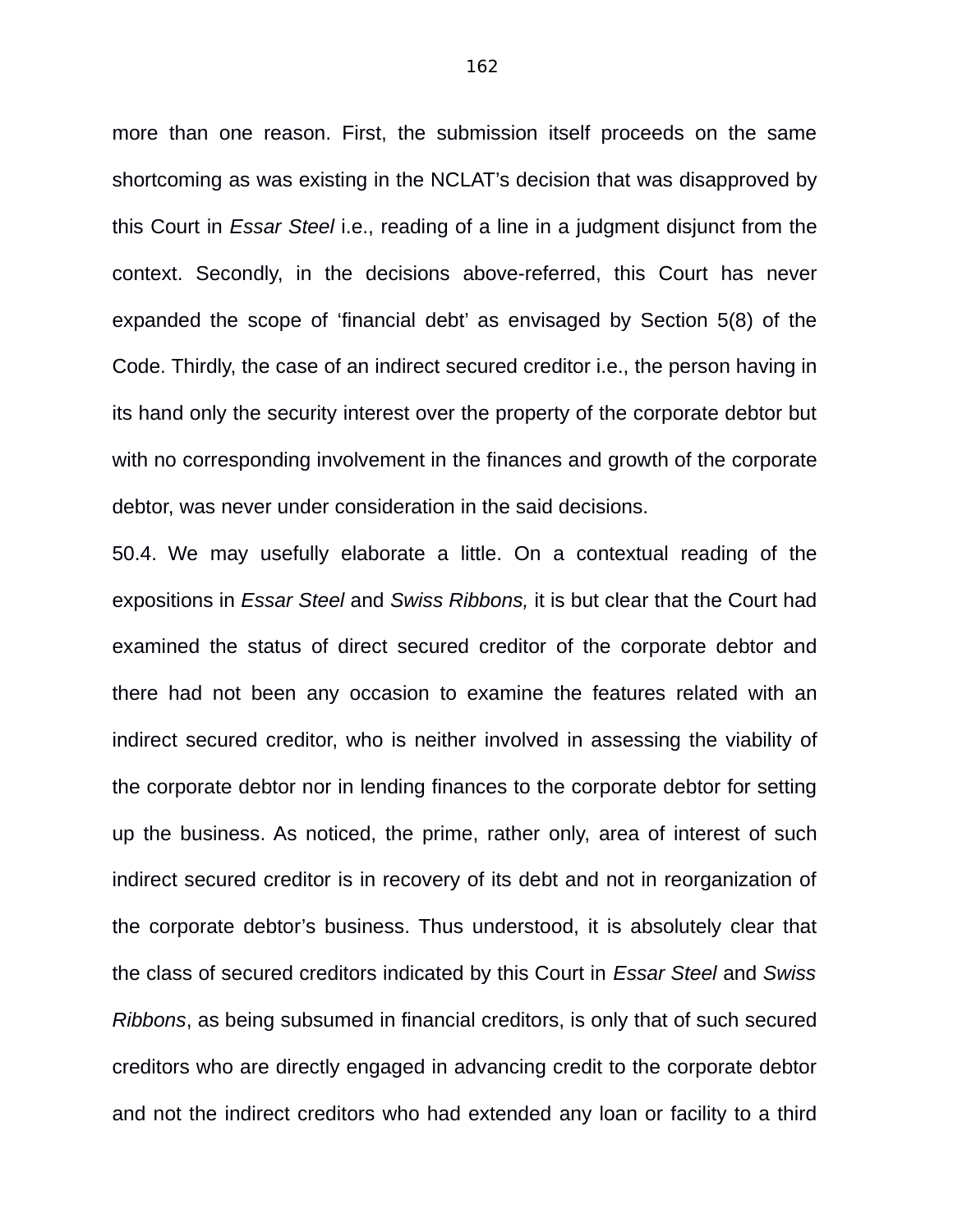party but had taken a security from the corporate debtor, whose resolution is under consideration.

50.5. Hence, we are undoubtedly of the view that the decisions in *Swiss Ribbons* and *Essar Steel* do not enure to the benefit of the respondents; rather on the principles enunciated therein, they only operate against the respondents.

51. The case of *Smt. Kusum* (supra) has also been repeatedly referred by the respondents in support of their contentions that because of the transactions of mortgage, the corporate debtor JIL owes them the mortgage debt as a guarantee obligation and hence, it falls within the ambit of 'financial debt' within the meaning of Section 5(8) of the Code.

51.1. We may have a close look at the relevant background aspects of the said case of *Smt. Kusum.* Therein, the appellant-bank had advanced a loan to the firm of which, husband of the respondent was the proprietor. The respondent had executed an agreement in favour of the appellant-bank to the effect that so long as her husband's firm was indebted to the bank, she would execute, by way of collateral security, a legal mortgage of the immoveable property, being a flat belonging to her, with or without possession, in favour of the bank within 14 days of issuance of written requisition for such execution. Later on, when the bank called upon the respondent to execute the mortgage as per the agreement, she declined to do so and hence, a suit for specific performance and in the alternative for damages was filed by the appellant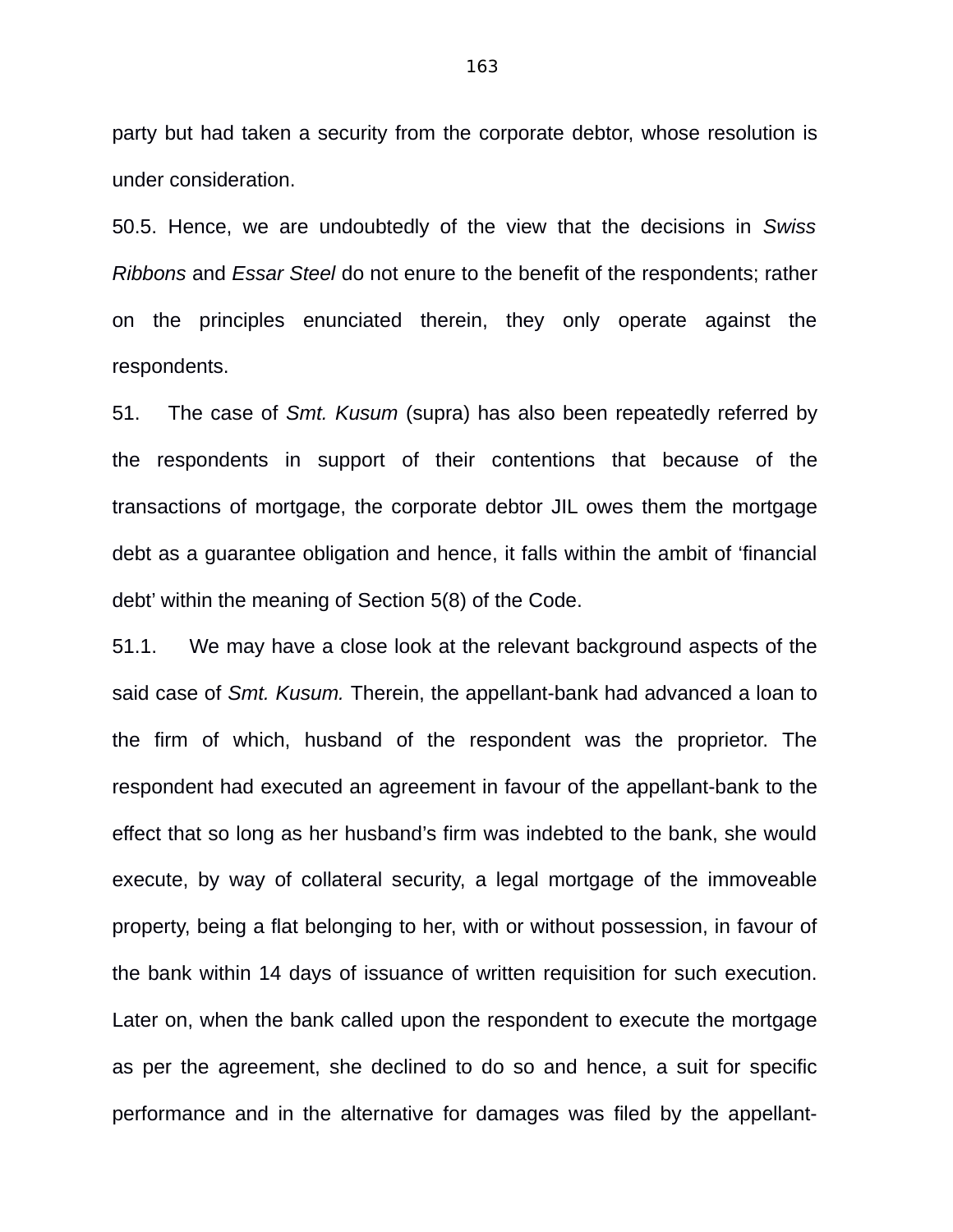bank. The Trial Court, however, dismissed the suit while holding, *inter alia,* that the agreement in question was without consideration. The suit was dismissed on certain other grounds too with which we are not concerned herein.

51.2. In appeal by the bank, the High Court, while holding that the agreement to create a mortgage was specifically enforceable, proceeded to examine the question as to whether the promise to create mortgage, if given by a third party and not by the borrower, is for consideration and is valid. The High Court held that by making the promise, the respondent had agreed to provide collateral security and thereby to discharge the liability to a third party in case of his default. The Court observed that such guarantee was limited to the security offered and no personal liability by the promisor; and thus, the promisor became a surety and referred to Sections 126, 127 and 128 of the Contract Act.

51.3. With reference to Section 128 of the Contract Act, the Court pointed out that the liability of a surety is ordinarily coextensive with that of the debtor but in the case at hand, such liability of the surety was as otherwise provided by the contract; and such liability of the respondent was to the extent of securing the dues by creation of mortgage. The Court said that as the principal debtor could create a mortgage of his immoveable property, a third person could also agree to create a mortgage so as to secure the dues of the principal debtor. As regards the consideration, the Court said that though no direct consideration had flowed from the appellant to the respondent but, in such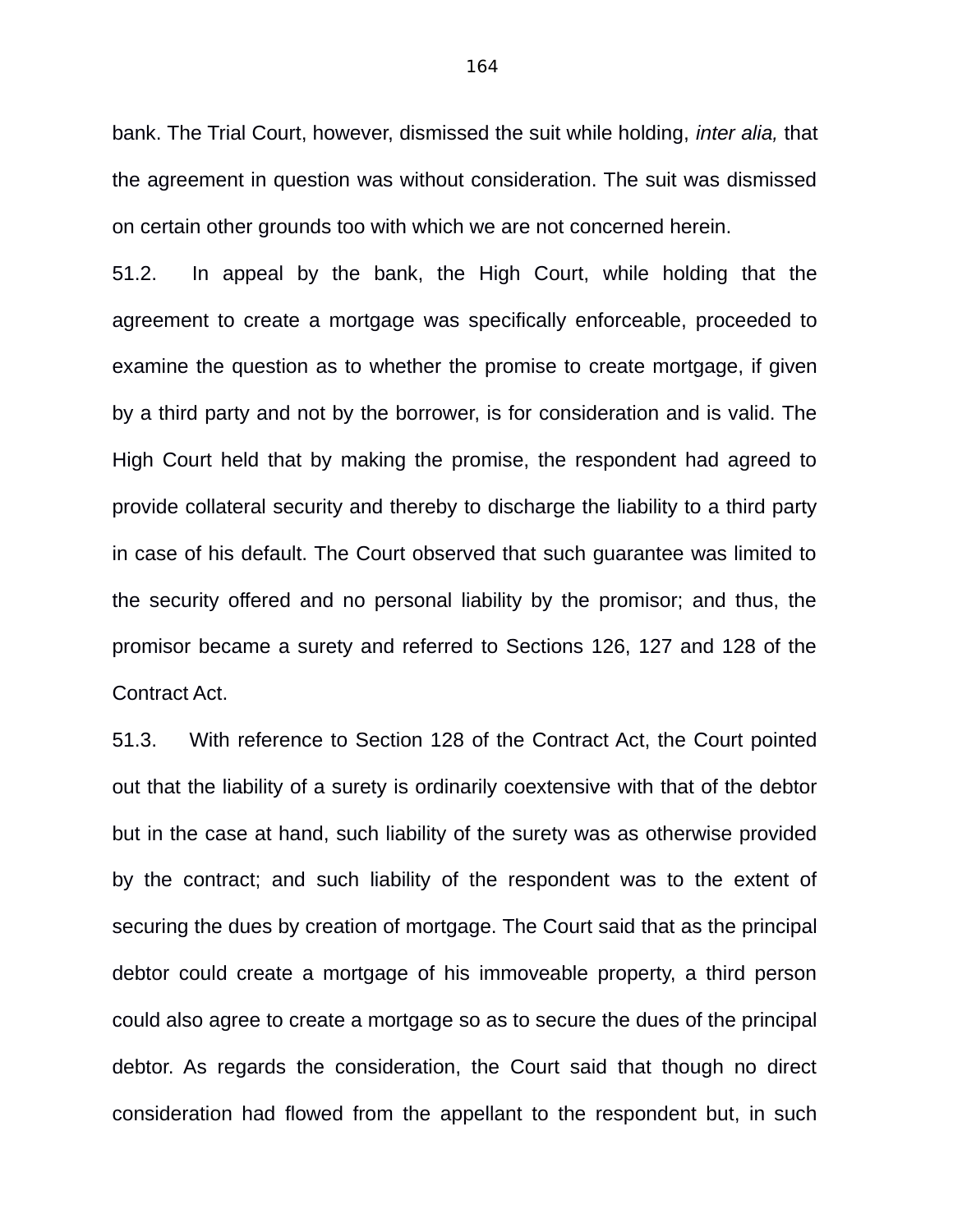tripartite agreement, anything done for the benefit of the principal debtor is sufficient consideration to the surety for giving guarantee. For their relevance, we may notice the relevant parts of paragraphs 12,13,14,17 and 21 of the said decision in *Smt. Kusum* as follows:-

"**12.** The next question that arises is whether such promise to create a mortgage, if given by a third party and not by the borrower or the principle debtor, is for consideration and is valid. The learned trial Judge has held that for creating mortgage, the mortgagor must be a debtor and must have right to redeem mortgage on payment of the debt and since the present defendant was not the debtor, she could not create a mortgage in respect of that debt and that the mortgagor should be a debtor and there must be a relationship of debtor and creditor, the mortgage being a security for the debt. The learned trial Judge has also held that there was no consideration for giving this promise of executing the mortgage. Both these aspects are interrelated. By making the promise by Ex. 20, defendant has agreed to provide collateral security of a legal mortgage to secure repayment of all the moneys due from Nitin Pharmaceuticals. Thus, the defendant has promised to discharge the liability of a third person (the debtor) in case of his default. This guarantee is limited to the security offered by the promisor, namely, the mortgage and no further personal liability is taken by the promisor. Thus, the promisor has became a surety and this would be an agreement to offer security for due performance of that promise and to that extent. Sections 126, 127 and 128 of the Contract Act read as follows:

**13.** The liability of the surety is co-extensive with that of - the debtors. However, in the present case, the liability of the surety is as otherwise provided by the contract Ex. 20. Therefore, the liability of the defendant is as provided in the agreement and to that extent of securing dues by a creation of mortgage, no personal liability is accepted by the surety. It is, therefore, fallacious to say that the defendant is not a debtor and, therefore, the defendant could not have created a mortgage in favour of the creditor. The defendant has rendered himself liable to the dues of Nitin Pharmaceuticals by agreeing to provide security in the form of mortgage for the dues. Just as the principal debtor can create a

\*\*\* \*\*\* \*\*\*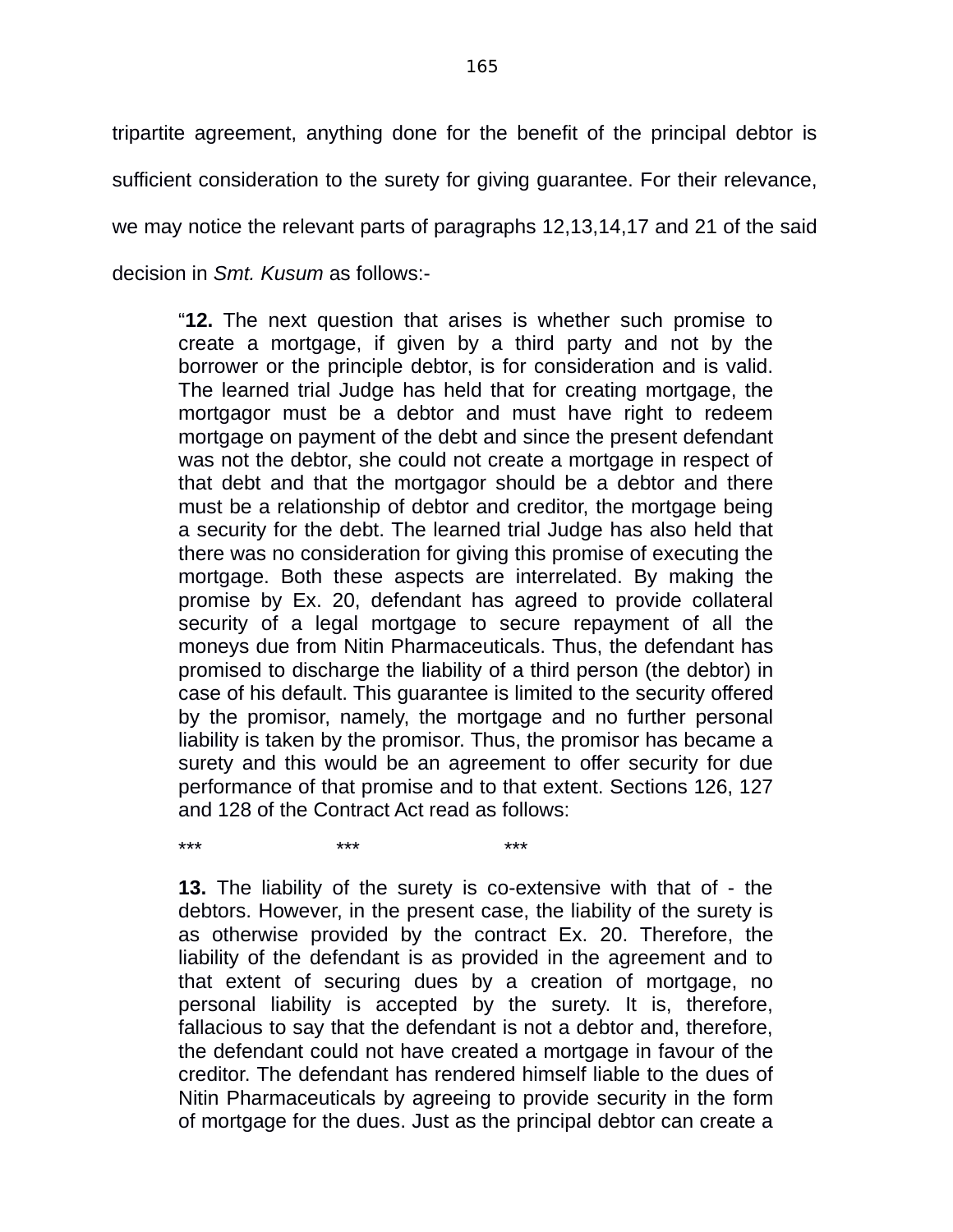mortgage of his immovable properties, a third person can also agree to create a mortgage so as to secure the dues of the principal debtor. In that manner, he becomes a surety to the extent of the security or the mortgage. If that were not so, the present commercial and banking transactions would not be possible and would be hampered to a great extent. In the present day world of commerce, a person may not have sufficient security to offer for obtaining advances from financial institutions even though satisfying the requirements. In such cases, he draws upon resources of others by asking them to give guarantee and also security for the performance of that guarantee and it is a perfectly legitimated and legal way of conducting such commercial transactions. In fact, Chapter VIII of the Contract Act deals with indemnity and guarantee and provides for this kind of tripartite arrangement.

**14.** As regards consideration, it is true that no direct consideration has flowed from the plaintiff to the defendant who has made the promise to create a mortgage. But in such tripartite arrangement, anything done for the benefit of the principal debtor is a sufficient consideration to the survey for giving guarantee as expressly provided in Section 127 of the Contract Act. Thus, even though there is no consideration to the third party-surety for mortgages, the consideration of having done anything for the benefit of the principal debtor is a sufficient consideration.

**\*\*\* \*\*\* \*\*\* \*\*\* 17.** In the present case, the consideration that anything done for the benefit of the principal debtor is a sufficient consideration to the surety. Anything done in the present case is that the loans advanced to the principal debtor who is the husband of the present defendant. She has agreed to give collateral security to secure the dues in default of payment by her husband. Apart from the close relationship of husband and wife, there is substantial

consideration by having advanced the loan. **\*\*\* \*\*\* \*\*\* \*\*\***

**21.** Thus, the plaintiff not enforcing the claim against the principal debtor or even the third person may be sufficient consideration by the debtor or third person to give security for the debt and the consideration for such promise is that by such forbearance, the creditor is delayed and the debtor or third party is benefited. It is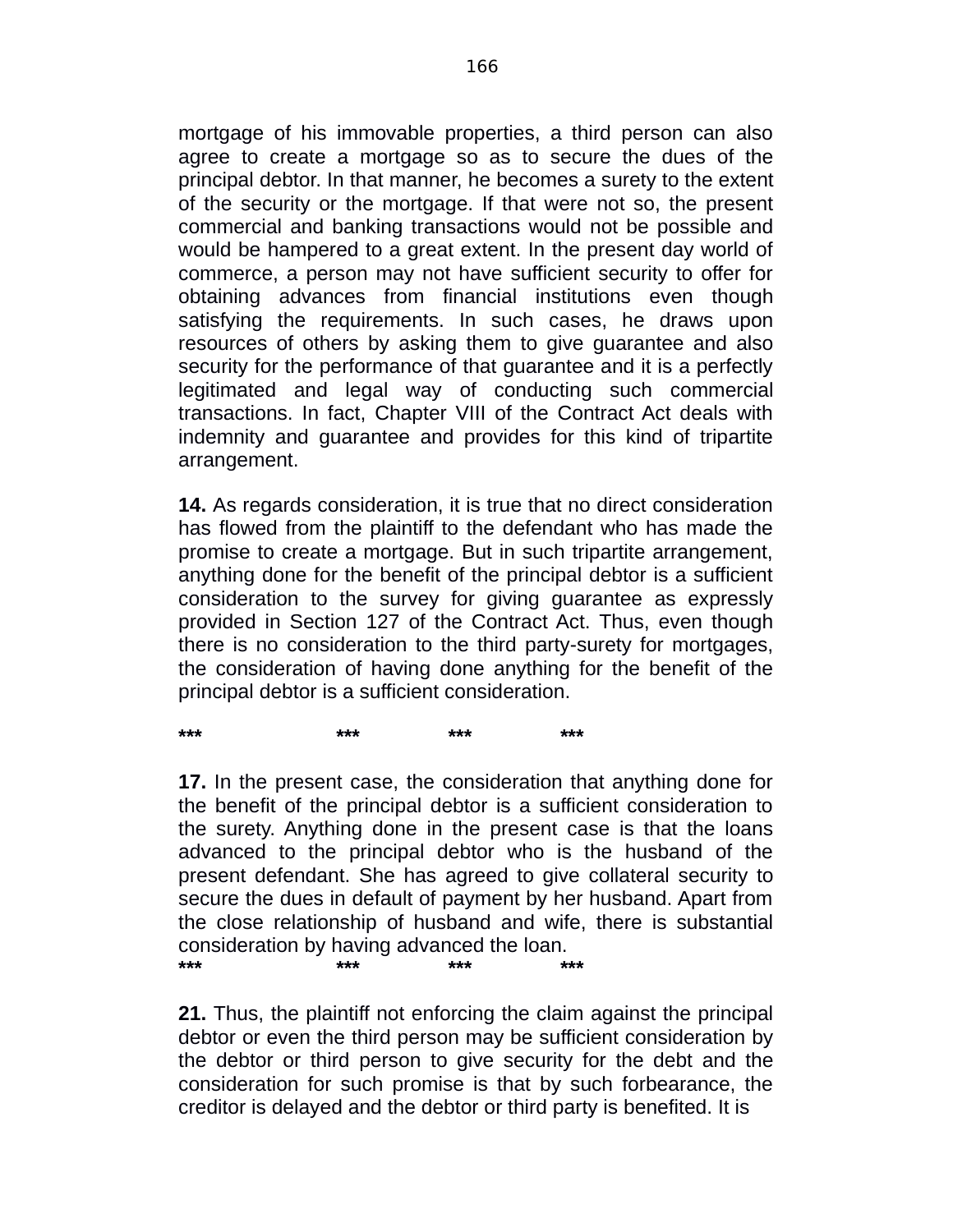also seen that even in absence of express promise to forbear, a simple forbearance from enforcing the claim can be held to have been implied in the present case. This promise and agreement was given in 1975 and it is clear that thereafter for two years, the claim was not pressed which shows that there is actual forbearance against the principal debtor after this Ex. 20 was executed. Thus, even under the English Law, this consideration is held to be good and sufficient consideration. Under Indian Law, which is significantly different from English Law of Contract, past consideration or the consideration towards third person is statutorily held to be good consideration as defined in Section 2(d) and as mentioned in Section 127 of the Contract Act. The observation of the learned trial Judge that as the husband of the defendant had to pay Rs. 5 lacs to the plaintiff, the writing Ex. 20 which is subsequently obtained is without consideration, is patently erroneous. In the present case, it is amply clear that the principal debtor was a defaulter in meeting his financial obligations to the bank and the bank had noticed the irregularities in his accounts and the, bank could have proceeded against the principal debtor to effect recovery. At that stage, at the instance of the principal debtor-husband, wife comes forward and agrees to give collateral security obviously to secure forbearance against the principal debtor. Thus, at the desire of the promisor (defendant) the bank has abstained from enforcing its claim against the principal debtor and has forborne itself from suing the husband. Such forbearance is sufficient and valid consideration for the promise made by the defendant to agree to create mortgage and give collateral security. The learned Trial Judge is in error in observing that "an act done at the desire of third party is not a consideration." It must, therefore, be held that the suit agreement Ex. 20 is for sufficient and valid consideration and is valid and enforceable."

51.4. The said decision in *Smt. Kusum*, at best, leads to the position that a promise to create a mortgage, even if given by a third party and not by the borrower would be deemed to be for consideration; that even if no direct consideration had flown from the plaintiff to the defendant who made the promise to create the mortgage, anything done for the benefit of the principal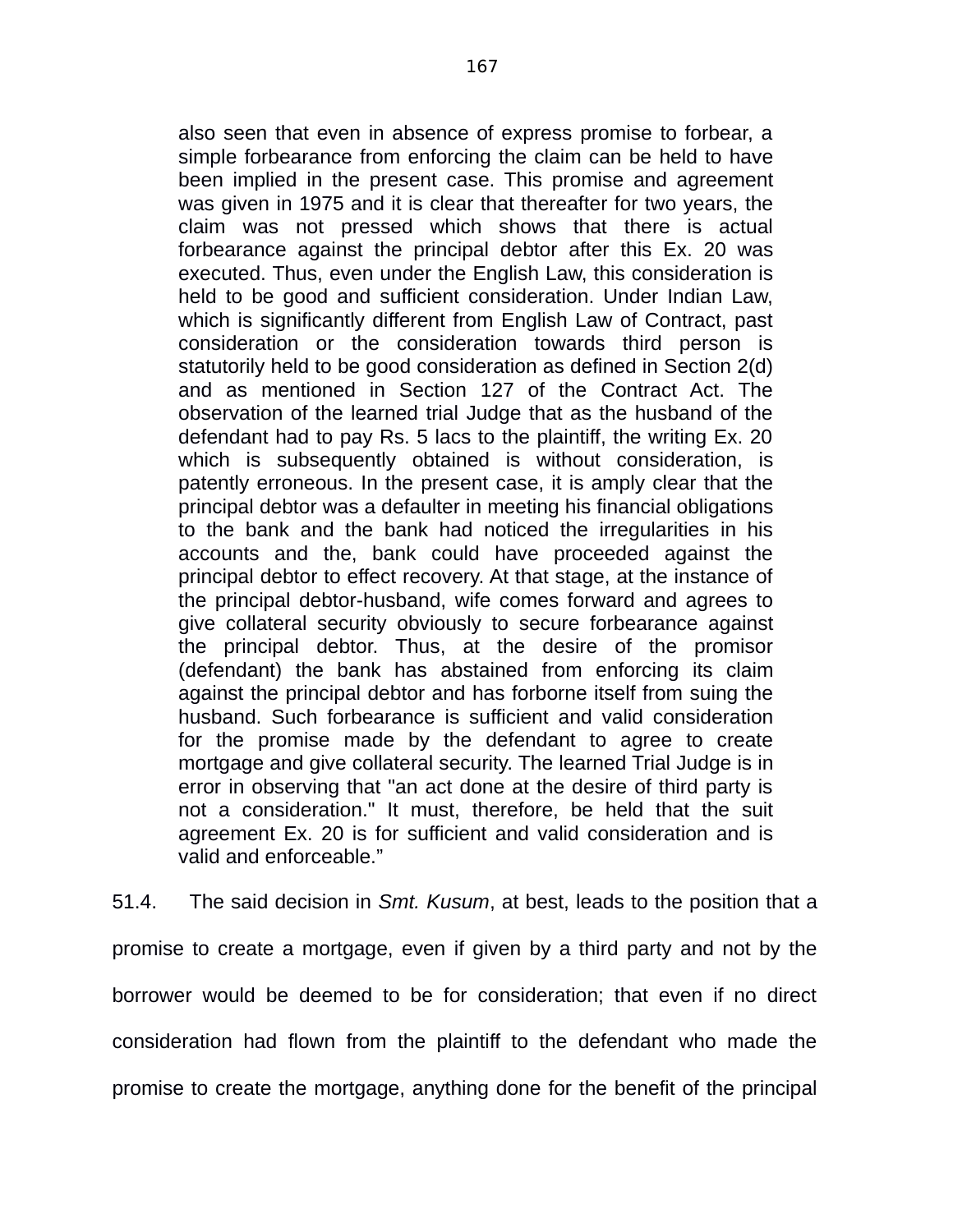debtor would be sufficient consideration to the surety for giving guarantee as provided under Section 127 of the Contract Act. When the creditor abstained from enforcing the claim against the principal debtor because of such promise to create mortgage by the defendant, such forbearance was held to be sufficient and valid consideration. It is difficult to stretch the ratio of the said decision so as to be applied to the issue at hand concerning the definition of "financial debt" under Section 5(8) of the Code, which conspicuously omits mortgage; and which requires "disbursement" against "the consideration for the time value of money" as the lead elements. As said, the respondentlenders of JAL, while holding the mortgages in their hands, as said to have been executed by the corporate debtor JIL, may be carrying a security interest and may be the creditors who may claim to be falling within the terminology 'secured creditors', yet cannot become 'financial creditors' of the corporate debtor JIL who is not owing any 'financial debt' to them. The decision in *Smt. Kusum* does not make out a case in favour of the respondents, the lenders of JAL.

52. Another decision forming the mainstay of the respondents had been that in the case of *Rajkumari Kaushalya Devi* (supra). The relevant background aspects of the said case had been that the appellant had executed two usufructuary mortgages with respect to the two properties situated in Feroozepore city in favour of the respondent while also taking the same property on lease on the very same date in 1946. On default in effecting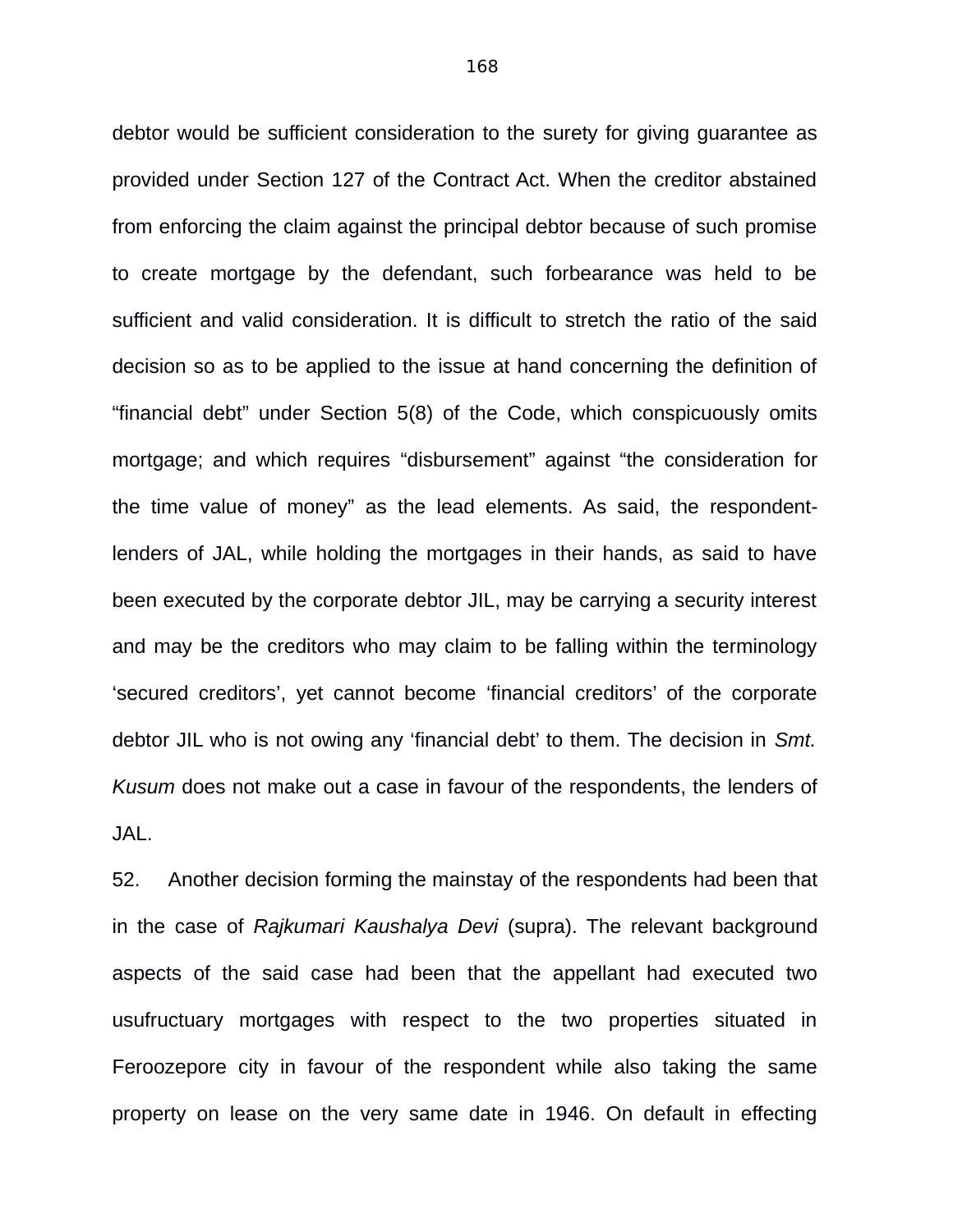payments by the appellant, the respondents filed an application under Section 13 of the Displaced Persons (Debts Adjustment) Act 70 of 1951<sup>[53](#page--1-1)</sup> seeking recovery of the principal amount together with arrears of rental. While omitting other aspects which may not be relevant, noticeable it is for the present purpose that one of the points for consideration in the case had been as to whether the liability created under the said mortgage was a 'debt' within the meaning of Section 2(6) of the Act 70 of 1951. It was contended on behalf of the appellant that such liability under the mortgage was not a pecuniary liability and, therefore, Section 2(6) did not apply to a mortgage debt.

52.1. The argument aforesaid was rejected by this Court after taking note of the definition of 'debt' as occurring in the said enactment. The principal part of the said definition, relevant for the present purpose read as under:-

" 'Debt' means any pecuniary liability, whether payable presently or in future, or under a decree or order of civil or revenue court or otherwise, or whether ascertained or to be ascertained, which —

\*\*\* \*\*\* \*\*\*" 52.2. This Court, *inter alia,* observed, with reference to the definition aforesaid as occurring in Act 70 of 1951 and the definition of 'mortgage' as occurring in the Transfer of Property Act, as under:

"3….The main contention of the appellant in this connection is that a mortgage debt is not a pecuniary liability and therefore does not fall within the definition of debt at all. We are of opinion that there is no force in this contention. The words "pecuniary liability" will cover any liability which is of a monetary nature. Now the definition of a mortgage in Section 58 of the Transfer of Property Act 4 of 1882, shows that though it is the transfer of an

169

<sup>53</sup> 'Act 70 of 1951' for short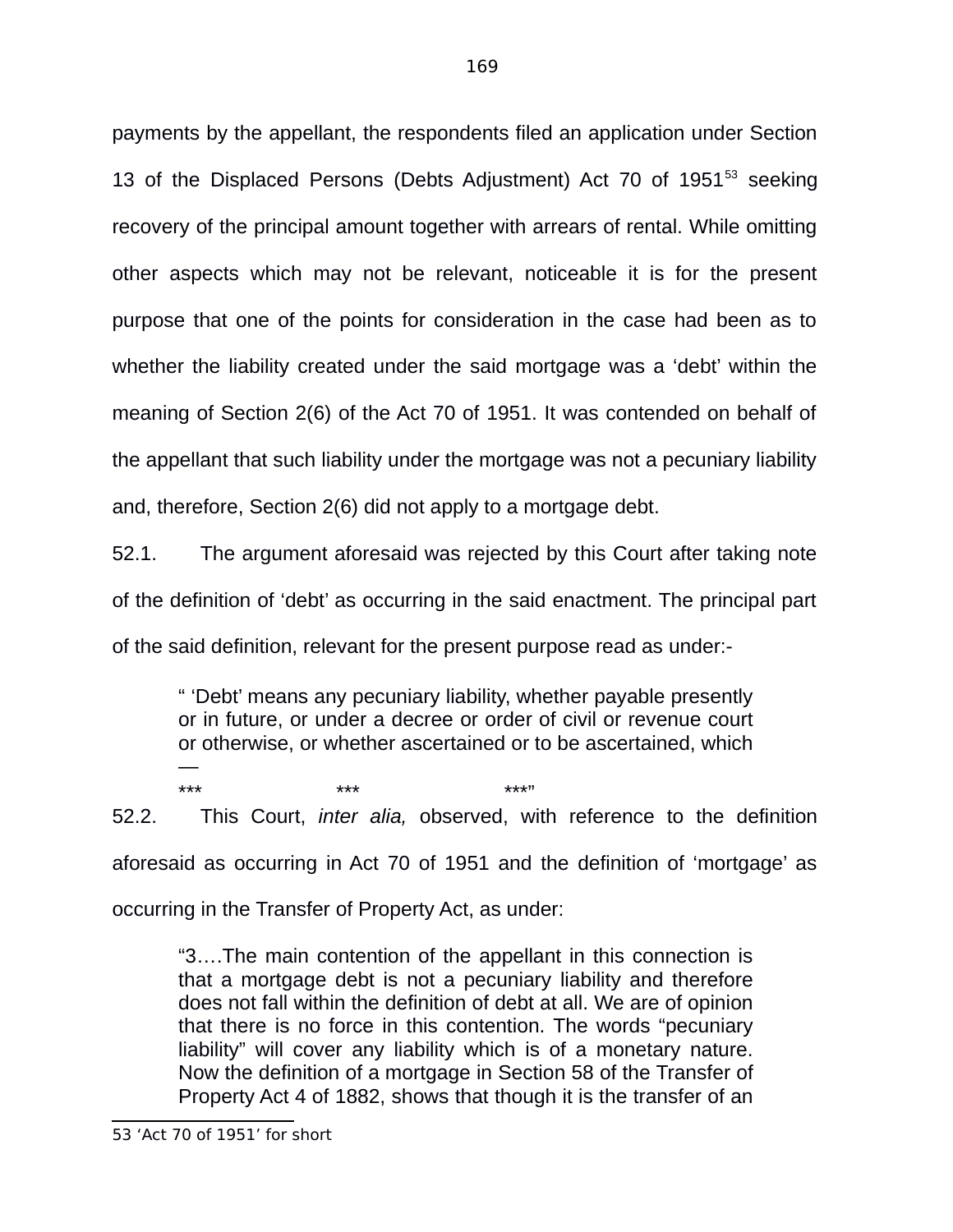interest in specific immovable property, the purpose of the transfer is to secure the payment of money advanced or to be advanced by way of loan or to secure an existing or future debt or the performance of an engagement which may give rise to a pecuniary liability. The money advanced by way of loan, for example, which is secured by a mortgage, obviously creates a pecuniary liability. It is true that a mortgage in addition to creating the pecuniary liability also transfers interest in the specific immovable property to secure that liability; none the less the loan or debt to secure which the mortgage is created will remain a pecuniary liability of the person creating the mortgage. Therefore a mortgage debt would create a pecuniary liability upon the mortgagor and would be covered by the definition of the word "debt" in Section 2(6)…."

52.3. The proposition aforesaid, being related with the definition of 'debt' as occurring in the said enactment (Act 70 of 1951), cannot have a direct application in the present case. In any event, the said decision cannot be taken as an authority governing the transaction where there is no direct debt of the mortgagor himself.

53. The other citations, on various terminologies related with mercantile law and mortgage transactions, do not advance the cause of the respondents because of distinct and rather peculiar requirements of Section 5(8) of the Code. Of course, the decision of NCLAT in *SREI Infrastructure Finance Limited* (supra) stands disapproved for what we have held hereinabove. Equally, the other submissions about the contents of the documents in question as also the entitlement of respondent-lenders to invoke the security or to take up the proceedings under SARFAESI Act etc. do not, in any event, make the transactions in question 'financial debts' within the meaning of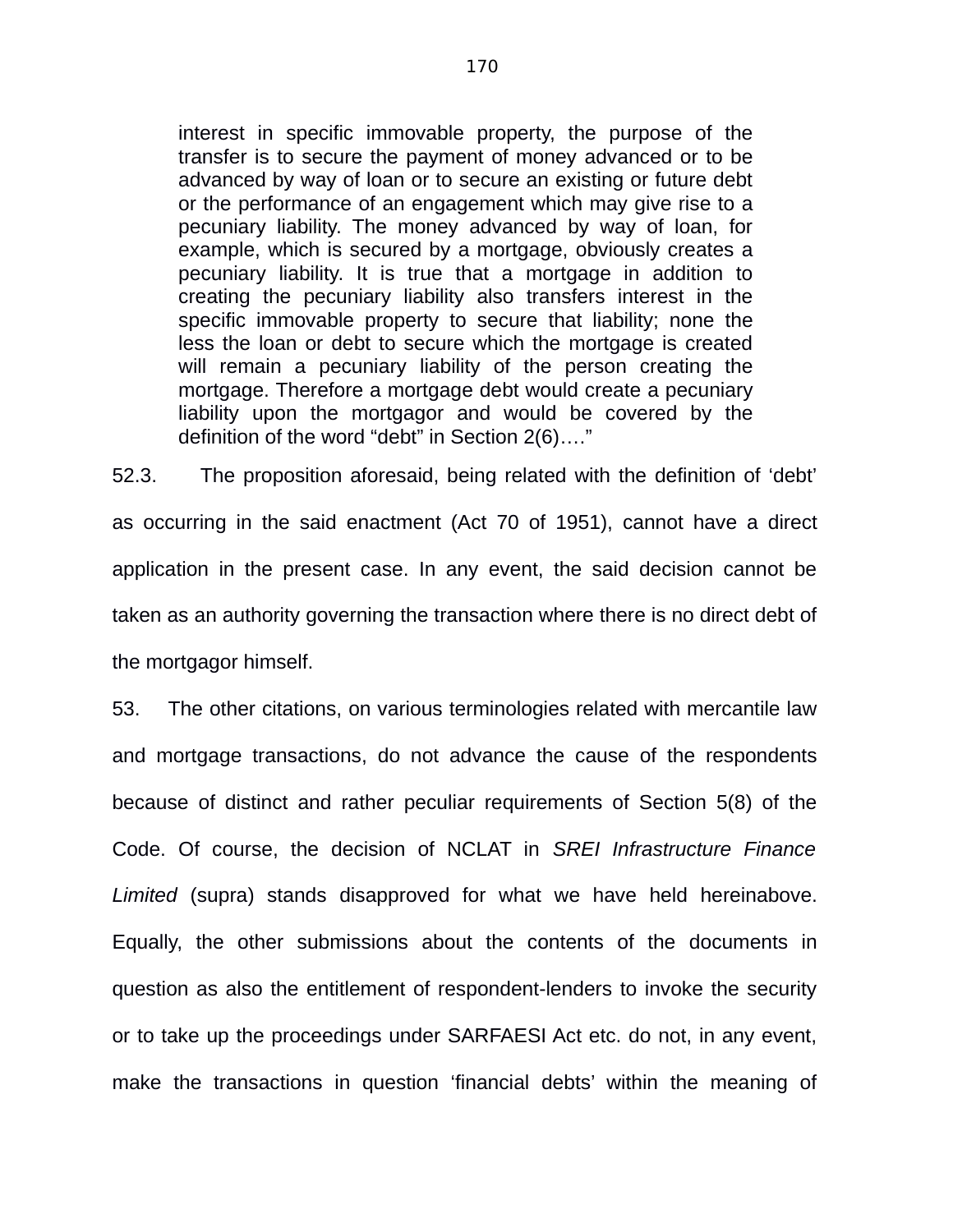Section 5(8) of the Code. Such submissions have only been noted to be rejected.

#### **Summation on second issue**

54. For what has been discussed hereinabove, on the issue as to whether lenders of JAL could be treated as financial creditors, we hold that such lenders of JAL, on the strength of the mortgages in question, may fall in the category of secured creditors, but such mortgages being neither towards any loan, facility or advance to the corporate debtor nor towards protecting any facility or security of the corporate debtor, it cannot be said that the corporate debtor owes them any 'financial debt' within the meaning of Section 5(8) of the Code; and hence, such lenders of JAL do not fall in the category of the 'financial creditors' of the corporate debtor JIL.

## **Conclusion**

55. Accordingly, and in view of the above, these appeals are allowed to the extent and in the manner that:

1) The impugned order dated 01.08.2019 as passed by NCLAT in the batch of appeals is reversed and is set aside.

2) The appeals preferred before NCLAT against the order dated 16.05.2018, as passed by NCLT on the application filed by IRP, are dismissed; and consequently, the order dated 16.05.2018 so passed by NCLT is upheld in regard to the findings that the transactions in question are preferential within